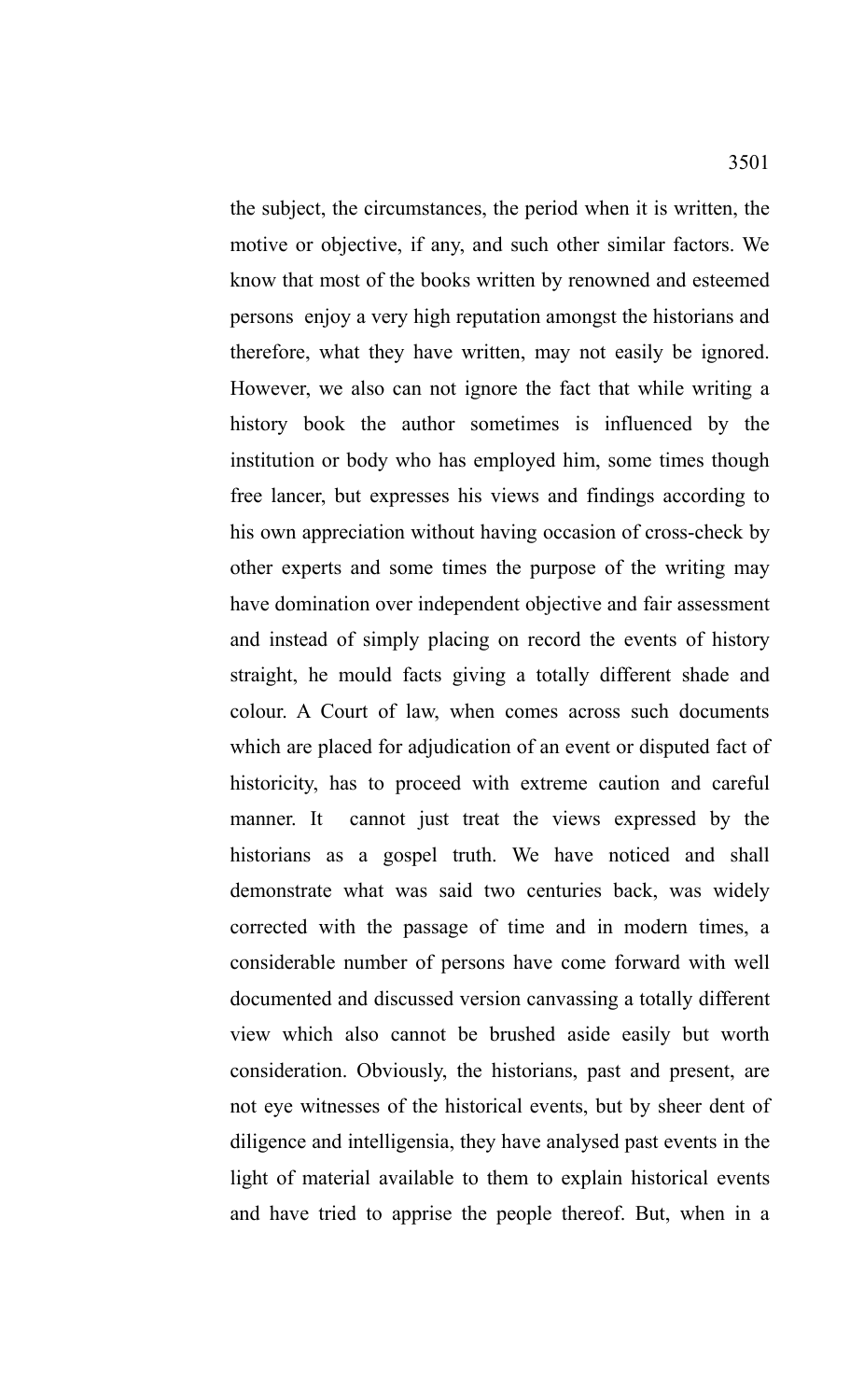Court of law, the things are discussed threadbare with logic, rationality and positive material, the position many a times turns wholly different. Besides, a huge religious, cultural literature has been placed suggesting that there is a cemented faith and belief of the community in respect to certain facts about their existence. Such faith and belief may not be tested by a Court of law being beyond the scope of judicial review. It is suggested that such faith which is borne out from such ancient literature should be accepted on its face without any tinkering and the

matter deserves to be decided accordingly. In a battle simply that of religious historicity, this Court has all odds to ponder over such a controversy. Moreover, considering sensitivity of the matter, the issues have to be analyzed delicately like a surgeon's hand, so as to reach a just decision which may cause harmony amongst the two major communities virtually covering the entire country. It would not be only in the interest of the litigating parties but also necessary for national integration, peace and tranquillity.

**3512**. In this case the learned counsels who have referred to various books including that of a very large number of history etc., assisting us to make threadbare scrutiny of the matter and reach a just and correct decision.

### **(A) Existence of Temple & Demolition :**

**3513.** The questions are whether there existed a temple before the alleged construction of disputed building which was demolished and thereafter the building in dispute was constructed. Here **issues no. 1(b) (Suit 4) and 14 (Suit 5)** need be answered.

*"Whether the building had been constructed on the*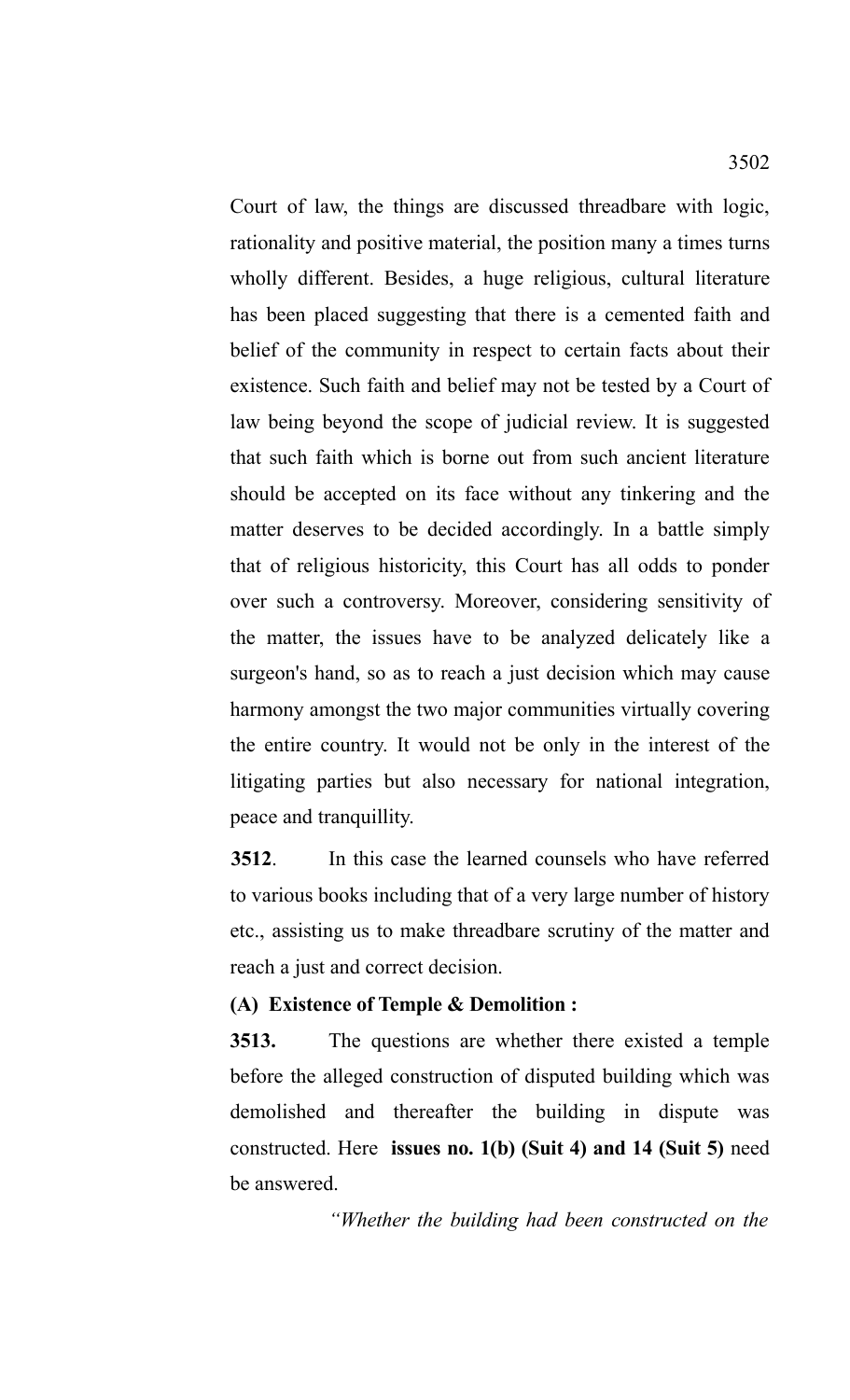*site of an alleged Hindu temple after demolishing the same as alleged by defendant no.13 ? If so, its effect ?"*

*"Whether the disputed structure claimed to be Babri Masjid was erected after demolishing Janma-Sthan temple at its site ?"*

**3514.** The oldest document after the construction of the disputed structure wherein existence of a temple (building of Lord Rama) and its demolition has been mentioned is **Tieffenthaler's "Description : Historique Et Geographique : Del'Inde" (supra)** from Pages 252 to 256, **Exhibit 133 (Suit-5) (Register 21, page 273-289**).The relevant extract of the Tieffenthaler's work is reproduced as under:

*(Page 252) "Parmi les villes de cette province, Avad (ou Oude) & Lacnav font deux de principales & des plus anciennes, & meritent une mention particuliere.*

*Avad, appelee Adjudea, par les Indous lettres, eft une ville de la plus haute antiquite. Ses maifons ne font (pour la plupart) que de limon, couvertes de paille, ou de tuiles; plufieurs (cependant) font de brique. Le rue principale va du Sud au Nord, & a un mille environ de longueur. La largeur (de la ville) eft un peu moins grande. Sa partie occidentale eft affife fur une colline de terre, ainfi que celle du Nord. Celle du Nord-eft repofe fur des eminences. Vers Bangla elle eft unie.*

*Aujourdhui cette ville n'eft gueres peuplee, depuis la fondation de Bangla ou Fifabad, ville nouvelle ou le Gouverneur a etabli fa refidence, & ou uu tres grand nombre (d'habitans d'Oude) fe font transplantes.*

*Sur la rive Sud (du Deva) fe trouvent divers*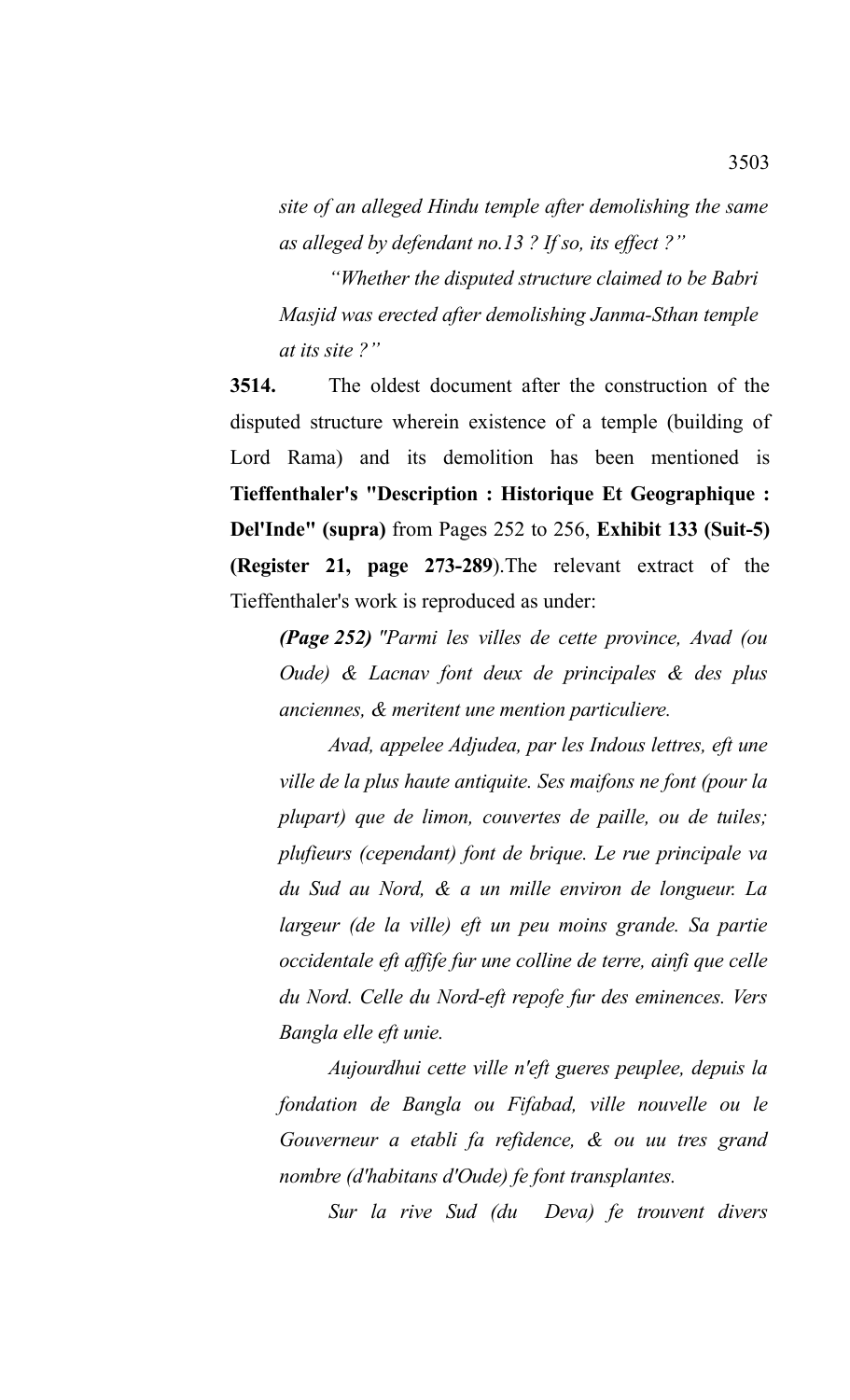*batimens conftruits par les gentils, en memoire de Ram, qui fe prolongent du Laevant au Coucham (a)."* 

#### **English Translation:**

*"Of all the cities of this region, Avad (or Oude) and Lacnav are the two of the major and very ancient cities which are worth mentioning.*

*Avad called as Adjudea, by the educated Hindus, is a city of very olden times its houses are (mostly) made up of mud only; covered with straw or tiles. Many (However), are made of bricks. The main street goes from South to North and it has a length of about a mile. The width (of the city) is a little lesser. Its western side and that of North as well, are situated on a mud hill. That of north-east is situated on knolls. Towards Bangla it is united.*

*Today, this city has been hardly populated, since the foundation of Bangla or Fesabad – a new city where the Governor established his residence – and in which a great number (of inhabitants of Oude) settled in.*

*On the South bank (of Deva) are found various buildings constructed by the nobles in memory of Ram, extending from East to West (a)"*

*(Page 253) "Le lieu le plus remarquable eft celui que l'on nomme Sorgadoari, c'eft k dire: le temple celefte. Car ils difent que ram a enleve de la au cicl tous les habitans de la ville: Ce qui a quelque reffemblance avec l'afcenfion du Seigneur. La ville alore deferte fut repeuplce & rendue a fon premier ctat par Bikarmadjit, ce fameux Roi d'Oudjen.*

*Il y avoit eci un temple conftruit fur le bord eleve du fleuve; mais Aurengzebe, toujours attentif a propager la*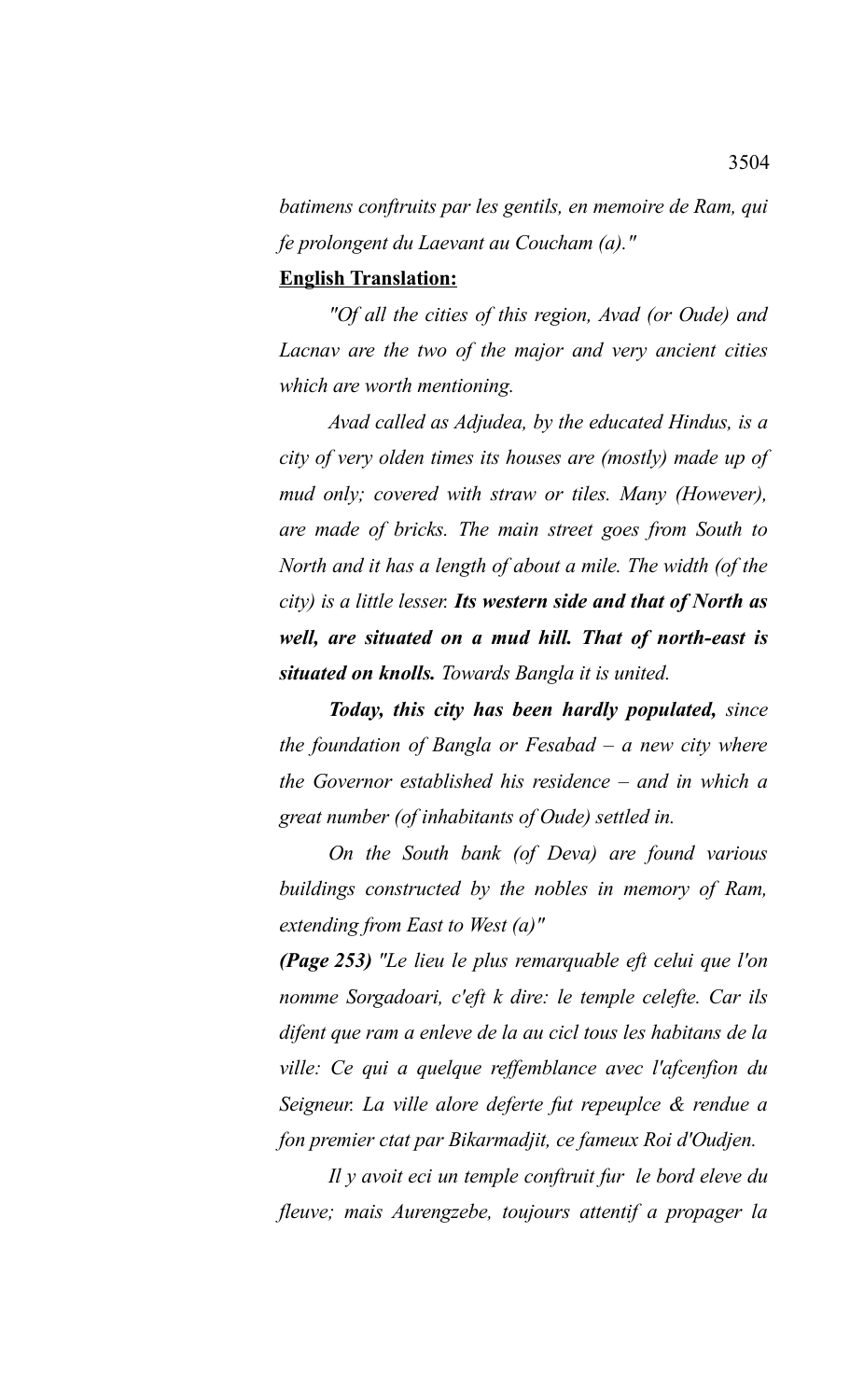*fecte de Mahomet & ayant enhorreurles gentils, le fit demolir & remplacer par une mosquee accompagnee de deux obelisques, afin d'abolir jusqu'au fouvenir de la fuperftition Indoue. Une autre mofquee batie par les Maures eft contigue a celle – la vers le Levant."* 

### **English Translation"**

*"The most remarkable place is the one which is called Sorgadaori, which means : the celestial temple. Because they say that Ram took away all the inhabitants of the city from there to heaven : This has some resemblance/similarity to the Ascent of the Lord. The city, thus deserted, was repopulated and was brought back to its earlier status by Bikarmadjit - the famous king of Oude (OUDH).*

*There was temple in this place constructed on elevated bank of the river. But Aurengzebe, always keen to propagate the creed of Mohammed and abhorring the noble people, got it demolished and replaced with a mosque and two obelisks, with a view to obliterate even the very memory of the Hindu superstition. Another mosque built by the Moors is adjacent to the one towards the East." (Page 253) "Mais un endroit fameux particulierement, eft celui qu'on appelle Sitha raffoi, c'eft a dire, la table de Sitha, femme de Ram. Ce lieu eft attenant a la ville, au Midi, & fitue fur une eminence de terre.*

*L'empereur Aurengzebe a fait demolir la fortereffe appelee ramcot, & a eleve au meme lieu un temple mahometan, a triple coupole. D'autres difent qu'il a etc conftruit par Babor. On y voit I 4 colonnes de pierre*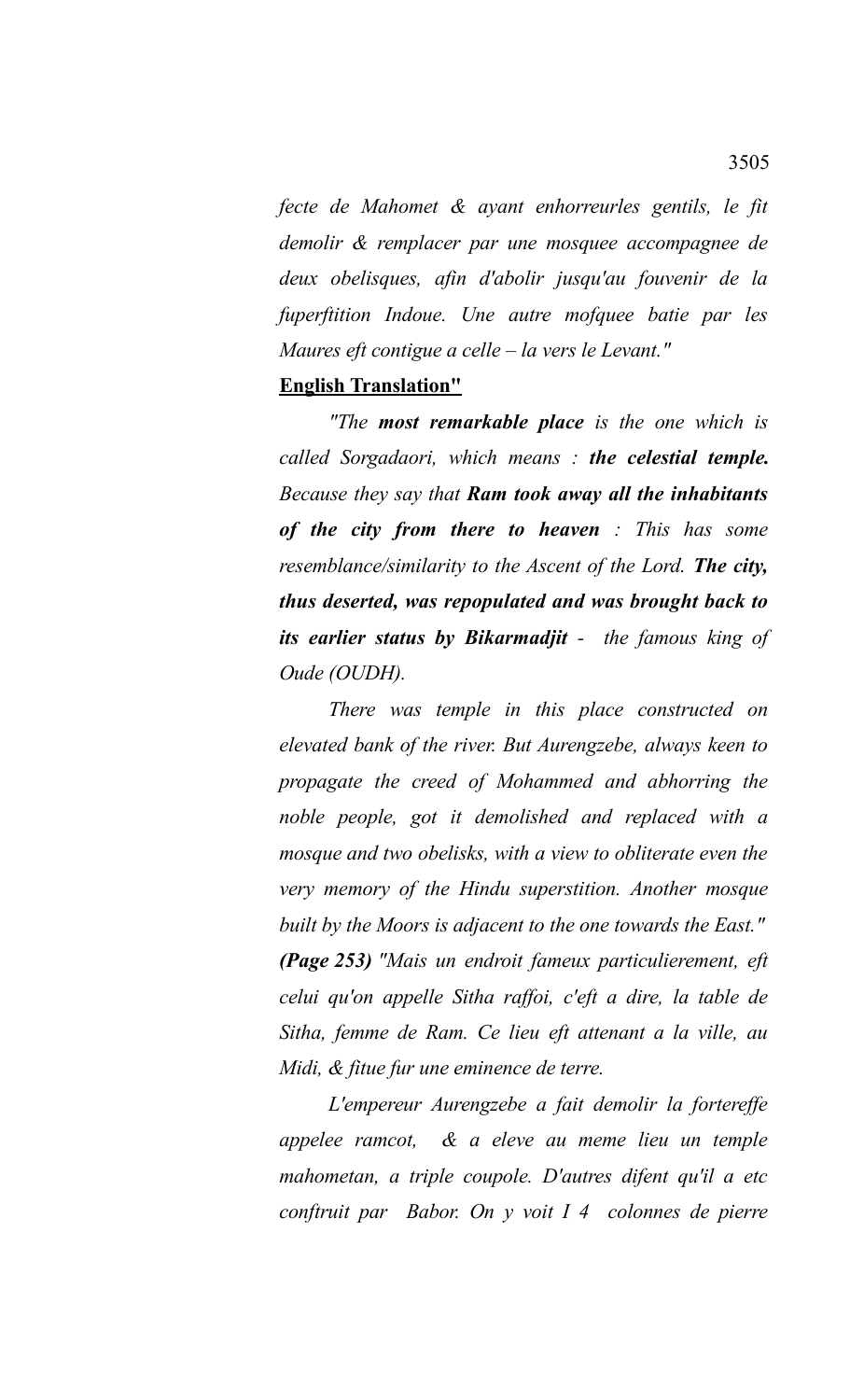*noire, hautes de 5 empans, qui occupoient l'emplacement de la fortereffe. Douze de ces colonnes portent maintenant les arcades intericures de la Mosquee: deux (de ces I 2) font placees a la porte du cloitre. Les deux autres font partie du tombeau d'un certain Maure. On raconte que ces colonnes, ou plutot ces debris de colonnes artiftement travaillees ont etc apportees de l'ile de Lanca ou Selendip [appelee Ceylan par les Europeens] par Hanumann, Roi des Singes."* 

*"But a place especially famous is the one called Sitha Rassoi i.e. the table of Sita, wife of Ram, adjoining to the city in the South, and is situated on a mud hill.*

*Emperor Aurengzebe got the fortress called Ramcot demolished and got a Muslim temple, with triple domes, constructed at the same place. Others say that is was constructed by 'Babor'. Fourteen black stone pillars of 5 span high, which had existed at the site of the fortress, are seen there. Twelve of these pillars now support the interior arcades of the mosque. Two (of these 12) are placed at the entrance of the cloister. The two others are part of the tomb of some 'Moor'. It is narrated that these pillars, or rather this debris of the pillars skillfully made, were brought from the island of Lanca or Selendip (called Ceylan by the Europeans) by Hanuman, King of Monkeys."*

*(Page 253-254) "On voit fur la gauche une caiffe carree elevee a 5 pouces deterre, revetue de chaux, longue d'environ 5 aunes large tout au plus de 4. Les Indous la nomment Bedi, c'eft a dire, le berceau. La raifon en eft,*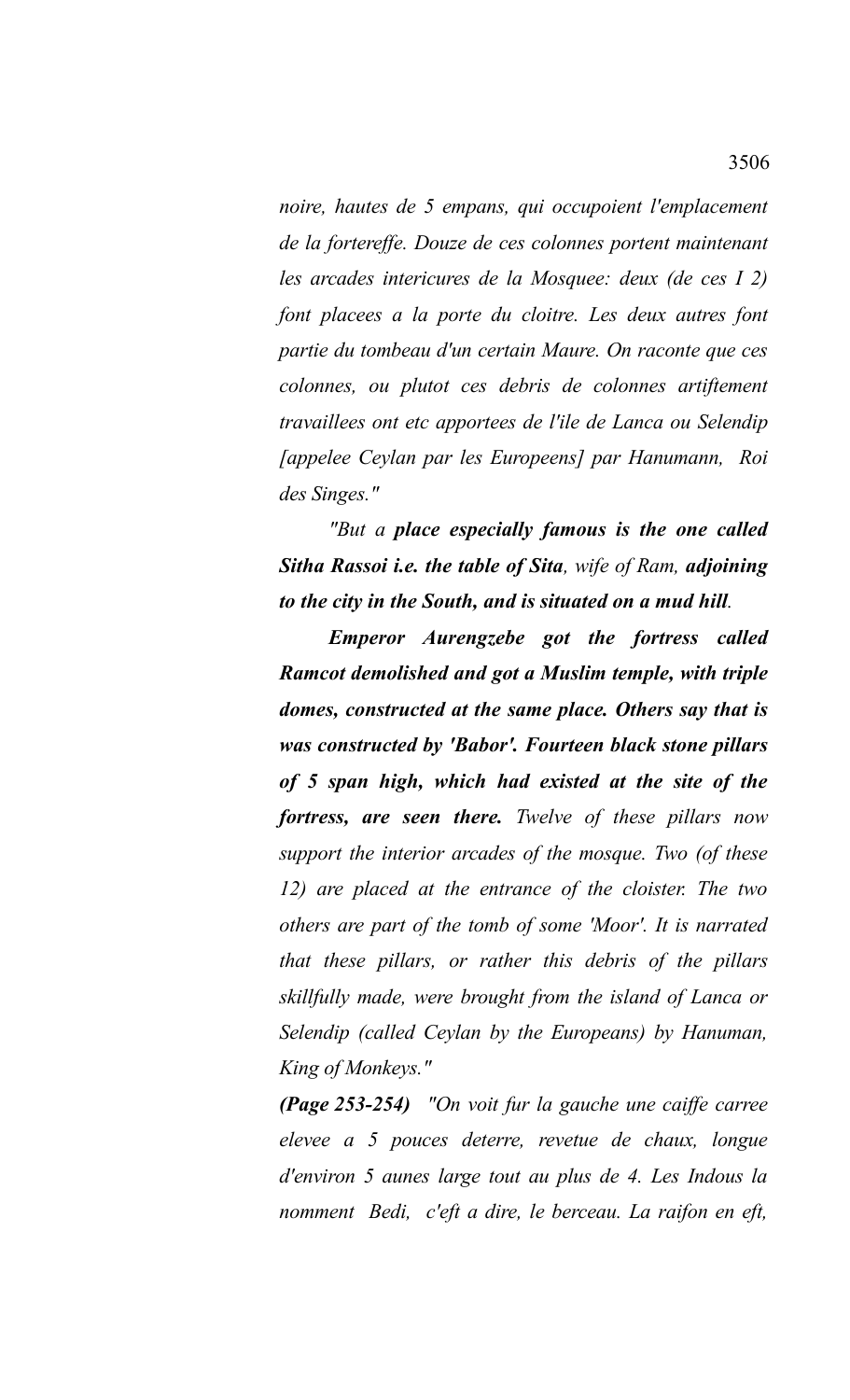*qu'il y avoit autrefois ici une maifon ou Befchan naquit en fe produifant fous la figure de Ram, & ou font auffi nes, diton; fes troi freres. Dans la fuite Aurengzebe ou felon d'autres, Babor, fit rafer ce lieu: afin d'oter aux gentils l'occafion d'y pratiquer leurs fuperftitions; neanmoins ils rendent encore un culte fuperftitieux a Pun & l'autre endroit : favoir, a celui ou etoit la maifon natale de Ram, en en faifant trois fois le tour, profternes par terre. Les deux endroits font entoures d'une muraille baffe garnie de creneaux. On entre dans l'avantfalle par une porte baffe ceintree.*

*Pas lin de la eft un endroit ou l'on creufe des grains de riz noirs convertis en petites pierres, que l'on dit etre caches fous terre depuis le tems de Ram.*

*Le 24 du mois Tfchet, un grand concours de peuple celebre ici le jour de naiffance de Ram fi fameux dans l'Inde entiere."*

#### **English Translation**

*"On the left is seen a square box raised 5 inches above the ground, with borders made of lime, with a length of more than 5 ells and a maximum width of about 4 ells. The Hindus call it Bedi i.e. 'the cradle. The reason for this is that once upon a time, here was a house where Beschan was born in the form of Ram. It is said that his three brothers too were born here. Subsequently, Aurengzebe or Babor, according to others, got this place razed in order to deny the noble people, the opportunity of practising their superstitions. However, there still exists some superstitious cult in some place or other. For*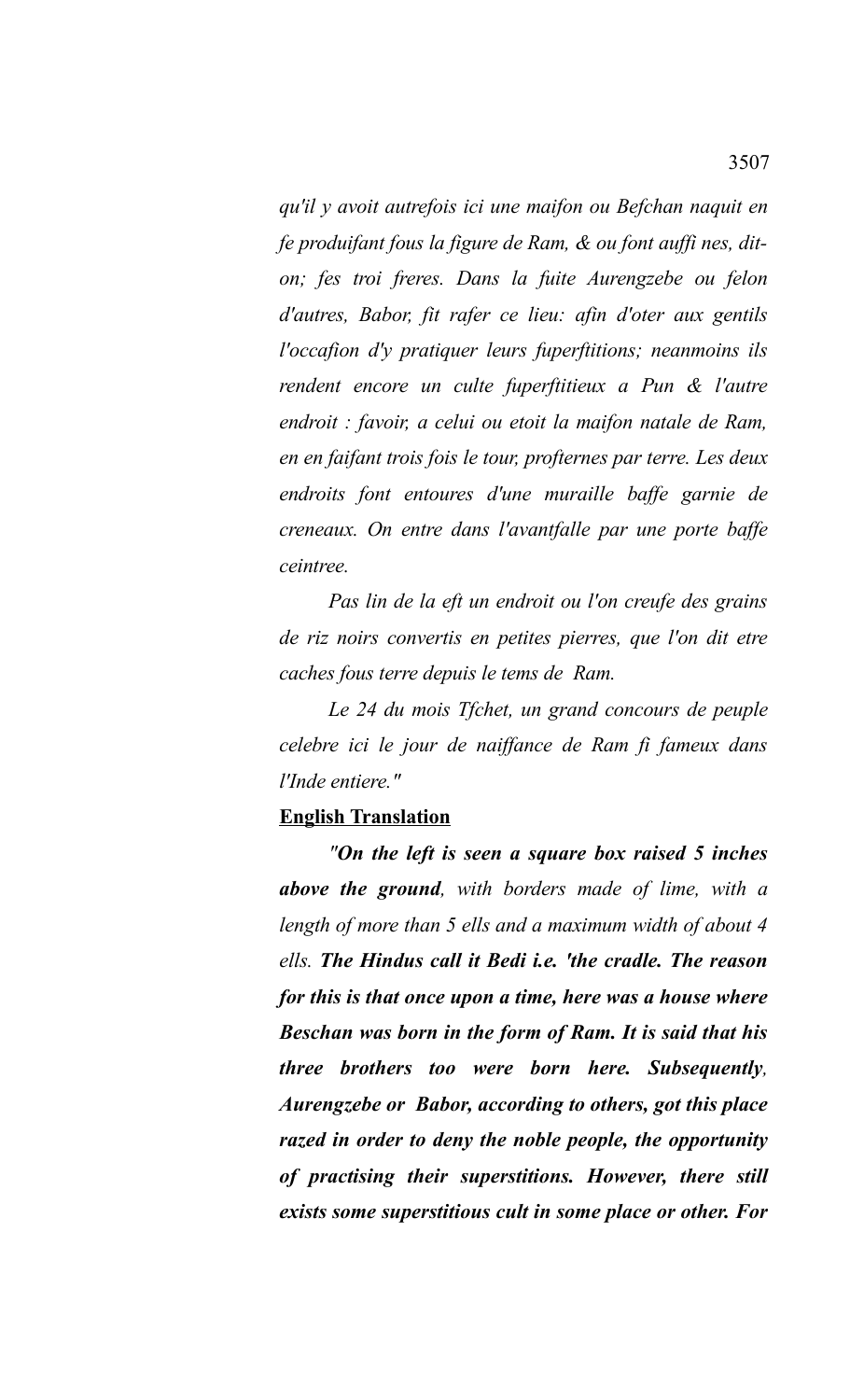*example, in the place where the native house of Ram existed, they go around 3 times and prostrate on the floor. The two spots are surrounded by a low wall constructed with battlements. One enters the front hall through a low semi-circular door.*

*Not far from there is a place where one digs out grains of black rice, turned into small stones, which are said to have been hidden under the earth since the time of Ram.*

*On the 24th of the Tschet month, a big gathering of people is done here to celebrate the birthday of Ram, so famous in the entire India."*

*(Page 255) "Goptargath eft un endroit plante d'arbres touffus, a un mille de Bangla, fur la rive Sud du Gagra. Il eft affis fur une colline peu rapide, & muni de petites tours de terre aux quatre cotes. On voit au milieu un trou fouterrain, couvert d'une coupole de grandeur mediocre. Tout aupres eft un arbre Tamarinier haut & age. Un portique regne a l'entour. On dit que Ram, apres avoir vaineu le Geant Ravan & etre revnu de Lanka, eft defeendu dans cette foffe & y a disparu: de la vient qu'on a donne a l'endroit le nom de Gouptar, qui fignifie: Depart pour les airs. Vous avez donc la une Defeente aux enfers, de meme que vous aviez a Oude une Montee au cicl. On pourra fe faire par la figure une idee du local & de la forme de cet endroit. (b)" (Page 255)*

### **English Translation:**

*"Goptargath is a place planted with thick trees, a mile away from Bangla, on the southern bank of Gagra. It*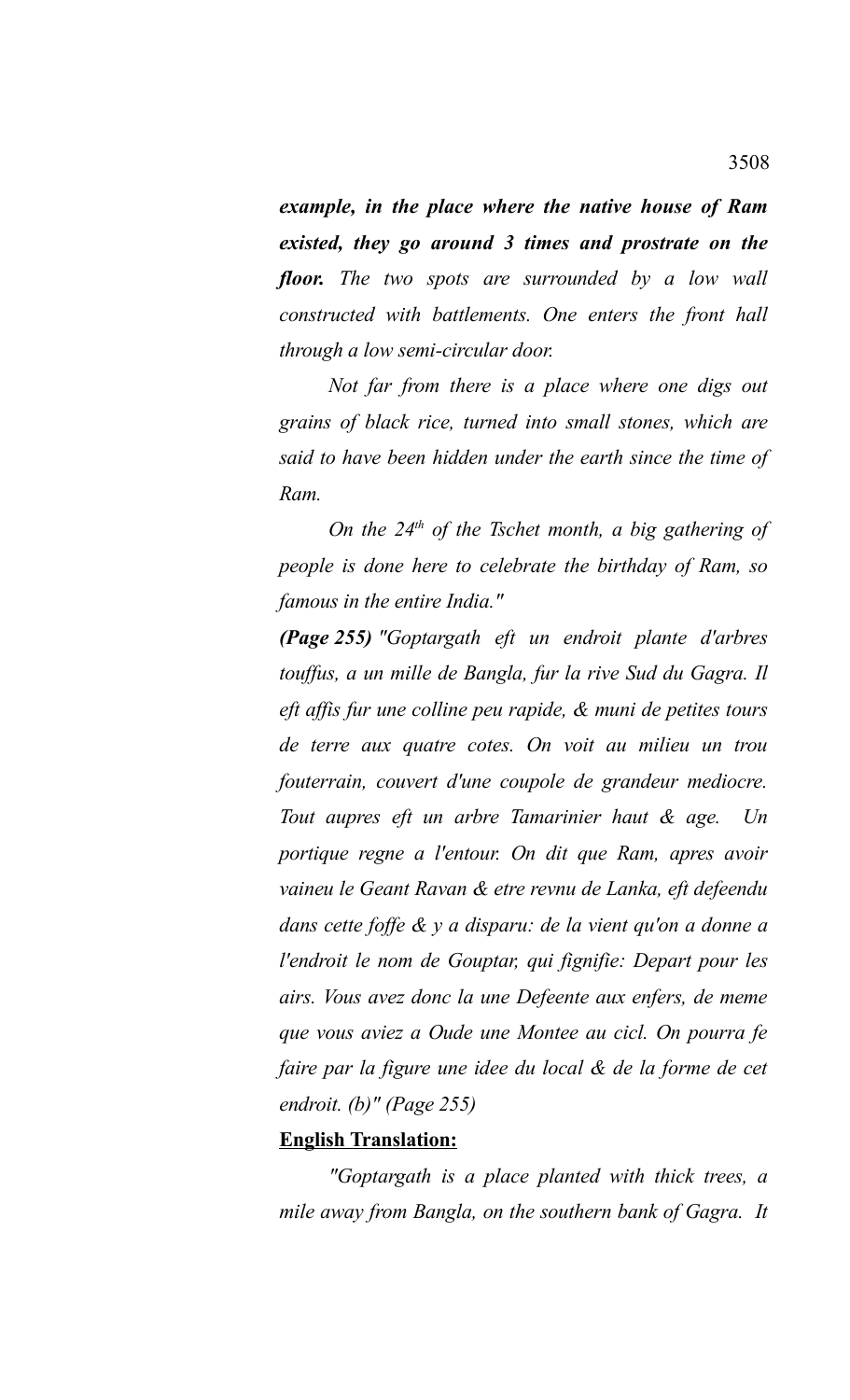*is situated on a hill which is less steep, and is provided with mud towers on four sides. An underground pit is seen in the middle, covered with a medium sized dome. Near it is a very old and big tamarind tree.* 

*A portico extends around it. It is said that Ram, after having defeated the Giant Ravan and having returned from Lanka, descended into this pit and disappeared. Deriving from this, this place was named 'Gouptar' which means 'Departure for the Air'. Therefore, you have Descent into the Hell,there, which is similar to 'Rising into the Sky' that you had in 'Oude'. One will be able to have an idea about the locality and shape/form of this place (b) from the figure."*

**3515.** In 1838, the report of Robert Montgomery Martin was published. **Exhibit 20 (Suit-5) (Register 21, pages 321-324)** contains photocopies of pages 335 and 336 of Vol. II of "The History, Antiquities, Topography And Statistics Of Eastern India" by Montgomery Martin first published 1838. The entire set in six volumes of the aforesaid work of Montgomery Martin first published 1838 and first Indian reprint 1976 is available, i.e. Book No. 35. The relevant extract from pages 331 to 336 has already been reproduced while discussing the issue pertaining to date of construction of the disputed building. For the purpose of issues in question hereat, a few lines relevant may be noticed as under:

*"The bigot by whom the temples were destroyed, is said to have erected mosques on the situations of the most remarkable temples; but the mosque at Ayodhya, which is by far the most entire, and which has every appearance of*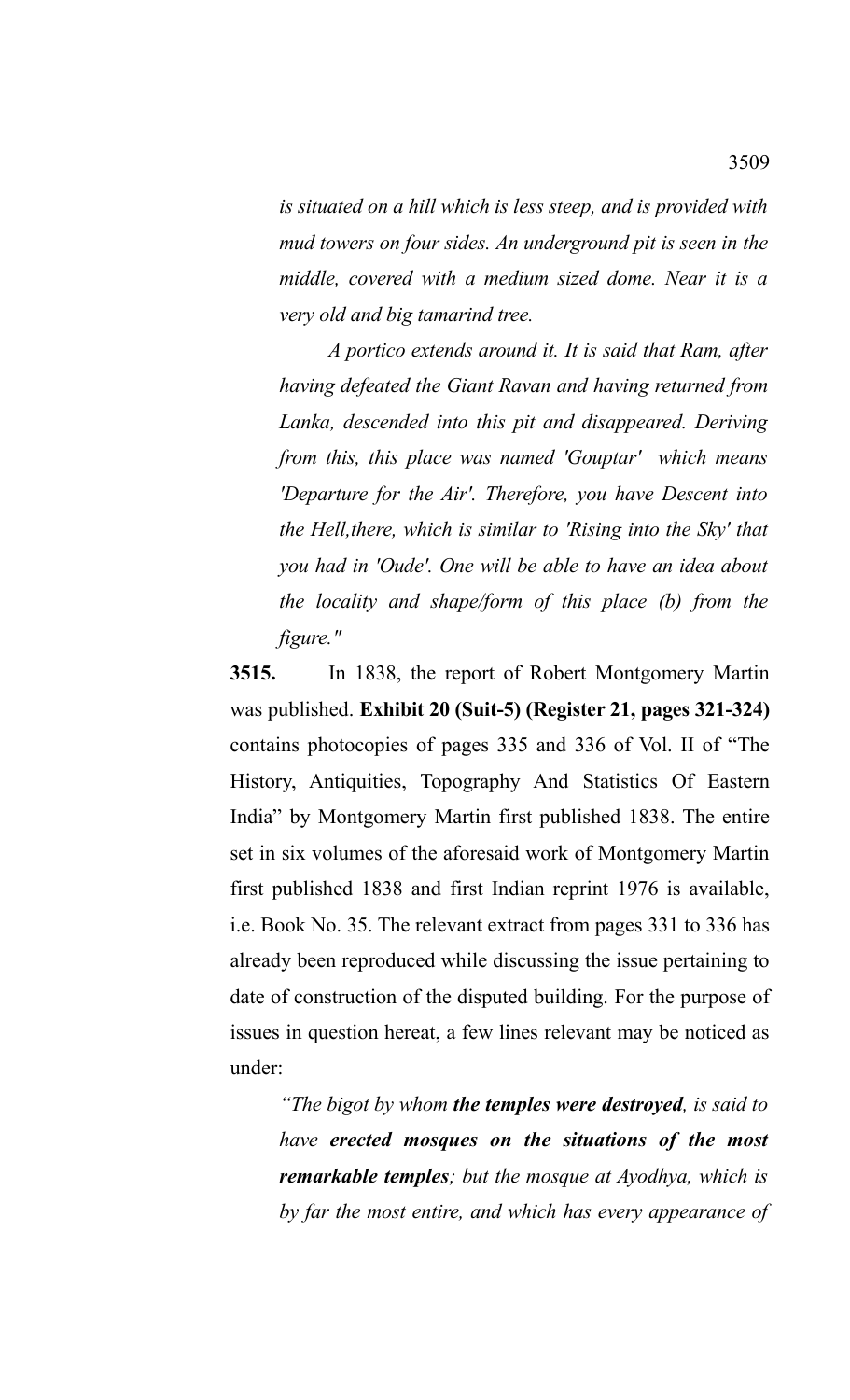*being the most modern, is ascertained by an inscription on its walls (of which a copy is given) to have been built by Babur, five generations before Aurungzebe.......The only thing except these two figures and the bricks, that could with probability be traced to the ancient city, are some pillars in the mosque built by Babur. These are of black stone, and of an order which I have seen nowhere else, … they have been taken from a Hindu building, is evident, from the traces of images being observable on some of their bases; although the images have been cut off to satisfy the conscience of the bigot."* 

**3516.** In **Edward Thornton's Gazetteer, 1858 (supra)**, he also said:

*"according to native tradition, they were demolished by Aurungzebe, who built a mosque on part of the site. The falsehood of the tradition is, however, proved by an inscription on the wall of the mosque, attributing the work to the conqueror Baber, from whom Aurungzebe was fifth in descent. The mosque is embellished with fourteen columns of only five or six feet in height, but of very elaborate and tasteful workmanship, said to have been taken from the ruins of the Hindoo fanes, to which they had been given by the monkey-general Hanuman, who had brought them from Lanka or Ceylon. Altogether, however, the remains of antiquity in the vicinity of this renowned capital must give a very low idea of the state of arts and civilization of the Hindoos at a remote period. A quadrangular coffer of stone, whitewashed, five ells long, found board, and protruding five or since inches above*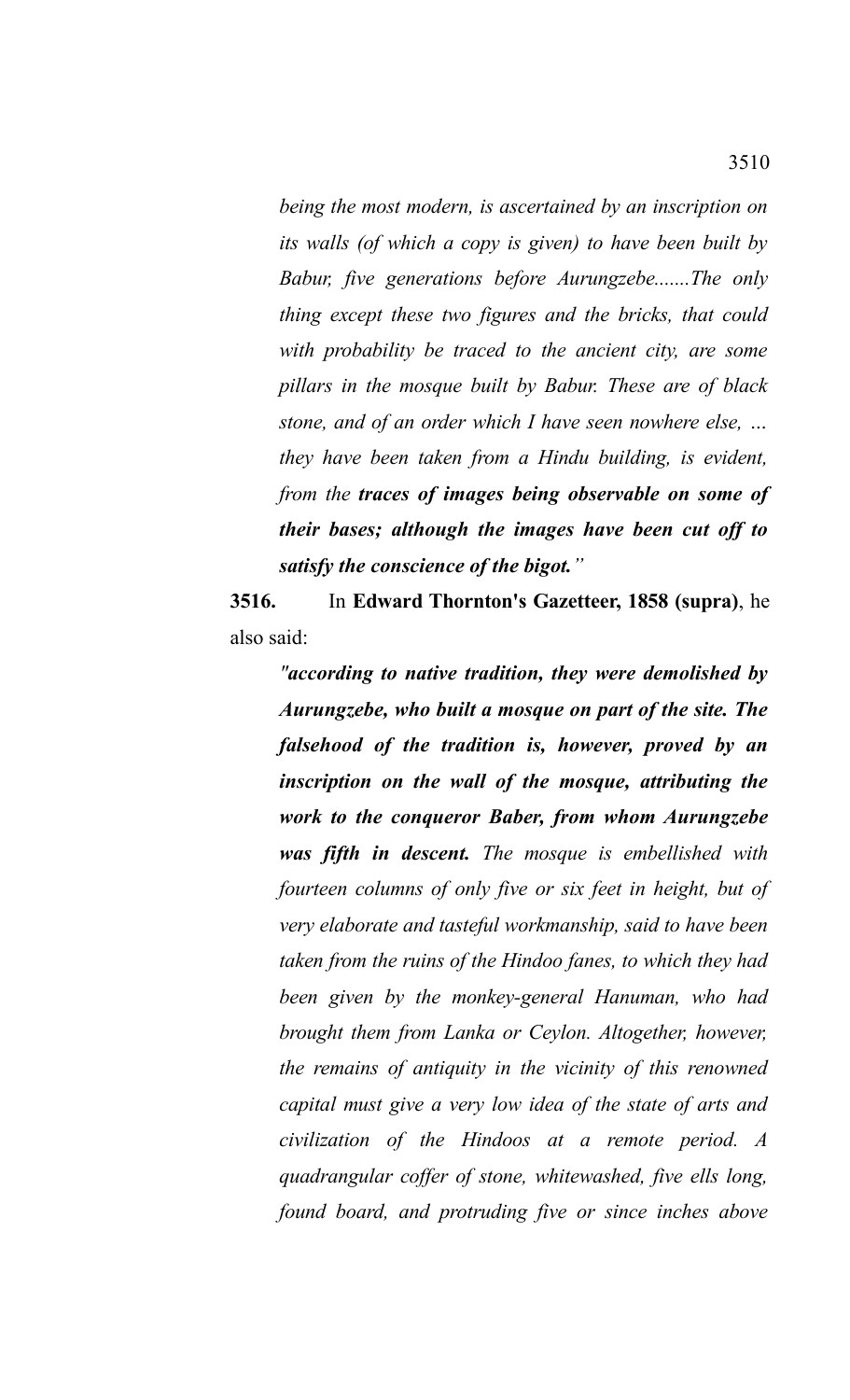*ground, is pointed out as the cradle in which Rama was as the seventh avatar of Vishnu; and is accordingly abundantly honoured by the pilgrimages and devotions of the Hindoos."*

**3517**. **Exhibit 70 (Suit-5) (Register 20, pages 167-185)** contains photocopy of frontispiece and pages no. 4 to 7 of the Book **"Hadiqa-E-Shabda"** written by Mirza Jan published in 1855/56 AD at Kutub Khana, Habibganj, District Aligarh. On page 183 of the register, it says:

''अल हासिल जिस तरह मथुरा और बनारस वगै़रह को ख़स व खाशाके कूफ़ से साफ किया,फैजाबाद औरअवध को भी उसी तरह ज़लालत की नजासत से शफ़फ़ाक किया कि यह बड़ा परस्तिश का मुकाम था,

तख़्तगाहे पिदरे राम था। यहाँ के बुतखानों को तोड़ा, संगदिल बुतों को साबित न छोड़ा। **जहाँ बड़ा बुतखाना था वहाँ बड़ी मस्जिद** बनवाई और जहाँ छोटा मण्डफ् था, मस्जिदे मुख्तसेर क्**नाती तामी**र फरमाई । चुनांचे **बुतखाना ए जन्म अस्थान में मस्किते रासे राम** है, उसके मुत्तसिल सीता की रसोई है, सीता उसकी जोरू का नाम है, वहाँ कैसी मस्जिदें सर बुलन्द बाबर शाह ने सन नौ सौ तेईस (23) में बऐहतमाम सैयद मूसा आशिकान बनवाई है कि उसकी तारीख़ खौर बाकी (923) है। आज तक वह मस्जिद सीता की रसोई मशहूर नज़दीक व दूर है और पहलू में वह देर बाक़ी है। और राम दरबार की मस्जिद फि्दाई खान सूबेदार की बनाई थी जिसको काफिरों ने यहाँ तक सताया है कि एक दो मिनारी और मुत्हूदी दीवार अलग कर दी है बल्कि अमजद अली शाह के वक़्त में उसकी तामीर का हुक्म भी हुआ था मगर उसके मौत फी मोहलत जुल की फुर्सत मुदई यह हसरत साथ बही गई और किले की मस्जिद, कि बालफ़ाल किला लच्छमन महन्त को मुआफ़ हो गया है और मस्जिद को भी गोशा खुमारमें मकान हो गया है। वहाँ सदर मुसलबा ख़ान मीर से वह महन्त ने फिर ले ली। ऐसी मस्जिदों का हाल, जो कब्ज़ा अख़त्यार हनूद में हों, ज़ाहिर है, खुदा हाफिज़ व नासिर है। यह तो फ़क़त महंदी आराइश तस्वीर है। अब तरफ माजरा रहें, जिससे अव्वल वाव व मीम होता है जिगर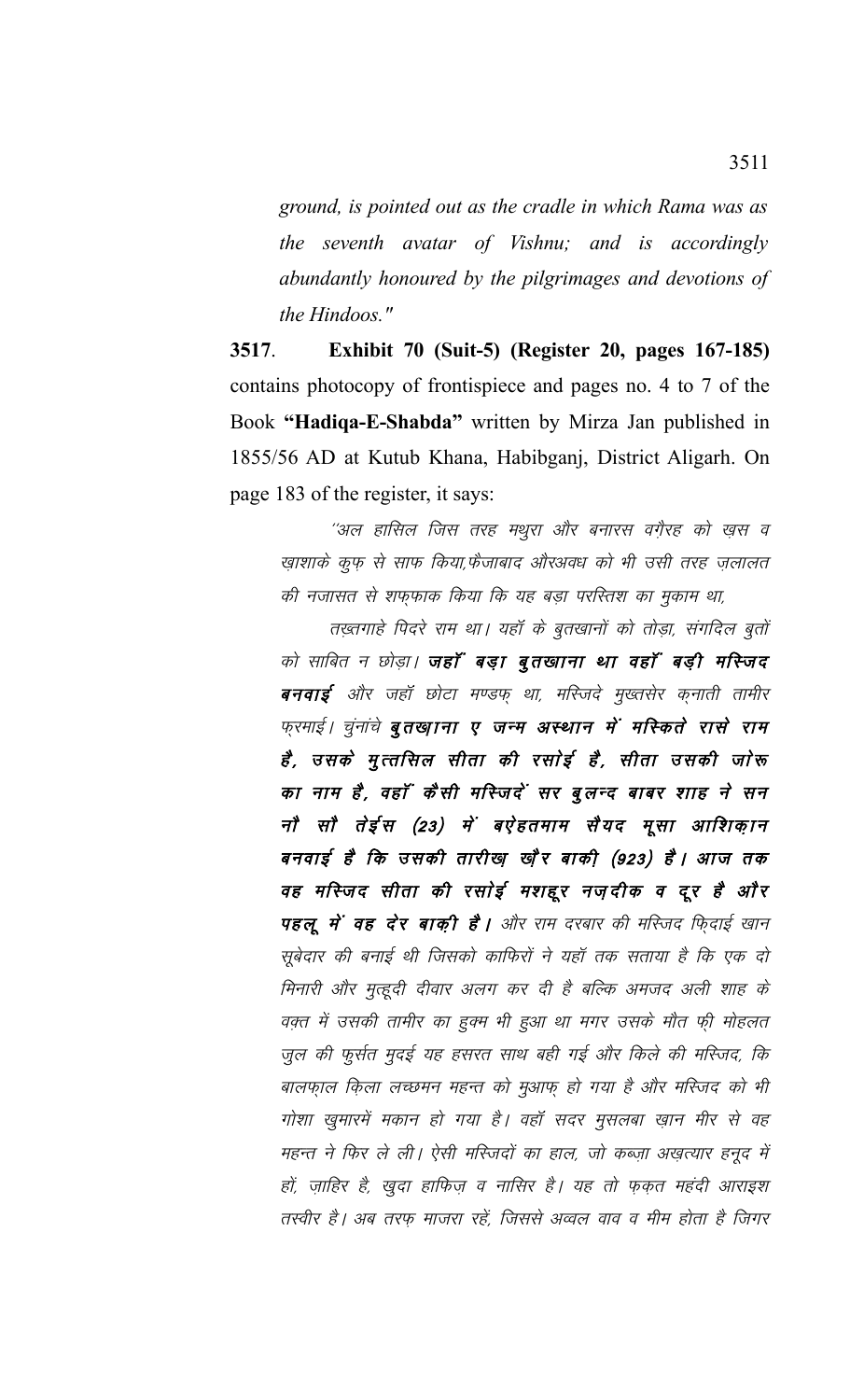मर कर अलिफ लाम मीम होता है।''

*"However, like Mathura and Banaras which were cleaned of the dirt, straws and garbage of the Kufra (infidelity), Faizabad and Oudh were also cleaned because it is a sacred place for worship. It was the capital of the father of Ram. The places of idols (But Khanas) were demolished and no idols were left unbroken. Big mosque was constructed on the place of big Butkhana and small mosques were built on the place of small ones. The Janam Sthan is the birth place of Ram and adjacent to it. There is Sita Rasoi. Sita is the name of the wife of Ram. Here Babar has built grand mosque in 923 under the supervision of Syed Musa Ashikan. The year 923 is still remembered for the construction of the mosque adjacent to Sita Rasoi for and near. The mosque of Ram Darbar was constructed by Fidai Khan Subedar who has been teased by the infidels who have separated the two minarets and the wall. In the period of Amjad Ali Shah, orders were issued for its construction but his sudden demise, he took this wish along with him while the Qila Masjid was given as Maafi to Lachhman Mahant. The mosque has become his house (sic). The Mahant has taken back this place from Khan Mir. The position of the mosques under the possession of Hindus, is well known. May God save you. Good bye. It is only the picture of only decoration of Mehandi (Urdu Couplet not clear) Ab Taraf Majra Rahein Jis Se Awwal Wao Ur Meen Hota Hai-Jigar Markar Aif, Lan Meem Hota Hai."*

**3518. Exhibit 18 (Suit-5) (Register 21, pages 201-229)**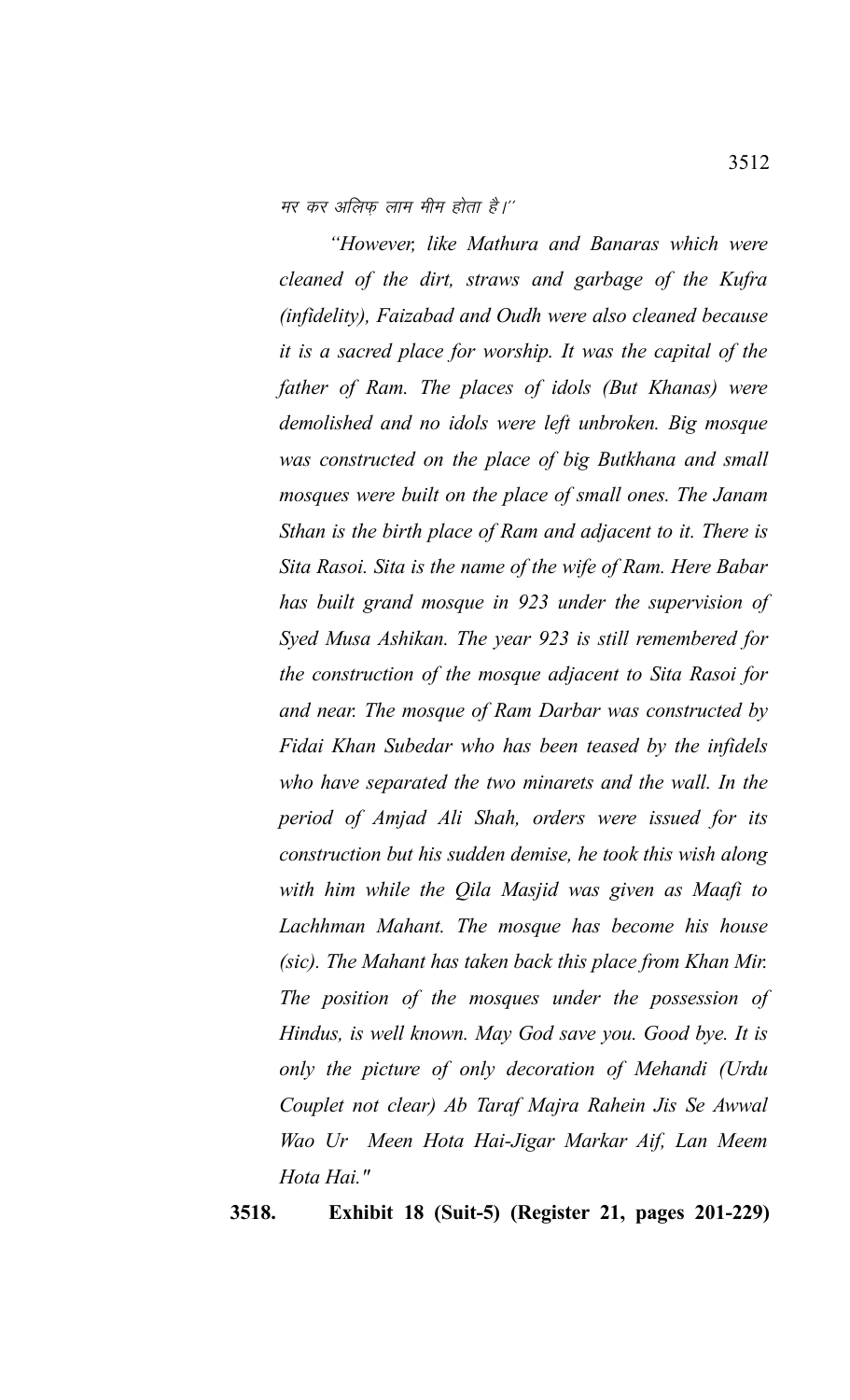contains a photocopy of frontispiece and pages 3, 70, 71, 72, 73, 9, 10 and 11 of the Book "Amir Ali Shaheed Aur Marka-E-Hanumangarhi" by Shaikh Muhammad Azmat Ali Alvi Kakoravi as arranged and published by Dr. Zaki Kakoravi in 1987 Markaj Adab Urdu, Lucknow. The Hindi transliteration has also been supplied and the relevant extract whereof is as under:

"अवध वह जो सीता रसोई मरकद है वहाँ अहद दौलत बाबर बादशाह में मस्जिद रफ़ीउल शान हमसरे आसमान बनाई, बाबरी थी, उस ज़माने में हनूद को कहां मजाल, हमसरी थी, सन नौ सो तेईस, 923, में बाऐहतमाम सैयद मीर आशिक़ान बनी थी। इस की तारीख़ ख़ैर बाकी थी और राम दरबार में मस्जिद फ़िदाई ख़ान सूबेदार ने बनाई थी, इस्लाम की बुनियाद जमाई थी और उसके मुत्तविल एक टीला था। राज राम चन्दर ने वह मुकाम हनुमान अपने रफ़ीक़ को बसिला फतह लंका दिया था।''

''फिर मस्जिद बाबरी में, जहाँ सीता की रसोई थी, शिर्कत की ऐलानिया पूजा होने लगी। मुन्तज़म चाँदी के जूते खा के सरंगों हुए। किसी ने खुबर न की। पहले तो शेख अली हजी का कौल मुवाफिक हुआ था –:

बिबी करास्ते बुतख़ाना ए मरा ऐ शेख़ कि चूँ ख़राब शवद ख़ाना ए खुदा गर्दद

फिर इन्कलाब फ़लक से ऐसा ज़माना हुआ **कि मस्जिद तोड़ के** बुतख़ाना हुआ। यहाँ ग़फ़लत का पर्दा ऐसा आंखों पर पड़ा कि किसी को न सूझा। अजगर्जु बारह सौ इकहत्तर (1271) हिजरी अहद दौलत वाजिद अली शाह में शाह गुलाम हुसैन नाम फ़क़ीर ने नवाब को अर्ज़ी दी, तौहीन इस्लाम की इत्तलाह की। यहाँ किसी ने न सूना। आख़िर शाह साहिब ने फेजाबाद का अज्म किया। वहाँ सनाम बेग कोतवाल व आला अली चकलादार को यह कामा सुनाया मगर इनको मुख़ालिफ़ पाया। इस अश्ना में चन्द मुसलमान शाह साहिब के शरीक हुए और अवध में पहुँचे। मान सिंह और इतराफ के हिन्दू अन्बोह कसीर ले के बैरागियों की हिमायत को मौजूद हुए। गो सल्तनत इस्लामी थी, मगर मुसलमानों की किसी ने न सूनी । न मदद दी, न इ़यानत की । आमिल के बायस सब रस्ते मसदूद हुए ।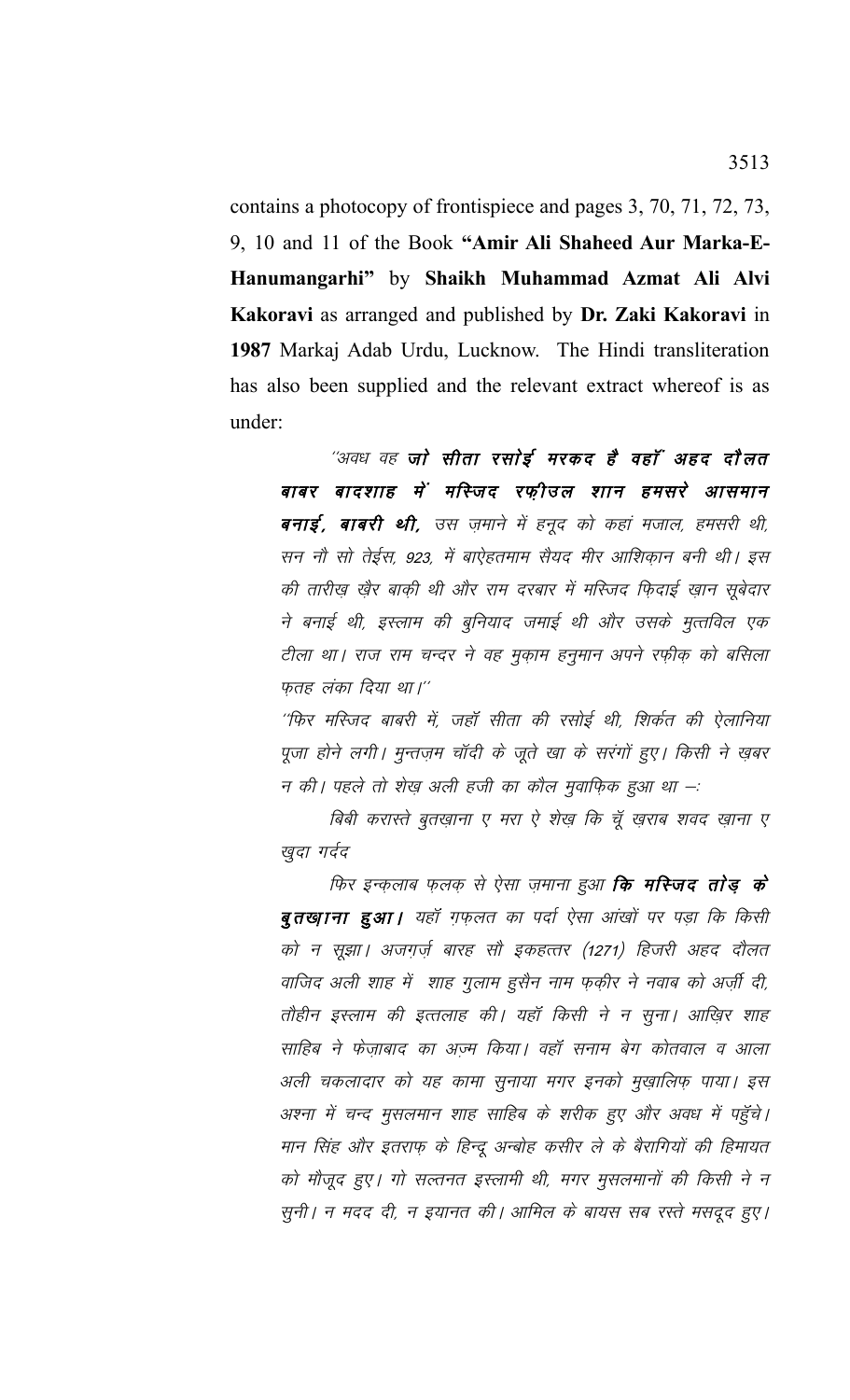न वजीर ने इस सदा पर कान लगाया, न बादशाह को अन्जाम का ध्यान आया। आख़िर माह ज़िलक़ीदा सन 1271 हिजरी जुम्मा को अटल खान के अहाते वाले मुसलमान शाह गुलाम हुसैन के शरीक हुए। उस तरफ़ दस—बारह हज़ार बैरागियों के मददगार बासाज़ व हथियार जमा हो गए। आला अली ने मुसलमानों से कहा : यहां फौज सुल्तानी कम है। तुम लोग थोड़े हो, हिन्दुओं का मजमा बहुत। ऐसा न हो भगोड़े हो। शाम तक आर साहिब की पलटन आती है, इस तरफ़ भी कसरत हुई जाती है। इस वक़्त तामल करो, सुबह होने दो। दूसरे रोज़ जब यह लोग जमा हुए तो फिर नया हीला पेश किया कि आर साहिब को बादशाह के हुक्म का इन्तजार है। थोड़ा तौक़फ़ दरकार है। इनको तो बातों में उलझा रखा। हिन्दुओं ने अवध में मुसलमानों का मुहल्ला घेरा लेकिन दिलावरों ने मुँह न फेरा। तलवार चलने लगी। क़ज़ा हाथ मलने लगी। यहाँ तो यह हंगामा था। इस दार ओगुबर में कई हजार हिन्दू मस्जिद पर झुका। वहाँ शाह गुलाम हुसैन और उनके साथी हाल माल से बेख़बर खाना पकाने में मशगूल थे। जब यह लोग सिर पर पहुँचे तो वह भी आवाराह कारज़ार हुए। रुस्तम अली ख़ान, कि बेशक रुस्तम दौरां था, और इसका भाई अहमद अली खान, कि वह भी जरार यकतयाए जहां था, निकल के बड़ी बहादुरी व इस्तक़लाल से लड़े। बावजूद कसरत लश्करों के कदम उखड़ गए, भाग के रंग महल में पनाह गुजेर हुए। जब मुसलमान वहाँ पहुँचे तो वह नामर्द वहां से भी भाग निकले। बहादुरों ने उनका ताक़ब किया। बहुतों को जहन्नुम में पहुंचा दिया। आखिर भगोड़े मकानों की छतों पर चढ़ के बन्दूकें सर करने लगे। मगर चार शख्स मिसल अनाहर आगे बढ़े। चार तरफ़ से गोली बरसती थी। इस पर इनके हाथ से नाश पर नाश करती थी। इस में गोली खा के तीन आदमियों ने कलमा शहादत पढ़ के बहिश्त बरीस की राह ली। रुस्तम अली ख़ान ने हनुमानगढ़ी के जीने पर चढ़ के अज़ान कही। जिस दम अशहदान ला इलाह इल्लिल्लाह ज़बान से जारी हुआ, पेशानी पर गोली पड़ी रूह ने फि़रदौस बरीस का रस्ता लिया। बैरागियों ने मस्जिद का मुहासिरा किया और दीवार तोड़ के एक कम सत्तर (69) आदमियों को शहीद कर दिया।'' "चुनांचे जिस तरह मथुराबिन्द्रावन वगैरह को ख़स व खाशाके बदअत से साफ़ किया, इसी तरह फैजाबाद अवध में जो बड़ा . . . . .का मुकाम था, तख़्तगाहे पिदरे लच्छमन व राम था, कुतख़ाना जन्म अस्थान में सन 923 हिजरी में सैयद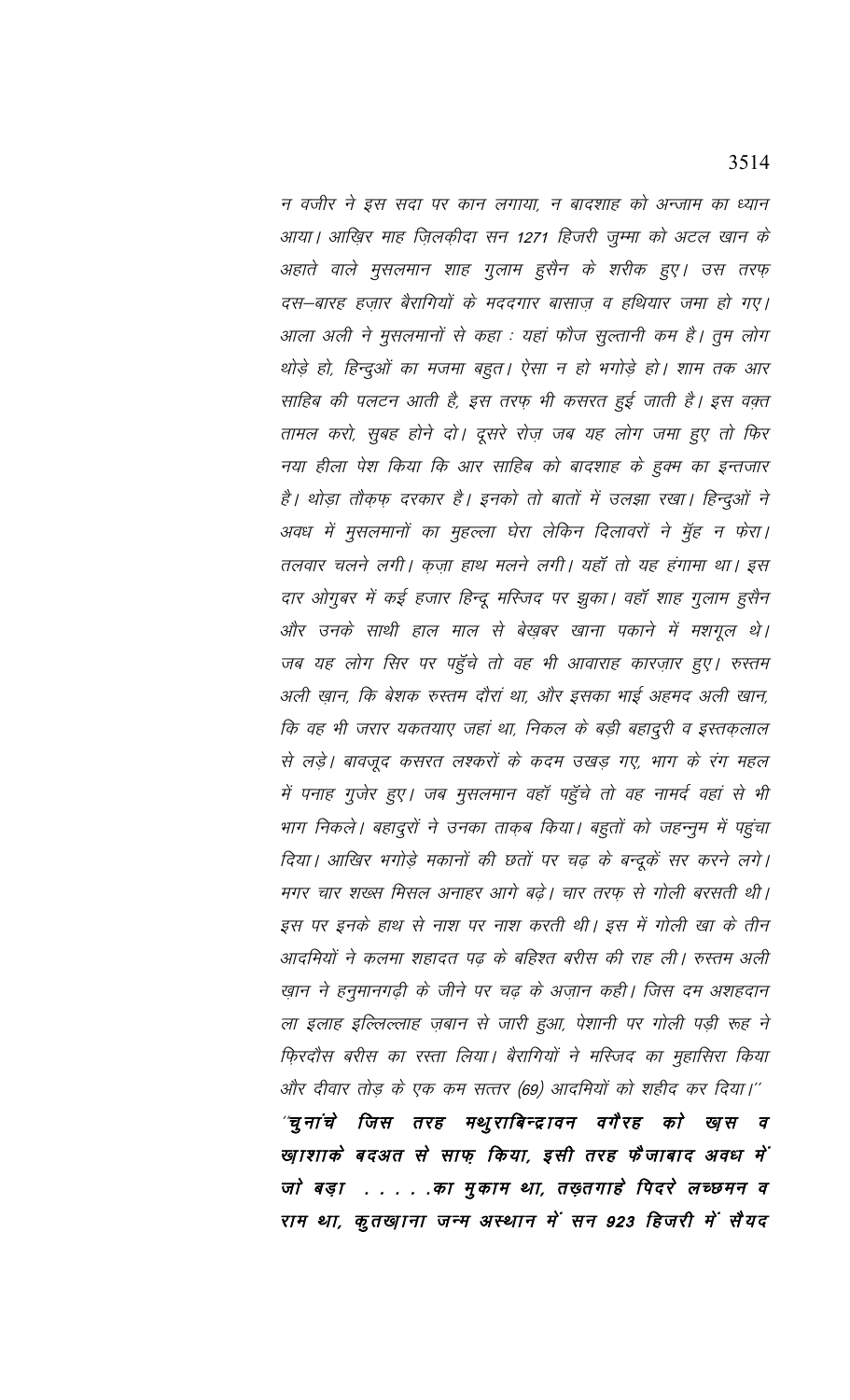मूसा आशिकान के ऐहतमाम में मस्जिदे तैयार हुई, पूरनूर रही । वह हिन्दुओं में सीता की रसोई . . . .मशहूर थी । तारीख बनाई ''ख़ैर बाक़ी'' (923 हि0) है, बहुत यादगार से **मिलाती है** और मुकाम राम दरबार की मस्जिद फिदाई ख़ान सूबेदार ने बनवाई जो हिन्दुओं ने खोद कर मिटा दी।''

*"Oudh is the central place of Sita Rasoi. At that place, in the period of king Babar, a grand and sky touching mosque Babri was constructed. At that time Hindus could not dare to oppose us. The mosque was constructed in 923 under the supervision of Syed Mir Ashiqan. Its name is there in the history. In Ram Darbar, a mosque was constructed by Fidai Khan Subedar and thus founded Islam there. Opposite to this place, there were a Teela. Raja Ram Chandra, being pleased with the conquest of Lanka, gifted it to his obedient friend Hanuman."*

*"Then in the Babri Masjid, where Sita Rasoi is situated, pre-announced Puja began, (sic) participated. The administrators braving silver shoes, became their obedient servants. Nobody informed. Earlier the proverb of sheikh Ali Haji was true to the situation. "Be Bein Karastey Butkhana-e-Mera Ali A Seikh. Ki Choon Kharab Shawad, Khaana-e-Khuda Gardad." (i.e. the Butkhana on the way which was considered a bad place, became the abode of God)*

*Then a great change occurred, mosques were being pulled down and temples were constructed there. But we remained sleeping. Nobody awoke. Till 1271 Hijri, in the period of Wajid Ali Shah, some Faqir Shah Ghulam Husain, through an application requested that Islam was being ruined and insulted. But at that time, nobody heard*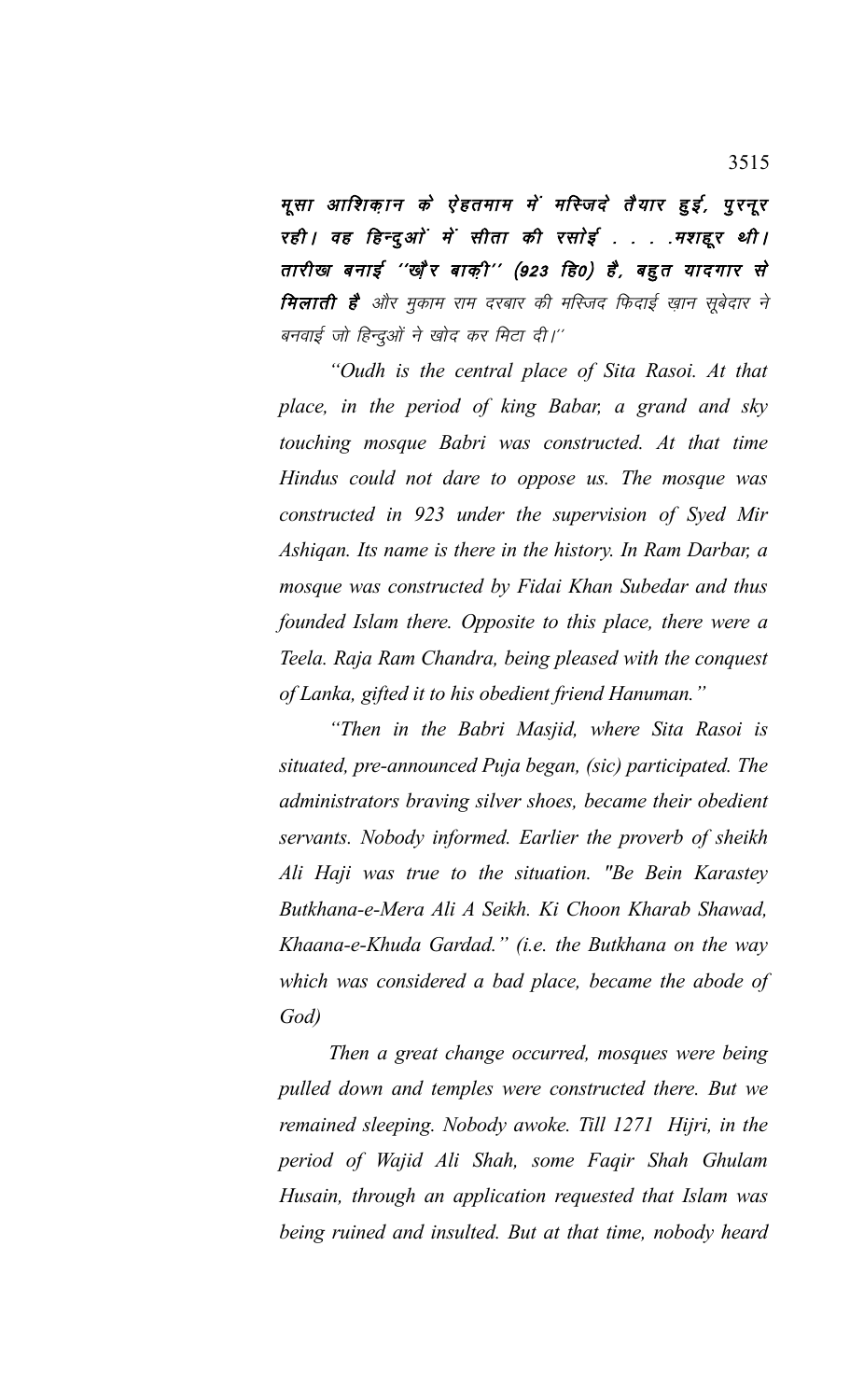*his voice. Resultantly the Shah Saheb turned to Faizabad. Here Sanam Beg Kotwal and Aley Ali Chakladar were entrusted some work. But they were opposed to it. Meantime some Muslims along with Shah Sahab rushed to Oudh. A big mass of Hindus along with Man Singh of the neighbourhood was supporting the claim of Bairagis. Although there was Muslim Rule, but Muslims were not heard anywhere. Neither where was any help forthcoming nor there was anybody to solace Muslims. All the roads for them were closed because of Aamil. The minister turned a deaf ear to it. The king also did not pay attention towards the gravity and dire consequences of the situation. In the month of Zeequad, 1271 Hijri, Friday, the Muslims of Ahata Atal Khan, gathered in the leadership of Shah Ghulam Husain. On the other side, some 10 to 12 thousand Bairagis collected, armed with weapons. Aley Ali told the Muslims that there was scarcity of Sultani Fauj. You people are in minority while Hindus are in majority. But do not go away from here. By the evening, the army of R Saheb, would be forthcoming, on this side, we are increasing in number. Now wait a bit. Let the dawn come.*

*The next day when they gathered, the Administration again hid and told that the palton of R Saheb is awaiting king's orders. So you have patience. They only remained talking. In Oudh, the Hindus cordoned a Muslim Mohalla but the brave youths did not showed their back. Swords were crossed. The death started playing havoc. Here all this commotion was going on, in Dar Agubar, thousands of Hindus collected on the other side, Shah Gulam Husain*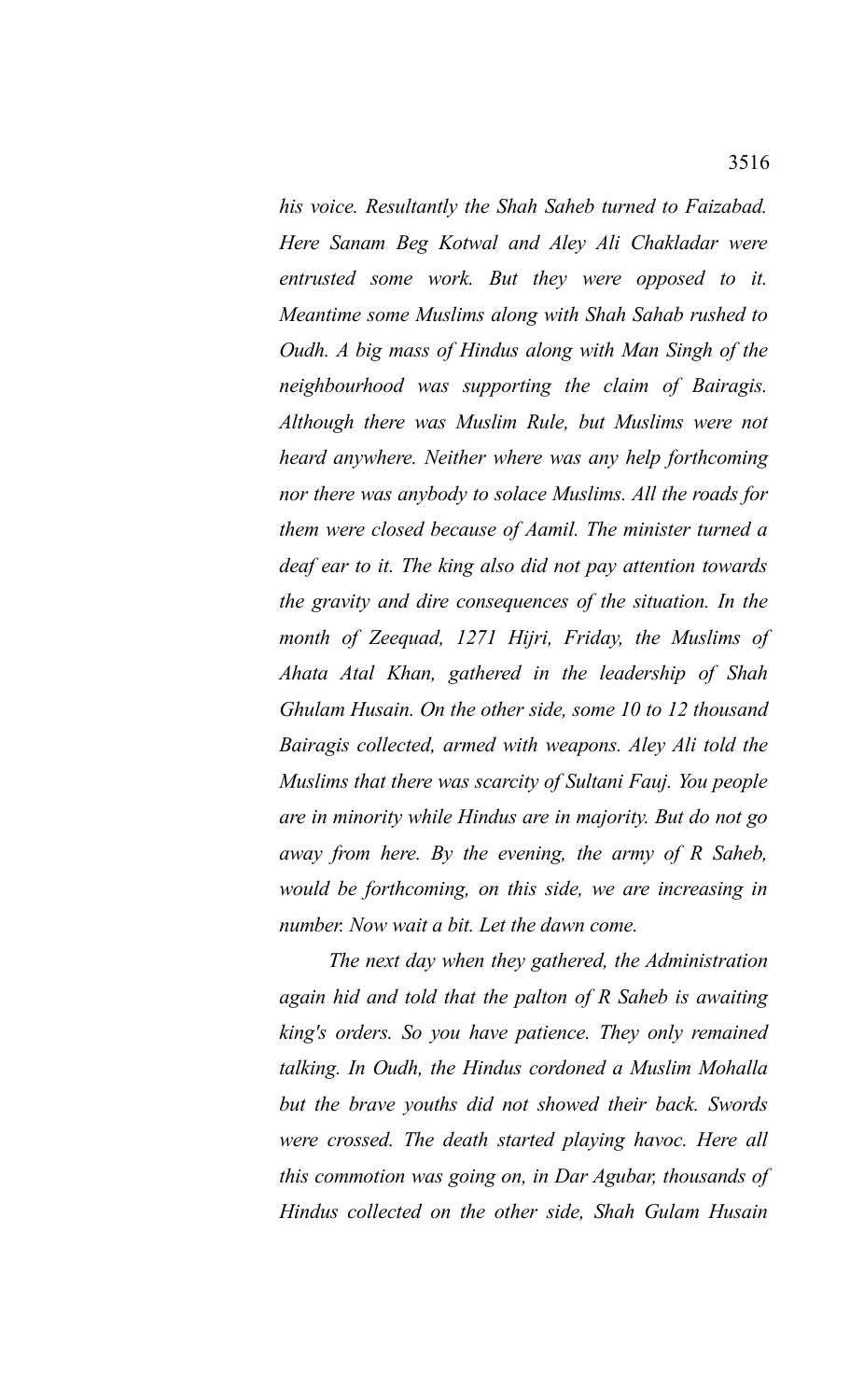*and his companions unaware of the happenings were busy in cooking food. When they (Hindus) reached their heads, they began preparation to face them. Rustam Ali Khan who was "Rustam" in true sense and his brother Ahmad Ali Khan who was also a brave man fought well. Inspite of being in great number, the enemy ran away and took shelter in Rang Mahal. When the Muslims reached there the Namard (eunuch) ran away from there also. The brave persons followed them and killed many of them. At last some of them climbed on the roof of the houses and began using the guns. Four of them came forward. There was a shower of bullets which played havoc. Three of them became martyrs after reciting Kalma shahadat. Rustam Ali Khan recited Azaan, climbing on the door of Hanuman Garhi. At the same moment a bullet hit his forehead and the soul broke away every fetter to reach in the heaven. The Bairagis cordoned the mosque and killed 69 persons. They cleaned the place of the dirt and in religious activities. They did the same at Faizabad Oudh. Here the prominent place. . . . . belonged to the father of Ram and Lakshman. The mosque was build on the Kutub Khana of the Janam Sthan by Syed Musa Ashiqan in 923 and remained humming with life. This place was known as Sita Rasoi among Hindus. Date of construction is known as Khair Baqi 923 which is an important memory. Fidai Khan Subedar got the mosque constructed over Ram Darbar which was demolished by the Hindus."*

**3519. Exhibit 123 (Suit-5) (Register 21, pages 325)** is photocopy of page 56 of **"Encyclopedia of India and of**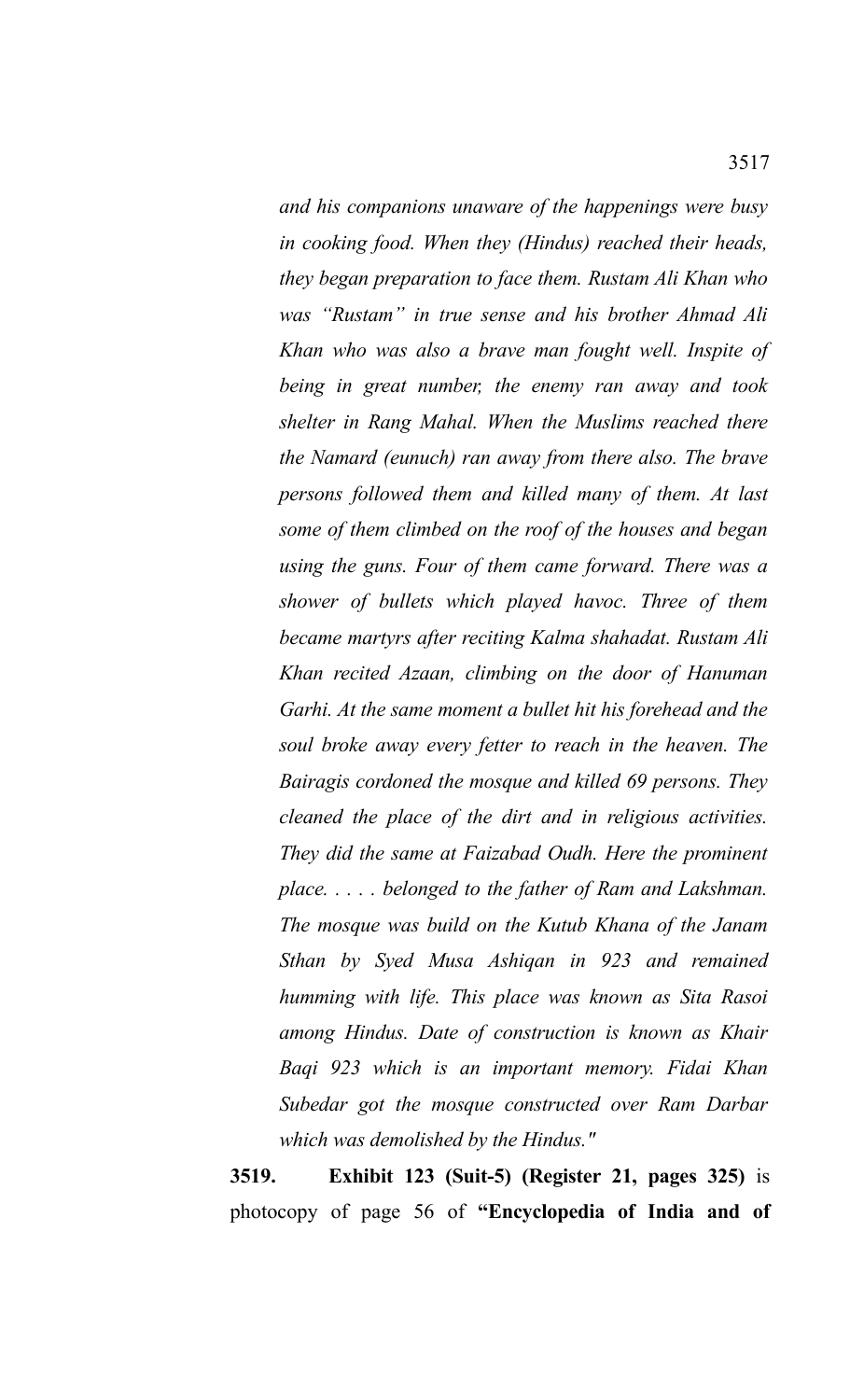**Eastern and Southern Asia"** by **Surgeon General Balfour, 1858** containing a very brief description of Ayodhya as Under:

*"AJODHYA, on the right bank of the Gogra river, near Fyzabad in Oudh, is in lat. 27<sup>0</sup>48' 20" N., and long. 82<sup>0</sup> 14' 40" E. It has now a population of 7518 of Hindus and Mohomedans, but in ancient times it was the capital of the kingdom of Kosala, the modern Oudh, ruled over by the great kind Dasaratha of the Solar line, and father of Rama Chandra. At one time it is said to have covered an area of 12 Yojana, equal to 96 miles. During buddhist supremacy Ajodhya declined, but on the revival of Brahmaism it was restored by kind Vikramaditya (A.D. 57). There are many Jain temples, and three mosques on the site of three Hindu shrines,-the Janmasthan on the site where Rama was born, the Swarga-dwara (Mandir) where his remains were burned, and the Tareta Ka Thakur, famed as the scene of one of his great sacrifices. A mausoleum is here of the Bahu Begum, and is that finest in Oudh."*

**3520. Exhibit 131 (Suit-5) (Register 21, pages 257-269)** contains photocopies of frontispiece and pages no. 54, 572, 573 of **"Tarikh-E-Avadh (Hissa Doyam)"** by **Allama Muhammad Nazmul Gani Khan Rampuri (1859-1932 Isvi)** Revised by Dr. Zaki Kakoravi 1983 A.D. The relevant extract of Hindi transliteration provided by the plaintiffs (Suit-5) is as under:

''अजोध्या में मसाजिद

अजोध्या में जहाँ बुतखाना ए जन्म स्थान राम चन्दर जी था, इसके मुत्तसिल सीता जी की रसोई है। बाबर बादशाह ने वहाँ सन 932 हिजरी में एक आलीशान मस्जिद, जो जामा मस्जिद है, बऐहतमाम सैयद मूसा आशिकान बनवाई थी जिसकी तारीख़ ख़ैर बाक़ी (923) है। **आज तक वह**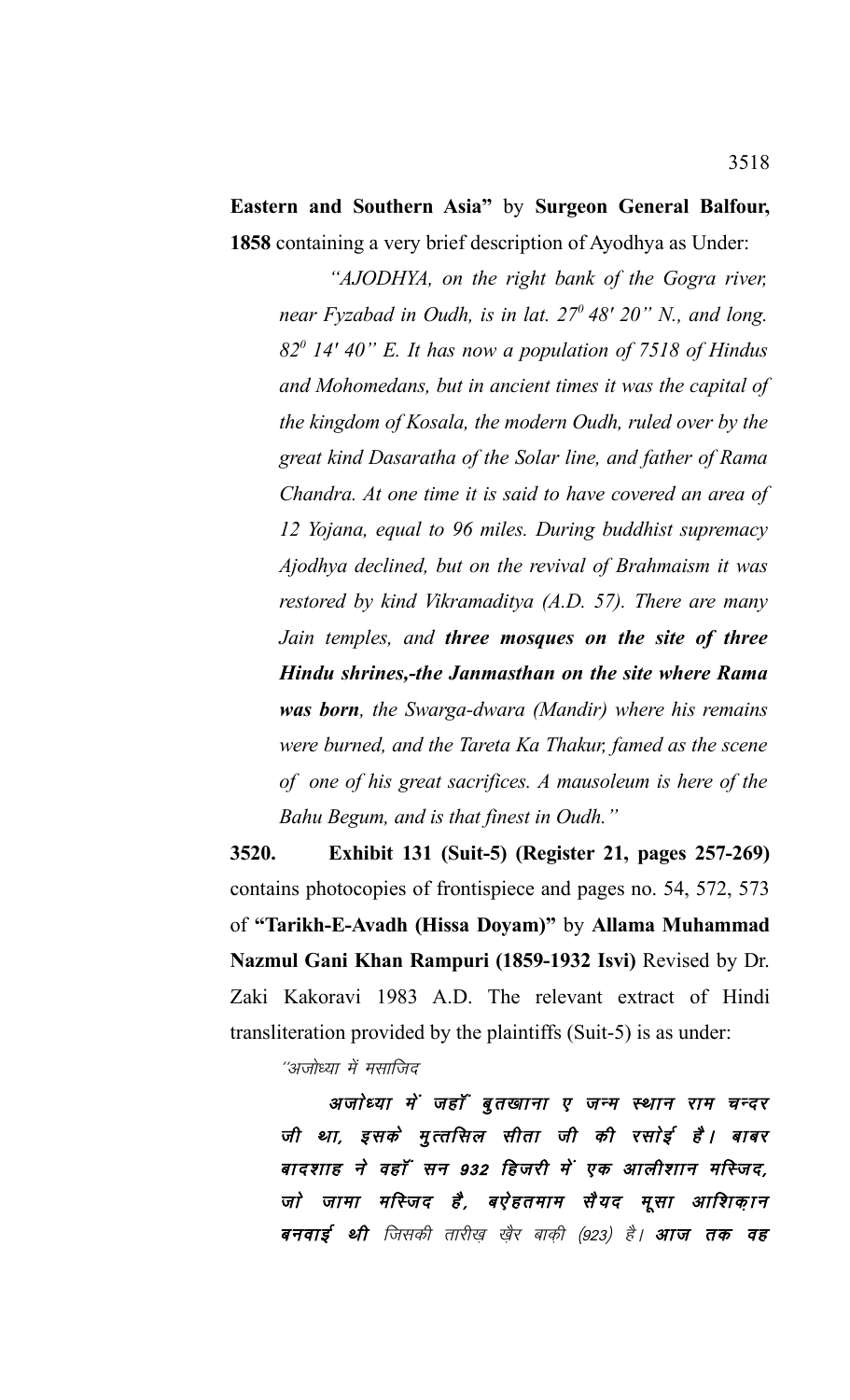मस्जिद सीता की रसोई कहलाती है और पहलू में वह मन्दिर **बाक़ी है।** कहते हैं कि वक़्त फ़तहयाबी पहले इस्लाम बतन मन्दिर यानी जन्म अस्थान, जहाँ महाराजा श्री राम चन्दर जी की बलादत हुई थी और सर गिर दार उर्फ़ राम दरबार और त्रेता के ठाकुर का बाक़ी था, **बाबर ने** जन्म अस्थान को मुंहदिम करके मस्जिद बनवाई।

जब इलाका पच्छम राठछ वगैरह की हकूमत राजा दर्शन सिंह के हवाले हुई तो इस इलाक़े के हिन्दुओं की कुव्वत ज़्यादा हो गई। आस पास इस टीले के पास अहाता खुदवाया, लड़ाई के क़ाबिल क़िला बनवाया। इसके सबब से रोज़ बरोज़ हिन्दू फ़क़रा ज़ोर पकड़ते गए। मस्जिद के आसार बिगड़ते गए। हिन्दुओं की लजामतें होने लगीं। महन्त जोर पकड़ते गए। मुसलमानों को इनके मुकाबिले की ताक़त न रही। इस मस्जिद के गिर्द दीवार कायम करके मकान गढ़ी मे मिला लिया और हनुमानगढ़ी इसका नाम रक्खा। परस्तिश करने लगे। इस मुसलमान फ़क़ीर को पहले तो कुछ देते रहे। जब वह मर गया तो महन्तों ने मस्जिद का निशान बाक़ी न रक्खा। जब इन्तहा को दर्शन सिंह की हकूमत पहुँची **तो अजोध्या में** कई बरस तक अज़ान और गावक़ुशी बन्द रही। शायद अहद हकूमत मुहम्मद अली शाह में फिर अज़ान की रस्म जारी हुई और गावकुशी भी बदस्तूर रही हो।

अल ग़र्ज़ यहाँ तक हंगामों की नौबत आई कि सिवाए मस्जिद मुंहदिमा हनुमानगढ़ी के **मस्जिद बाबरी, जहाँ सीता की रसोई थी,** इसके सेहन में भी हिन्दुओं ने बुतखाना बनाया और मस्जिद वाक्या राम घाट दरया को भी खराब करके इसके सेहन में **अपने मुस्कन बनाये**। मस्जिद में कूड़ा डालने लगे और मुसलमानों की सैकड़ों कब्रें तोड़ कर ईटों और पत्थरों से बड़ी शान व शौकत के बुतखाने बनाये ।

सन् 1271 हिजरी में वाहिद अली शाह के अहद में श्यााह गुलाम हुसैन ने मौलवी मुहम्मद आरअ की इमदाद से दोबारा मस्जिद की आबादी और बुतखाने की बरबादी के लिये बज्में जिहाद हैदराबाद में, कि गोमती के पार है, मुहम्मदी . . . .क़ायम किया। हसन अली ख़ान बॉके का बेटा अहसान अली ख़ान रिसालादार इनका मददगार हुआ बल्कि रुस्तम अली ख़ान और बहादुर अली ख़ान दाेनों भाई शरीक हो के मुस्तैद कारिन्दा हुए। दूसरे बाज़ मुस्नाकीन भी इनके शरीक हाल हुए। और यह सब फैज़ाबाद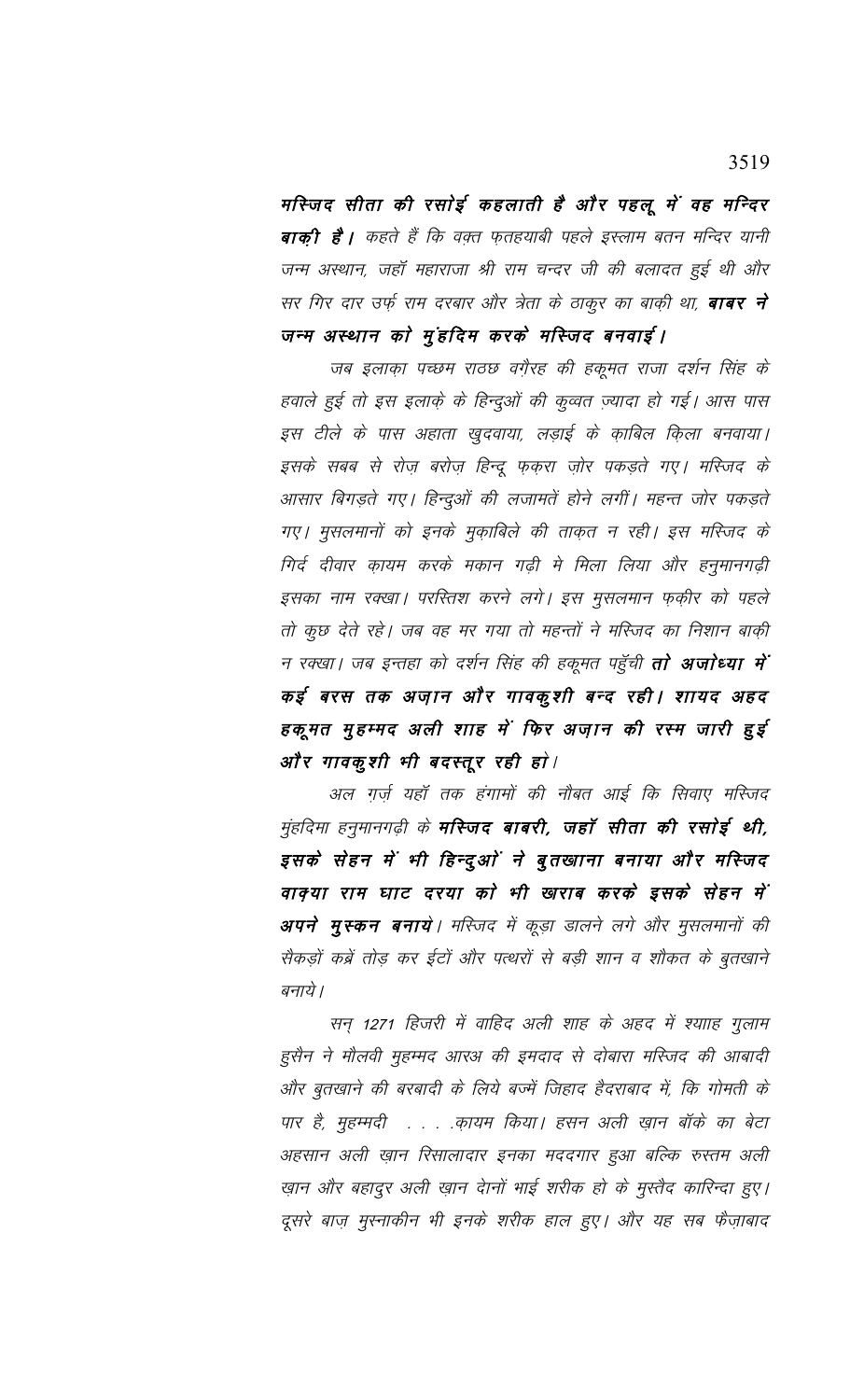को चले। रदना ही तक पहुँचे थे, आला अली कायम मुक़ाम आगाई नाज़म सुल्तानपुर के मुलाजमों ने रोका, जाने न दिया। शाह साहिब ने लखनऊ का रास्ता लिया और जो फेज़ाबाद पहुॅच गये थे उनको निसार हुसैन नायब कोतवाल और कप्तान ऐलग्ज़ेण्डर आर ने निकाल दिया। मुहाने से निकाल दिया। बाद चनदे परचा अख़बार फैजाबाद से हिन्दू मुसलमानों की तक  $\sim$   $\sim$ . . में गुजरा। मिला ख़ते के बाद आगा अली ख़ान मारूफ़ आग़ाई नाज़म और मिर्ज़ा मुनाम बेग कोतवाल के नाम हुक्म हुआ कि मस्जिद की तहक़ीकात करो। इस सहारे पर शाह साहिब ने फिर चन्द मुसलमान क़ाज़ी नूर अली, साकिन मुज़ाफ़ात आज़मगढ़ के साथ अजोध्या को भेजे। यह लोग मस्जिद बाबरी में मुकीम हुए। थोड़े दिनों के बाद शाह साहिब भी दाखिल मस्जिद मज़कूर हुए। मौलवी आरअ भी इनके साथ हुए और किसी के कहने से वहाँ से निकले। इनके पास जमाअत कम थी और कुछ सामान भी न था मगर कमरे हिम्मत बैरागियों के हाथ से मस्जिद के निकालने की बॉधी। कप्तान आर साहिब और मिर्ज़ा मुनाम बेग कोतवाल और मिर्ज़ा अली ने मुसलमानों को इनकी शिर्कत से रोका और बैरागियों की मदद को राजा मान सिंह और राजा किशन दत्त राम पाण्डे चकलादार और दूसरे ज़मींदार गिर्द व पेश के जौक पहुँच गये यहाँ तक कि इस हज़ार आदमी जमा हो गये और घाघरा के घाट रोक लिये कि शायद कोई मुसलमान मदद के लिये उधर का कुसद करे तो उतर न सके। मौलवी साहिब और शह साहिब के साथ तमाम आदमी थे और वह भी गुर्बा किसी ज़बरदस्त आदमी ने साथ न दिया। इस की यह हालत थी कि मिला तो रोज़ी नहीं तो रोज़ा। किसी ने इनकी कुमक न की और ख़बर न ली।

मस्जिद में मुसलमानों को ज़िबह और कुरआन को पामाल करना :

आख़िरशः दसवीं या बारहवीं ज़ई क़ादा सन 1271 हिजरी मुताबिक जुलाई सन 1855 ईसवी को तकरीबन दो—तीन सौ मुसलमान नमाज़ के वास्ते मस्जिद बाबरी में, कि सीता की रसोई में है, **जमा हुए**। शाह साहिब पेश हमाम हुए। यह ख़बर बैरागियों को पहुँची। उन्होंने मस्जिद को घेर लिया। सरकारी आदमी, जो हिन्दुओं से रिख्वतें खा चुके थे, इधर उधर मुँह फेर कर हट गए। मुसलमानों ने जो देखा कि ख़्वामख़्वाह घेरे में मरते हैं, वह भी कुक़ाबिले और लड़ने मरने को आमादा हुए। आख़िरकार कोतवाल के प्यादों और ऐलग्ज़ेडर आर के सवारों ने मुत्वस्ता होकर दफा शर किया। **लेकिन इतनी देर हंगामा रहा कि**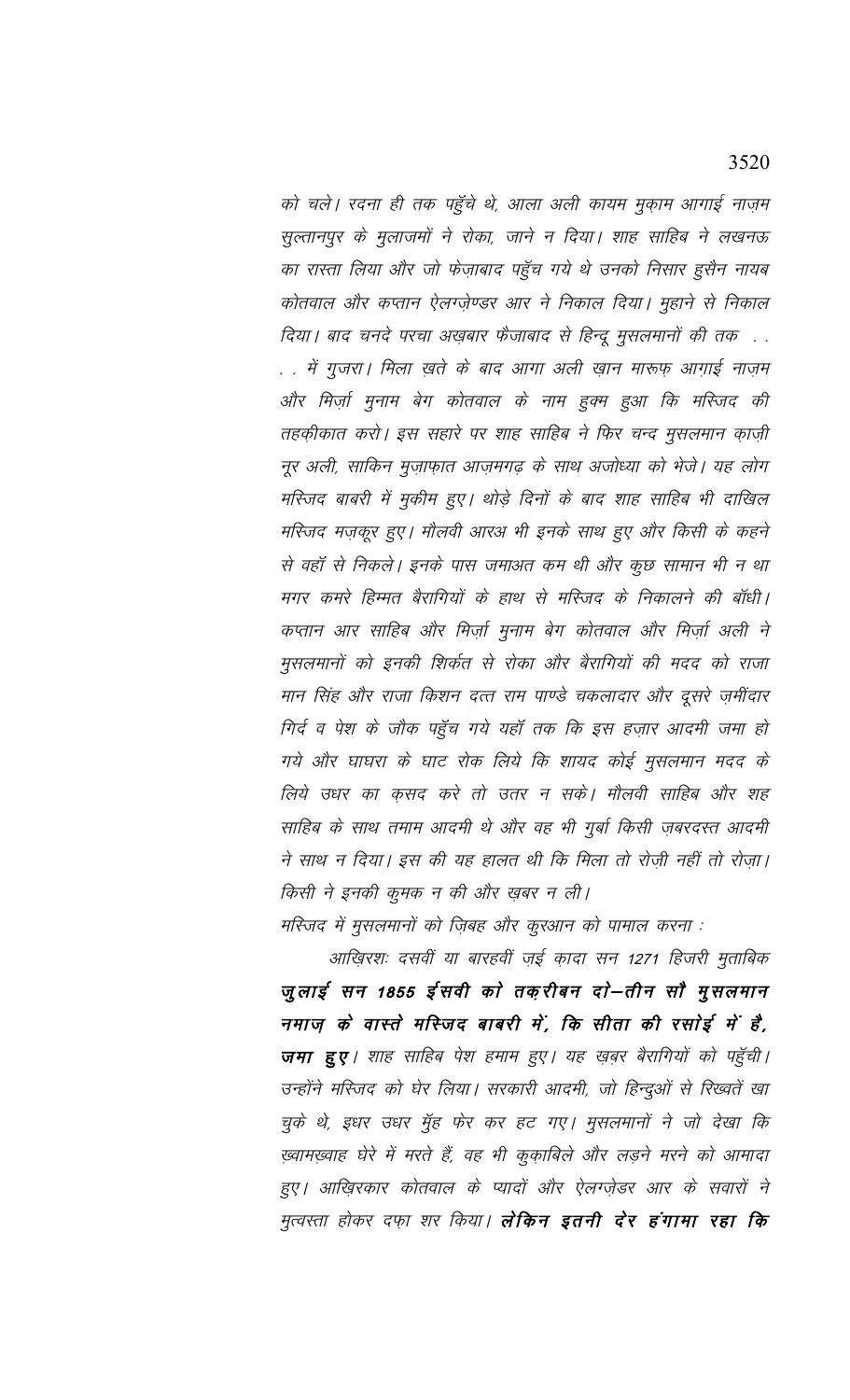## मुसलमान जूम्मा की नमाज़ अदा न ....'' *"Masjid in Ayodhya.*

*There is a Sita Rasoi within the Butkhana Janam Sthan of Ram Chanderji. King Babar, in 923, built a grand mosque which is known as Jama Masjid under the supervision of Syed Musa Ashiqan, the date of which is known as Khair Bagi 923. Even today this mosque is known as Sita Rasoi and a temple is also there adjacent to it. It is said that before the conquest of Islam, This place was the place of birth (Janam Sthan) of Maharaja Ram Chandraji. There was remains of Sar Girdar alias Ram Darbar and Treta Thakur. Babar got the mosque constructed after demolishing the Janam Sthan.* 

*When Raja Darshan Singh won the area of the west Rath etc. the Hindus gained strength. They paved the way around the Teela for fighting and thereby the population of Hindu Faqirs also increased. The signs of the mosque depreciated. Hindus organized their congregations. The Muslims had no sufficient strength to fight. They got a wall constructed around the mosque and named the place as Hanuman Garhi and began Puja there. They did care the Muslim Faqir residing there but after his death, the Hindu Mahant even removed the signs of the mosque. In the rule of Darshan Singh, no Azaan was held in Ayodhya for many years and there was no cow slaughter. Perhaps from the period of Mohammad Ali Shah, there began Azan and cow slaughter.*

*At last, after great tussle, the Hindus got their abodes and temple built within the dilapidated Masjid*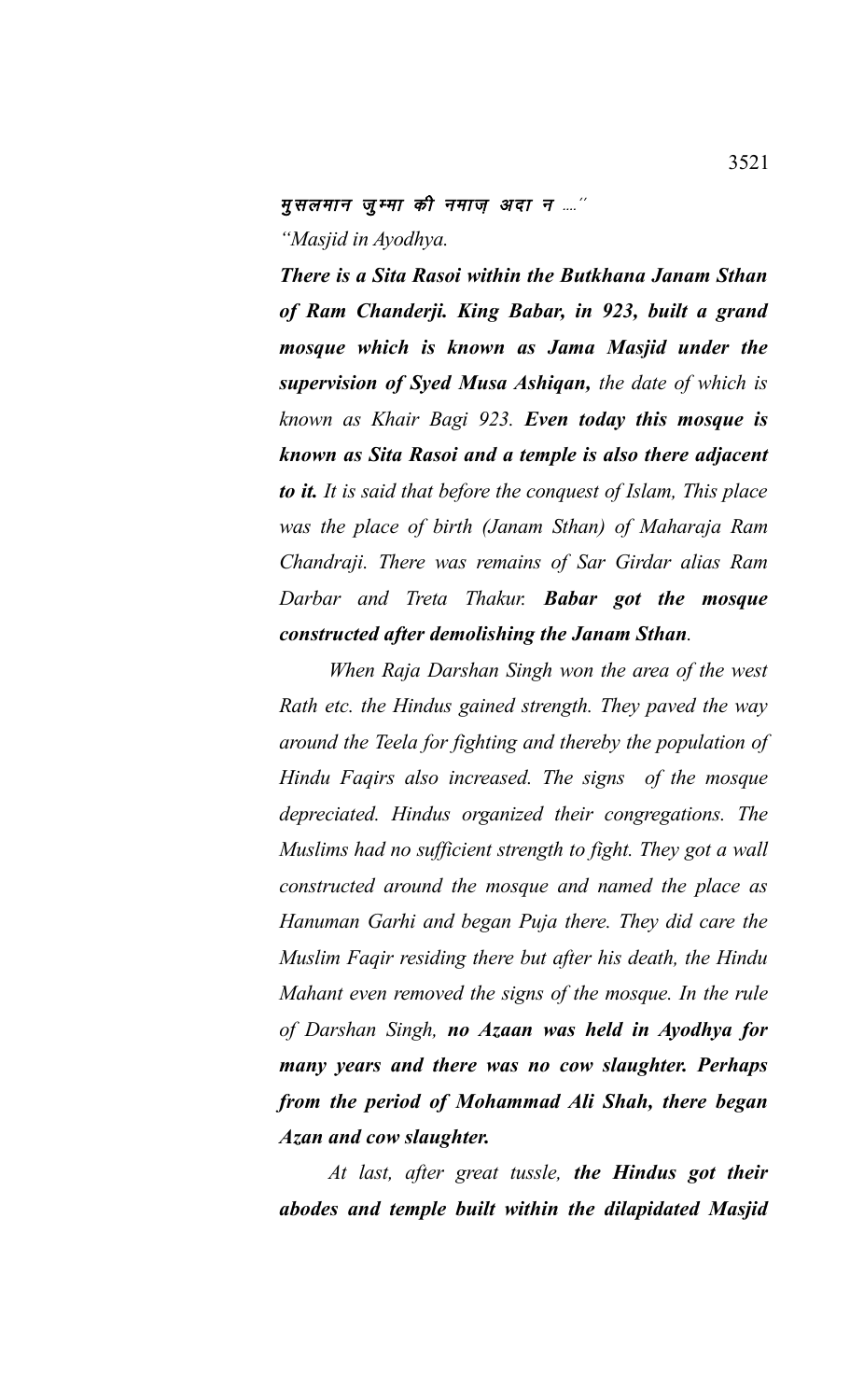*Hanuman Garhi, Babri Masjid. The Hindus also defaced Masjid, Ram Ghat. They began throwing garbage in the mosque and by demolishing the graves made splendid temples.*

*In 1271 Hijri, during the reign of Wajid Ali Shah, Shah Ghulam Husain with the help of Maulvi Mohammad Ariz (sic) got the mosque reconstructed and established Bazm-e-Jihad in Haidrabad across the river for removing the temple from there. The son of Bankey Hasan Ali Khan, Ahsan Ali Khan Risaldar became its leader. Moreover Rustam Ali Khan and his brother Bahadur Ali Khan also joined the said organization. Some other persons also joined and all of them started for Faizabad. They reached Radna where they were stopped by the men of in-charge of Agha-e-Nazim, Sultanpur and they did not allow them to move forward. Shah Saheb took the way to Lucknow and those who had reached Faizabad were evacuated by Naib Kotwal Nisar Husain and Captain Alexender R, through Mohana. Later on a news paper from Faizabad. . . . about Hindus and Muslims. After inspection, Agha Ali Khan alias Aghai Nazim and Nirza Munam Beg Kotwal were ordered to enquire into the matter At this occasion Shah Saheb sent to Ayodhya some Muslims accompanied by Noor Ali R/s Muzafal, Azamgarh. They stayed at Babri Masjid. After a few days Shah Saheb also reached the said mosque along with Maulvi Araz. They were small in number and had no luggage etc. but they were firm and persistent against the Bairagis. Captain R Sahed Mirza Munam beg Kotwal and Mirza Ali stopped Muslims from moving forward while for*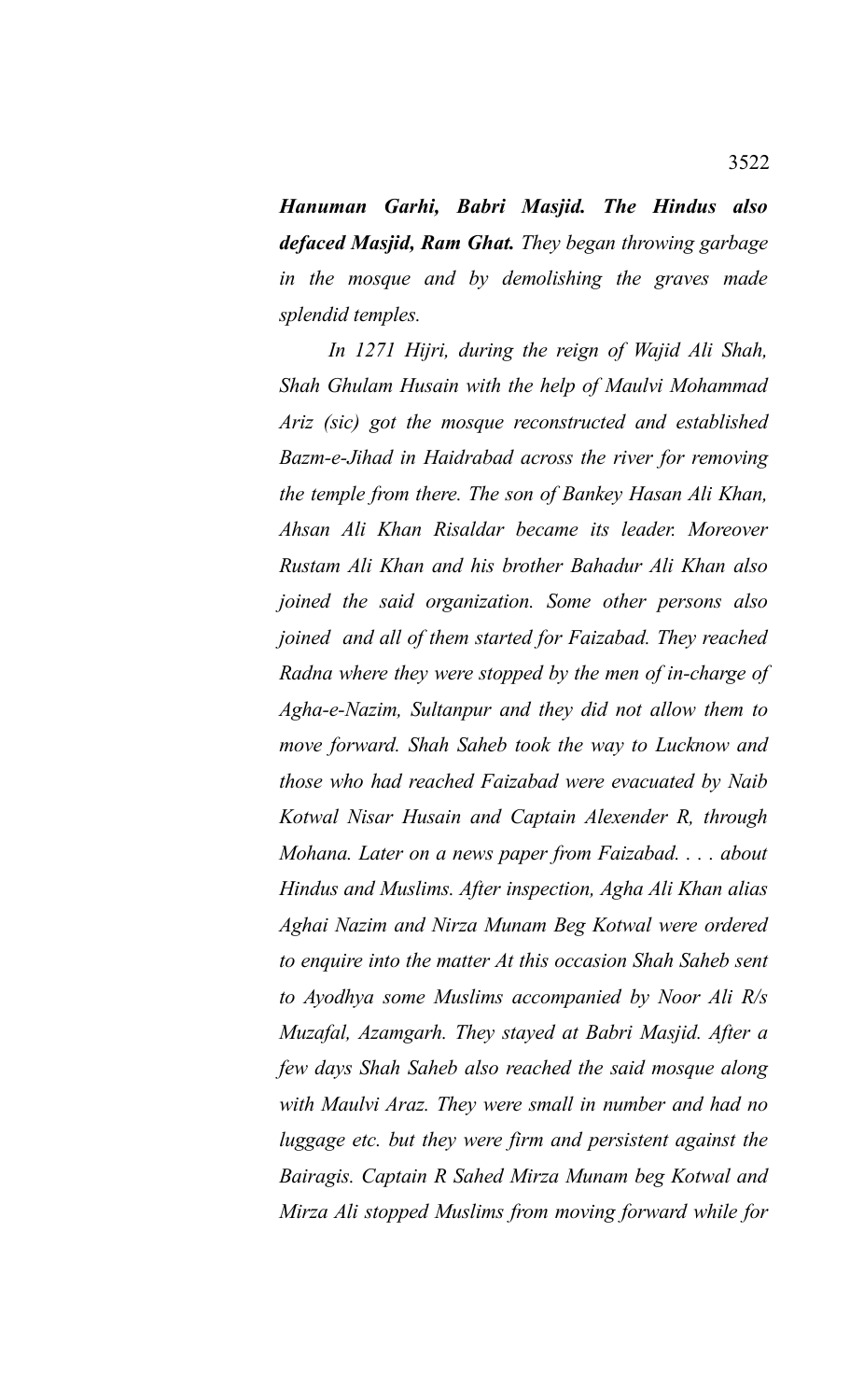*helping the Bairagis Raja Man Singh and Raja Kisan Dutta Ram Pandey Chakladar and other Zamindars reached on spot. About 80 thousand Hindus collected and closed Ghagra Ghat so that Muslims could not have any help from across the river. A good number of Muslims were with Maulvi Saheb and Shah Saheb. But except for the poor, no influential person helped. These poor persons were in the condition of hand to mouth, nobody helped them.*

*The slaughter of Muslims in the mosque and desecration of Holy Kuran.*

*In the last on 10th, on 12th of Zeeqad 1271 Hijri Corresponding to July 1855 about 2 to 3 hundred musli reached Babri Masjid for offering Namaj in Sita Rasoi. Shah Sahab took over as Pesh Imam. This news reached Bahragis who cordoned the mosque. The Govt. Officers who had taken bribe from the Hindus, flee to the spot. When the Muslims saw that they would be killed, they came out to face the situation. However, men of Kotwal and riders of Alexander R save the situation form being worsen. But because of great hue and cry, the Muslims could not offer Jumma Prayer."*

**3521.** P. Carnegi in **Historial Sketch (supra)** published in 1870 has noticed the above fact on page 20/21 as under:

*"The Janamsthan marks the place where Ram Chandra was born. The Sargadwar is the gate through which he passed into Paradise, possibly the spot where his body was burned. The Tareta-Ke-Thakur was famous as the place where Rama performed a great sacrifies, and which he commemorated by setting up there images of himself and*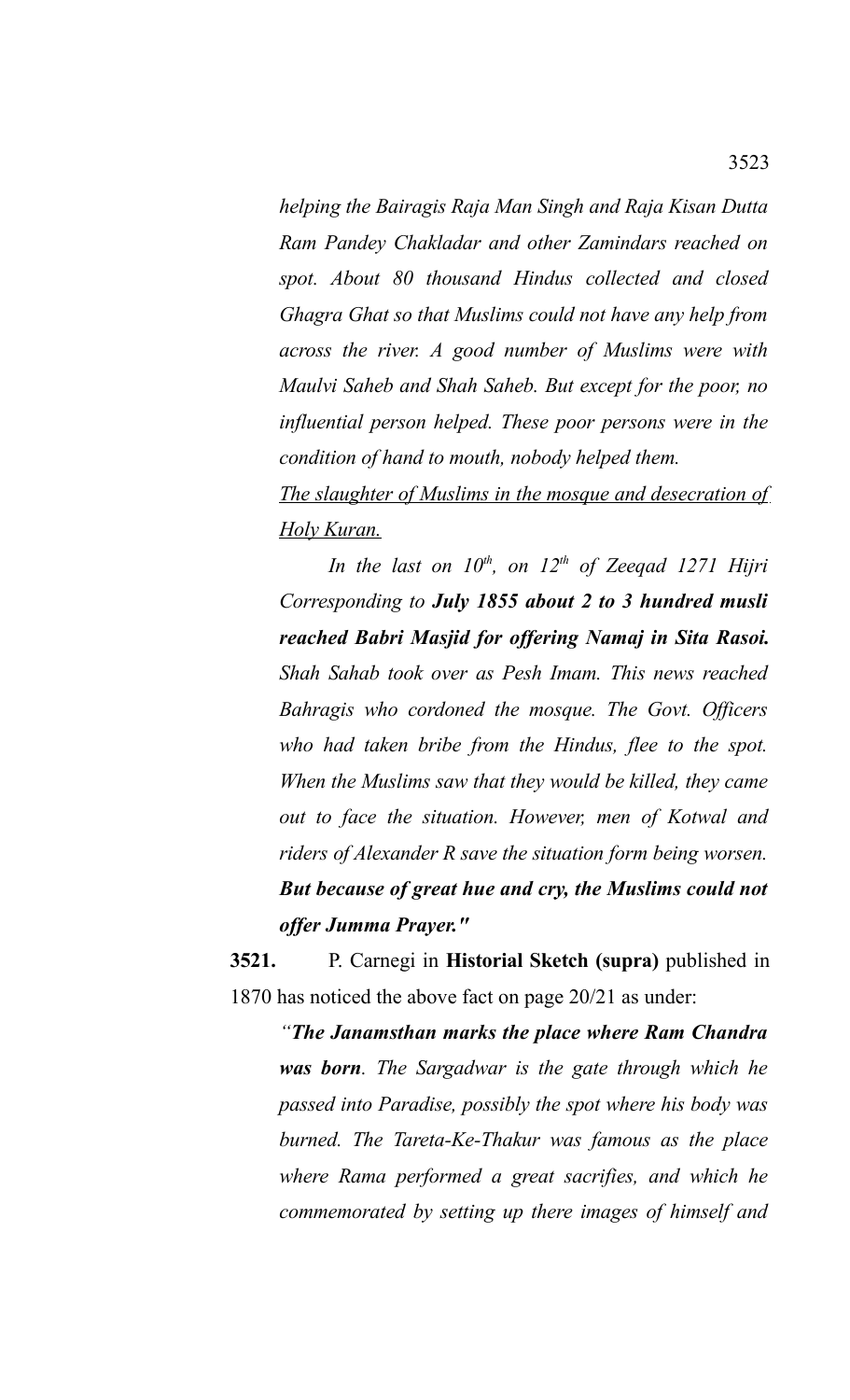*Sita.* 

 *If Ajudhia was then little other than a wild, it must at least have possessed a fine temple in the Janamsthan; for many of its columns are still in existence and in good preservation, having been used by the Musalmans in the construction of the Babari Mosque. These are of strong close-grained dark slate-colored or black stone, called by the natives Kasoti (literally touch-stone,) and carved with different devices. To my thinking these strongly resemble Budhist pillars that I have seen at Benares and elsewhere. They are from seven to eight feet long, square at the base, centre and capital, and round or octagonal intermediately."*

**3522.** He was officiating Settlement Officer at Faizabad and relatively in a better position to know what the people believed at that time. Since the incident was quite old, i.e., hundred years or more, direct evidence was difficult to trace out but in comparison to recent rights set up, the facts mentioned by Carnegi obviously deserve more credence and weight.

**3523.** In 1877, Assistant Commissioner, Faizabad District **W.C. Benett** gave us **"Gazetteer of Oudh" (supra)**. He also said in para 6 of the Book:

*"The Janamasthan and other temples.--It is locally affirmed that at the Muhammadan conquest there were three important Hindu shrines, with but few devotees attached, at Ajodhya, which was then little other than a wilderness. These were the "Janamasthan," the "Swargaddwar mandir" also known as "Ram Darbar," "Treta-ke-Thakur."*

*On the first of these the Emperor Babar built the*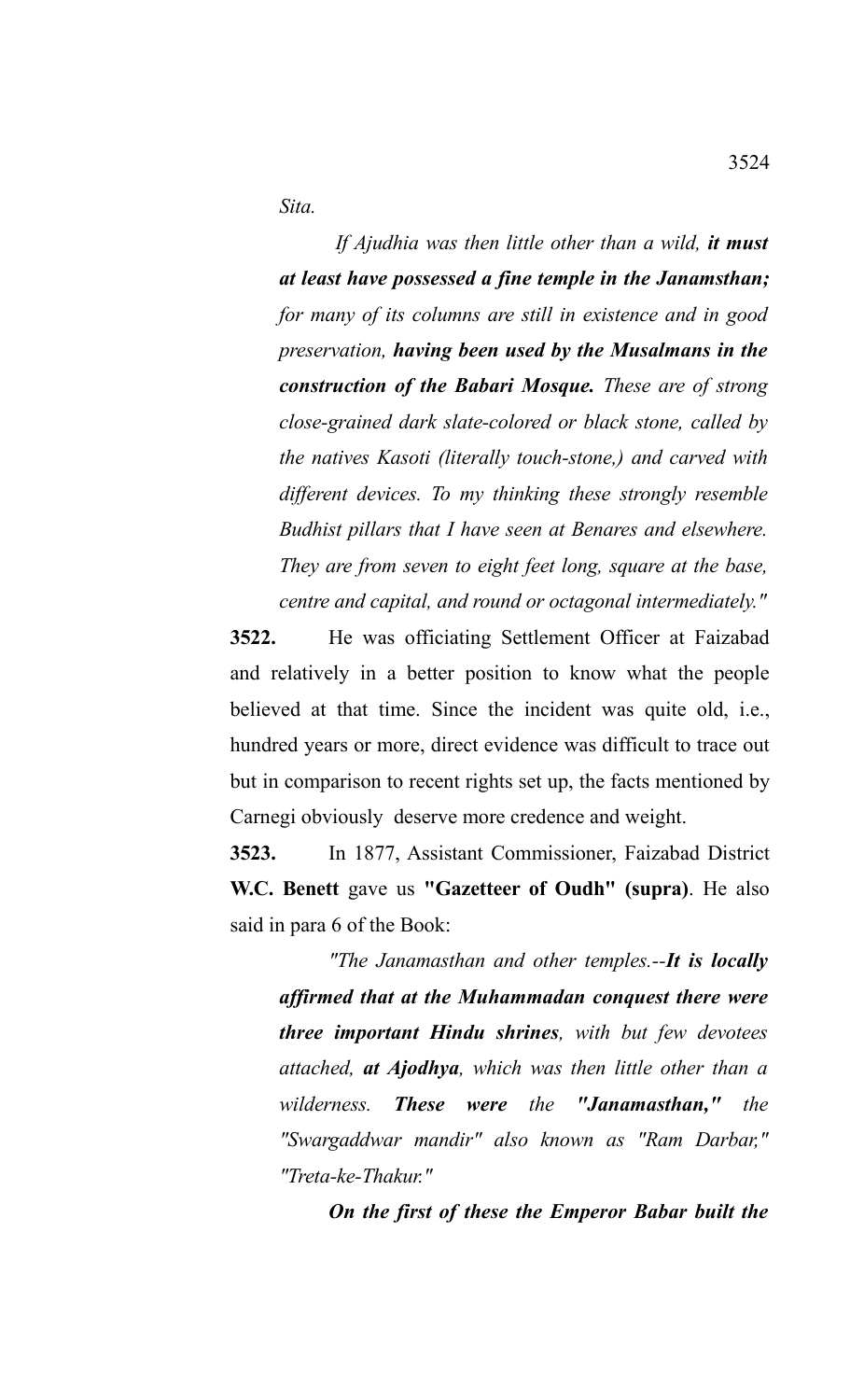*mosque, which still bears his name, A.D. 1528."*

**3524.** In 1880, A.F. Millitt's **"Report on Settlement of Land Revenue of the Faizabad" (supra), Exhibit 8 (Suit-5) (Register Vol. 20, Pages 55-62)** took note of the above facts:

*"If Ajudhya was then little other than wild, it must at least have possessed a fine temple in the Janmasthan; for many of its columns are still in existence and in good preservation, having been used by the Musalmans in the construction of the Babari mosque. These are of strong close-grained dark slate-colored or black stone, called by the natives Kasoti (literally, touch-stone), and carved with different devices."*

**3525. Report of Archaeological Survey of North West Provinces and Oudh 1889 (supra) (Exhibit 92 (Suit-5) (Register 20, Pages 63-65)** says:

"*The old temple of Ramachandra at Janmasthanam must have been a very fine one, for many of its columns have been used by the Musalmans in the construction of Babar's masjid. These are of strong, close-grained, darkcoloured or black stone, called by the natives Kasauti, "touch-stone slate" and carved with difference devices. They are from seven to eight feet long, square at the base, centre and capital, and round or octagonal intermediately."*

## **3526. A.Fuhrer's account** published in 1891, **Exhibit 9 (Suit-5) (Register 20, page 67-73)** says:

*"It is locally affirmed that at the Musalman conquest there were three important Hindu temples at Ayodhya: these were the Janmasthanam, the Svargadvaram, and the Treta-Ke-Thakur. On the first of these Mir Khan built a*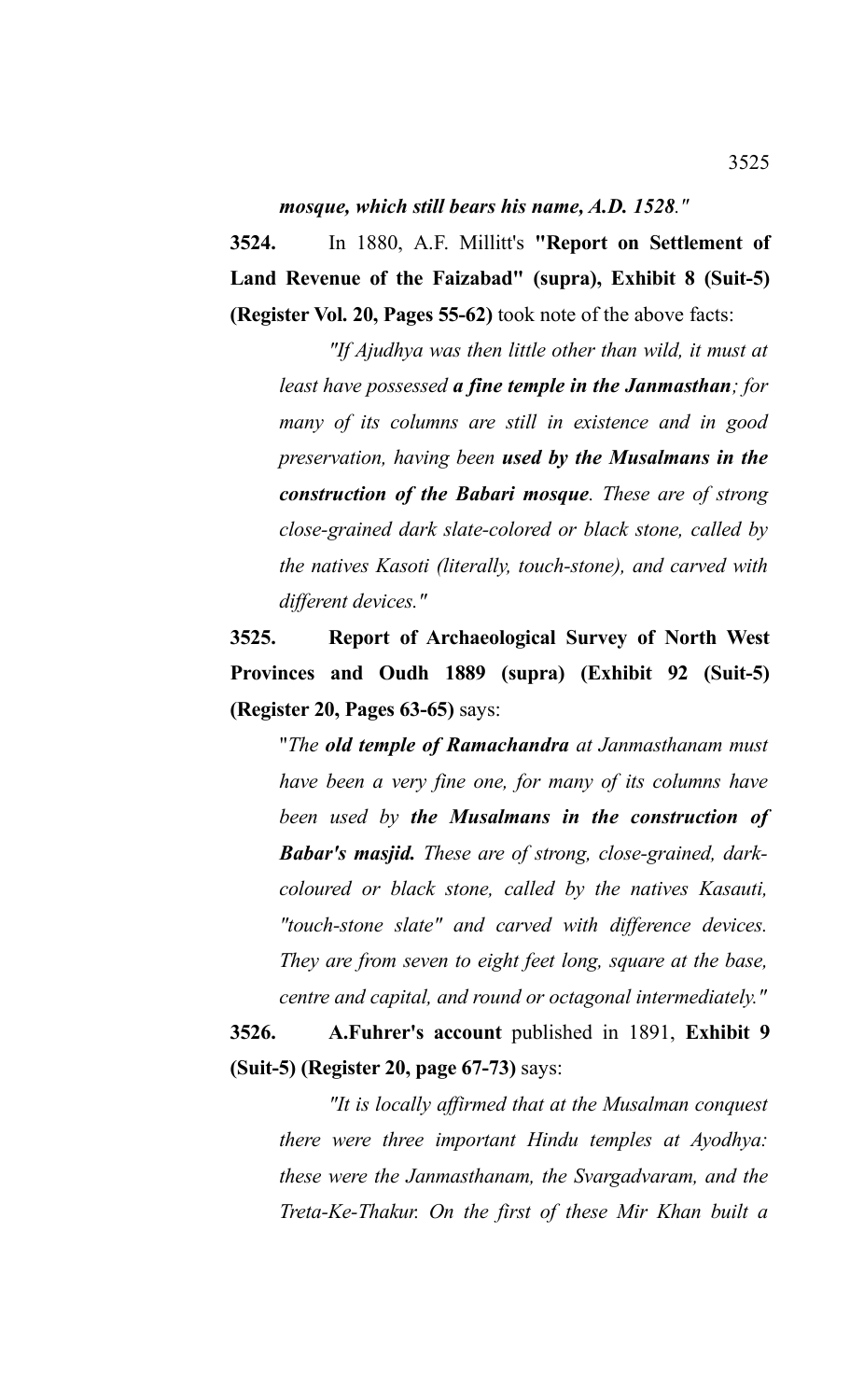*masjid, in A.H. 930 during the reign of Babar, which still bears his name. This old temple must have been a very fine one, for many of its columns have been utilized by the Musalmans in the construction of Babar's Masjid. These are of strong, close-grained, dark-coloured or black stone, called by the natives Kasauit, "touch-stone slate." and carved with different devices; they are from seven to eight feet long, square at the base, centre and capital, and round or octagonal intermediately."*

**3527.** H.R. Nevill's Gazetteer of Faizabad published in 1905, i.e., **Fyzabad A Gazetteer being Vol. XLIII of the District Gazetteers of the United Provinces of Agra and Oudh"** at page 153 and 175 says:

**"***In 1528 Babar built the mosque at Ajodhya on the traditional spot where Rama was born." (page 153)*

*"The Hindus temples are all intimately connected with the history of Ajodhya. Most of them are of comparatively recent origin, as it would appear that almost all the ancient shrines were destroyed by Aurangzeb and other Musalman zealots............... Above this on the hill to the west stood the Janamasthan or birthplace of Rama, and close by are the Kanak Bhawan, a very fine building erected by the Rani of Tikamgarh or Orchha; the Sita Rasoi or Sita's kitchen; the Bara Asthan, the head-quarters of a fraternity called the Bara Akhara; the Ratan Singhasan marking the place where Rama was installed after his return from exile; the Rang Mahal, Anand Bhawan, Kaushalia Bhawan or Janam Bhumi, and the temple of Amar Das, as well as many*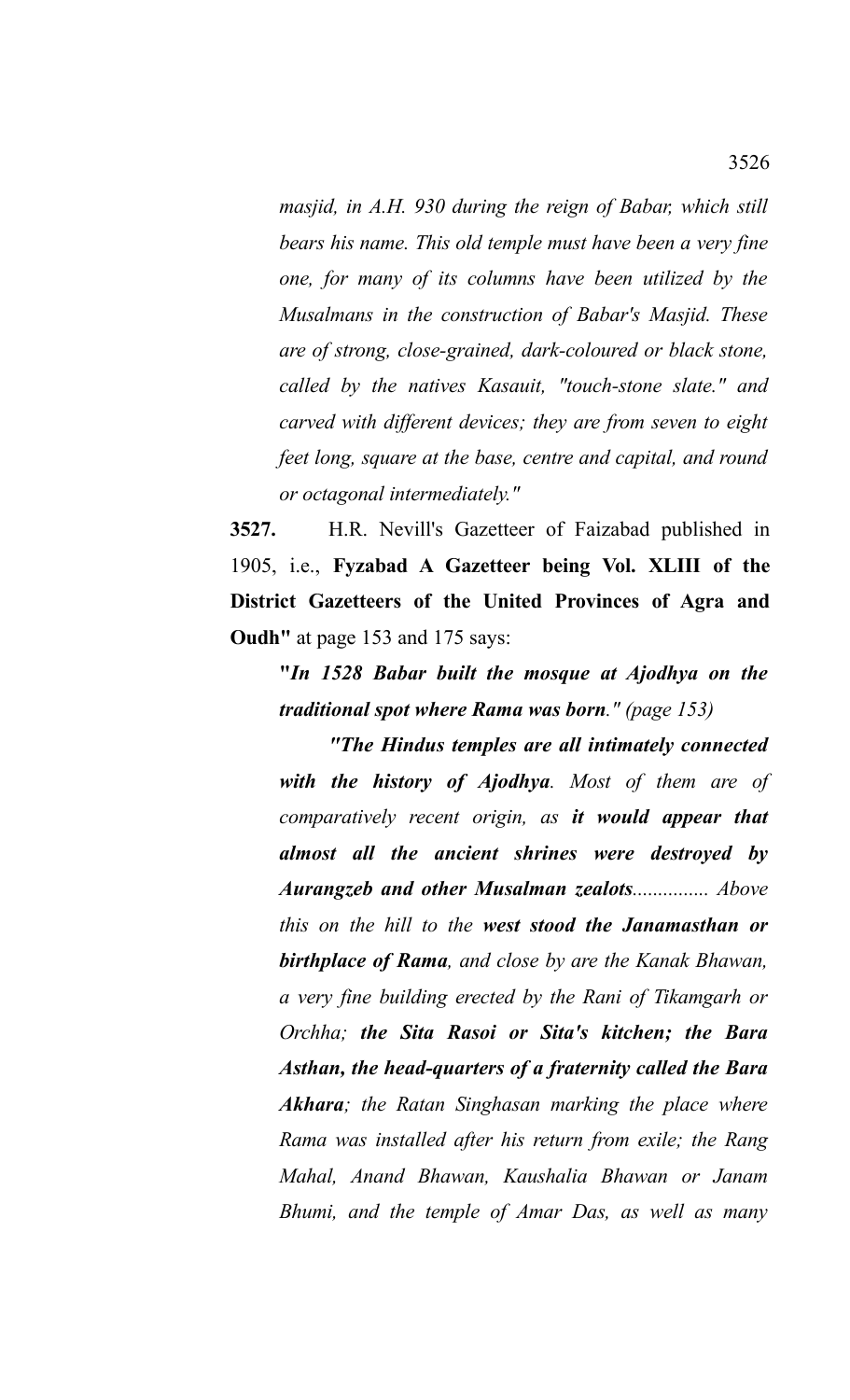*smaller temples and shrines." (emphasis added) (page 190)*

**3528. "Imperial Gazetteer of India"** published in 1908 **(Exhibit 10 (Suit-5) (Register 29 Page 87-89)** is photocopy of frontispiece and pages 388 and 389 of "Imperial Gazetteer of India Provincial Service United Provinces of Agra & Oudh, Vol. II, published in 1934 Faizabad Division is similarly worded. The relevant extract thereof is as follows:

"*The present town stretches inland from a high bluff overlooking the Gogra. At one corner of a vast mound known as Ramkot, or the fort of Rama, is the holy spot where the hero was born. Most of the enclosure is occupied by a mosque built by Babar from the remains of an old temple, and in the outer portion a small platform and shrine mark the birthplace."*

**3529.** "**Fyzabad Gazetteers"** published by H. R. Nevill in 1928 (Supra) says:

"*It is locally affirmed that at the time of the Musalman conquest there were three important Hindu shrines at Ajodhya and little else. These were the Janamasthan temple, the Swargaddwar and the Treta-ka-Thakur, and each was successively made the object of attention of different Musalman rulers. The Janamasthan was in Ramkot and marked the birthplace of Rama. In 1528 A.D. Babar came to Ajodhya and halted here for a week. He destroyed the ancient temple and on its site built a mosque, still known as Babar's mosque. The materials of the old structure were largely employed, and many of the columns are in good preservation; they are of close-grained black stone, called by the natives kasauti,*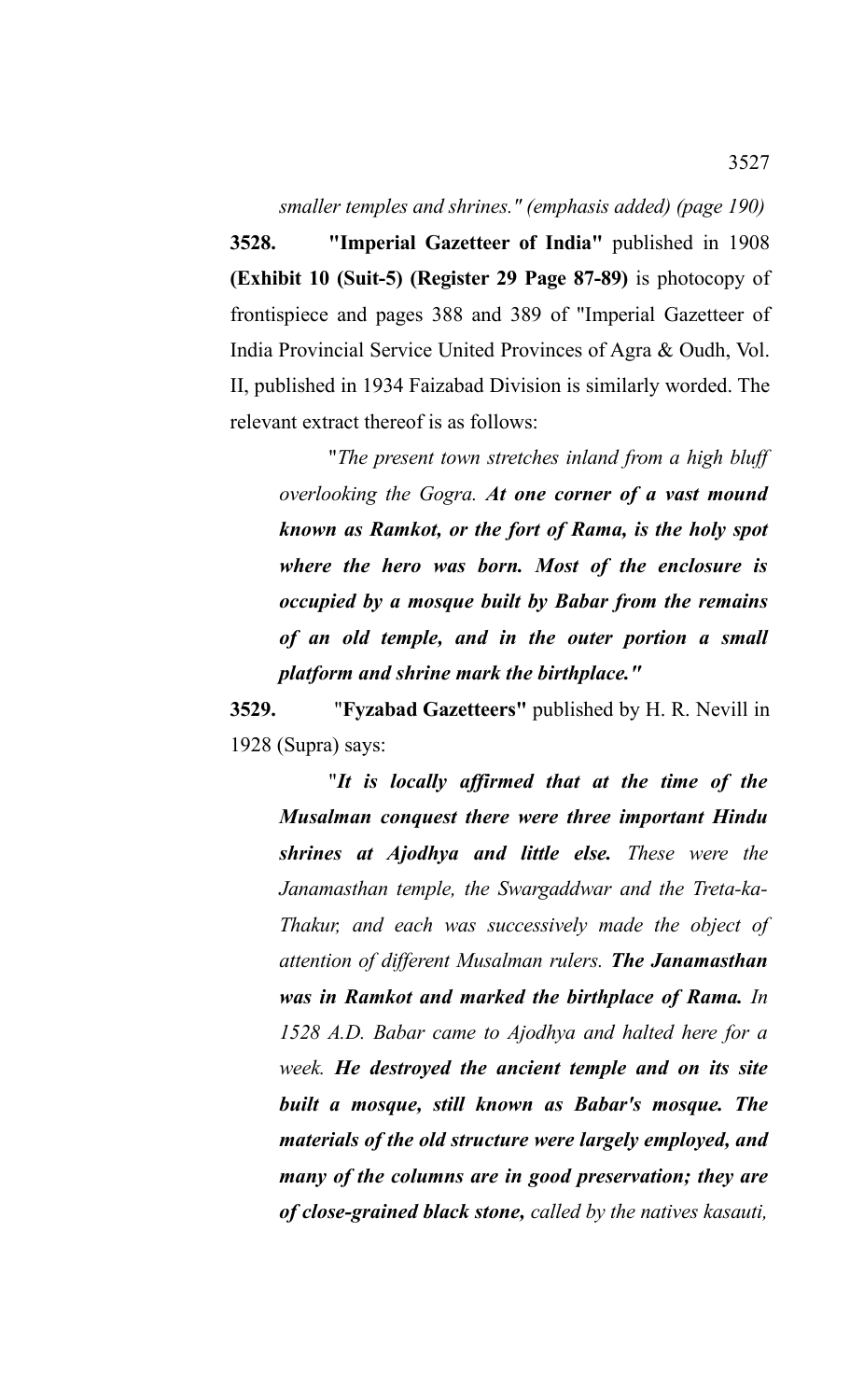*and carved with various devices.*

**3530.** After independence, the U.P. Government published a Gazetteer in 1960, i.e., "**Uttar Pradesh District Gazetteers-Faizabad"** by Smt. Esha Basanti Joshi (Supra). There it mentions:

"*The Janmasthan was in Ramkot and marked the birthplace of Rama. It seems that in 1528 A.D. Babur visited Ayodhya and under his orders this ancient temple was destroyed and on the site was built what came to be known as Babur's mosque. The material of the old temple was largely employed in building the mosque and a few of the original columns are still in good preservations; they are of cloe grained black stone (kasauti) bearing various Hindu bas-reliefs (see Plate I), the outer beam of the main structure being of sandal wood."*.

**3531. Exhibit 50 (Suit-5) (Register 21, pages 349-361)** contains frontispiece and pages no. 59, 60, 150, 151, 152, 153, 154 and Parishishtha "Gha" (Annexure-D) in two pages from the Book **"Ayodhya Ka Itihas"** by Lala Sitaram Awadhwasi, 1932 published by Hindustani Academy, Prayag. The complete book is also available to the Court, i.e., **Book No. 46**. There is slight difference in the Book No. 46 and the pages marked as Exhibit 50, though it is reprint of 2001, since the arrangement of contents in the pages on account of size of the fonts etc. is different. Substantially there is no difference in the contents. Pages 59 and 60, i.e., paper no. 107C1/123-124 are pages no. 44 and 45 in Book No. 46. Pages no. 150 to 154, i.e., paper no. 107C1/125-129 are pages no. 113 to 116. In the revised edition, Appendix "Gha" is not the same and in fact the text of the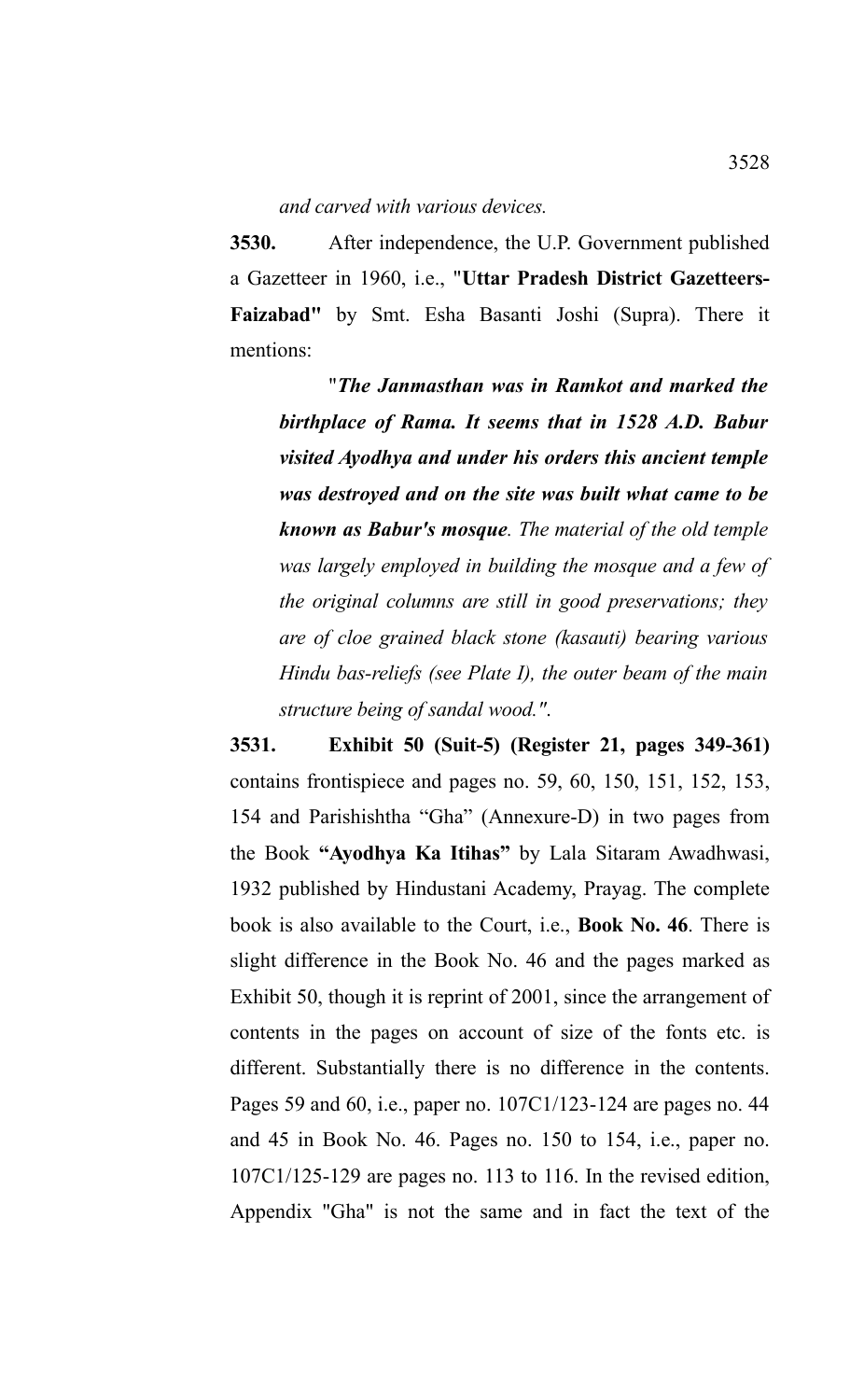inscriptions which have been repeated in Appendix "Gha" at paper no. 107C1/130-131, has been excluded in the Reprint edition. It further appears that the translation of the two inscriptions given on paper no.  $107Ca/127-128$  differs from the translation given in Appendix "Gha", i.e., paper no 107C1/130-131. How and why it has happened is not known and we cannot make any comment on it. The author has given his own separate history with respect to the Babar's alleged visit at Ayodhya and it says:

''बादशाह बाबर ई0 सन् 1528 में दल बल के समेत अयोध्या की ओर बढ़ा और सेरवा और घाघरा के संगम पर उसने डेरा डाला। यह संगम अयोध्या से तीन कोस पूर्व था। यहाँ वह एक सप्ताह तक आस–पास के देश से कर लेने का प्रबन्ध करता रहा। एक दिन वह अयोध्या के सूप्रसिद्ध मुसलमान फकीर अब्बास कलंदर के दर्शन को आया। उस समय बाबर के साथ उसका सेनापति मीर बाकी ताशकदी भी था। बाबर ने फकीर को बड़े महॅंगे कपड़े और रतन भेंट किए परंतू फ़कीर ने उन्हें स्वीकार न किया। बाबर सब वहीं छोड़कर अपने पड़ाव पर लौट गया। वहाँ पहुँचने पर उसने देखा कि सारी भेंट उसके आगे पहुँच गई। बाबर चकित हो गया और नित्य फकीर के दर्शन को जाने लगा। एक दिन फकीर ने कहा कि जन्म–स्थान का मंदिर तुड़वाकर मेरी नमाज के लिए एक मस्जिद बनवा दो। बाबर ने कहा कि मैं आपके लिए इसी मंदिर के पास ही मसिज़िद बनवाए देता हूँ। मंदिर तोड़ना मेरे 'उसूल के खिलाफ है।' इस पर आग्रही फ़कीर बोल उठा, ''मैं इस मंदिर को तुड़वाकर उसी जगह मसजिद बनवाना चाहता हूँ। तू न मानेगा तो तुझे बददुआ दूँगा।'' बाबर कॉप उठा और उसे अगत्या फुकीर की बात माननी पड़ी और मीर बाकी को आज्ञा दे कर लौट गया। मसजिद बनवाने का एक दूसरा कारण 'तारीख पारीना मदीनतुल औलिया (تاریخ : से दिया हुआ है। और वह यह है (بارينم مديندة الواليا

''बाबर अपनी किशोरावस्था में एक बार हिंदुस्तान आया था और अयोध्या के दो मुसलमान फ़कीरों से मिला था। एक वही था जिसका नाम हम ऊपर लिख आए हैं और दूसरे का नाम था मूसा अशिक़ान। बाबर ने दोनों से यह प्रार्थना की कि मुझे ऐसा आशीर्वाद दीजिए जिससे मैं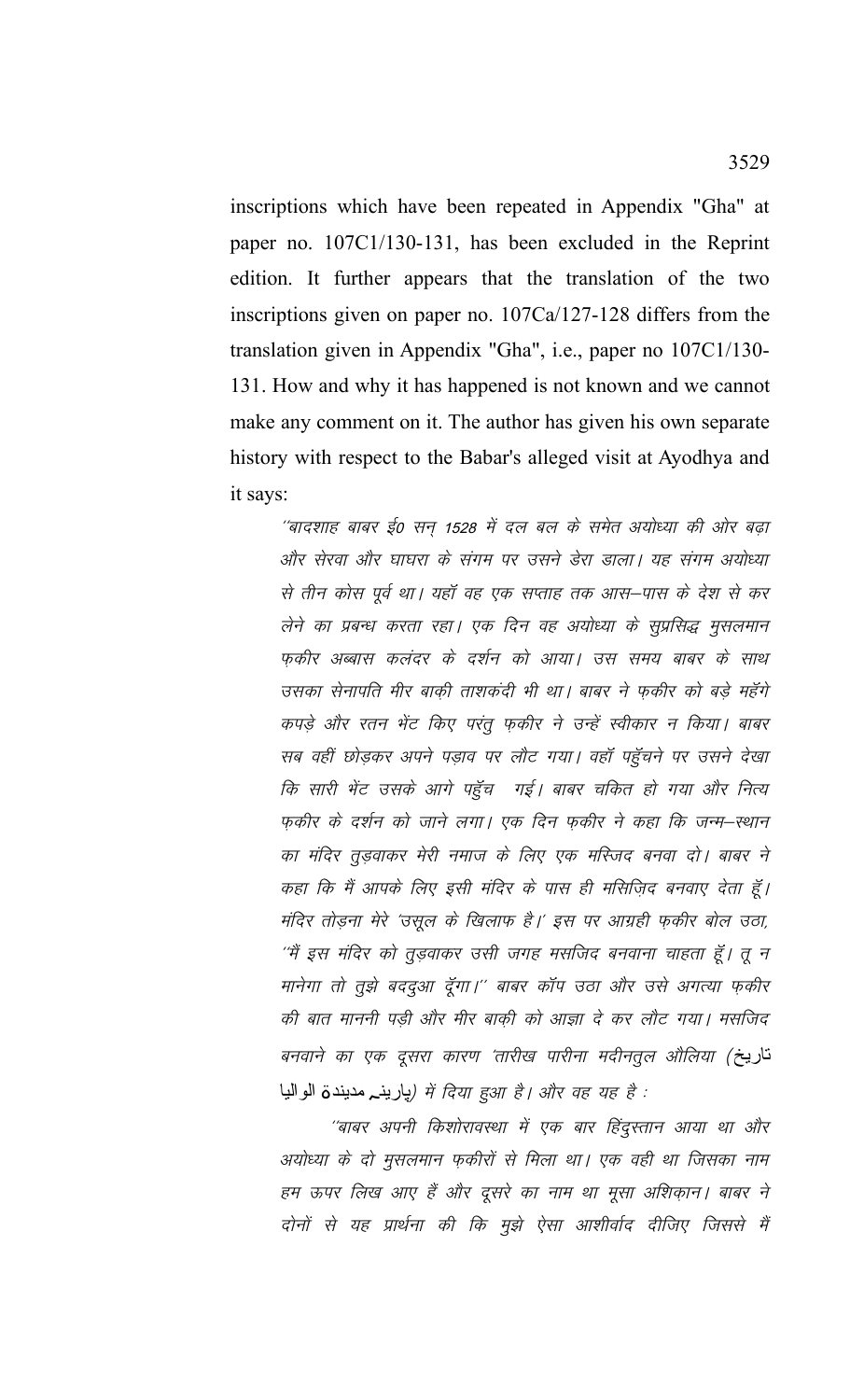हिंदुस्तान का बादशाह हो जाऊँ। फ़कीरों ने उत्तर दिया कि तुम जन्म–स्थान के मंदिर तोड़कर मसजिद बनवाने की प्रतिज्ञा करो तो हम तुम्हारे लिए दुआ करें। बाबर ने फ़कीरों की बात मान ली और अपने देश को लौट गया।''

इसके आगे मसजिद बनाने का ब्यौरा महात्मा बालकराम विनायक कृत कनकभवन–रहस्य से उद्धृत किया जाता है:

''मीरबाक़ी ने सेना लेकर मंदिर पर चढ़ाई की। 17 दिनों तक हिंदुओं से लड़ाई होती रही। अंत में हिंदुओं की हार हुई। बाक़ी ने मंदिर के भीतर प्रवेश करना चाहा। पुजारी चौखट पर खड़ा हो कर बोला, 'मेरे जीते जी तुम भीतर नहीं जा सकते।' इस पर बाकी झल्लाया और तलवार खींचकर उसे क़त्ल कर दिया। जब भीतर गया तो देखा कि मूर्तियाँ नहीं हैं, वे अदृश्य हो गई हैं। पछता कर रह गया। कालांतर लक्ष्मणघाट पर सरयू जी में स्नान करते हुए एक दक्षिणी ब्राह्मण को मूर्तियाँ मिलीं। वह बहुत प्रसन्न हुआ। कहते हैं कि उसकी इच्छा भी यही थी कि कोई सुंदर भगवन्मूर्ति रखकर पूजा करे। अस्तु, पुजारी के वंशधरों ने जब सुना, तब तत्काल नवाब के यहाँ अपना दावा पेश किया। नवाब ने निर्णय किया कि जिसे मूर्तियॉ मिली हैं वही सेवा–पूजा का अधिकारी है। निदान, स्वर्गद्वार पर मंदिर बना, उसमें उन मूर्तियों की स्थापना हुई। उनकी सेवा–अर्चा अब तक उस ब्राह्मण के वंशधर करते हैं। ठाकुर जी काले राम जी के नाम से प्रसिद्ध हैं। इसमें एक बड़े काले पत्थर पर राम पंचायतन की 5 मूर्तियाँ खुदी हैं |

बाक़ी बेग ने मंदिर की ही सामग्री से मसजिद बनवाई थी। मसजिद के भीतर 12 और बाहर फाटक पर 2 काले, कसौटी के पत्थर के स्तंभ लगे हुए हैं। उक्त शाह जी की कब्र पर थे, जो अब फैज़ाबाद के अजायबघर में रखे हुए हैं। इन स्तंभों को देखकर प्राचीन मंदिर की सुंदरता का कुछ–कुछ अनुमान किया जा सकता है। इनकी लंबाई 7 से 8 फुट तक है। किनारों पर और बीच में चौखूँटे हैं और शेष भाग गोल अष्टपहल है। इन पर सुंदर नक्काशी का काम बना हुआ है। मसजिद के भीतर एवं फाटक पर 2 लेख खुदे हुए हैं उनसे मसजिद से संबंध रखने वाली बातें मालूम होती हैं। मस़जिद के भीतर वाला लेख इस प्रकार है :

> بقرموده شاه بابر کہ عدلس <u>ANANA ANANA ANA ANA ANAN</u>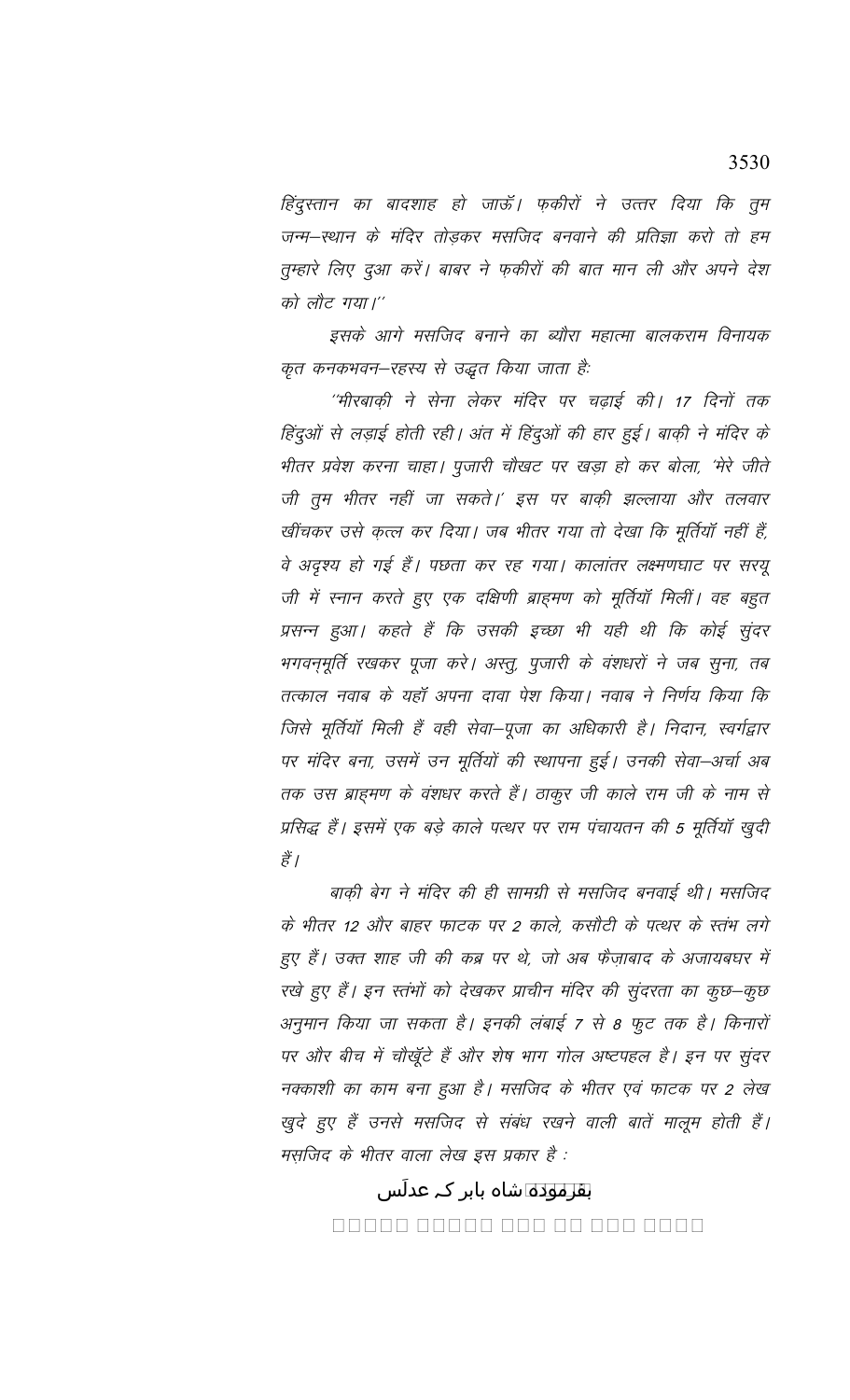# بنا کردہ ایں مُہبط قُدسیاں

<u>ANAN ANA ANAN ANAN ANAN</u> 00000 000 0 0000 000 000 <u>MANA NAN NAN NAN NA NANA </u>

(उपर्युक्त शेरों का नागरी अक्षर में पाठ)

- ''(1) बफरमूद—ए—शाह बाबर कि अदलश; बनाईस्त ता–काखे गरदूँ मुलाकी्।
- (2) बिना कर्दे ईं महबते कुदसियाँ ; अमीरे सआदत निशॉ मीर बाकी।।
- (3) बुअद खैरे बाकी चूँ साले बिनायश;

अयॉ शुद चूं गुफतम बुवद ख़ैर बाक़ी।।

(अनुवाद)

- बाबर बादशाह की आज्ञा से, जिसके न्याय की ध्वजा आकाश तक  $(1)$ पहुँची है।
- नेकदिल मीर बाकी ने फरिश्तों के उतरने के लिए यह स्थान  $(2)$ बनवाया है।
- उसकी कृपा सदा बनी रहे। बुअद खैर बाकी–इसी के टुकड़ों से  $(3)$ इसी इमारत के बनने का वर्ष 735 हिजरी भी निकल आता है। मसजिद के फाटक पर लेख

بنام اں کہ دانا ہست اکبر کہ خالق جملہ عالم لامکانی درود مصطفیٰ بعد ازستایش کہ سرور انبیائ دو جہانی فسانہ در جہاں بابر قلندر کہ شد در دورگیتی کامرانی (इसका नागरी अक्षर में पाठ) (1) बनामे आंकि दाना हस्त अकबर कि खालिक जुमला आलम लामकानी (1) दूरूदे मुस्तफा बाद अज सतायश कि सरवर अंबियाये दो जहानी (3) फसाना दर जहां बाबर कलन्दर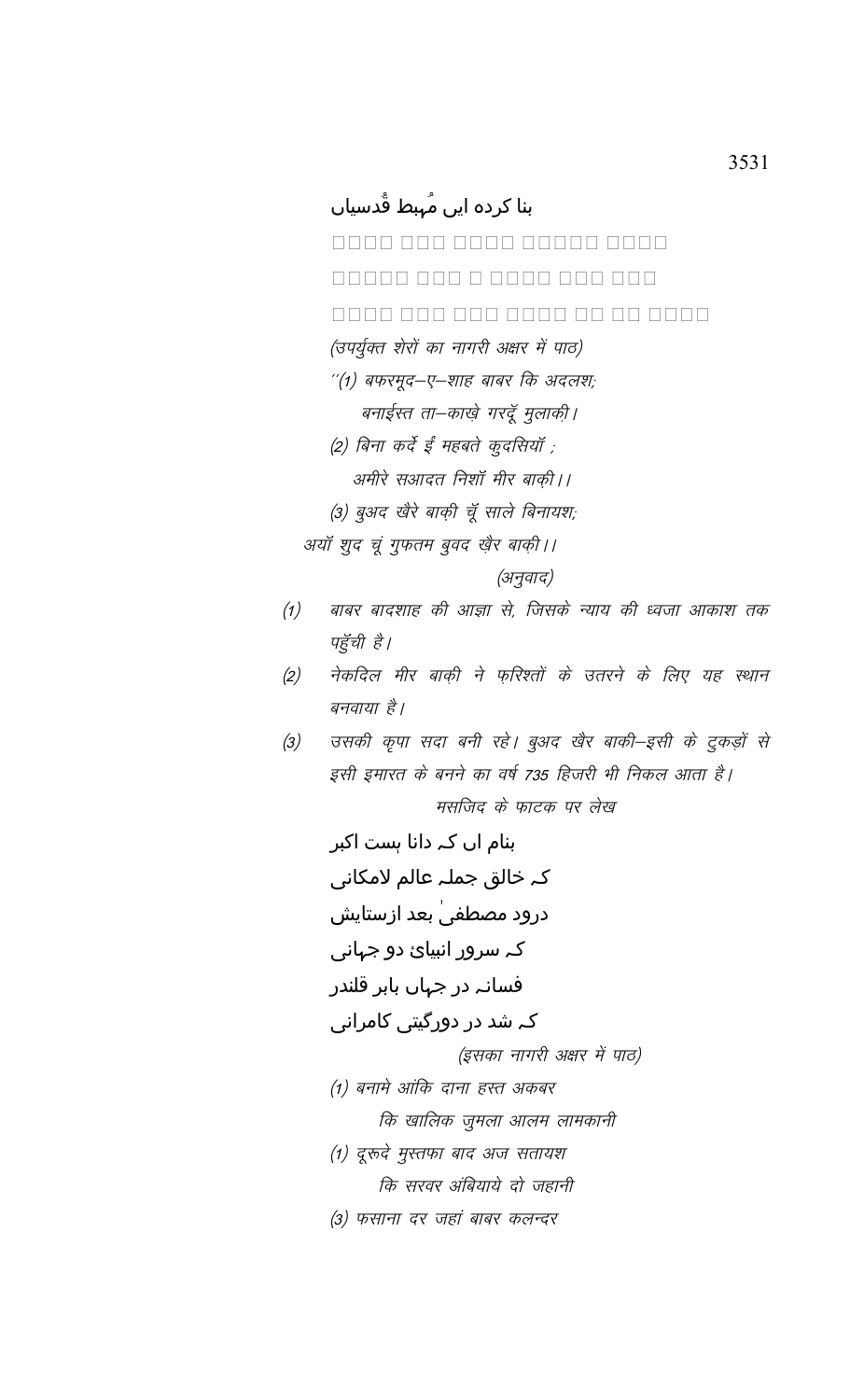कि शुद दर दौरे गीती कामरानी''

(अनुवाद)

- उस परमात्मा के नाम से जो महान और बुद्धिमान है, जो संपूर्ण  $(1)$ जगत का सृष्टिकर्ता तथा स्वयं निवास–रहित है।
- उसकी स्तुति के बाद मुस्तफ़ा की तारीफ़ है, जो दोनों जहान तथा  $(2)$ पैगंबरों के सरदार हैं।
- संसार में बाबर और कलंदर की कथा प्रसिद्ध है, जिसे उसे  $(3)$ संसार-चक्र में सफलता प्राप्त हुई है।

यहाँ हम इतना और लिखना चाहते हैं कि बहुत थोड़े ही तोड़–फोड़ से मंदिर की मस्जिद बन गई है। पुराने रावटी के खंभे अब मस्जिद की शोभा बढ़ा रहे हैं। मूसा आशिकान की कब्र कटरे की सड़क पर वसिष्ठ कुंड के पास अब भी बताई जाती है परंतु कब्र का निशान नहीं है और वह जगह बहुत ही गंदी है। एक जगह जन्म-स्थान के 2 खंभे गड़े हैं। कहा जाता है कि जब मुसा आशिकान मरने लगे तो उन्होंने अपने शिष्यों से कहा कि जन्म–स्थान का मंदिर हमारे ही कहने से तोड़ा गया है। अतः इसके 2 खंभे बिछाकर हमारी लाश रखी जाय और 2 हमारे सिरहाने गाड दिए जाएँ ।

मुग़ल साम्राज्य में अयोध्या की महिमा घट गई। इतना पता लगता है कि अकबर ने यहाँ ताँबे के सिक्कों की एक टकसाल स्थापित की थी।''

3532. In Chapter 6 paper no.  $107C1/123-124$ , the author (Sitaram) has tried to trace out reference of Ayodhya in 'Vedas' and has said:

## ''छठा अध्याय वेदां में अयाेध्या

वेदत्रयी में स्पष्ट रूप से न कोशल का नाम आया है न उसकी राजधानी अयोध्या का। अथर्ववेद के द्वितीय खंड में लिखा है :

### अष्टचका नवद्वारा देवानां पू: अयोध्या;

### तस्यां हिरण्मयः कोशः स्वर्गां ज्योतिषावृतः।।

{देवताओं की बनाई अयोध्या में 8 महल, 9 द्वार और लौहमय धन–भंडार है, यह स्वर्ग की भाँति समृद्धिसंपन्न है।}

ऋग्वेद मं. 10, 64, 9 में सरयू का आह्वान सरस्वती और सिंधु के साथ किया गया है और उससे प्रार्थना की गई है कि यजमान को तेज बल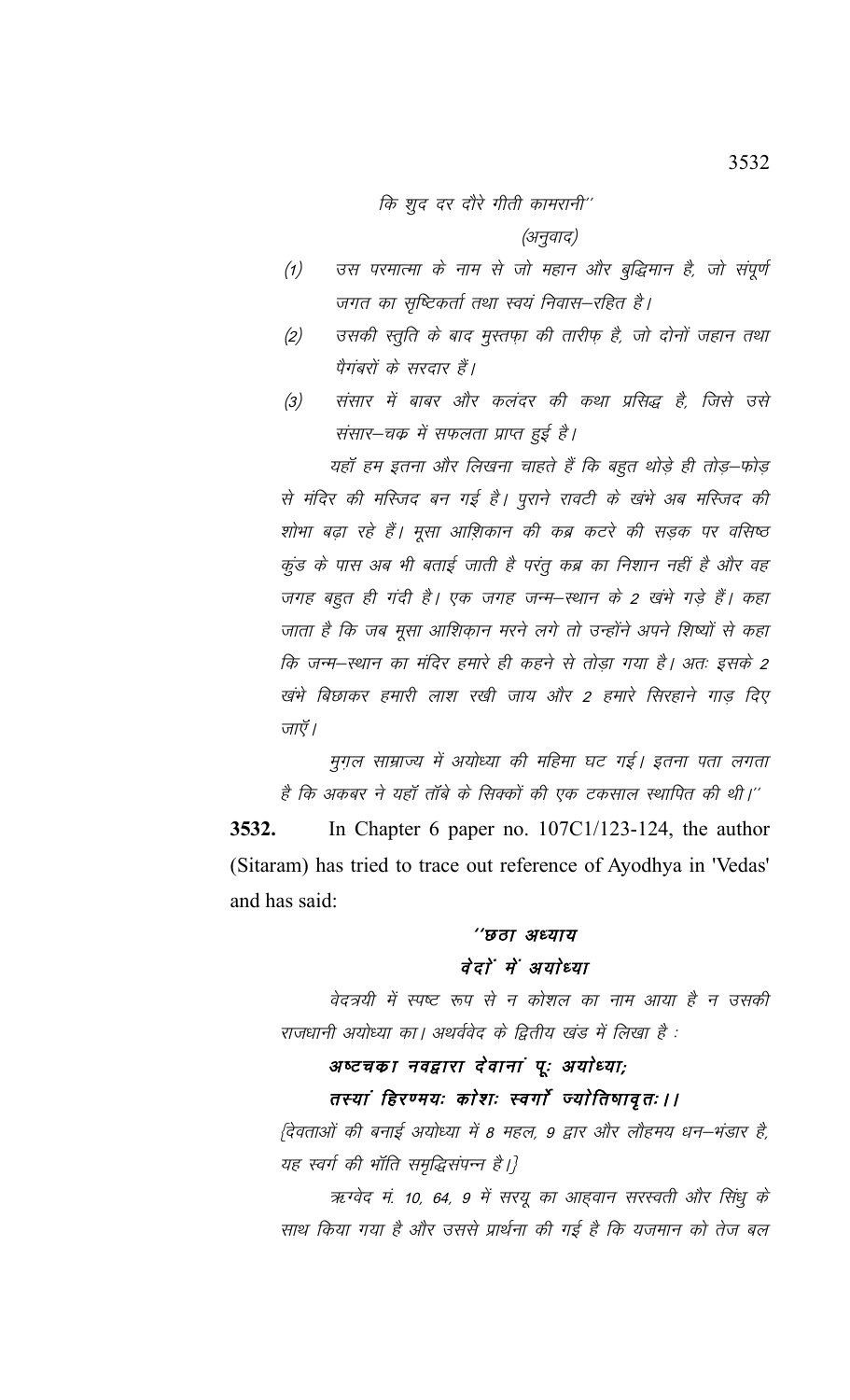दे और मधुमन घृतवत जल दे।

## सरस्वती सरयुः सिन्धुरूर्मिभिः महोमही रवसायतु वक्षणीः, देवी रापो मातरः सूदयिल्वो धृतवत् पयो मधुमन्नो अर्चत ।।

इससे प्रकट है कि हमारे देश के इतिहास के इतने प्राचीन काल में भी सरयू की महिमा सरस्वती से घटकर न थी। पंजाब की दो नदियों के साथ सरयू का नाम आने से कुछ विद्वान यह अनुमान करते हैं कि इस नाम की एक नदी पंजाब में थी परंतु हमें यह ठीक नहीं जॅचता।

शतपथ ब्राह्मण में कोशल का नाम आया है और ऋग्वेद में कोशल के सूर्यवंशी राजाओं का कहीं–कहीं नाम है। ऋग्वेद मं. 10, 60, 4 का ऋषि राजा असमाती और देवता इंद्र हैं।

## ''यस्येक्ष्वाकुरुपव्रते रेवान्मराय्येधते । दिवीव पंच कृष्टयः ।।''

इसमें इक्ष्वाकु या तो पहला राजा है या उसका कोई वंशज। और वह इंद्र की सेवा में ऐसा धनी और तेजस्वी है जैसे स्वर्ग में 5 कृष्टियाँ (जातियाँ) हैं।

इक्ष्वाकु से उतरकर 20वीं पीढ़ी में युवनाश्व द्वितीय का पुत्र मांधातृ हुआ। वह दस्युओं का मारने वाला बड़ा प्रतापी राजा था और ऋग्वेद मं 8,39,9 में अग्नि से उसके लिए प्रार्थना की जाती है। वह मंत्र यह है :

# ''यो अग्निः सप्तमानुषः श्रितो विश्वेषु सिंधुषु । तमागन्म त्रिपस्त्य मंधातुर्दुस्युहन्तममग्नियज्ञेषु पूव्यं नभंतामन्यकं समे ।''

ऋग्वेद मं. 8,40,12 मांधातृ अंगिरस के बराबर ऋषि माना गया है।

## "एवेन्द्राग्निभ्यां पितृवन्नवीयो मन्ध्यातृवदंगिरस्वदवाचि । त्रिधातुना शर्मणा पातमस्मान्वयं स्याम पतयो रयीणाम् ।।''

इसके आगे ऋग्वेद मं. 10,134 का ऋषि यही यौवनाश्व मांधता है। उस सुक्त का अंतिम मंत्र यह है :

''नकिर्देवा मनीमसि नत्किरायो पयामसि, मंत्रश्रुत्यं चरामसि । एक्षेभिरभिकक्षे भिरत्रामि संरभामहे ।।''

इसको ध्यान से पढ़िए तो ऋषि का अच्छा शासक होना प्रकट होता है। वह केवल अपने वैरियों का विनाश नहीं चाहता वरन यह भी कहता है कि हम उन दोषों से मुक्त रहें जिनके कारण राजा लोग अपने धर्म से विचलित होते हैं। इन मंत्रों में नाम कहीं मंधातृ है और कहीं मांधातृ है परन्तू दोनों के एक होने में संदेह नहीं।''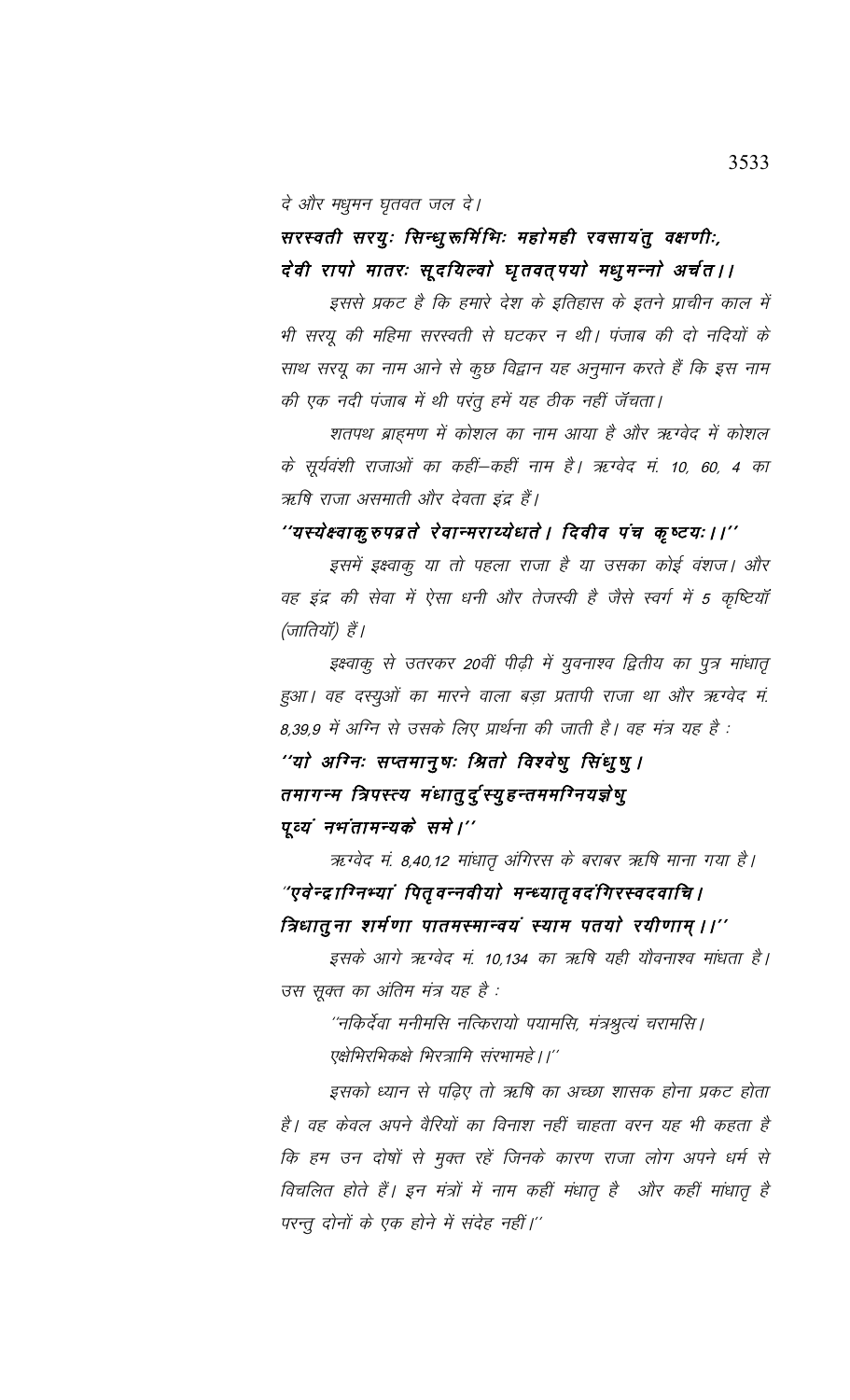**3533. Exhibit 21 (Suit-5) (Register 21, page 345)** is photocopy of pages 693 and 694 of "Encyclopedia Britannica, 15th Edition, 1978". This also gives some description of Ayodhya.

*"Ayodhya, also called OUDH or AWADH, a city of ancient India, on the Ghaghara (Gogra) River in Faizabad district of Utter Pradesh, India. From it are derived later forms of the name, Avadh (Awadh) and Oudh. Ayodhya is regarded as one of the seven holy places of the Hindus. According to traditional history, it was the early capital of the kingdom of Kosala, while in Buddhist times (6th-5th centuries BC), Sravasti became the kingdom's chief city. Scholars generally agree that Ayodhya is identical with the city of Saketa, where the Budha is said to have resided for a time. Its later importance as a Buddhist centre can be gauged from the Chinese Buddhist monk Fahsien's statement in the 5th century AD that there were 100 monasteries there. There were also a number of other monuments, including a stupa (shrine) reputed to have been founded by Asoka (3rd century BC). Ayodhya is revered by Hindus because of its association in the Ramayana, a great Indian epic poem, with the birth of Rama and with the rule of his father, Dasaratha. According to the source, the city was prosperous, well fortified, and had a large population.* 

*The Kanauj kingdom arose in Oudh during the 11th and 12th centuries. The region was later included in the Delhi sultanate, the Jaunpur kingdom, and, in the 16th century, the Mughal Empire. Oudh gained a measure of*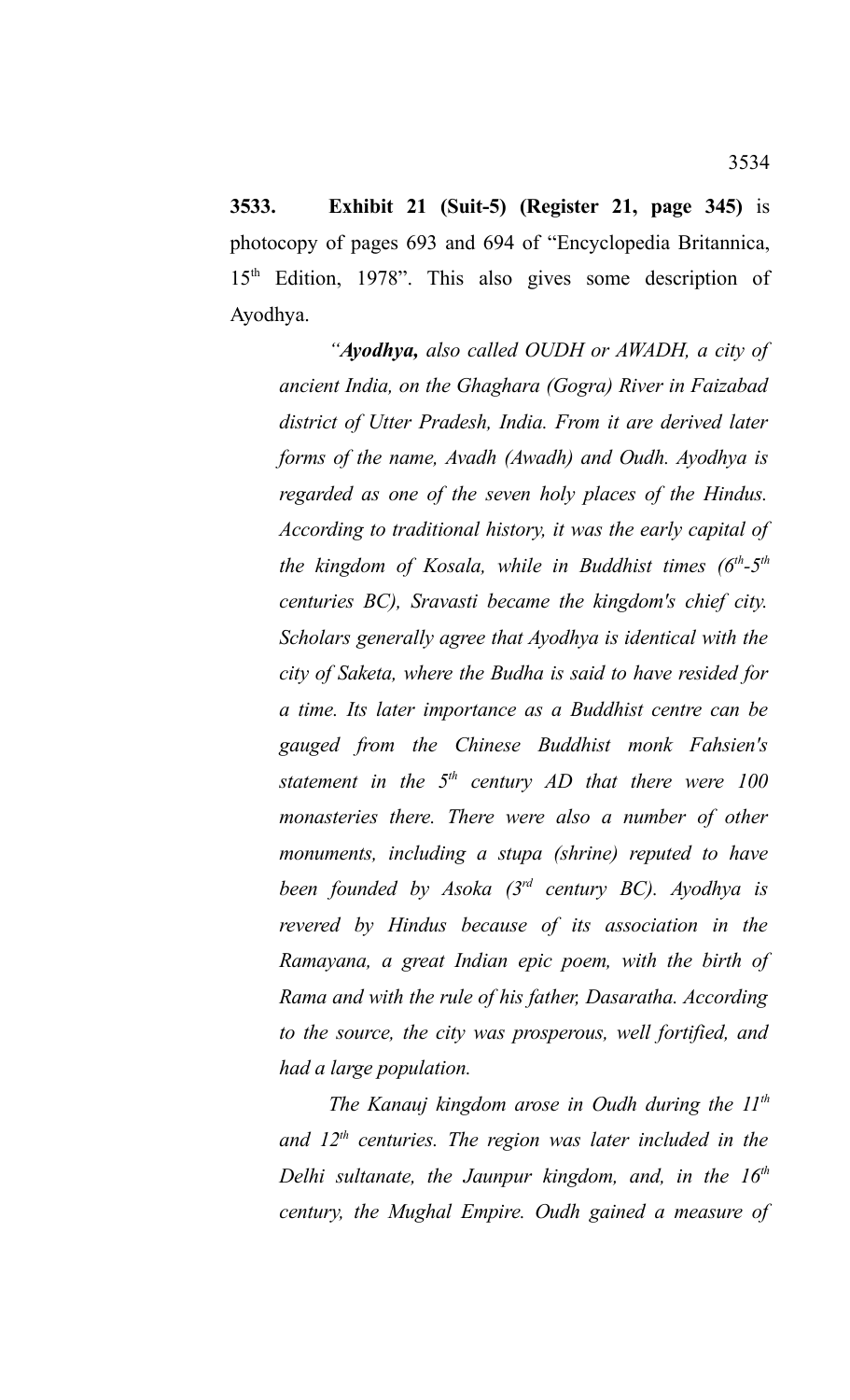*independence early in the 18th century but became subordinate to the British East India Company in 1764. In 1856 it was annexed by the British; the annexation and subsequent loss of rights by the hereditary land revenue receivers provide one of the causes of the India Mutiny in 1857. Oudh was joined with the Agra Presidency in 1877 to form the North-Western Provinces and later the United Provinces of Agra and Oudh, now Uttar Pradesh state.* 

*There are few surviving monuments of any antiquity. Rama's birthplace is now marked by a mosque, erected by the Mughal emperor Babur in 1528 on the site of an earlier temple. The numerous Vaisnava shrines and bathing ghats are of no great age. Close to the modern city are several mounds marking the site of ancient Ayodhya that have not yet been adequately explored by archaeologists. The region around the city, which the British called Oudh, is about 24,000 sq mi in area and coextensive with Lucknow and Faizabad divisions."*

**3534**. In our view the description therein being of 1978 is of no importance as it reiterates virtually what is contained in the earlier books of reference.

**3535. Exhibit 56 (Suit-5) (Register 21, page 369-411)** is photocopies of frontispiece and pages no. 44, 45, 128, 129, 132, 133, 134, 135, 136, 137, 138, 139 and 140 of the Book **"Ayodhya" Part I by Hans Bakker 1986** and also pages no. 143, 144, 145, 146, 147, 148 and 149 of **Part II** of the aforesaid book. Hans Bakker's book in its entirety has been exhibited as **Exhibit 23 (Suit-5).** 

**3536.** Besides, a number of pages from this book have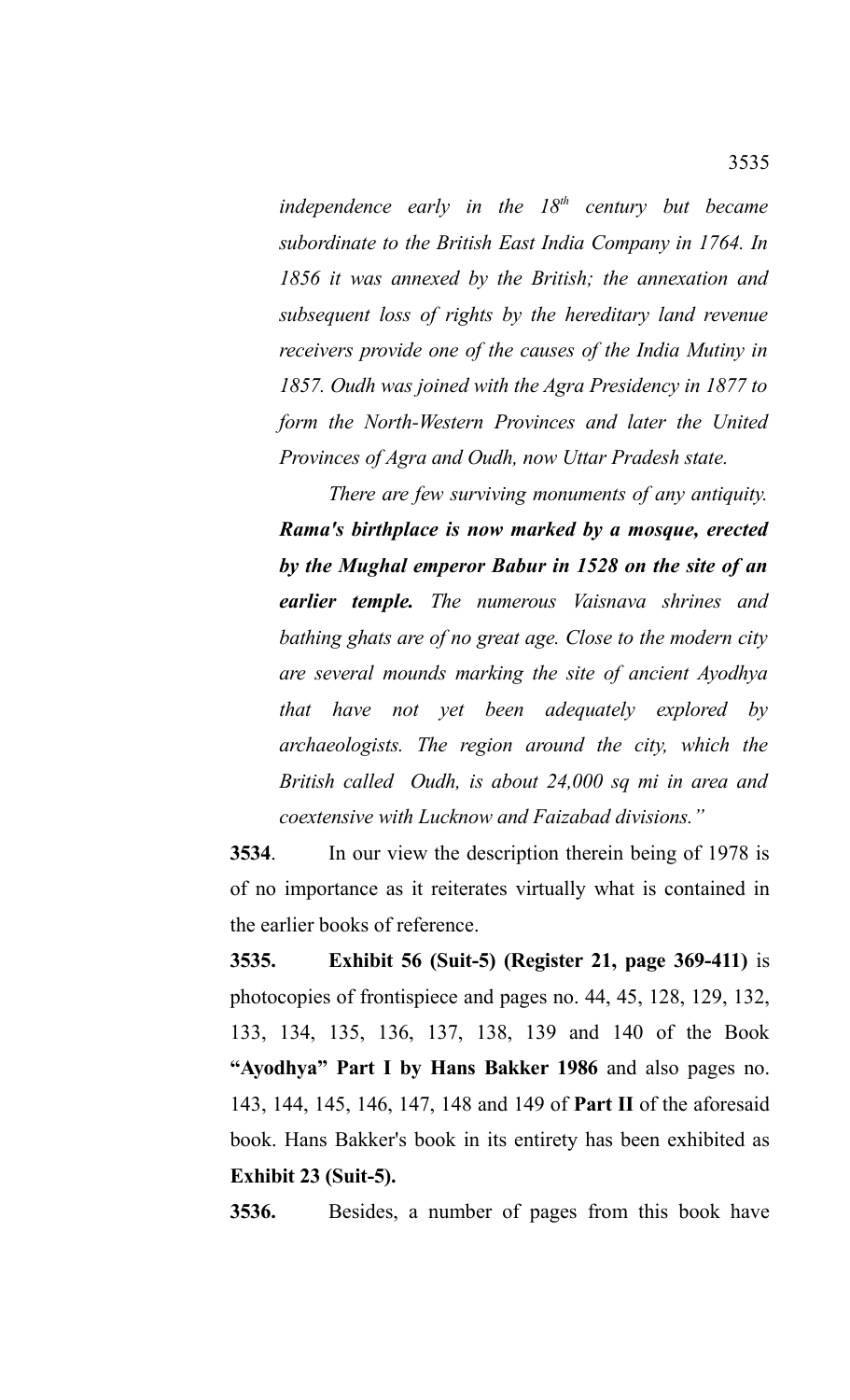been filed and they are differently exhibited as under:

(a) **Exhibit 57 (Suit-5) (Register 31 Page 41**) contains the photocopy of the Chapter "Introduction" running in four pages (from XV-XVIII) from Hans Bakker's book "Ayodhya" published in 1986.

(b) **Exhibit 58 (Suit-5) (Register 31 Page 49**) contains the photocopy of the page 43 of Hans Bakker's book "Ayodhya" published in 1986.

(c) **Exhibit 59 (Suit-5) (Register 31 Page 51-71**) contains a photocopy of Chapter 3 pages 49 to 59 of Hans Bakker's book "Ayodhya" published in 1986.

(d) **Exhibit 60 (Suit-5) (Register 31 Page 73-85**) contains the photocopy of the Chapter 4 pages 60 to 66 of Hans Bakker's book "Ayodhya" published in 1986.

(e) **Exhibit 61 (Suit-5) (Register 31 Page 87-92**) contains the photocopy of the Chapter 8 Part I pages 125 to 127 of Hans Bakker's book "Ayodhya" published in 1986.

(f) **Exhibit 62 (Suit-5) (Register 31 Page 93-99**) contains the photocopy of the Chapter 8 Part 1 pages 141, 143, 150, 151 of Hans Bakker's book "Ayodhya" published in 1986.

(g) **Exhibit 63 (Suit-5) (Register 31 Page 101**) contains photocopy of Chapter 23 "Introduction" of Hans Bakker's book "Ayodhya" published in 1986.

(h) **Exhibit 64 (Suit-5) (Register 31 Page 155**) is photocopy of Part 2 Chapter 25 pages 176 to 178 of Hans Bakker's book "Ayodhya" published in 1986.

(i) **Exhibit 65 (Suit-5) (Register 31 Page 159**) contains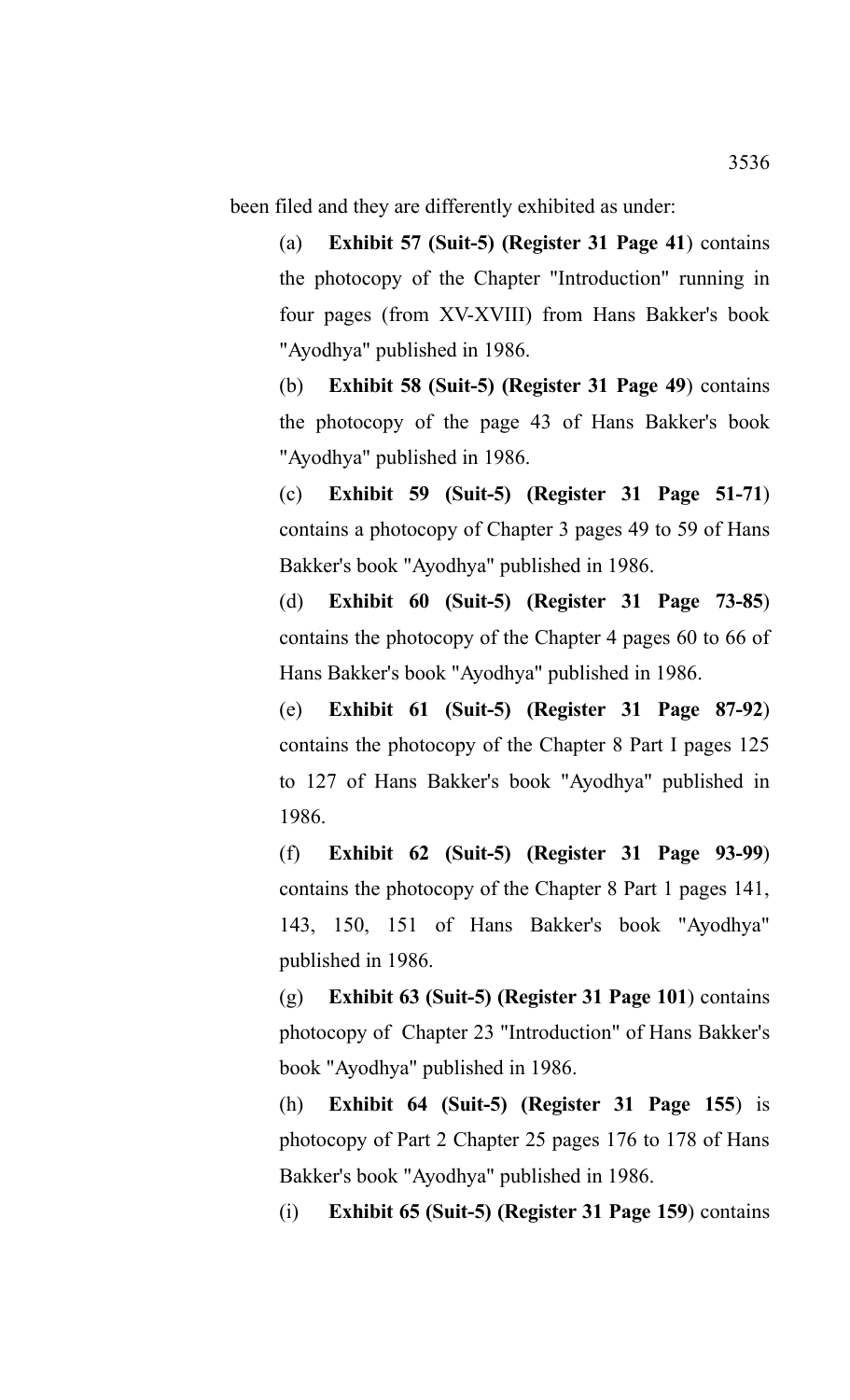the photocopy of the Chapter 26 Part 2 page 178 of Hans Bakker's book "Ayodhya" published in 1986.

**3537.** Hans Baker made research in respect to Ayodhya pursuant to grant of Project of University of Groningen (Netherlands). He submitted thesis to the Faculty of Letters of University of Groningen in 1984. The book titled as "Ayodhya" is actually his published Thesis which is a part of Groningen Oriental Studies and was published in 1986. The relevant extract of the findings of Hans Baker which are relied by some of the learned counsels are as under:

*"Vaisnavism no doubt received some impetus when Saketa/Ayodhya became one of the foremost cities of the Gupta empire. The ascendancy of Saketa, its identification with Ayodhya, the place of Vishnu's incarnation, the evidence of special reference to the Rama avatara in circles closely connected with the Gupta court at the beginning of the fifth century, the fact that the Gupta emperors from Candragupta II onwards styled themselves parambhagavatas and that Skandagupta even compares himself with Rama, the recording of the foundation of temples, notably of a Visnu temple dedicated to the 'God with the Bow' (Sarngin) by Skandagupta – all strongly endorse the assumption that Vaisnava temples also appeared in Saketa/Ayodhya during the 4th and 5th century. At least some of the ten Deva temples mentioned by Hsuan tsang may have been dedicated to Visnu. Yet, there is no archaeological or literary evidence to support this assumption.*

*The oldest pieces of archaeological evidence are the*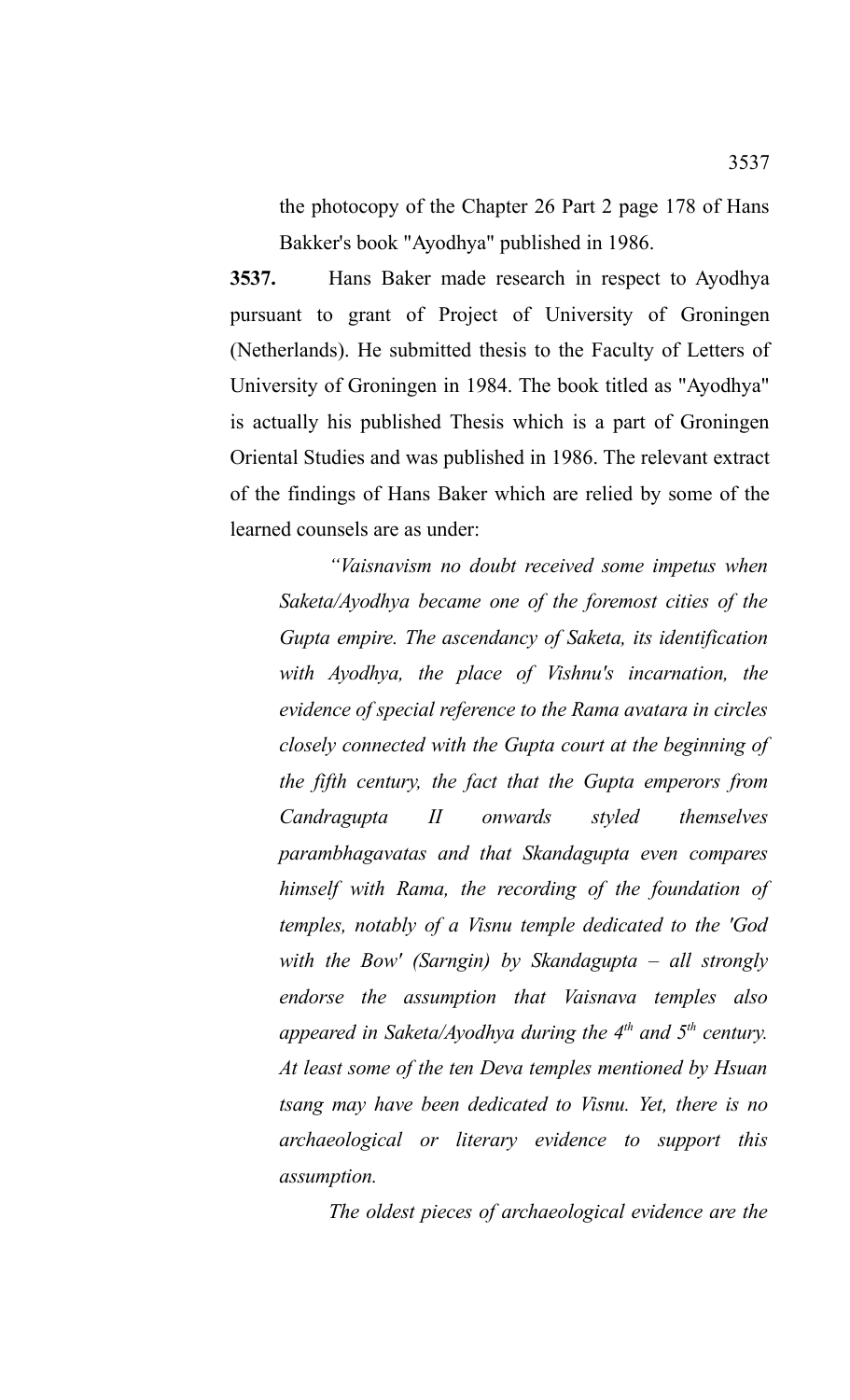*black columns which remain from the old (Visnu) temple that was situated on the holy spot where Rama descended to earth (Janmbhumi). This temple was destroyed by the first Mogul prince Babur in AD 1528 and replaced by a mosque which still exists. The following specimens of these pillars are known to exist: fourteen pillars were utilized by the builder Mir Baqi in the construction of the mosque and are still partly visible within it; two pillars were placed besides the grave of the Muslim saint Fazl Abbas alias Musa Ashikhan, who, according to oral tradition, incited Babur to demolish the Hindu temple. The grave and these two pillars (driven upside-down into the ground) are still shown in Ayodhya, a little south of the Kubertila. A seventeenth specimen is found in the new Janmsthana temple to the north of the Babur mosque. It is rather a door-jamb than a column.*

*The pillars inside the mosque were described by Martin: "These are of black stone and of an order which I have seen nowhere else, and which will be understood from the accompanying drawing. That they have been taken from a Hindu building, is evident from the traces of images being observable on some of their bases; although the images have been cut off to satisfy the conscience of the bigot. . . They are only 6 feet high." the same columns were described by Carnegy: "These are of strong, closegrained, dark slate-coloured, or black stone, called by the natives Kasoti" (kasauti), "('touchstone slate') and carved with different devices. . . they are from seven to eight feet long, square at the base, centre and capital, and round or*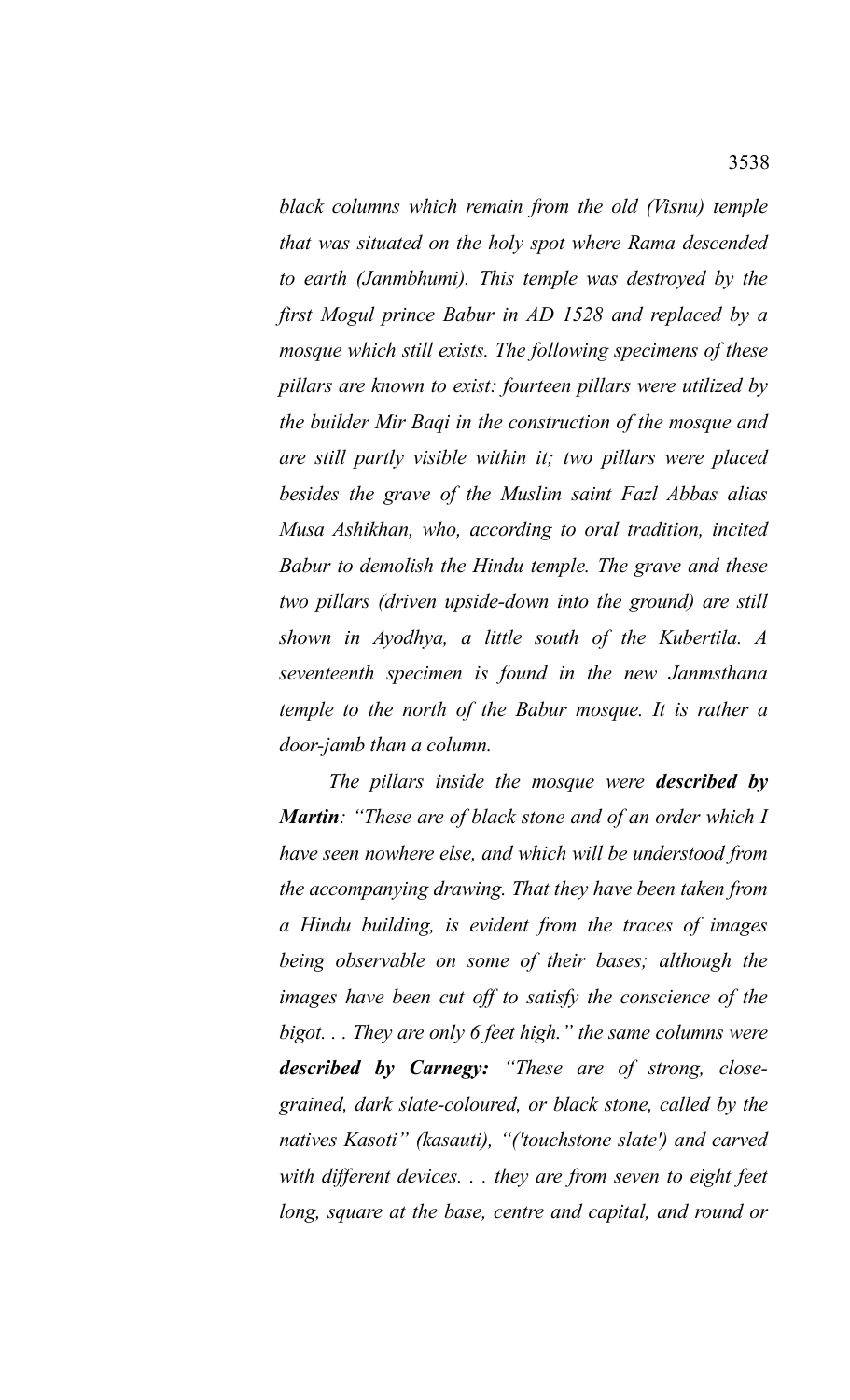*octagonal intermediately." I was not allowed to inspect the columns inside the mosque. From a distant glance and from the description above it is beyond doubt that they are the same as the two pillars found beside the grave.*

*The two columns at the grave of Musa Ashikhan rise about 1m above the ground. They are carved at the base with a pot (kalasa) with overhanging creepers from which a decorative lotus rises up. On one of the octagonal sides of one pillar a female figure in tribhanga pose (measuring c. 15-20cm) is still visible although it is heavily mutilated. As far as they protrude above the ground the columns are octagonal passing into a square at the base. They may date from the tenth or eleventh century.*

*The door-jamb found in the modern Janmsthana temple (it rests against the wall of the inner-court) consists of the same type of material as the other columns. It is 115cm long, and decorated with sculptured figures from top to bottom. At the base is a small arched recess in which stands an elegant image of make deity (25cm high). The deity wears a makuta (tiara), his right hand shows the vitarka-mudra, his left hand seems to hold something that most resembles a trisula. The figure wears a dhoti and vanamala and is standing in tribhanga posture. An identification of the image with Visnu would be unwarranted, since it may as well represent one of the (guardian) deities of the temple precincts. Above the niche are two vertical bands of decoration, the right one shows the petal, or rising creeper motif, the left one contains five*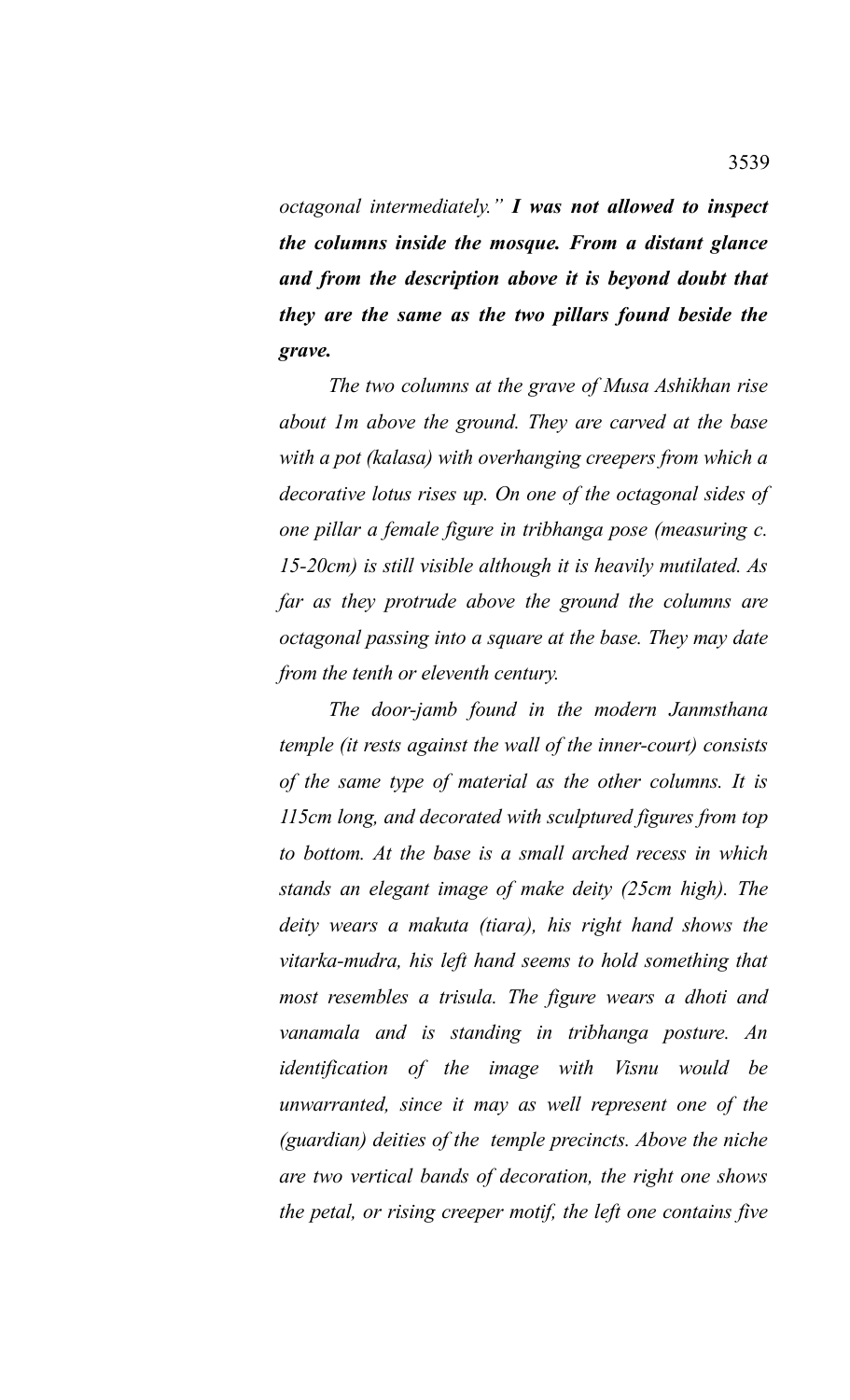*figures of nymphs, one above the other, the uppermost one being a salabhanjika. The jamb may date from the same period as the columns, although they are not necessarily from one and the same temple. All these pieces are ascribed by local tradition to the Visnu temple that occupied the Janmbhumi site before the coming of Babur.*

*Curiously enough, Laksmindhara who gave a survey of the well-known Hindu tirthas of the eleventh century mentions neither Ayodhya nor the birthplace of Rama.*

*- The oldest Visnu idol (10th-11th century) found in the surroundings of Ayodhya is the one lying among the debris of a temple at the holy place Dugdhesvara (Sitakunda) near the village Darabganj. It represents one of the 24 forms of Visnu, viz., Visnu Trivikrama. The sculpture (36x46cm) is much eroded, yet intact. Other fragments, among which a pedestal, are found at the same site.*

*- Rather than testifying to an ancient Saiva temple the two medallions in the Guptahari/Cakrahari temple in the Gopratara compound may have belonged to a Visnu temple on this site. Gopratara is the oldest tirtha of Ayodhya. Cakrahari figures in the Vaisnava tour II(S), whereas TP, quoting the S recension of AM, reads Guptahari and Gopratara instead. The existence of a Visnu temple at the Gopratara ghat belonging to the early period seems therefore plausible. Gopratara is the only tirtha in the Ayodhyaksetra that is mentioned by Laksmindra. The S*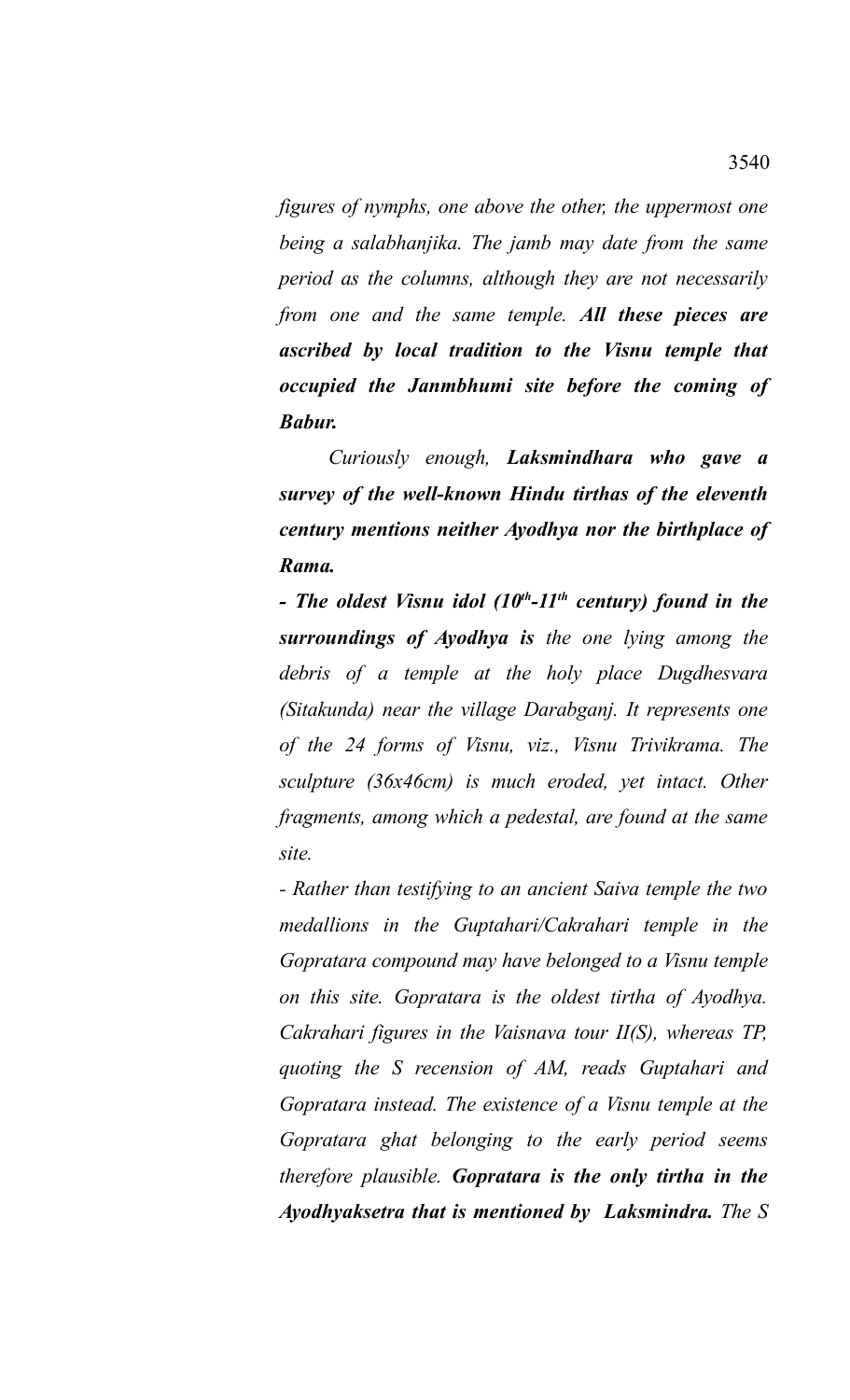*recension preserves the name of the Visnu temple (visnor ayatanam) in which the image of Visnu Guptahari was installed, namely Harismrti (AM 58.3). The relation between Cakrahari and Harismrti is not clear and the name Harismrti is deleted in the OA recension. From the data given above we tentatively conclude that there existed an ancient Visnu temple at the Gopratara ghat (possibly erected before AD 1000) named Harismrti. The idol of the temple came to be known as Guptahari. The image and the Visnu temple Harismrti are not necessarily of the same date. The temple might have been provided with a new image (Guptahari) in the course of time (12th century?; cp. I,54)." (Pages 43-45)*

**3538.** Chapter 8 deals with the development of "Ayodhya" as Sacred Center from  $13<sup>th</sup>$  to the middle of the  $18<sup>th</sup>$  century with special reference to the Ayodhya Mahatum.

"*The appointment of Malik Nasir-ud-din Mahmud governor of Avadh in AD 1226 initiated a period of Islamization of official life in the provincial capital. Although it did not mean, as will soon be seen, the developments in the Hindu fold were totally repressed or that an effective check was put upon its activities, it did precludes the building of Hindu temples of any significance and permanence until the 18th century. This is proven by the existence of a gap in archaeological evidence with respect to Hindu artefacts, images and temples alike, from the thirteenth to the seventeenth century. The few idols found that could belong to the seventeenth century might equally be assigned to the eighteenth century. In the*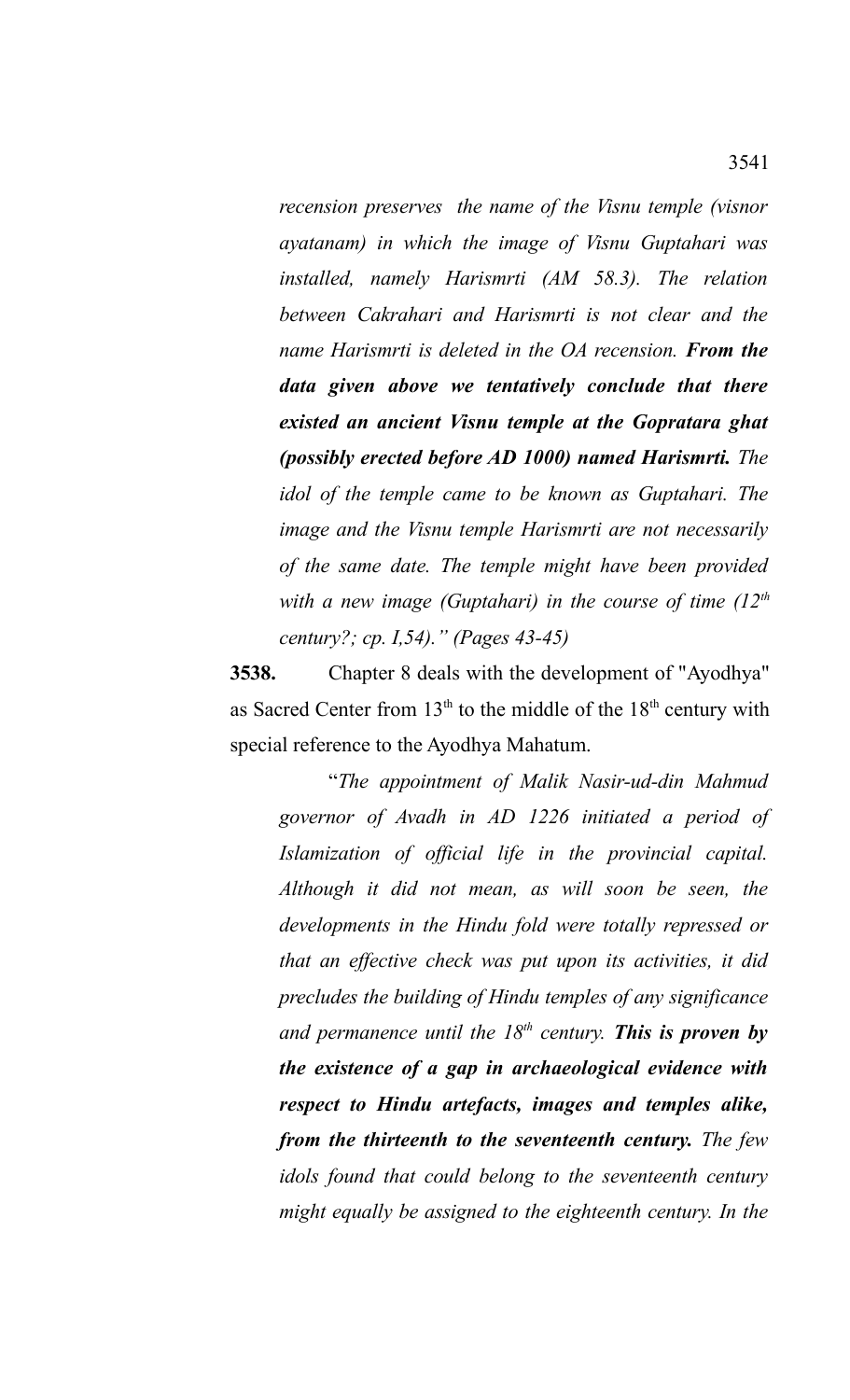*latter century great building activity was initiated again under the liberal rule of the Nawwabs of Oudh. The oldest temples in Ayodhya date from this time, and the majority of 'old' images found today likswise belong to this period at the earliest.*

*It would seem that under Muslim supremacy it was possible for Hindu religious life to continue on a modest scale in old temples which were built before Muslim rule, until they were eventually demolished. The first Hindu temple that is known to have succumbed to this fate was the temple on the Janmbhumi, which was replaced by a mosque by order of Babur. Yet, besides in temples, congregations could be held at the bathing ghats on the river and at holy places, mostly tanks or kundas, in the town and its surroundings. On the occasion of festivals temporary structures like mandapas (awnings) could be raised to serve for worship.*

*The oldest versions of the AM, as well as independent evidence, seem to endorse the view that the religious structure of Ayodhya as far as Hinduism is concerned was not essentially different in the 13th and 14th centuries from that in the 12th . Jinaprabhasuri, writing in AD 1332 mentions mainly tirthas that have been shown to exist in the 12th century: the ghats on the Saryu river, Svargadvara and Gopratara, the naga sanctuary in the north of Ayodhya, now under the name of Sahasradhara, the confluence of the Sarayu and Gharghara, and the shrine of the yaksa Mattagajendra, said to be situated on top of the city wall (prakara). Further the Jain author mentions the*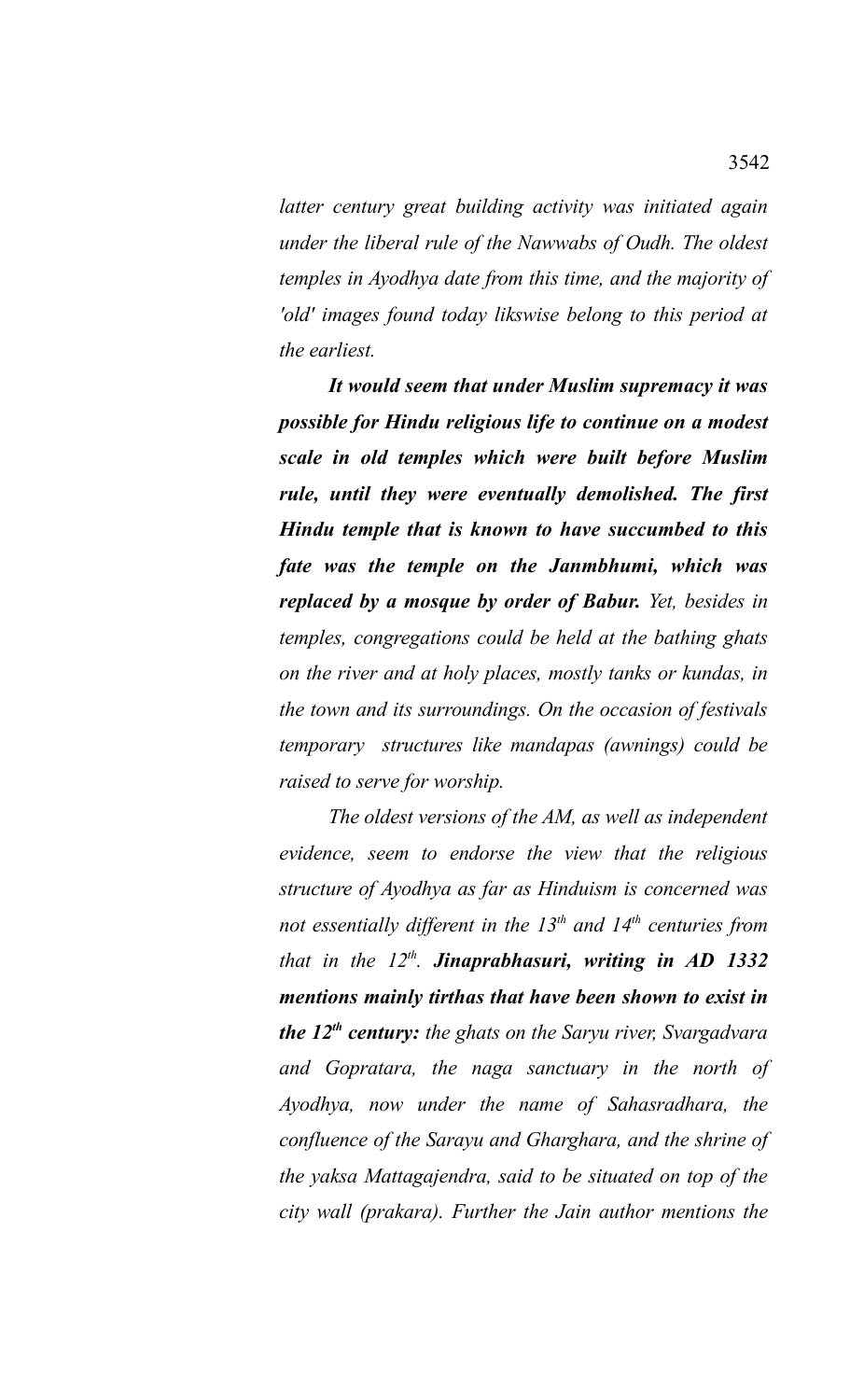*Sitakunda among the several other Hindu tirthas (anegani loiatitthani). The ban on building new temples may have left open the possibility of resorting to new holy bathing places in the river and in ponds. In default of archaeological remains of bathing places it is generally difficult to ascertain whether and how many of the kundas described in later texts were existent in the 12th or earlier centuries.*

*In order to complete our understanding of the sacred topography of Ayodhya and its surroundings we shall turn to the main source of information, the oldest version of the Ayodhyamahatmya. It will be shown in Intr.Pt.II that the oldest transmitted texts of the AM tradition are not only found in the recension of the Mahatmya that was included in the Vaisnavakhanda of the Skandapurana(siglum S). An additional collection of legends is preserved in a MS henceforth referred to as B. It will be shown that a chronological differentiation between S and B is not warranted on textual critical grounds. S as well as B appear to go back to a 'floating', possibly oral, tradition which will be designated by the phrase 'α-type-of-text'. The transmittors of the (oral) tradition composed and collected the legends of the holy centres which had begun to emerge in the eleventh and following centuries. Accordingly the αtype-of-text is not to be considered as a fixed body of sacred literature nor was it necessarily homogeneous, as is shown by differences between S and B and within S itself. It would have been a kind of compendium of sacred information about the holy places and their traditions*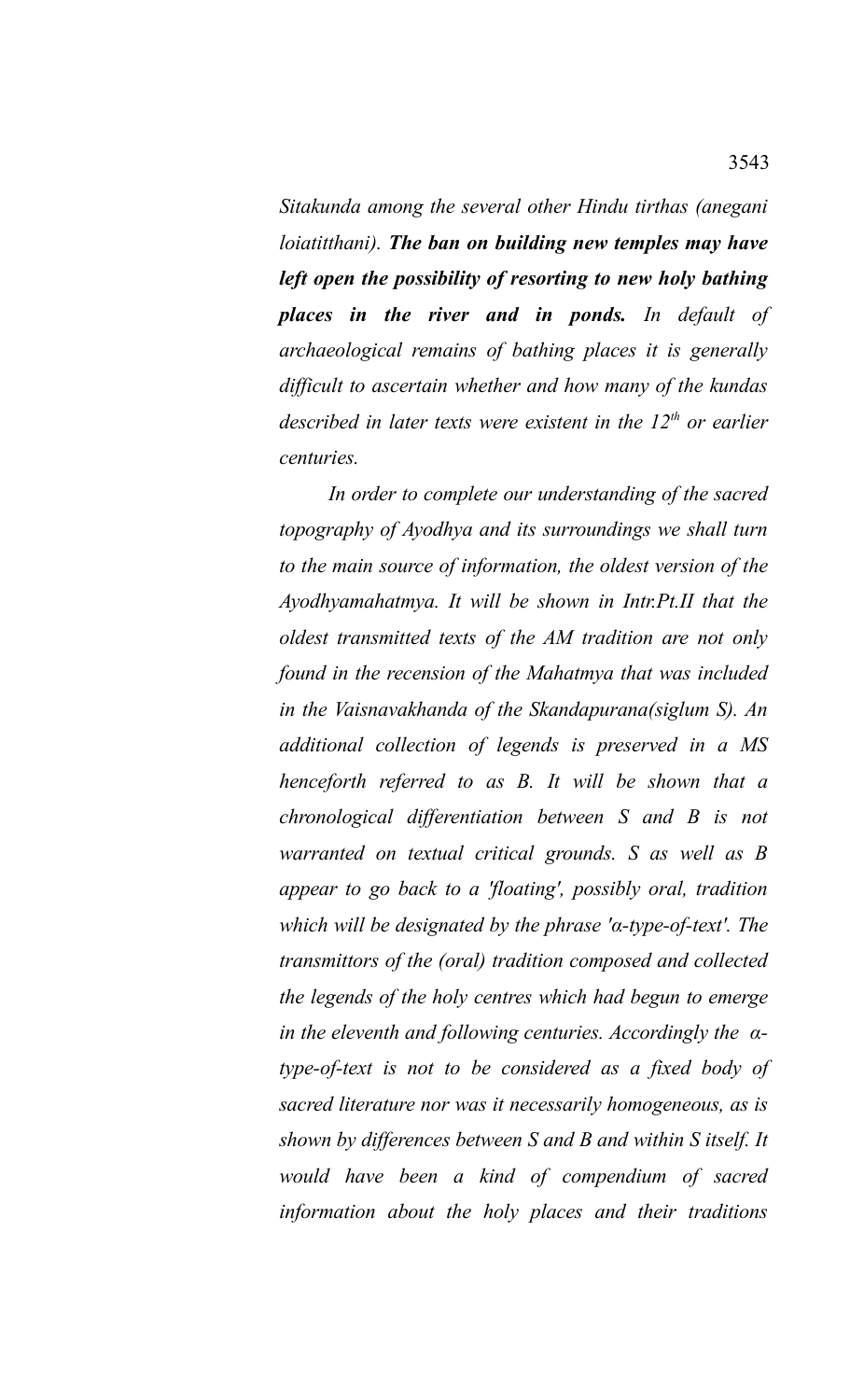*which gradually assumed a more definite form in a tradition transmitted by local Pandits and priests, until it underwent the first literary redaction and was included by the composer of the Vaisnavakhanda in the body of smrti literature. Consequently the S recension is only an instance of a process that had begun long before and would continue afterwards.*

*A survey of the sacred topography of the holy ksetra as rendered in the α-type-of-text at the stage of its redaction in the S recension is presented in table I. We observe that specific Ramaite holy places are still in a minority, notably within the town itself. From the twenty seven Hindu places described in chapters 2-3 (i.e. before AD 1200) only three (11%) could be positively related to Ramaite mythology. Taking together all places presented in table I we note that 31% of them are somehow connected with Rama Lore. We should treat these figures with caution, however, because the absence of literary evidence from before AD 1200 may seriously distort our view of that period.*

*No sanctuaries within Ayodhya itself that were not already supposed to exist in the 12th century are described in B and S. the Varahasabha mentioned in B might refer to a temple dedicated to Varah near the confluence of the Sarayu and Gharghara. The two Ramaite palaces, Kaikeyi-bhavana and Sumitrabhavana, may refer to subsidiary shrines within the Janmasthana, compound or to the bare sites on either side of it rather than implying the existence of separate temples. Both sites are*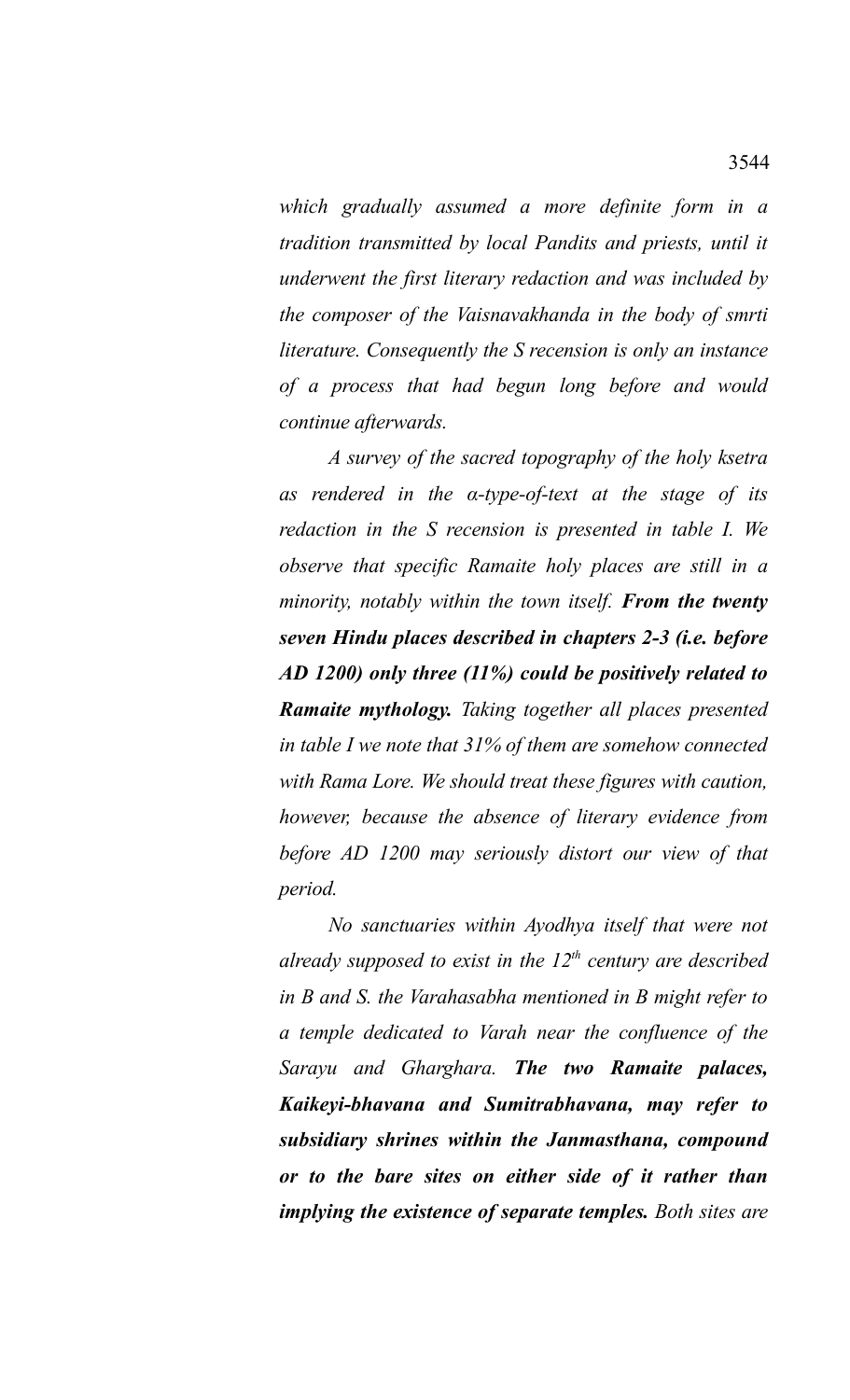*today still without a temple of any significances. Besides the Janmasthana, places within the precincts of the town that are explicitly connected with Ramaite mythology by legends of their origin are the naga sanctuary sahasradhara (where Laksmana reunited with Sesa), the yaksa shrine of Surasa, the river Tilodaki and the two tanks Ksirodaka and Sitakunda. MS B adds to this the ghat on the river on the eastern side of the city called Ramakunda. In addition S mentions seven ponds or tanks within the town of a general Hindu connotation and of unknown antiquity.*

*Besides being reflected in the sacred topography, the gradual Ramaization of Visnuism in Ayodhya may be gleaned from theological remarks in the S recension. It should be noted before-hand, however, that S is predominantly a non-sectarian Vaisnava text which conceives of the supreme deity as Visnu, Hari, or Bhagvat. Yet, this does not alter the fact that signs of Ramaization appear throughout the text.*

*In his introduction the narrator of the Mahatmya Romaharsana, speaks the words: namami paramatmanam ramam rajivalocanam/atasikusumasyamam ravanantakam avyayam//. As was already known from the Ags., Laksmana is conceived of as an incarnation of Sesa. Release (mukti) is said to be within reach of everybody by means of worship (puja) of Rama with incense, flowers, lamps, etc. A bath in the Ramaite tirthas such as the Sarayu or the Sitakunda leads to reunion with Rama (ramarupo bhaven narah, or ramam avapnuyat). The text further notes the meditation on Rama, and the installation of a Rama image (ramamurti).*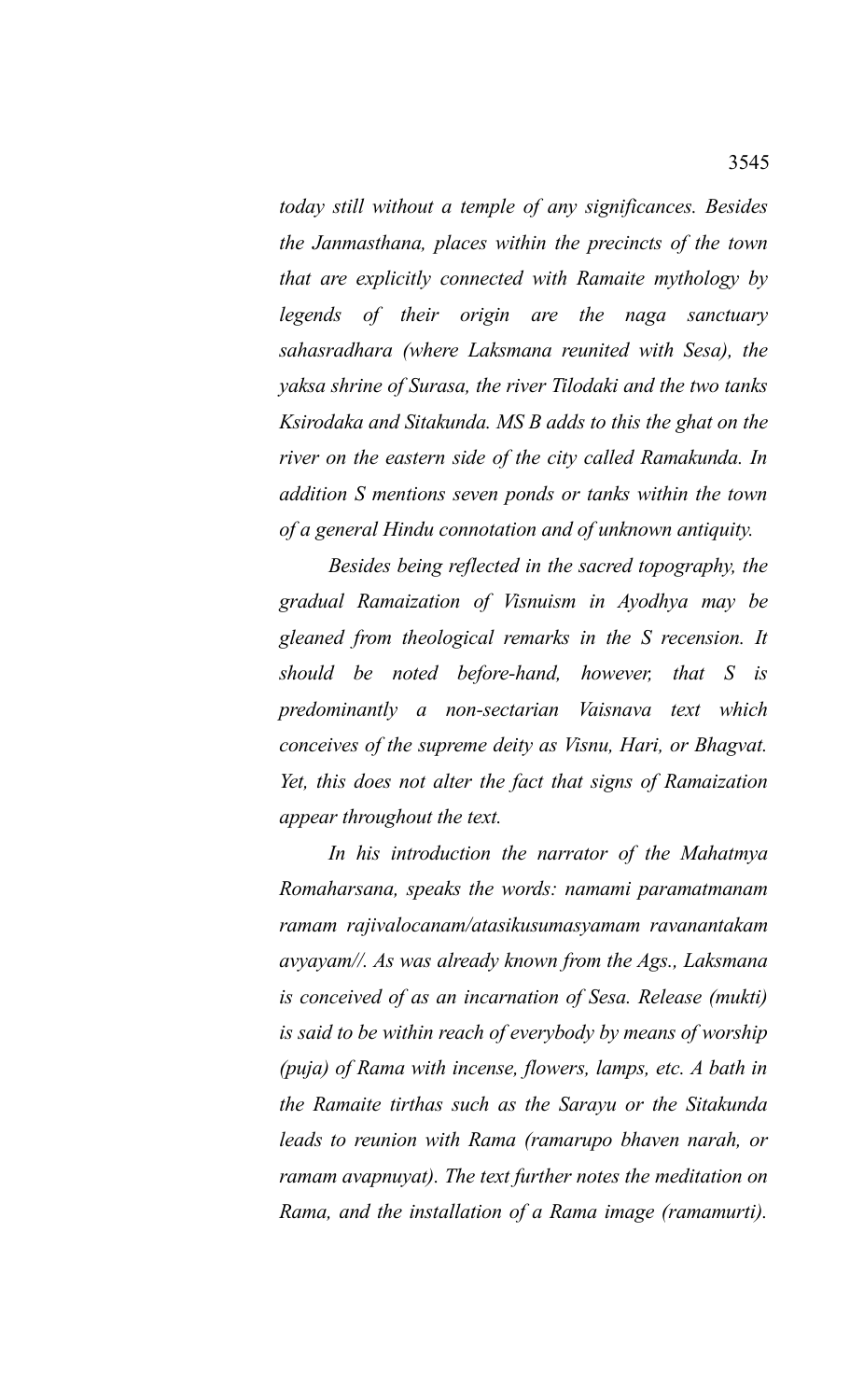*But, nor surprisingly for a mahatmya text, pilgrimage to Ayodhya ranks first among the means of salvation. Ayodhya is the place to be seen in the Kali age. The merits thereof are extolled in the usual way by comparing them with the fruits to be obtained in other holy places, notably Kasi, the river Ganga, Gaya and Purushottama. Finally S extols the visit and darshan (darsana) of Janmasthana on Rama's birthday, especially meritorious for one who observes the vow of Navami:*

*"A man who has seen (Janmasthana) will not be born again, even if he does not offer gifts, does not practise asceticism, does not go on (further) pilgrimages, or does not perform sacrifices: When the day of Navami has come a man engaged in the vow will be liberated from the bondage of rebirth due to the miraculous power of a bath and a gist. By seeing Janmbhumi he shall obtain the result that accrues to one who offers daily a thousand red cows.".*

*If we compare the text of MS B with that of S we observe that B has a less generally Vaisnava and more specially Ramaite stamp. The topography described in B taken by itself consists of approximately 45% Ramaite holy places. With regard to theology B adds to S the doctrine of Rama's grace (prasada). Two devices to reach Rama, comparatively absent in S, are accentuated: the darshan (darsana) of Rama, and the powerful means of release that is at the disposal of the devotee in the form of Rama's name (ramanamaprasada). Japa of the name yields bhukti and mukti. Concomitant with emphasis on the name is the high esteem in which the practice is held of participating in the*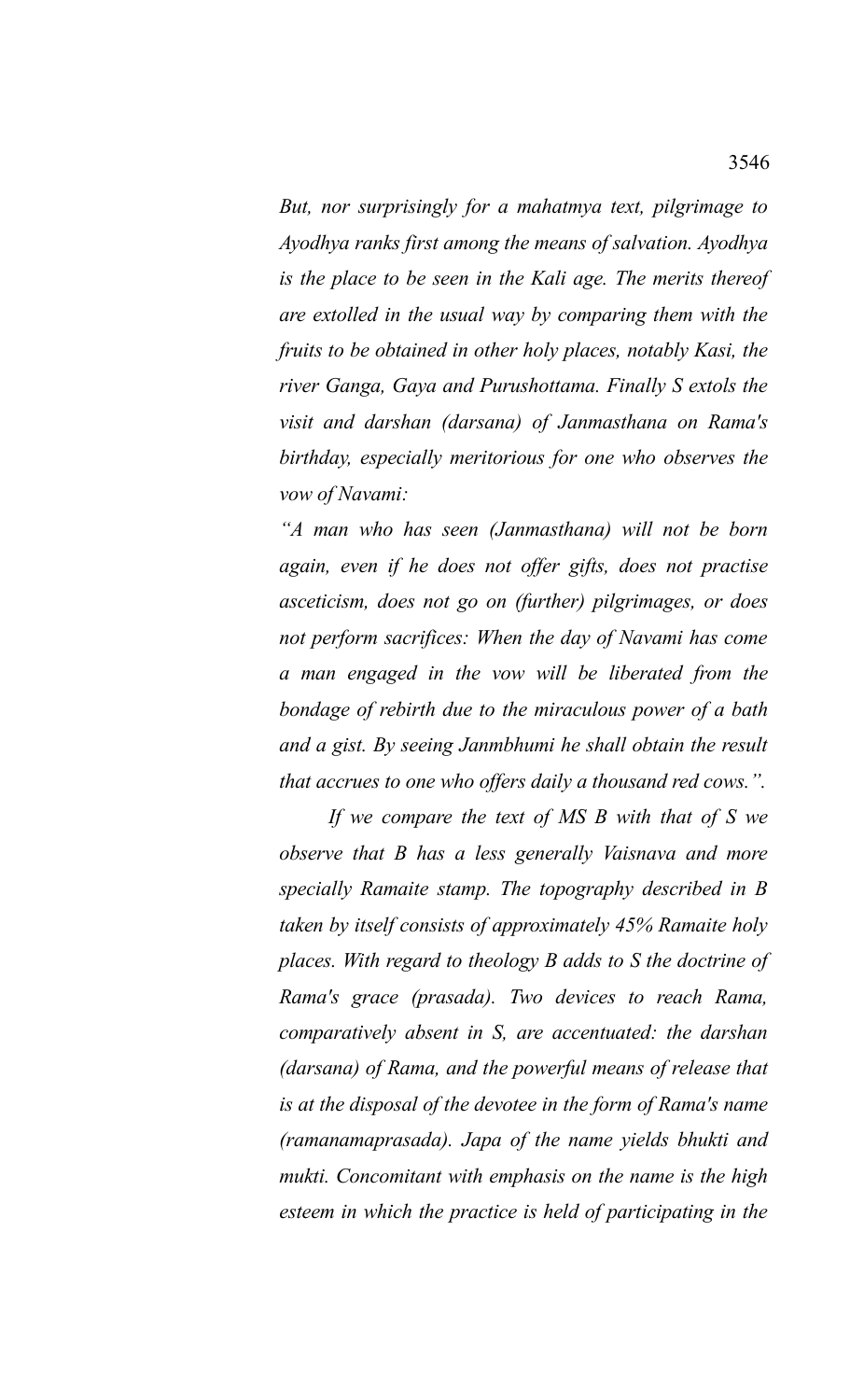*recitation of Rama's exploits: "The deeds of Raghunatha comprise a hundred crores (of syllables): each syllable destroys a man's great sins." "And when one goes (on pilgrimage) to Ayodhya one should always (nitya) be engaged in recitation, singing the beautiful story of the incarnation (pradurbhavakatha) of the Lord." Other hymns mentioned in this context are the Namasahasra, the Stavaraja, and the Gajendramoksanastotra. Another significant difference between MS B and S is the concept n the former of a celestial Ayodhya which is replicated on earth by Visvakarman. Finally B accentuates the celebration of Ramanavami by describing a gathering (mela) that is held on the bank of the bank of the Sarayu near the Ramakunda on the occasion of the birthday:*

*"Gods and Asuraas, men, Nagas, Yaksas, Gandharvas, and Kinnaras, all the Planets and their foremost, the Sun, preceded by Rahu and Ketu, the Guardians of the world to begin with Indra, and Sesa along with the other Serpents, the Gods with Brahma at the head, and the (Divine) Mothers, Rudra and the others, all these have come to Ayodhya and reached the bank of the Sarayu. When the day of Navami has come men, Gods, and Asuras alike come for darshan to where God Rama is present, O great Goddess."*

*Considering that both S recension as well as the legends preserved in MS B go back to the α-type-of-text, we are led to infer the the composer of the Vaisnavakhanda in selecting and editing his material was endeavouring to establish a traditional Vaisnava text of a non-sectarian*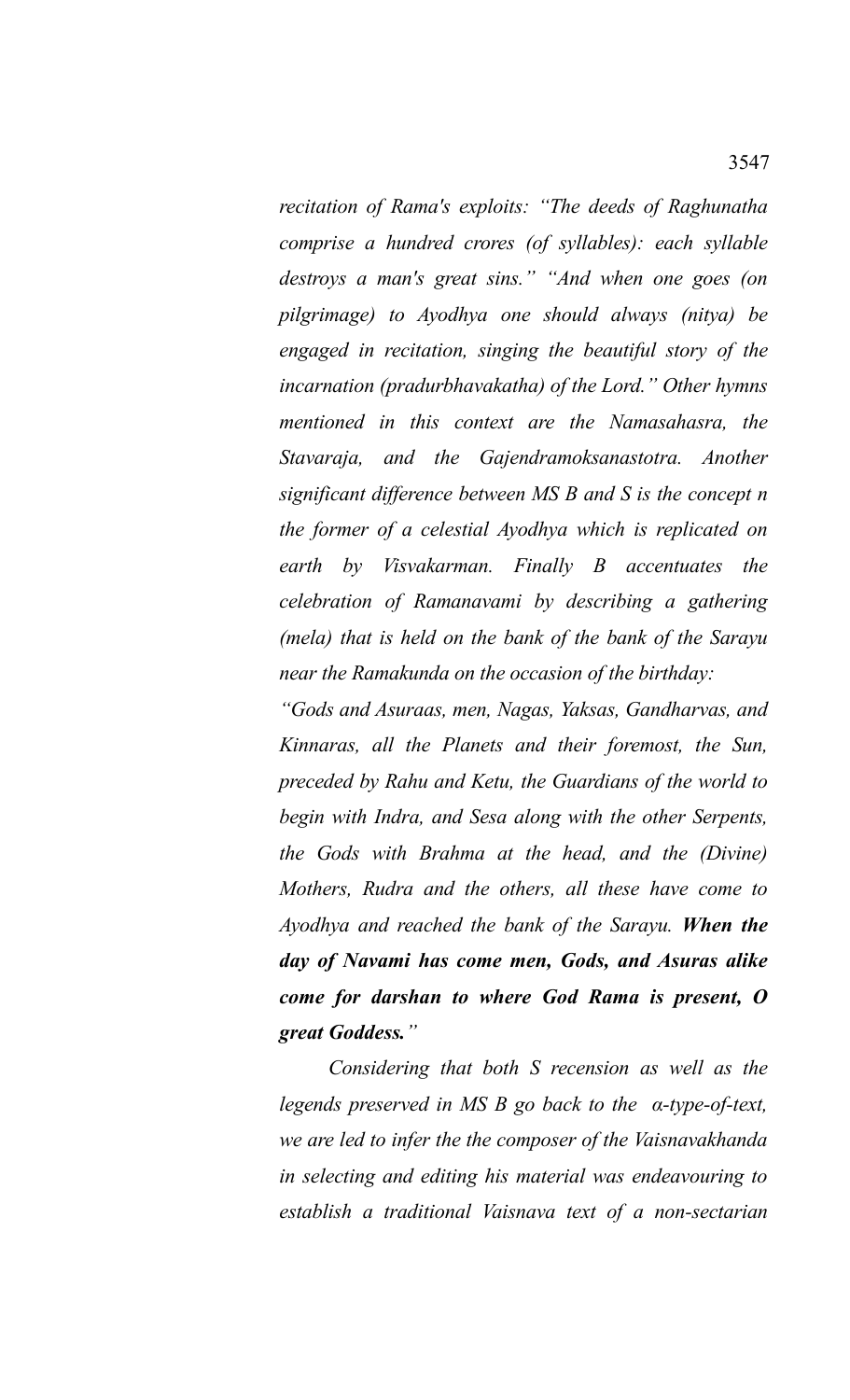*character. The predilection of this 'smrti author' can be amended by considering B and S together.*

*To fix the period in which the α-type-of-text was redacted and included in the Vaisnavakhanda the following arguments may be considered. The fact that some of the holy places described in S appear to have been established at the end of the eleventh and in the twelfth century almost excludes the possibility that the redaction of S was made before AD 1200. The references to devotion to Rama that are found throughout S and the Ramaite form of Vaisnavism that is manifest in B only endorse this conclusion. At the time of the redaction the Rama cult must have been already well established in Ayodhya. In fact it may have been the principal cause for the transformation of local holy places into centres of pilgrimage, which again made the want of an authoritative text more acutely felt and encouraged the insertion of the local mahatmya tradition into an acknowledged smrti text. These historical circumstances point rather to the 13th or 14th century, if not later. The practice of wandering around singing the name of Rama referred to in B is a historically attested phenomenon at least from the time of Ramananda whose floruit was most probably in the 14th century.*

*A terminus ad quem is set by a quotation from the AM from the Skandapurana in the work of Jiva Goswami in the 16th century. Moreover that century witnessed the growth of a new conception, viz., that of the Ramadurga, which, as we shall see below, greatly altered the structure and appearance of Ayodhya as a holy town. This idea is*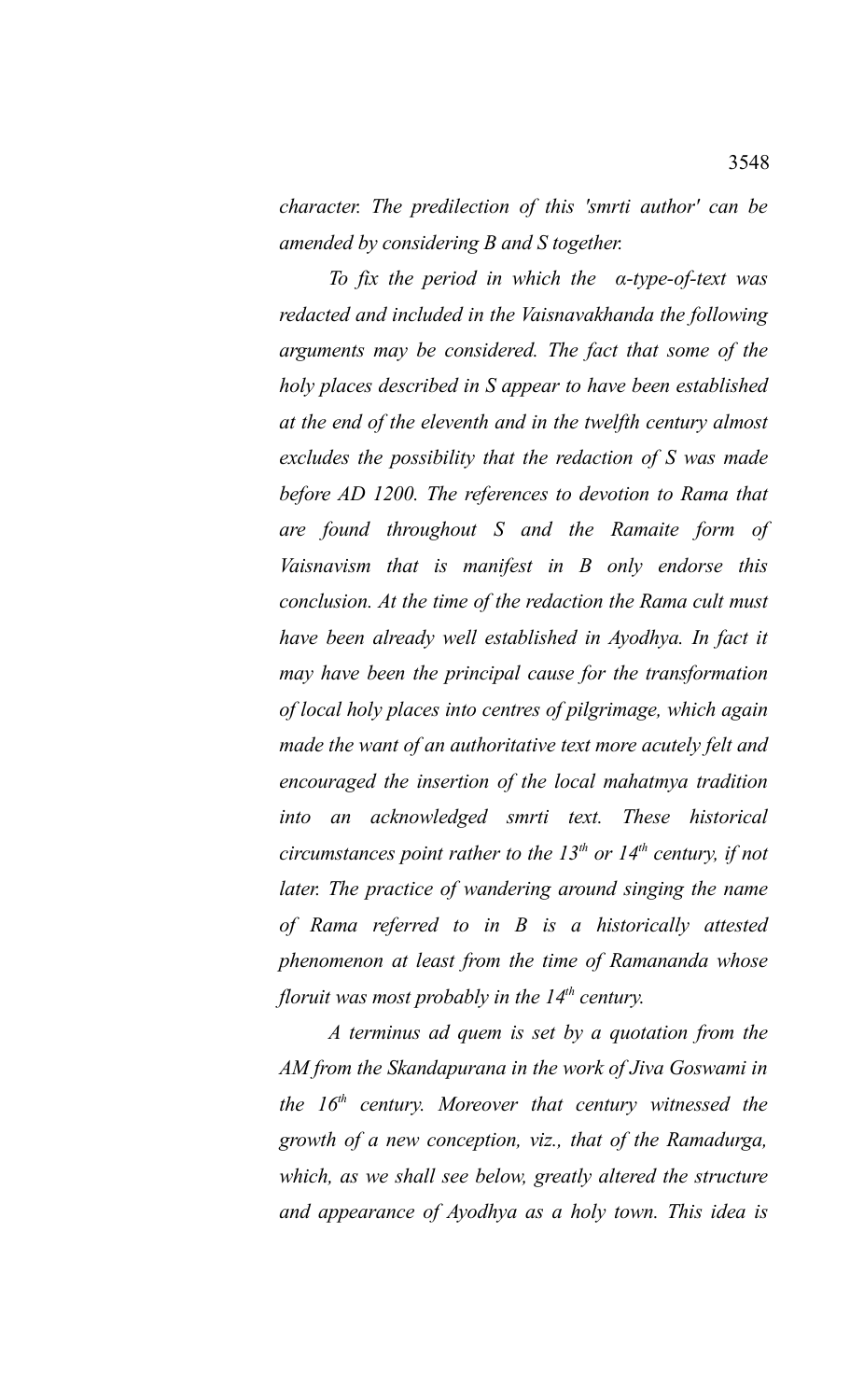*still completely absent in S as well B. On the contrary the sacred topography described in S does not significantly differ from the situation in the 12th century, and tallies with the description given by Jinaprabhasuri in the beginning of the 14th century.*

*In view of the above consideration we are inclined to accept the close of the 13th or the 14th century as the most plausible date for the redaction of the α-type-oftext and its insertion in the Vaisnavakhanda (S).*

*On account of the more outspoken Ramaite character of B, notably the description of a (new) ghat (Ramakunda) and the conception of a celestial Ayodhya, features that represent significant modification with respect to the S recension, we are inclined to accept (despite the textcritical evidence) a somewhat later date for B (14th-15th century). B may have been culled from a later, modified and extended version of the α-type-of-text." (Pages 125- 130)*

"*In summarizing we may say that both religious as well as political sources testify to a prospering town in the fourteenth century; a growing centre of political and commercial activity, with which the development of a centre of pilgrimage went hand in hand. Periodical fairs may have served commercial as well as spiritual ends. The most important of the festivals in those days was doubtlessly the birthday of Rama. On this and similar occasions the town attracted an increasing number of pilgrims in pursuit of darsana of the Janmasthana. Among the devotees Sants like Ramananda, Saiva ascetics*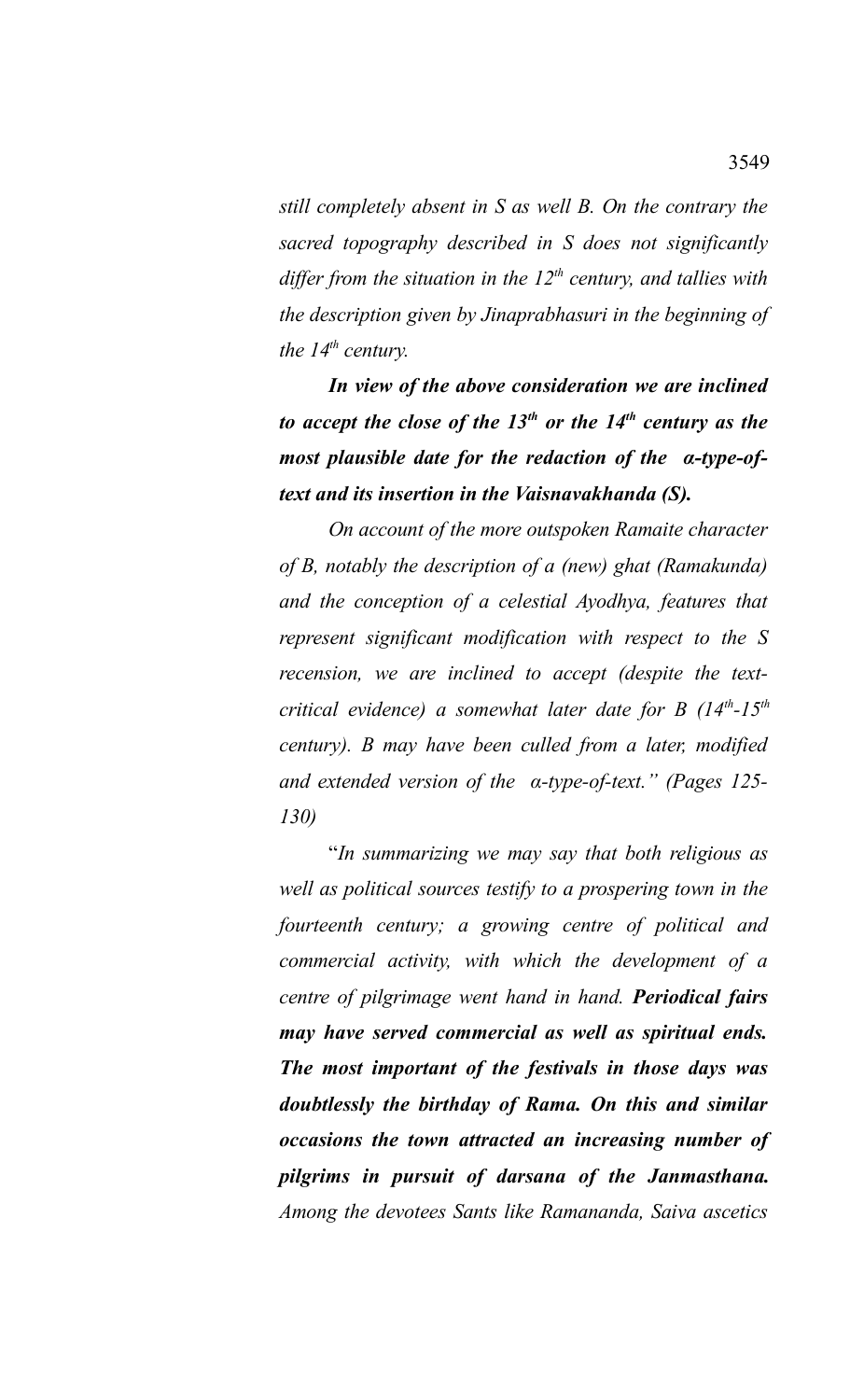*like Siddhigiri, or Muslim pirs like Badi ud-din Madar Shah might equally have been found. Melas took place mainly, it seems, on the bank of the Sarayu river. The most frequented ghats of this period can be gathered from the pilgrimage tour described in S: 1) Svargadvara and both adjacent temples of Candrahari and Dharmahari, 2) Brahmakunda, 3) Cakratirtha with the temple of Visnuhari, and the ghats and temple of Gopratara a little outside of the town. This configuration is corroborated by a description of Ayodhya that occurs in a MS of the Nrsimhapurana. To ensure peace and the loyalty of the Hindu part of the population the Muslim governors appear to have tolerated these gatherings which no less contributed to their own welfare. Apart from the new Muslim quarter unnecessary provocation of Hindu resentment was avoided as is apparent from the fact that no buildings such as mosques and the like were raised on Hindu holy ground.* 

*Muhammad Tughlaq's successor, Firuz Tughlaq founded the present city of Jaunpur in AD 1359. After the invasion of Timur-i-lang, when confusion prevailed throughout the Sultanate, the Wazir Khwaja-i-Jahan, who was endowed with the title Malik-ush-Sharq, was sent by the Sultan Nasir-ud-din Mahmud to recover the eastern dominions in AD 1394. He took his residence in Jaunpur, and soon proclaimed independence. Avadh became part of the Sharqi territory until it was eventually recovered by Bahlol Lodi, the Sultan of Delhi, who appointed his nephew Mian Kala Pahar Farmuli*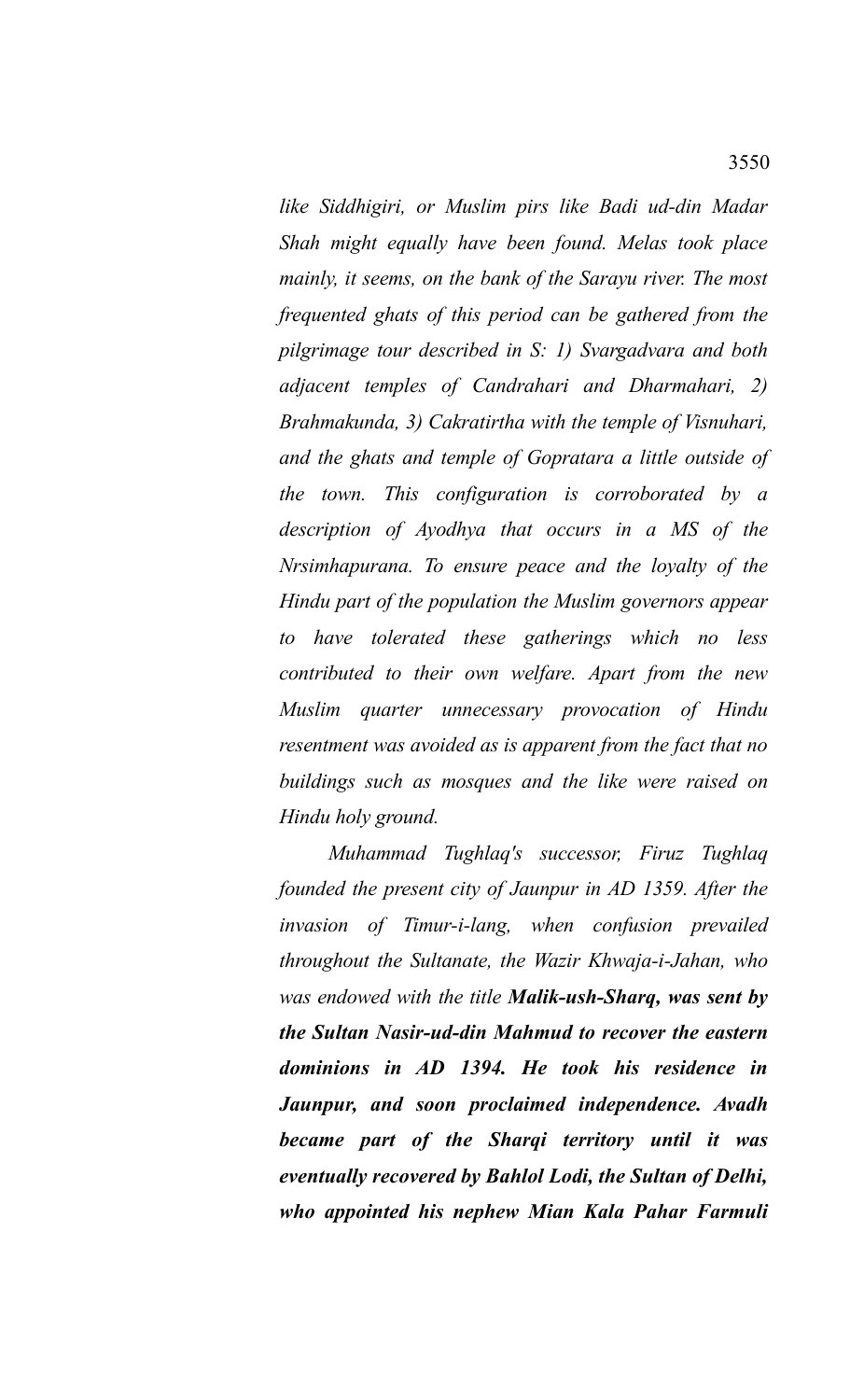*Governor of Avadh in the last years of his reign (AD 1489). Ayodhya came under the control of the Lodis. About the aforementioned Lodi governor, Abbas Khan Sarwani remarks; ". . . his jagirs were never disturbed and during all this time he gave his attention to nothing else except the accumulation of wealth. I have heard from persons of veracity that he had assured three hundred mans of red hard gold, and he did not purchase any other but golden jewelry." Ayodhya might have been the right place for this hoarder since gold was found in its environs (see below).* 

*Little is known as to the specific Historical situation in Ayodhya under the rule of the Sharqis and Lodis. In the political domain the town had to concede much ground to the city of Jaunpur. Along with the weakness of central authority Hindu chiefs gradually strengthened their hold on the situation. With regard to this period Joshi remarks: "Under the Jaunpur kings Avadh was administered in a better way than under the Sultans of Delhi. The local zammindars and rajas also appear to have strengthened their position and the Sharq rulers (surrounded as they were by petty though independent principalities) had to placate them to maintain peace and order in their kingdom."*

*Scarcity of sources inevitably obscures the progress of the town during the fifteenth century. Subsequent history proves that the foundations were laid for a period of blossoming. An idea of the prosperity and religious prestige which was attained on the eve of the age of the Great*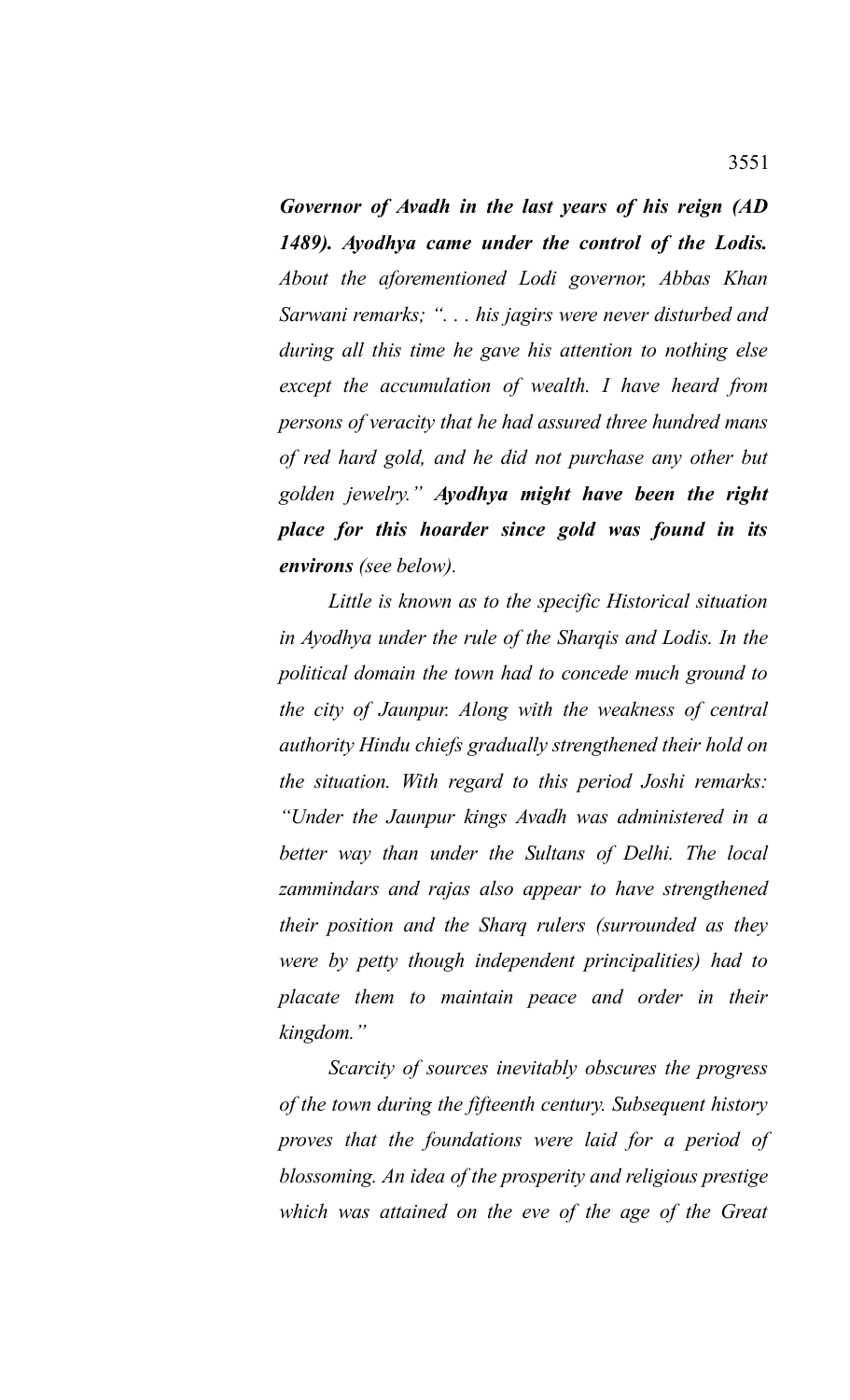*Moguls may be gleaned from the evidence left behind by the founder of the Mogul Empire.* 

*The conqueror Zahir-ud-din Muhmmad Babur visited Ayodhya in Hijri 934 (AD 1527). The new emperor writes in his diary that he was on the march to Oudh and reached the town for the first time about March 29: "We stayed a few days on that ground (near Aud) in order to settle the affairs of Aud. People praised the land lying along the Sird(a) 7 or 8 kurohs (14-16 miles) above Aud, saying it was hunting ground." Unfortunately the diary breaks off after April 2 AD 1527, only to resume in September 18 AD 1528. In this interval a mosque was raised by order of Babur on the site of the Janmabhumi temple. Babur might therefore have stayed in Ayodhya somewhat longer or have returned later in the same year. Beveridge gives the translation of a fragment which probably deals with Ayodhya and which has obviously been displaced in the codex on which the translation of Leyden and Erskine was partly based. "The passage contained in this section seems to be a survival of the lost record of 934 AD (f.339) . . . It may be a Persian translation of an authentic Turki fragment, found, perhaps with other such fragments in the Royal Library." The translation of its runs: "After spending several days pleasantly in that place, where there are gardens, running-waters, well-designed buildings, trees, particularly mango trees, and various birds of coloured plumage, I ordered the march to be towards Ghazipur."* 

*The columns of the Janmabhumi temple that were*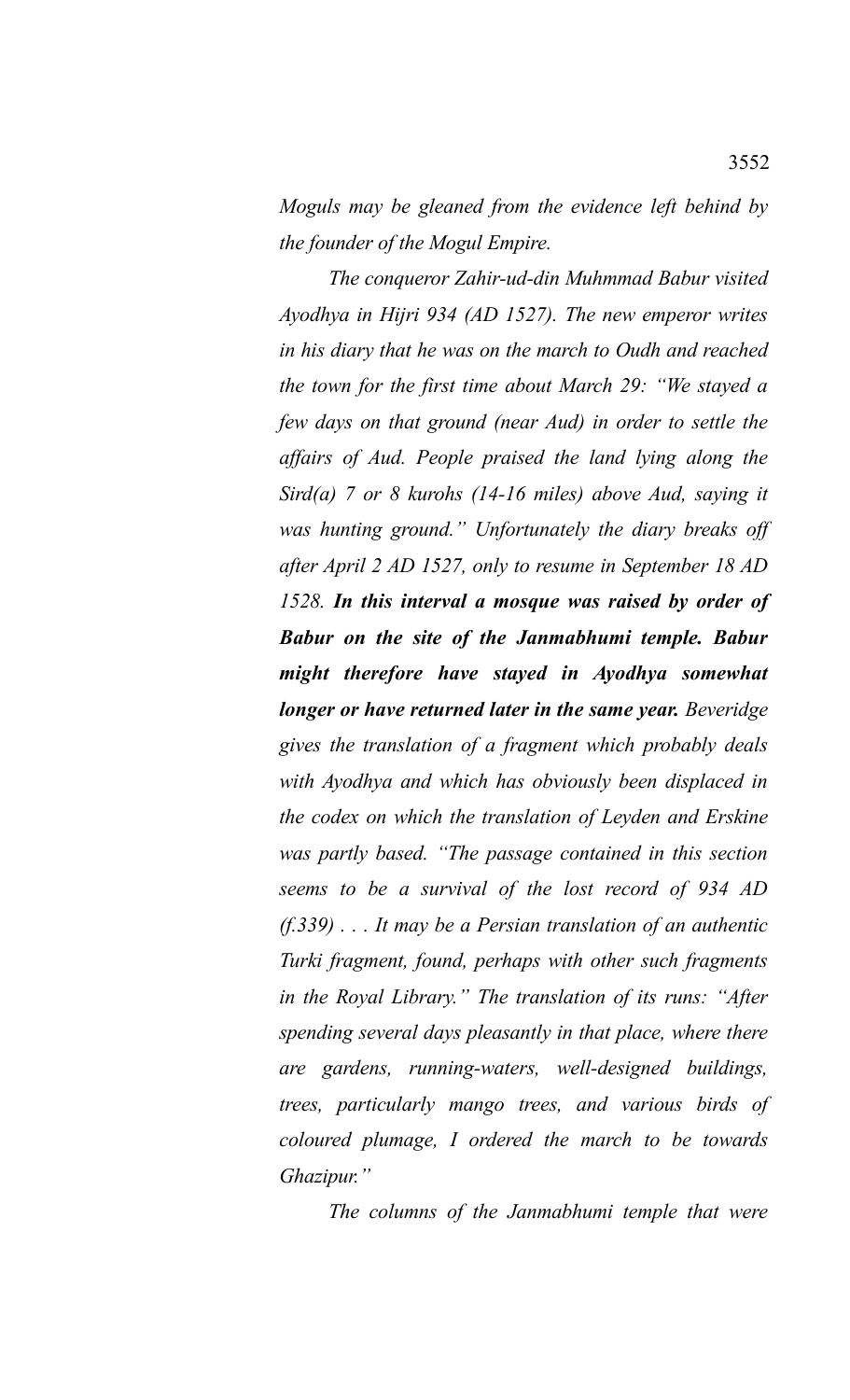*used in the construction of the mosque have been described above. The mosque itself contains two inscriptions, the translation of the one inside reading:*

*"By the command of the Emperor Babur, whose justice is an edifice reaching up to the very height of the heavens, the good-hearted Mir Baqi built this alightingplace of angels. Bavad Khair baqi: (May this goodness last forever). The year of building it was made clear likewise when I said buvad khair baqi" (=935 AD, i.e. AD 1528).*

*Another incomplete inscription is found above the entrance which provides no additional information. Mir Baqi Tashqandi was apparently appointed first Mogul Governor of Avadh.*

*By the time of Babur Ayodhya, particularly the temple of the Birthplace and evidently gained such prestige that it aroused the envy of the new emperor, possibly incited by local Mussulmans for whom the flourishing of this Hindu centre of pilgrimage had for long been a thorn in the flesh. Local tradition has it that it was especially the pir Fazl Abbas Musa Ashikhan (whose grave is still marked today by two temple columns), who instigated Babur to demolish this denounced centre of idolatry."*

*(Pages 132-134)*

**3539.** Based on the topography of the Janamsthan in "Ayodhya Mahatam" Hans Baker tried to find out the exact location and on page 144-146 mentioned as under:

"*When we leave aside the information contained in AM 21.2-4, the location of the Janmasthana as given in the carious recessions can be sketched as follows.*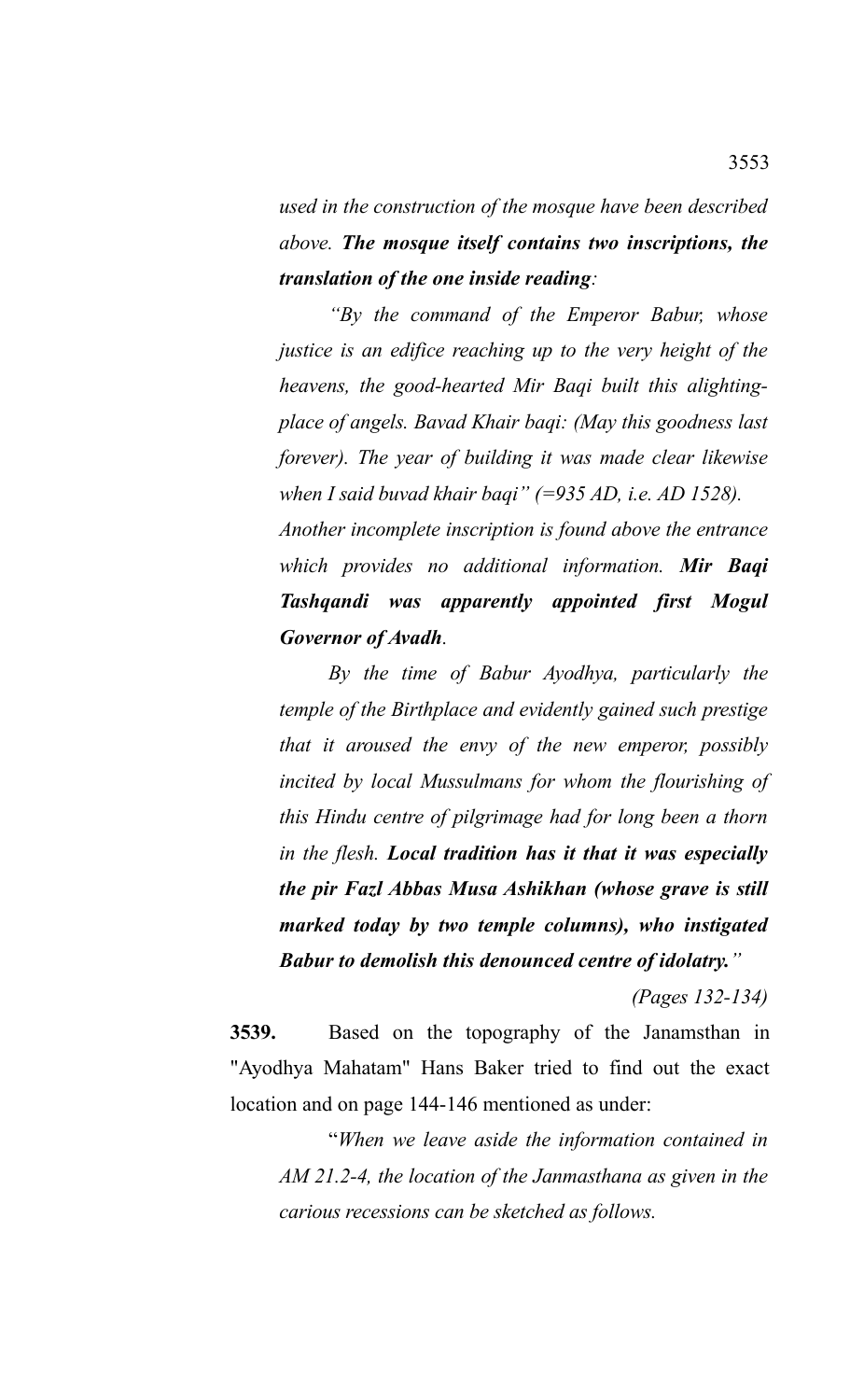

*The topographical information contained in AM 21.2-4 can be sketched as follows: Situation (2):*



*Slokas AM 21.2-4 (situation (2)) seem to define a ksetra, an area that is considered to be the birthplace of Rama. This are is said in OA and B to stretch more than*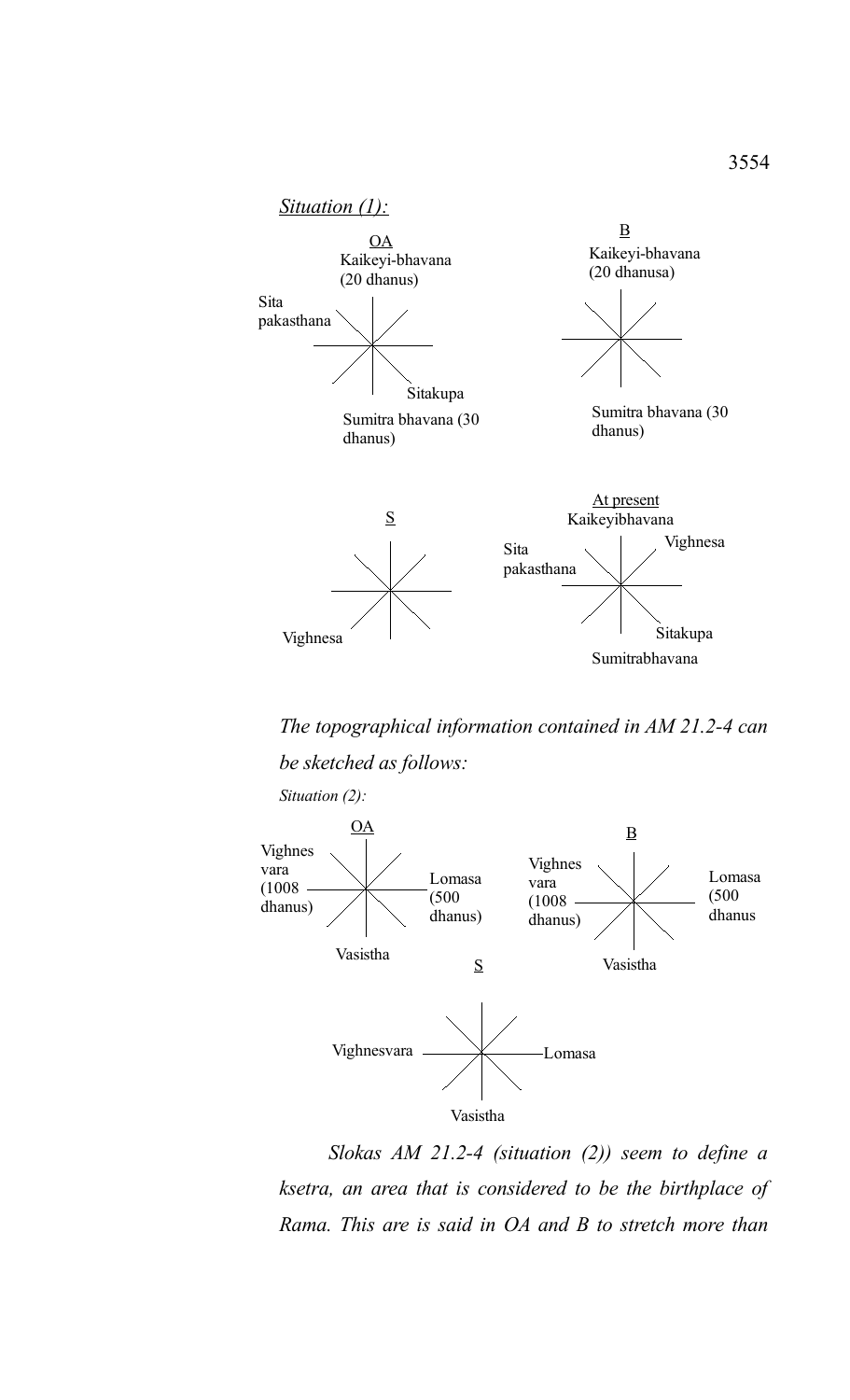*500 dhanus (>910m) westwards of Lomasa, 1008 dhanus (=1835m) eastwards of Vighnesvara, and 100 dhanus (=182m) from Unmatta in an unspecified direction. In the middle of this ksetra the royal palace called Janmasthana is said to be situated. It is uncertain which places are meant in situation (2), and one is inclined to consider these three slokas as spurious. Unmatta and Lomasa do not occur elsewhere in the Mahatmya, while Vighneswara (if identified with Vighnesa) was said in S 21.1a to lie southwest of the Janmasthana instead of west. Moreover the Vighnesa referred to in S 21.1a lies somewhere in the area of the Ramkot (see Intr.AM 17), whereas the Vighneswara mentioned in S 21.2a is said in OAB 21.3c to lie 1,835m eastwards.*

*Nowadays a math named Ramgulela is believed to represent Lomasa, but this place lies about 350m east of the Janmasthana and its denomination as Lomasa seems to have arisen merely to justify these three verses. Vasistha might refer to the Vasisthakunda which lies c.450m southwest of the Janmasthana. Unmatta as a name of a tirtha is unknown to the Mahatmya as well as to local Pandits. One is tempted to think of Mattagajendra or Surasa/Surapa, which however lie c.900m north-west of the Janmasthana instead of the said 182m. We have conjectured that Unmatta could refer to the disappeared Bhairava shrine within the Ramkot, possibly situated on the Hanumantila (see Intr.AM 17 and ad OAB 21.3d). The absence of these three slokas in MS P could point to their spurious character, although the textual critical analysis would not*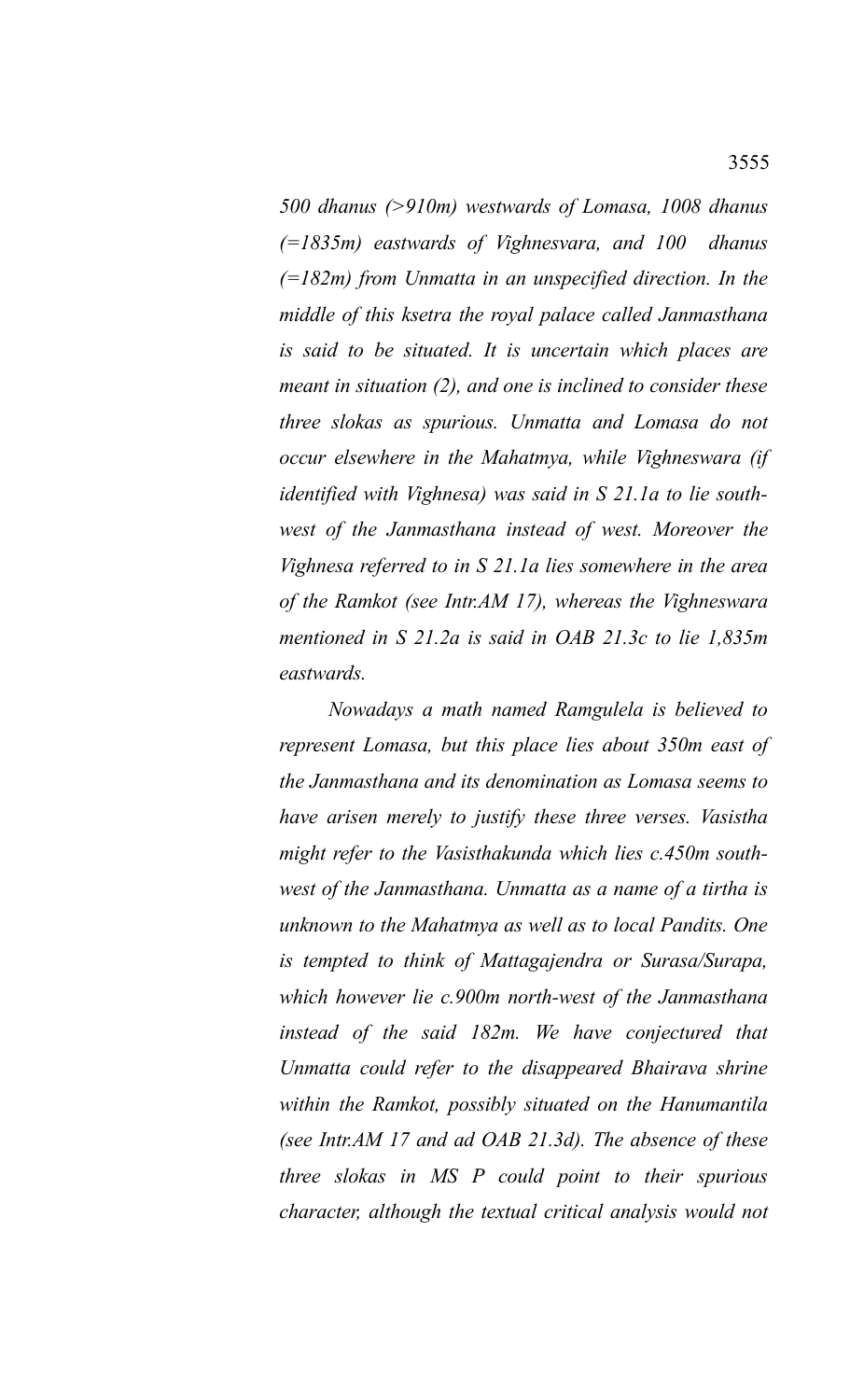*directly warrant such conclusion.*

*When returning to situation (1) we observe that OA and B basically agree, albiet that OA has added Sitapakasthana and Sitakupa, places which only occur in the OA recension (see OA 24, and OA 26). The given distances of the Kaikeyibhavana and Sumitrabhavana (respectively 36m and 55m), when reckoned from the mosque of Babur, do not correspond with the modern situation. Today both sites (Sumitrabhavana c.100m S, Kaikeyibhavana c.250m N) are devoid of any significant religious buildings, as they might always have been. The directions in B and OA (see OAB 25.1, and OAB 25.3) may therefore be considered to refer only to spots or subsidiary shrines in the northern and southern precincts of the Janmasthana compound which were named after Sumitra and Kaikeyi merely for the sake of completion (see Intr.AM 25).*

*More difficult to explain is the location of the Janmasthana with respect to Vighnesa as indicated in S 21.1. As has been said above an identification of Vighnesa referred to in S 21.1a (tasmad) with Vighnesvara of S 21.2a is problematic. The Vighnesa implied in S 21.1a might be identical to a place of the same name mentioned in OA which today, however, is considered to lie in the opposite direction, i.e. to the north-east of the Janmasthana (see Intr.AM17).*

*Notwithstanding all the difficulties discussed above, the original location of the Janmasthana temple is comparatively certain since it seems to be attested by*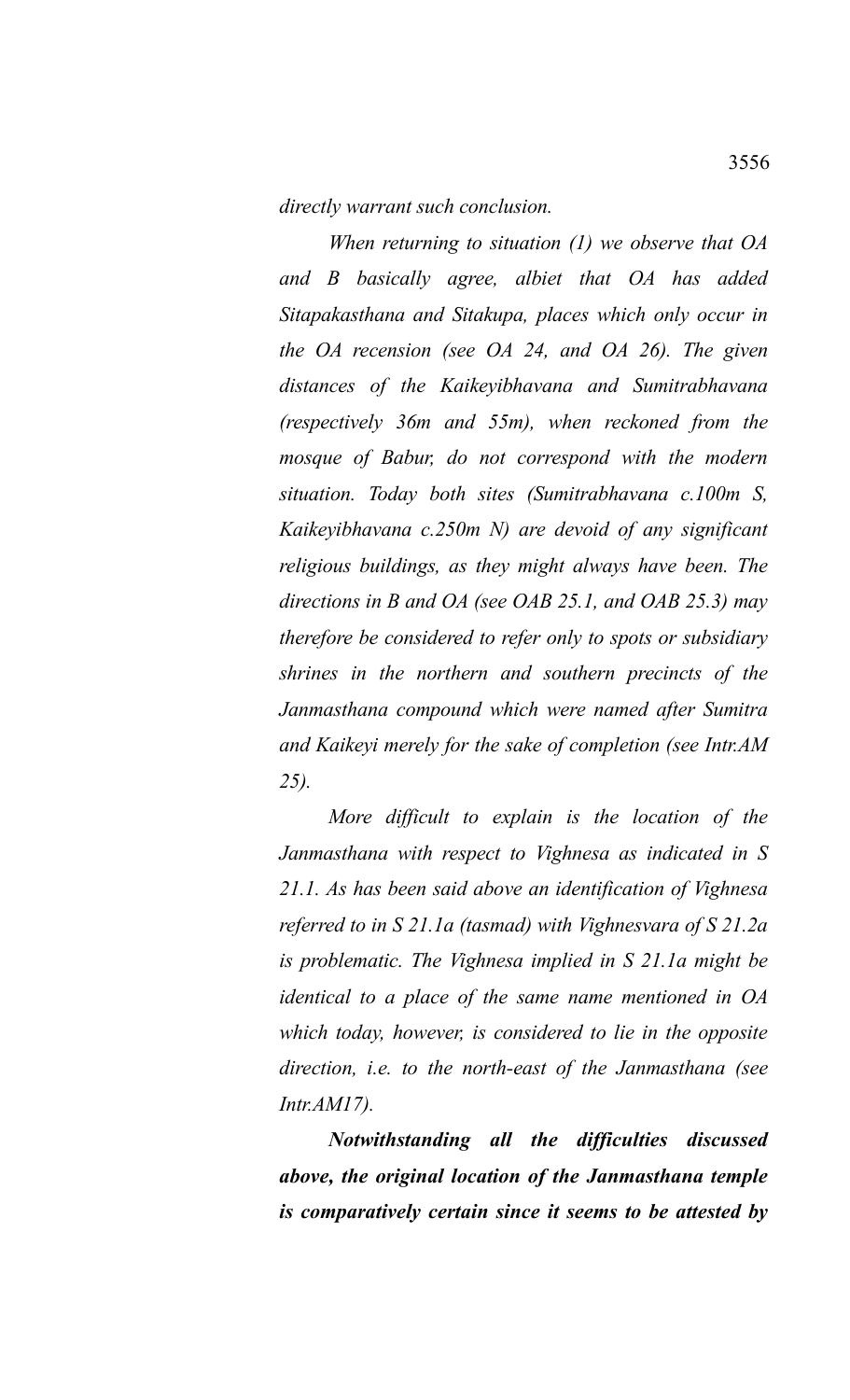*the location of the mosque built by Babur, in the building of which materials of a previous Hindu temple were used and are still visible. The mosque is believed by general consensus to occupy the site of the Janmasthana.*

*After the destruction of the original temple a new Janmasthana temple was built on the north side of the mosque separated from it by a street."(Page 144-146)*

**3540**. He (Hans Baker) has given synopsis on pages 146- 149 as under:

*"Assessment of the content.*

*The history of the birthplace of Rama, Janmasthana, has been treated in Pt.I. A synopsis may suffice here.*

*Specimens of pillars that formed part of the Hindu temple that was demolished by order of Babur in AD 1528 show that the original birthplace temple dated from the 10th or 11th century (I, 43-45). Before its destruction the temple must have been one of the main pilgrimage centres of Ayodhya, especially on the occasion of Ramanavami (I, 128, 132). On the instigation of a Muslim saint Khwajah Fazl Abbas, as local tradition has it (or of another Muslim Faqir named Jalal Shah according to Sitaram 1933, 34f.), the first Mogul governor appointed by Babur, Mir Baqi, replaced the temple by a mosque in AD 1528 (I, 133f.).* 

*The destruction of the temple would not have implied the end of all forms of worship in and around the holy site. Just as they do today, pilgrims may have assembled near the mosque to have darshan of the*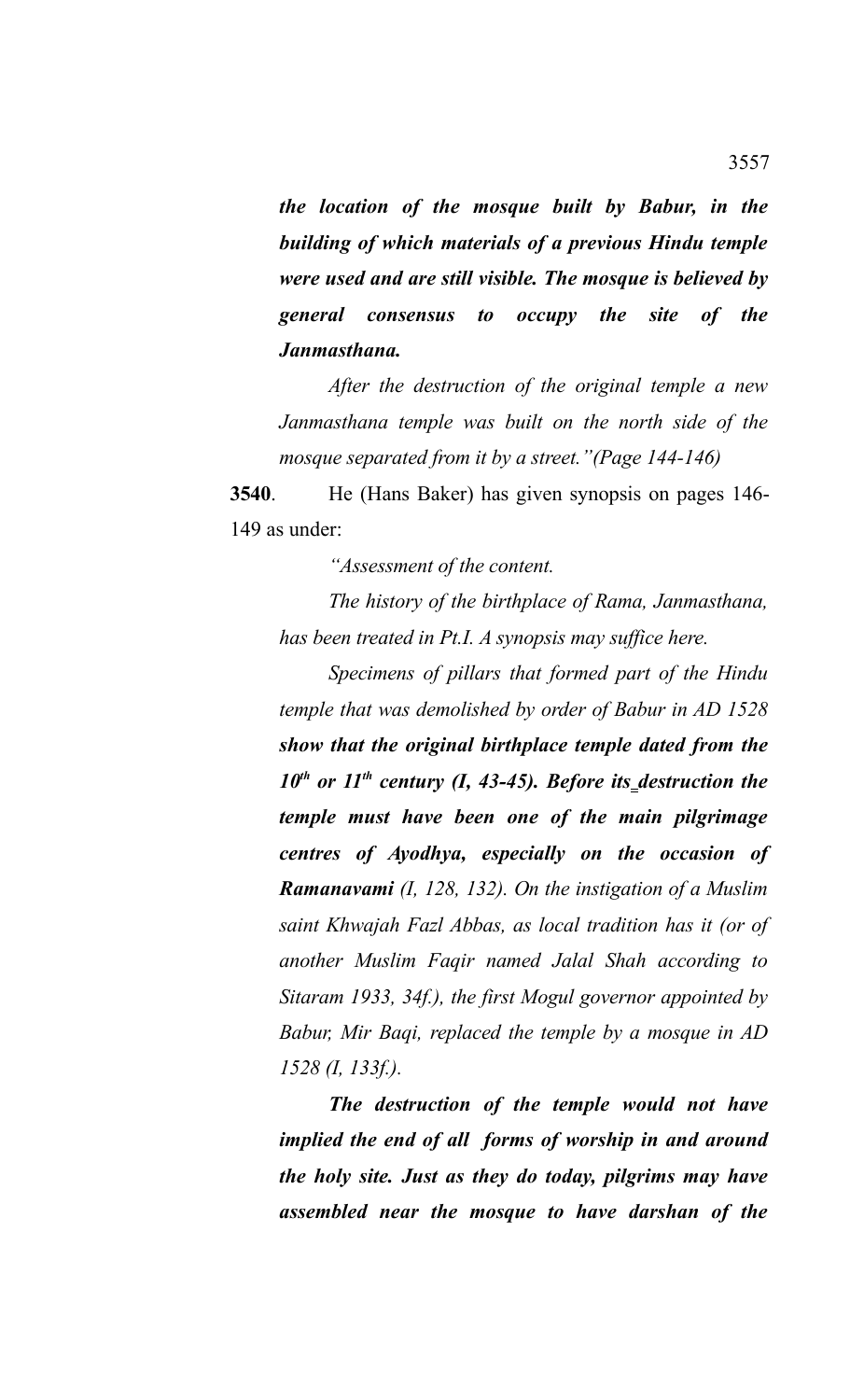*tirtha, and in order to perform the puja special provisions may have been made. Tieffenthaler describes a vedi erected in the court of the mosque which is three times circumambulated by the pilgrims who then make a prostration (Tieffenthaler I, 181; Cp. Tripathi 1969, 39 ff. Quoted below). The ritual of Ramanavami described in OA 22, which is said to be carried out in the Janmasthana (OA 22.22), does not require a temple or the like and could therefore have been performed somewhere near the original holy spot in the 16th and following centuries. Such perseverance and flexibility of Hinduism under Muslim repression, which was demonstrated throughout the history of North India, could have provided an objective reason for the compiler of the OA recension not to delete or minimalize his description of the Janmasthana despite its occupation by a mosque. The general pretentions of this sort of literature to describe an eternal situation created in an immemorial past, a kind of religious superstructure that is detached from the upheavals of the gross material world, may explain why no reference whatsoever to the actual situation found a place in the Mahatmya. Considerations of this kind lead inevitably to the conclusion that the historical event of the destruction of the Janmasthana temple is of no use in fixing a date (pre or post Babur) for the recensions of the AM.* 

*The Janmabhumi may be conceived of as a compound which has comprised and still comprises several holy site. The description is restricted to the Janmasthana temple itself in the S recension (OABS*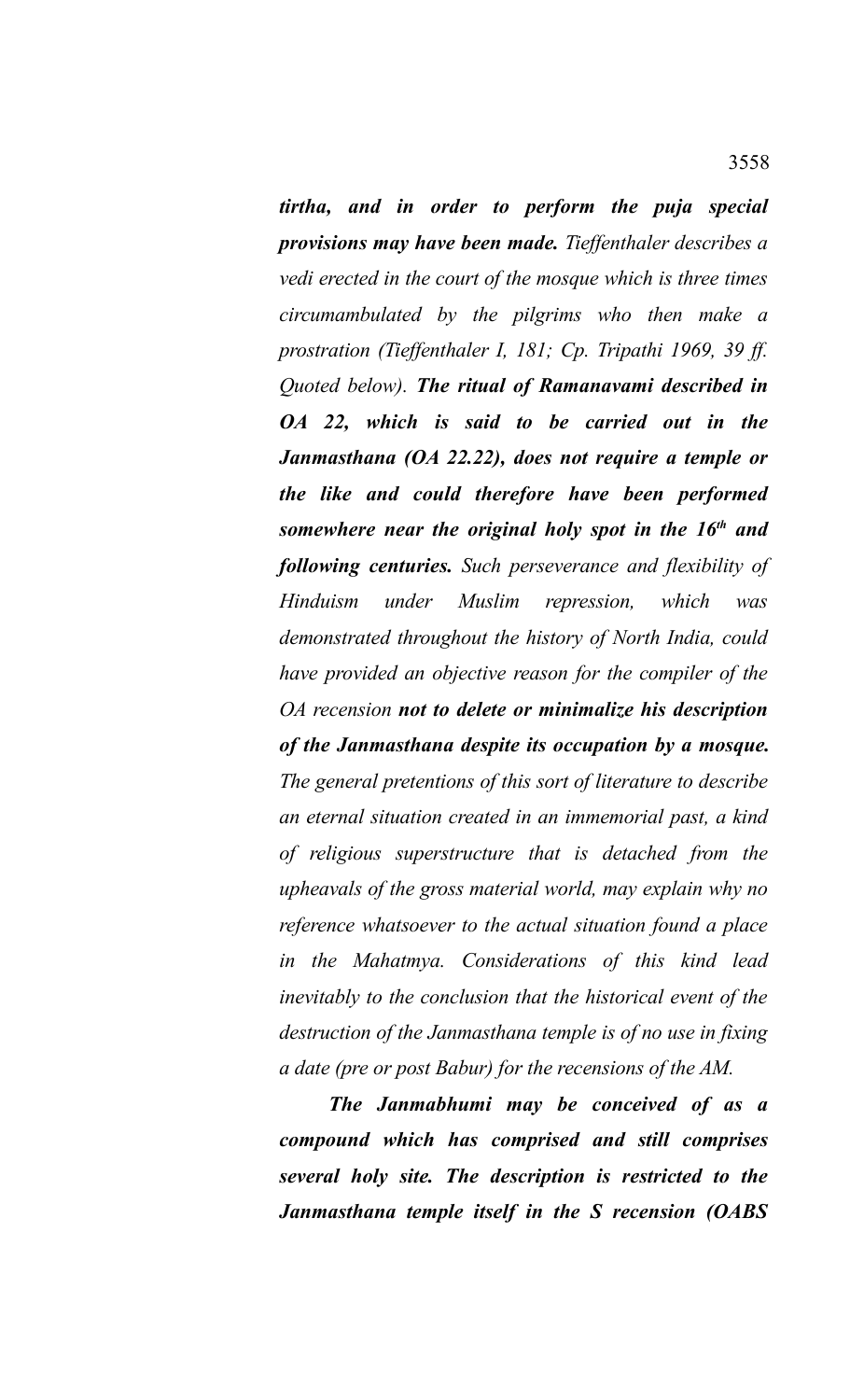*21), but B has added two apparently subsidiary shrinesthe places of Sumitra and Kaikeyi (OAB 25). The OA recension bears witness to a still further developed compound which comprised also two shrines of Sita, viz. her kitchen and her well (Sitapakasthana (OA 24) and Sitakupa (OA 26)). The above mentioned tirthas are today within a distance of 200m from the mosque of Babur. According to local tradition the shrines of Sumitra and Kaikeyi were destroyed alongwith the temple of Janmasthana. An interpolation occurring only in edition a connects the three palaces (Kausalya, Kaikeyi, and Sumitra) with three ghats (tirthas) at the Sarayu (III, App. 1 No. 4). Due to a shift in the bed of the river these ghats are nowadays much in decay. Thus glorification of the sacred complex Rama's birthplace spreads over AM 21-AM 26.*

*The later history of the site is briefly as follows.*

*Although under some liberal Muslim rulers the tension between Hindus and Muslims with regard to the Janmasthana may have been temporarily alleviated by giving the Hindus permission to perform their puja on a platform near or even within the precincts of the mosque (Tripathi 1969, 39: akbar ne hindu janta ki prasamsa ke liye ahate me ek cabutara banvane ki ajna de hi, jis par ram parivar ki murtiya sthapit karke jhopari ke bhitar mandir ka rup diya), yet Babur's inheritance remained a bone of contention between both sections of the populace.* 

*The slumbering conflict came to a head in the controversy that had arisen in 1855 between Hindus and Muslims in consequence of the Letter's claim to offer*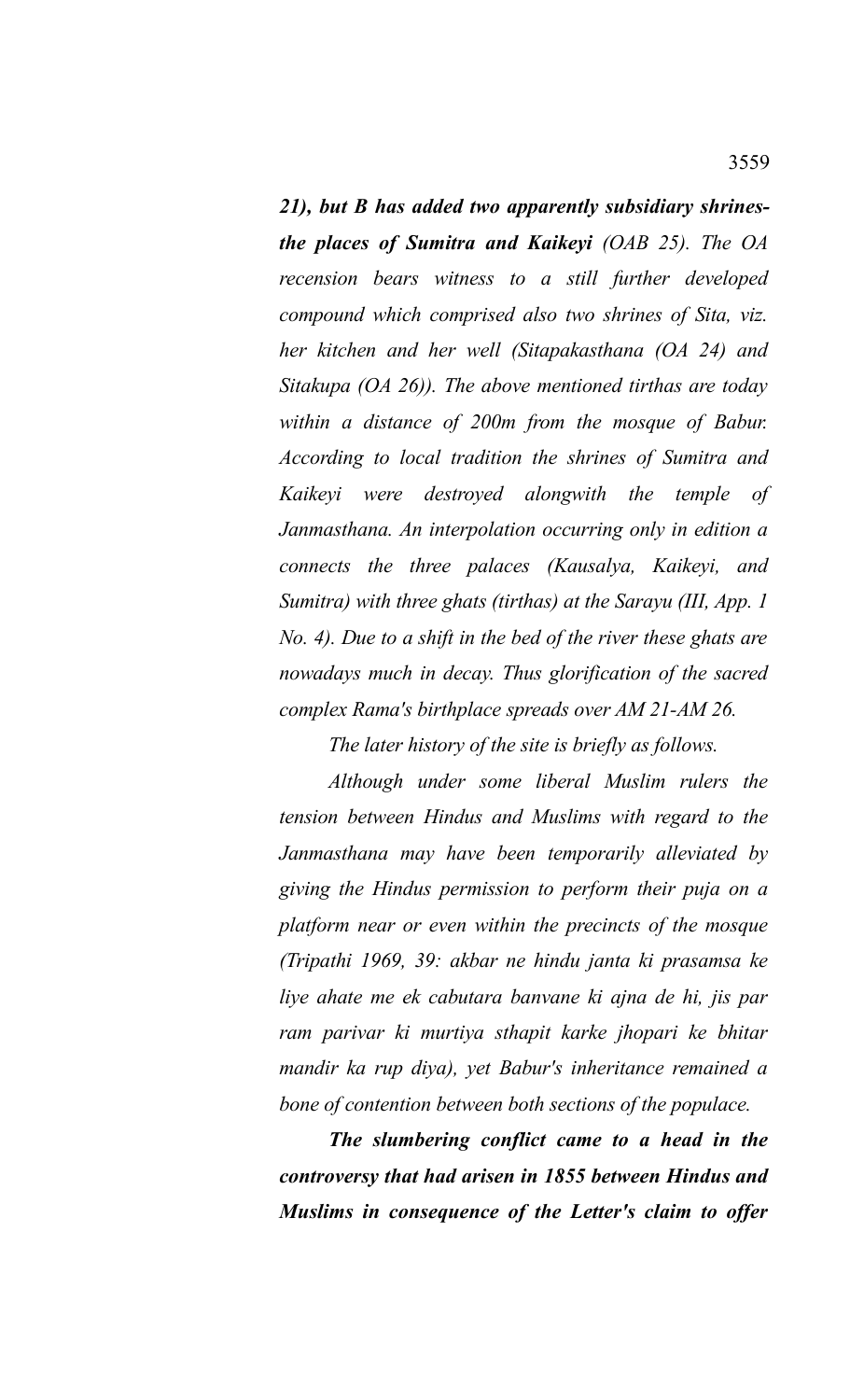*prayers at Hanumangarhi (see ad OA 17.2c). About 300 fanatical Muslims had assembled in the mosque and resolved to launch an attack on the Vaisnava vairagis. The fight that ensued is described by Bhatnagar 1968, 119: "In the meantime the Muslims proposed to put a door in the enclosure-wall of the masjid and repair its defences. Some people were sent to bring a pair of strong doors from Begampura" (i.e. the area to the north of the Ramkot, H.T.B.). "While they were coming back, they were surrounded by the Vairagis who asked them to abandon their projected scheme. In a moment the news spread like wild fire and the Muslims rushed to the help of their comrades and attacked the Vairagis. Then ensued a regular fight between the two factions. While the conflict was in progress the Muslims tried to enter Hanumangarhi but the attempt failed and they had to retreat with the loss of their leaders who were left wounded at the garhi . . . "The Vairagis in the meantime shouting slogans fell on the masjid and cut the Muslims to pieces. Shah Ghulam Husain with a few followers escaped by jumping over the walls, leaving behind some 70 dead and many more wounded." (For the aftermath of this massacre, which led to the expedition of Amil Ali, see Bhatnagar 1968, 117-140).* 

*Soon after this rupture, in February 1856, Oudh was annexed by the British Government and Ayodhya came directly under British rule. "A railing was put up" around the mosque "to prevent disputed, within which, in the mosque the Mahomedans pray, while outside the fence the Hindus have raised a platform on which they*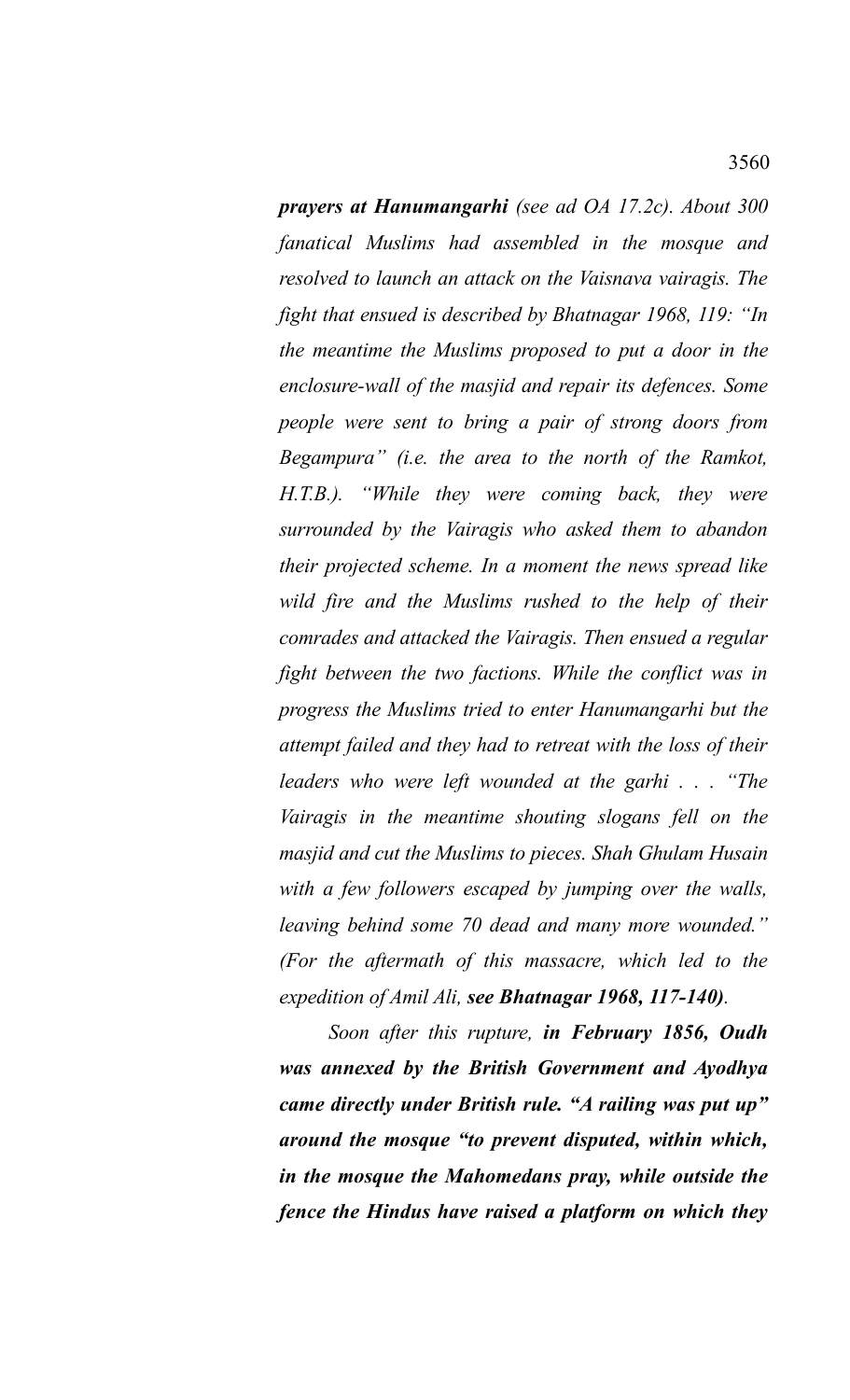## *make their offerings." (Carnegy 1870, 21).*

*In December 1949 new riots broke out between Hindus and Muslims. During the night of December 23 the Hindus succeeded in installing idols within the mosque (Tripathi 1969, 60f.). "The agitation continued for more than three years. It had serious repercussions on the law and order situation in this town and resulted in some assaults and murders. During these years the relations between the Hindus and the Muslims remained strained and the services of the police were constantly on call. The site of the dispute (i.e. the mosque of Janmasthana) is in police custody pending the decision of the civil court. The police maintains an armed guard on the spot for the protection of the building and the prevention of any breach of peace, and a temporary out-post has been established near the site of the dispute." (Faiz-Gaz. 249). This situation continues up to the present day. Modern situation.* 

*Today the mosque and the railing set up by the British are still there. The lawsuit is still pending in the Court of the Civil Judge Faizabad. A sentry stands outside the fence and more soldiers are permanently quartered inside the mosque. No Muslims are allowed to enter the precincts and the Hindus may come only as far as the fence in front of the entrance gate where they have erected a small altar. On a platform near the altar groups of Hindus are continuously engaged in Kirtana. A pamphlet circulated among the many pilgrims who visit the place for darshan reads " "Shri Ram Janma Bhumi of Ayodhya is a*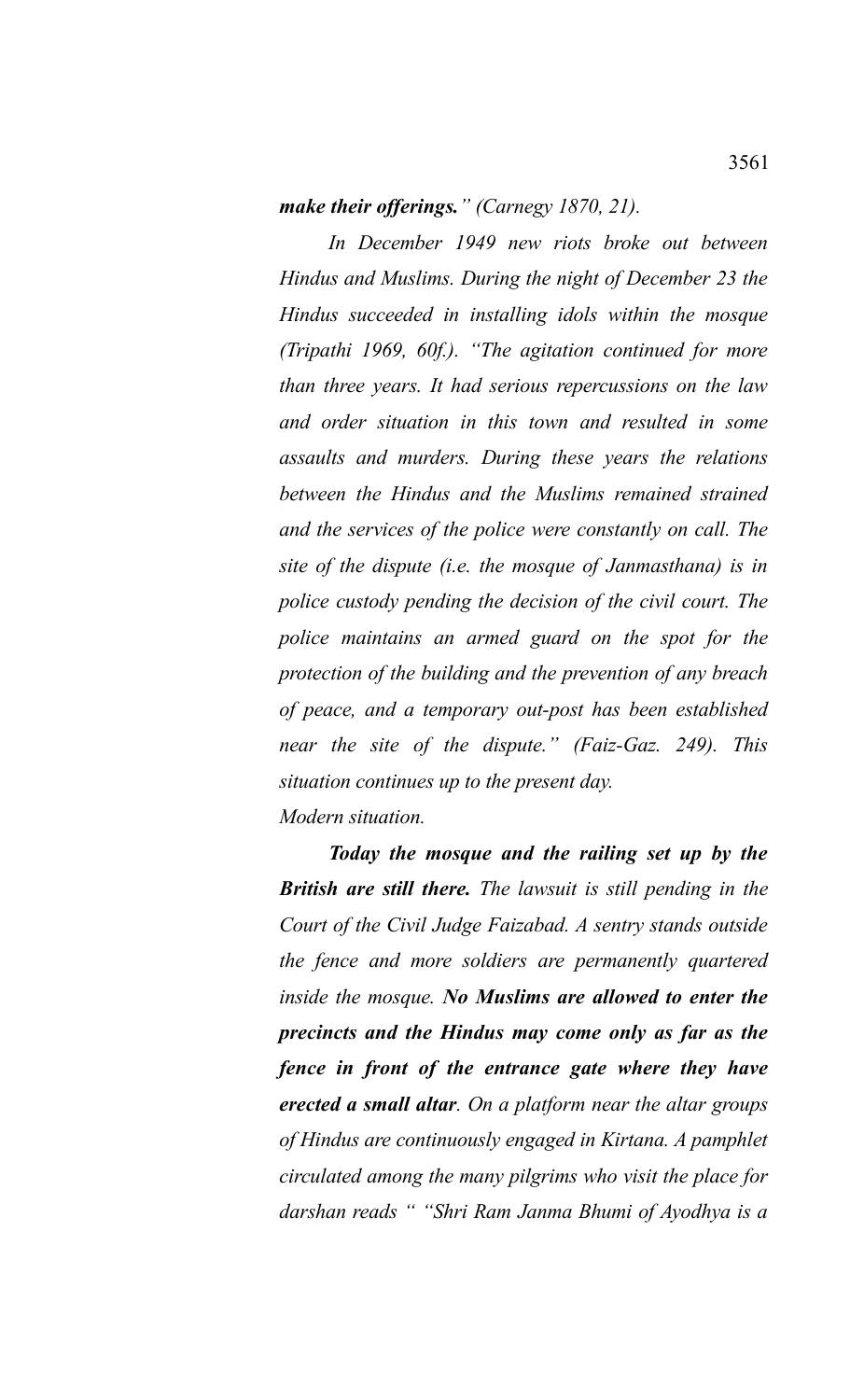*very sacred place. Anticipating Hindu-Muslim friction the Govt. has declared it a disputed place and has taken possession over it. Regular case is being conducted in the civil and criminal court. Since December 27, 1949 day and night Akhand Kirtan is being performed with a determination that it will continue so long as "Ram Janma Bhumi" is not freed" . . . "It is the sacred duty of the entire Hindu Community to finance this holy cause donations (sic:) and thus earn immense "PUNYA". "A glimpse of the idols within the mosque can be seen. Offerings of food (sweets) can be given through the bars of the fence. At present only eleven Hindus are allowed to enter the mosque on special occasions to perform the puja of the idols (Sita and Rama).*

*On the northern side of the mosque is a new Janmasthana temple. The place was founded by a sadhu called Ramadasa, pupil of Devamurari (Prayaga), in the 18th century (Tripathi 1969, 75 ff.). Gradually the hut built by Ramadasa evolved into the large temple that nowadays occupies the site. The temple is built around an inner court on the west side of which are two cellas. In one of these the images of Rama and his parivara deities are installed, the other one contains the idols of Dasarath and his entourage.*

*Against the wall of the court stands a piece of a doorjamb said to come from the old Janmasthana temple. It has been described in I, 44f. The temple is visited by many pilgrims."(Pages 146-149)*

**3541.** This description of Baker is either a reiteration of the information supplied in various Gazetteers or that contained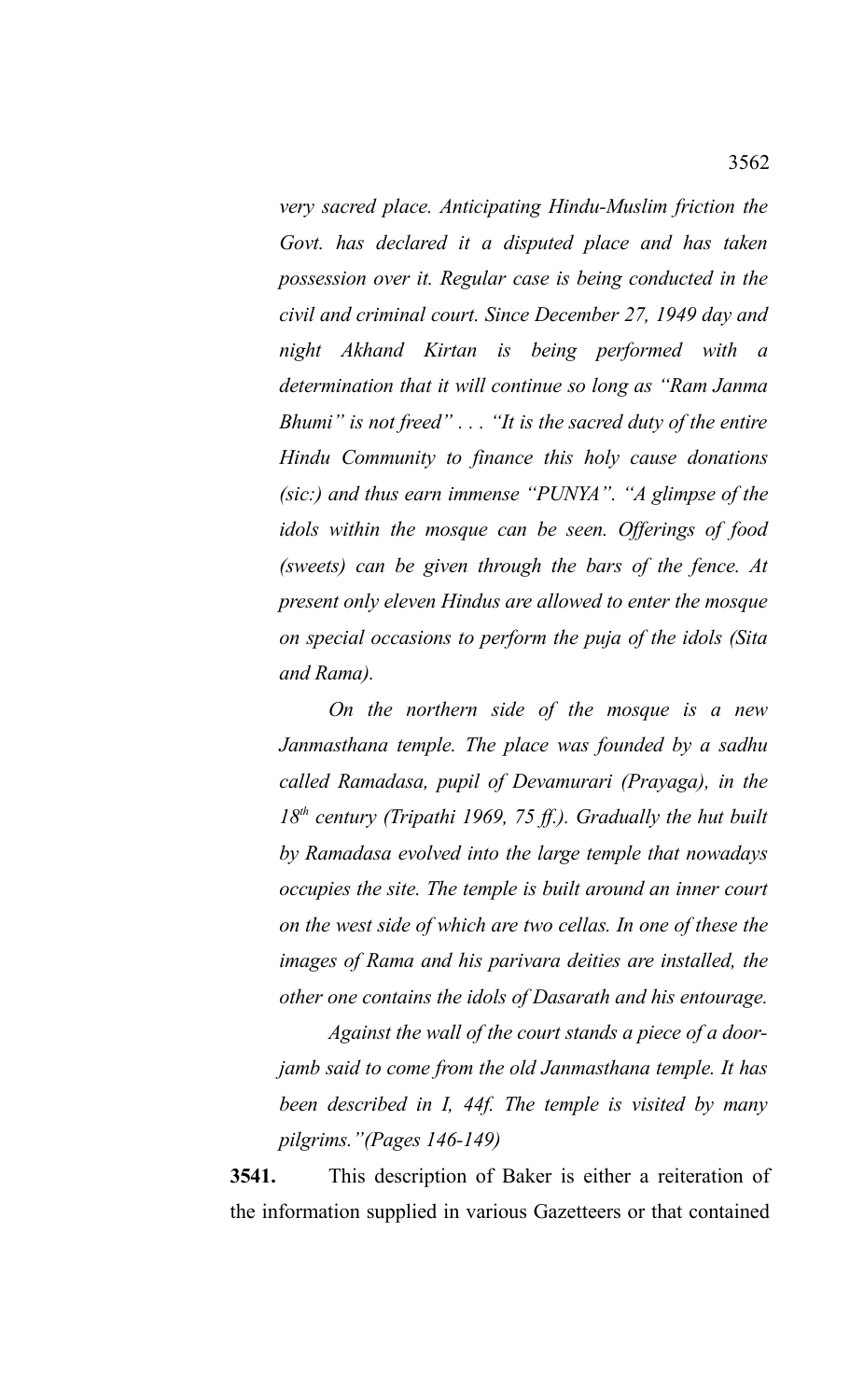in History book. However, at places he has simply proceeded by assuming many things on his own without asigning such information.

**3542.** On behalf of plaintiffs (Suit-4), certain expert witnesses, (Historians) were examined to tell us that according to their expert opinion, which they have formed after due research and enquiry, the conclusion drawn is that no temple existed at the disputed site at the time when the said construction was made and there was no demolition of any alleged temple for constructing the disputed structure. The nature of the issues is such where one cannot expect a direct oral evidence. An incident of several hundred years ago, if occurred, what were the circumstances, when and how it happened, can only be seen/ inferred from the historical material, if any. By its very nature, there cannot be any direct evidence in the form of a witness. A documentary evidence in the form of inscription, if available, could be of immense help. One helping hand in such matters, where the issues pertain to science, art or other matters, the Court may form its opinion by taking help of opinions of Expert. Section 45 of the Evidence Act, 1872 enables the Court to consider opinion of the persons specially skilled in such matters. It reads as under:

*"45. Opinions of experts.-When the Court has to form an opinion upon a point of foreign law, or of science or art, or as to the identity of handwriting or finger impression, the opinions upon that point of persons specially skilled in such foreign law, science or art, or in questions as to identity of handwritings or finger impressions are relevant facts.*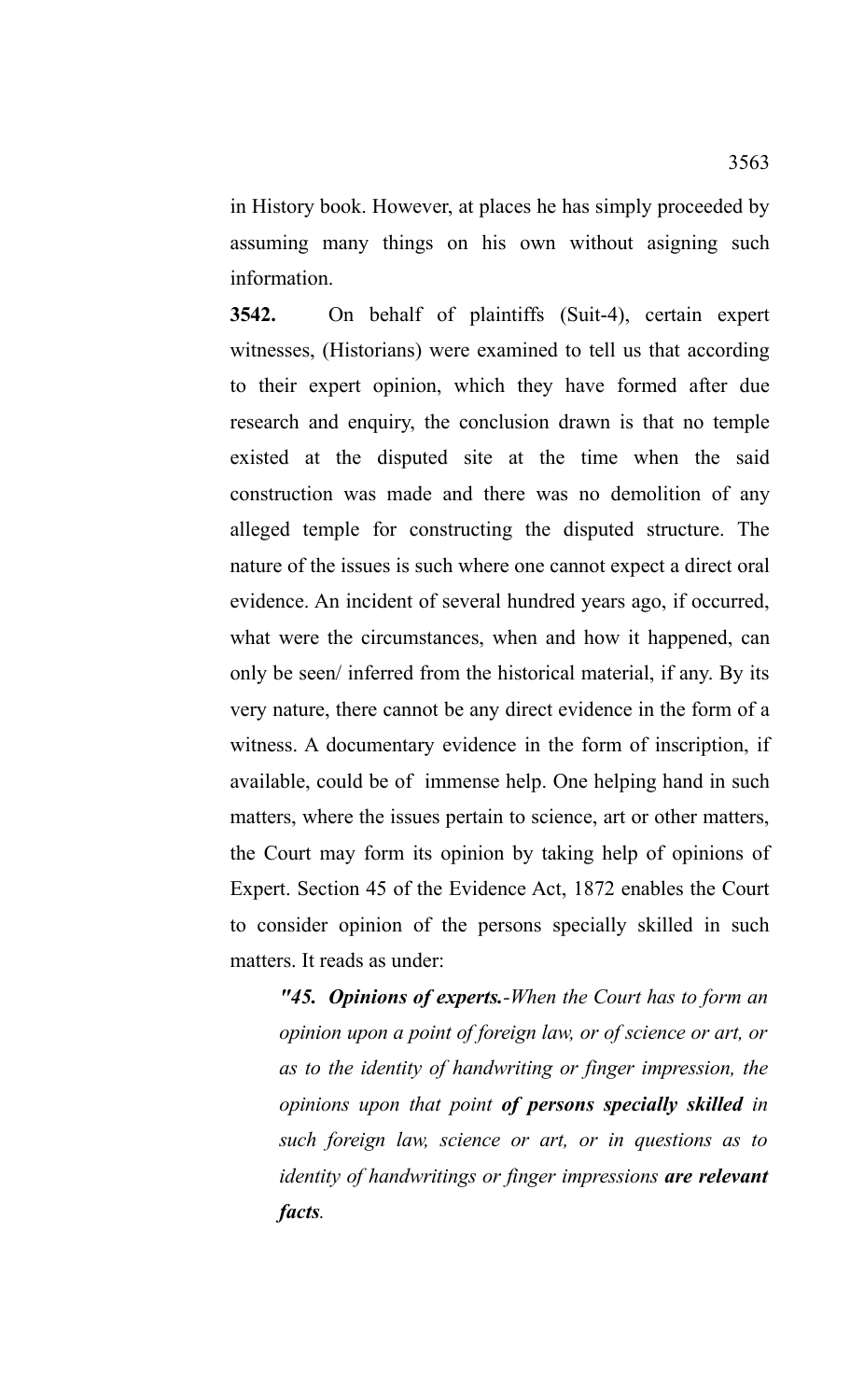*Such persons are called experts."*

*(emphasis supplied)*

**3543.** Section 5 of the Evidence Act says that evidence may be given in any suit or proceeding of the existence or nonexistence of every fact in issue and of such other facts as are declared to be relevant under Part I Chapter 2 and of no others. Therefore, there is an embargo by the statute that except to the extent the evidence may be given under Section 5 no other evidence should be entertained by court.

**3544.** In **Collector, Gorakhpur Vs. Palakdhari ILR (1899) 12 All 1 at page 43** this Court observed that Section 5 excludes everything which is not covered by or comes within the purview of other sections which follow in the statute. A word of caution was added by Hon'ble Mookerji in **Emperor Vs. Panchu Das & Ors. AIR 1920 Cal 500 (FB)** that the principle of exclusion should not be so applied as to exclude matter which may be essential for the ascertainment of truth. To the same effect is the observation in **Queen-Empress Vs Abdullah ILR (1885) 7 All 385 (FB)**.

**3545.** In **Siris Chandra Nandy Vs. Rakhala Nanda AIR 1941 PC 16** it was held that it is not open to any Judge to exercise a dispensing power and admit evidence not admissible by the statute merely because it appears to him that irregular evidence would throw light upon the issue. The consensus of the opinion however, has been that in case of doubt about the admissibility of a particular piece of evidence, the Judge should declare in favour of admissibility, rather than of nonadmissibility. In other words, admissibility is the rule and exclusion is the exception.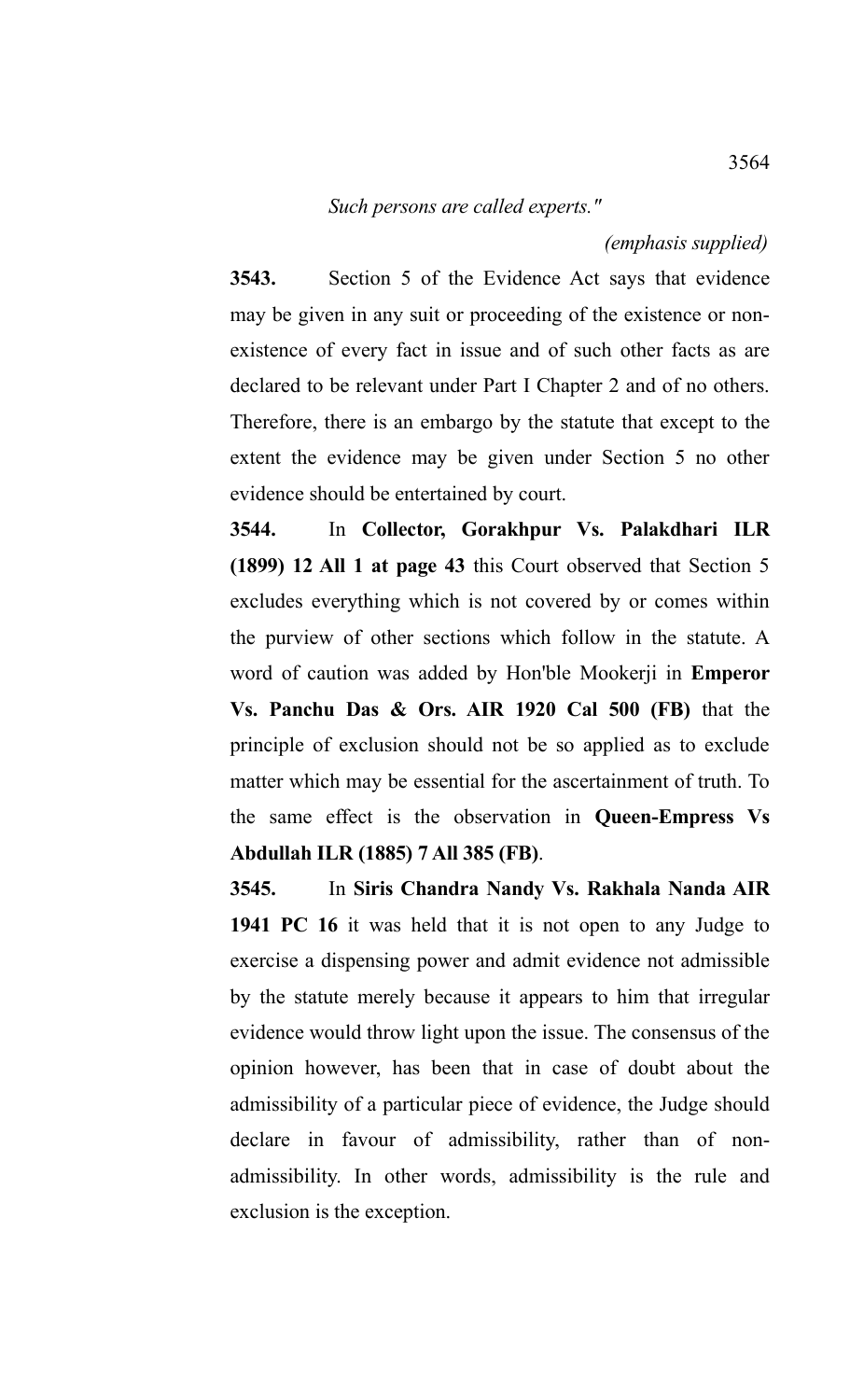**3546.** Then there is an exclusion of certain facts which need not be proved that is those covered by Section 56 to 58. Section 57 specifically enables the Court to resort to appropriate books or documents of reference where the matters are of public hostory, literature, science or art.

**3547.** Section 58, however, is of some importance in this matter since the question of admission by the parties in different ways i.e. pleadings, the evidences produced, having somehow connection with the property in dispute in general have been raised by all the parties at one or the other occasion. Section 58 says:

*"58. Facts admitted need not be proved.- No fact need to be proved in any proceeding which the parties thereto or their agents agree to admit at the hearing, or which, before the hearing, they agree to admit by any writing under their hands, or which by any rule of pleading in force at the time they are deemed to have admitted by their pleadings:*

*Provided that the Court may, in its discretion, require the facts admitted to be proved otherwise than by such admission."* 

**3548.** Admissions under Section 58 can be classified into two: (a) Judicial admissions; and (b) Extra-judicial. Judicial admissions are formal admissions made by a party during the proceedings of the case while extra-judicial admissions are informal admissions not appearing on the record of the case. Judicial admissions are binding on the party since they constitute a waiver of proof. They can be made the foundation of the rights of the parties.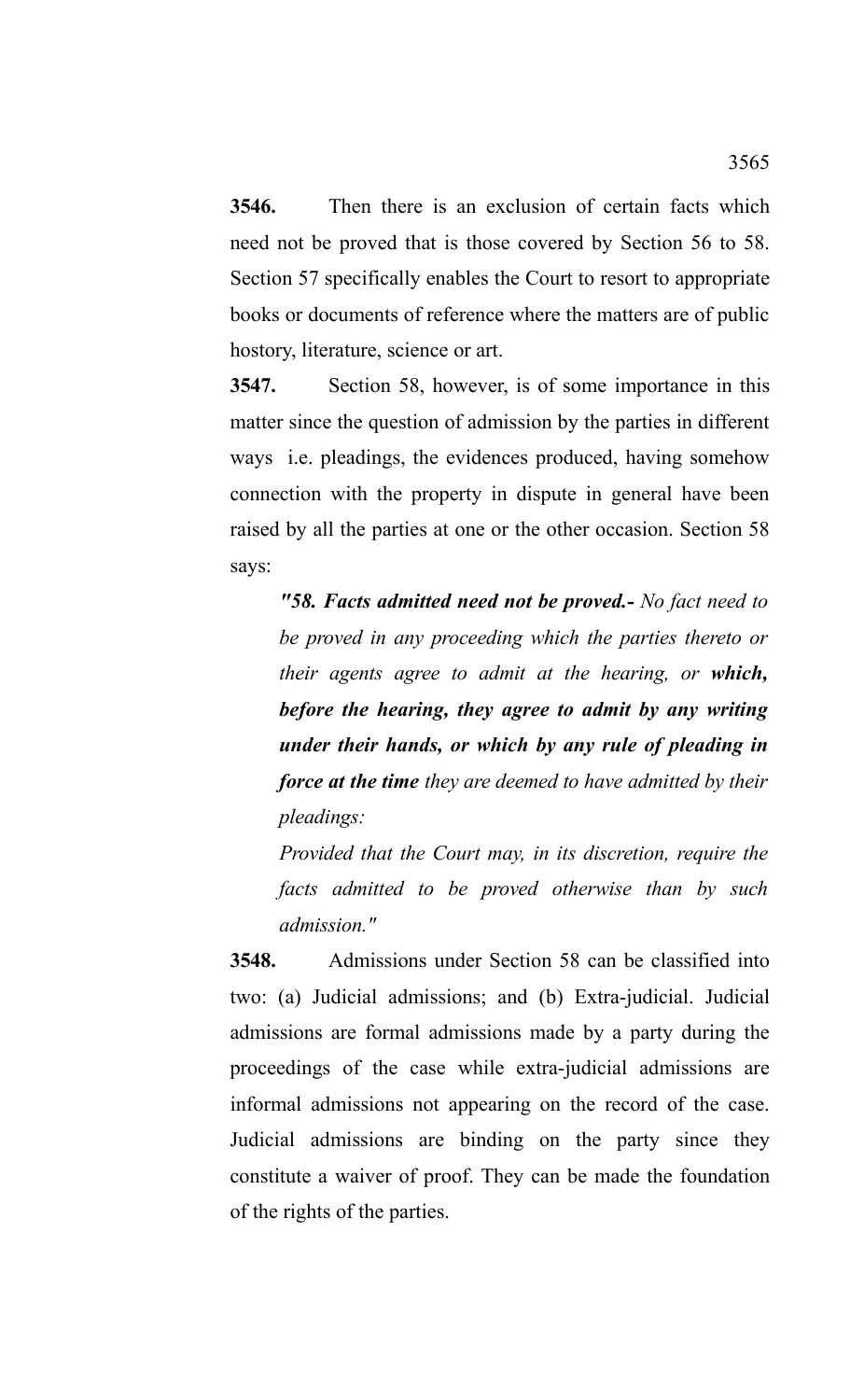**3549.** Extra-judicial or informal admissions are also binding on the party against whom they are set up. Where they operate as, or have the effect of estoppel, in that case they are fully binding and constitute foundation of the rights of the parties otherwise they are binding partially and not fully, as observed by Privy Council in **Chandra Vs Narpat Singh 1906 (29) All 184 (PC).**

**3550.** An issue arises when a material preposition of fact or law is affirmed by one party and denied by the other. A Court has to try the questions at which the parties are at issue, and not those where they are agreed. Admissions made deliberately for the purpose of the suit, whether in the pleading or by agreement, will act as an estoppel to the admission of any evidence contradicting them.

**3551.** Section 59 provides as to when a fact may be proved by oral evidence and says that all facts, except the contents of documents or electronic records, may be proved by oral evidence. Section 60 says that oral evidence must be direct and reads as under:

*"60. Oral evidence must be direct.- Oral evidence must, in all cases whatever, be direct; that is to say-*

*If it refers to a fact which could be seen, it must be the evidence of a witness who says he saw it;*

*If it refers to a fact which could be heard, it must be the evidence of a witness who says he heard it;*

*If it refers to a fact which could be perceived by any other sense or in any other manner, it must be the evidence of a witness who says he perceived it by that sense or in that manner;*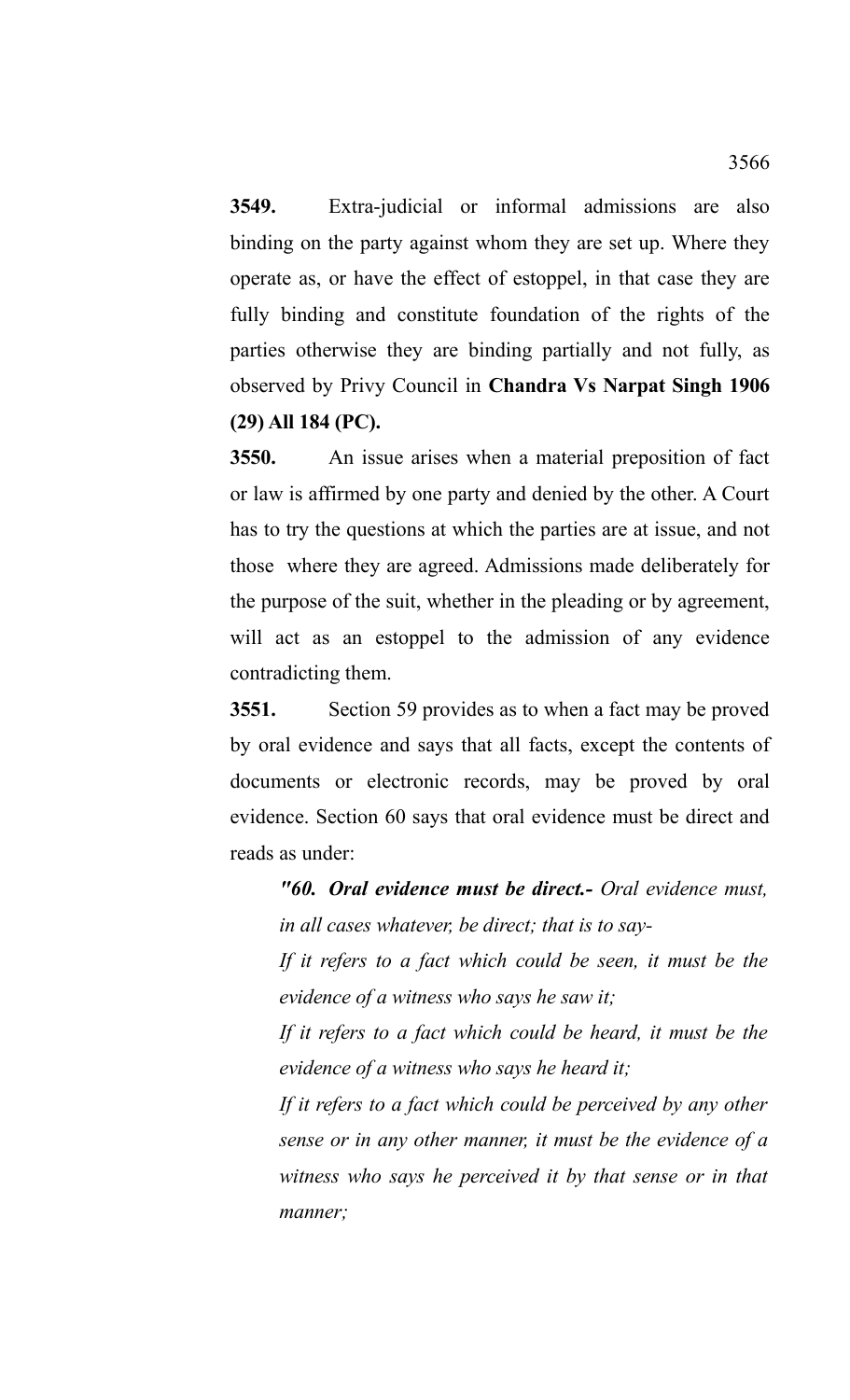*If it refers to an opinion or to the grounds on which that opinion is held, it must be the evidence of the person who holds that opinion on those grounds;*

*Provided that the opinions of experts expressed in any treatise commonly offered for sale, and the grounds on which such opinions are held, may be proved by the production of such treatises if the author is dead or cannot be found, or had become incapable of giving evidence, or cannot be called as a witness without an amount of delay or expense which the Court regards as unreasonable:*

*Provided also that, if oral evidence refers to the existence or condition of any material thing other than a document, the Court may, if it thinks fit, require the production of such material thing for its inspection."*

**3552.** A question has repeatedly been raised in this matter in respect to certain documents, which were marked exhibit long back before Civil Judge. The normal system of marking of exhibit of a document is, when it is proved by witness or on admission of the other parties it is so granted. However, marking of document as exhibit would only means that the existence of document or genuineness thereof is admitted or proved and after marking it, no further proof is required for the purpose of its existence or genuineness.

**3553.** In **Saddiq Ali Vs. State 1981 CrLJ 379** a Full Bench of this Court observed when the genuineness of a document is admitted, the contents also stand admitted and need not be proved by further evidence.

**3554.** In **Purushotama Reddiar Vs. S Perumal AIR 1972 SC 608** it was held that the contents of a document admitted in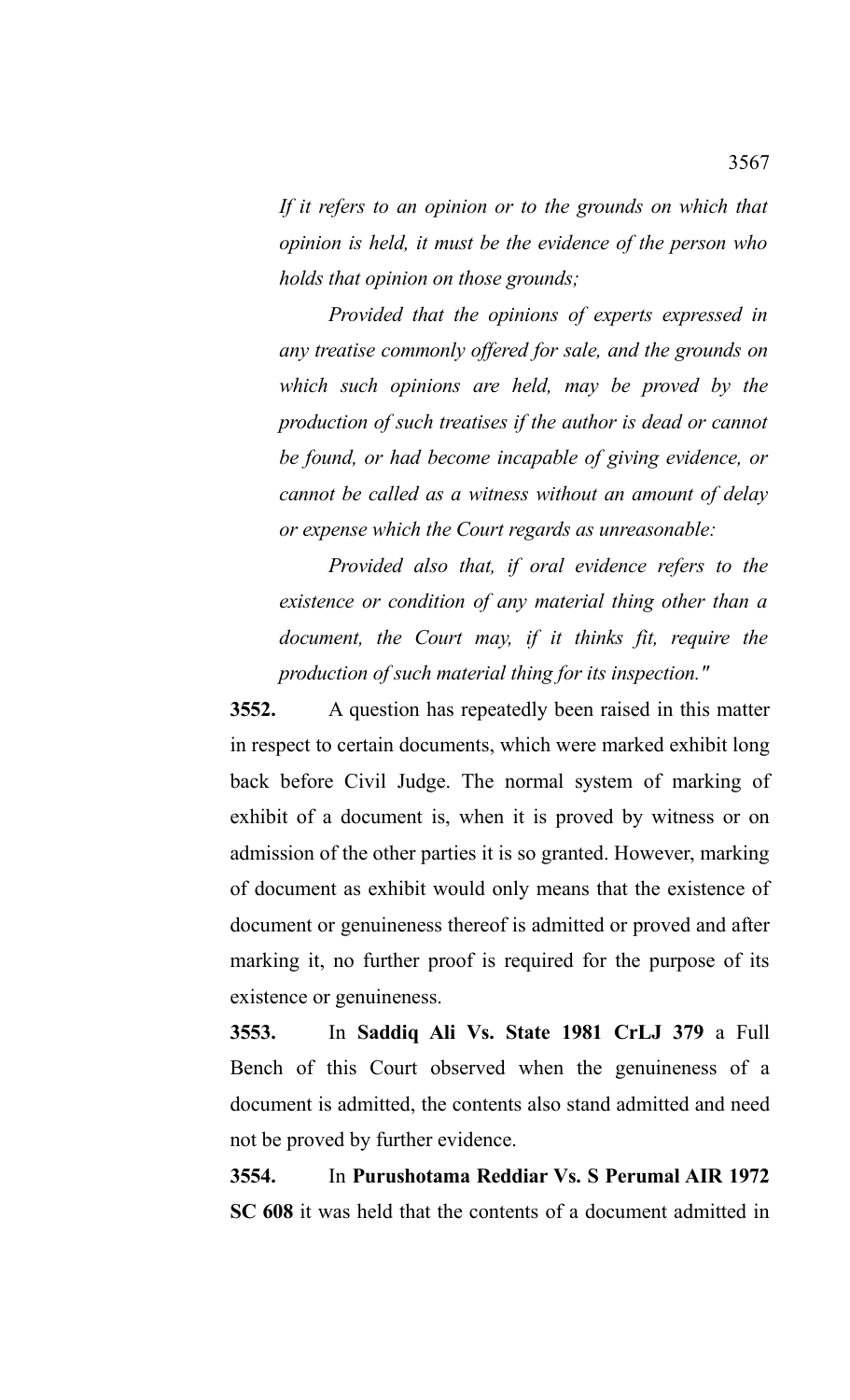evidence without objection may not be conclusive evidence but all the same the contents are also admitted by such admission.

**3555.** But one must make a distinction that the contents stand admitted does not mean the truth of the facts contained in the document or denoted by those contents also stand admitted. That is a totally different aspect. The party admitting a document does not accept the truth of the contents and is free to challenge the contents by cross-examination or otherwise.

**3556.** The Apex Court in **Sait Tarajee Khimchand Vs. Yelamarti Satyam AIR 1971 SC 1865** also observed that mere marking of an exhibit does not dispense with the proof of the truth of the contents of the document and it is always open to the opposite parties to impeach the document and the contents thereof in all other possible manner (See also **Sailendra Kishore Vs. Harekrishna AIR 1978 Orissa 125)**.

**3557.** These provisions and some other of the Evidence Act may apply where a fact may be proved in the manner as permitted in the Evidence Act by oral evidence or by available document. But where a fact in dispute relates to events of history and science of hundreds and thousands years ago, availability of evidence is apparently difficult. The present one is such matter where this situation exists. The parties have produced a lots of witnesses to prove the facts one or the other way but most of such witnesses of fact, we find, their evidence inadmissible in view of the above provisions on the historical facts in issue.

**3558.** Basically, a witness is to be examined for what he has seen or directly heard in relation to a fact in issue or relevant fact. Formation of opinion on the set of the facts placed is within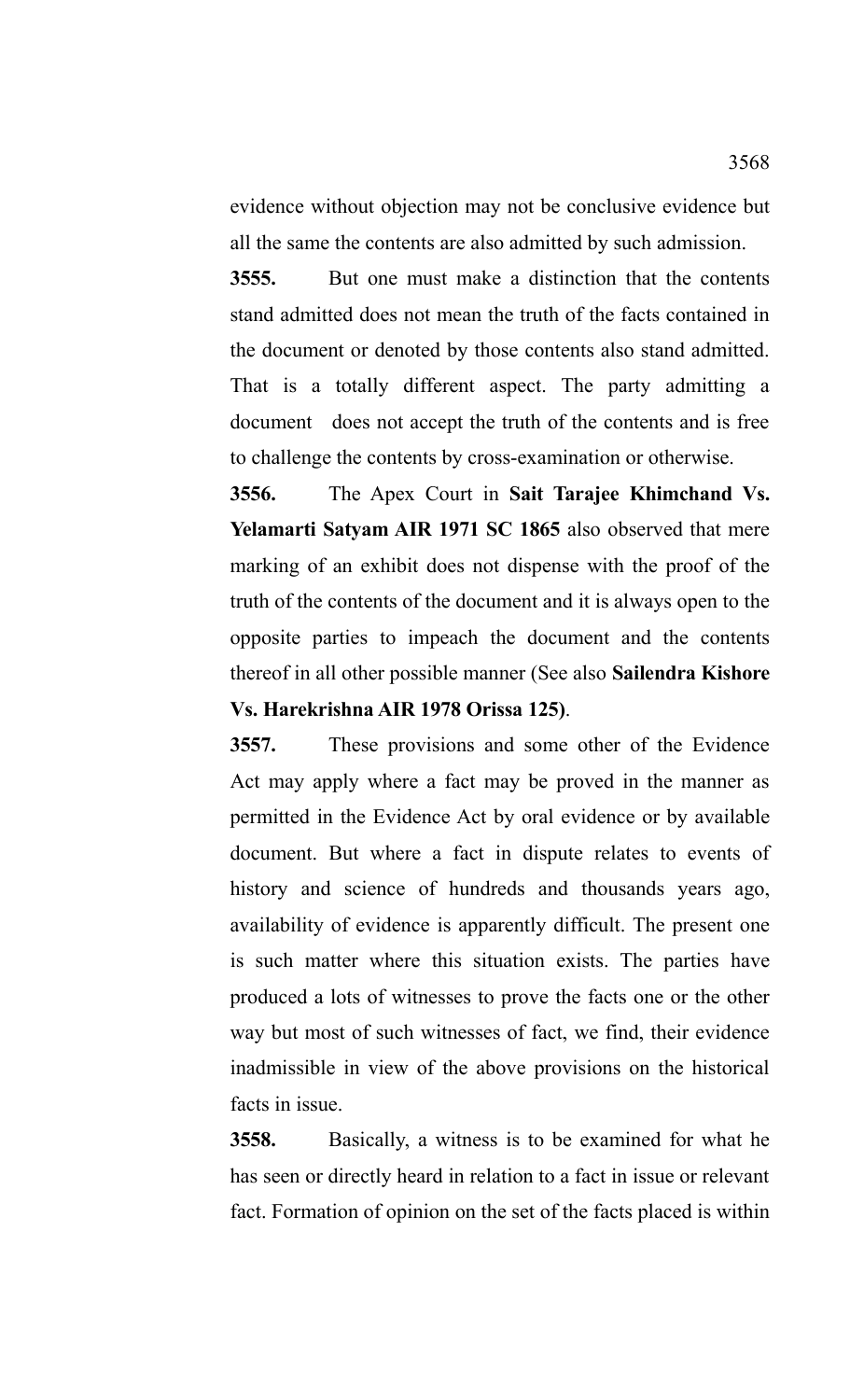the exclusive domain and prerogative of the Court. Generally opinions and beliefs of third persons are inadmissible in evidence. However, there may be certain issues where the Court may feel necessity of expert opinion. These are outside the legal and judicial fields. A Judge is not supposed to possess the expert knowledge in such fields. Probably, it is for this reason that the law of evidence provides for expert opinion, to be adduced as evidence, subject to certain conditions prescribed in the Act. It is Section 45 which renders the opinion of such experts as relevant fact. An experts opinion, in any case, constitutes material for the Court to arrive at a proper conclusion.

**3559.** Section 45 refers to certain specified fields, i.e., foreign law, science, art, identify of handwriting and finger impressions. A bare reading thereof gives an impression that it is confined to certain fields mentioned therein. Initially the terms like Foreign Law, Science etc. were read very strictly. A question as to identification of typewriting whether by a particular typewriter or not would be included within the format of Section 45 came to be considered initially in **Hanumant Vs. State of Madhya Pradesh AIR 1952 SC 343** and the Court held that it would not be included. The correctness of the above judgment came to be considered before a Constitution Bench in **State Vs. S.J. Choudhary AIR 1996 SC** 1491, where the Court considered the meaning of the word 'science' in Section 45 of the Evidence Act and overruled its earlier decision in **Hanumant Vs. State of Madhya Pradesh (supra)** observing:

*"The plain meaning of Section 45 is that the Court in order to form an opinion upon a point of foreign law, or of science, or art, or as to identity of handwriting, or finger*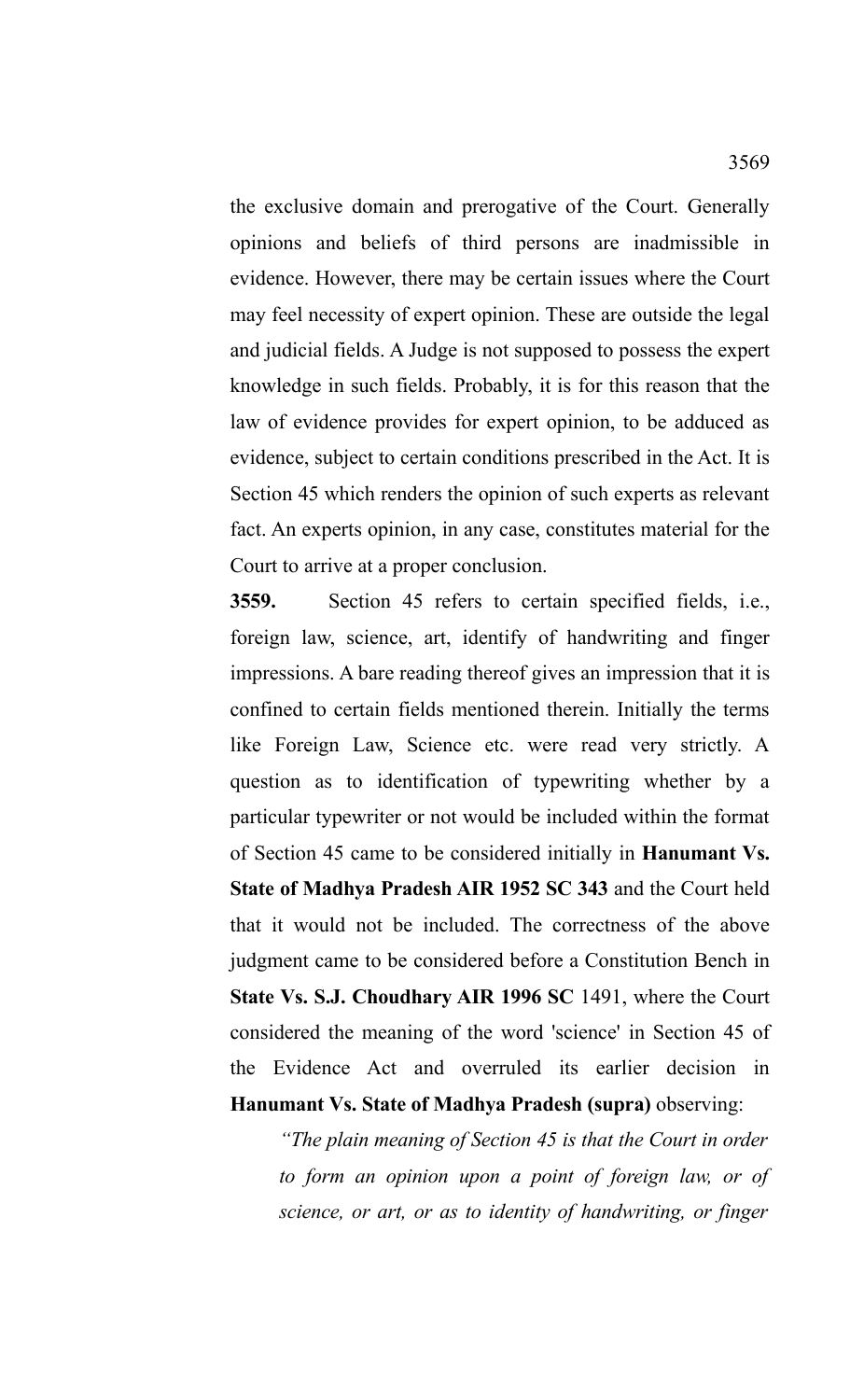*impressions can treat the opinion upon that point of person specially skilled in such foreign law, science or art, or in questions as to identity of handwriting, or finger impressions as relevant facts. In other words, the opinion of persons specially skilled in such foreign law, science, or art, or questions as to the identity of handwriting or finger impression, called experts therein, are relevant facts. The opinion of such experts is admissible in evidence as relevant facts by virtue of Section 45 of the Evidence Act.*

*6. In our opinion, irrespective of the view taken on the question of meaning of the word 'handwriting' in Section 45 to include typewriting, the word 'science', occurring independently and in addition to the word 'handwriting' in Section 45, is sufficient to indicate that the opinion of a person specially skilled in the use of typewriters and having the scientific knowledge of typewriters would be an expert in this science; and his opinion about the identity of typewriting for the purpose of identifying the particular typewriter on which the writing is typed is a relevant fact under Section 45 of the Evidence Act. It is obvious that the Indian Evidence Act when enacted originally in 1872 did not specifically mention typewriting in addition to handwriting because typewriters were then practically unknown. However, the expression' science, or art' in Section 45 in addition to the expressions 'foreign law' and 'handwriting' used in the Section as originally enacted, and the expression 'finger impressions' inserted in 1899 is sufficient to indicate that the expression 'science, or art' therein is of wide import. This expression 'science, or art'*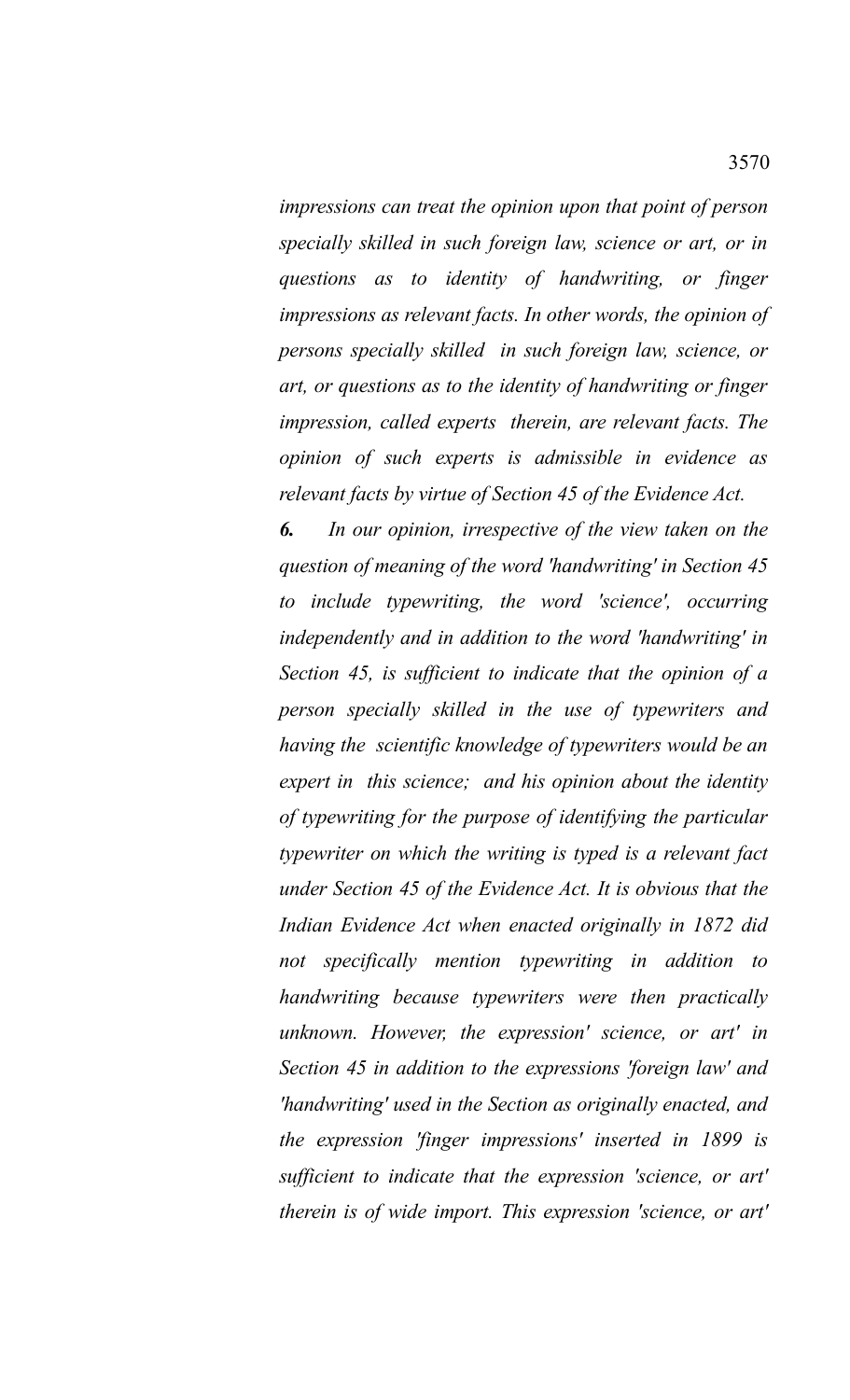*cannot, therefore, have a narrow meaning in Section 45 and each of the words 'science' and 'art' has to be construed widely to include within its ambit the opinion of an expert in each branch of these subjects, whenever the Court has to form an opinion upon a point relating to any aspect of science or art.* 

*7. The meaning of the word 'science' as understood ordinarily with reference to its dictionary meaning must be attributed to the word as used in Section 45 of the Indian Evidence Act. Some of the meanings given in the dictionaries are :* 

*The Oxford Encyclopedic English Dictionary :*

*"Science.....a systematic and formulated knowledge, esp. of a specified type or on a specified subject (political science). b. the pursuit or principles of this......."*

 *The New Shorter Oxford English Dictionary, Vol. 2.,:*

*"Science...2a Knowledge acquired by study; acquaintance with or mastery of a department of learning... 3a. A particular branch of knowledge or study; a recognized department of learning;..."*

*Collins Dictionary of the English Language:*

*"Science n. 1 the systematic study of the nature and behavior of the material and physical universe, based on observation, experiment, and measurement, and the formulation of laws to describe these facts in general terms. 2. the knowledge so obtained or the practice of obtaining it. 3. any particular branch of this knowledge: the pure and applied sciences. 4. any body of knowledge*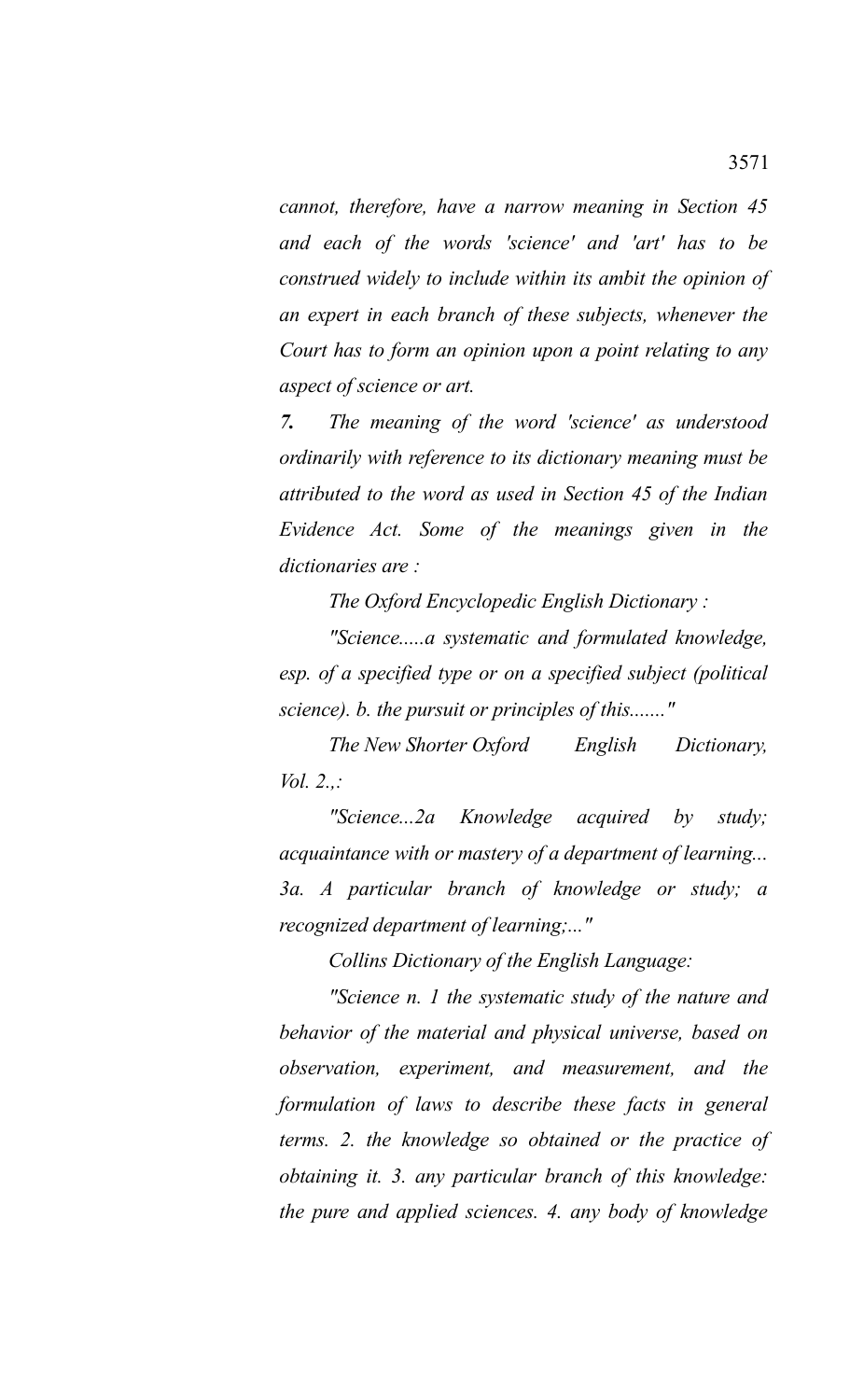*organized in a systematic manner. 5. skill or technique..."*

*It is clear from the meaning of the word 'science' that the skill or technique of the study of the peculiar features of a typewriter and the comparison of the disputed typewriting with the admitted typewriting on a particular typewriter to determine whether the disputed typewriting was done on the same typewriter is based on a scientific study of the two typewritings with reference to the peculiarities therein; and the opinion formed by an expert is based on recognized principles regulating the scientific study. The opinion so formed by a person having the requisite special skill in the subject is, therefore, the opinion of an expert in that branch of the science. Such an opinion is the opinion of an expert in a branch of science which is admissible in evidence under Section 45 of the Indian Evidence Act.* 

*8. There cannot be any doubt that the opinion of an expert in typewriting about the questioned typed document being typed on a particular typewriter is based on a scientific study of the typewriting with reference to the significant peculiar features of a particular typewriter and the ultimate opinion of the expert is based on scientific grounds. The opinion of a typewriter expert is an opinion of a person specially skilled in that branch of the science with reference to which the Court has to form an opinion on the point involved for decision in the case. In our opinion, on a plain construction of Section 45 giving to the word 'science' used therein its natural meaning, this conclusion is inevitable; and for supporting that conclusion, it is not*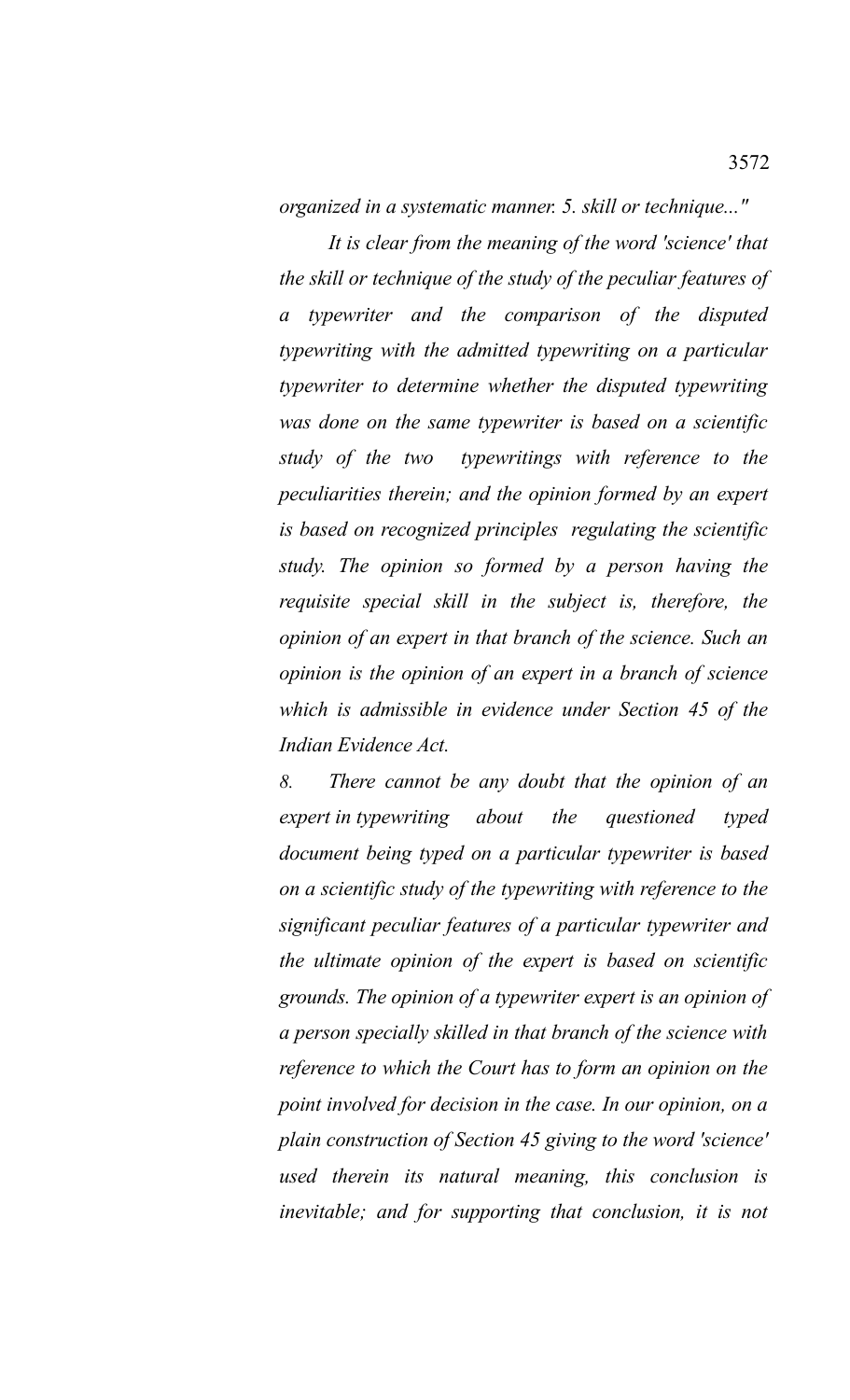*necessary to rely on the further reason that the word 'handwriting' in Section 45 would also include typewriting."*

**3560.** In **United States Shipping Board Vs. The Ship "St. Albans" AIR 1931 PC 189** with respect to opinion of experts, the Privy Council said :

*"The extent to which the opinions or conclusions of skilled persons are receivable by way of proof in point of fact has not been seriously in doubt from the time when, in 1782, in Folkes v. Chadd (1782) 3 Dougl, 157, Lord Mansfield stated the grounds on which the evidence of Smeaton, the famous constructive engineer, was to be admitted upon a disputed question of obstruction to a harbour:*

*"the opinion of scientific men upon proven facts may be given by men of science within their own science."*

*Another Chief Justice, Lord Russell of Killowen, explained the rule in a modern case of Reg. v. Silverlock (1894) 2 Q.B. 766=63 L.J.M.C. 233=10 R. 431= 72 L.T. 298=43 W.R. 14=18 Cox. C.C. 104=58 J.P. 788. The witness must have made a special study of the subject or acquired a special experience therein. "The question is, "Lord Russell said: "Is he peritus: is he skilled; has he adequate knowledge?"*

**3561.** In **Amar Nath Vs. Mrs. Amar Nath AIR (35) 1948 Lahore 126** a Special Bench of the Lahore High Court observed:

*"What is admissible is evidence on the nature of this marriage ceremony, on the intention of the parties in going through the ceremony, and on the question of custom in*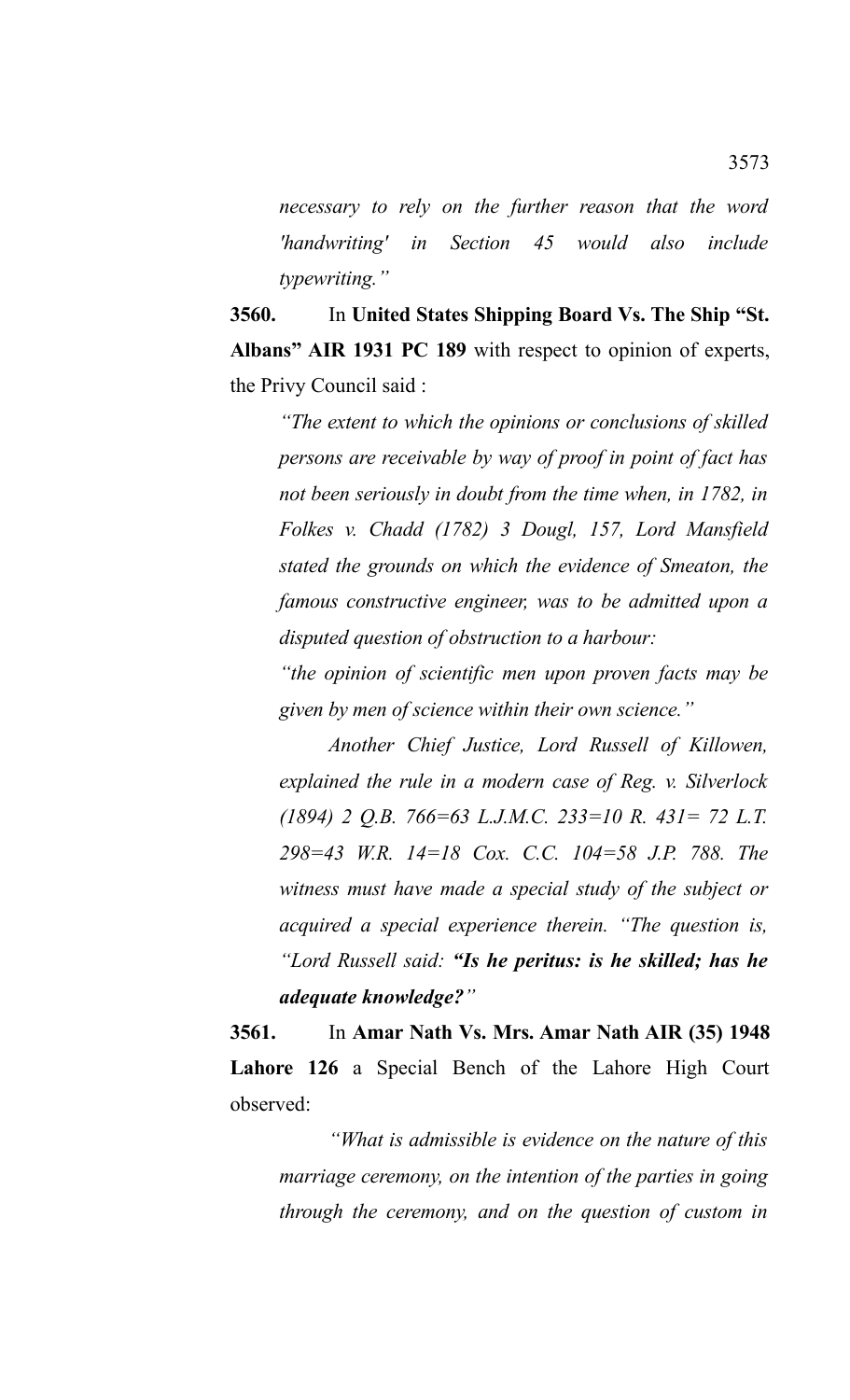*variance of the general law, if such a custom is alleged. Evidence is not admissible for the purpose of ascertaining the principles of the ordinary Hindu Law of marriage; that is purely a point of law which it is for the Court to decide. In 21 Lah. 493 their Lordships of the Privy Council deprecated the practice of obtaining the opinion of experts for ascertaining the principles of Hindu or Muslim law. Their Lordships observed on page 503:*

*"... Hindu or Muslim law were to depend on the evidence given in a particular case. ….The system 'expert advisers' (muftis, and maulvis or in the case of Hindu law pandits) had its day but has long been abandoned, though the opinions given by such advisers may still be cited from the reports. Custom, in variance of the general law, is matter of evidence but not the law itself."*

*In this judgment their Lordships expressly approved the observations of Sulaiman J. in Aziz Bano Vs. Mahomed Ibrahim Hussain 47 ALL. 823 on page 835. In holding that the so called expert evidence of a witness in regard to the Shia law on marriage was not admissible under the Indian Evidence Act, the learned Judge observed :*

*"The Shia law on marriage is the law of the land and is in force in British India. ….. It is the duty of Courts themselves to interpret the law of the land and apply it and not to depend on the opinion of witnesses however learned they may be."*

*These observations would apply equally to the interpretation of the Hindu Law of Marriage."*

**3562**. In **Mosque known as Masjid Shahid Ganj Vs.**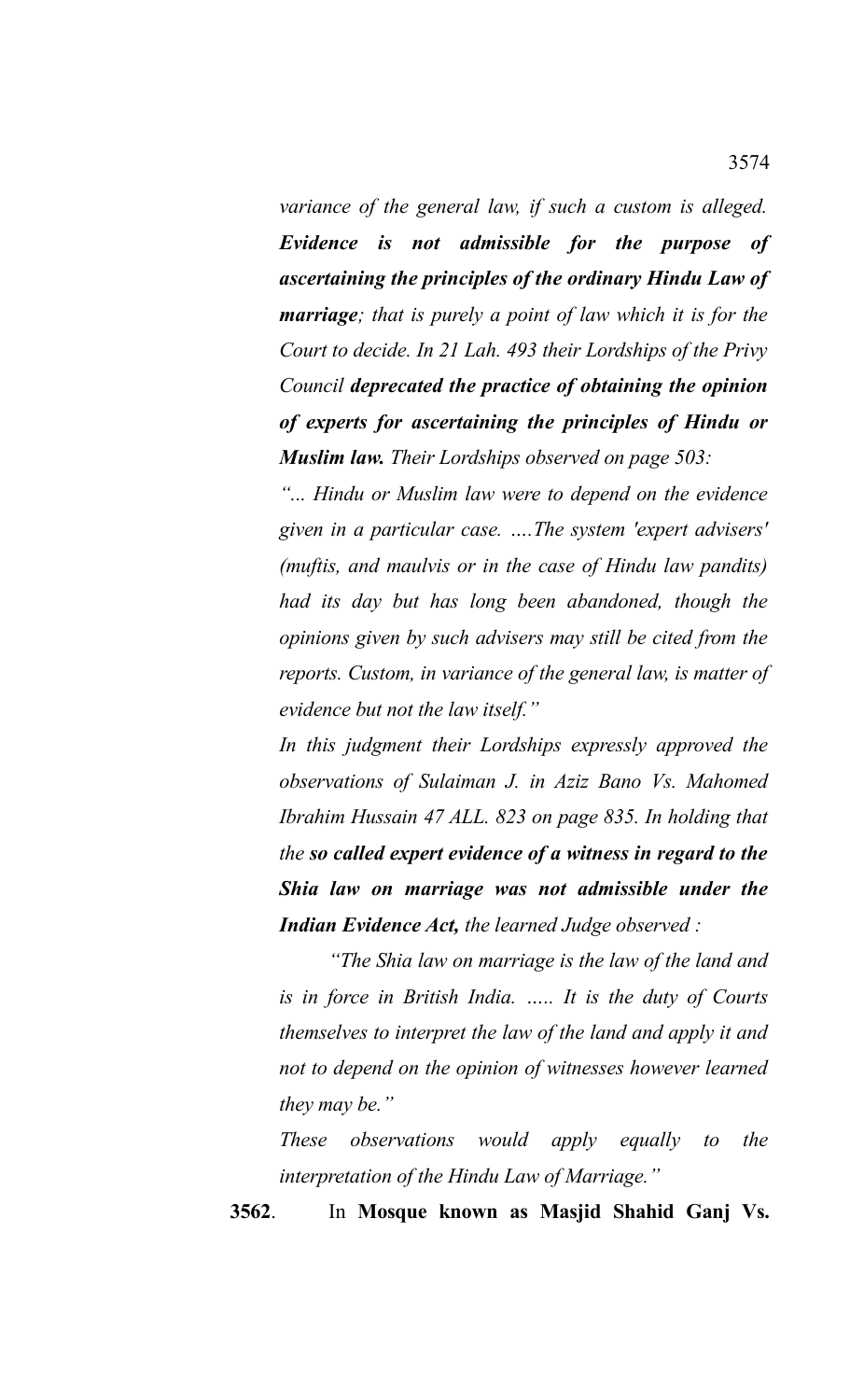**Shiromani Gurdwara Prabandhak Committee, Amritsar, 1940 PC 116** Privy Council also took the same view and condemned the practice of obtaining opinion of so called religious experts in the matter of principles of Hindu or Muslim Law.

# **3563.** In **Forest Range Officer & others Vs. P. Mohammed Ali & others AIR 1994 SC 120**, it was observed :

*"The expert opinion is only an opinion evidence on either side and does not aid us in interpretation."*

**3564.** The caution, the Court must exercise while considering opinion rendered by an expert is expressed in **Murarilal Vs. State of M.P. AIR 1980 SC 531**, where the Court held:

*"But, the hazard in accepting the opinion of any expert, handwriting expert or any other kind of expert, is not because experts, in general, are unreliable witnessesthe quality of credibility or incredibility being one which an expert shares with all other witnesses-, but because all human judgment is fallible and an expert may go wrong because of some defect of observation, some error of premises or honest mistake of conclusion. The more developed and the more perfect a science, the less the chance of an incorrect opinion and the converse if the science is less developed and imperfect. The science of identification of finger-prints has attained near perfection and the risk of an incorrect opinion is practically nonexistent. On the other hand, the science of identification of handwriting is not nearly so perfect and the risk is, therefore, higher. An expert deposes and not decides. His*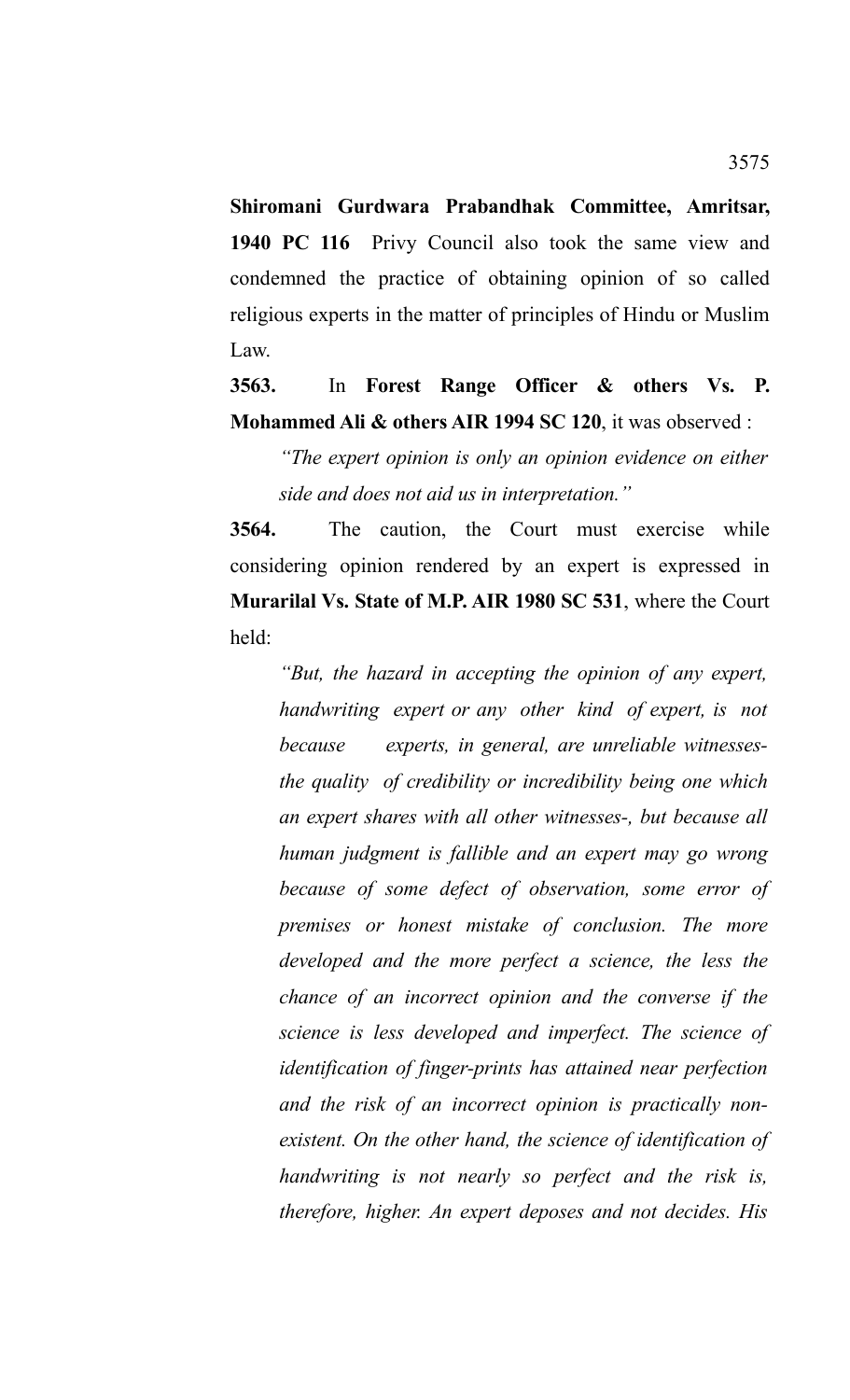*duty is to furnish the judge with the necessary scientific criteria for testing the accuracy of his conclusion, so as to enable the judge to form his own independent judgment by the application of these criteria to the facts proved in evidence'." (Para 4)* 

*"Reasons for the opinion must be carefully probed and examined. ... In cases where the reasons for the opinion are convincing and there is no reliable evidence throwing a doubt, the uncorroborated testimony of an handwriting expert may be accepted. ..." (Para 11)*

# **3565.** In **State Vs. Kanhu Charan Barik 1983 Cr.L.J. 133**, a Division Bench of Orissa High Court held :

*"Evidence of experts after all is opinion evidence. The opinion is to be supported by reasons. The Court has to evaluate the same like any other evidence. The reasons in support of the opinion, if convincing, make the opinion acceptable. There is no place for ipse dixit of the expert. It is for the court to judge whether the opinion has been correctly reached on the data available and for the reasons stated."* 

**3566.** Hon'ble Subba Rao (C.J.) (as His Lordship then was) in **Guntaka Hussenaiah Vs. Busetti Yerraiah AIR 1954 Andhra 39** said :

*"The expert's evidence is only a piece of evidence. A Judge of fact will have to consider that evidence along with the other pieces of evidence. Which is the main evidence and which is the corroborative one depends upon the facts of each case."*

**3567.** In **Magan Bihari Lal Vs. State of Punjab AIR 1977**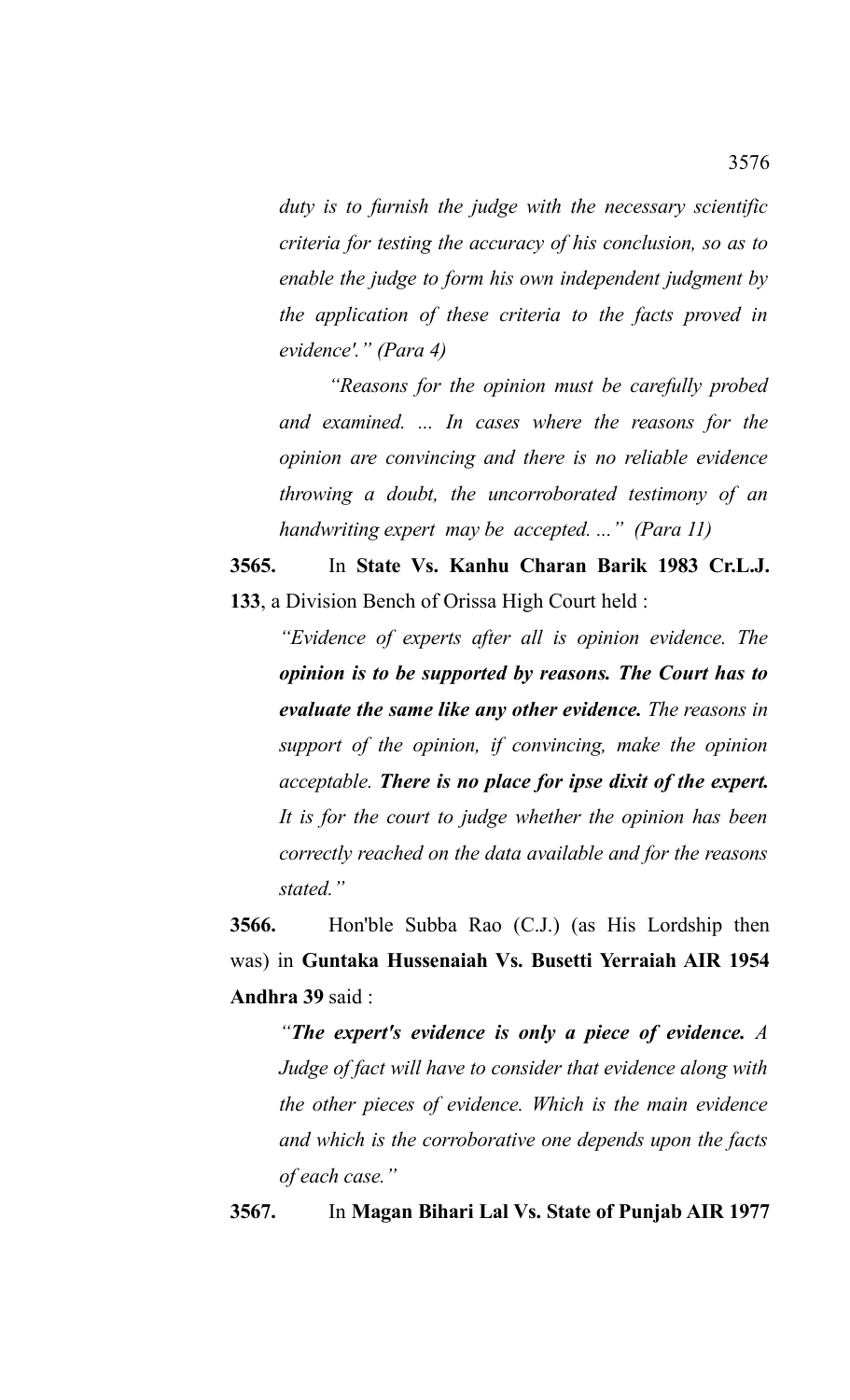**SC 1091**, the Court held that it is now well settled that expert opinion must always be received with great caution and perhaps none so with more caution than the opinion of a handwriting expert. This type of evidence, being opinion evidence, is by its very nature, weak and infirm.

**3568.** A Single Judge of this Court also expressed the same opinion in **Saqlain Ahmad Vs. Emperor AIR 1936 Alld. 165** observing :

*"The value of the expert evidence depends largely on the cogency of the reasons on which it is based. In general it cannot be the basis of conviction unless it is corroborated by other evidence."*

**3569.** In **Lalta Prasad Vs. Emperor 5 IC 355**, the Judicial Commissioner, Oudh observed :

*"Expert testimony derived from comparison of handwriting is no doubt very valuable as evidence corroborating the direct evidence if any upon the point, but it is only in rare cases that it can take its place.*

**3570.** It would be prudent to quote the following passage from Taylor's Law of Evidence, page 1344, para 1877 about the admissibility of evidence of experts :

*"Still as experts usually come with a bias on their minds to support the cause in which they are embarked, little weight will in general be attached to the evidence which they give, unless it be obviously based on sensible reasoning."*

**3571.** In **Mt. Titli Vs. Alfred Robert Jones AIR 1934 All. 273**, it was observed:

*"The opinion of an expert by itself may be relevant but would carry little weight with a Court unless it is supported*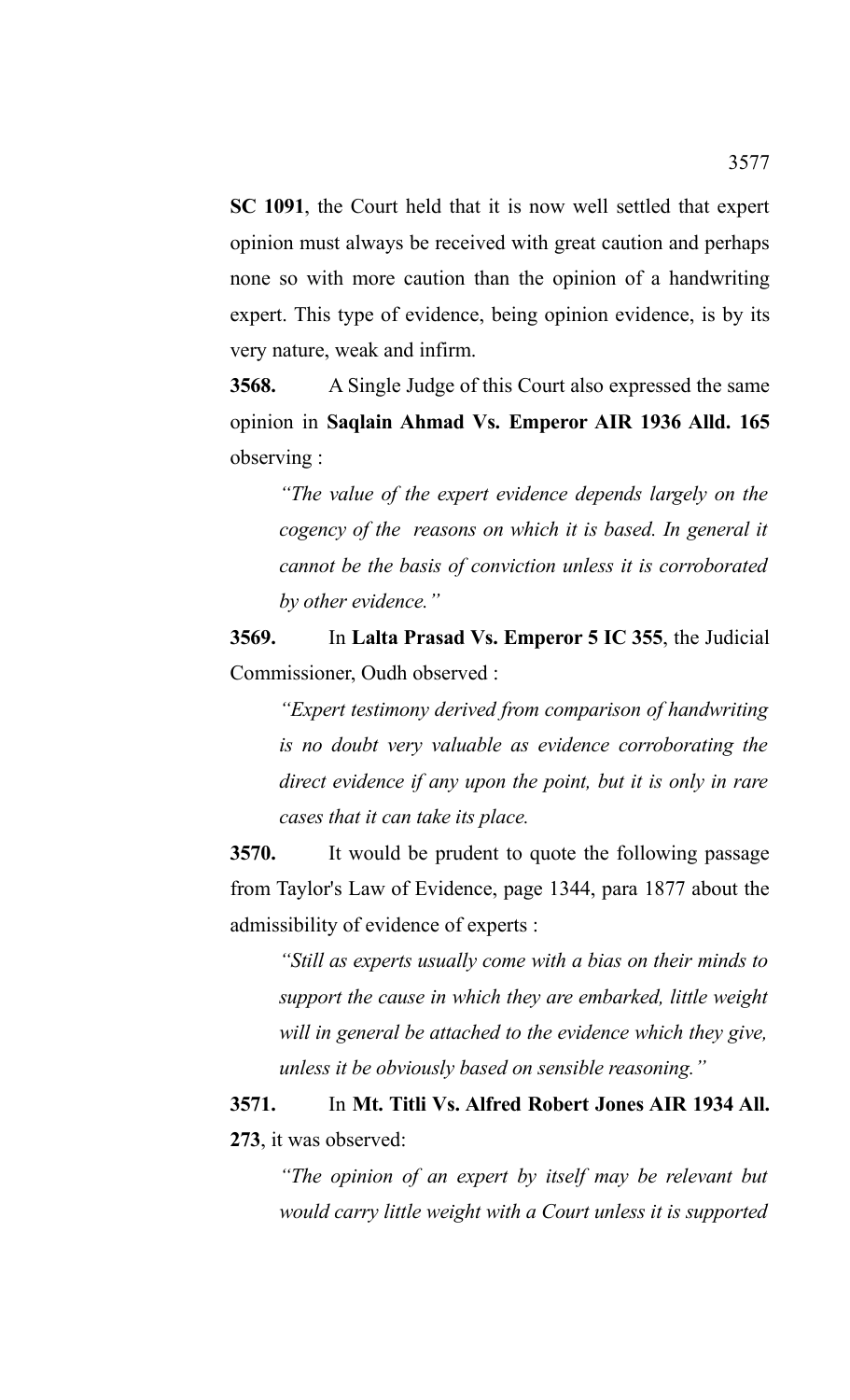*by a clear statement of what he noticed and on what he based his opinion. The expert should, if he expects his opinion to be accepted, put before the Court all the materials which induced him to come to his conclusion, so that the Court, although not expert, may form its own judgment on those materials. ... The mere mention that certain kind of tests knows as Binet and Simon tests were applied and certain results were obtained, might be relevant as piece of evidence but would not be conclusive."*

**3572.** In **Palaniswamy Vaiyapuri Vs. State AIR 1968 Bombay 127**, a Division Bench of Bombay High Court in para 11 of the judgment said :

*"The opinion of an expert must be supported by reasons and it is the reasons and not ipse dixit which is of importance in assessing the merit of the opinion."*

**3573.** In **Sita Nath Basak Vs. Mohini Mohan Singh AIR 1924 Cal. 595**, a Division Bench of Calcutta High Court observed that in the matter of infringement of copyright, the Court should be reluctant to sit as an expert to decide the question of infringement of copyright and the proper course, in ordinary circumstances, is to get the opinion of experts. This was explained in **Government of West Bengal Vs. Nitya Gopal Basak & others 1985 CRI.L.J. 202** by a learned Single Judge of Calcutta High Court that the above view was expressed primarily on the ground that the Court would have to take great pains and would have to waste its valuable time to ascertain how far the piracy extended and it was desirable therefore to seek opinion of expert to compare the works and to ascertain the details to avoid excessive expenditure of time and labour. It was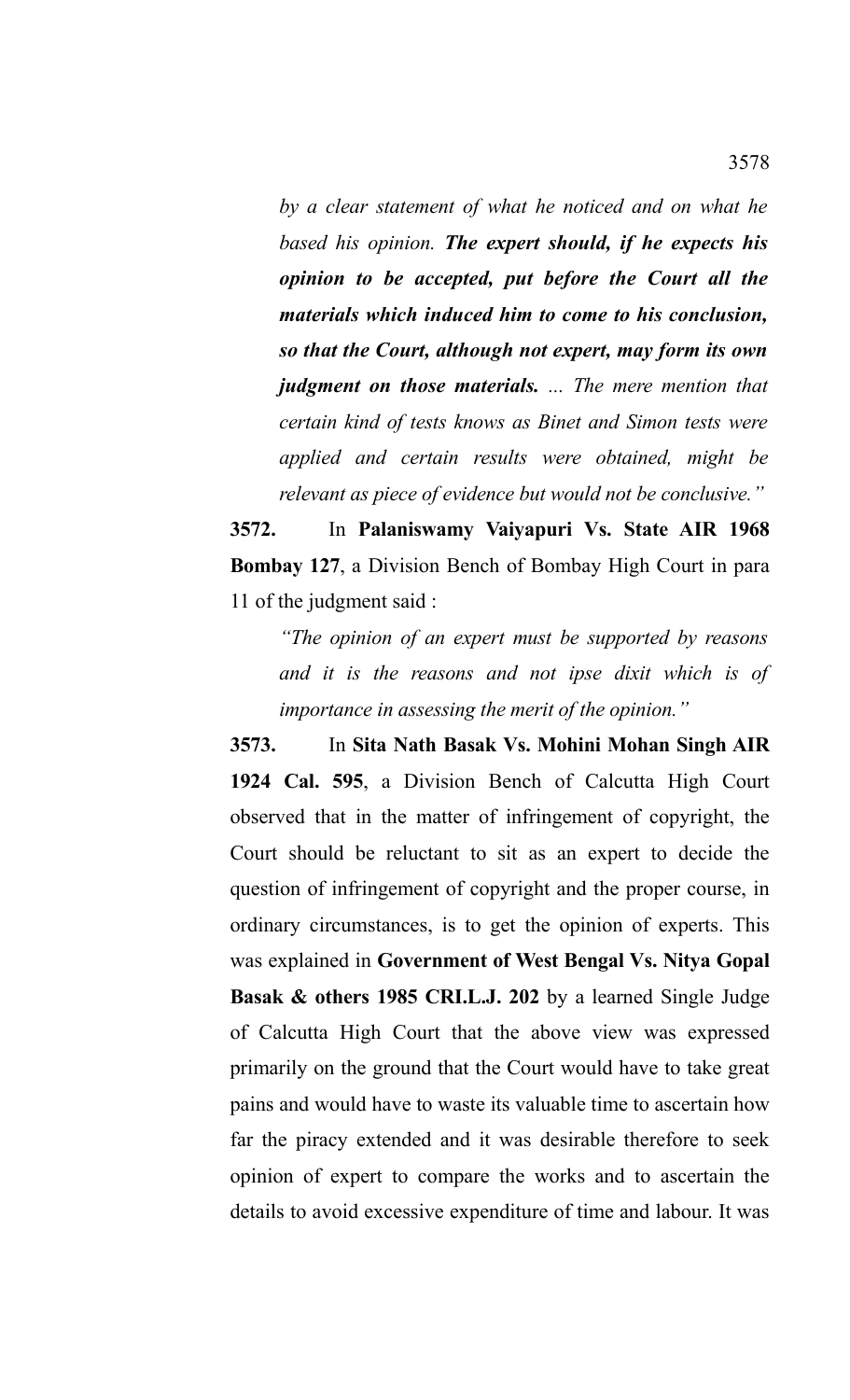also pointed out that such a course was also necessary as the Court might not be conversant with the alphabets of the book.

**3574.** In the context of opinion of handwriting expert, in **Fakhruddin Vs. State of Madhya Pradesh AIR 1967 SC 1326**, the Court held that the opinion of handwriting expert though is relevant in view of Section 45 of the Evidence Act, but that too is not conclusive. Reliance was placed on earlier decisions in **Ram Chandra Vs. State of Uttar Pradesh AIR 1957 SC 381** (at page 388) and **Ishwari Prasad Misra Vs. Mohammad Isa AIR 1963 SC 1728** where it was observed that expert evidence as to handwriting is an opinion evidence and it can rarely, if ever, take the place of substantive evidence. It cannot be conclusive because it is after all opinion evidence. In para 11 of the judgment in **Fakhruddin (supra)**, the Apex Court further observed that where an expert's opinion is given, the Court must see for itself and with the assistance of the expert come to its own conclusion whether it can safely be held that the two writings are by the same person. This is not to say that the Court must play the role of an expert but to say that the Court may accept the fact proved only when it has satisfied itself on its own observation that it is safe to accept the opinion whether of the expert or other witness.

**3575.** In **re B. Venkata Row (1913) 36 Mad. 159** a quotation from **Dr. Lawson's** work on the **"Law of Expert and Opinion Evidence"** was quoted, which reads as under :

*"The evidence of the genuineness of the signature based upon the comparison of handwriting and of the opinion of experts is entitled to proper consideration and weight. It must be confessed however that it is of the lowest order of*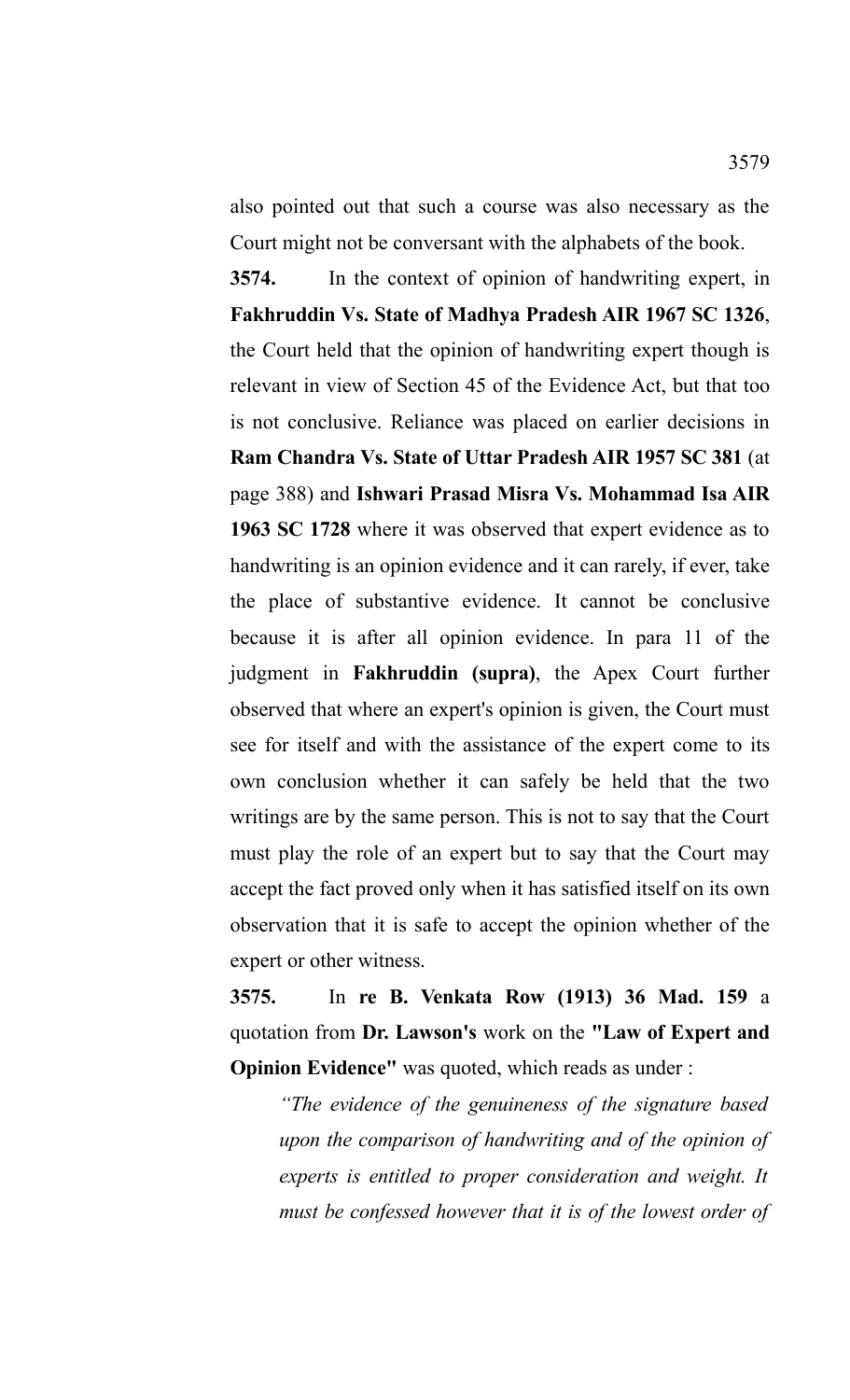*evidence or of the most unsatisfactory character. We believe that in this opinion experienced laymen unite with the members of the legal profession. Of all kinds of evidence admitted in a Court this is the most unsatisfactory. It is so weak and decrepit as scarcely to deserve a place in our system of jurisprudence."* 

**3576.** This was followed in **Indar Datt Vs. Emperor AIR 1931 Lahore 408**. A Similar observation was made by Division Bench of this Court in **Srikant Vs. King Emperor (1905) 2 ALJ 444** and **Kali Charan Mukerji Vs. Emperor (1909) 9 Cr.L.J. 498.**

**3577.** In **Sudhindra Nath Vs. The King AIR (39) 1952 Cal. 422**, it was observed :

*"We are now left with the evidence of identification by the hand-writing Expert. With regard to this class of evidence, it is a rule of law that it is extremely unsafe to base a conviction upon the opinion of hand-writing experts. Without substantial corroboration; because it is well known that a comparison of hand-writing as a mode of proof is always hazardous & inconclusive, unless it is corroborated by other evidence."*

**3578.** In the context of a post mortem report, in **State of Haryana Vs. Ram Singh (2002) 2 SCC 426**, the Court said that the post mortem report though by itself is not a substantive piece of evidence, but can by no means be ascribed to be insignificant provided it is corroborated by other evidence.

**3579.** In **Perumal Mudaliar Vs. South Indian Railway Company Ltd. AIR 1937 Mad. 407** the manner of recording opinion of expert was considered and a Single Judge (Hon'ble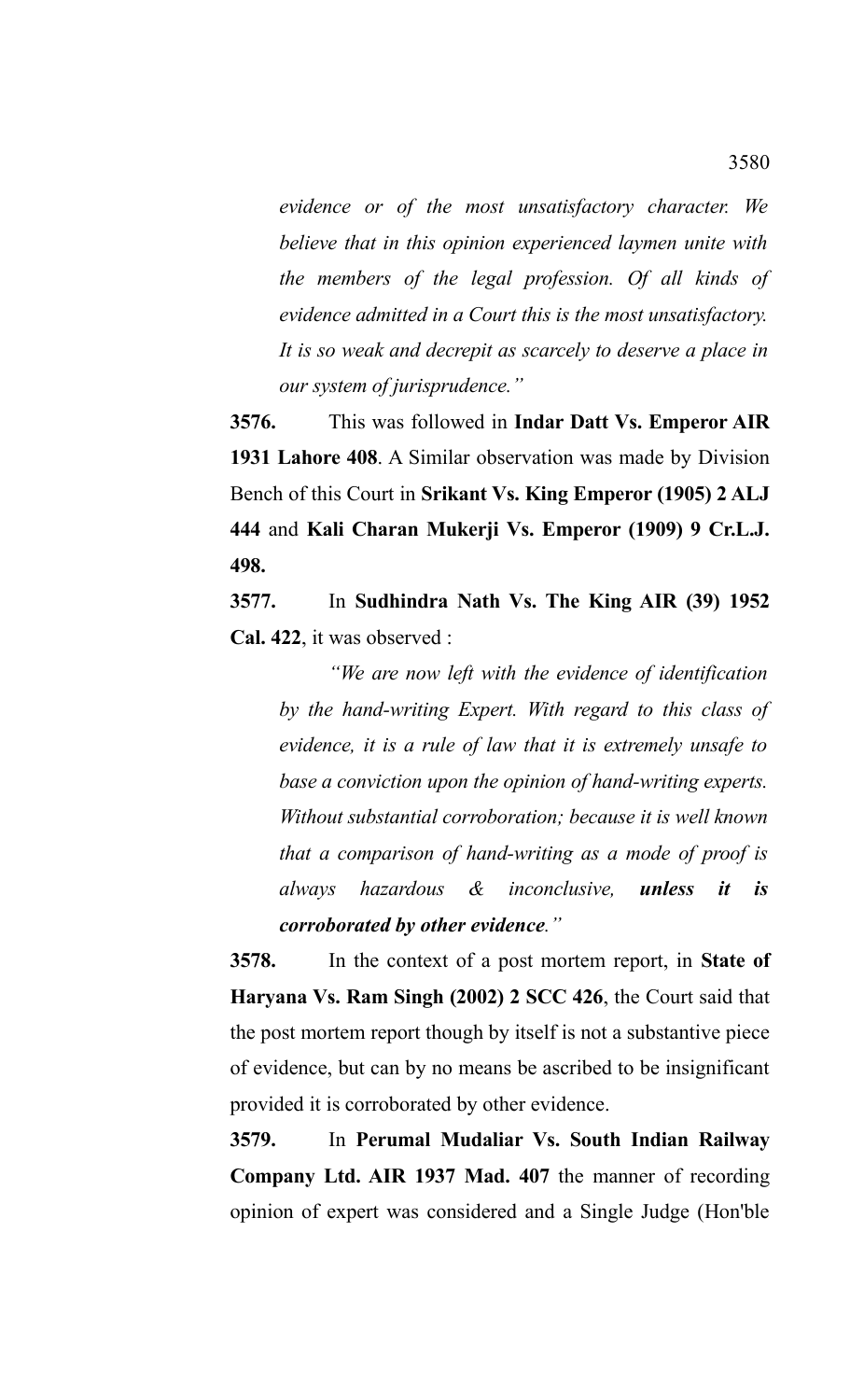Beasley, C.J.) said :

*"The evidence of experts must be given in the ordinary way. Subject to certain exceptions- those exceptions being amongst others, the certificates of the Imperial Serologist touching the matter of bloodstains and of the Chemical Examiner, which are made admissible in evidence by themselves-it is quite obvious that the opinion of an expert must be given orally and that a report merely or certificate by him cannot possible be evidence. Unless he goes into the witness box and gives oral evidence, there can be no cross examination of the expert at all."* 

**3580.** Similarly, another Single Judge in **Coral Indira Gonsalves Vs. Joseph Prabhakar Iswariah AIR 1953 Mad. 858** said :

*"Certificates, like these, do not prove themselves. They must be 'strictly proved' by the doctor who issues them. He has to state what tests he carried out to arrive at his conclusion and must stand cross-examination and convince the Court that his conclusion about the potency is correct."*

**3581.** In reference to an Excise Inspector as to whether he may be considered as expert within the meaning of Section 45 of the Evidence Act, the Apex Court in **Sri Chand Batra Vs. State of U.P. AIR 1974 SC 639** said :

*"Another question before us is whether the Excise Inspector, whose evidence was under consideration, had sufficient knowledge to be deemed to be an expert within the meaning of Section 45 of the Evidence Act so that the tests adopted by him, together with all the attendant circumstances, could establish beyond doubt that the*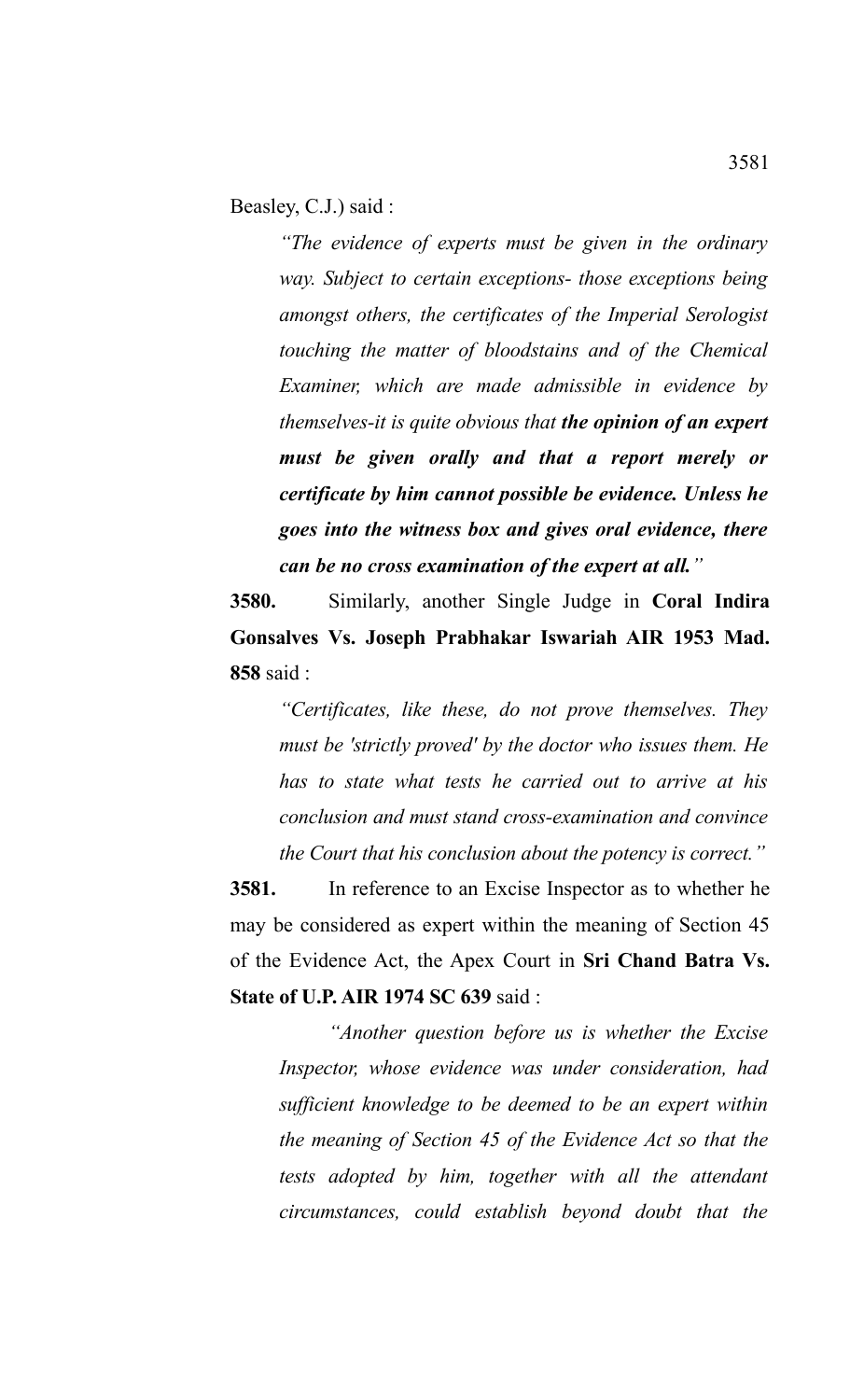*appellant was in possession of illicit liquor. We think that these are also essentially questions of fact."*

*"We find that the Excise Inspector who had deposed, at the very outset of his evidence, that he had put in 21 years service as Excise Inspector and had tested lacs of samples of liquor and illicit liquor. As already pointed out, the competence of C.D. Misra to test the composition and strength of the liquid under consideration was not questioned at all. We, therefore, think that this particular Excise Inspector could be treated as an expert within the meaning of Section 45 of the Evidence Act."* 

**3582.** In **Haji Mohammad Ekramul Haq Vs. The State of West Bengal, AIR 1959 SC 488** the Court held that an opinion of expert unsupported by any reason is not to be relied on.

**3583.** In **The Forest Range Officer and others Vs. P. Mohammed Ali and others, AIR 1994 SC 120** the Court said:

*"The expert opinion is only an opinion evidence on either side and does not aid us in interpretation." (para 8)*

**3584.** Who an expert witness would be, has been considered in **State of Himachal Pradesh Vs. Jai Lal and others, AIR 1999 SC 3318** and it says:

*"An expert witness, is one who has made the subject upon which he speaks a matter of particular study, practice; or observations; and the must have a special knowledge of the subject." (para 13)*

*"Therefore, in order to bring the evidence of a witness as that of an expert it has to be shown that he has made a special study of the subject or acquired a special experience therein or in other words that he is skilled and*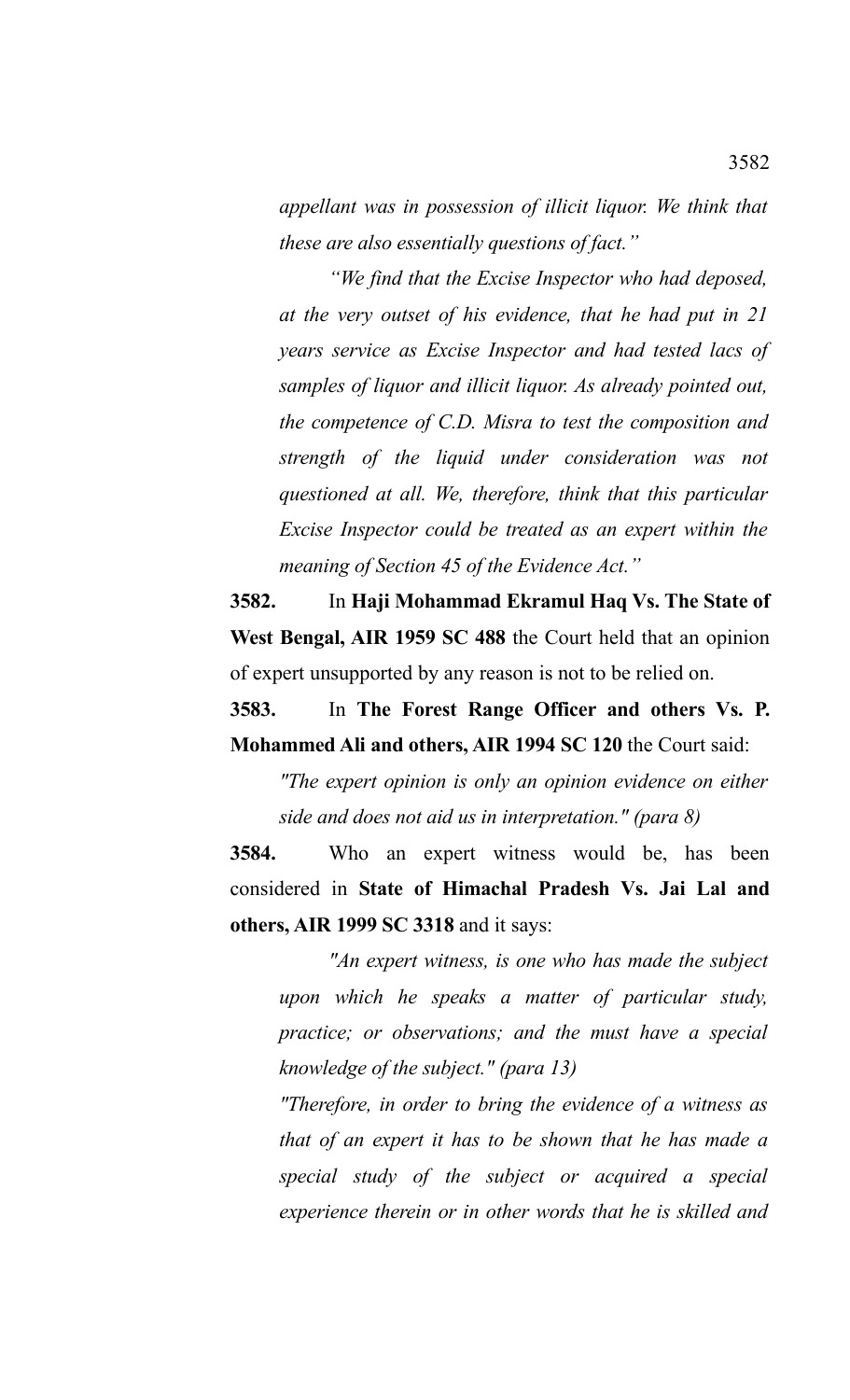*has adequate knowledge of the subject." (para 17)*

*"18. An expert is not a witness of fact. His evidence is really of an advisory character. The duty of an expert witness is to furnish the Judge with the necessary scientific criteria for testing the accuracy of the conclusions so as to enable the judge to form his independent judgment by the application of this criteria to the facts proved by the evidence of the case. The scientific opinion evidence, if intelligible, convincing and tested becomes a factor and often an important factor for consideration along with the other evidence of the case. The credibility of such a witness depends on the reasons stated in support of his conclusions and the data and materials furnished which form the basis of his conclusions."*

*"19. The report submitted by an expert does not go in evidence automatically. He is to be examined as a witness in Court and has to face cross-examination."*

**3585.** The relevance and importance of expert's evidence in the present dispute has also been noticed by the Apex Court in **Dr. M. Ismail Faruqui (supra)** and in para 154 it says:

*"Thirdly, there is the aspect of evidence in relation to the question referred. It is not our suggestion that a court of law is not competent to decide such a question. It can be done if expert evidence of archaeologists and historians is led, and is tested in cross-examination. . . . . The Court being ill-equipped to examine and evaluate such material, it would have to appoint experts in the field to do so, and their evaluation would go unchallenged. Apart from the inherent inadvisability of rendering a judicial opinion on*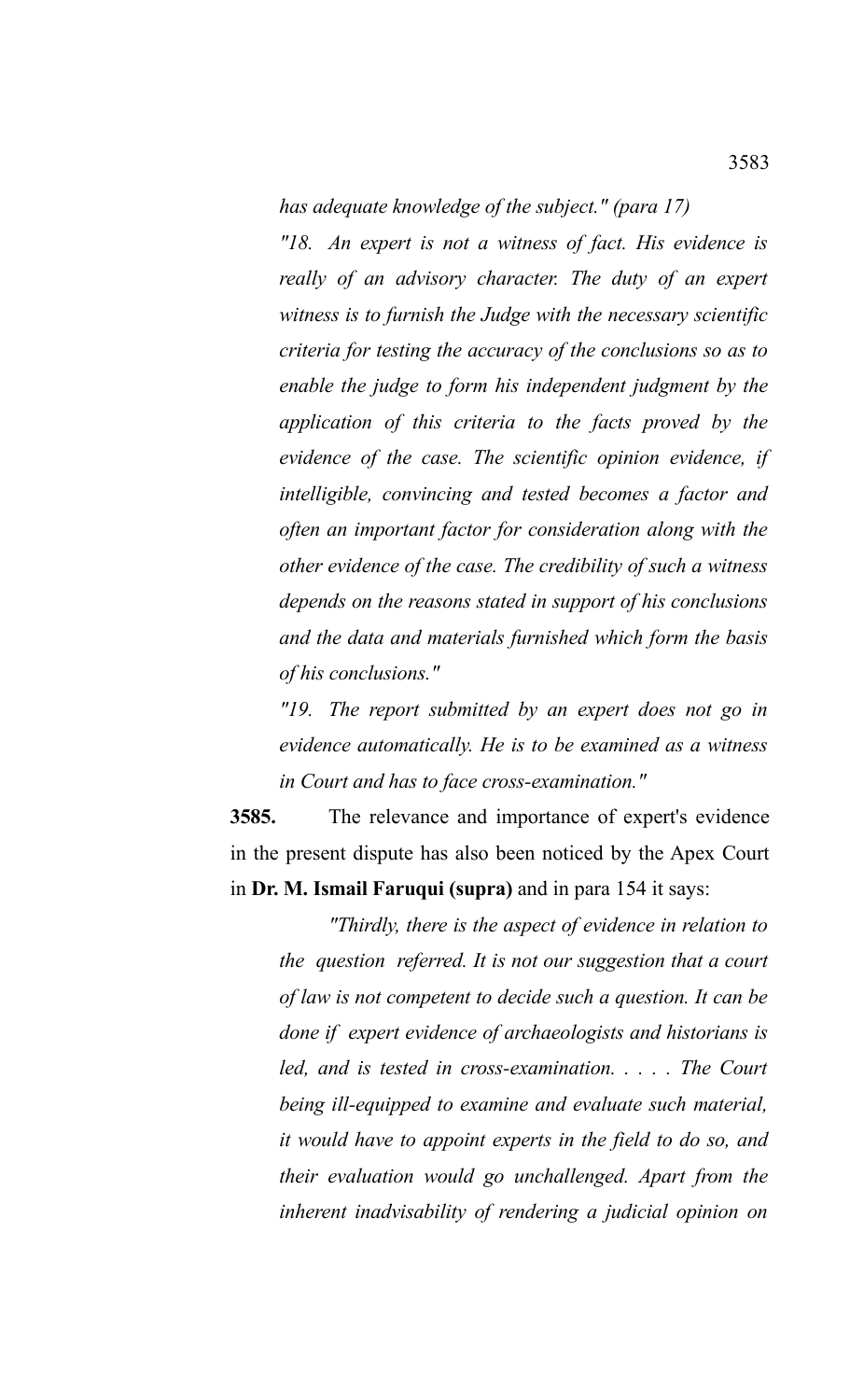*such evaluation, the opinion would be liable to the criticism of one or both sides that it was rendered without hearing them or their evidence. . . . ."*

**3586.** Expert evidence thus is only a piece of evidence and external evidence. It has to be considered along with other pieces of evidence. Which would be the main evidence and which is the corroborative one depends upon the facts of each case. An expert's opinion is admissible to furnish the Court a scientific opinion which is likely to be outside the experience and knowledge of a Judge. This kind of testimony, however, has been considered to be of very weak nature and expert is usually required to speak, not to facts, but to opinions. It is quite often surprising to see with what facility, and to what extent, their views would be made to correspond with the wishes and interests of the parties who call them. They do not, indeed, wilfully misrepresent what they think, but their judgment becomes so warped by regarding the subject in one point of view, that, when conscientiously deposed, they are incapable of expressing a candid opinion.

**3587.** In **Ramesh Chandra Agrawal Vs. Regency Hospital Ltd. & Ors. JT 2009 (12) SC 377** Apex Court considered the issue pertaining to expert opinion in a bit detail. In para 11, the Court has said:

*"The law of evidence is designed to ensure that the court considers only that evidence which will enable it to reach a reliable conclusion. The first and foremost requrement for an expert evidence to be admissible is that it is necessary to hear the expert evidence. The test is that the matter is outside the knowledge and ecperience of the lay person. …*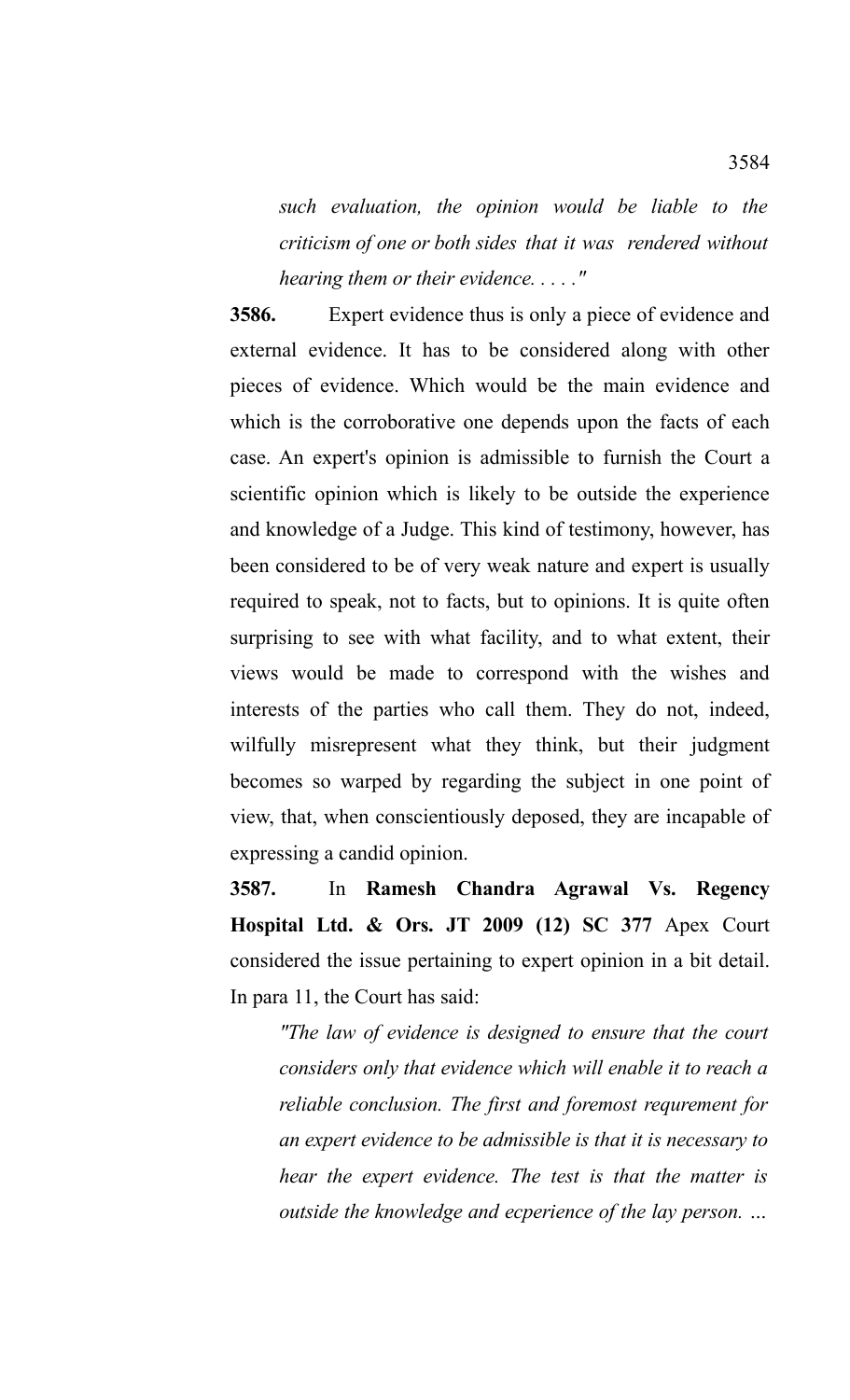*The scientific question involved is assumed to be not with the court's knowledge. Thus cases where the science involved, is highly specialized and perhaps even esoteric, the central role of expert cannot be disputed. The other requirements for the admissibility of expert evidence are:*

*i. that the expert must be within a recognized field of expertise*

*ii. that the evidence must be based on reliable principles, and*

*iii. That the expert must be qualified in that discipline."*

**3588.** The Court has also said that in order to bring the evidence of a witness as that of an expert it has to be shown that he has made a special study on the subject or acquired a special experience therein or in other words that he is skilled and has adequate knowledge on the subject. Referring to this Court's decision in **Titli Vs. Jones (Supra)** the Court said that it is not the province of the expert to act as Judge or Jury. The real function of the expert is to put before the Court all the materials, together with reasons which induce to come to the conclusion, so that the court, although not an expert, may form its own judgment by its own observation of those materials. Again in para 15 of the judgment in **Ramesh Chandra Agrawal (Supra)**, the Court said:

*"An expert is not a witness of fact and his evidence is really of an advisory character. The duty of an expert witness is to furnish the Judge with the necessary scientific criteria for testing the accuracy of the conclusions so as to enable the Judge to form his independent judgment by the application of these criteria to the facts proved by the evidence of the*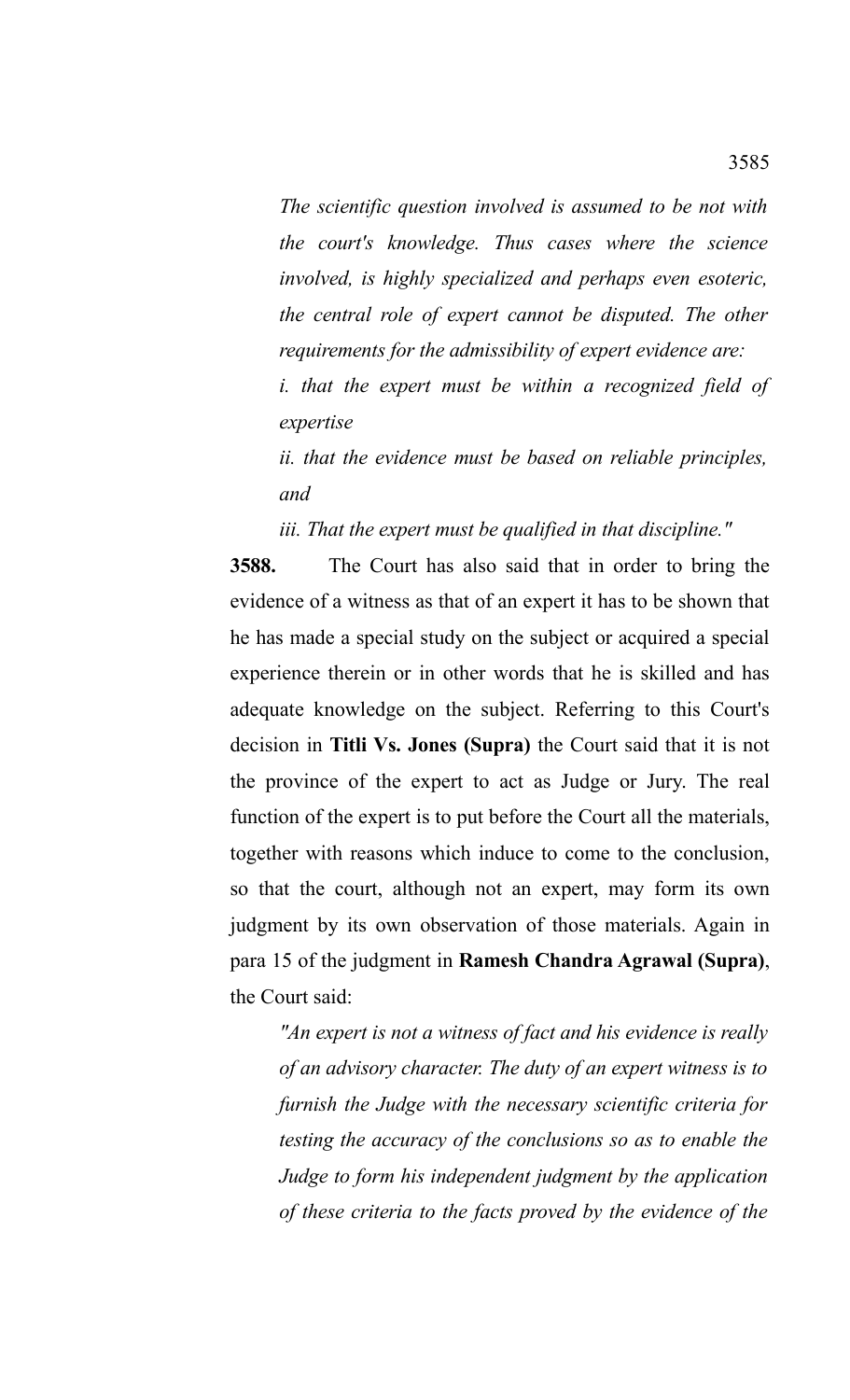*case. The scientific opinion evidence, if intelligible, convincing and tested becomes a factor and often an important factor for consideration along with other evidence of the case. The credibility of such a witness depends on the reasons stated in support of his conclusions and the data and material furnished which form the basis of his conclusions. (See Malay Kumar Ganguly v. Dr. Sukumar Mukherjee and Ors.) Criminal Appeal Nos. 1191- 1194 of 2005 alongwith Civil Appeal No. 1727 of 2007, decided on 7.8.2009."*

**3589.** It also referred to an earlier decision in **The State (Delhi Administration) Vs. Pali Ram AIR 1979 SC 14** where the Court said "No expert would claim today that he could be absolutely sure that his opinion was correct, expert depends to a great extent upon the materials as put before him and the nature of question put to him" and further in para 17 of the judgment in **Ramesh Chandra Agrawal (supra)** the Apex Court said:

*"In the Article "Relevancy of Expert's Opinion" it has been opined that the value of expert opinion rest on the facts on which it is based and his competency for forming a reliable opinion. The evidentiary value of the opinion of expert depends on the facts upon which it is based and also the validity of the process by which the conclusion is reached. Thus the idea that is proposed in its crux means that the importance of an opinion is decided on the basis of the credibility of the expert and the relevant facts supporting the opinion so that its accuracy can be cross checked. Therefore, the emphasis has been on the data on basis of which opinion is formed. The same is clear from following*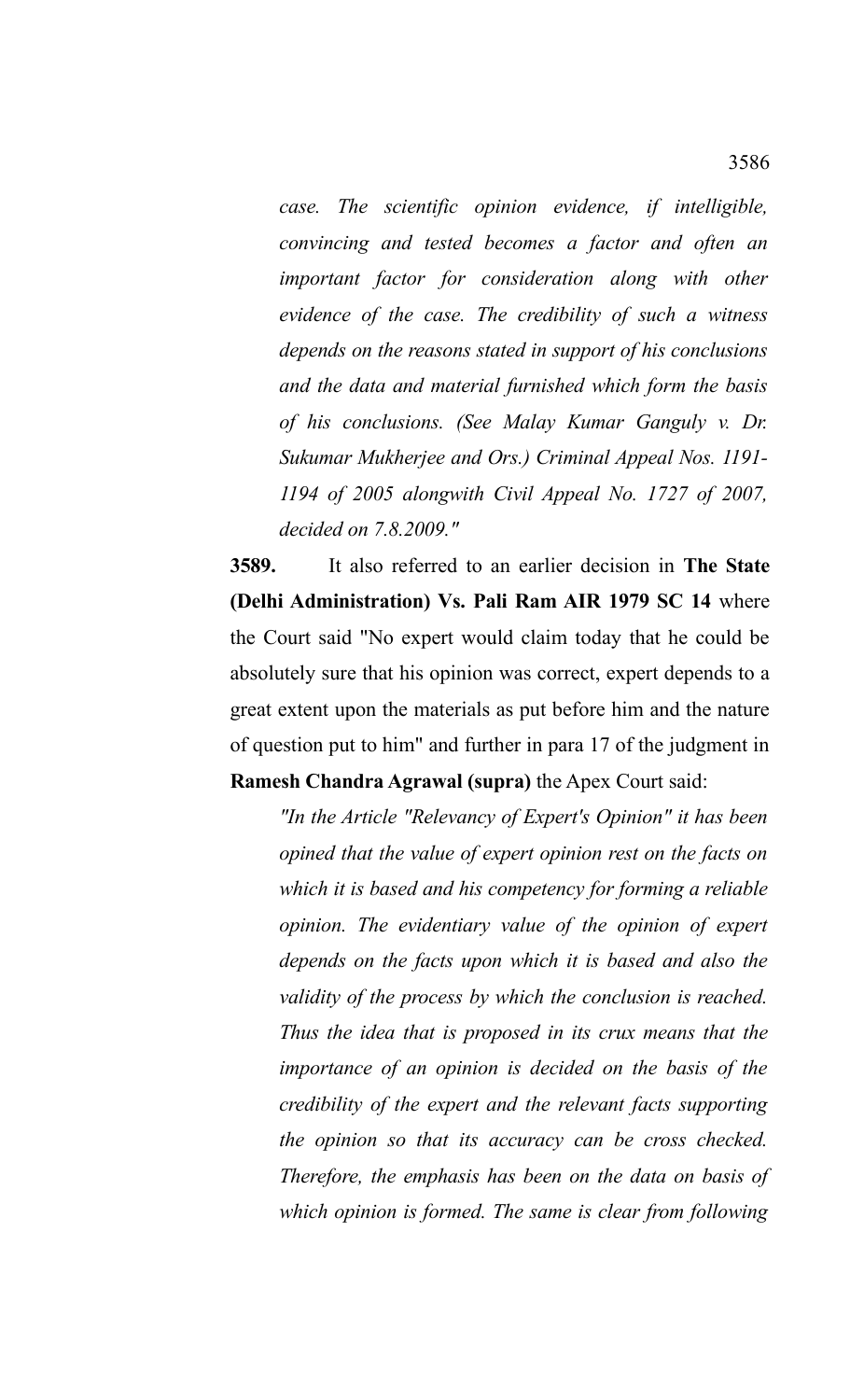*inference: Mere assertion without mentioning the data or basis is not evidence, even if it comes form expert. Where the experts give no real data in support of their opinion, the evidence even though admissible, may be excluded from consideration as affording no assistance in arriving at the correct value."*

**3590. Musheer Khan @ Badshah Khan & Anr. Vs. State of Madhya Pradesh AIR 2010 SC 762** is a very recent judgment where the Apex Court has said "under the Evidence Act the word 'admissibility' has very rarely been used. The emphasis is on relevant facts. In a way relevancy and admissibility have been virtually equated under the Indian Evidence Act." Further referring to the opinion of finger print expert in that matter it says that it is well known that the evidence of finger print expert falls under the category of expert evidence under Section 45 but it is also clear that this evidence of finger print expert is not substantive evidence. Such evidence can only be used to corroborate some items of substantive evidence which are otherwise on record.

**3591.** Lord Campbell in **Tracy Perrage Case (1843) 10 CI & F 154** said that, being zealous partisans, their belief becomes synonymous with faith as defined by the Apostle, and it too often is but "the substance of things hoped for, the evidence of things not seen". He also said that, skilled witnesses come with such a bias on their minds to support the cause in which they are embarked, that hardly any weight may be given to their evidence.

**3592.** Miller J in **Middllings P Co. Vs. Christian, 4 Dillon 448** said, *"By own experienced both in the local courts and in the*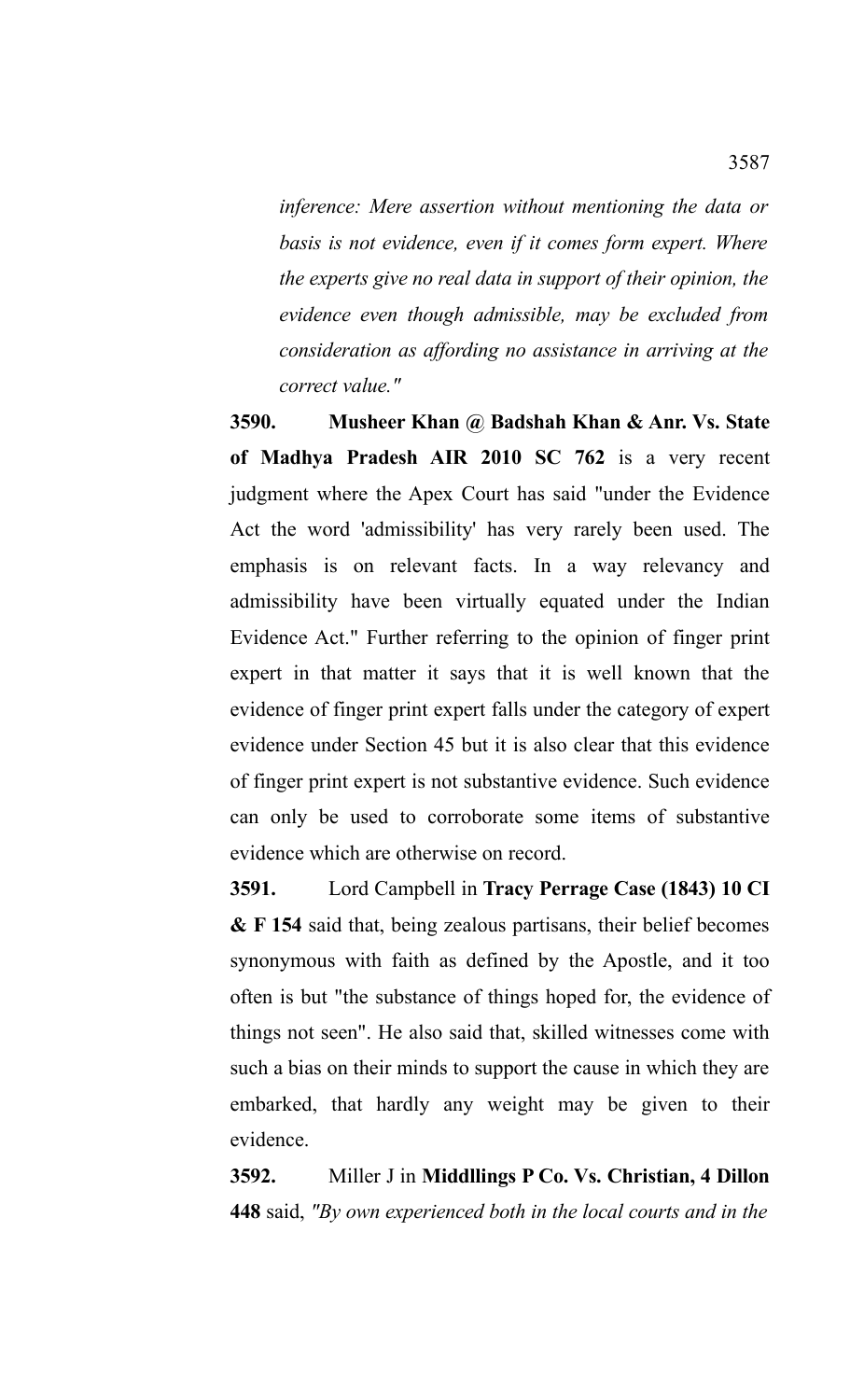*Supreme Court of the United States is, that whenever the matter in contest involves an immense sum in value, and when the question turns mainly upon opinions of experts, there is no difficulty in introducing any amount of them on either side."*

**3593.** This is what we have found here also. Both sides have produced well qualified and highly trained Historians and others giving diametrically opposite opinion. It would be useful to quote from **Sarkar's Law of Evidence, 16th Edition, 2007 Vol. 1, page 1052**:

*"The infirmity of expert evidence consists in this that it is mostly matters of opinion and is based on facts detailed by others or assumed facts or opinion against opinion and experts are selected by parties by ascertaining previously that they will give an opinion favourable to the party calling them. Expert evidence is however, of value in cases where the courts have to deal with matters beyond the range of common knowledge and they could not get along without it, eg in matters of scientific knowledge or when the facts have come within the personal observation of experts."*

**3594.** The learned author on page 1053 **(supra)** also said "An expert is fallible like all other witnesses and the real value of his evidence consists in the logical inferences which he draws from what he has himself observed, not from what he merely surmises or has been told by others. Therefore in crossexamining him, it is advisable to get at the grounds on which he bases his opinion. There is special difficulty in dealing with the evidence of expert witnesses. Such evidence must always be received with caution; they are two often partisans- that is, they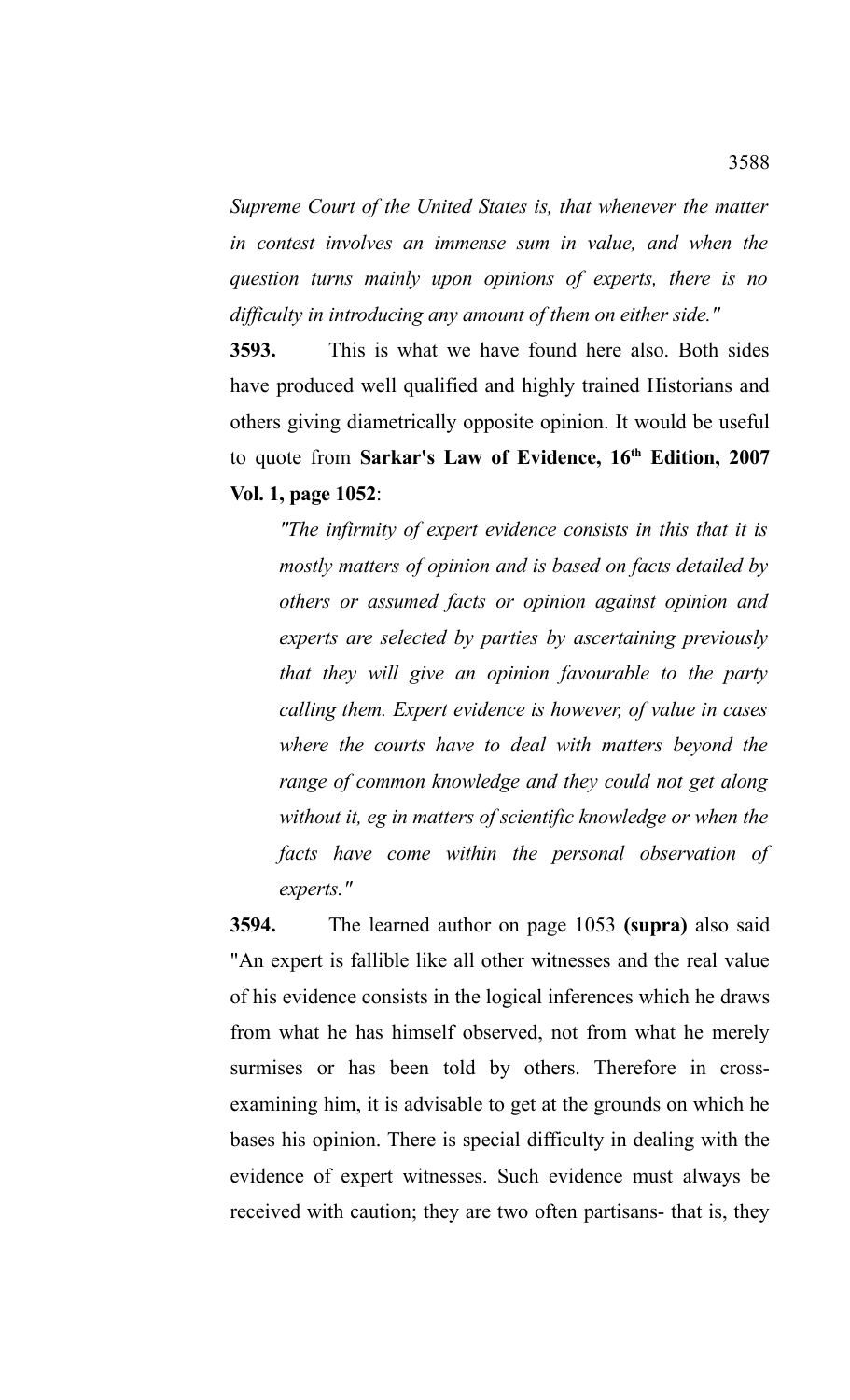are reluctant to speak quite the whole truth, if the whole truth will tell against the party who had paid them to give evidence. At the same time such witnesses are in a position of advantage; for they have had that special training and experience which the judge and jury are without; and the absence of which renders necessary the presence of such witness. Expert witnesses are far too prone to take upon themselves the duty of deciding the questions in issue in the action, instead of confining themselves to stating fairly and clearly their real opinion on the matter.

**3595.** In **Gulzar Ali Vs. Sate of Himachal Pradesh 1998 (2) SCC 192** the Apex Court observed that the observation of the High Court that there is a natural tendency on the part of an expert witness to support the view of the party who called him, could not be downgraded. Many so-called experts have been shown to be remunerated witnesses making themselves available on hire to pledge their oath in favour of the party paying them.

**3596.** In **Hari Singh Vs. Lachmi, 59 IC 220** the Court observed that the evidence of skilled witness, howsoever eminent, as to what he thinks may, or may not have taken place under a particular combination of circumstances, howsoever confidently he may speak, is ordinarily a matter of mere opinion. Human judgment is fallible. Human knowledge is limited and imperfect. An expert witness howsoever impartial he may wish to be, is likely to be unconsciously prejudiced in favour of the side which calls him. The mere fact of opposition on the part of the other side is apt to create a spirit of partisanship and rivalry, so that an expert witness is unconsciously impelled to support the view taken by his own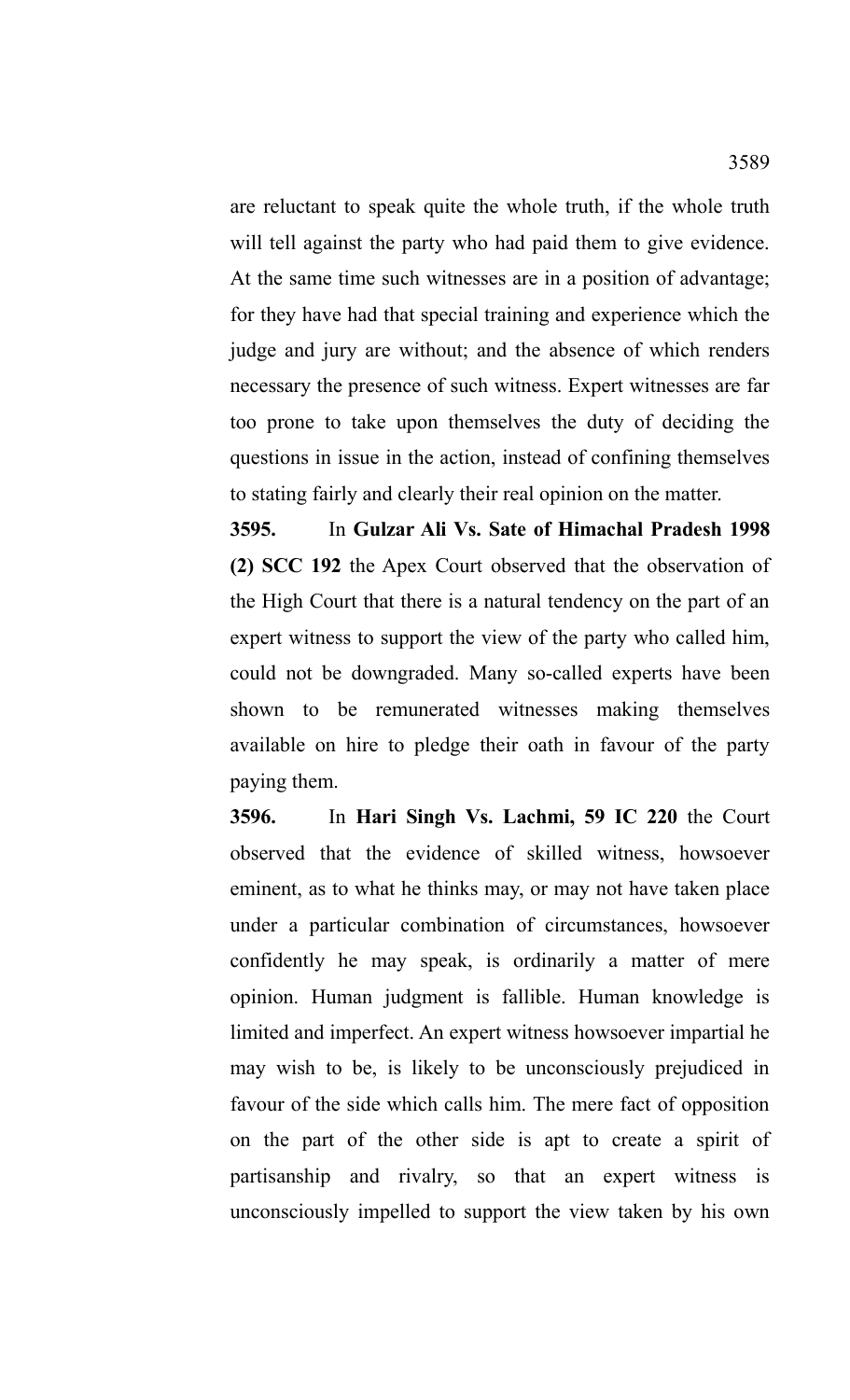side. Besides it must be remembered that an expert is often called by one side simply and solely because it has been ascertained that he holds views favourable to its interests.

**3597.** We have given just in brief some of the principles, well settled, which may guide a Court while considering opinion of an expert. We have to weigh the experts' opinion made available to us in the matter in dispute though in two directions and will try to find out the most creditworthy and reliable opinion. In the light of the above, we proceed to consider the opinion of the experts, who have made their deposition as historians. On behalf of the pro-mosque parties i.e. Muslims, PW 13-Dr. Suresh Chandra Mishra, PW-15 Dr. Sushil Srivastava, PW-18 Prof. Suvira Jaiswal, PW 20 Prof. Shirin Musvi have been examined as Experts (**Historians**); PW 16- Prof. Suraj Bhan, PW 24 Prof. D Mandal, PW-27 Prof. Shereen F. Ratnagar, PW-28 Dr. Sita Ram Roy, PW 29 Dr. Jaya Menon, PW 30 Prof. R.C. Thakran, PW 31 Dr. Ashok Dutta, PW 32 Dr. Supriya Varma and DW 6/1-2 Mohd. Abid have been examined as Experts (**Archaeologists**). On the other hand pro-temple parties i.e. Hindus have examined, OPW-9 Dr. Thakur Prasad Varma, OPW 11 Dr. Satish Chandra Mittal, DW-13/1-3 Dr. Bishan Bahadur as Expert (**Historians**); OPW 10 Dr. K.V.Ramesh and OPW 15 Dr. M.N.Katti as Experts (**Epigraphist**); OPW 3 Dr. S.P. Gupta, OPW-17 Dr. R. Nagaswami, OPW-18 Arun Kumar, OPW 19 R.D.Trivedi and DW 20/5 Jayanti Prasad Srivastava as Experts (**Archaeologist**). The relevant statements of the Expert Historians of the two sides need be considered at this stage. However, there are two witnesses namely PW-16 and PW-24 who initially appeared as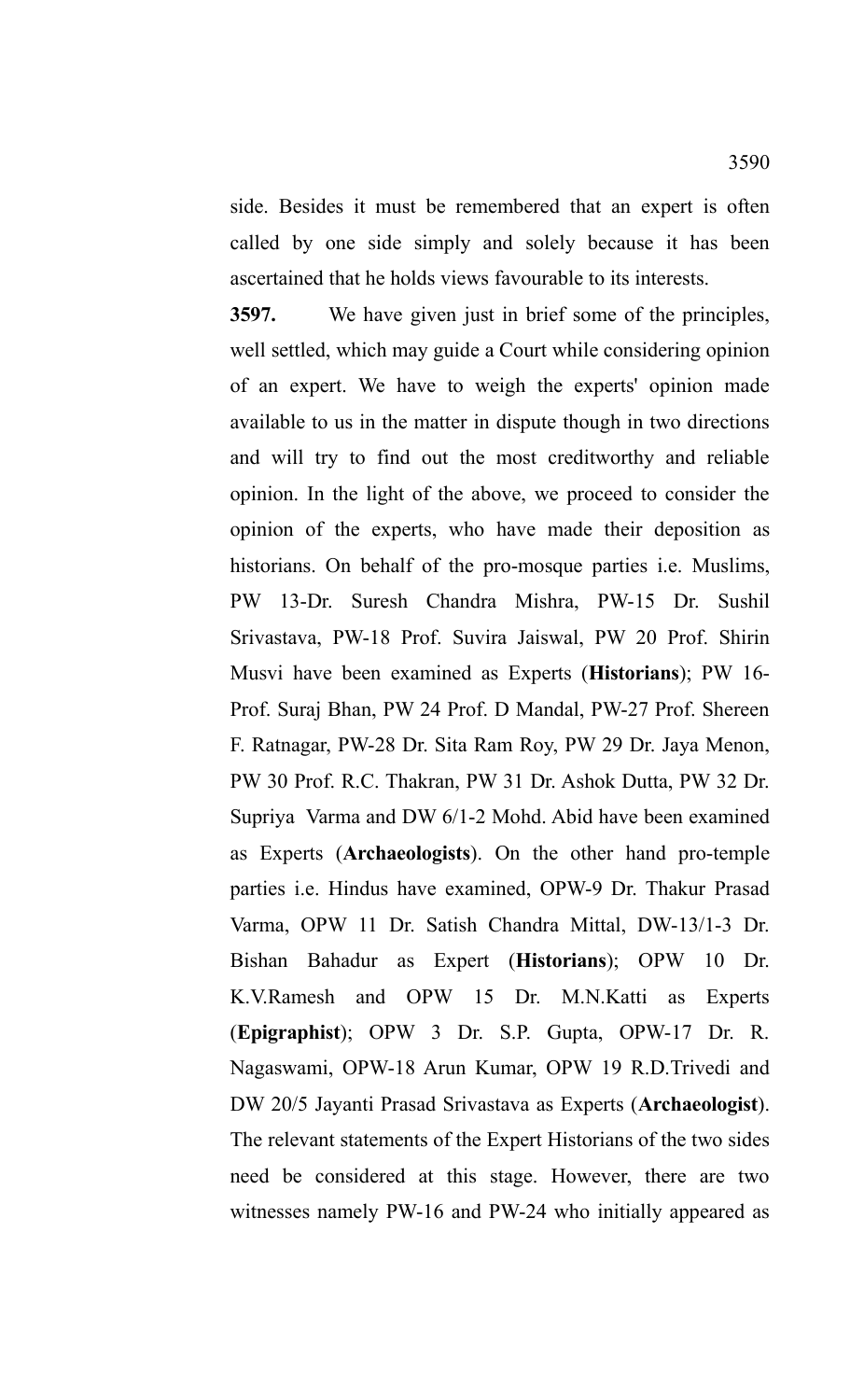Historian Archaeologist.

**3598. PW 13, Suresh Chandra Mishra**, has deposed his opinion that as per in-depth study which he has made about the dispute of Babari Mosque, he has come to know that this Mosque was constructed by Mir Baqi and no demolition was made before its construction. No evidence he could find suggesting existence of any temple at the disputed site. Appointed as a Reader in Saraswati Co-educational College affiliated with Delhi University in August 1973, he did his Ph.D. in 1985 from the same University, while in service. He claimed his specialization in Ancient History:

''मेरा विशिष्टीकरण (महारथ) प्राचीन इतिहास पर है।'' (पेज 1) *"My specialization is in Ancient History." (ETC)*

**3599.** An expert witness is like any other witness and has to be tested in the same manner. We find that the learned counsels of various defendants cross examined PW 13 very elaborately and his entire statement is running in 288 pages. All kinds of questions have been asked from him to test his veracity, competence, expertise etc. He claims to have visited disputed site in 1964 and on pages 33 said:

''विवादित स्थल और विवादित भवन की सम्बन्ध में मेरी गहन जिज्ञासा 1989–90 में जागृत हुई। लेकिन मुझे विवाद का ज्ञान तो पहले ही से था। इस विवाद का ज्ञान मुझे लगभग 1968 के आसपास हुआ था।''

 $(\dot{q}\bar{w}$  33)

*"My curiosity about the disputed site and the disputed building cropped in 1989-90 but I had knowledge of the dispute from before. I came to have knowledge of this dispute in and around 1968." (ETC)*

**3600.** On page 37, he says that after deep study, he could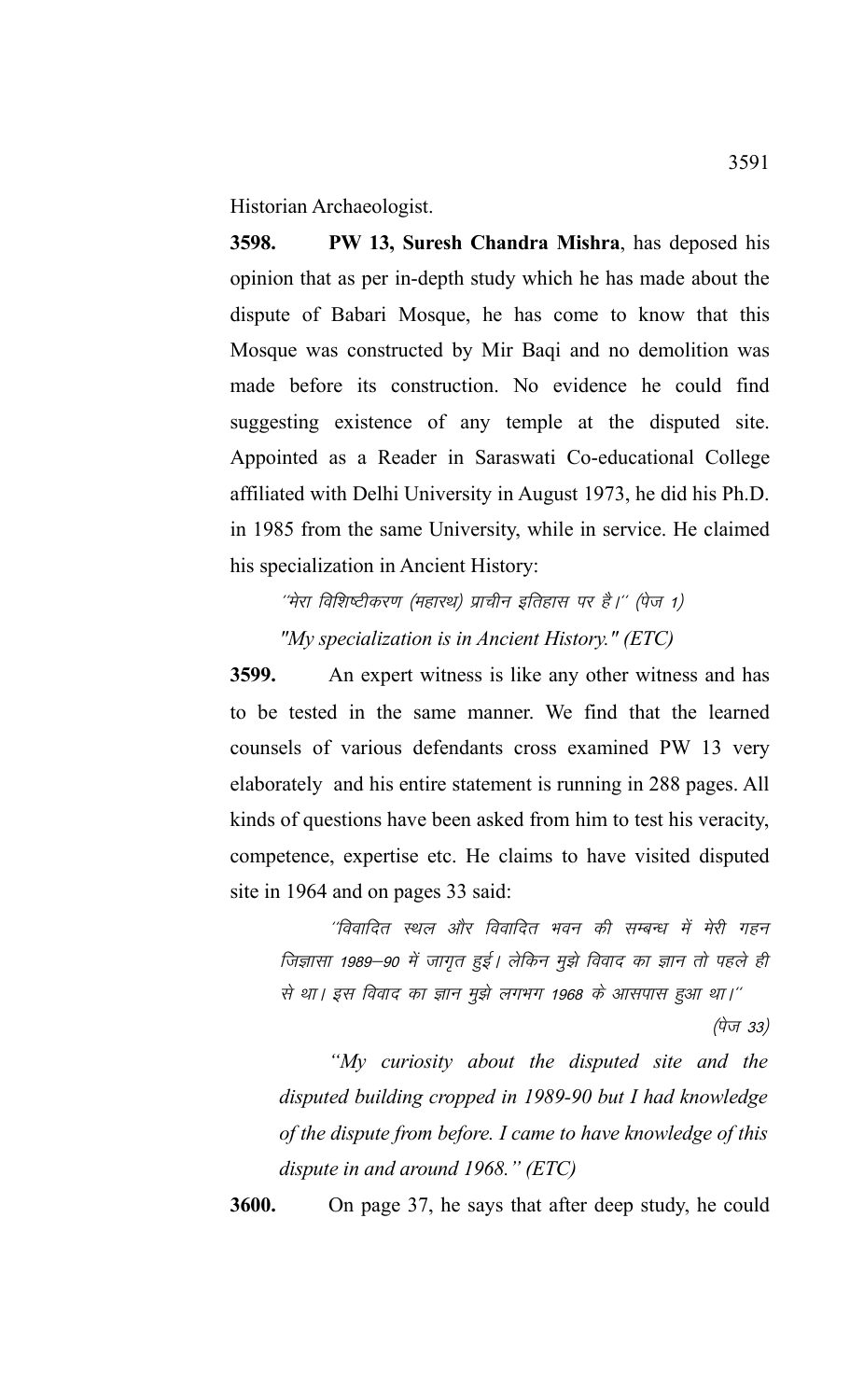ascertain the place of birth of Lord Rama:

''मुझे पता लग चुका है कि उनका जन्म स्थान कहाँ है। यह स्थान अयोध्या ब्रह्मकुण्ड और ऋषि मोचन घाट के मध्य में पड़ता है। यह समस्त बयान ओर अपने निष्कर्ष मैंने अपने ग्रन्थों को पढ़कर सर्वेक्षण करके, खोजबीन करके, और पूछॅताछ करके दिये हैं।'' (पेज 37)

*"I have learned where his birth-place is. This place lies between Ayodhya Brahma-kund and Rishi-Mochan ghat. I have given all this statement and my findings by going through books and by carrying out surveys, investigations and enquiries." (ETC)* 

**3601.** The material which he studied to form the said opinion has been detailed on page 38:

''इस संबंध में मूल ग्रन्थ बाल्मीकी रामायण, महाभारत, वह अन्य सेकेन्डरी वर्क्स का अध्ययन किया। सेकेन्डरी वर्कस में आर0जी0 भण्डारकर कृत हिस्टी आफ वैष्णजीम डा0 सबीरा जैसवाल द्वारा लिखी किताब डवलपमेंट आफ वैषनव इन इण्डिया, ई0 बनर्जी द्वारा लिखित राम के बारे में लिखी किताब, राइटयस आफ रामा जो आर0एल0 ब्राकिउटन द्वारा लिखी किताब, अगस्त्य संहिता, उत्तर तापनीयोपनिषद, अयोध्या महात्म के अन्य तीन संस्करण वृदांवन रिसर्च इन्सटीट्यूट से प्राप्त पाण्डुलिपि और बाडलीयन लाइब्रेरी लंदन, तथा रामनारायण दास के संस्करण जो अयोध्या में राममयीकरण चिन्हों के या स्थलों के क्रमिक संवर्धन को विषद रूप से स्पष्ट करते हैं का अध्ययन किया है। एक और बहुत आवश्यक किताब जो मैंने अयोध्या पर पढी है वो ग्रोनिंगगेन विश्वविद्यालय (नीदरलैण्ड) के हांस बेकर द्वारा लिखित अयोध्या को भी पढ़ा है। यह बाद वाली पुस्तक 1990 से पहले प्रकाशन में आ गयी थी और बाकी की किताबें अलग अलग समय में प्रकाशित हुई है।'' (पेज 38)

*" In this respect, I studied the primary treatises like Valmiki Ramayana and Mahabharata and also certain secondary works. In the secondary works, I have studied 'History of Vaishnavism' by R.G.Bhandarkar, 'Development of Vaishnavas in India' by Dr.Suvira Jaiswal, a book on*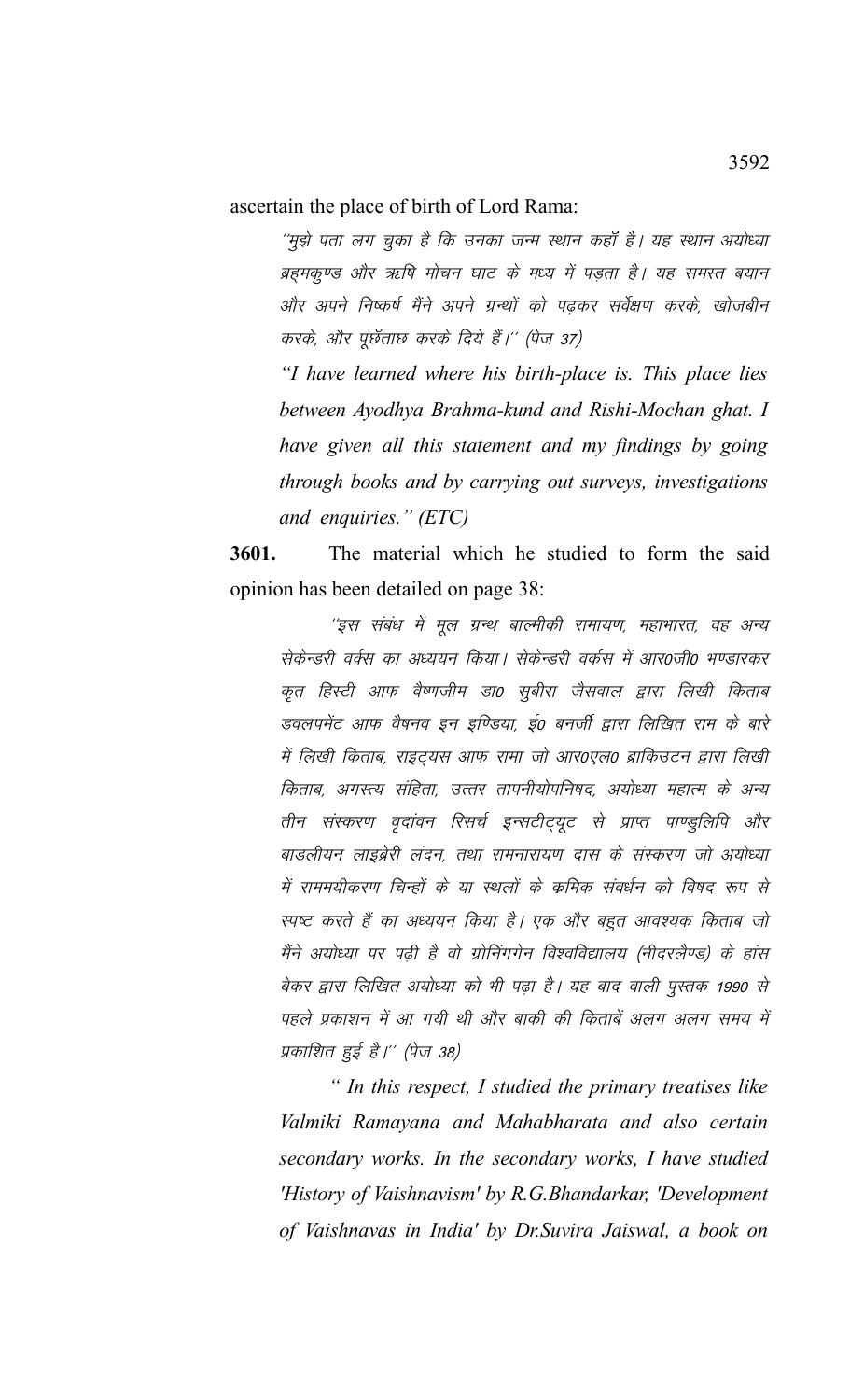*Rama by E. Banerjee 'Righteous of Rama' by R.L.Brokiuton, 'Agastya Samhita', 'Uttar Tapniyopnishad', other three editions of Ayodhya Mahatmya, manuscript received from the Vrindavan Research Institute, . . . . . . from Bodleiyan Library London and a memoir of Ram Narayan Das which vividly deals with the gradual growth of symbols or sites typical of Rama. Another very important book which I have studied on Ayodhya, is a book titled 'Ayodhya' authored by Hauns Bracker of Groningen University of Netherlands. The subsequent book had been published before 1990 and the rest of the books were published at different times." (E.T.C.)*

**3602.** Following part of his statement, cross examination, in our view, would reflect on the reliability of the opinion of the aforesaid witness:

"बाबर मेरा चुनिंदा विषय था।'' (पेज 54)

*"Babur was my favourite subject" (ETC)* 

''विवादित ढांचे के बारे में मैंने मौके पर भी अध्ययन किया। इतिहासिक दृष्टि से मैंने सबसे बड़ी बात पाई कि इस ढॉचे की गुम्बद (डोम) उस पर अंकित फूल की पॅखुडियां, तिकोन, उसका सहन, बाहरी दीवाल पर बना हुआ सिंह (शेर) तथा मस्जिद के नीचे भाग में मुस्लिम गलेज्ड वेयर जो इस बात के प्रतीक थे कि वह मस्जिद है।'' (पेज 70)

*"I made study with regard to the disputed structure, even at the site. The most important thing from the historical point of view which I found, was a dome of this structure depicting flower-petals, a triangular shape, its courtyard, a lion carved out on the exterior wall, and the Muslim glazed ware in the base part of the masjid, which features were the symbols showing it (this structure) to a mosque." (E.T.C.)*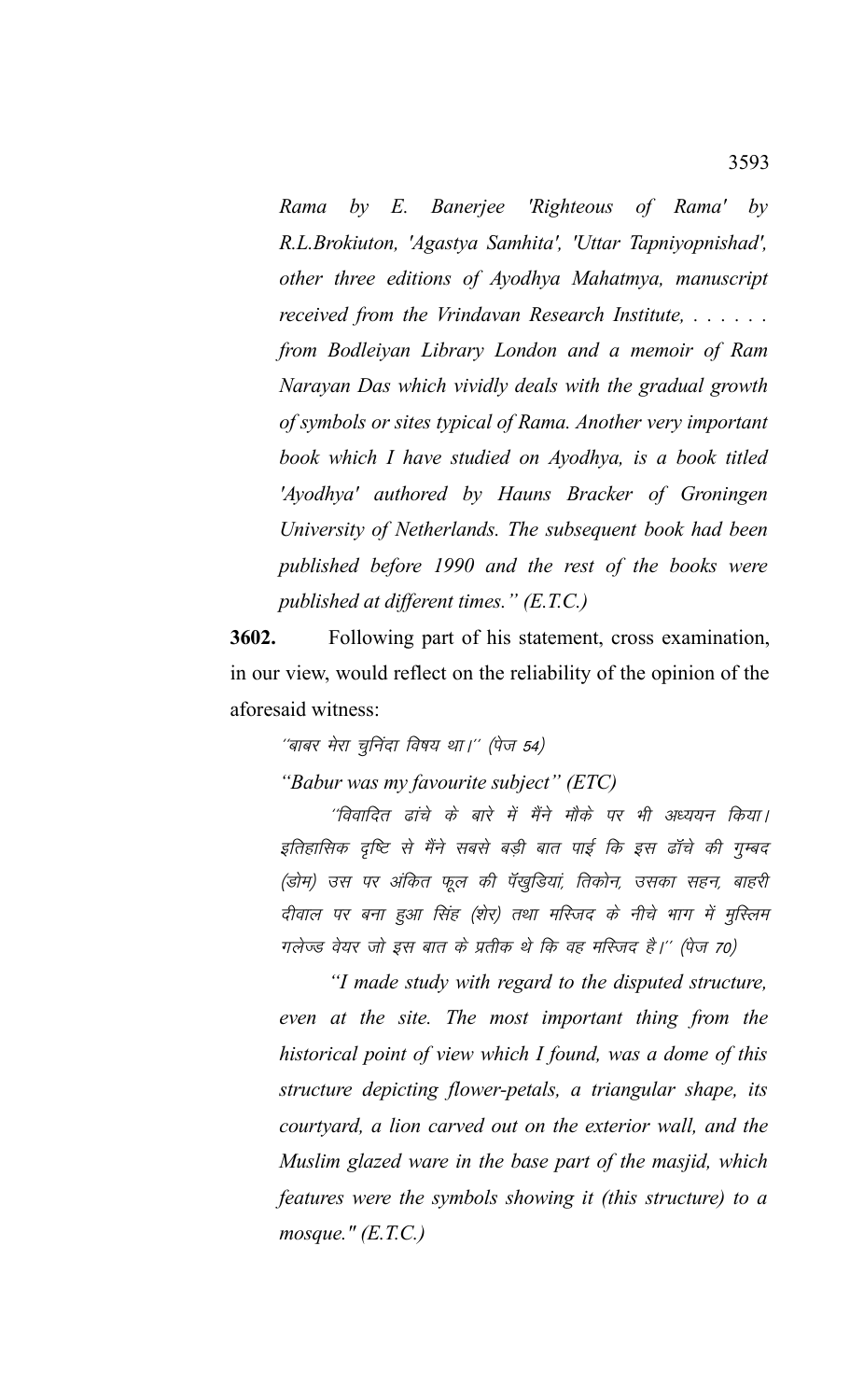´´यह कहना भी गलत है कि मैंने उसमें यह गलत बयानी की हो कि जब मेरे माता–पिता इस भवन के अन्दर चले गये तो मैं बाहर खड़ा रह गया था। वैसे यह ठीक है कि सन 66 और सन 68 में भी इस विवादित परिसर के बाहरी मुख्य द्वार पर ताला बन्द था और कोई भी व्यक्ति अन्दर नहीं जा सकता था।'' (पेज 93)

*"It is wrong to say that in the said testimony I have wrongly stated that when my parents went inside this building, I was left standing outside the building. However, it is true that even in 1966 and 1969 the main outdoor of this disputed premises was locked and none could go inside." (ETC)* 

''जब मैं अपने इस स्थल निरीक्षण पर 1990 में गया तो वहां जाने पर रोक-टोक थीं लेकिन उसके बावजूद भी मुझे लोगों ने वहां जाने दिया। मुझे अब महीना या मौसम याद नहीं है जब मैं स्थल निरीक्षण पर गया था। मैं मौके पर शाम के समय गया था। लेकिन निश्चित तौर पर समय नहीं बता सकता। मैं यह भी ठीक से नहीं कह सकता कि सूर्य छिपने से पहले गया था या सूर्य छिपने के बाद गया था। मैं यह नहीं कह सकता कि उस वक्त दर्शन करने का समय था या नहीं। उन बातों को 8 वर्ष हो चुके हैं। सड़क से परिसर के पूर्वी छोर पर जो सड़क आती है उससे मैं भीतर गया था। . . . . यह कहना गलत है कि 1990 में पूर्व की ओर से परिसर में अंदर जाने पर पूर्णरूप से रोक लगी हुई थी। मैं रोक के बावजूद भी इजाजत लेकर अंदर गया था। जो पुलिस वाले वहां बैठे थे मैंने उनसे यह इजाजत ले ली थी।'' (पेज 147)

*"In 1990, when I went to this site for inspection, there was a bar on ingress to that place. But despite all that, people allowed me to go there. I do not remember the month or season when I visited the site. I visited the site in the evening. But I cannot definitely tell the time. I also cannot properly tell whether my visit preceded or followed the sunset. I cannot say whether it was the time of having darshan or not. 8 years has past since then I went inside*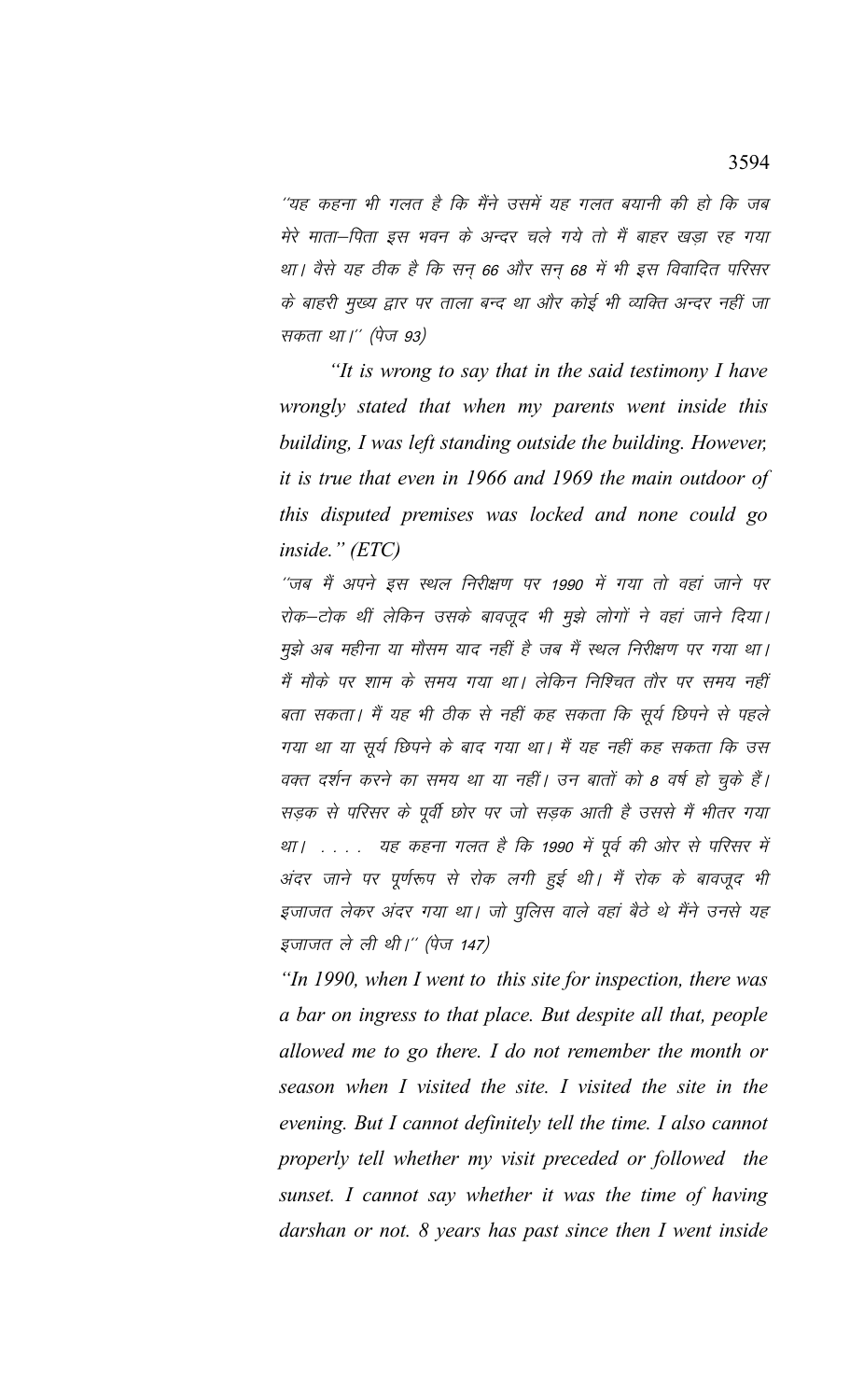*through the road leading to the eastern end of the premises . . . . . . It is wrong to say that in 1990 there was a complete ban on ingress to the premises from the east. Despite the ban, I went inside. I had taken the permission from the policemen on guard." (ETC)* 

''महमूद गजनवी के बाद अगला आक्रमण मोहम्मद गौरी का <u>हु</u>आ था।'' (पेज 179)

*"After Mahmud of Ghazni, the next invasion was made by Muhammad of Ghur." (ETC)* 

´उसने अपना आखिरी युद्ध बारहवीं शताब्दी में जीता था उसने पृथ्वीराज चौहान को हराया था। मोहम्मद गौरी इस्लाम को मानने वाला था। पृथ्वी राज चौहान गजनी के राजा थे, उसके आस पास के राजा था।'' (पेज 179)

*"He won his last battle in the 12th century. He defeated Prithvi Raj Chauhan. Muhammad of Ghur was a follower of Islam. Prithvi Raj Chauhan was king of Ghazni; he was a king of its adjoining area. " (ETC)* 

''यह कहना गलत है कि युद्ध जीतने के बाद मो0 गोरी ने पृथ्वी राज चौहान की दोनों आंखे निकलवा दी थी और फिर सिर काट दिया था वास्तव में **यह हिन्दू कटट्खादियों की अपनी कपोलकल्पना है |'' (पेज 180)** 

*"It is wrong to say that after winning the battle Muhammad of Ghur caused both the eyes of Prithvi Raj Chauhan to be gouged out and then his head to be chopped off. Actually, it is an imagination of the Hindu hardliners." (ETC)* 

''**मैने जजिया टैक्स का नाम सूना है।** मुझे याद नहीं आ रहा कि जजिया टैक्स किसके शासन में या किस समय लगा था। इस समय मुझे याद नहीं आ रहा कि यह कब और किसलिए लगाया गया था। मुझे याद नहीं आ रहा कि जजिया टैक्स केवल हिन्दुओं पर **लगता था**।'' (पेज 184)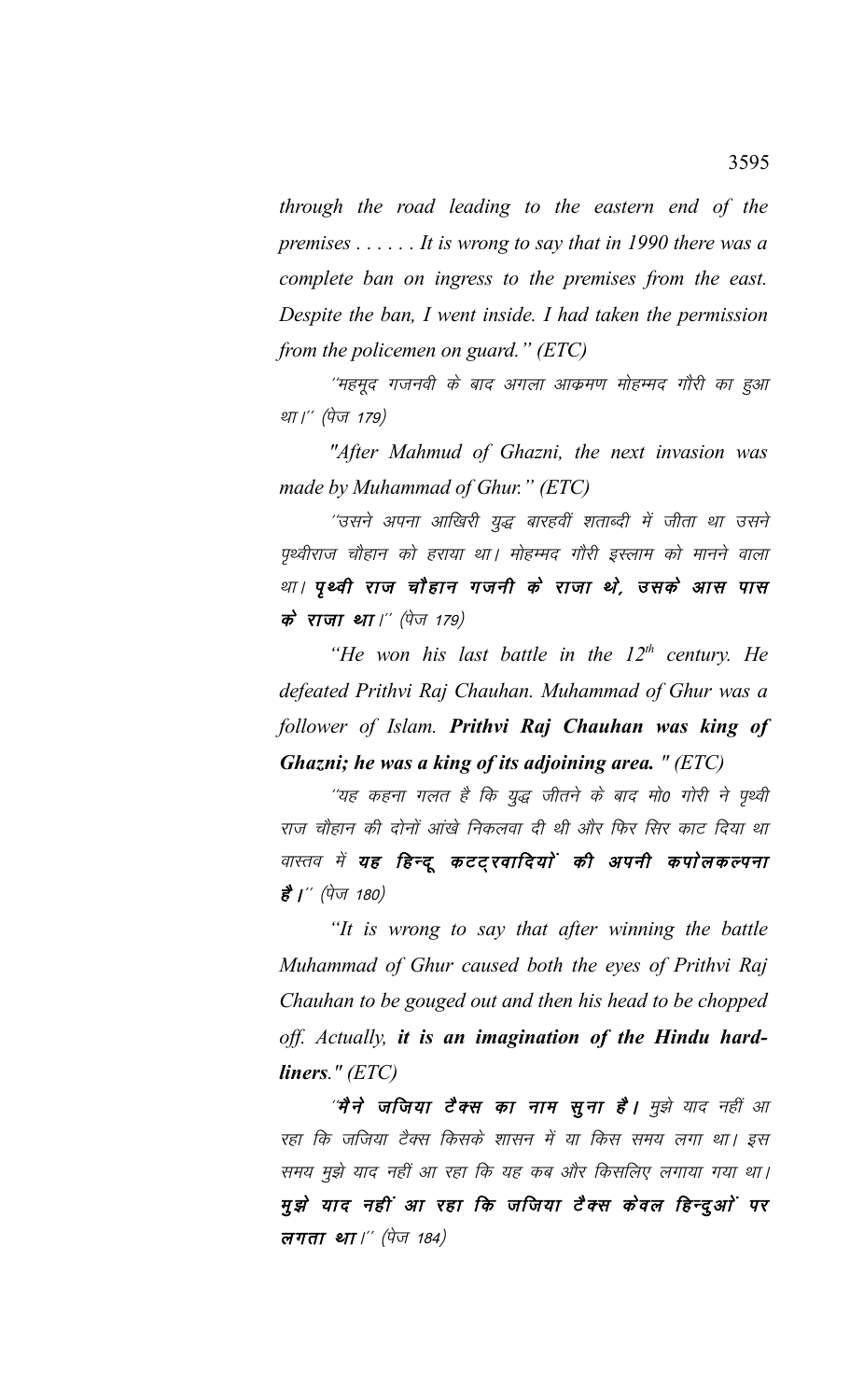*"I have heard of Jazia tax. I fail to recall under whose rule or at which time the Jazia tax was imposed. At present I fail to recollect when and for what purpose it was levied. I do not remember that the Jazia tax was levied only on Hindus." (ETC)* 

"मेरी जानकारी में आज से एक सौ वर्ष पूर्व काशी मे **विश्वनाथ मंदिर नहीं था।** . . . . मैं यह नहीं मानता कि ज्ञानव्यापी मस्जिद का निर्माण काशी विश्वनाथ मंदिर के आधे हिस्से को तोडकर किया गया हो। मैं यह भी नहीं मानता कि यह कहा गया निर्माण औरंगजेब ने करवाया हो। **यह कहना गलत है कि काशी विश्वनाथ मंदिर के** आधो भाग को तोड़कर औरंगजेब ने ज्ञानवापी मस्जिद का निर्माण करवाया हो |'' (पेज 199)

*"In my knowledge, there was no Vishwanath temple in Kashi 100 years ago.. . . . . . I do not think that the Gyanvapi mosque was constructed by demolishing half of the Kashi Vishwanath temple. I also do not take it to be true that the said construction was raised by Aurangzeb. It is wrong to say that Aurangzeb built the Gyanvapi mosque by demolishing half of the Kashi Vishwanath temple." (ETC)* 

*''*मैं कभी भी गवाही देने के लिए हवाई जहाज से नहीं आया ....... मैं रेल यात्रा करता हूं ........ यह ठीक है कि मैंने पिछली बार अदालत को बतलाया था कि **मैं 2 बार हवाई जहाज से भी वापस दिल्ली**  $\pi$ या हूं।" (पेज 201)

*"I never came by air to give my testimony. ...... I travel by rail ........ It is true that I told the court last time that I had gone back to Delhi by aeroplane two times." (ETC)* 

''उन्नीसवीं शताब्दी के आस–पास से विवादित स्थल मौजा कोट रामचन्द्र की सीमा में आता है। उससे पहले इसे अयोध्या कोट बोला जाता रहा है। इस बात का जिक मुझे भुश् $\hat{p}$ ड रामायण के अन्दर मिला था कि इसे अयोध्या कोट कहा गया है। मुझे अब याद नहीं है कि मैने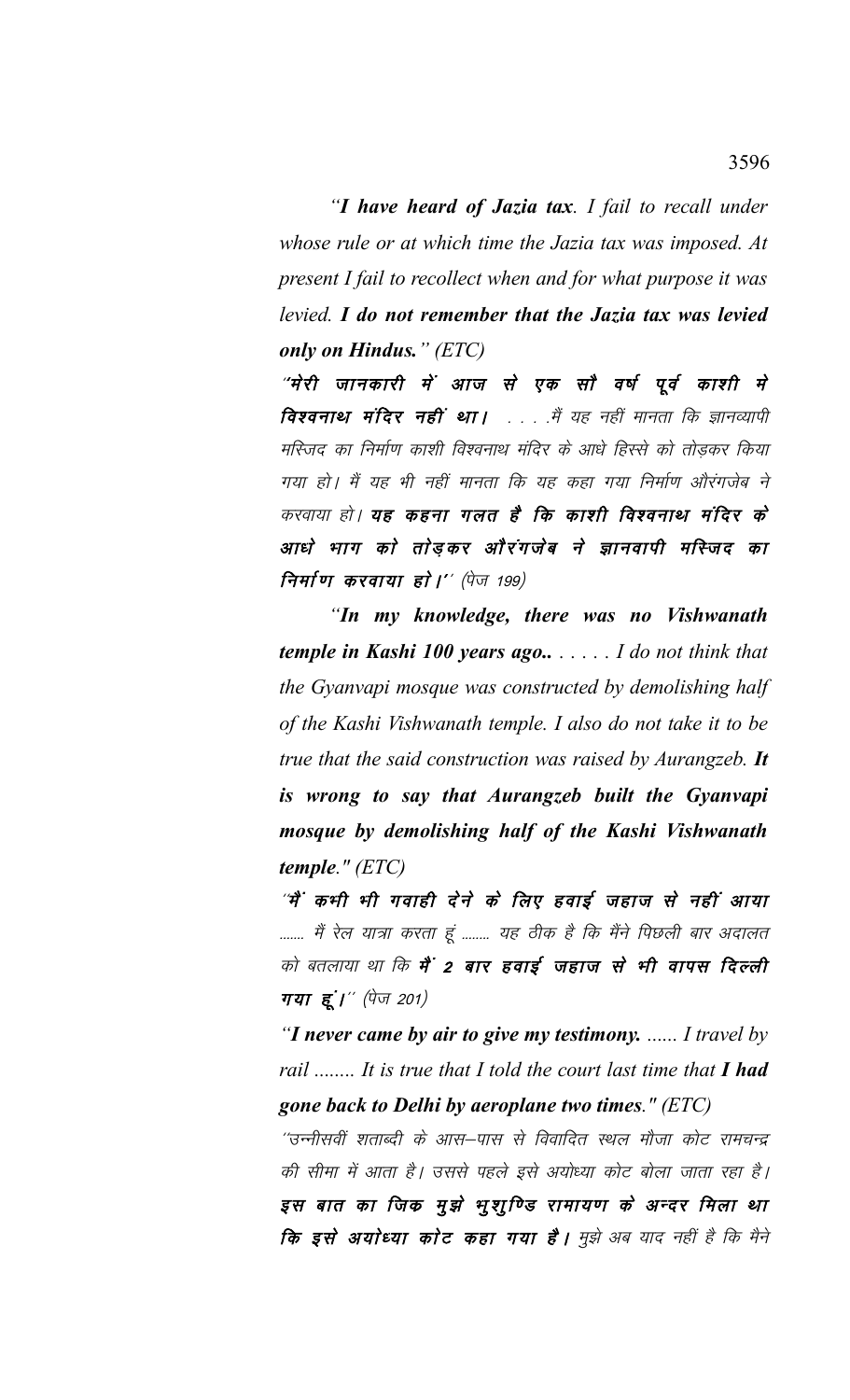ऐसा कहां पढ़ा है या किस जगह देखा है कि उन्नीसवीं शताब्दी से अयोध्या कोट की बजाय इस मौजे का नाम कोट रामचन्द्र पड़ गया हो।" (पेज 211)

*"The disputed site falls within the limit of mauja-Ram Chandra Kot from in and around the 19th century. Prior to it, it was called Eyodhya Kot. I came across its being called Ayodhya Kot, in the Bhushundi Ramayana. At present I fail to remember where I have read or at which place I have seen that from the 19th century this mauja has come to be called Ram Chandra Kot instead of Ayodhya Kot ." (ETC)* 

'मैंने राम जन्म भूमि के बारे में जो निर्णय लिया है उसका आधार मेरा स्कन्द पुराण का अध्ययन मुख्य रूप से और तीर्थ सम्बन्धी तमाम लिटरेचर जो 17वीं शताब्दी तक चलता है और मेरे सर्वेक्षण के आधार पर हैं मैंने जो पुस्तक में मेजरमेंट दिये हैं उनको चेक करने की कोशिश की है। **मैंने** मौके पर नपाई नहीं की। लेकिन आंखों से देखकर उसकी सच्चाई का आंकलन किया है। यह कार्य मैंने 1989–90 में कर लिया था।'' (पेज 215)

*"The finding which I have inferred in regard to Ram Janam Bhumi, is based mainly on my study of Skandha Purana and is also based on plenty of pilgrimage-related literature which extends up to the 17th century and on my survey. I have tried to check the measurements given in the book. I did not try to take measurements on the site. But I have tried to verify its veracity by observing them with the eyes. I had done this work in 1989-90." (ETC)* 

''जिस समय मैंने इस भवन का निरीक्षण किया **तो यह पाया कि यह** किसी पूराने भवन के खण्डहर पर एक टीले जैसे स्थान पर बना हुआ $\vec{B}$  |" (पेज 216)

*"On observation of this building I found that it is built on a mound-like place on the remains of some old*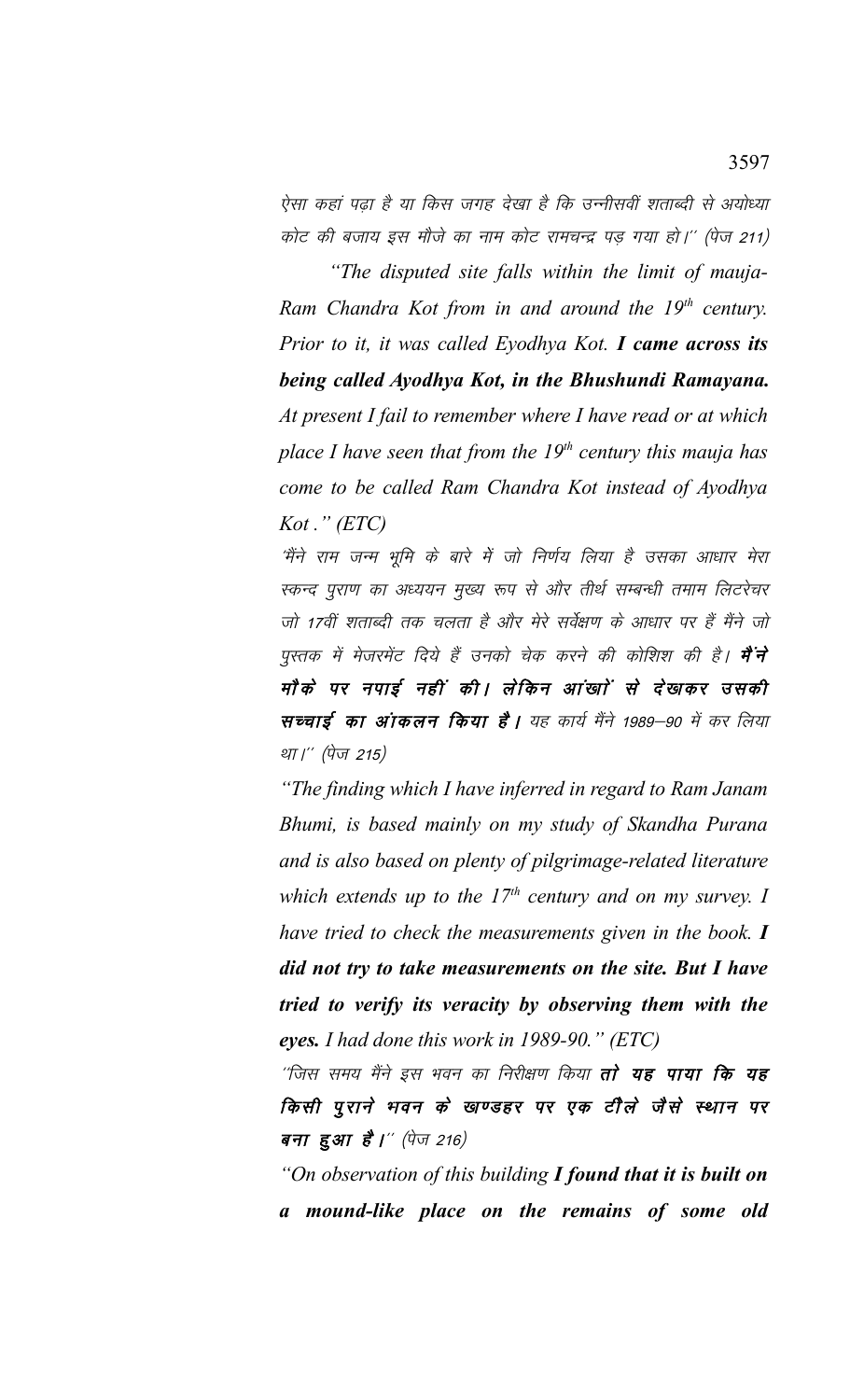#### *building." (ETC)*

''जहां तक मैं समझता हूँ, **मुझे इस अदालत में गवाही के लिए इस** विषय पर बुलाया गया है कि जिस भूमि पर विवाद है आया कि वहाँ किसी मन्दिर को तोड़कर मस्जिद बनाई गई थी या नहीं मैंने यह बयान दिया है" (पेज 224)

*"As far as I understand, I have been summoned in this court to depose whether or not a mosque was constructed by demolishing a temple on the disputed site. I have given this statement," (E.T.C.)*

''मुझे मौके पर सीताकूप विवादित भवन के उत्तर—पूर्वी तरफ मिला था। यह सीताकूप विवादित स्थल की बाउण्ड़ी से 10–20 गज की दूरी पर था। मैं इस बात से सहमत नहीं हूँ कि सीताकूप विवादित भवन से दक्षिण की तरफ था।'' (पेज 227)

*"On the site, I found Sitakoop towards north-east of the disputed building. This Sitakoop was 10-20 yards away from the boundary of the disputed site. I do not agree to the point that Sitakoop was towards south of the disputed building." (ETC)* 

''जहां सीता कूप लिखा है उसके थोड़ा दाई तरफ हटकर लोमश भी दिखाया गया है। मेरे हिसाब से नक्शे में यह दिखायी गयी स्थिति बिलकुल गलत है।'' (पेज 232)

*"The 'Lomash' is shown a bit right to the place where 'Sita Kup' is written. According to me, this location shown in the map is totally wrong." (ETC)* 

''मैं 1989 में जब वहां गया तो वहां पर श्री राम लला की प्रतिमा स्थापित थी। लेकिन ऐसा नहीं है कि यह वही मूर्ति थी जो सन् 1966 में भी वहां पर स्थापित रही हो। मैं यह बात निश्चित रूप से कह सकता हूँ कि 1989 में जो श्री राम लला की मूर्ति मैंने वहां पर देखी थी वह 1966 में वहां पर स्थापित नहीं थी। मेरे साथ कुछ लोग गाइड जरूर थे। उन्होंने मुझे यह बात बतलायी थी कि यह मूर्ति 1966 वाली नहीं है।'' (पेज 238)

*"When I went there in 1989, the idol of Sri Ramlala was*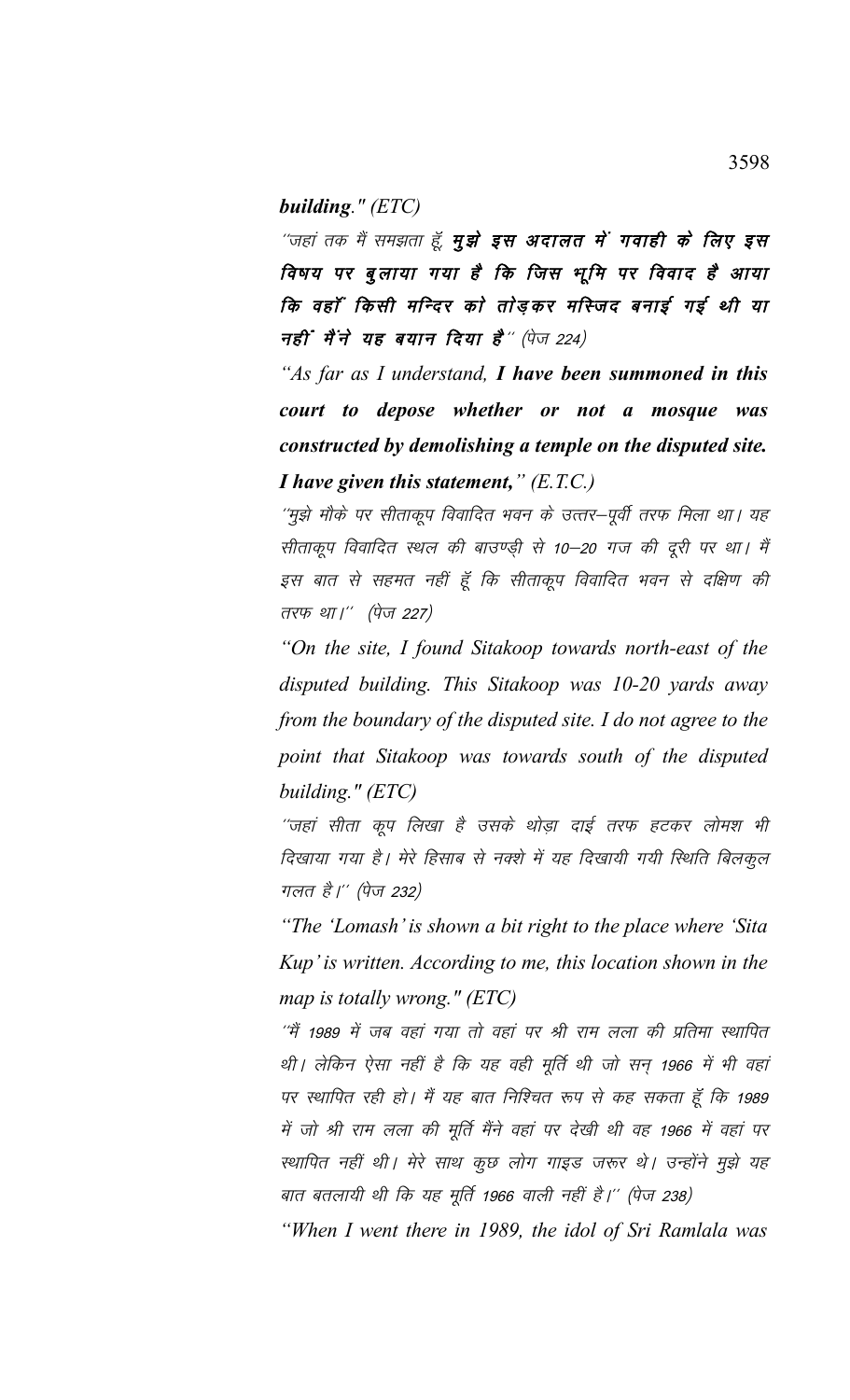*present there. But it is not so that it was the same idol which was present there in the year 1966. I can say this definitely the idol of Sri Ramlala which I saw in 1989, was not there in 1966. There were few guides with me, who told that this idol was not that of 1966." (E.T.C.)* ''मुझे अपने गाइड्स का नाम, पता आदि कुछ मालूम नहीं है।'' (पेज 239)

*" I do not know the name, address etc. of my guides."*

*(E.T.C.)*

''वास्तव में वह गाइड भी नहीं थे। ऐसे ही कोई मिल गया था। . . . वास्तव में मेरा कोई गाइड ही नहीं था।'' (पेज 239)

*"Actually he was neither a guide. He had just met by chance. . .. . . .. . .Actually I had no guide." (E.T.C.)*

''मेरे विचार में वह मूर्ति ज्यादा से जयादा एक या दो साल पुरानी थी और क्योंकि उसमें चमक थी इसलिए नयी लग रही थी।'' (पेज 239)

*"In my opinion this idol was hardly one or two years old, because it had shine. As such it appeared new."*

*(E.T.C.)*

''हां मैं ने अपने अन्वेषण में इस तरीके को भी अपनाया कि जो कोई भी व्यक्ति मुझे मिल जाता था उसी से मैं  $\mathbf{u} \mathbf{v} - \mathbf{v} \mathbf{v} \mathbf{v} \mathbf{v} \mathbf{v} \mathbf{v} \mathbf{v}$  (पेज 240)

*"Yes, in my research I even adopted this practice that whosoever I met, I made inquiries from him." (ETC)*

"बाबरी मस्जिद की तामीर के बाबत बाबरनामा के लिखे जाने के वक्त से लेकर 1989 तक के बीच में लिखी गयी तमाम पुस्तकें मैंने पढ़ी है। मुझे इस वक्त किसी भी किताब का नाम याद नहीं है। मैंने पढ़ी जरूर होगी।'' (पेज 257)

*"I have read many books written from the time of Babarnama to 1989, regarding construction of Babri mosque. I do not remember the name of any book right now. I must have read it." (E.T.C.)*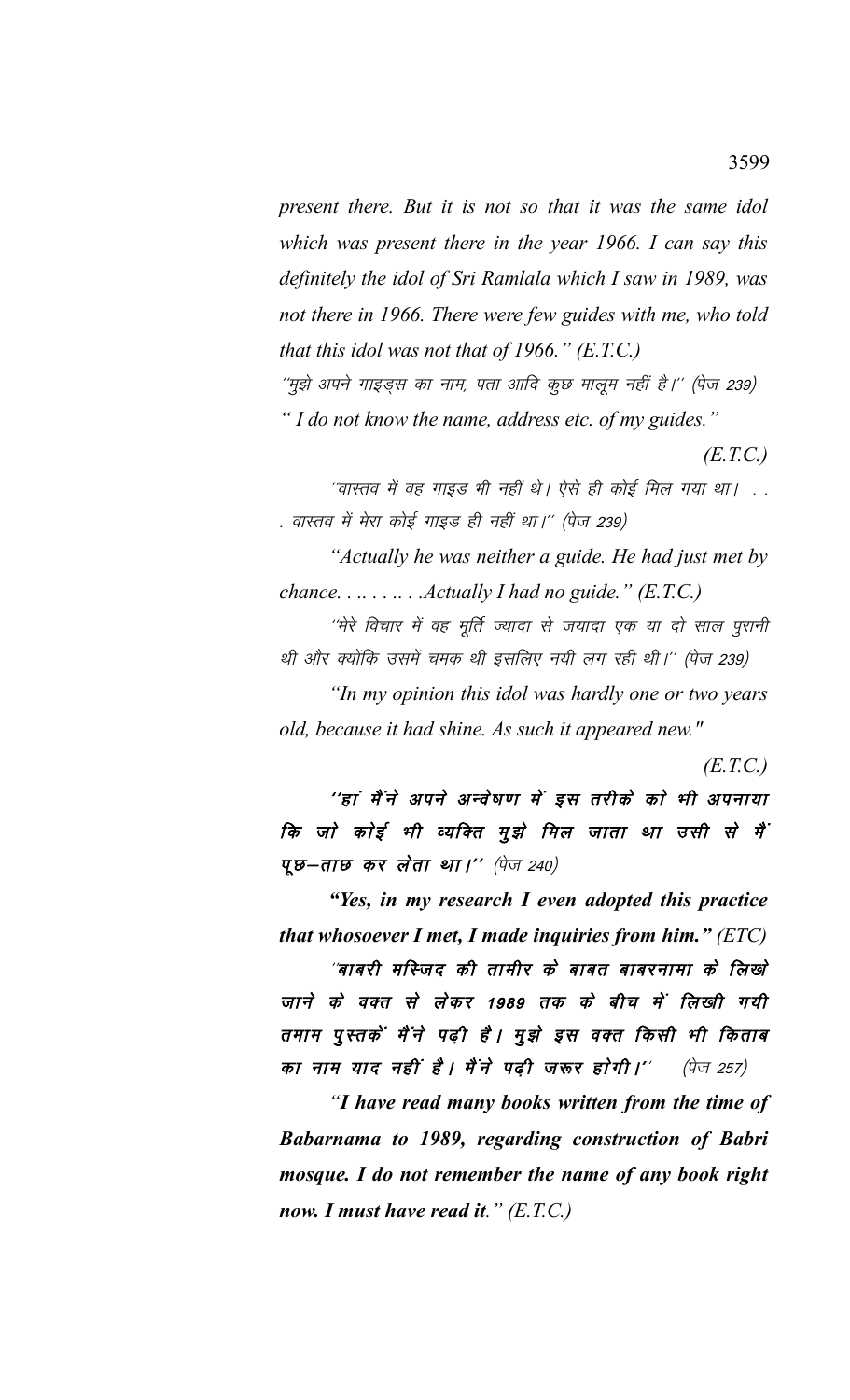''गवाह को पेपर नं0 107 सी 1 पेज नं0 97 आईटम नं0 26 जो कि टिफिनथ्रेलर द्वारा रचित पुस्तक का अंग्रेजी अनुवाद दिखाया गया। गवाह ने कहा कि यह अनुवाद मूल पुस्तक का सही अनुवाद नहीं है। यह सही है कि इस संदिग्ध अनुवाद में यह नहीं लिखा गया है कि मंदिर तोड़कर बाबरी मस्जिद बनवायी गयी परन्तु **मूल पुस्तक में यह** दर्शाया गया है कि यह हिन्दुओं का अन्ध विश्वास है। मुझे फ्रेन्च भाषा तो नहीं आती। लेकिन उसका अनुवाद पढ़ा है। अनुवादक का नाम मुझे याद नहीं है। गवाह ने इस पुस्तक के अनुवाद को कोर्ट में दिखलाया जो कि उसके अनुसार सही अनुवाद है और उसकी फोटों स्टेट कापी रिकार्ड में दाखिल की जिस पर पेपर नं0 सी 2 ⁄ 154 डाला गया।"(पेज 258)

*"The witness was shown item no. 26 at page no. 97 of paper no. 107C-1, which is the English translation of the book of Trifenthelar. The witness said that the translation was not the correct translation of the original book. It is true that in this doubtful translation it has not been written that the Babri mosque was built after demolishing a temple, but in the original book it has been written that it is superstition of Hindus. I do not know French language but I have read its translation. I do not remember the name of the translator. The witness produced the translation of said book in Court, which according to him was the correct translation, and filed its photocopy in record, which was numbered as paper no. C-2/154." (ETC)* ''मेरे साथ एक विशेषज्ञ था और यह नक्शा मुझे उस विशेषज्ञ ने दिया था लेकिन उस विशेषज्ञ का नाम, पता कुछ मुझे मालूम नहीं है। वह विशेषज्ञ मेरे साथ दिल्ली से चलकर आया था। (फिर कहा वह दिल्ली से अलग आया था लेकिन मुझे मौके पर मिल गया था) " (पेज 273)

*" An expert was with me and the map had been given to me by that expert, but I do not remember the name & address of that expert. That expert had accompanied me from*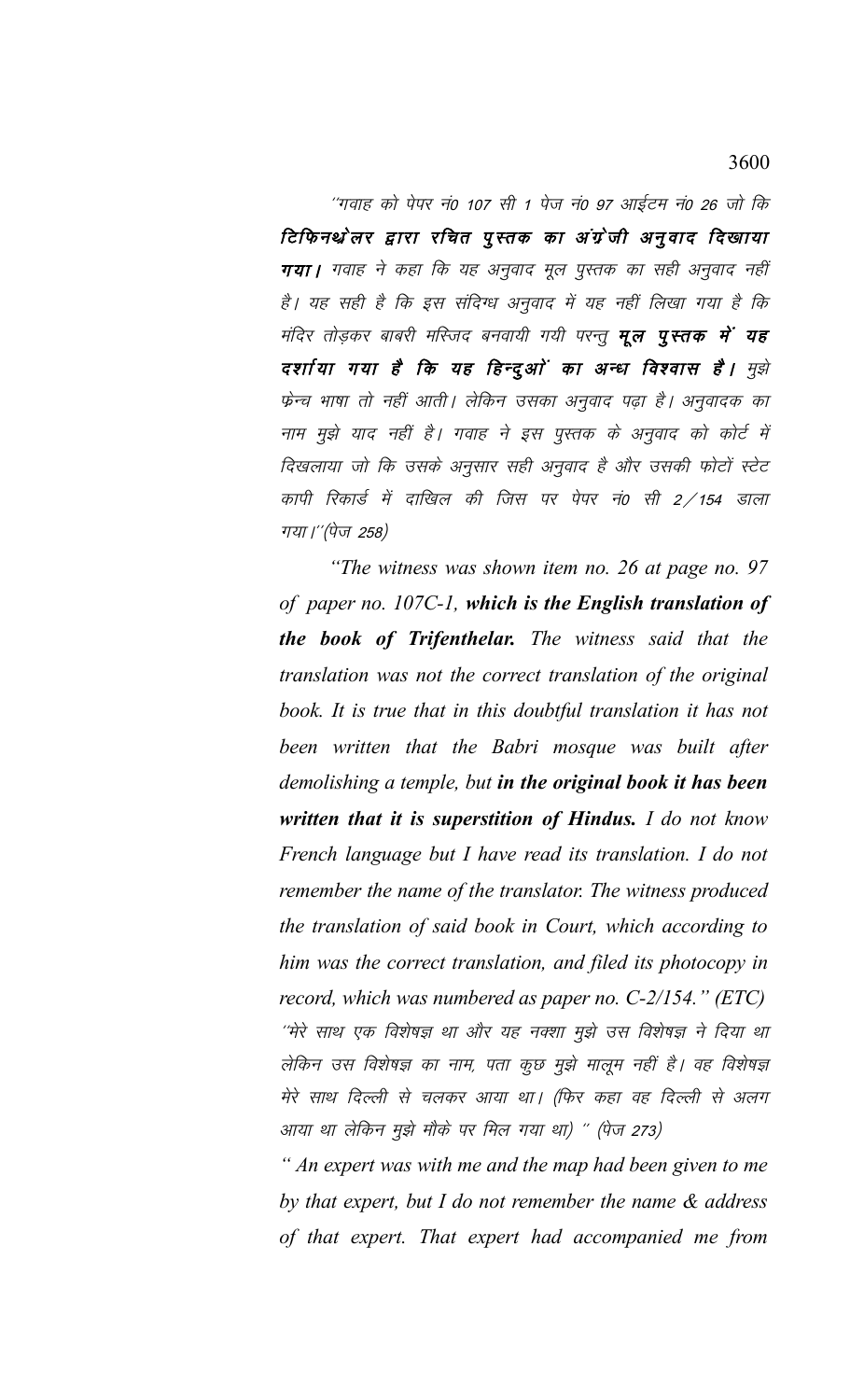*Delhi. ( then said that he had come separately from Delhi but had met me at the spot)." (E.T.C.)*

''मैंने कुछ कदम उठाये थे विवादित भवन की ऐतिहासिकता को जानने के लिए। **मैंने पाटरी को खाेजने की काेशिश की।** उस स्थल पर एक अभिलेख था, जो बाबरी मस्जिद में था, उसको देखा। **मुख्य रूप** से यही दो कदम उठाये थे। मैंने कोई उत्खनन नहीं किया। अभिलेख से मेरा मतलब बाबरी मस्जिद में लगे हुए इन्सक्रिप्सन से है।''

(पेज 276)

*"I had made some attempts to know the history of the disputed structure. I had attempted to trace out potteries. I had seen a record at that place, which was within the Babri mosque. I had mainly made only these two attempts. I had not carried out any excavation. By record, I mean the inscription at the Babri mosque." (E.T.C.)*

"मैं इस बात को अतिशयोक्ति मानता हूँ कि राम नवमी, सावन झूला आदि पर्वा पर वहाँ लाखां की संख्या में लोग एकत्रित होते हों ।'' (पेज 278)

*"I consider it hyperbolic that lacs of people gathered there during the festival of Ramnavami, Sawan Jhula etc."(ETC)*

**3603.** About **PW 15, Sushil Srivastava,** we have already dealt in detail while considering the issues about the date of construction of the disputed building. The aforesaid witness has given a new theory that the building in dispute was constructed much earlier from the period when Babar came to India and must have been constructed before commencement of Mughal period. It is clearly against the pleadings of Muslim parties on whose behalf he has appeared as an expert witness. He also admits of teaching "Modern History" and on page 220, he admits that he has a very little knowledge of History. He,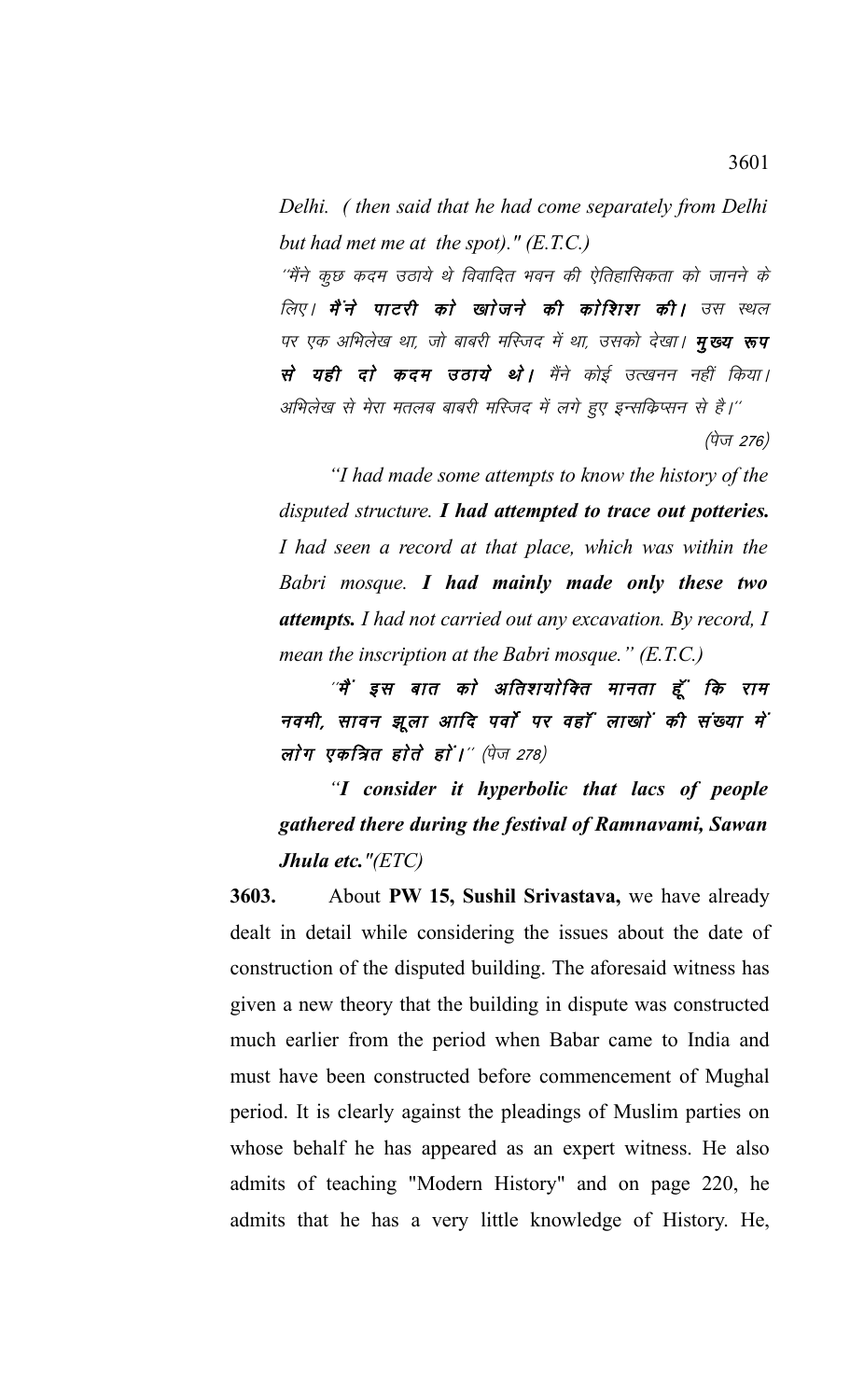however, admits that there was a possibility of an earlier structure at the place where the disputed building was constructed:

''मैने अपनी पुस्तक के पृष्ठ 113 पर यह लिखा है कि इस प्रकार की संभावना से नकार नहीं सकते यानी पूर्ण रूप से नकार नहीं सकते कि यानी बाबरी मस्जिद के स्थान पर अन्य कोई प्राचीन निर्माण न रहा हो | ..... मेरा यह निष्कर्ष कनिघम की रिपोर्ट पर आधारित है।'' (पेज 238)

*"At page 113 of my book, I have written that this probability cannot be ruled out, i.e, cannot be completely ruled out, i.e, no other ancient construction would have existed at the place of Babri mosque......This conclusion of mine is based on Cunningham's report.*" *(ETC)* 

''यह सही है कि बाबरी मस्जिद के नीचे स्थित टीले में पत्थर पाये जाते थे। इस टीले में लगे हुए पत्थरों का आकार बहुत बड़ा था यानी वो बड़े-बड़े पत्थर लगे थे।" (पेज 248)

*"It is true that stones were found in the mound below the Babri mosque. The size of the stones in this mound was very big, i.e. very large stones were present." (ETC)* 

''प्रश्न:-- आपने जो अभी ऊपर बयान दिया है कि बाबरी मस्जिद के नीचे स्थित टीले में बड़े बड़े पत्थर लगे थे उससे आपका मतलब ''लागं साईजड विकस से है या लांग साईज स्टोनस से है?

उत्तर:— **मेरा मतलब लांग साईज ब्रिकस से है।**''(पेज 249)

*"Q. You have just stated above that in the mound below the Babri mosque large stones were present, did you mean by "long size bricks" or "long size stones?"*

*"Ans. I mean by long size bricks." (ETC)* 

**3604.** He has written a book "An Inquiry on the Disputed Mosque". On page 87 thereof, he has written that in  $17<sup>th</sup>$  century, the people started claiming that the building in dispute was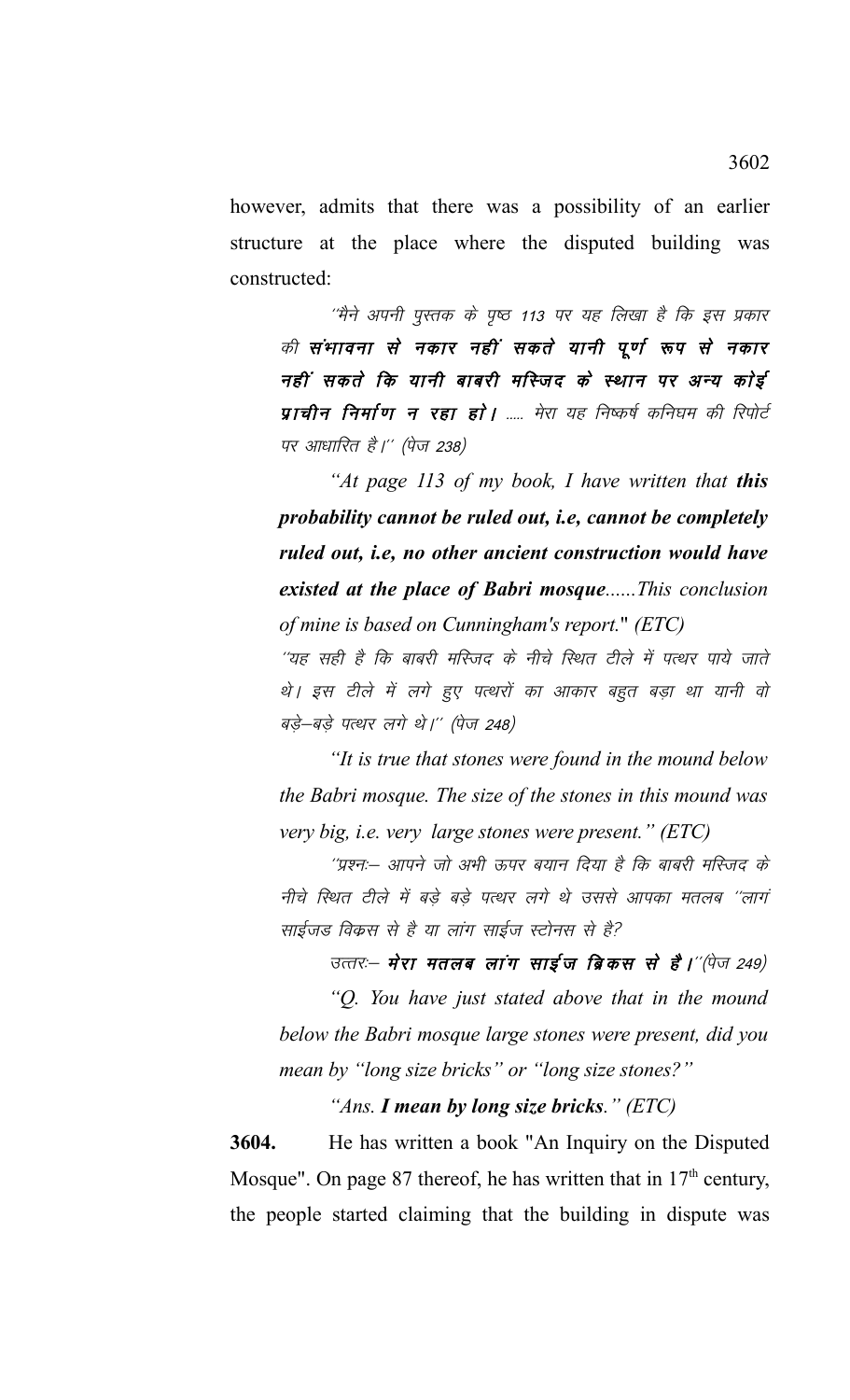constructed by Babar after demolishing a temple but on page 256 of his cross examination, he said that the  $17<sup>th</sup>$  century mentioned on page 87 of his own Book is wrong and it ought to be  $19<sup>th</sup>$  century:

"इस पुस्तक के पेज 87 पर 17 सेन्चूरी लिखा है गलत है। सही में 19वीं सदी होना चाहिए। फिर कहा कि यह मान्यता कि बाबर ने मंदिर गिराकर मस्जिद बनवाया है वह 19वी सदी के पहले आधे हिस्से में शुरू हुई। 19वी सदी प्रथम भाग से मेरा मतलब 1801 से 1850 बीच का है। अवध प्रदेश का विलय ईस्ट इण्डिया कंपनी यानी ब्रिटिश राज्य से 13 फरवरी 1856 में हुआ था।'' (पेज 256)

*"At page 87 of this book, 17 century is written, which is wrong. In fact, it should be 19th century. Further said that the supposition that Babar had got constructed the mosque after demolishing the temple, commenced in the first half of 19th century. By first half of 19th century, I mean the period between 1801 to 1850. The amalgamation of Avadh Province in East India Company took place on13th Feburary 1856. i.e. since the British rule." (ETC)* 

**3605.** He has further said:

''मेरी जानकारी में 1526 के पहले सैय़यद सलार मसूदी एवं इब्नबतूता के अलावा अन्य कोई विदेशी मुसलमान यात्री अयोध्या में नहीं आया था।'' (पेज 262)

*"To my knowledge, prior to 1526, except Syed Salar Masoodi and Ibne Batuta, no any other foreign Muslim Traveller had come to Ayodhya." (ETC)* 

''मतलब यह है कि **इस बात से पूरी तरह नकारा नहीं जा सकता** कि जिस जगह पर बाबरी मस्जिद स्थित थी यहां पर पहले कोई पुराना स्ट्क्चर निर्माण अर्थात प्राचीन निर्माण था।"

(पेज 267)

*"means that it cannot be wholly ignored that where*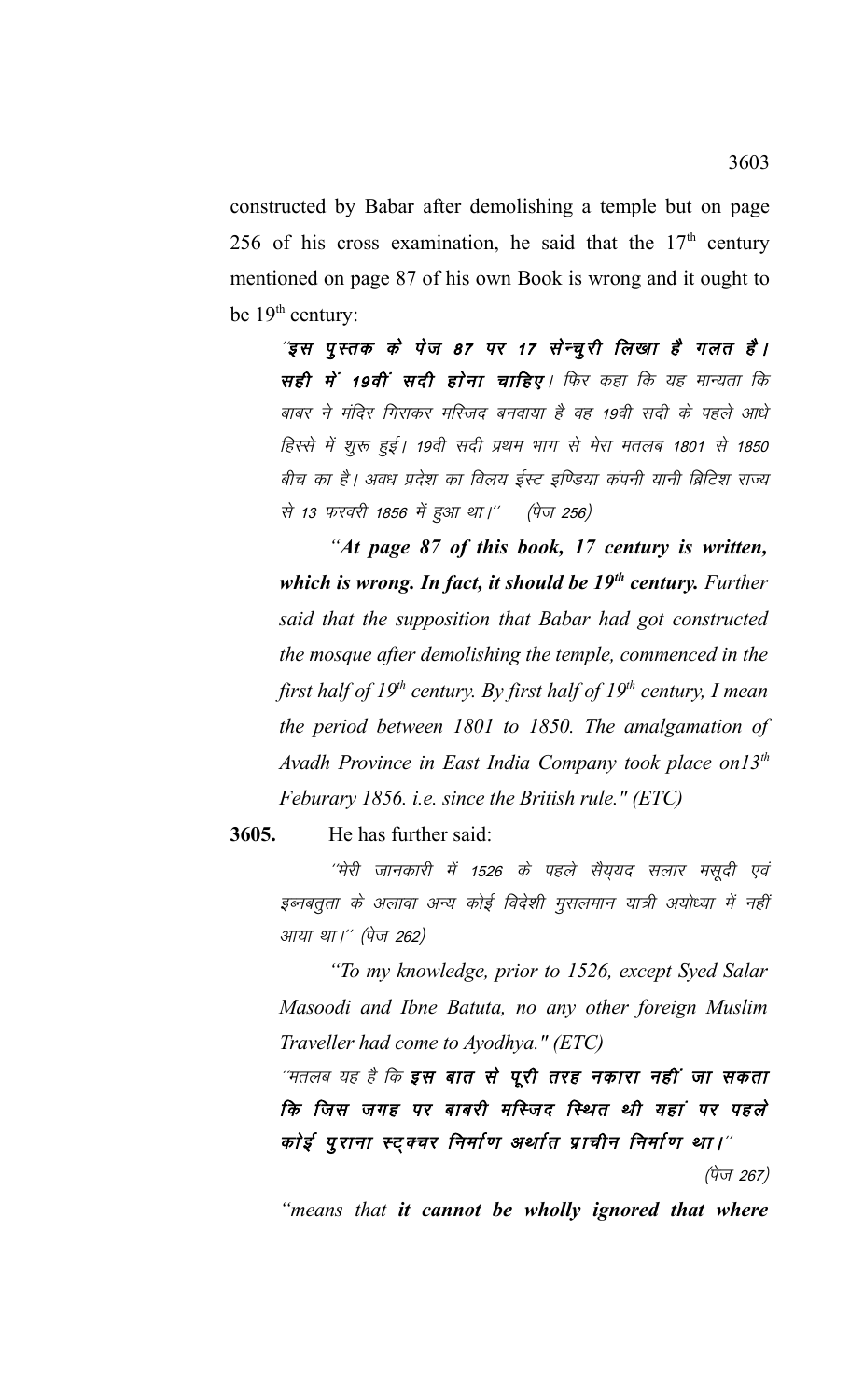*Babri mosque situated, earlier, there had been any old structure or ancient construction." (ETC)*

''यह बाबरी मस्जिद **1853 से 1855 तक मुसलमानों के** कब्जे में नहीं रही है।" (पेज 271)

*"This Babari mosque had not been in possession of Muslims during 1853 to 1855." (ETC)* 

**3606.** All the Muslims parties have denied of any riot or dispute among the two communities in 1855 but this witness gave a different stand and admitted such a clash:

 $^{\prime\prime}$ 1855 के बाद विवादित स्थल पर हिन्द्ओं और मुसलमानों के बीच कोई झगड़ा नहीं हुआ।" (पेज 271)

*"After 1855, no clash took place at the disputed place between Hindus and Muslims." (ETC)* 

**3607.** Moreover, the expertise and authority of PW 15 has been challenged by PW 20, Prof. Shirin Musavi in her statement at page 129 observing that Shshil Srivastava is a Modern Historian and not an authority on Medieval History.

**3608. PW-16 Sri Suraj Bhan**, a Professor in the Ancient Indian Archaeological Department of Kurukshetra University, Rohtak, has deposed that according to his research, no evidence he could find whereupon it could be said that the Babari Mosque was constructed after demolition of a temple. He is co author of document, Exhibit 62 (Suit-4) (also Exhibit 45, Suit 5; Register 32 Page 231) which is a letter said to be prepared by four historians, namely, Dr. R.S. Sharma, M. Athar, Sri D.N. Jha and PW 16. He claims that the archaeological part in the said document was written by him.

**3609**. **Exhibit 45 (Suit-5) (Register 32 Page 231)** is a photocopy of a booklet claimed to be written by R.S. Sharma, M. Athar Ali, D.N. Jha and Suraj Bhan titled as **"Babari**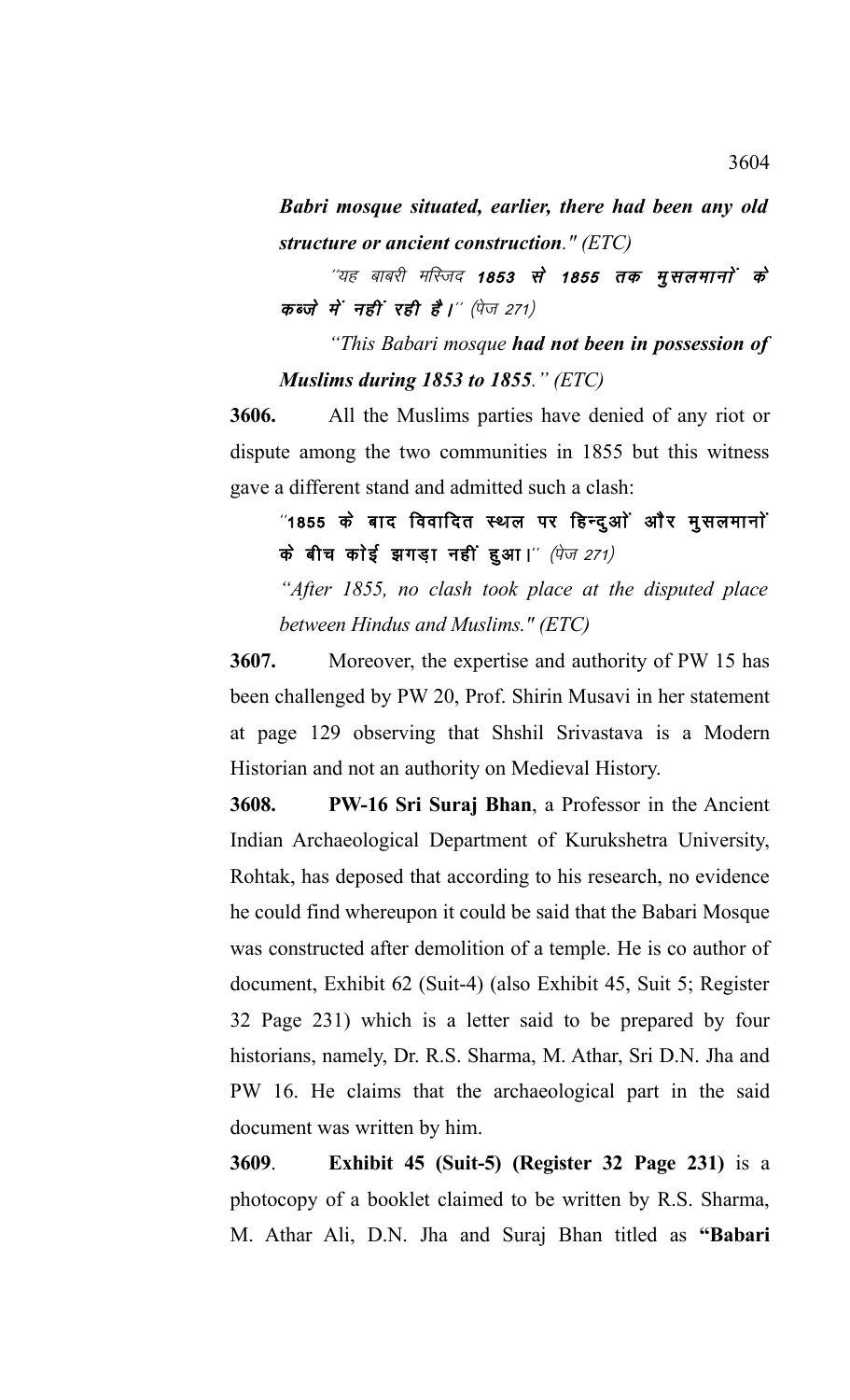**Mosque or Rama's Birth Place? Historians Report to the Indian Nation"** dated 13<sup>th</sup> May 1991. This document has been heavily relied by the plaintiffs (Suit-4) in support of the submissions that neither the site in dispute was ever believed to be the birthplace of Lord Rama nor there existed any temple which was demolished to construct building in dispute. Its relevant extract is:

### *"Introduction*

*For the last two years a furious agitation has been organised in this country under the aegis of the Vishwa Hindu Parishad and its allies over what has come to be known as the Ram Janambhumi-Baburi Masjid Dispute. Precious lives have been lost, communal riots have broken out, and for the first time since independence the secular nature of our State has come under serious threat, all seemingly over the issue of what is to be done to a 16thcentury structure at Ayodhya.* 

*The Vishwa Hindu Parishad demands that this structure, a mosque built in 1528-29 known as the Baburi Masjid, stands on the very site where Lord Rama was born ("Ram Janambhumi" or "Ram Janamsthan"), and at which sacred spot there existed a Rama temple, which was destroyed in order to build the mosque. This historical wrong done to the Hindu community nearly 450 years ago is now sought to be set right, the mosque pulled down or shifted, and a new, magnificent Rama temple built on the same spot. The legalities of the dispute – the entire case is before the Allahabad High Court (Lucknow bench) – are to be brushed aside, in view of the higher verdict of History,*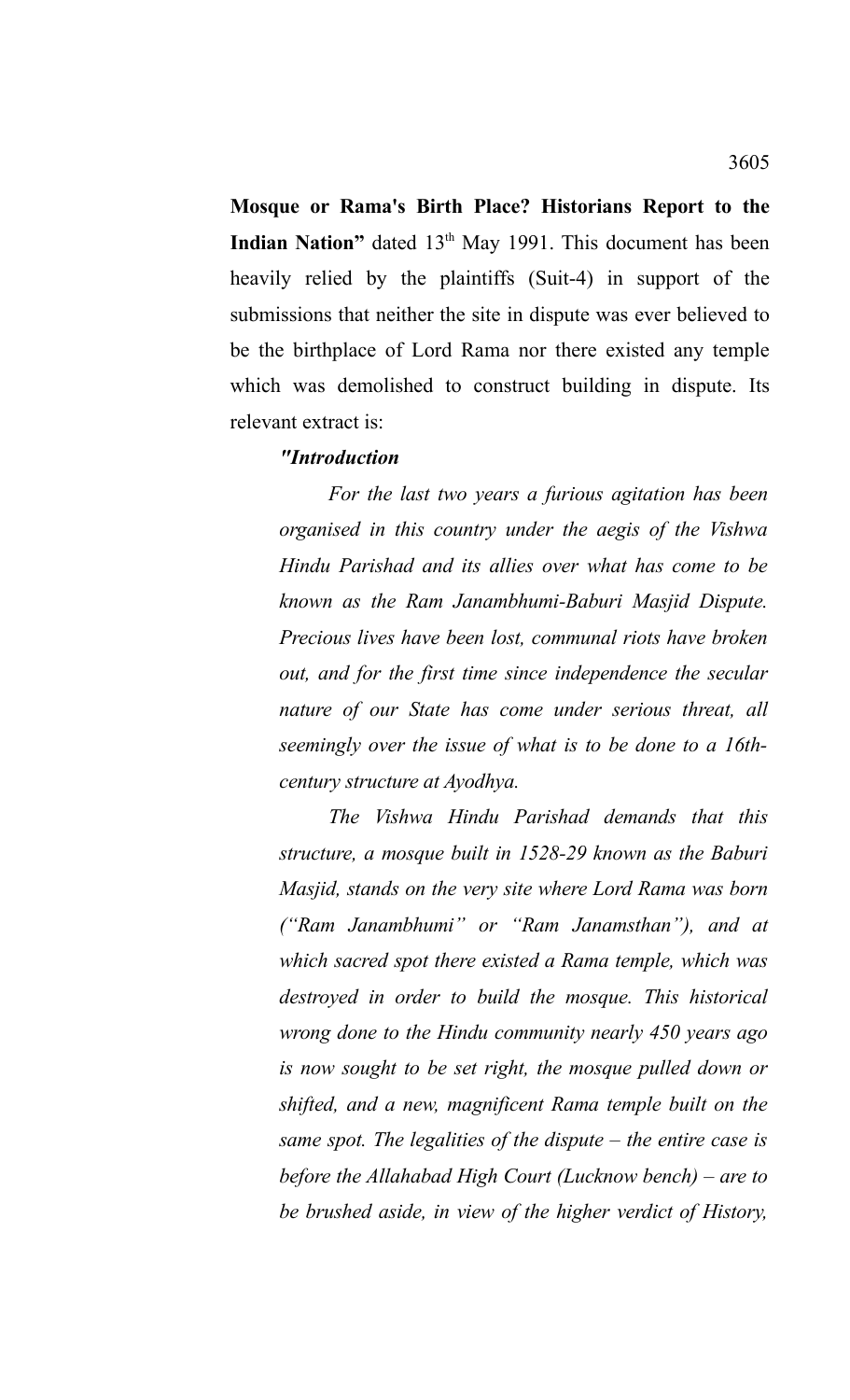*which the VHP has already beclared to be in its favour.* 

*The government of India, under circumstances that are well known, began negotiations [December 1990] with the VHP and the Baburi Masjid Action Committee (BMAC), with a view to examine the historical and legal merits of the case of both the parties. Thus the dispute over the facts of history were now to be decided by the litigants, with the government of India as an umpire, and not by any independent forum of historians: a very unhappy procedure. We therefore approached the Government of India to include impartial historians in the process of forming judgement on historical facts and to let us have access to such evidence, archaeological and textual, as has been presented to it or is in possession of Government organisations, such as the Archeological Survey of India. We regret to say that the Government of India's response to this was largely on of silence. The BMAC declared that it was ready to abide by the findings of a set of independent historians, but this position was not acceptable to the VHP.* 

*However, in spite of these obstacles, we thought that national interest required an unbiased and impartial inquiry, so that people should be clear about what the historical facts are. We scrutinised most carefully the evidence submitted to Government by the VHP and BMAC, and collected historical material on our own. Two of us went to Ayodhya to examine and survey the site and the structure of the Baburi Masjid. We also examined archeological material from Professor A.K.Narian's excavations at Ayodhya, now preserved at the Banaras*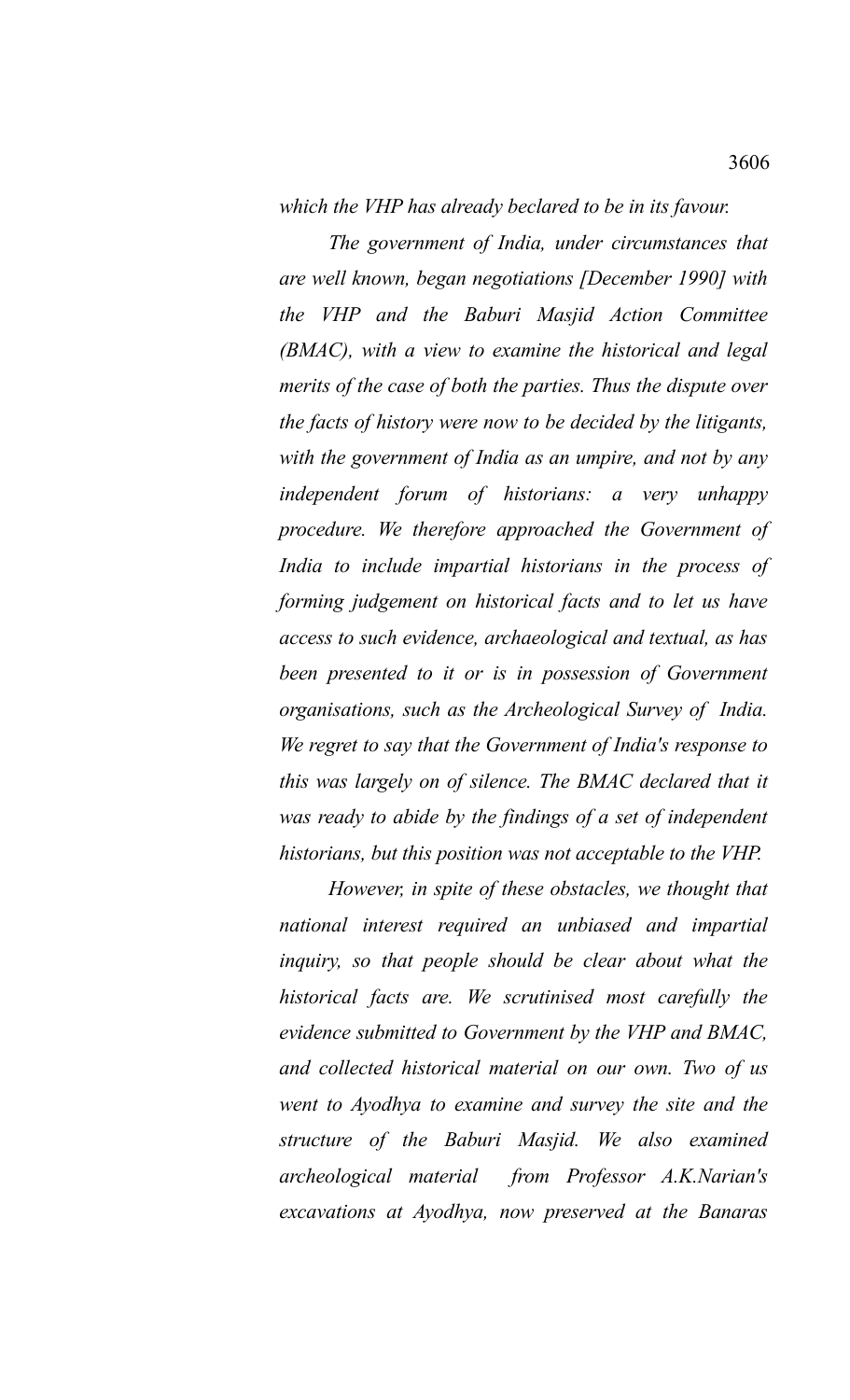*Hindu University. To our regret, through no lack of trying on our part, material from B.B.Lal's excavations at Ayodhya was not made available for inspection for us; and we had to depend on published reports only.* 

*Having undertaken this effort, we place in all humility the results of our enquiry before the nation. We will at least have the satisfaction that, within the limits of our capacity, we have done our duty.*

*The VHP's case rests on the following four major claims:*

*(1) The Hindus have always, and certainly over a long period before the construction of the Baburi Masjid, believed in there being a very sacred spot at Ayodhya, where Lord Rama was born.*

*(2) This spot was the very site where the Baburi Masjid now stands.*

*(3) A temple dedicated to Rama stood at this holy site long before the Baburi Masjid was built.* 

*(4) The temple was pulled down to construct the Baburi Masjid at this spot.*

*We now proceed to examine these claims, largely in the order as they are listed above.*

*We have, first, to see what substance there is in claims (1) and (2), namely that Hindus have for a very long time believed in the sanctity of Ram Janamsthan at Ayodhya, and in its existence at the very site of the Baburi Masjid."*

### *"No basis in Hindu scriptures*

*People will be surprised to find that the VHP has*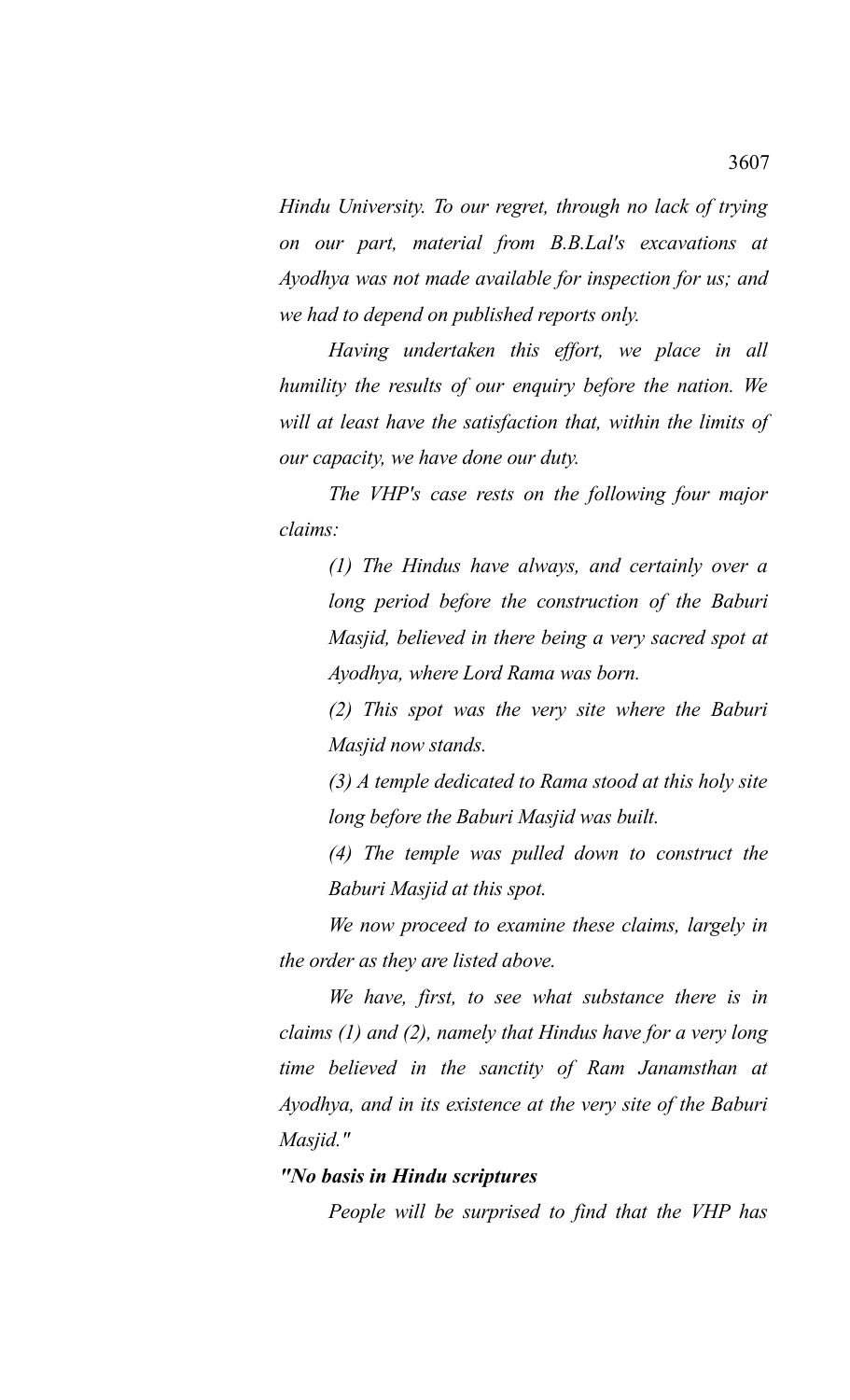*been unable to cite any ancient Sanskrit text in support of its claim that there has been an ancient Hindu belief in Ram Janamsthan at Ayodhya. Surely if there were such a strong belief, there would have been numerous Vaishbavite texts exhorting worshippers to visit the spot. The absence of any such reference makes it very dubious that the belief in Rama Janamsthan is of such respectable antiquity as is being made out. It is even doubtful if it is earlier than the late 18th century, as we shall see here.* 

*The only Sanskrit text the VHP experts have produced in support of claims (1) and (2) is the Skanda Purana. They refer to the Ayodhya-mahatmya, that is, the merits of visiting Ayodhya given in Skanda Purana. We have used the printed version of the Skanda Purana (Kashemarian edn., Bombay, 1910) and two other versions found in Manuscripts in Vrindavan Reswarch Institute, Vrindaban, and the Bodleian Library, Oxford. These texts are of recent origin and the insertion of interpolations in the Ayodhya mahatmya section of the printed Skanda Purana seems to have continued at least till the 18th century. The internal contents of the Skanda Purana including the mention of Vidyapati, who passed away in the first half of the 16th century, show that the core of this Purana itself was not compiled until earlier than the 16th century. Ayodhya-mahatmya given n the printed version has not been compiled by one hand. For example, the course of the description of the tirathas [pilgrimage] in general is interrupted and all of a sudden the glorification of Ayodhya starts. In the case of Ayodhya itself the virtues*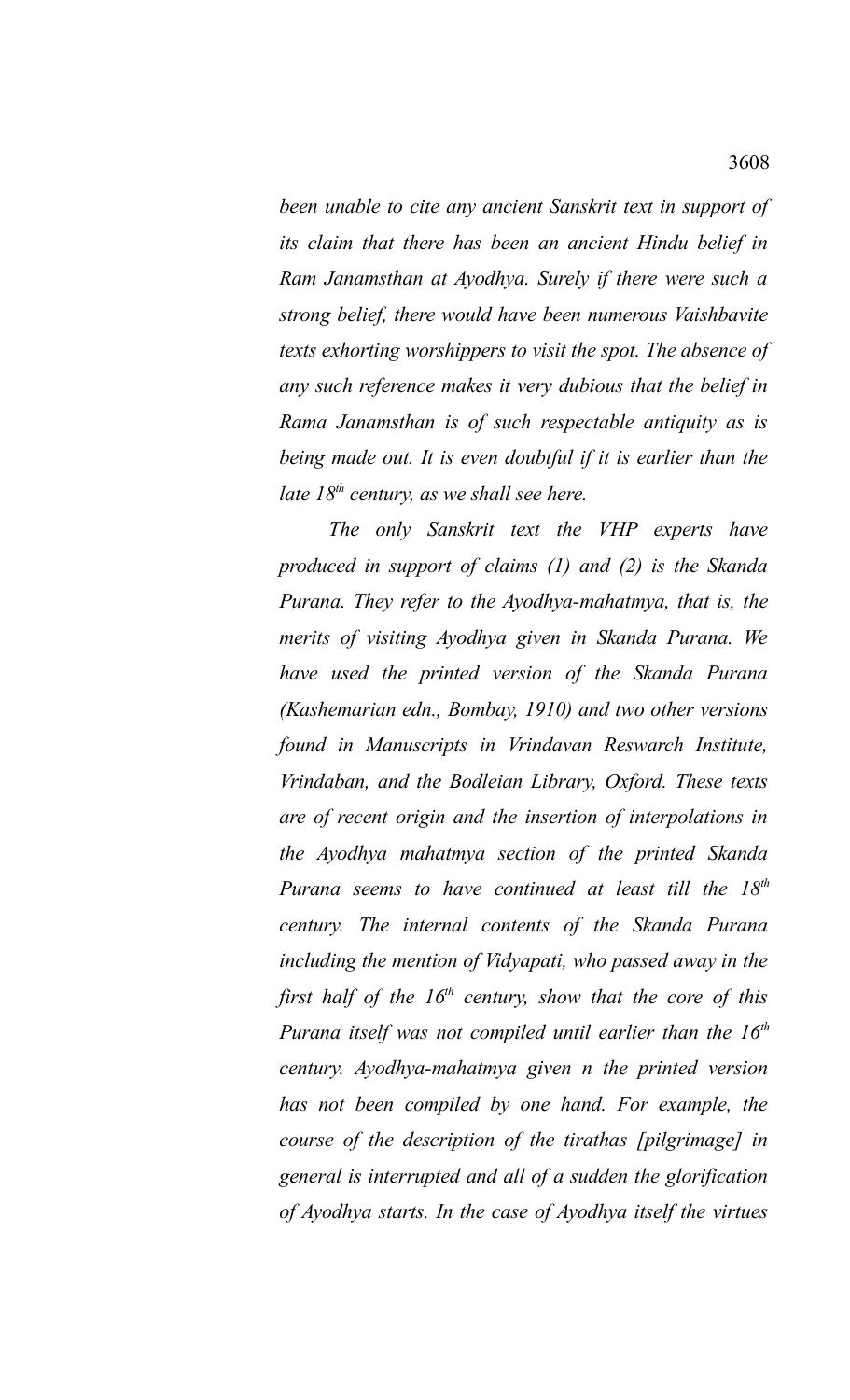*of visiting and bathing in the Sarayu river are not given at one place, but at two places; in between the contexts have nothing to do with the Sarayu. We also find that in the description of the trithas, Visishta replaces Agastya as the narrator, and then again the narration is taken over by Agastya. This shows obvious interpolation. The description of Janamsthan occurs in the last chapter of the Ayodhyamahamtya (Verses 18-25), and is clearly a later addition. It is easier to make insertions at the end of texts.* 

*In spite of these various inconsistencies, even if we accept the location of the birthplace of Rama as given in Ayodhya-mahatmya, it does not tally with the site of the Baburi Masjid. Two terms are used for the birthplace of Rama, Janamsthan and Janambhumi. Even if we take the two to be identical, the Ayodhya-mahatmya information about the location of the birthplace does not take us to the Baburi Masjid site. Both the Vrindaban and Bodleian versions of the Mahatmya mention the compass directions and distance from a few states. According to verses 21.24 the birthplace is located 500 dhanus (910 meters) westward of Laumash and 1009 dhanus (1835 meters) eastward of Vighneshvara. According to local Hindu belief Laumash or the place of Lomash is identical with the present Rinamochana Ghat. On this basis the Rama Janambhumi should be located somewhere west, in the vicinity of the Bhahmakunda close to the bed of the Sarayu. Further according to the Mahatmya Rinamochana Ghat, or the place of Lomash, lies 700 dhanus (1274 meters) northeast of Brahmakunda. Both the direction and the*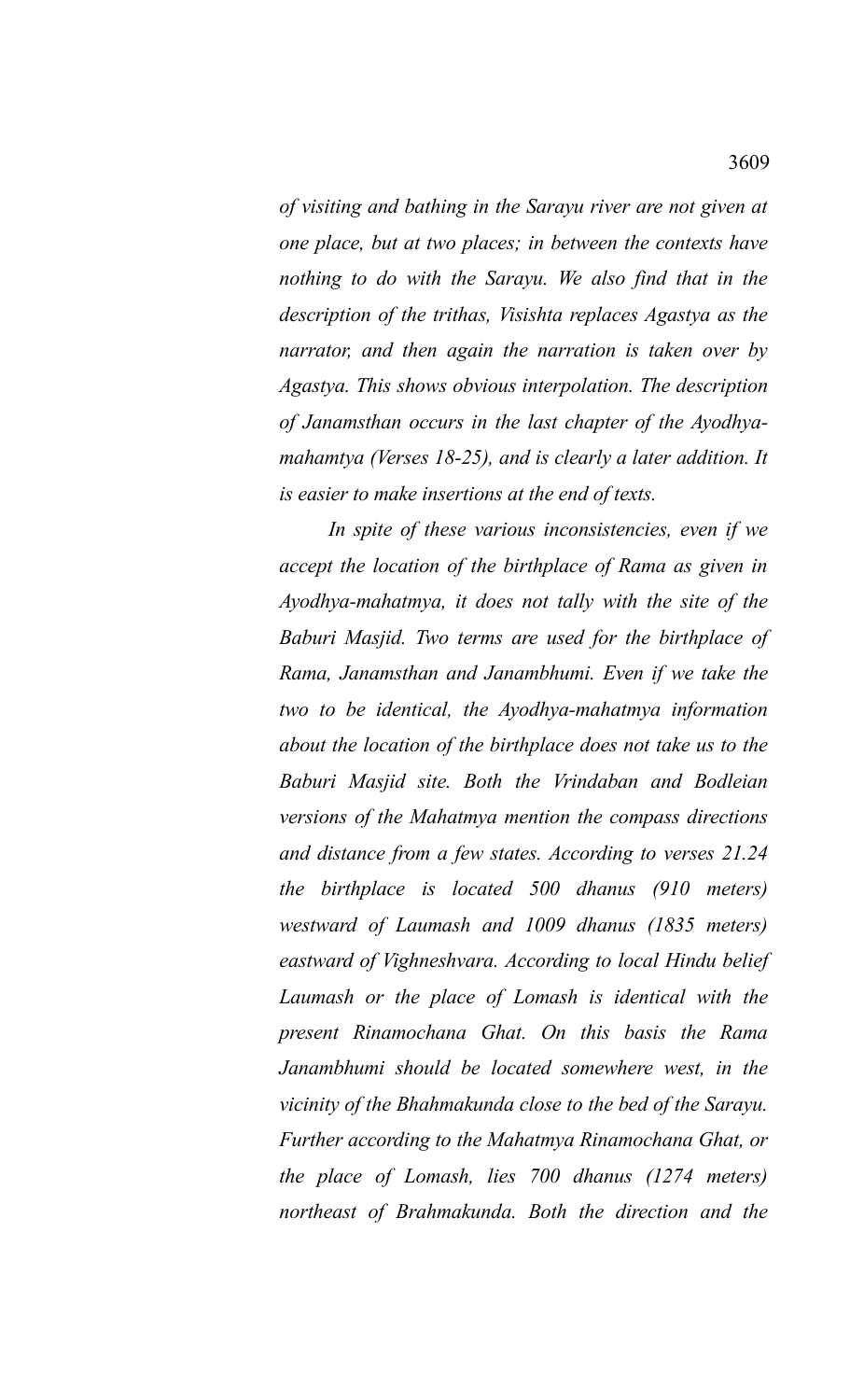*distance have been found to be approximately correct by us. It is further stated that the Janamsthana lies northeast of Vighnesh. According to local tradition the place of Vighnesh is marked by a pillar, which lies southwest of Rinamochana Ghat. This again excludes the Baburi Masjid site and places the birthplace somewhere between Rinamochana and Bharmakunda on the bank of the Saraya. Thus, according to Hindu belief as given in the Ayodhya Mahatmya of the Skanda Purana, the birth place of Rama cannot be located on the site where the Baburi Masjid stands. It is argued by experts of the VHP that the location of Rama Janambhumi is given on the basis of solar directions and cannot be determined through the use of campus. But even if we take solar directions into account the Janambhumi of the Skanda Purana cannot be located on the site of the Baburi Masjid.* 

*The various versions of the Ayodhya-Mahatmya seem to have been prepared towards the end of the 18th century and the beginning of the 19th; even as late as that the birthplace was not considered to be important. It is significant that the Janamsthan is not mentioned even one in any itineracy of pilgrimage given in the Mahatmya.* 

*The description of the tirthas in Ayodhya as given in the Ayodhya Mahatmya sow that the Svargadvara tirtha was far more important in the eyes of the compilers of the pilgrimage section than the Janambhumi. Svargadvara is believed to be the place where Rama left for heaven and is considered sacred because of that reason. The Skanda Purana speaks of two Svargadvara tirthas in Ayodhya.*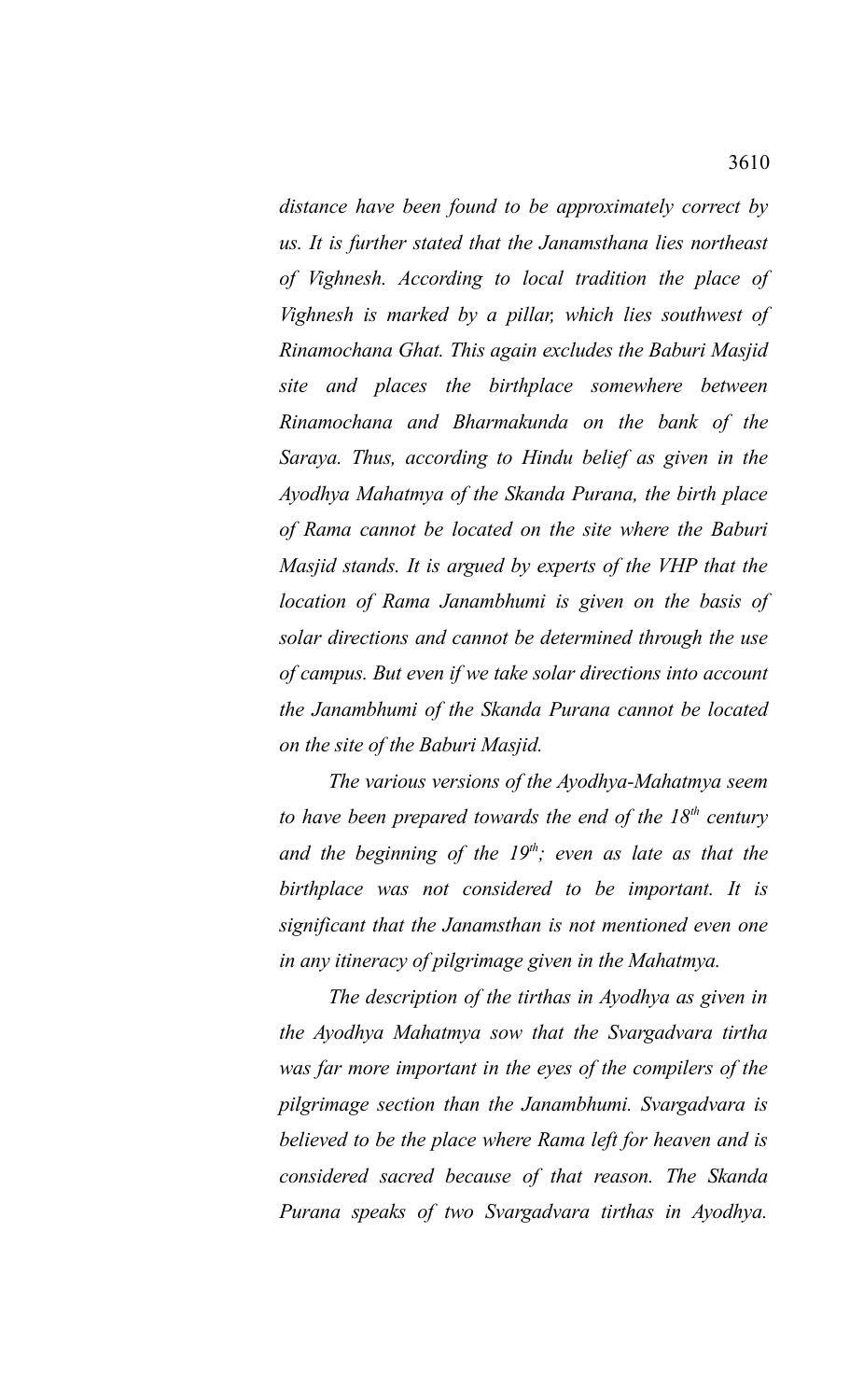*Whatever might be its real location there is no doubt that in Hindu belief it was far more meritorious to visit this place than other local places of pilgrimage. The earliest mention of this tirtha appears in a Gahandavala inscription of the 11th century, which speaks of the land grant made by king at the confluence of Sarayu and Ghaghara. This grant speaks of the worship of Vasudeva at the confluence site but not of any temple (D.C.Sirkar, Select Inscriptions, Volume II,PP.276-77, lines 20-23). It appears that the sanctity attached to the place of Rama's death was of greater importance in earlier times. It is significant that the Ayodhya-Mahtmya of the printed version of the Skanda Purana devotes one hundred verses to the description of the Svargadvara which is made to identical with Gopratara thirtha (b.112-211) and gives only eight verses to the description of the Janamsthana (10.18-25).* 

*No place Ayodhya in associated with Rama's birth either in the 11th century or even six centuries after. When a place is associated with his birth possibly in the late 18th century its location given in the various Mahatmyas does not tally with the present Baburi Masjid. It. Therefore, seems quite erroneous to hold that according to old Hindu belief the Rama Janambhumi temple was situated at the same site as is now occupied by the Baburi Masjid."*

## *"Evidence in recorded History*

*The VHP has been unable to present any early textual evidence that Rama birth-place in Ayodhya was either spotted as such or recognised as a place. Its archiological evidence for the existing of a temple at the*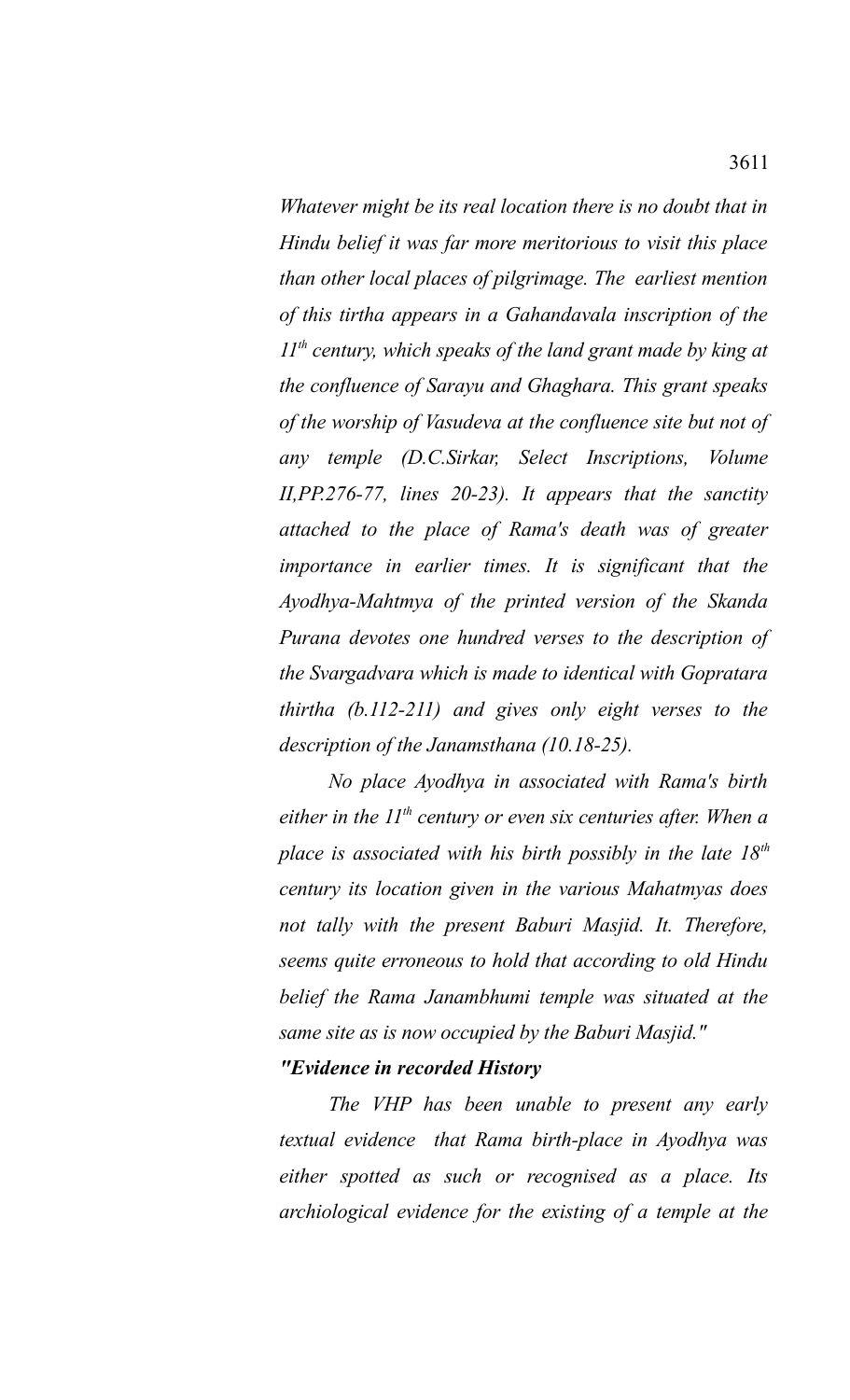*site of the Baburi Masjid is, to say the least week and dubious; in fact archaeology suggests proximity of a Muslim settlement to the mosque from the 13th century onwards.* 

*What then, of the recorded evidence? What does this tell us about the VHP's claims of temple destruction at the hands of Babur's men?*

*Within the category of recorded historical evidence, the most primary source for the construction of the Baburi Masjid consists of the inscriptions in Persian that were put on the mosque, immediately upon its construction in A.D. 1528-29. These inscriptions were particularly published (with some inconsequential mistakes) in A.S. Beveridge's translation of Babur's memoirs as an appendix (Banurnama, London 1921, Vol. II, Appendix U, pp. Ixxvii-Ixxix), comprising six couplets only. But in actual fact, the original inscriptions consisted of as many as fourteen couplets, together with an invocation and the engraver's signature. The entire text has been retrieved and published in the Epigraphia Indica, Arabic & Persian Supplement, 1965, pp. 58-62, an authoritative publication of the Archaeological Survey of India.*

*In view of the crucial importance of the record for the present enquiry, the full translation, is reproduced below, with a few linguistic corrections.*

*(a)*

- *(1) By the order of the King Babur whose justice is an edifice, meeting the palace of the sky (i.e., as high as sky)*
- *(2) This descending place of the angels was built by the*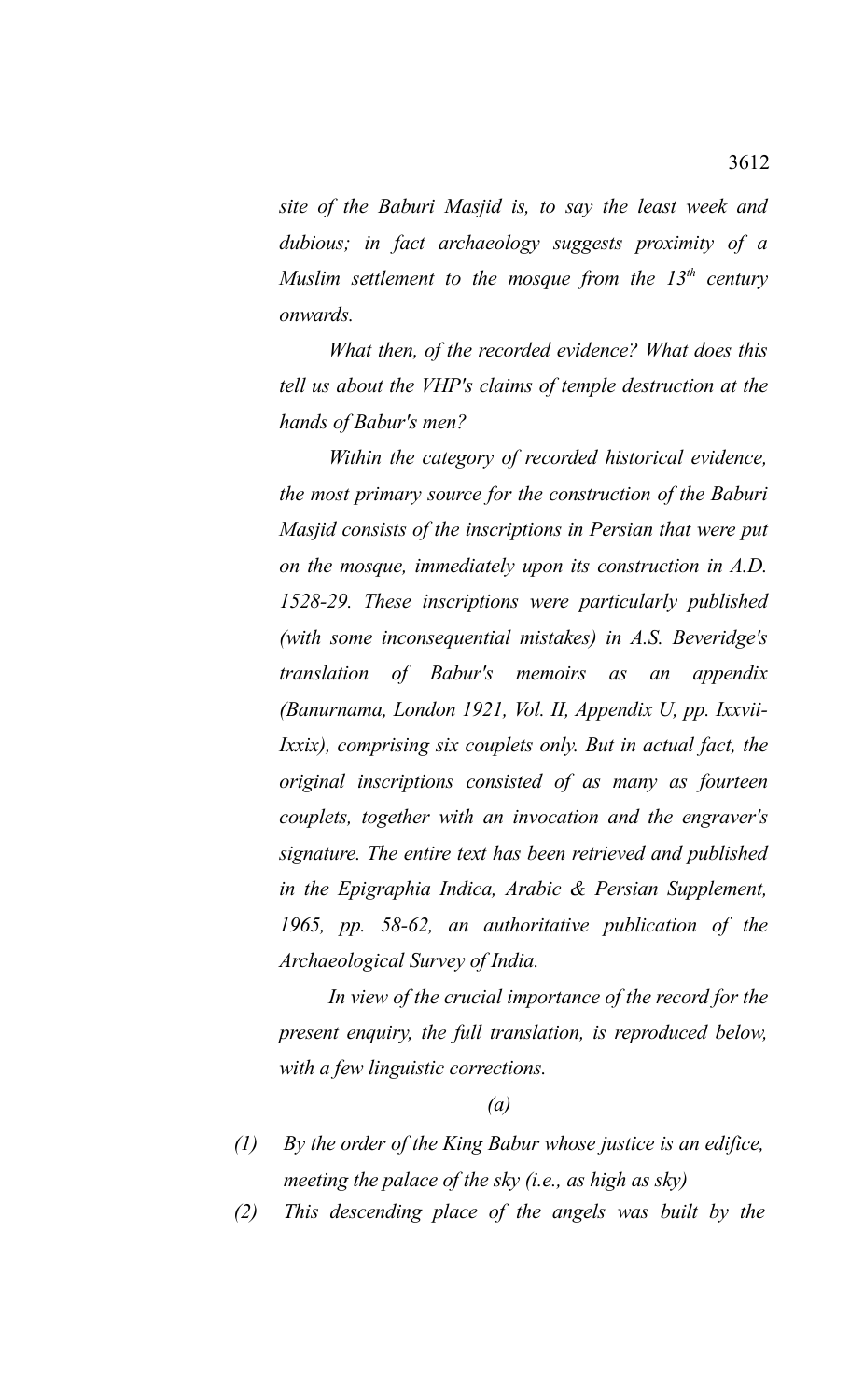*fortunate noble Mir Baqi.*

*(3) It will remain an everlasting bounty, and (hence) the date of its erection became manifest inmy words: It will remain an everlasting bounty*

*(chronogram yielded A.H.935/A.D.1528-29). (b)*

$$
(b)
$$

- *(1) (a) In accordance with the wishes of the ruler of the world, Babur,*
	- *(b) A lofty building like the palace of the spheres,*
- *(2) (a) (that is to say) this lasting house (of God), was founded*
	- *(b) By the fortunate noble Mir (and Khan (Baqi).*
- *(3) (a) May ever remain such a founder of its edifice,*
	- *(b) (and) such a kind of the world and age. (C)*

*(Invocation:) In the name of Allah, the Beneficent, the Merciful. And in Him is my trust.* 

- *(1) In the name of One Who is Wise, Great (and) Greater of all universe (and) to spaceless).*
- *(2) After His praising, the blessings be upon the chosen (i.e. the Prophet), who is the head of prophets and best in the world.*
- *(3) The qalandar like (i.e. generous) Babur has become celebrated (lit. a story) in the world since (in his time) the world has achieved prosperity.*
- *(4) (He is) such (an emperor) as has braced (i.e.conquered) a; the seven climes of the world in the manner of the sky.*
- *(5) In his court, there (is) a magnificent noble, named Mir Baqi, the second Asaf,*
- *(6) Councillor of his government and administrator of his kingdom, who is the founder of this mosque and fort-wall.*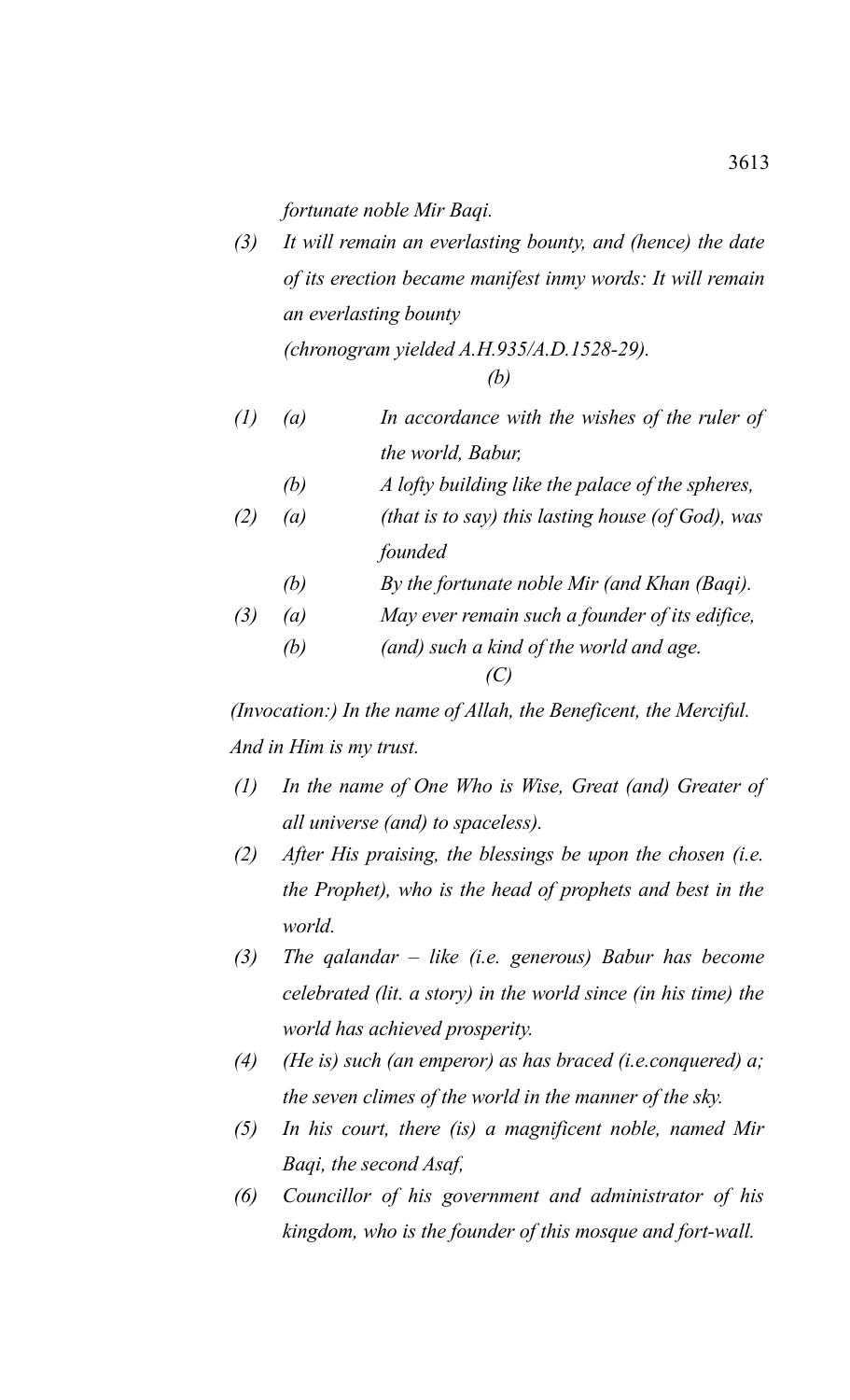- *(7) O' God, may he live for ever in this world, with fortune and life and crown and throne.*
- *(8) The time of the building is this auspicious date, of which the indication is nine hundred and thirty five (A.H. 935 = 1528-29 A.D.)*

*(Engraver's signature:) Completed was this statement of Unity of God and praise of God, of Prophet and of kind, and the noble. May Allah illumine his proof, Written by the weak writer and humble creature, Fathullah Muhammad Gori.* 

*The contemporaneity of inscriptions is shown by their text and date. Their accuracy is establised by the fact that Mir Baqi finds mention in Babur's memoirs as the governor of Awadh or Ayodhya at exactly this time (A.H. 935): see A.S. Beveridge;s trans., II, PP.684-85, also P.679. Even for the use of the world qalandar for Babur, we have the authority of his daughter Gulbadan Begum tha the sobriquet was popularly given to him (Humayun Nama, London 1904 P.12).* 

*These fairly long inscriptions show that the construction of the Baburi Masjid was completed in 1528- 29. But nowhere is any hint given in them that the edifice was built after destroying a temple or upon the site of a temple. If one accepts for the purposes of argument that there was a temple at the site, and the builder of the mosque (Mir Baqi) destroyed it to build a mosque, one has to answer why at all should all references to this fact should be omitted in the foundation inscriptions. Surely had Mir Baqi destroyed the temple, he would have deemed it a*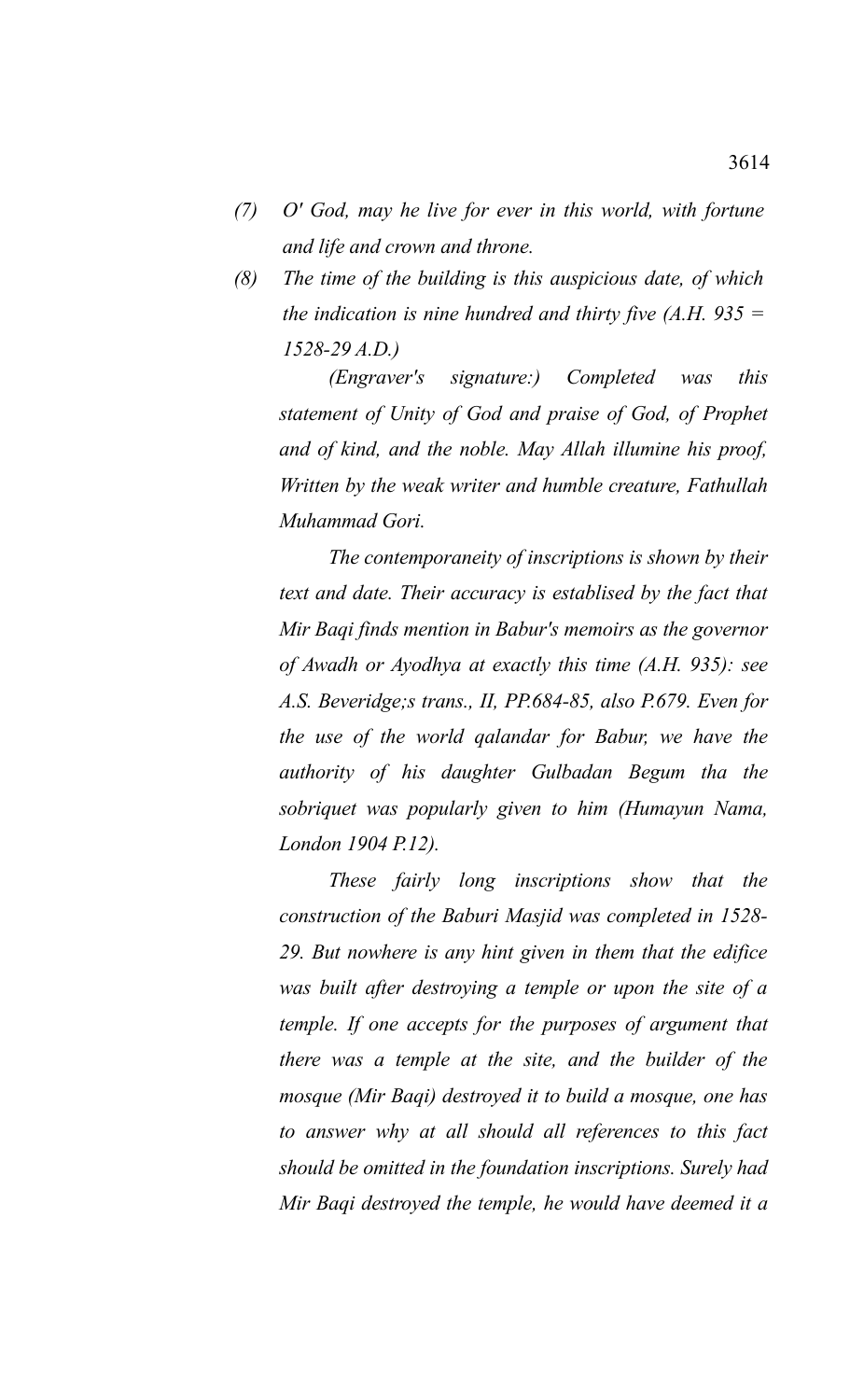*meritorious deed; and what would be more natural than that he should get this act recorded along with that of the building of the mosque to add to his religious reputation. That he did not get any such act recorded surely means that he in fact not destroyed any temple, and so found no reason to record something that had not happened.* 

*Within fifty years or so of the construction of the Baburi Masjid, Tulsidas composed in 1575-76 his celebrated Ramcharitmanas, the most fervent exposition of the Ramayna story in Hindi. Is it possible to believe that Tulsidas would not have given vent to heartrending grief had the very birth site of his Lord been ravaged, its temple razed to the ground and a mosque erected at that place? Surely he could not but have known of the event, had the desecration and temple-destruction taken place in 1528-29, early in his life but long before the composition of his work. Knowing of it would be not have complained in his verses that fate (if anything else) was now preventing Rama's devotees from worshipping the very sacred seat of the Lord's birth? His silence can only mean that he knew of no such scandal; and, given his attachment to Rama and Ayodhya, this must then mean that no such event had infact taken place.* 

*Tulsidas, on the contrary, suggests that it was not Ayodhya but Prayag that was to him the principal place of pilgrimage (tirath Raj); and so no tradition of the veneration of the any spot as that of Rama's birth at Ayodhya had yet taken shape.* 

*In subsequent descriptions of Ayodhya of both the*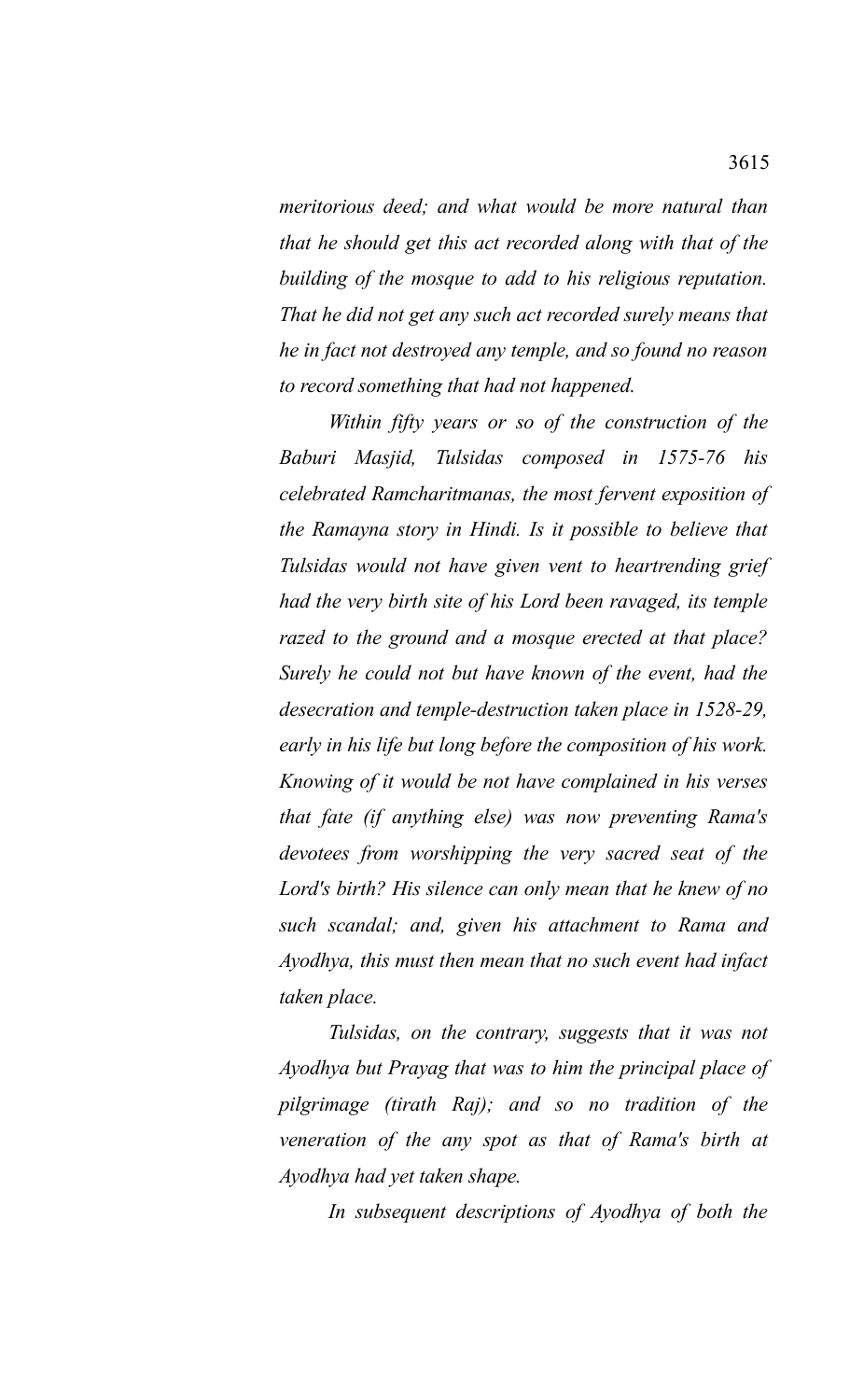*16th and 17th centuries no indication occurs that the baburi Masjid, or, for that matter, any other mosque, was built at the birth-site of Rama. Abul Fazl in his A'in-i-Akbari, completed in A.D. 1598, includes Ayodhya among the important places of pilgrimage of India. He says that the sacred ground extends "forty kos to the east and twenty from north to south" and thus is not confined to the city itself. It mentions the Ramnavmi festival here (III, Tr. Jarrett, rev. Sarkar, Calcutta, 1948. p.335). The same tradition about the very large area of the holy city is given in his account of Ayodhya in the chapter on the process of Awadh: "In ancient times its populous site covered an extent of 148 kos in length and 36 in breadth, and it it esteemed one of the holiest places of antiquity". Abul Fazl goes on to say that Ayodhya "was the residence of Ramchandra, who in the Treta age combined in his own person both the spiritual supremacy and the kindly office" (II, Jarrett, rev. Sarkar, Calcutta, 1949, p. 182). Clearly, the tradition till then did not confine Rams's place of birth to the existing town of Ayodhya, let alone the site occupied by Baburi Masjid. Had such tradition existed, Abul Fazl would surely have mentioned it, because he does mentioned the tradition that two Jewish prophets lie buried at Ayodhya; "Near the city stand two considerable tombs of six seven yards respectively. The vulgar believe them to be the resting places of Seth and prophet Job, and extraordinary tales are related of them" (Ibid). It can not escape notice that there is not the remotest reference to Rama's birth-site, let alone to any mosque being built on it.*

3616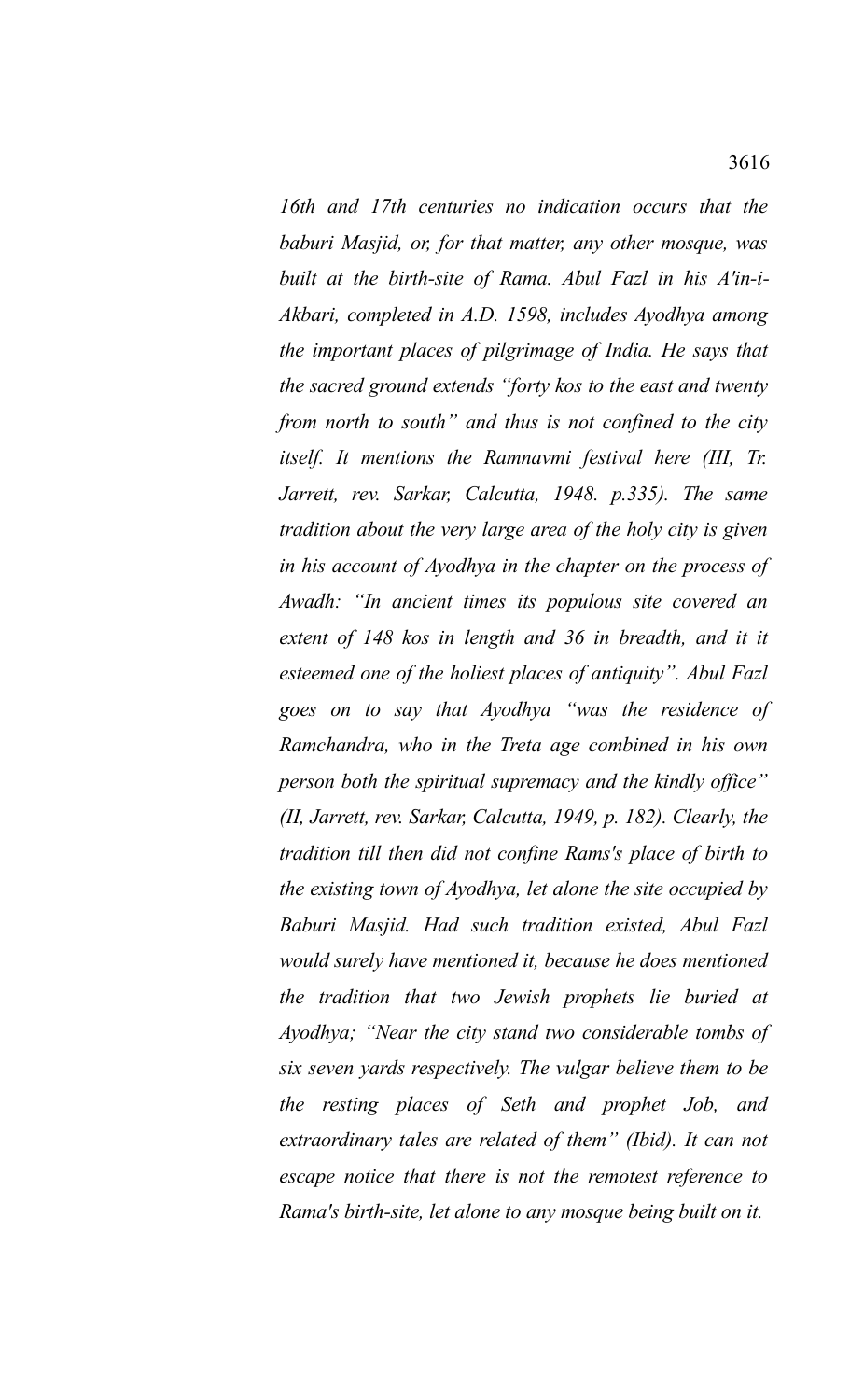*The same is found to be the case with William Finch's fairly extensive description of Ayodhya, which he visited during his stay in India during A.D. 1608-11. He says:* 

*"Heere are also the ruines of Ranichand(s)<sup>2</sup> castle and houses, which the Indians acknowled(g)e for the great God, saying he took flesh upon him to see the tamasha of the world. In these ruines remayne certain Bramenes, who record the names of all such Indians as wash themselves in the river running thereby; which custome, they say, hath continued foure lackes of yeeres (which is three hundred ninetie before the worlds creation). Some two miles on the further side of the river is a cave of his with a narrow entrance, but so spacious and full of turnings within that a man may well loose himself there if he take not better heed; where it is thought his ashes were buried. Hither resort many from all parts of India, which carry from thence in remembrance certain graines of rice as blacka as gunpowder, which they say have been (p)reserved ever since. Out of the ruines of the castle is much gold tried." (Early Travels in India, 1583-1619, ed. W. Foster, reprint, New Delhi, 1968, p.176)*

*We have thus a reference to where Rama's ashes were buried, which, as we have seen from the Skanda Purana, as deemed of principal importance as svarga duara, but there is no reference to where Rama was born. We are told of "the ruins of the castle" (Ramkot) extensive enough for a search for gold to be undertaken, but not of any exact site of special veneration within that castle' – let alone a temple site desecrated by a mosque.*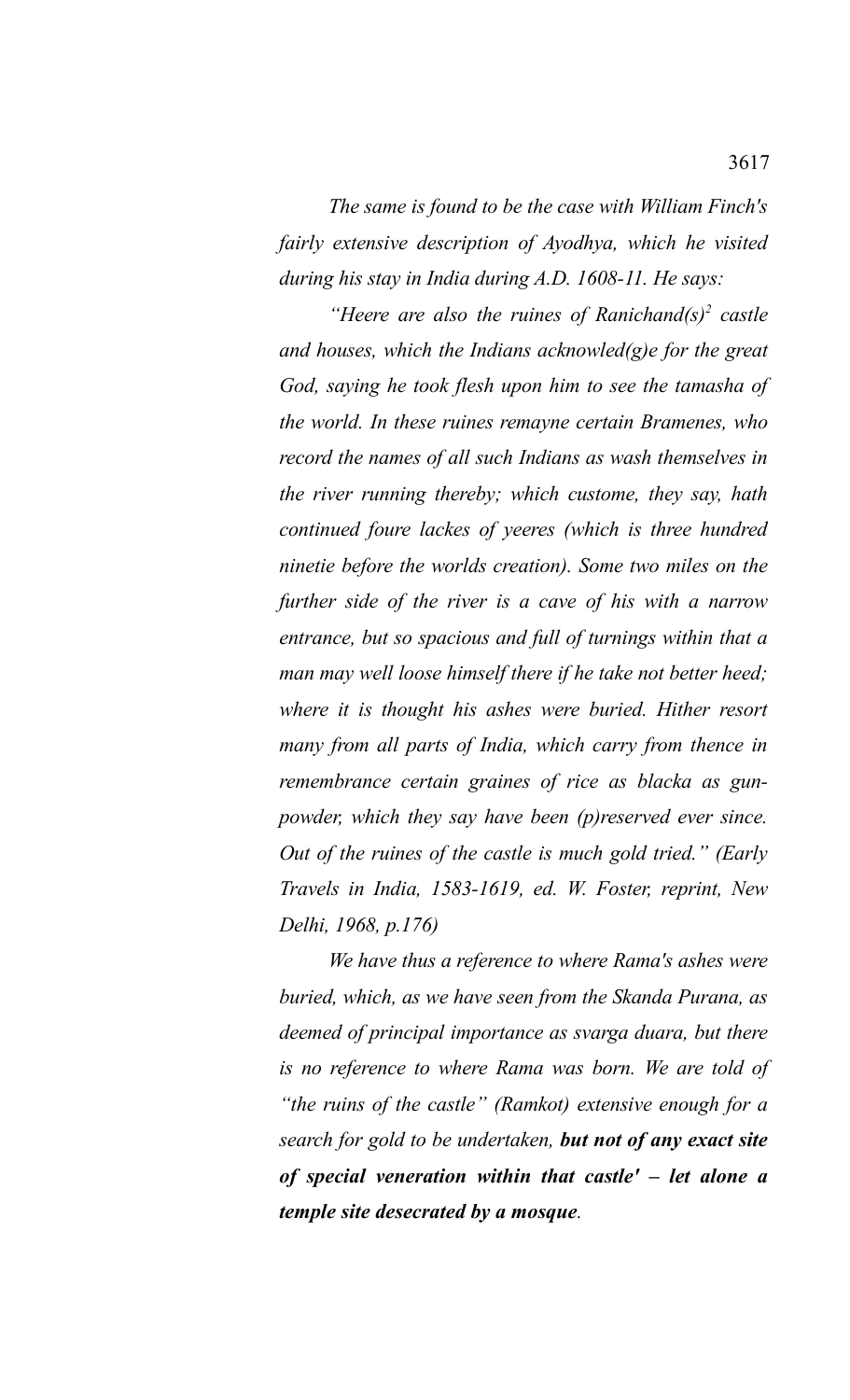*In 1695-96, Sujan Raj Bhandari completed his work Khulasatu-t Twarikh. This contained in the first part a geographical account of India, in which the author devoted special attention to the holy places. While describing Mathura, he did not omit to mention that the temple of Keshav Rai here had been destroyed by Aurangzeb who had a mosque built in its place (ed. Zafar Husain, Delhi, 1918, p.40; tr. J. Sarkar, India of Aurangzeb, Calcutta, 1901, p.25). But his account of Ayodhya contains no reference to any destroyed temple here.* 

*"In the Hindu books it is called Ayodhya, the birthplace of Ramchand. His building over the ocean, his going to Lanka (Ceylon) with a countless host of monkeys and bears, his slaying Ravan (the kind of that country), and his recovery of his wife (who was preserved chaste and pure during her captivity under Ravan) are well known. The history of Ramayan, is an account of his strange and wonderful deeds. As this city was the residence of king Ramchand, it is held to be one of the holiest place. One kos from it, the river Ghabar (Gora) having united with the river Saraju, passes by the foot of the fort (of Ayodhya). In the outskirts of the city they sift dust and get gold. In the town are the tombs of Shaish (Seth), the son of Lord Adam, (the peace of God be on him!) and Ayub (Job), the prophet – both places of pilgrimage to the Muhammadans". (text, p.42; Sarkar's tr., p.31)<sup>3</sup>*

*In A.D. 1759-60, Rai Chaturman completed his work Chahar Gulshan, which contained a geographical account of India. It has not been printed, and Sarkar's translation in*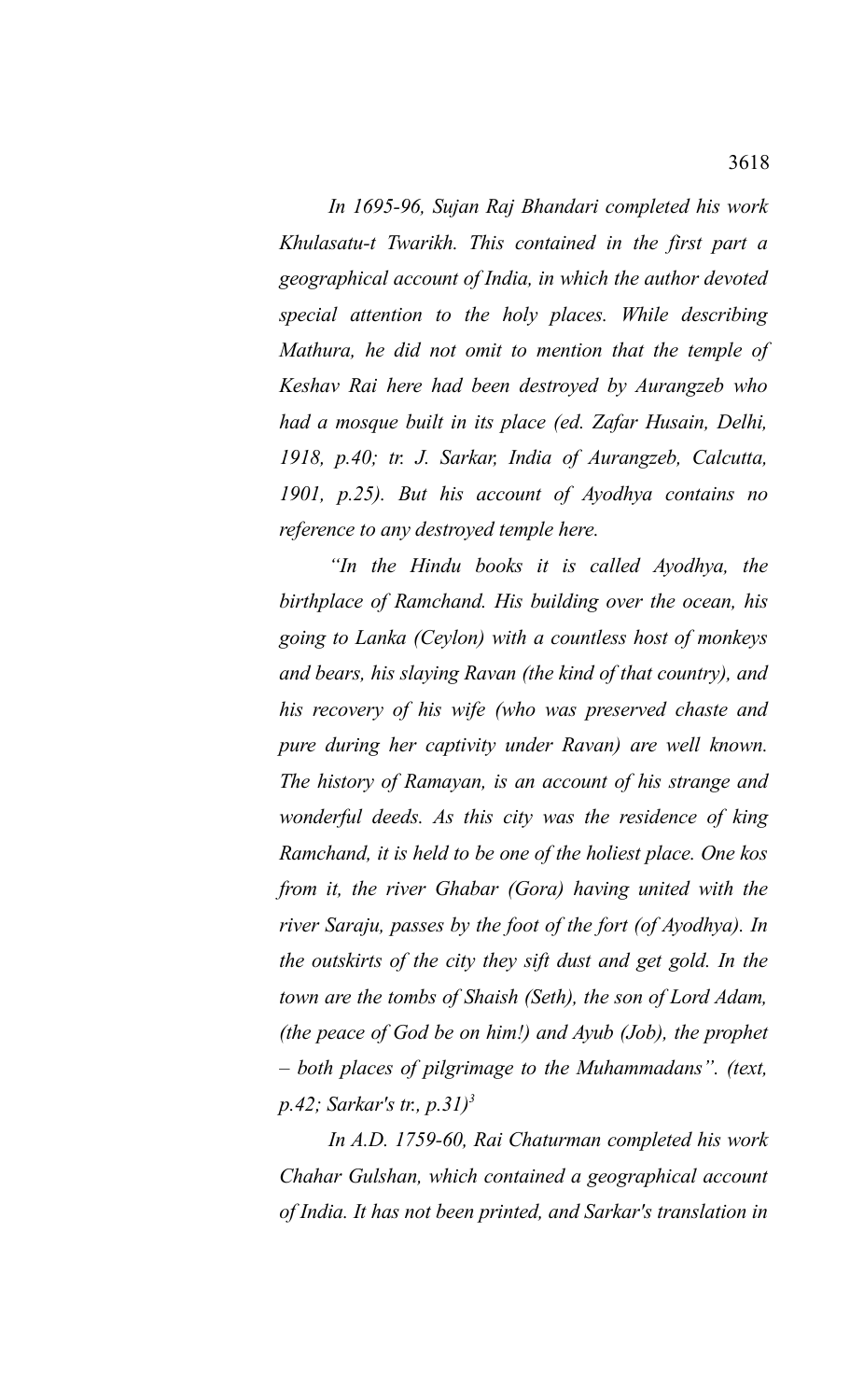*his India of Aurangzeb mainly reproduces its statistics. The unpublished text has this to say of Ayodhya's association with Rama :-*

*"Ayodhya is deemed one of the select places of worship. It was the birth place (zadqah) of Raja Ramchandar, son of Jasrat, who was one of the ten avtars, that is, one of the ten visible incarnations of God: and he was married to Sita. Ram Chandar engaged himself in wielding worldly sovereignty with exercising spiritual authority". (Account of Suba Awadh: See MS Abdus Salam Coll., Maulana Azad Library, Aligarh, No. 292/62).* 

*Thus until two hundred and twenty years after the construction of the Baburi Masjid, there was no suggestion anywhere, in the long contemporary inscriptions of the mosque or any other description of Ayodhya that there was a precise site of Rama's birth, where the holy structure had been destroyed and the mosque built – whether we take the writings of Hindus or of Muslims or the record left by single European observer."* 

## *"Source of Trouble*

*Religious myths have a tendency to grow despite the clearest evidence to the contrary. Now, where Hindu beliefs about the site of the mosque were clearly vague and contradictory, it was the turn of a section of Muslims to claim with pride that at Ayodhya mosques had, indeed, been built after the destruction of temples on the sites of Hindu holy places. It was this growth of bravado which exacerbated relations between the two communities, and which resulted in a serious clash at Ayodhya under the Awadh Nawabs in 1855. Under the shadow of bitterness*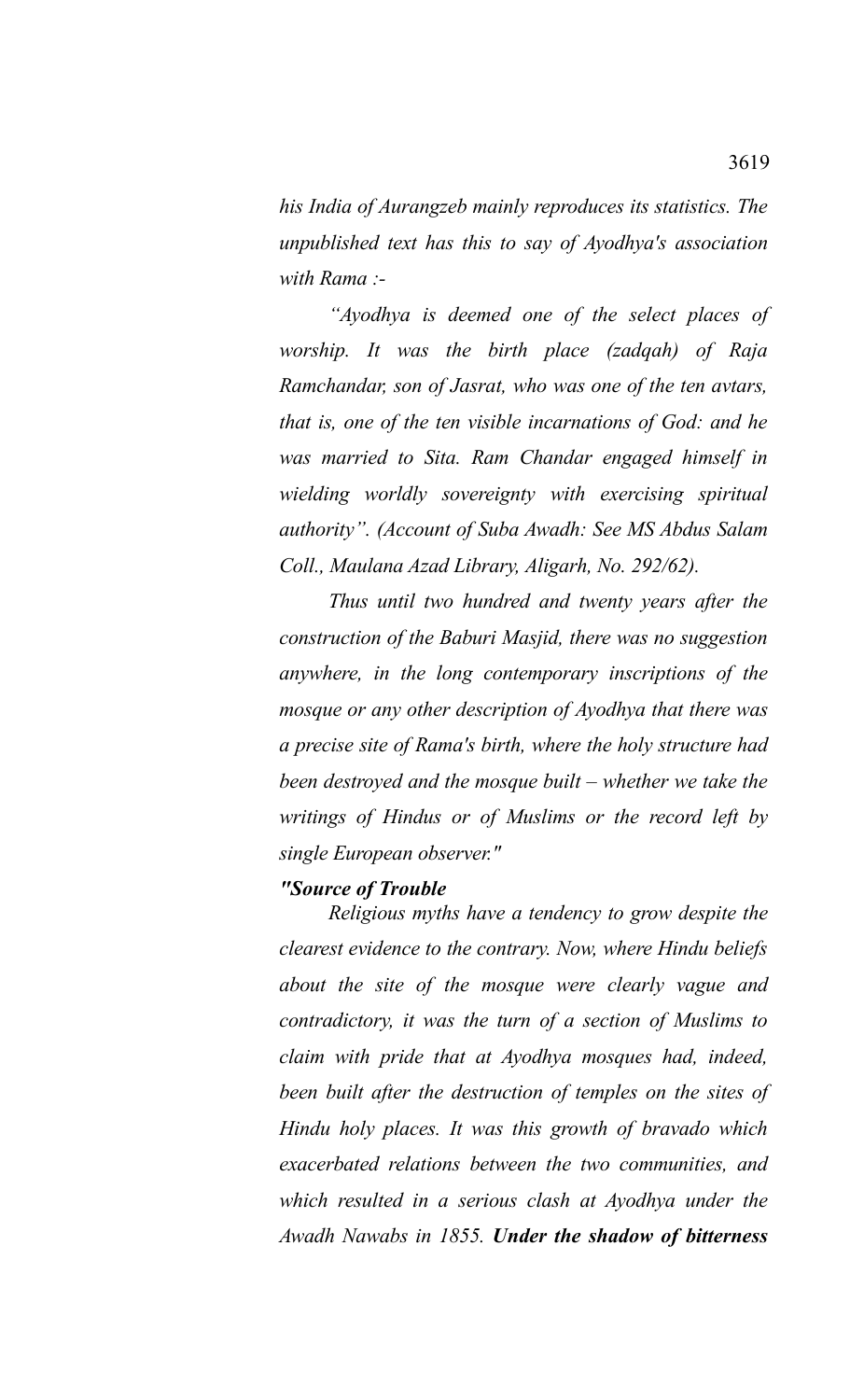*of that clash, a fiery tract was composed by Mirza Jan in A.H. 1272 A.D. 1855-56 under the title Hadiqa-i-Shuhada. This book contains a passage allegedly quoted from a persian work Sahifa-i-Chihal Nasaih-i Bahadur Shahi, said to be written by "a daughter of Bahadur Shah ' Alamgir (Sic)".*

*The other claims of the polytheistic Hindus situated in Mathura, Benaras, Awadh (Ayodhya) etc., which the wretched infidels believe to be the birth place of Kanahya (Krishna), or the rasoi (Kitchen) of Sita or the residence of Hanuman, in which, they say, Ram established on him after the conquest of Lanka, have been destroyed, and for the strengthening of Islam mosques have been established all these sites; let them not leave these mosques without firday prayers and congregation." (printed book, Habibganj Collection, Urdu, 32/115, Maulana Azad Library, P.114).* 

*Since much has been made of this quotation supposedly from the pen of a Mughal princess, it is important to note that the author himself confess that he had read the book forty years before he was writing, and claims that he had then copied the passage. This on the face of it is very implausible. The princess remains unnamed, and her father Bahadur Shah is given the title 'Alamgir', which not he but his father Aurangzeb (d.1707) had borne. No work by a daughter of Bahadur Shah or bearing the title Sahifa-i Chihal Nasa-i Bahadur Shah is known to exist in any collection anywhere in the world. One fails to locate it in C.A. Storey's Persian Leterature-a bio-bibliographical survey, or D.N. Marshall's*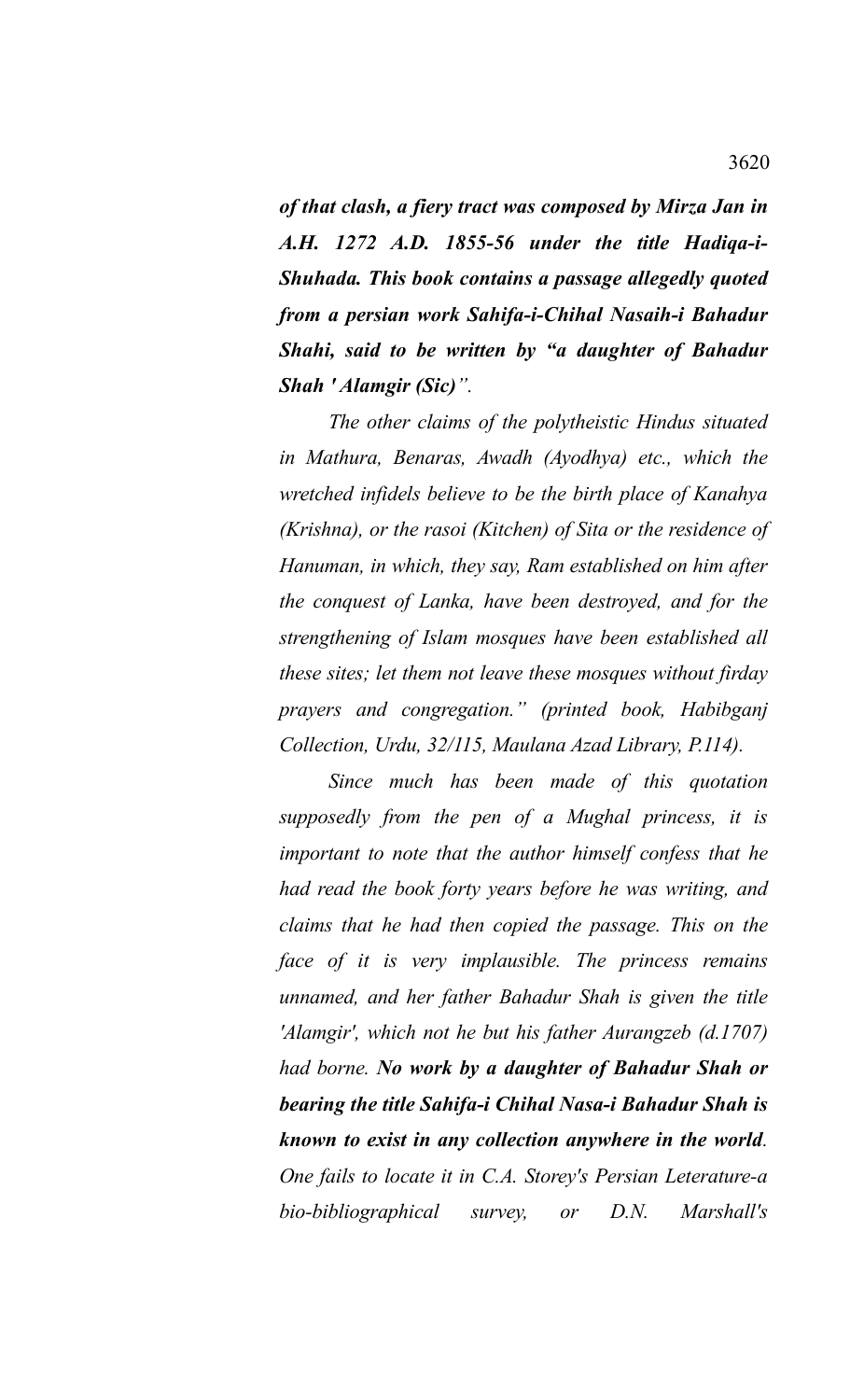*comprehensive Mughals in India – a Bibliographical Survey, Vol I: Manuscripts. It is very likely, therefore, that the work or the passage was a figment of Mirza Jan's imagination.* 

*While in his so called quotation from the Counsels of the Mughal princess Mirza Jan only speaks of a temple at the site of Sita-ki-rasoi being destroyed he goes on himself to say that the Baburi Masjid was built at Rama's birthplace by destroying the temple of Ram Janamsthan, close to Sita-ki-Rasoi, so that the mosque, was then known as Sita-ki-rasoi. Thus the legent had grown to Rama's birth site had been added Sita's kitchen; and Mirza Jan was exulting in the the supposed destruction of a temple here, of which generations of earlier Hindus and Muslims were unaware.* 

*Subsequent to Mirza Jan's tract – in fact, subsequent to the clash over the Baburi Masjid in 1855 – the myth that the Masjid was built on the site of a destroyed temple became the common possession of the partisans of the two communities. How the legend could grow, out of a sense of bravado and revenge on both sides, is illustrated by the series of Urdu tracts, which VHP triumphantly lists. Lack of space prevents an analysis of this material; but it is enough to say that no evidence, nor already discussed by us, is presented in this literature. It is only illustrative of the growth of the mentality of modern communalism; its authority for what stood at the site before the Baburi Masjid was built is nil. "*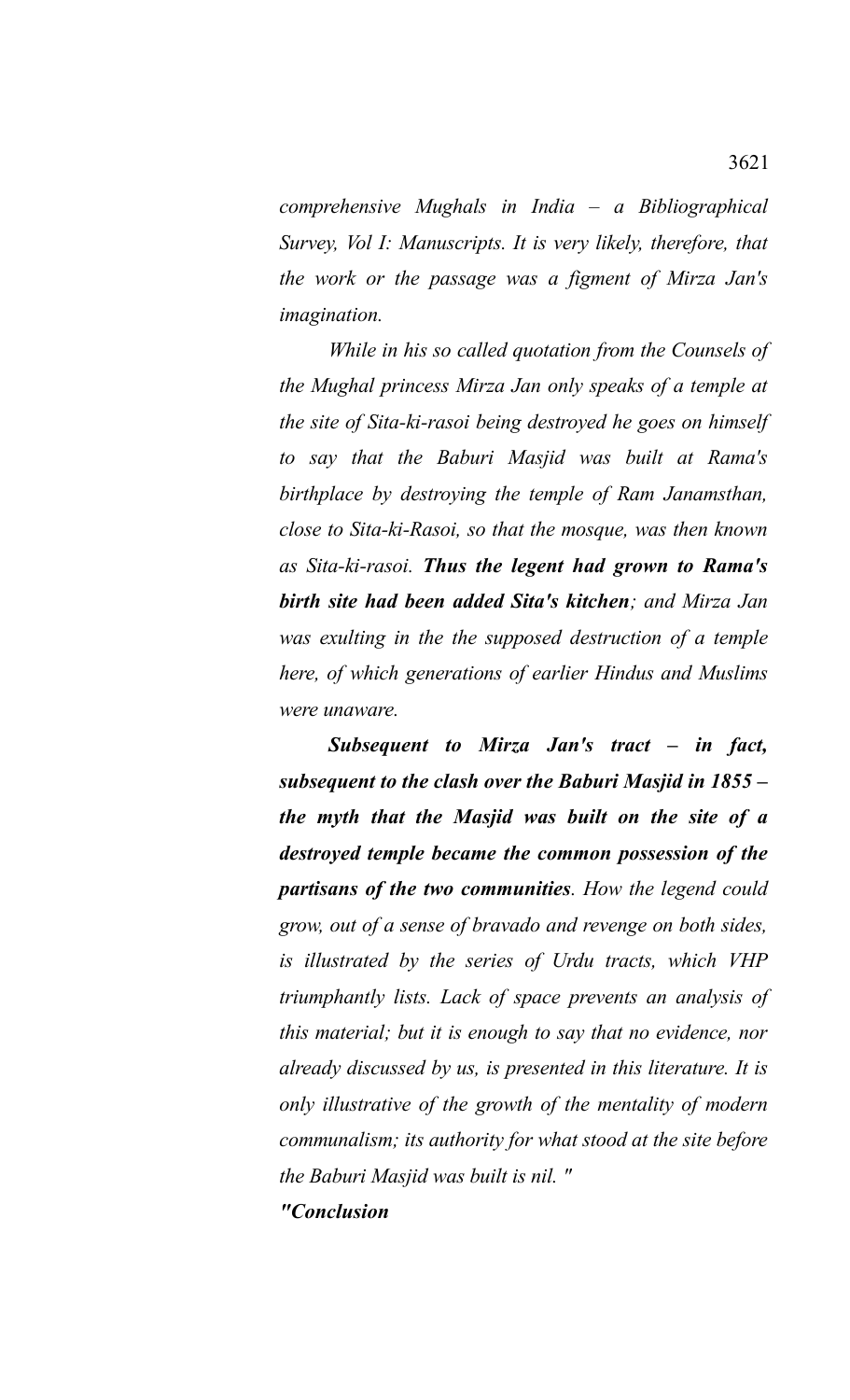*The conclusion that we have reached after a careful consideration of the entire available evidence may be summarised as follows:-*

*1. No evidence exists in the texts that before the 16th century (and indeed before the 18th century), any veneration attached to any spot in Ayodhya for being the birth-site of Rama.*

*2. There are no grounds for supposing that a Rama temple, or any temple, existed at the site where Baburi Masjid was built in 1528-29. This conclusion rests on an examination of the archeological evidence as well as the contemporary inscriptions on the mosque.* 

*3. The legend that the Baburi Masjid occupied the site of Rama's birth did not arise until late 18th century; that the temple was destroyed to build a mosque was not asserted until the beginning of the 19th century, when the observer, before whom the assertion was made, disbelieved it.* 

*4. The full blown legend of the destruction of a temple at the site of Rama's birth and Sita-ki-rasoi, is as late as the 1850's. Since then what we get is merely the progressive reconstruction of imagined history based on faith.* 

*It is for the people of this country to judge whether on the basis of such dubious evidence as the VHP has presented in support of its case, it is justifiable to mortgage the destiny and good repute of the country.* 

*As historians it is also our duty to point out that in no civilised country of the world is a building of the 16th*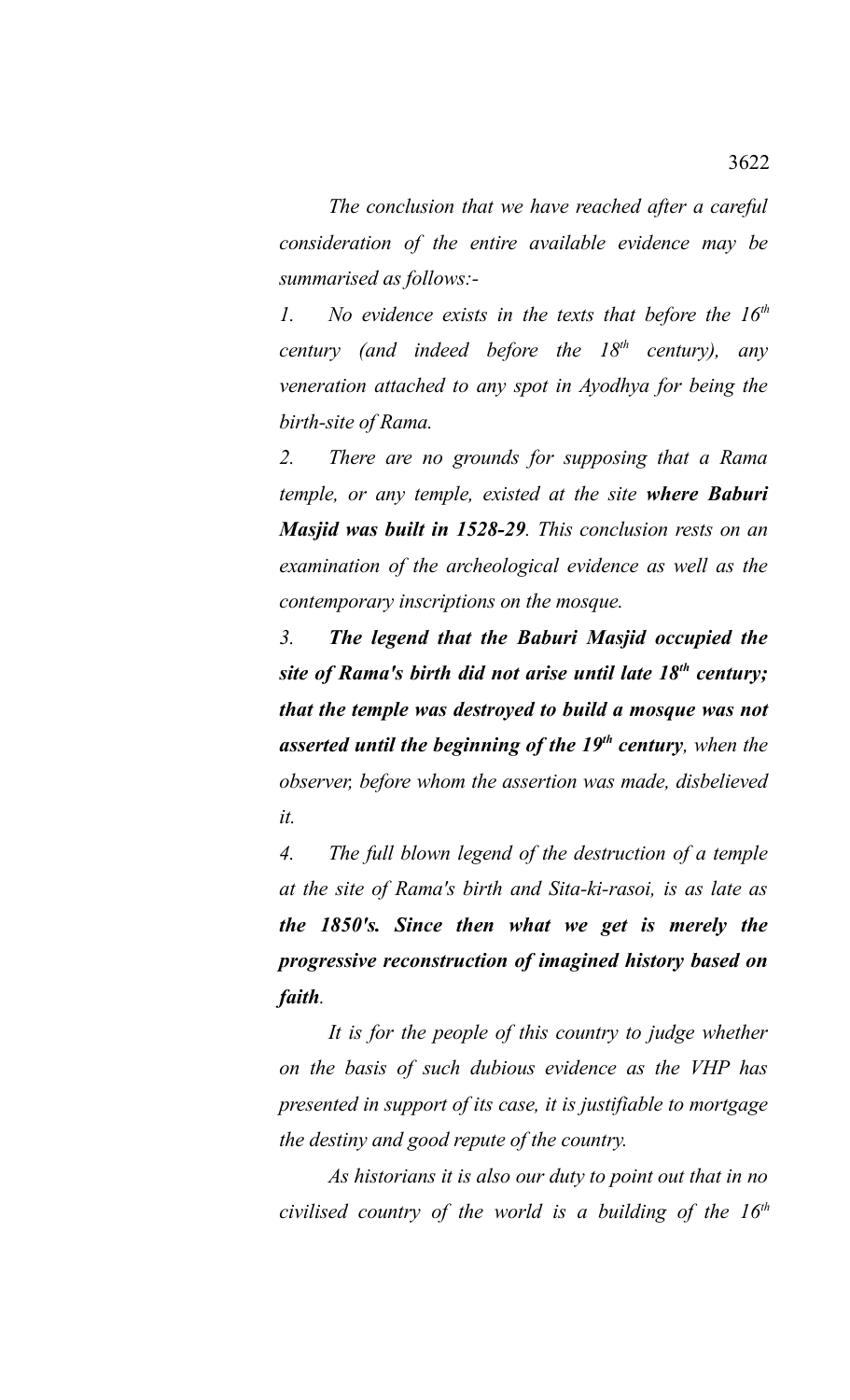*century permitted to be destroyed or tempered with.* 

*In 1891 when a Fuhrer drew up his descriptive list of Antiquities and Inscription in the North-West Provinces and Oudh, 1891, he put the Baburi Masjid among the monuments of Class II (P.P. 296-7). On page i, he explained the implications of this classification; it meant that though the monument was "in possession of private bodies and individuals", it was possible or desirable to save (it) from further decay by such minor measures as the eradication of vegetation, the exclusion of water from the wells and the like". Being such a monument, the Baburi Masjid became a protected monument under the Ancient Monuments Act, 1904 (re-legislated, 1958). Besides being built nearly 450 years ago, it is a significant example of Sharqi architecture. It is a part of our common national heritage. Under law, Government must save and preserve it as a fully protected monument.*

*If then, we have a care for historical facts, if we want to uphold the law, if we have love for our cultural heritage, we must protect Baburi Masjid. A country is surely judged by how it treats its past."*

**3610**. The credentials of the authors are also mentioned as under:

**3611**. Prof. R.S. Sharma, Retired Professor of Delhi University and First Chairman of Indian of Indian Council of Historical Research; Prof. M. Athar Ali, Retired Professor of History of Aligarh Muslim University and the Former President of Indian History Congress; Prof. D.N. Jha, Professor of History, Delhi University; Prof. Suraj Bhan, Professor of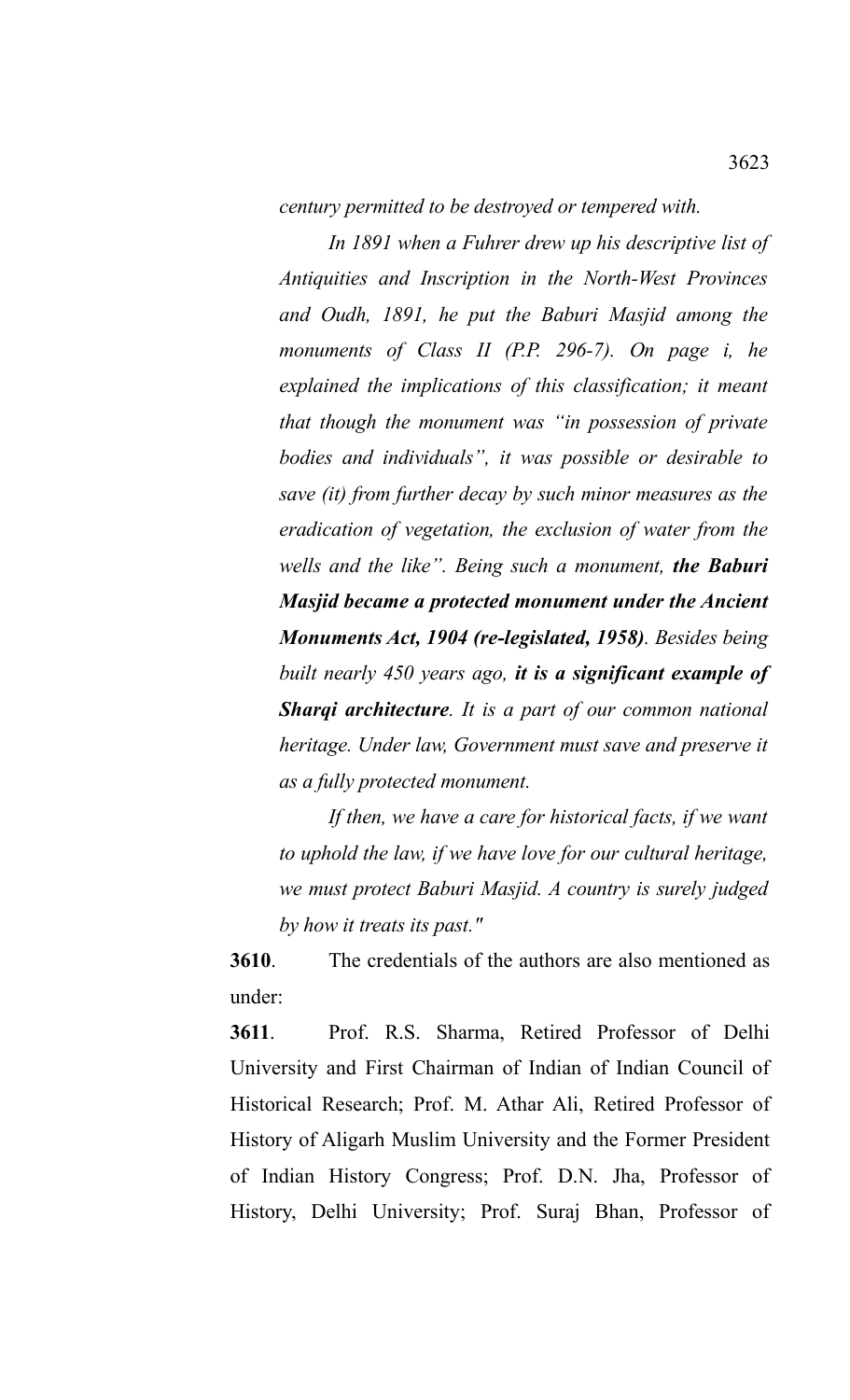Archaeology and Dean, Faculty of Social Sciences, Kurukshetra University, Haryana. This document, though claimed to be written by four historians, but as a matter of fact, it was not signed by Sri D.N. Jha, as admitted by Sri Suraj Bhan (PW 16), as expert witness.

**3612**. **PW 16, Prof. Suraj Bhan** was examined in three phases, namely, from 22.02.2000 to 10.08.2000; thereafter when the book of T.P. Verma and S.P. Gupta, i.e., "Ayodhya Ka Itihas Evam Puratatva-Rigved Kal Se Ab Tak" (Exhibit 3, Suit-5) was published, he deposed statement from 26.08.2002 to 12.09.2002 and lastly after the ASI report he deposed statement to castigate it and his statement was recorded from 20.03.2006 to 28.03.2006.

**3613**. About his qualification, experience and expertise, if any, he said:

''मैंने स्नातक की उपाधि दिल्ली यूनिर्वसिटी से हासिल की थी। स्नातक में मेरे विषय एकनामिक्स और संस्कृत अंग्रेजी और हिन्दी के अलावा थे। स्नातक में हिस्ट्री मेरा विषय नहीं था। . . . देहली से मैंने संस्कृत में एम0ए0 किया बाद में एम0एस0यूनिर्वसटी बडौदा से आर्क्योलोजी एन्ड कल्चर से एम0ए0 किया।'' (पेज-3)

*"I got my graduation degree from Delhi University. In graduation, my subjects were Economics and Sanskrit besides English and Hindi. History was not my subject in B.A. . . . . I did my M.A. in Sanskrit from Delhi and later in archaeology and culture from M.S. University Baroda." (E.T.C.)* 

''अपने पढ़ाई करने के बाद अर्थात् एम0ए0 करने के बाद 1 वर्ष के लगभग मैंने कुछ नहीं किया उसके बाद बडौदा जाकर मैंने आक्या्लाजिकल सर्वे आफ इण्डिया में पद ग्रहण कर लिया। आक्यालाजी में एम0ए0 मैंने सन् 1960 के आसपास बड़ौदा से किया था। यह डिग्री मैंने अपनी नौकरी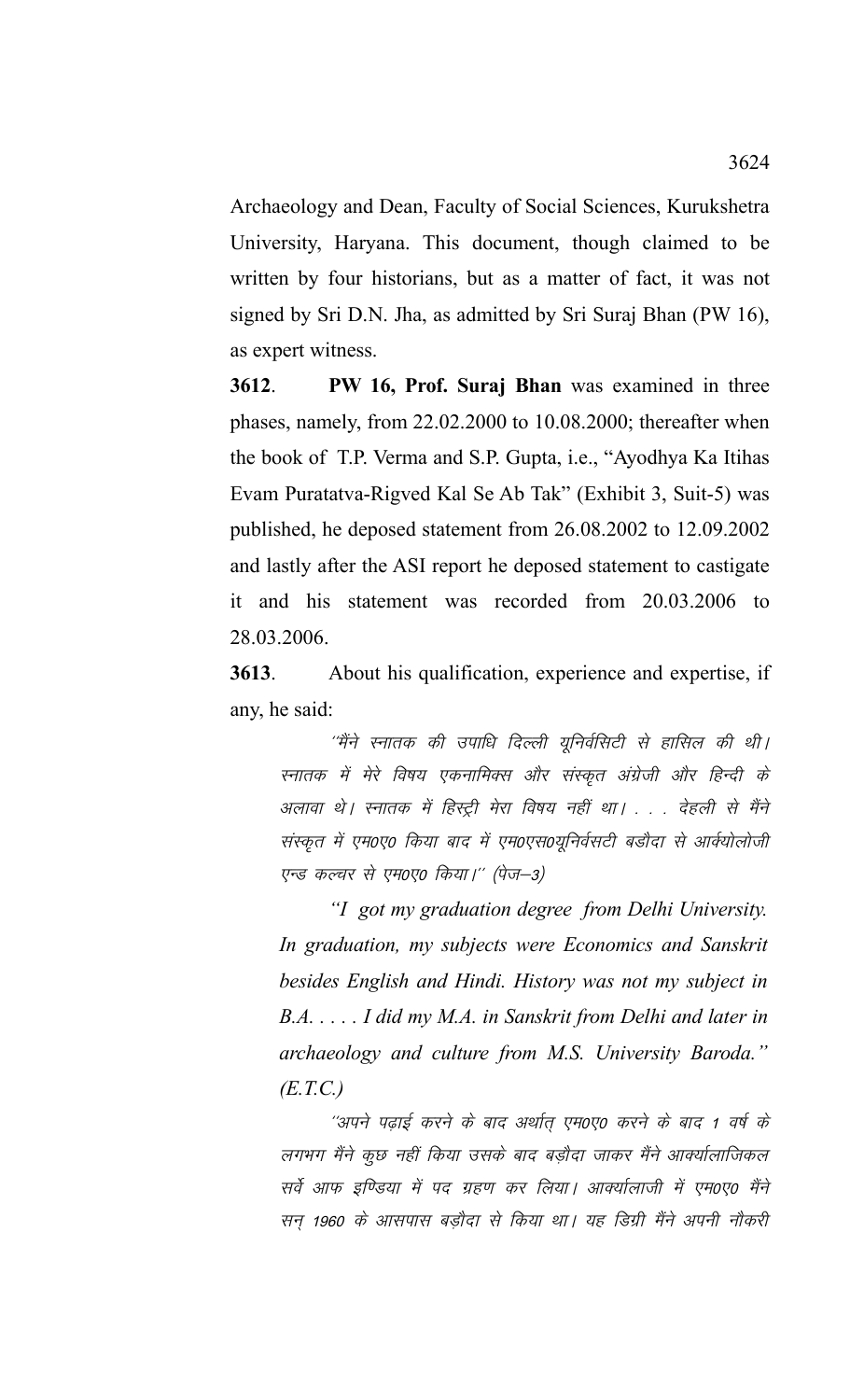के कार्यकाल में प्राप्त की थी। इसके बाद मैंने पी0एच0डी0 किया था। नौकरी मैंने 1956 में शुरू की थी और 1960 में मैंने एम0ए0 की डिग्री लिया था। .... पी0एच0डी0 की डिग्री मुझे 1975 में मिली थी। पी0एच0डी0 में मेरा टापिक ''प्रि हिस्टारिक आक्यालाजी आफ सरस्वती एण्ड दृषदवती वैलीज'' था। '' (पेज-11)

"After completion of my studies up to M.A. I did nothing for one year. Thereafter I went to Baroda and joined a post in the Archaeological Survey of India. I did my M.A. in archaeology in and around 1960. I had obtained my degree while being in service there. Thereafter I got my Ph.D. I had started service in 1956 and I got my M.A. in 1960. I was conferred Ph.D. Degree in 1975. My topic in Ph.D. was 'Historic Archaeology of Saraswati and Drishdavati Valleys'." (E.T.C.)

"मेरी पी0एच0डी0 की थीसिस प्रकाषित नहीं ह़यी है।'' (पेज-13): ''मैंने अपनी थीसिस के लिखने के समय सरस्वती वैली में कोई उत्खनन कार्य नहीं किया था पर यह खनन कार्य मैंने सरस्वती वैली में अपनी थीसिस लिखने के पहले किया था। . . . . उत्खनन करने का मेरा पहले से भी अनुभव था क्योंकि मैंने गुजरात में लोथल, भगतराव में उत्खनन कार्य किया था।'' (पेज—14)

"My Ph.D. Thesis is not published." (pages 13); "I had not undertaken any excavation work in Saraswati Valley at the time of writing my thesis. This excavation work in Saraswati Valley, however, was done by me before proceeding with the thesis...... I had a prior experience of excavation work because I had undertaken such work at Lothal and Bhagatrao in Gujarat." (E.T.C.)

''मैंने हरियाणा में सरस्वती क्षेत्र में उत्खनन के समय आक्यालाजिकल खनन किया। मैंने एरिया एक्सवेशन और वर्टिकल एक्सकवेशन दोनों ही किया।'' (पेज–20)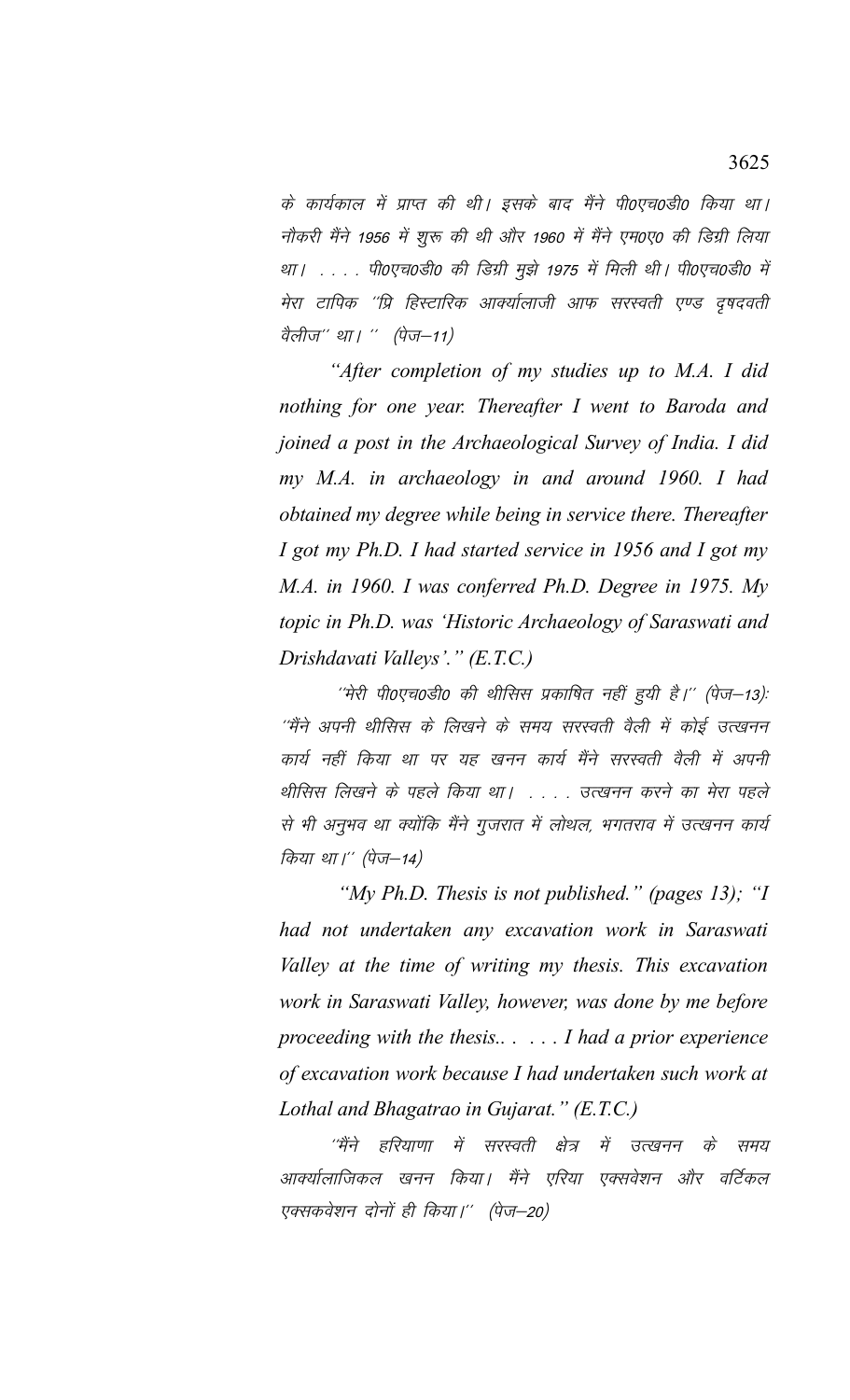"At the time of excavation in the Saraswati region of Haryana, I undertook archaeological excavation. I did both the area and vertical excavation."  $(E.T.C.)$ 

''जिस समय मैंने अपनी सर्विस ज्वाइन किया था, उस समय मैं एम0ए0 संस्कृत था। मेरी नियुक्ति टेक्निकल अस्स्टिण्ट के पद पर हुई थी। मेरी नियुक्ति सन 56 या 57 में हुई थी। लोथल में 56–57 से 59–60 तक उत्खनन कार्य किया था। उस समय मैं दफ़्तर में एक टेक्निकल अस्स्टिण्ट के रूप में कार्यरत था। इसी हैसियत से मैं उस उत्खनन कार्य में लगा हुआ था।'' (पेज-80-81)

"When I joined my service, I was an M.A. in Sanskrit. I was appointed to the post of technical assistant. I was appointed in 1956 or 1957. I undertook excavation work at Lothal from 1956-57 to 1959-60. At that time I was working as a technical assistant in the office. In that very capacity I was then engaged in the excavation work."  $(E.T.C.)$ 

''मैं संस्कृत भाषा में एम0ए0 हूँ। मैं संस्कृत बोल नहीं सकता और क्योंकि उसका काफी दिनो से प्रयोग नहीं किया है अतएव उसे पढने व समझने में भी दिक्कत आती है।'' (पेज–143); ''मैंने बी0ए0 1953 में पास किया था। मेरे पास बी0ए0 मे संस्कृत व अर्थशास्त्र विषय थे। मेरे पास अंग्रेजी साहितय भी था। . . . . . मैंने बी0ए0 तक इतिहास व पुरातात्विक विषय का अध्ययन नहीं किया है। मैंने एम0ए0 की परीक्षा संस्कृत के अलावा आर्कियोलोजी एण्ड कल्चर में भी पास की थी। . . . . . . इतना याद है कि ऐन्सियट हिस्ट्री एण्ड अर्ली मेडिवियल हिस्ट्री मेरे कोर्स में थीं उक्त दोनों हिस्टी केवल भारतवर्ष की थीं।'' (पेज–168)

"I am an M.A. in Sanskrit language. I can not speak Sanskrit, and since I have not used it for quite some time, I face difficulty in reading as also in following it."; "I did my B.A. in 1953. Sanskrit and Economics were my subjects in B.A.. English literature, too, was my subject..... I did not study history and archaeology as subjects up to B.A.. I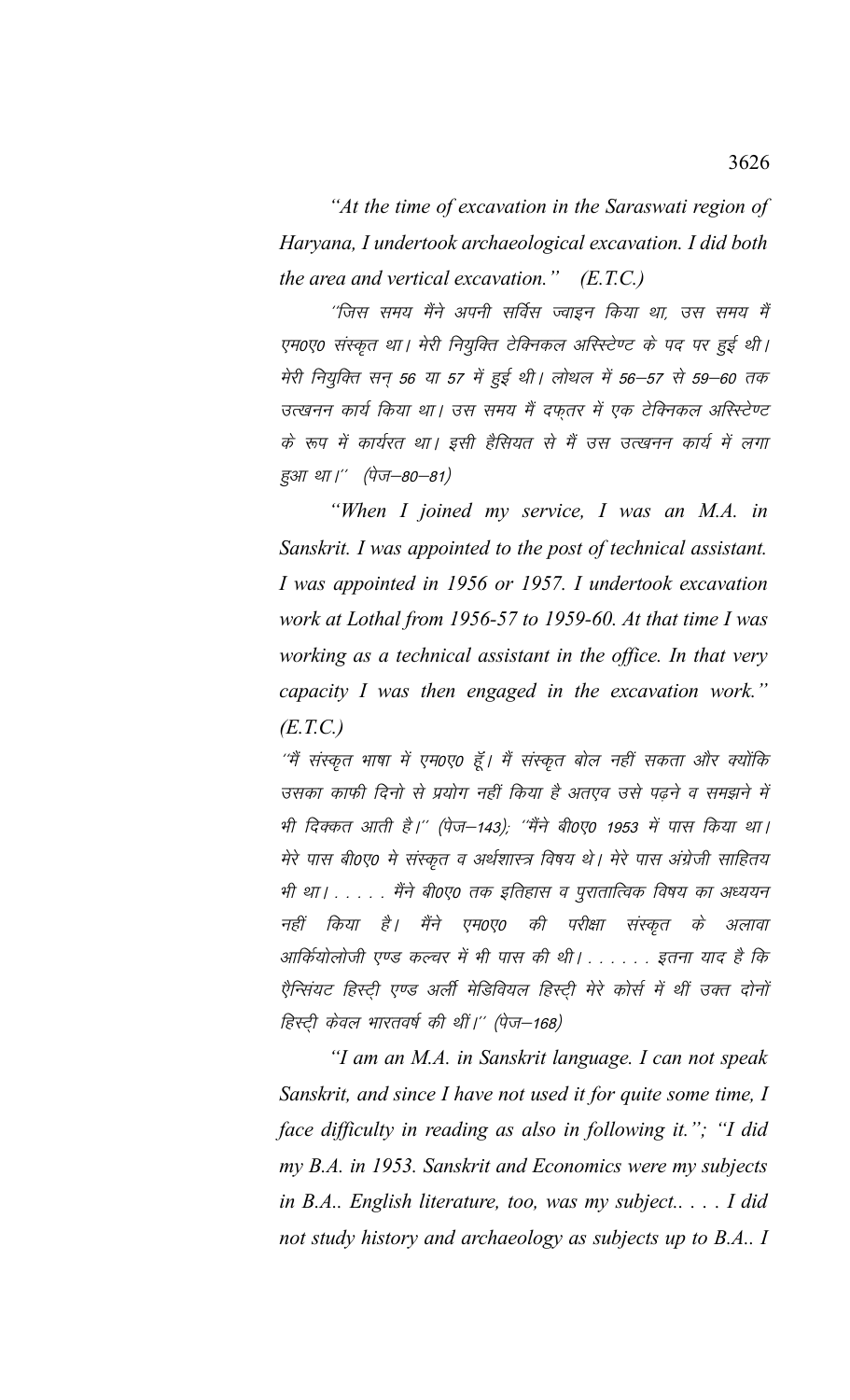*passed the M.A.Examination with Sanskrit and also with Archaeology and Culture.. . . . I only remember that ancient history and early medieval history were not in my course. The said two parts of history was of India only." (E.T.C.)*

''मैं आर्कियोलाजी का एक विद्यार्थी हूं। आर्कियोलाजी के अनेक क्षेत्र में कई विशेषज्ञ हैं। आर्कियोलाजी के क्षेत्र में मेरा विषय सतलज यमुना बेसिन की प्रोटो हिस्टोरी आर्कियोलाजी है, इस विषय पर मेरी विशेष स्टडी है और मैं फील्ड आर्कियोलाजिस्ट हूं। मैं फील्ड आर्कियोलाजी के नाते किसी भी आर्कियोलाजी के क्षेत्र में जहाँ उसका उपयोग हो सकता है वहाँ इस्तेमाल कर सकता हूँ। . . . . "फील्ड आर्कियोलाजी का एक बेसिक मैथड है, . . . . और में उस विधा का अच्छा जानकार हूँ।'' (पेज 73)

*"I am a scholar of archaeology. There are many specialists in several areas of archaeology. My subject in the realm of archaeology is proto-historic archaeology of Satluj-Yamuna basin. I have a special study on this subject. I am a field archaeologist and as such can use field archaeology wherever it can be used in any sphere of archaeology.. . . ." Field archaeology has a basic method . . . . . . and I am well conversant with that field."* 

*(E.T.C.)*

**3614.** In respect to certain dispute and aspects PW 16 clearly admitted his lack of expertise, studies etc. as under:

''मैंने वेदों का अध्ययन पूरी तरह से नहीं किया है बल्कि उतना ही अध्ययन किया है जितना कि मेरी पढाई के कोर्स में था।'' (पेज–4): ''पुराण के बारे में मैं थोड़ा जानता हूँ।'' (पेज–7); ''विष्णु पुराण मैंने नहीं पढ़ा है।'' (पेज–8); ''बाल्मीकि की रामायण के कूछ अंश मैंने पढ़े हैं।'' (पेज–15); ''मैंने इस विषय पर कोई शोध नहीं किया है कि बाल्मीकि के रामायण की लंका मध्यप्रदेश में हो सकती है या नहीं।'' (पेज-16); ''सोलर सिस्टम से दिशाओं के ज्ञान के बारे में मुझे कोई खास ज्ञान नहीं है। मैंने इस विषय पर कोई विशेष अध्ययन नहीं किया। . . . . विष्णू पुराण मैंने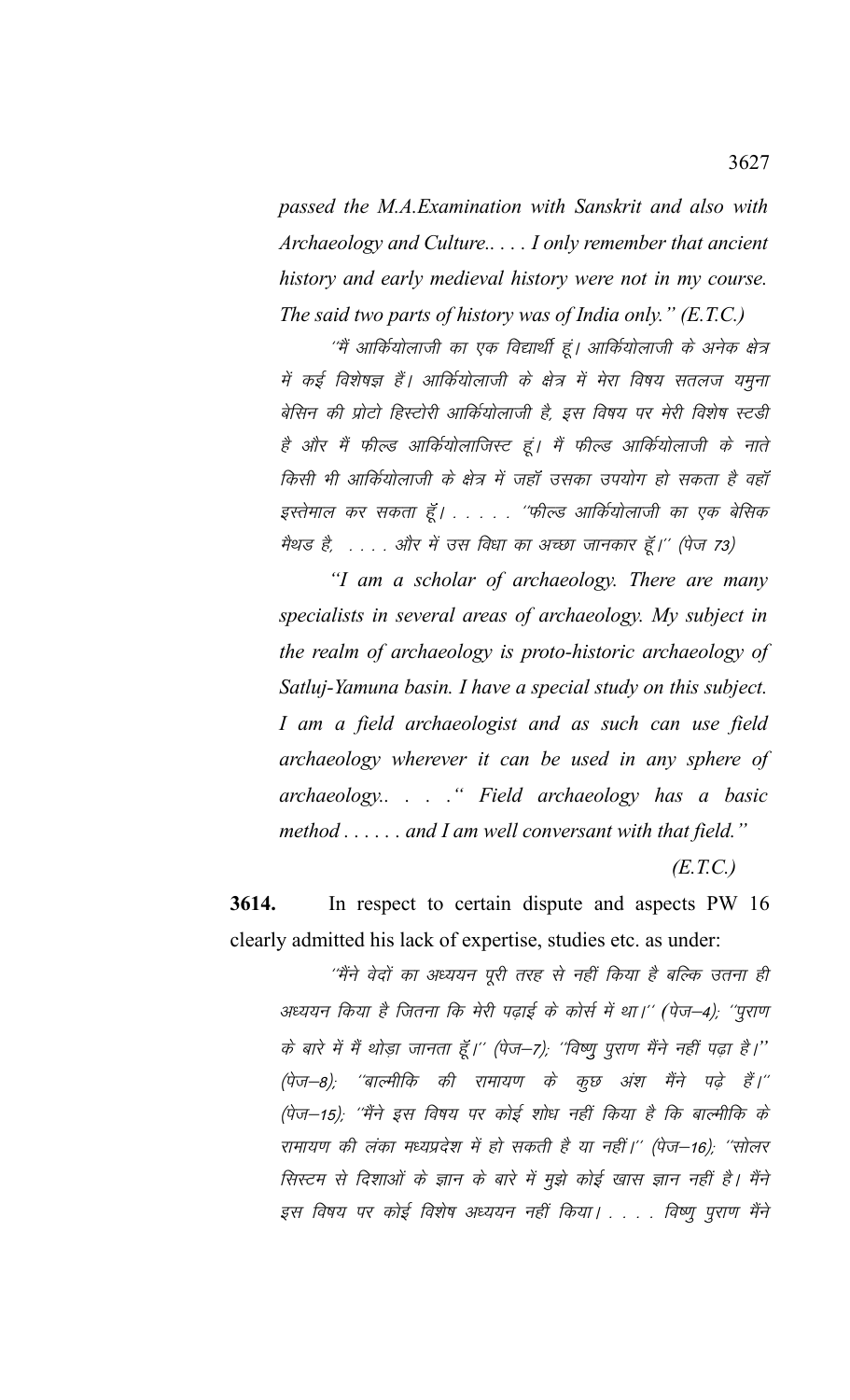नहीं पढा है।'' (पेज-18); ''राजशेखर की बाल रामायण मैंने नहीं पढी है। . . . . . मैंने इतिहास वेत्ता होने के नाते भी यह जानने की कोशिश नहीं की कि तुलसीदास की रामायण में क्या लिख गया है।'' (पेज–19); ''मैंने तर्क शास्त्र नहीं पढ़ा है।'' (पेज–20); ''मैं यह नहीं बता सकता कि सिन्धु वैली की खोज कब ह़यी। यह जुग्राफी का विषय है।'' (पेज–33)

*"I have not studied Vedas wholly; rather, I have studied them only to the extent they were included in the curriculum of my study." (page 4); "I know a little about Puranas." (page 7); "I have not read Vishnu Purana." (page 8); "I have read some portions of Valmiki's Ramayana." (page 15);"I have not done any research on whether Lanka of Valmiki's Ramayana may or may not be in Madhya Pradesh." (page 16); "I do not have any specific knowledge of directions on the basis of the solar system. I did not make any special study on this subject. . . . .I have not read Vishnu Purana." (page 18); "I have not read Rajshekhar's 'Balramayana'.. . . .As a historian too, I did not try to know what is written in the Ramayana by Tulsi Das." (page 19); "I have not read logic." (page 20); " I cannot tell when Indus valley was discovered. It is a subject of Geography." (page 33) (E.T.C.)*

''मैंने इस बात का कोई अध्ययन नहीं किया कि रामायण या महाभारत में कौन पहले रचा गया लेकिन विद्वानों का ऐसा मत है कि महाभारत के कुछ अंश रामायण से पहले लिखे गए थे। . . . . कौटिल्य के अर्थशास्त्र के सम्बन्ध में मेरा कोई विशेष ज्ञान नहीं है क्योंकि वह मेरा विषय नहीं है और न ही मेरा शोध इस पर था।'' (पेज–36); ''मैंने राजतंरगीणी पुस्तक पढी नहीं।'' (पेज-38); ''कुतुबद्दीन के बाद का मुस्लिम इतिहास के सम्बन्ध में मैं मोटे मोटे तौर पर जानकारी रखता हूं मेरा इस पर कोई अध्ययन नहीं है।'' (पेज–42); ''मैंने यह नहीं पढ़ा कि मस्जिद में क्या–क्या चीजें नहीं हो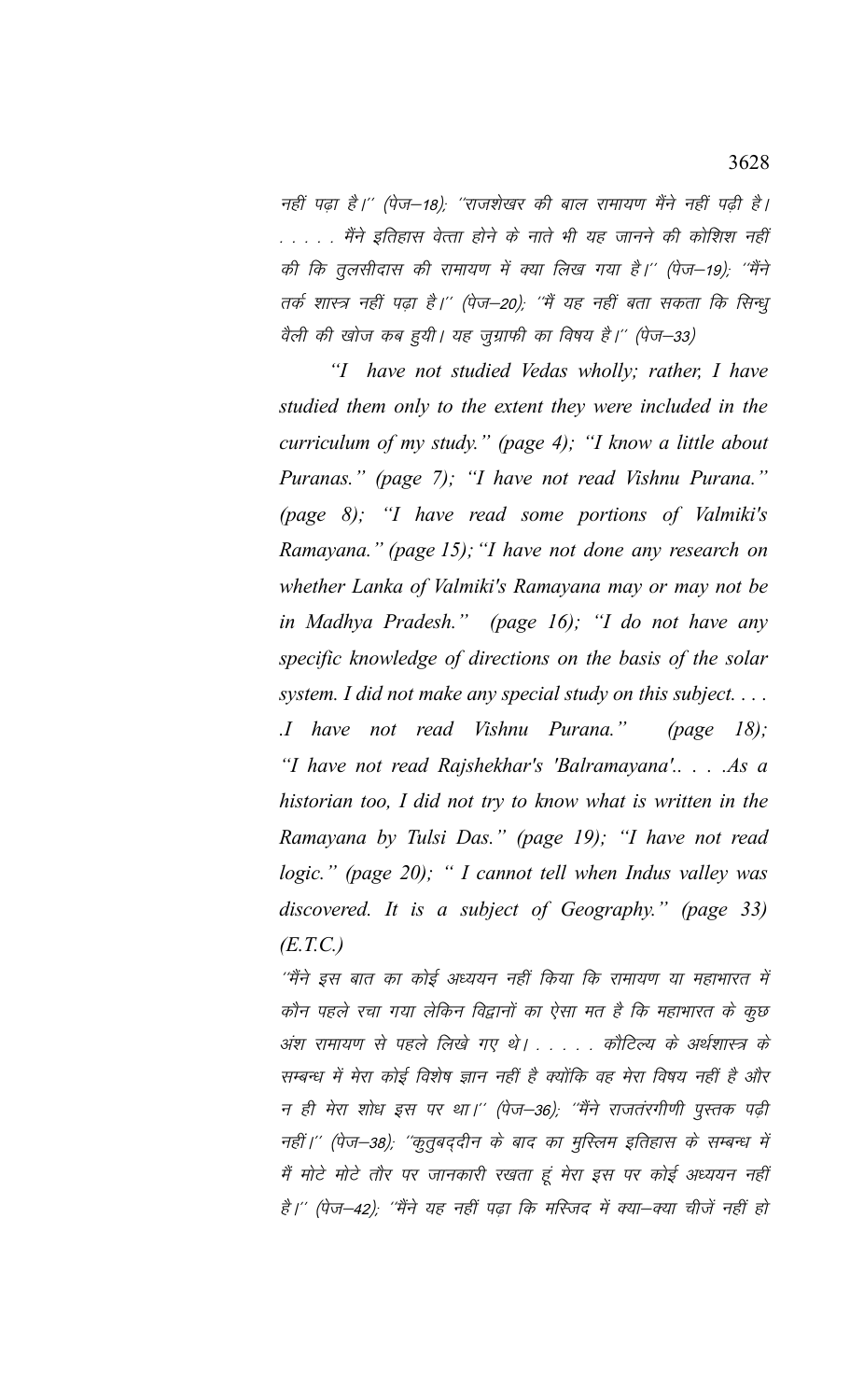सकती हैं।'' (पेज–75); ''एपीग्राफी, न्यूमिसमैटिक का मैं स्पेशलिस्ट नहीं हूँ।" (पेज-82)

"I did not make any study regarding which of the two- Ramayana or Mahabharata was composed earlier, but scholars opine that some portions of Mahabharata were written prior to Ramayana.... I do not have any special knowledge of Kautilya's Arthshastra, because it was not my subject nor was it a theme of my research." (page 36); "I did not read the book titled Rajtaringini." (page 38); "I have knowledge of post-Qutbuddin muslim history but not in its minute details; I do not have any study on it." (page 42); "I did not read what features a mosque may not have." (page 75); "I am not a specialist in epigraphy and numismatics." (page 82)  $(E.T.C.)$ 

"मैं जियोलाजिस्ट नहीं हूँ।'' (पेज–95); ''मैं ज्योलोजी का विद्यार्थी नहीं हूँ। . . . . . ''यह ठीक है पैलियों लाजी का विषय मैंने नहीं पढ़ा है ना ही इसका मुझे ज्ञान है।'' (पेज–110); ''चूंकि मंदिर को तोड़कर मस्जिद बनाना मेरे शोध का सब्जेक्ट नहीं है इसलिए मैंने उपरोक्त स्थानों का अध्ययन करने की कोशिश नहीं की वैसे भी मैं मध्यकाल का इतिहासकार नहीं हूँ ।'' (पेज-127) ; ''मैंने स्कन्द पुराण को नहीं पढ़ा। . . . . मैंने अन्य पुराणों को भी पढ़ने की आवश्यकता नहीं समझी चूंकि उनका अध्ययन मेरा विषय नहीं था।''(पेज-133)

" I am not a geologist." (page 95); "I am not a student of Geology. . . . . . It is correct that I have not studied paleology as a subject, nor do I have its knowledge." (page 110); "Since construction of mosques after demolishing temples is not the subject of my research, so I did not make an endeavour to make study of those places. Otherwise also, I am not a historian with regard to medieval period." (page 127); " I did not read Skandha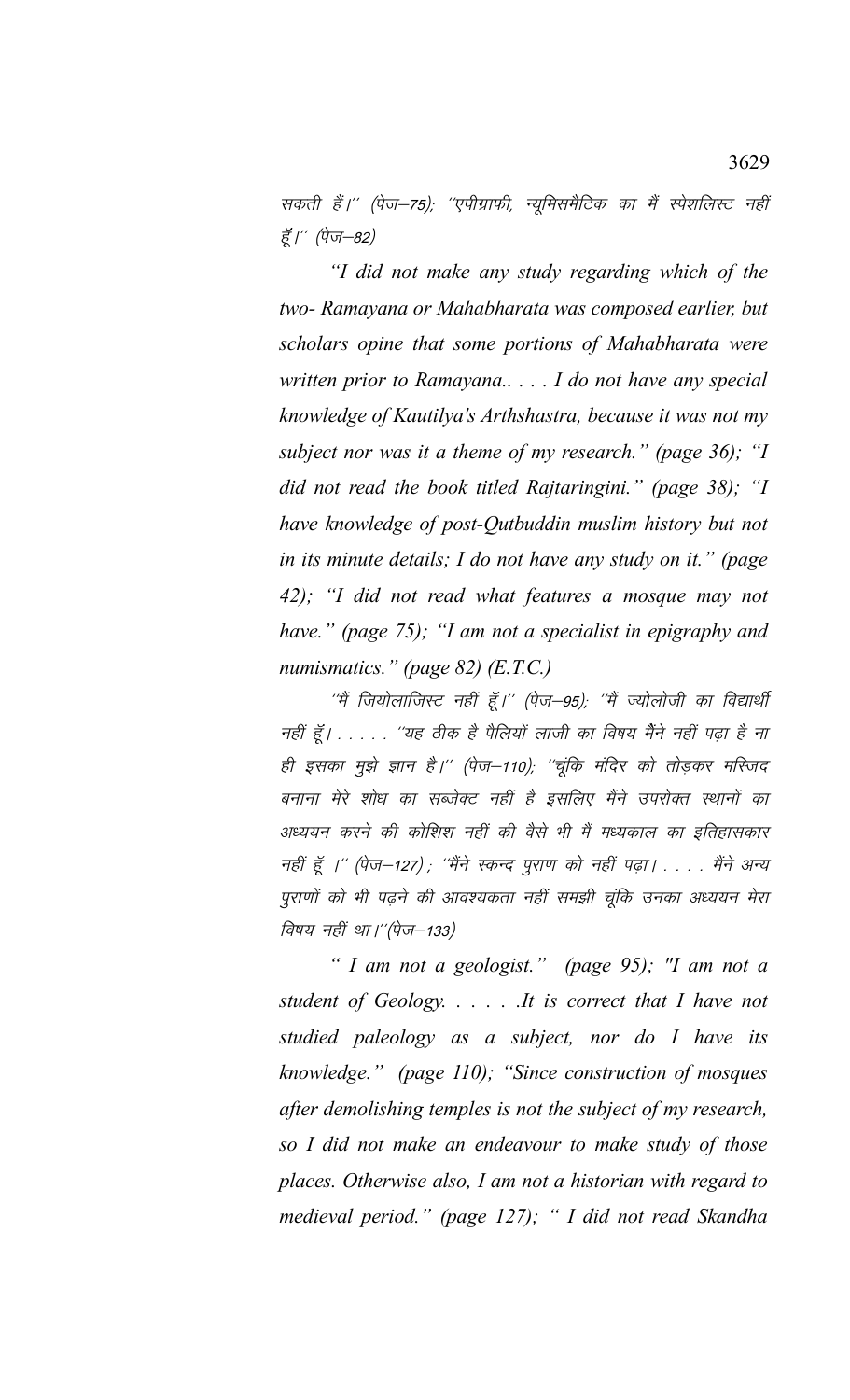*Purana.. . . . I did not think it to be necessary to read other Puranas also as their study was not my subject"* 

*(page 133)*

''मैंने पूरे पुराण नहीं पढ़े हैं लेकिन वह अंश पढ़े हैं जो वीoएच0पी0 के डाकमेंट में थे। इसी तरह पूरे वेद भी नहीं पढ़े लेकिन कुछ अंश पढ़े हैं। इसी तरह तुलसी दास का राम चरित मानस व बाल्मीकी रामायण पूरी नहीं पढ़ी। मैंने कालीदास की रचना के कुछ अंश पढ़े है पूरा नहीं पढ़ा। …. मुझे एपीग्राफी नियोसमैटिक का पूरा ज्ञान नहीं है और न ही मैं उक्त दोनों विषयों का विशेषज्ञ हूं मुझे जियोलाजी का ज्ञान नहीं है।'' (पेज-137); ''बाबरनामा मैंने नहीं पढ़ा'' (पेज-138); ''मध्यकालीन इतिहास मेरा अध्ययन एवं अध्याय का विषय नहीं था।'' (पेज-139)

*"I have not read the Puranas completely; rather, I have read only those portions which were contained in the document of the VHP. Similarly, I have not read the whole of the Vedas but I have read some portions of them. Likewise, I did not read Tulsidas's Ramacharit Manas and Valmiki's Ramayana in entirety. I have read some parts of Kalidas's composition but I have not read it in whole.... I do not have full knowledge of epigraphy and numismatics, nor am I a specialist in the said two subjects. I do not have knowledge of geology too." (page 137); "I did not read Baburnama." (page 138); "Medieval history was not a subject of my study and teaching." (page 139)(E.T.C.)*

 $^{\prime\prime}$ परन्तु यह सही है कि मैं इतिहास का विशेषज्ञ नहीं हूँ। $^{\prime\prime}$ (पेज–169); ''उत्तर प्रदेश में मैंने खुदाई करके कोई शोध कार्य नहीं किया। मैंने बिहार में कोई खुदाई का कार्य नहीं किया।'' (पेज–170); ''मैंने प्राचीन पुरातात्विक इमारतों अर्थात भवनों से संबंधित कोई शोधकार्य नहीं किया और न पुस्तक लिखी।'' (पेज-179)

*"But it is true that I am not a specialist in history." (page 169); "I did not do any research work after making*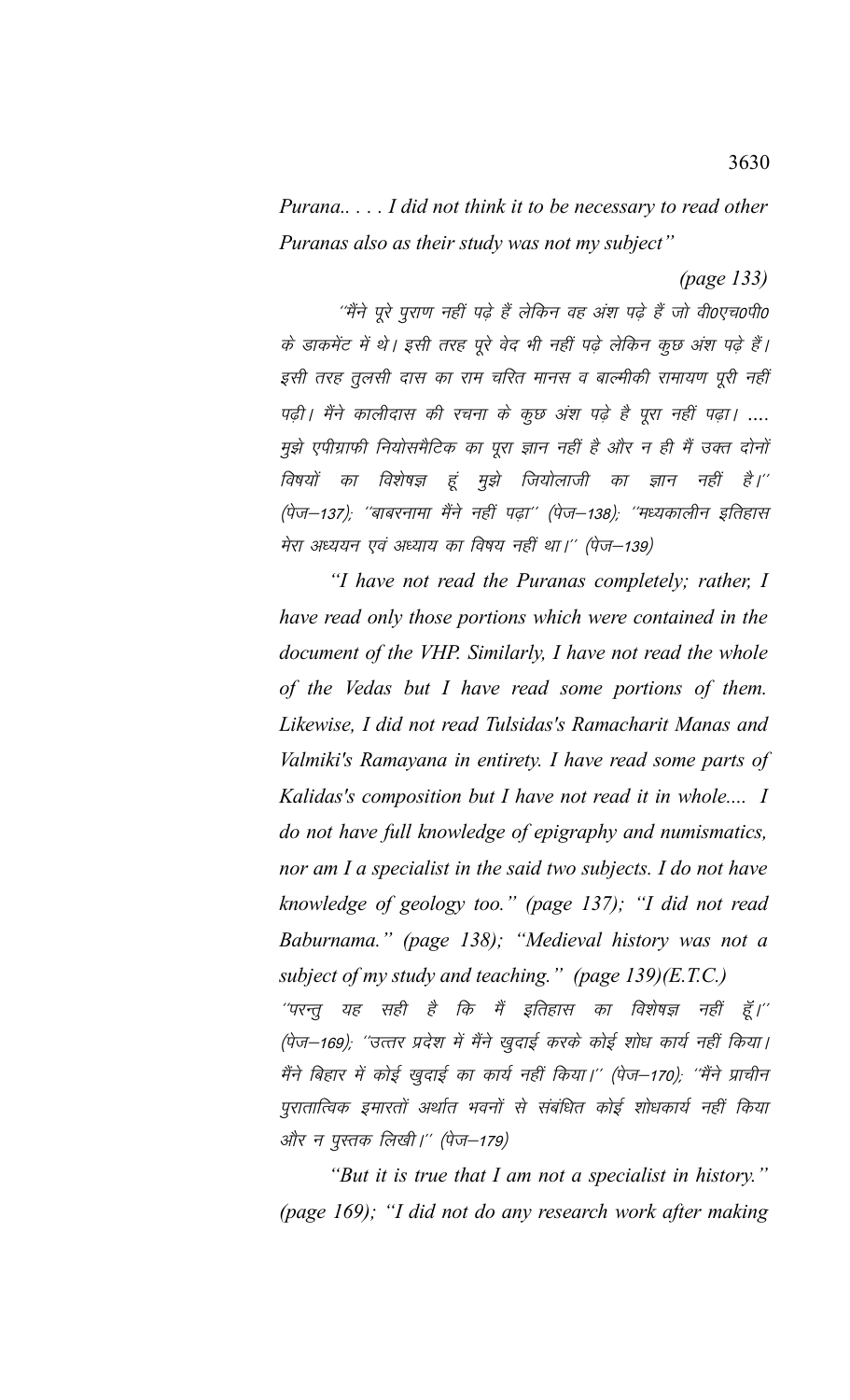*excavations in Uttar Pradesh. I did not make any excavation in Bihar." (page 170); "I did not do any research work with respect to ancient archaeological buildings, nor did I write a book in this respect." (page 179)*

 $^{\prime\prime}$ में जियोलाजिस्ट नहीं हूँ  $\ldots$  मैं इतिहास का विद्यार्थी नहीं हूँ। $^{\prime\prime}$ (पेज 26); ''मैं वास्तुकला का विशेषज्ञ नहीं हूँ। मुझे उसका साधारण ज्ञान है।'' (पेज 36),''मैं मूर्ति विज्ञान का विशेषज्ञ नहीं हूँ।'' (पेज 51), ''ऐपीग्राफी मेरा क्षेत्र भी नहीं है। " (पेज 57); 'मेरा विशेष क्षेत्र फील्ड आर्कियोलोजी था, एथनोग्राफी नहीं।'' (पेज 71),''मैं हिस्टी आफ टेम्पिल आर्किटेक्चर का कोई विशेषज्ञ नहीं हूँ*।'' (पेज 122) (Volume 2)* 

*"I am not a geologist. . . . . I am not a student of History." (page 26); "I am not a specialist in architecture. I have an ordinary knowledge of it." (page 36); "I am not a specialist in sculpture." (page 51); "Epigraphy, too, is not my field." (page 57); "My speciality was field archaeology, not ethnography." (page 71): "I am not a specialist in history of temple architecture." (page 122) (E.T.C.)*

**3615.** The following part of his statement is relevant to ascertain sincerity, genuineness and correctness in the alleged research of the witness and his statement:

''अयोध्या शोध के समय अयोध्या मैं एवं शर्मा ही गये थे।'' (पेज 23)

*"Only Sharma and myself had gone to Ayodhya at time of Ayodhya research." (ETC)*

''यह रिपोर्ट मैंने मई में दी है। अयोध्या मैं फरवरी—मार्च में गया होऊँगा।'' (पेज $-62)$ 

*"I gave this report in May. I might have gone to Ayodhya in February-March." (ETC)* 

''हो सकता है कि मेरे पहले बयान में यह आया हो कि मैं विवादित स्थल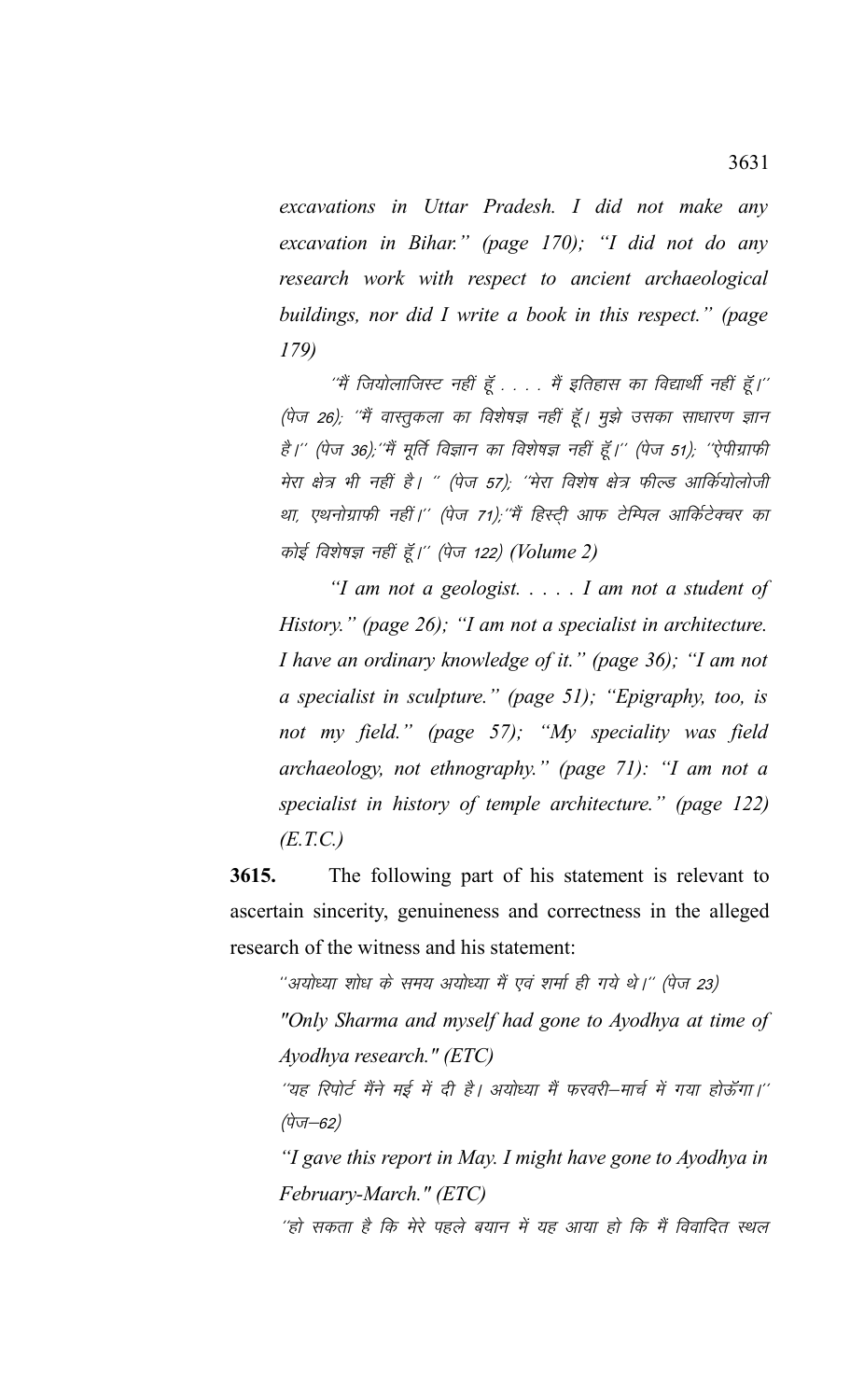पर पहले—पहल जून 1991 के पहले गया था।'' (पेज—65)

*" In my first deposition, I may have stated that I had gone to the disputed site before June 1991 for the first time." (ETC)*

´´बाबरी मस्जिद की तरफ से मेरे द्वारा आर0ए0शर्मा, डी0एन0 झा, अतहर अली द्वारा तैयार लेख व अन्य साक्ष्य बाबरी मस्जिद ने 13.5.91 की मीटिंग में दाखिल किये था। फिर कहा कि शायद हम लोगों द्वारा तैयार रिपोर्ट बाबरी मस्जिद कमेटी की तरफ से नही दी गई थी, बल्कि हमारे विचारों को अपने तर्क में उद्धत किया था।'' (पेज–65)

*"Article(s) written by me, R.A. Sharma, D.N.Jha and Atahar Ali and other evidences were produced in the 13- 05-1991 meeting by Babri Masjid Committee on behalf of Babri Masjid. Further stated, our report had not possibly been prepared on behalf of Babri Masjid Committee. Rather our opinion was quoted in their arguments." (ETC)*

"हम चार निष्पक्ष इतिहासकारों में से दो इतिहासकार अयोध्या व बनारस हमारे साथ नहीं गए। मुझे नहीं पता कि वह अलग से अयोध्या या बनारस गए या नहीं।'' (पेज–88)

*" Out of the four impartial historians, two of us had not gone to Ayodhya and Banaras with us. I do not know whether they had gone to Ayodhya or Banaras separately or not." (ETC)*

'इस सारी स्टडी के लिए हमें सिर्फ 6 ही हफ़ते दिए गए थे। **बार-बार** दबाव डाला जा रहा था इसलिए हमने अपनी रिपोर्ट बिना बी0बी0लाल की खुदायी का रिकार्ड देखो अपनी रिपोर्ट दे *दी।" (पेज*—103)

*"we were given only six weeks' time for the entire study. Pressure was being repeatedly exerted; so, we submitted our report without going through the record of the excavation work by B.B.Lal." (ETC)*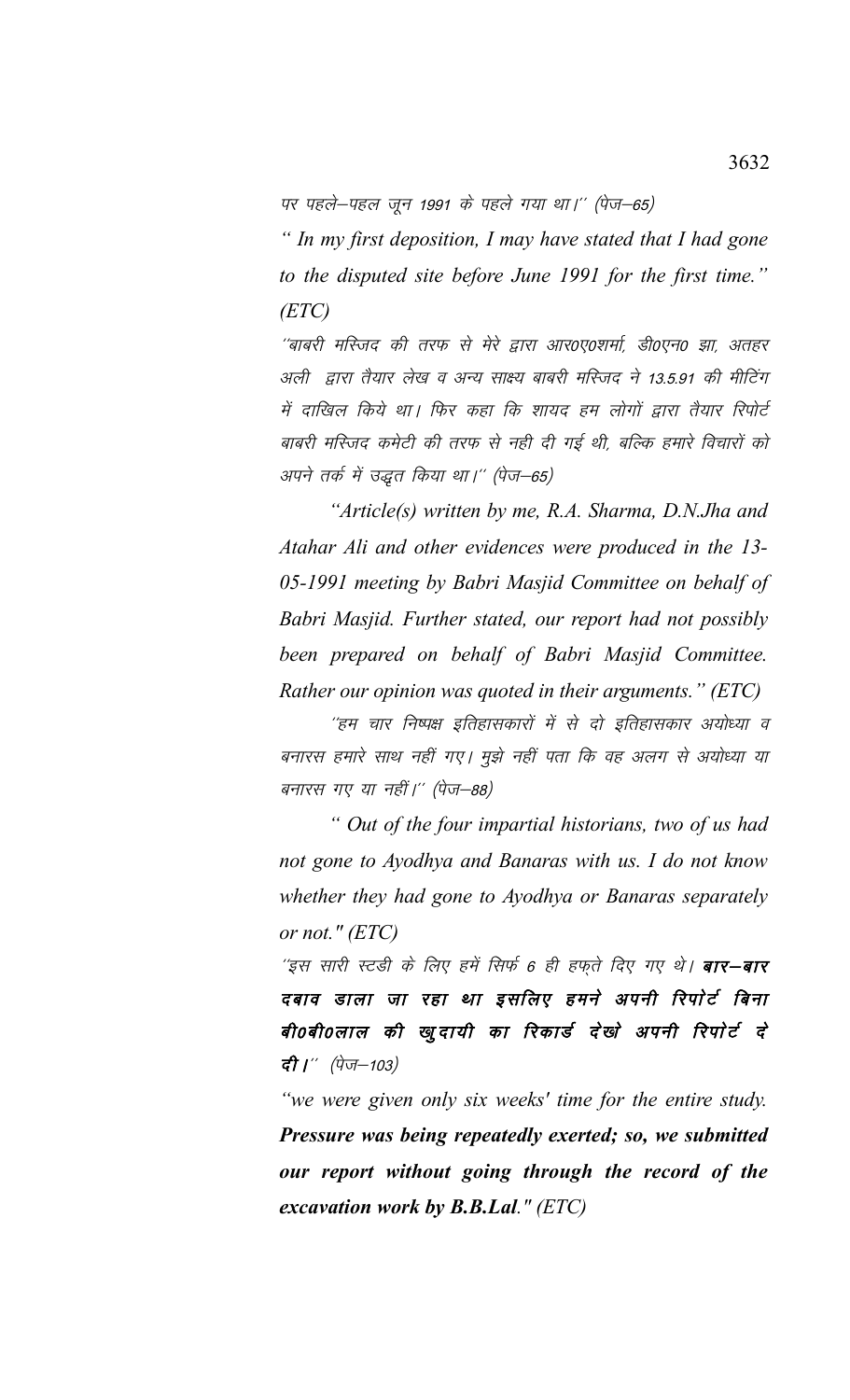´यह सही है कि जिस समय निर्माण हो रहा हो उस समय की संबंधित परिस्थितियों का प्रभाव निर्माण पर पड़ता है। **मैंने इतिहासकार की** हैसियत से बनारस में एक ऐसी मस्जिद देखी है जो आधी मंदिर तो ड़कर बनायी गयी है।" (पेज-126)

**Note:** This part of the statement is in contradiction to what has been said by PW 13 at page 199.

*"It is true that constructions going on a particular time are influenced by the circumstances prevailing at that time. As a historian I have seen a mosque in Benares which is built by demolishing a temple to half its size."(ETC)*

''श्री डी०एन०झा ऐशियंट इंडियन हिस्ट्री के इतिहासकार हैं। प्रो० आर0एस0शर्मा का ज्ञान काफी विस्तृत है। वे सोशियो एकनामिक हिस्टी के विशेषज्ञ हैं।'' (पेज 132)

*"Sri D.N.Jha is a scholar in regard to ancient Indian history. The knowledge of Prof.R.S. Sharma is fairly extensive. He is a specialist in socio-economic history."*

*(ETC)*

'मैं ने विवादित विषय से सम्बन्धित किसी रिकार्डेड हिस्ट्ी का  $\partial x \in \partial \mathcal{U}$  वहीं किया।" (पेज 134)

*"I did not make any study of any recorded history with regard to the disputed subject" (ETC)*

''**मैं ने मौके पर कोई एक्सविकिशन नहीं किया** और न यह करना मेरे अनवेषण का हिस्सा था।'' (पेज 137)

*"I did not make any excavation at the site, nor was it a part of my investigation." (ETC)*

"रिकार्डेंड हिस्ट्री भी मेरा विषय नहीं था और न ही मैं इसका विशेषज्ञ हूं। आर्ट हिस्टी का भी मैं विशेषज्ञ नहीं हूँ लेकिन मुझे उसका सामान्य ज्ञान है।'' (पेज–137)

*"Recorded history, too, was not my subject, nor am I its*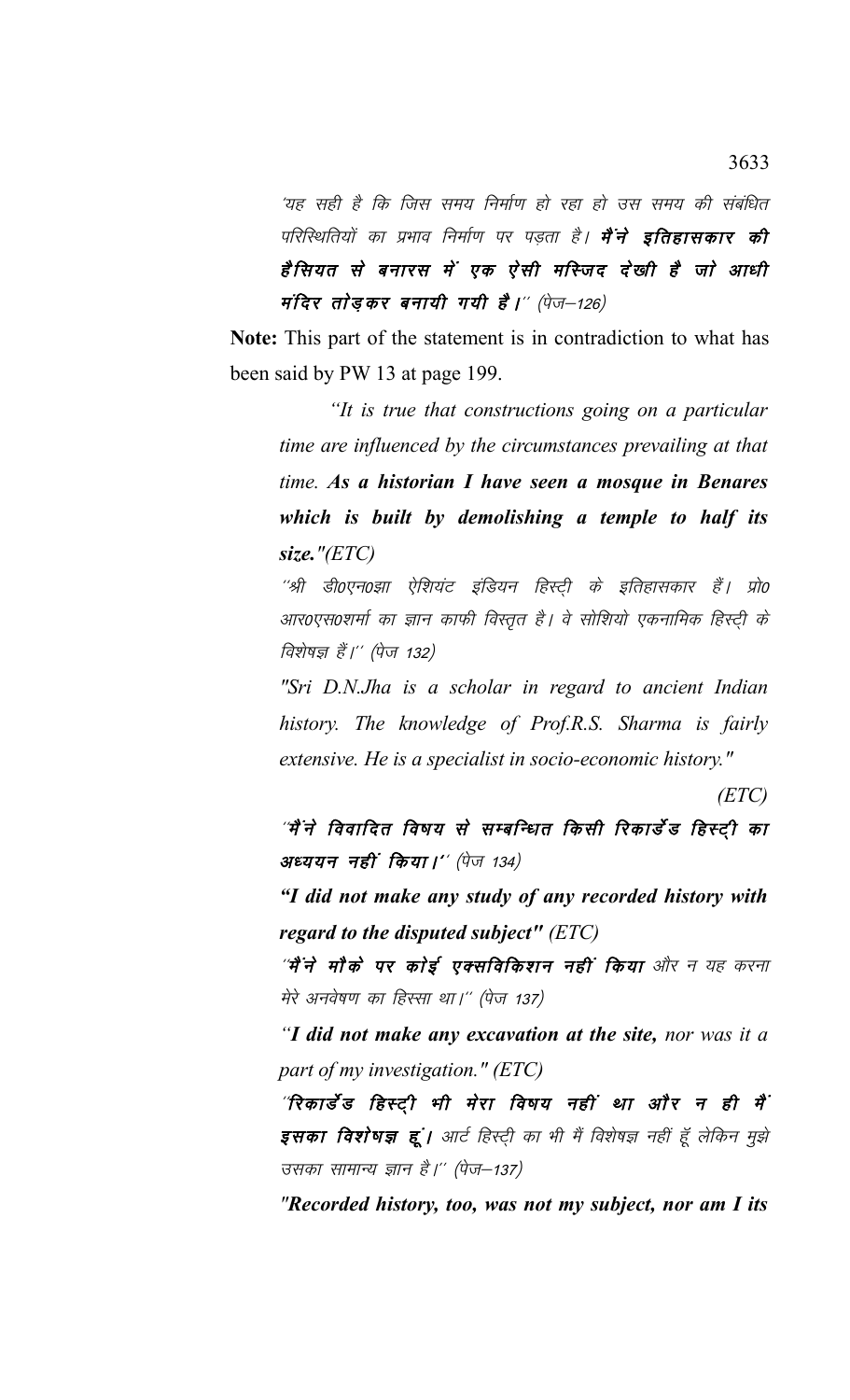*specialist. I am also not a specialist in art history but I have general understanding of it." (ETC)*

**3616.** Later on, the witness could not tell as to in which category of specialist he is appearing:

''यह सही है कि **मैं' इतिहास का विशेषज्ञ नहीं हूँ। ..... मुझे** नहीं पता कि इस मुकदमें में मेरी गवाही बतौर पुरातात्विक के हो रही हो।'' (पेज $-$ 169)

*"it is true that I am not a specialist in history. I do not know that my testimony in this litigation has been only as an archaeologist." (ETC)*

**3617**. The expertise and authority of PW 16 has been challenged by PW 20, Prof. Shirin Musavi in her statement at page 129 observing that Suraj Bhan is an Archaeologist and not an authority on Medieval History.

**3618**. **PW-18 Suvira Jaiswal,** an ex Professor of Jawahar Lal Nehru University, New Delhi has deposed that according to her studies and research, there is no evidence that Babri Masjid was constructed after demolition of a temple of Lord Rama or that there existed any temple whatsoever where the Babari Masjid was situated. She also stated of not finding any evidence which may prove that the place in dispute was birth place of lord Rama. In her cross-examination, she said:

''इस तरह का भी कोई प्रमाण मेरी जानकारी में नहीं मिलता है, जिससे यह विदित हो कि बाबरी मस्जिद का निर्माण राम–मन्दिर को तोड़कर किया गया हो*।*"

*"In my knowledge, no such evidence is found which may indicate that Babari mosque was constructed after demolishing Sri Ram's temple." (E.T.C.)* 

''यह ठीक है कि **मैं प्राचीन इतिहास की विशेषज्ञ हूं।** यह भी ठीक है कि मैं इस अदालत में प्राचीन इतिहास के विशेषज्ञ के रूप में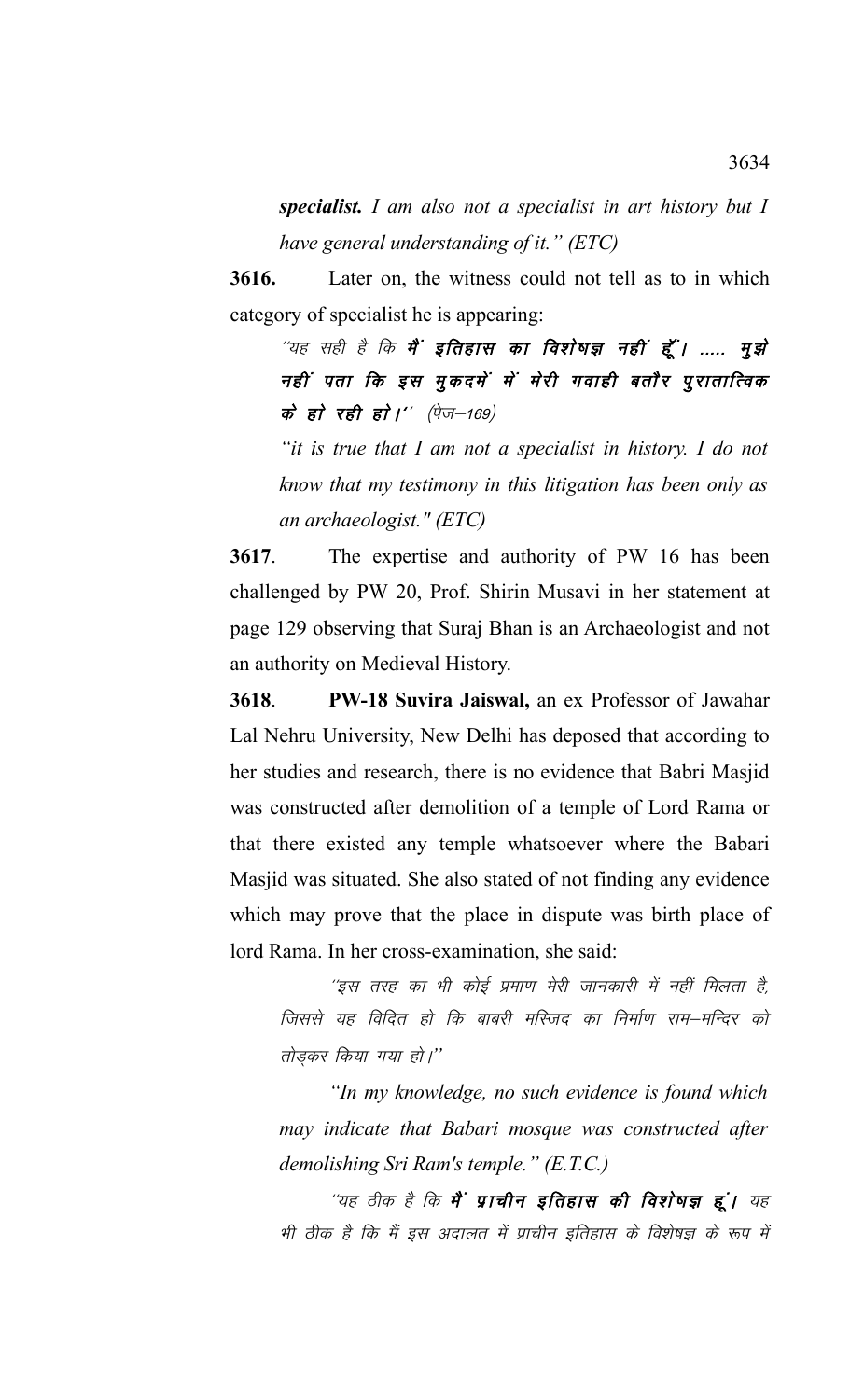गवाही देने आई हूं। . . . मेरी विशेषता लिखित श्रोतों में खोज पर आधारित है।'' (पेज 122)

"This is correct that I am expert in Ancient History. It is also correct that I have come to this Court to tender evidence as specialist in Ancient History.  $\ldots$   $M_y$ specialization is based on investigation into written sources."  $(E.T.C.)$ 

''मैंने इस विषय पर कि मुसलमान शासकों ने मंदिर को तोड़कर मस्जिद बनायी, इस बात का न कोई अध्ययन किया और न ही मैने कोई इस सम्बन्ध में पुस्तकों का कोई संकलन किया।. . . न ही मैंने इस सम्बन्ध में कोई रिपोर्ट पढ़ी।'' (पेज 29)

"On the topic that Muslim rulers constructed mosques after destroying temples, neither I conducted any study nor made any compilation of books in this respect. . nor I have read any report in this respect."  $(E.T.C.)$ 

"मेरा उपरोक्त बयान कि जहाँ बाबरी मस्जिद स्थित थी, वहाँ पर पहले मन्दिर नहीं था, यह मेरी स्वयं की राय हैं। यह कहना सही है कि बाबरी मस्जिद के बारे में किसी प्रकार की खाेज किये बगैर मैं शपथ पर मैं अपने ज्ञान के आधार पर नहीं, बल्कि राय के आधार पर बयान दे रही **हूँ।''** (पेज 82)

"My aforesaid statement that at the place where Babari Mosque was situated, earlier no temple existed there, is my own opinion. It is correct to say that I am giving statement on oath regarding Babari Mosque without any probe and not on the basis of my knowledge, rather I am giving the statement on the basis of my *opinion.*"  $(E.T.C.)$ 

''मेरी खोज के अनुसार **अयोध्या में कई स्थान ऐसे हैं जो** श्री राम के जन्म स्थान होने का दावा करते हैं। मैं यह नहीं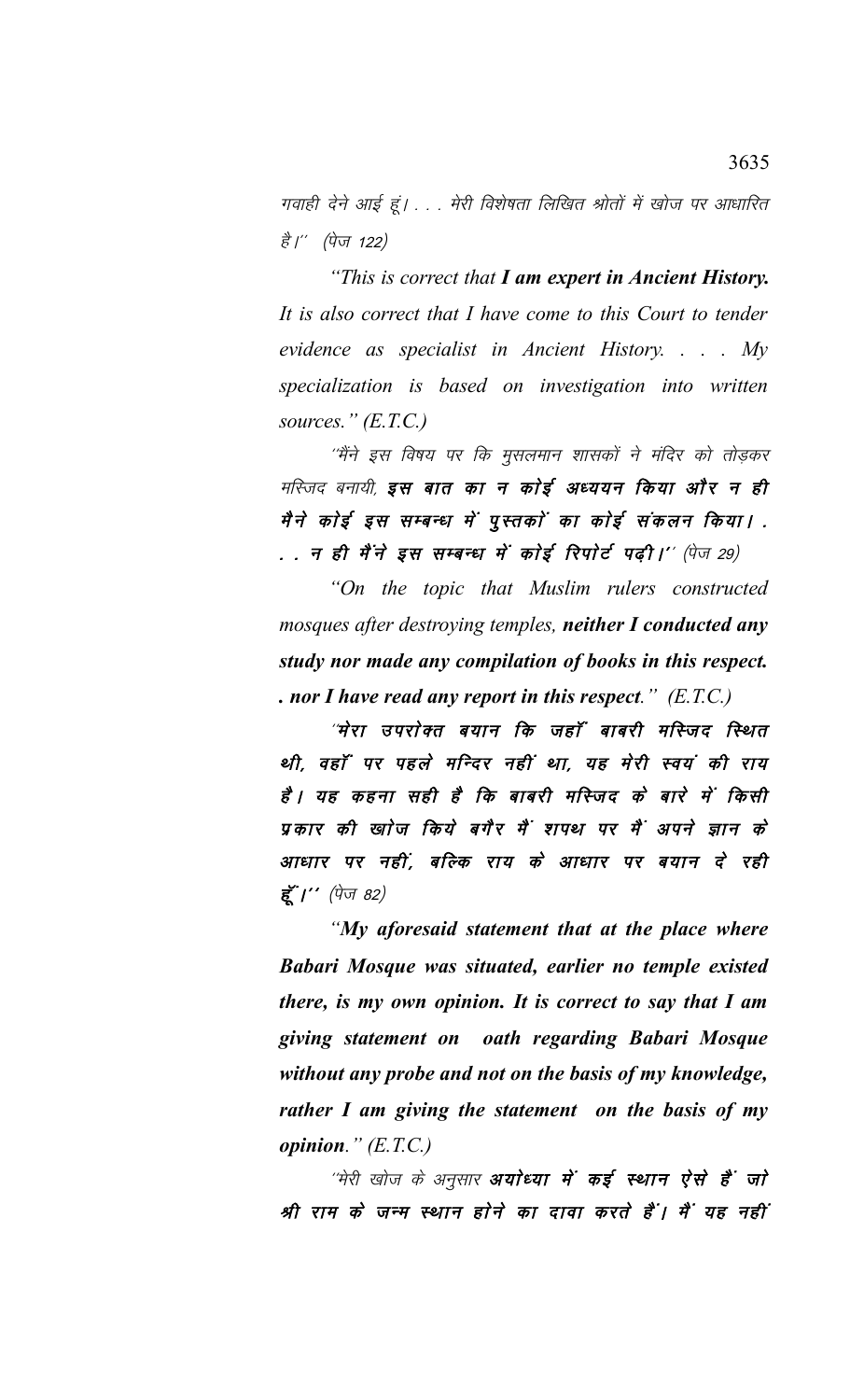बता सकती कि उन स्थानों का जहां राम जन्म स्थान का दावा किया जाता है, कौन–कोन से हैं, या कहां–कहां हैं। मैं ने इस बात की खाेज करने की आवश्यकता नहीं समझी। मैंने बाबरी मस्जिद के इतिहास के बारे में अध्ययन नहीं किया।''

*(पेज 86–87)* 

"As per my research, there are such several places in Ayodhya, which claim to be the birthplace of Sri Rama. I cannot point out specifically as to the places which are claimed to be the birthplace of Rama. I did not consider it necessary to research on this point. . . . I did not study the history of Babari Mosque." (E.T.C.)

''मैं ने 12वी शताब्दी के बाद के इतिहास का अध्ययन **नहीं किया**। लेकिन बतौर इतिहासकार मैं बता सकती हूँ कि 16वीं शताब्दी में बाबर ने अयोध्या में बाबरी मस्जिद बनवाई।'' (पेज 103)

"I have not studied history of the period after  $12<sup>th</sup>$ century but as a historian I can tell that in  $16<sup>th</sup>$  century **Babar** constructed Babari Mosque  $\varrho$ ot  $in$  $Ayodhya.$ " $(E.T.C.)$ 

"विवादित स्थल के बारे में जो भी जानकारी मुझे हुई वह अखबारों के आधार पर या जैसा दूसरे लोगेंग ने बताया अर्थात इतिहासकारों की रिपोर्ट से ज्ञात हुई, वही है।

इतिहासकारों की रिपोर्ट से मेरा मतलब हिस्टोरियन रिपोर्ट टू नेशन से है। यह रिपोर्ट वही रिपोर्ट है जो सूरजभान डा0 आर0एस0 शर्मा द्वारा बनायी गयी थी इस रिपोर्ट में डी०एन०झा इतिहासकार और अतहर अली इतिहासकार भी शामिल थे। मैंने भी अपने कुछ साथियों के साथ इतिहास का राजनैतिक दुरूपयोग बाबरी मस्जिद रामजन्मभूमि विवाद नामक पर्चा छापा था।... यह पर्चा मैंने अखबारों मे छपी समाचार एवं अपने विभाग में मध्यकालीन विशेषज्ञ से चर्चा करके तैयार किया था।" (पेज 104–105)

"Whatever knowledge I gained with respect to disputed site, was on the basis of newspaper or what the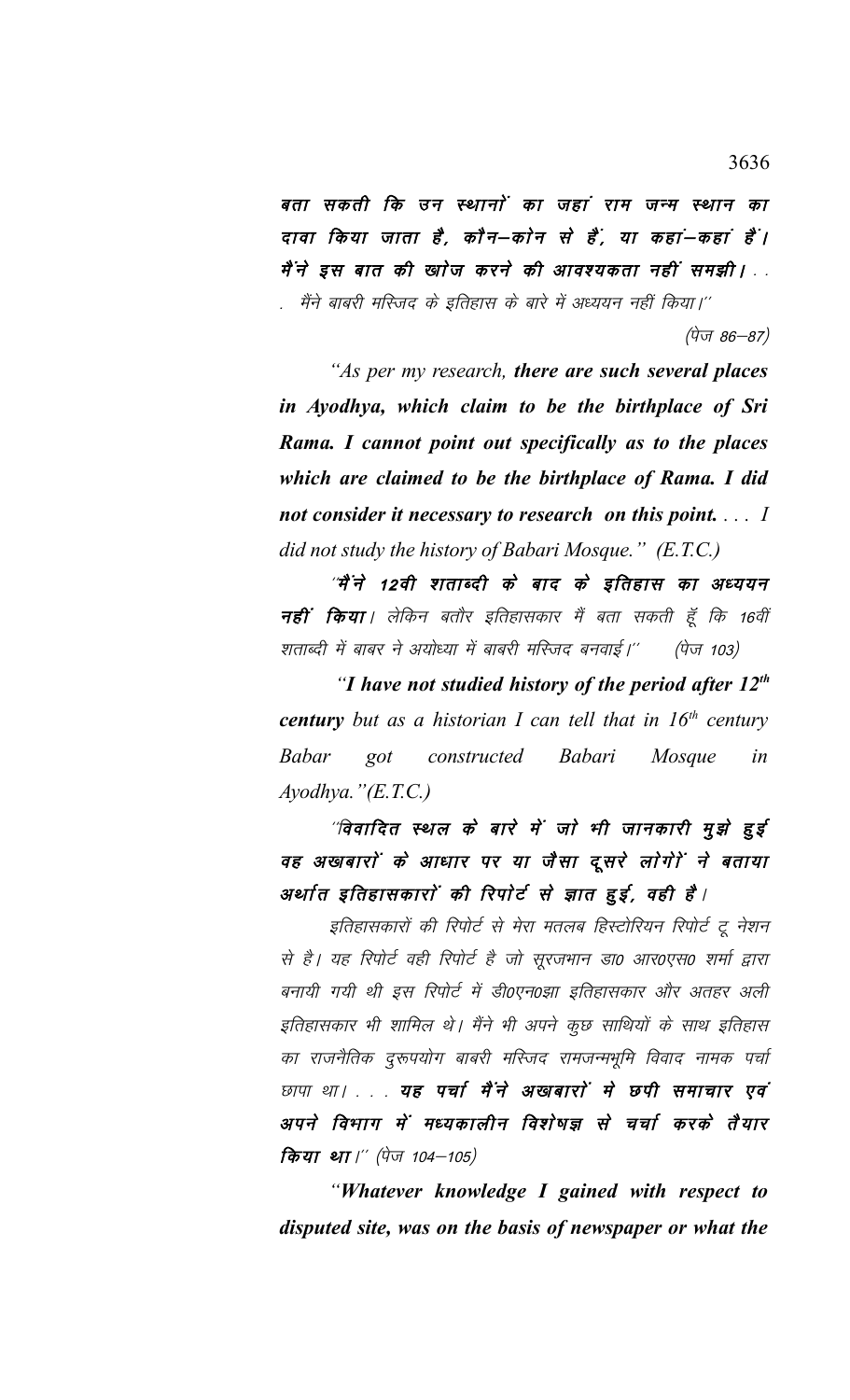## *others told, i.e., from the report of historians.*

*By historians' report I mean "Historian Report to Nation". This is the same report which was prepared by Surajbhan and Dr. R.S. Sharma. In this report, historians D.N. Jha and Athar Ali were also included. I alongwith my companions also published a pamphlet entitled "Rajnaitik Durupayog Babari Masjid Ram Janmabhumi Vivad" (Political Misuse, Babari Mosque-Rama Birthplace Dispute"). . I had prepared this Pamphlet from the news published in newspapers and after having a discussion with Medieval Expert of my Department." (E.T.C.)*

''**मै'ने बाबरी मस्जिद के बारे में कूछ नहीं पढ़ा** विशेष रूप से नहीं पढ़ा इसलिए मैं नहीं बता सकती कि बाबरी मस्जिद कब अस्तित्व में आयी। **मैं यह भी नहीं बता सकती कि बाबरी** मस्जिद के अस्तित्व में आने के पहले उस स्थान पर क्या था।'' (पेज 105)

*"I have read nothing about Babari Mosque, I did not study thoroughly, therefore, I cannot say as to when Babari Mosque came into existence. I cannot say as to what was there at the site before coming into existence of Babari Mosque."(Page 105)*

''अर्थात मैं आक्यालाजिस्ट, न्यूमिसमैटिक्स और एपीग्रैफिक्स नहीं हूँ। यह सही है कि भारत के मध्यकालीन इतिहास का ज्ञान भी मुझे बहुत अल्प है।'' (पेज 54)

*". . & means that I am not an Archaeologist, Numismatics or Epigraphist. . . . . It is true that my knowledge about medieval history of India is very little." (E.T.C.)*

*"* मैं इस पुस्तक में डा0 अजीज इतिहासकार ने जो अपना मत दिया है उससे मैं सहमत नहीं हूं ..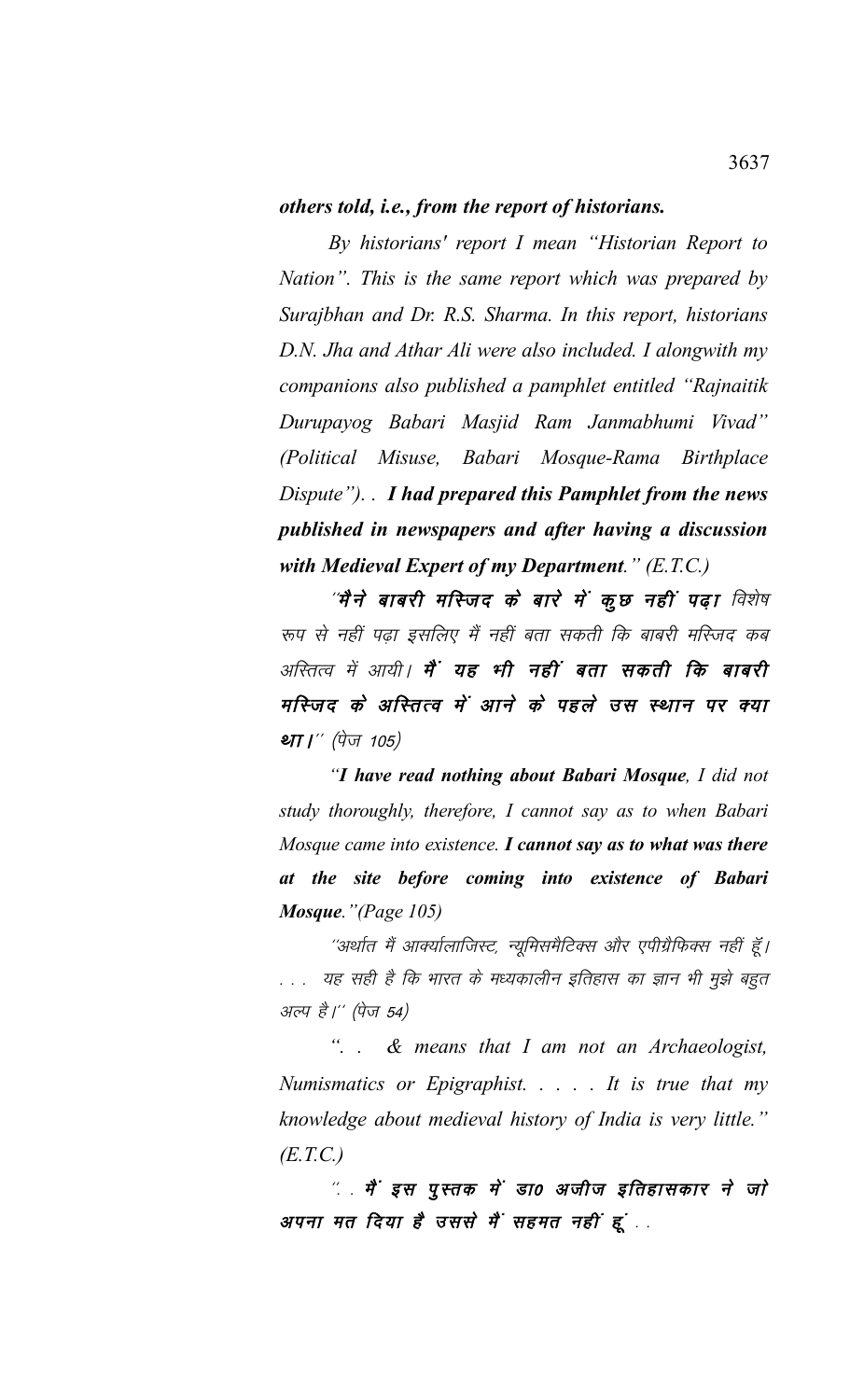. . . मैं ने डाo अजीज अहमद की किताब नहीं पढी है। परन्तु इसकी चर्चा विभाग में हुई थी। . . . . उस समय हमारे विभाग में मध्ययुग के विशेषज्ञयों ने इसकी चर्चा की थी। **यह ठीक है कि उन्हीं** चर्चा को मैंने सही मान लिया, पर उस विषय पर कोई **किताब पढ़ी नहीं, न ही लिखा है।'' (पेज 64–65)** 

 *"I do not agree with the opinion recorded in the book by the historian Dr. Aziz. . .* 

*. . . I have not read the book of Dr. Aziz Ahmad. But discussion about it was held in the Department. . . . this discussion was held amongst experts in medieval age in my department. This is correct that I regarded the said discussion as true, but on that subject, I have neither read nor wrote any book." (E.T.C.)*

 $\degree$  . . पर मैं, उन लेखों से सहमत नहीं हूँ। . प्रो0 बी0बी0लाल ने उन खम्बों को किसी मन्दिर का आधार स्तम्भ बताया था, उससे मैं सहमत नहीं हूँ।" (पेज 116)

*". . But I do not agree with those articles. . . . Prof. B.B.Lal had stated those pillars to be foundation pillars of a temple, with which, I do not agree."(E.T.C.)*

"प्रो0 लाल ने खम्बों के बारे में जो अपनी राय व्यक्त की थी, उससे असहमति का मेरा आधार, दूसरे आर्कियोलाजिस्ट, की राय एवं रिपोर्ट्स पर है। इस विषय पर मैंने डी0 मण्डल की, जो एक आर्कियोलाजिस्ट हैं, पुस्तक पढ़ा है। इस सम्बन्ध में मेरे सहयोगी प्रो0 रत्नाकर से मेरी बातचीत हुई थी और प्रो0 सूरजभान के लेख भी पढ़े थे।'' (पेज 116–117)

*"The basis of my disagreement with the opinion expressed by Prof. Lal about the pillars, is the opinion and reports of other archaeologists. On this subject, I have read the book of D.Mandal, who is an archaeologist. In this connection I had discussed with my colleague Prof.*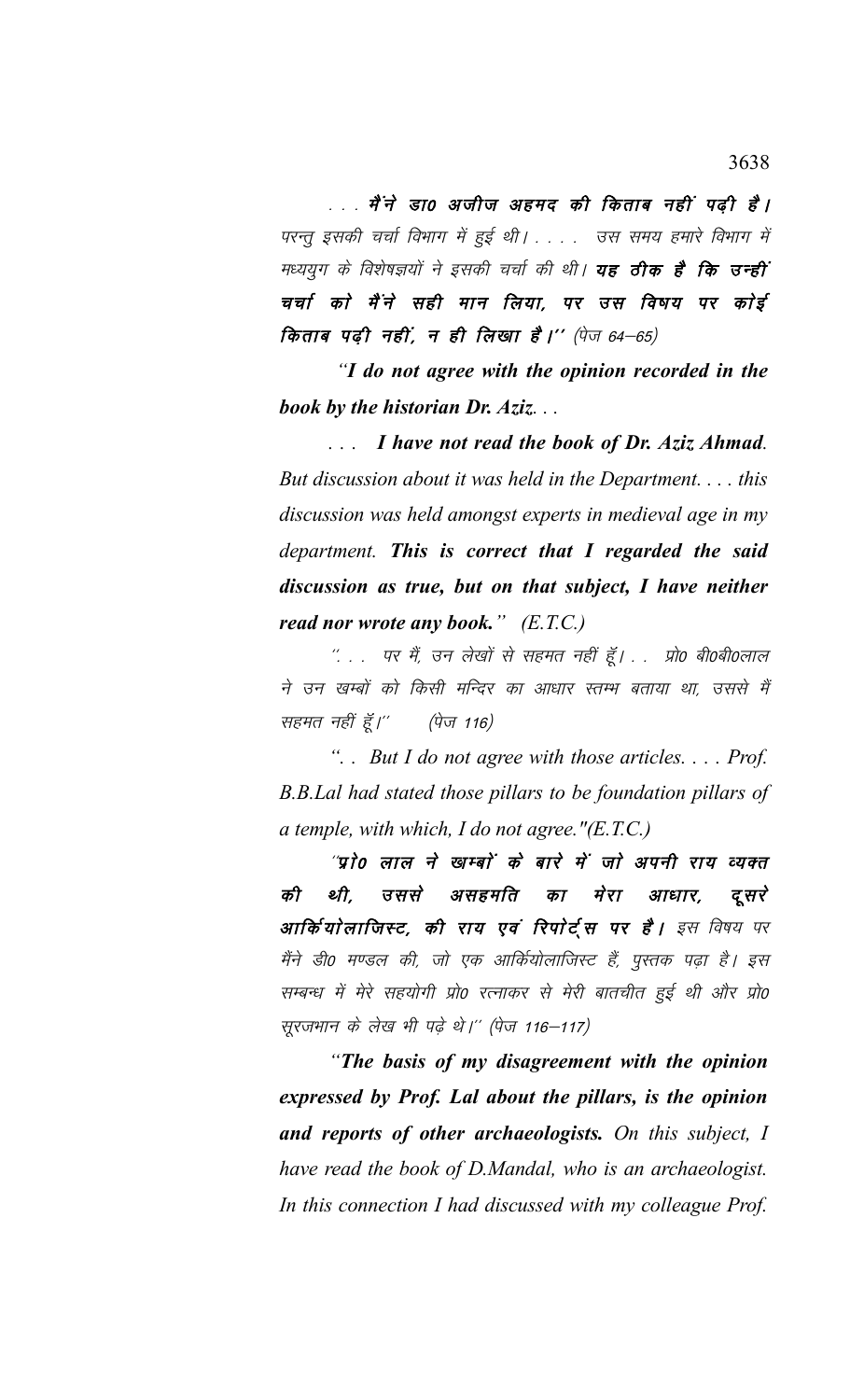*Ratnakar and also read the articles of Surajbhan." (E.T.C.)* **3619.** The above extracts of her statement are self speaking. It is really surprising that a witness, claiming to be an Expert Historian, can make such serious statements on historical facts and that too without any study or adequate enquiry into the matter. Newspaper reports or what was told by some others or otherwise cannot be equated with the research work expected from an expert on the subject. She could admit her disagreement with a historian author of a book not after reading it but merely on the basis of some discussion made in her department.

**3620.** Moreover, the expertise and authority of PW-18 has been challenged by PW-20 Professor Shirin Musavi in her statement at page 129 saying that Suvira Jaiswal is an Ancient Indian Historian and not an authority on Medieval History.

**3621.** In fact, what appears from her statement from pages 116-117 that she has deposed to support the statement of PW-16, 20 and 24. The reason is also apparent. She admits to have obtained her Ph.D. under the guidance of Dr. (Prof.) R.S.Sharma, who was at Patna University and later on came to Delhi University. He is a co-author of the article **"Historian Report to Nation"** along with Suraj Bhan- PW-16 and two others.

**3622.** We may mention here that though the said report claims to have been written by four persons but in fact it was not signed by Sri D.N.Jha. The opinion of an alleged expert, which is not based on her own study and research work but reflection of other's opinion, in our view, shall not qualify to be considered relevant under Section 45 of the Evidence Act as well as the law laid down by the Apex Court in **State of Himachal Pradesh Vs.**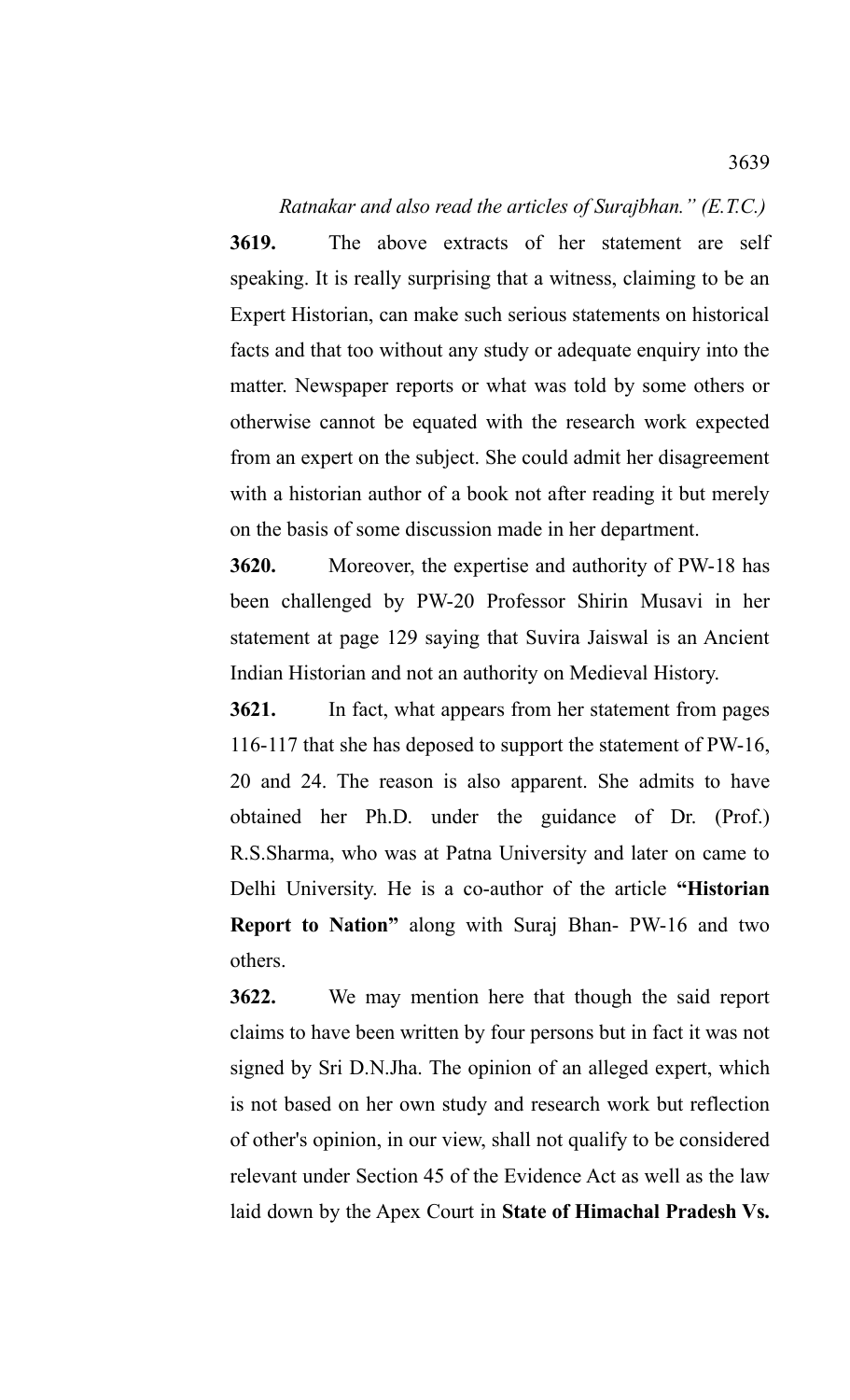## **Jai Lal (supra).**

**3623.** Normally, the Court does not make adverse comments on the deposition of witness and suffice it to consider whether it is credible or not but we find it difficult to resist ourselves in this particular case considering the sensitivity and the nature of dispute and also the reckless and irresponsible kind of statements, and the material got published by the persons claiming to be Expert Historian, Archaeologist etc. without making any proper investigation, research or study in the subject.

**3624.** This is really startling. It not only surprises us but we are puzzled. Such kind of statements to public at large causes more confusion than clear the things. Instead of helping in making a cordial atmosphere it tends to create more complications, conflict and controversy. Such people should refrain from making such statements or written work. They must be extremely careful and cautious before making any statement in public on such issues.

**3625.** The people believe that something, which has been said by a learned, well studied person, would not be without any basis. Normally they accept it as a correct statement of fact and affairs. Normally, these persons do not find a stage where their statement can be scrutinized by other experts like a crossexamination in a Court of law. In legal terminology, we can say that these statements are normally ex parte and unilateral. But that does not give a license to such persons to make statements whatsoever without shouldering responsibility and accountability for its authenticity. One cannot say that though I had made a statement but I am not responsible for its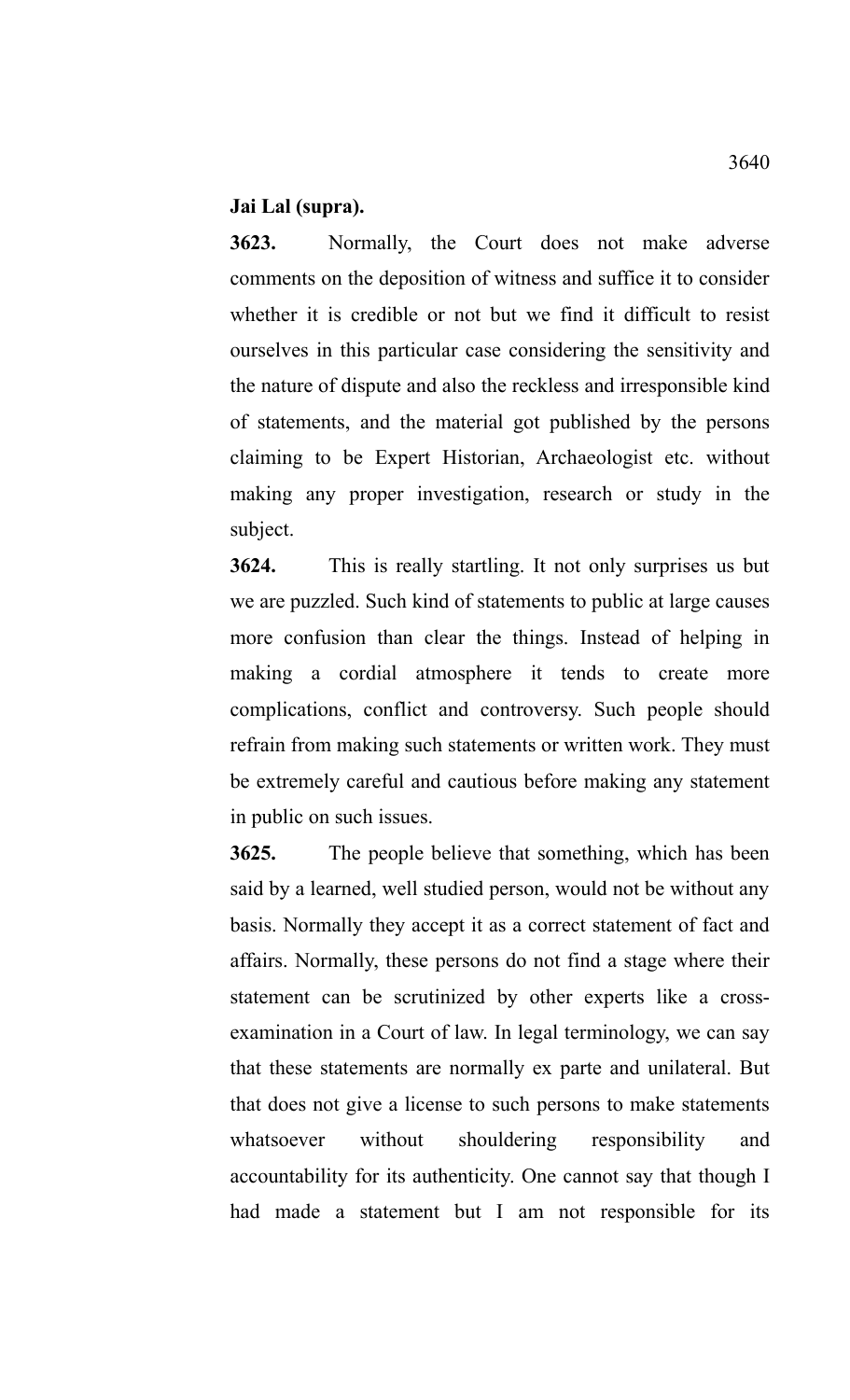authenticity since it is not based on my study or research but what I have learnt from others that I have uttered. No one, particularly when he claims to be an expert on the subject, a proclaimed or self styled expert in a History etc. or the facts or events can express some opinion unless he/she is fully satisfied after his/her own research and study that he/she is also of the same view and intend to make the same statement with reasons.

**3626.** We do not know how much damage such kind of statements have already caused, but, if any, that has already been done. At this stage we can only hope and trust that the intelligentsia of this country particularly those who are experts in any discipline, shall live more responsible life, and before expressing any opinion or statement of fact particularly when that involves an extra ordinary sensitive matter, due care and caution shall be practised.

**3627. PW-20 Prof. Shirin Musavi** Professor in the History Department, Aligarh Muslim University Aligarh also deposed that she did not find any evidence or material to show that Babri Masjid was constructed after demolishing any temple or that any temple ever existed at the disputed site. She also said that the place in dispute was never known as Ram Janam Bhumi or Ram Janam Asthan. Some of the extracts from her cross-examination are reproduced hereunder to throw light as to how much opinion of the above witness is creditworthy and honest, and is relevant under Section 45 of the Evidence Act:

´´मेरे ज्ञान के अनुसार बाबर ने कोई मंदिर तोडकर अपने कार्यकाल में मस्जिद बनाई हो इसका कोई रेफरेंस एतिहासिक तौर पर नहीं मिलता। यह हो सकता है कि किसी मंदिर का मैटीरियल किसी मस्जिद को बनाने में इस्तेमाल किया गया हो क्योंकि उस जमाने में यह कामन प्रैक्टिस थी।" (पेज 79)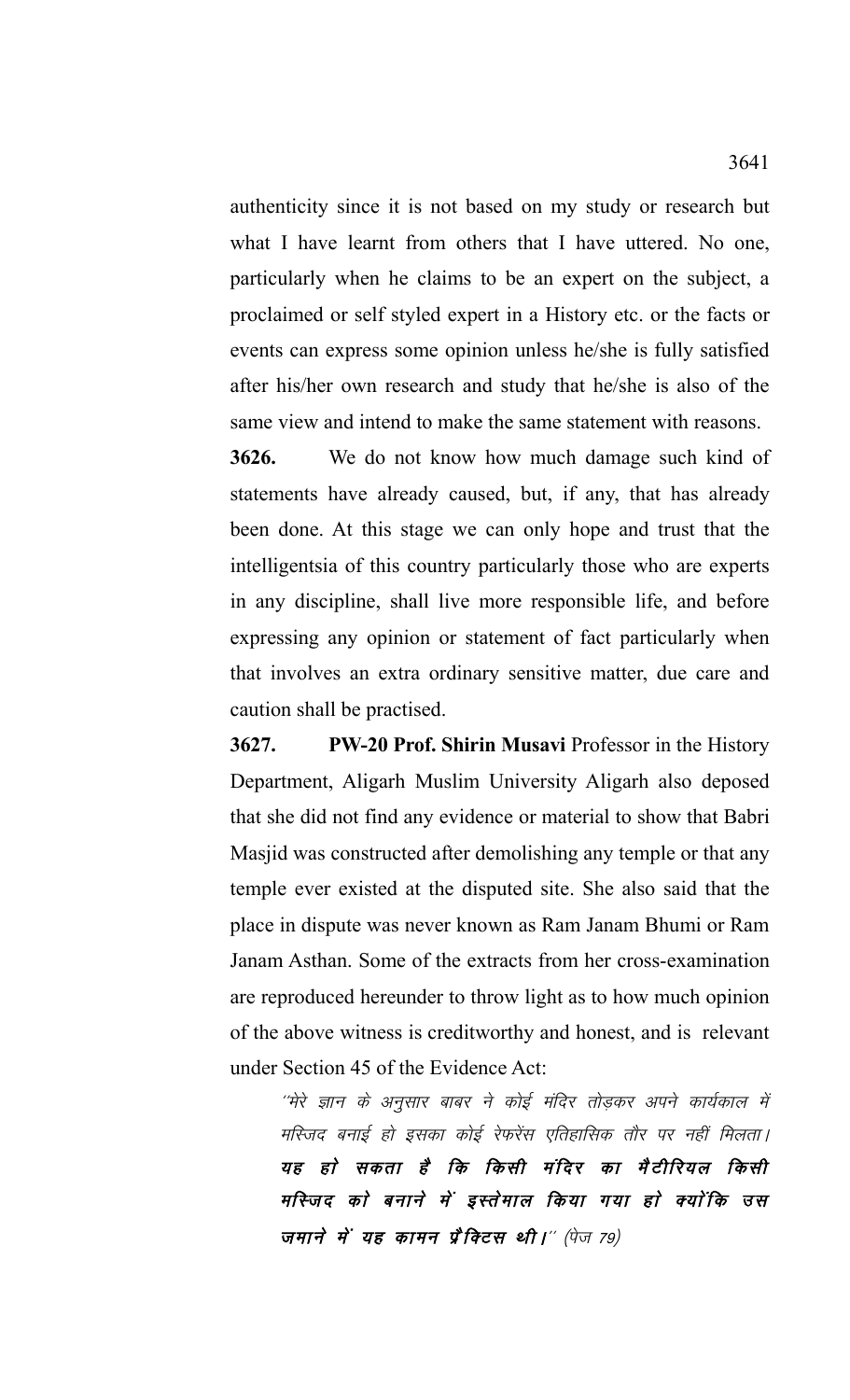"As per my knowledge, reference of the fact that during his period after demolishing any temple Babar got constructed a mosque, is not historically found. It may be that material of any temple could have been used for construction of any mosque, as it was a common practice prevalent those days."  $(E.T.C.)$ 

''जहां तक मेरी नालेज है विवादित ढांचा 19वीं सदी में 2 हिस्सें में बंटा था। वहां कोई डिस्प्यूट था कि सीता की रसोई है इसलिए शायद एक हिस्सा विवादित ढांचे का अलग कर दिया गया था, पूजा के लिए।'' (पेज 86)

"As per my knowledge, disputed structed was divided in two parts in  $19<sup>th</sup>$  century. There was some dispute that there is Sita Rasoi, so, perhaps one portion of disputed structure was separated for worship." $(E.T.C.)$ 

''यह ठीक है कि जयपुर में सवाई मान सिंह के नाम पर एक म्यूजियम बना है जो आज भी मौजूद है। यह भी ठीक है कि म्यूजियम में एक से ज्यादा अर्थात कई अयोध्या के नक्शे कपड़े पर बने हुए मौजूद हैं। इतिहासकार उस पूरे कलेक्शन को कपड़ द्वार कलेक्शन कहते हैं। यह ठीक है कि उस कपडद्वार कलेक्शन में एक पेंटिंग है जो मैप के साथ है। जिसमें तीन कपोलास का मंदिर दिखाया गया। (स्वयं कहा) कि कपडद्वार का जो आफिशियल कैटलाग है उसमें जहां तक हमें याद है यह 176 नम्बर पर मेंशन है और लिखा है कि यह एक स्वामी से 5/– रू0 में खरीदा गया। यह कपडद्वार कलेक्शन 1717 ए0डी0 का नहीं है बल्कि लेट 18वीं सदी का है। लेट 18वीं सदी का मतलब है 1750 के बाद।'' (पेज 87)

"This is true that there is museum in Jaipur built on the name of Sawai Man Singh which exists today also. It is also true that in that museum, there are more than one map of Ayodhya drawn on cloth. The historians say the entire collection as Kapad Dwar Collection. It is true that in that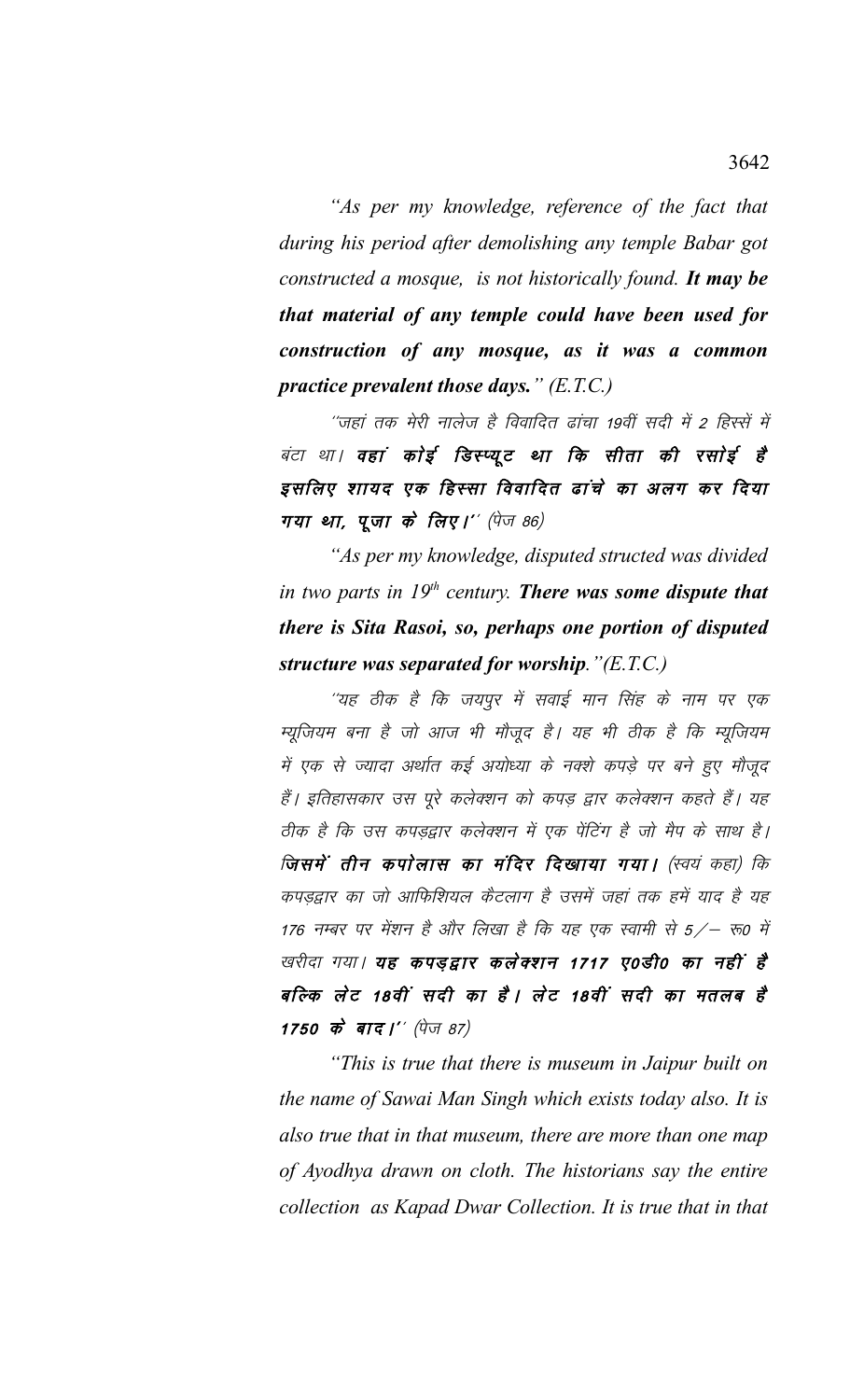*Kapad Dwar Collection there is a painting annexed with the map wherein temple of three Kapolas is indicated. (of her own said) It is mentioned in Kapad dwar, which is an official catalogue, so far as I remember, at no.176 it is written that it had been purchased from a saint in Rs.5/-. This Kapad Dwar collection is not of 1717 AD but of late 18th century. Late 18th century means after 1750."* 

*(E.T.C.)*

"मेरे विचार से **मेरे लिए विवादित स्थल को देखना आवश्यक नहीं था** यह जानने के लिए कि वह मन्दिर है या मस्जिद मेरे पास हिस्टारिकल लिटरेरी इवीडेंस थी, जिसे पढ़ने के बाद मैं इस नतीजे पर पहुँची कि यह विवादित ढांचा मस्जिद था या मन्दिर तोडकर मस्जिद नहीं बनाई गई थी। मैंने जो साक्ष्य पढ़े थे, वह समकालीन साक्ष्य या समकालीन के पास के साक्ष्य थे तथा इस संबंध में लेट इवीडेंस का भी अध्ययन किया था।'' (पेज 107)

*"In my view, to ascertain whether it is temple or mosque, it was not necessary to see the disputed site. I had historical literary evidence, on going through which, I reached the conclusion that this disputed structure was mosque or mosque was not constructed after demolishing temple. Whatever evidence I read, that were either contemporary evidence or nearing the contemporary and also studided late evidence in this connection." (E.T.C.)*

''बल्कि असलियत यह है कि मैंने किसी स्रोत में ऐसा नहीं पढा कि किसी मन्दिर को तोडकर यहाँ पर यह मस्जिद बनाई गई थी। यह बात कि कोई खाली जमीन पढ थी, वहाँ पर मस्जिद बनी, यह स्पेसेफिकली शब्दों में तिखा कहीं नहीं मिला।'' (पेज 111)

*" However, as a matter of fact, I did not read in any source that this mosque was built here after demolishing any temple. It is not specifically written anywhere that any*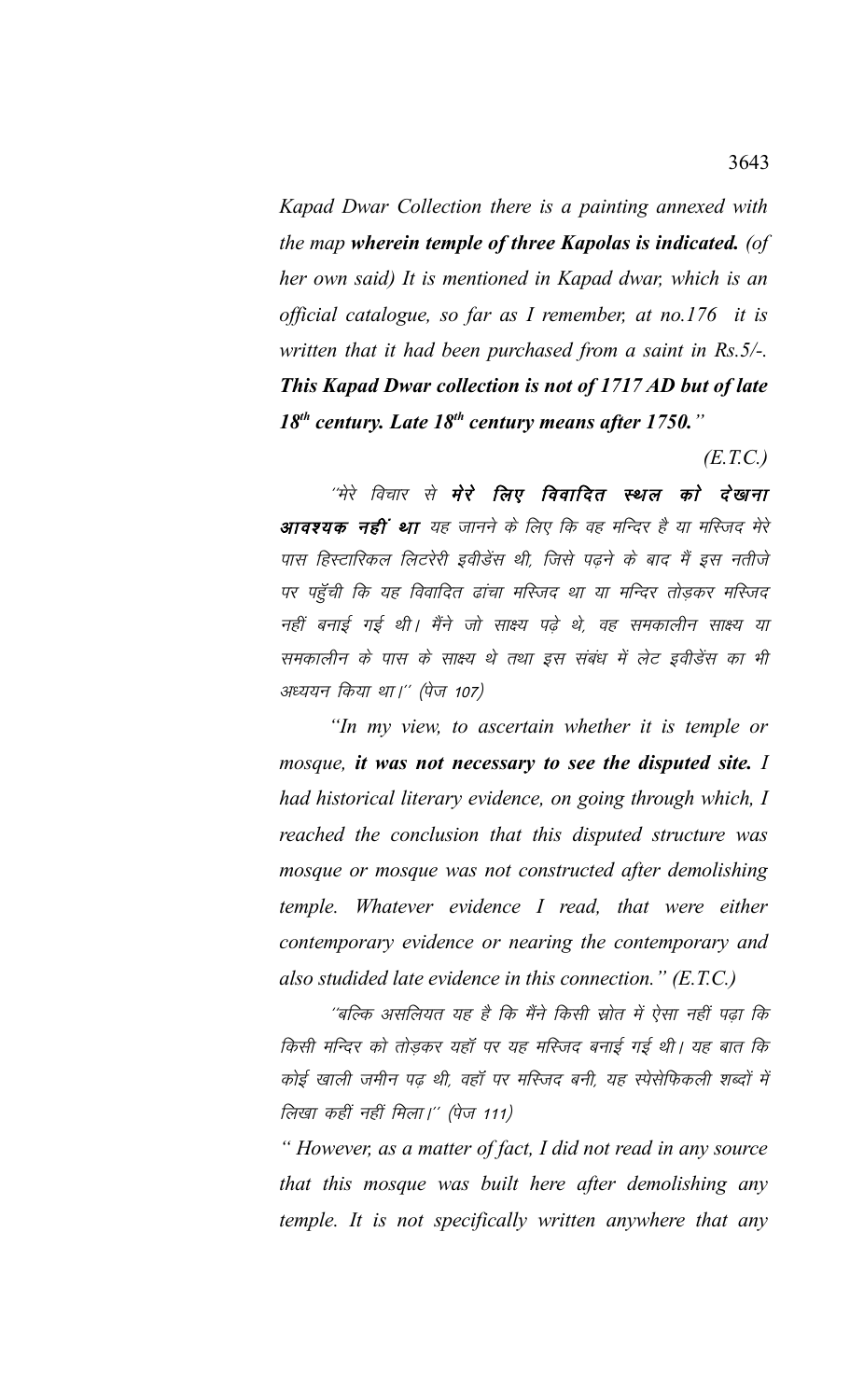vacant land was lying on which a mosque was built."  $(E.T.C.)$ 

''मेरे पठन पाठन में डिसपुटेड स्ट्रक्चर कोर्स का भाग नहीं था बल्कि मैंने स्वयं पढा था अर्थात अध्ययन आया है। मैंने इस विषय पर 1986 से पढ़ना शुरू किया था।'' (पेज 120)

"The disputed structure was not a part of the course" of my study, but I had myself studied about it. I started study on this topic from 1986."  $(Page 120)$ 

"गजेटियर को हिस्ट्री में सोर्स नहीं माना जाता है इसलिए उसे मैंने सीरयसली कभी नहीं पढ़ा।'' (पेज 127)

"The Gazetteer is not treated as a source of history; so, I never read it seriously."  $(E.T.C.)$ 

''1854 के गजेटियर को 16वी सेन्चुरी के इतिहास के लिए मैं रेलेवंट नहीं समझती इसलिए मैने उसकी जानकारी नहीं की।''(पेज 127)

"I do not consider 1854 Gazetteer to be relevant to the study of history of  $16^{th}$  Century." (E.T.C.)

''1986 के बाद मैंने यह जानने की कोशिश की थी कि बाबरी मस्जिद जिस जमीन पर बनी थी उसका नेचर क्या था लेकिन चूंकि **किसी** भी सोर्सेज में इसका उल्लेख नहीं मिलता है कि यह जमीन बाई फोर्स एक्वायर की गयी हो या किसी मन्दिर को तोड़कर उस पर मस्जिद बनायी गयी हो।" (पेज 128)

"After 1986 I tried to know the nature of the land over which Babri Mosque was built but since there was no mention in any of the sources that this land was acquired by force or was constructed after demolishing any temple."  $(E.T.C.)$ 

''अयोध्या में राम जन्म स्थान होने का लीजेण्ड 17वीं षताब्दी से मिलता है उससे पहले मध्यकालीन इतिहास में राम जन्म स्थान का कोई लीजेण्ड उपलब्ध नहीं है। " (पेज-136)

"The legend of Ayodhya being the birth place of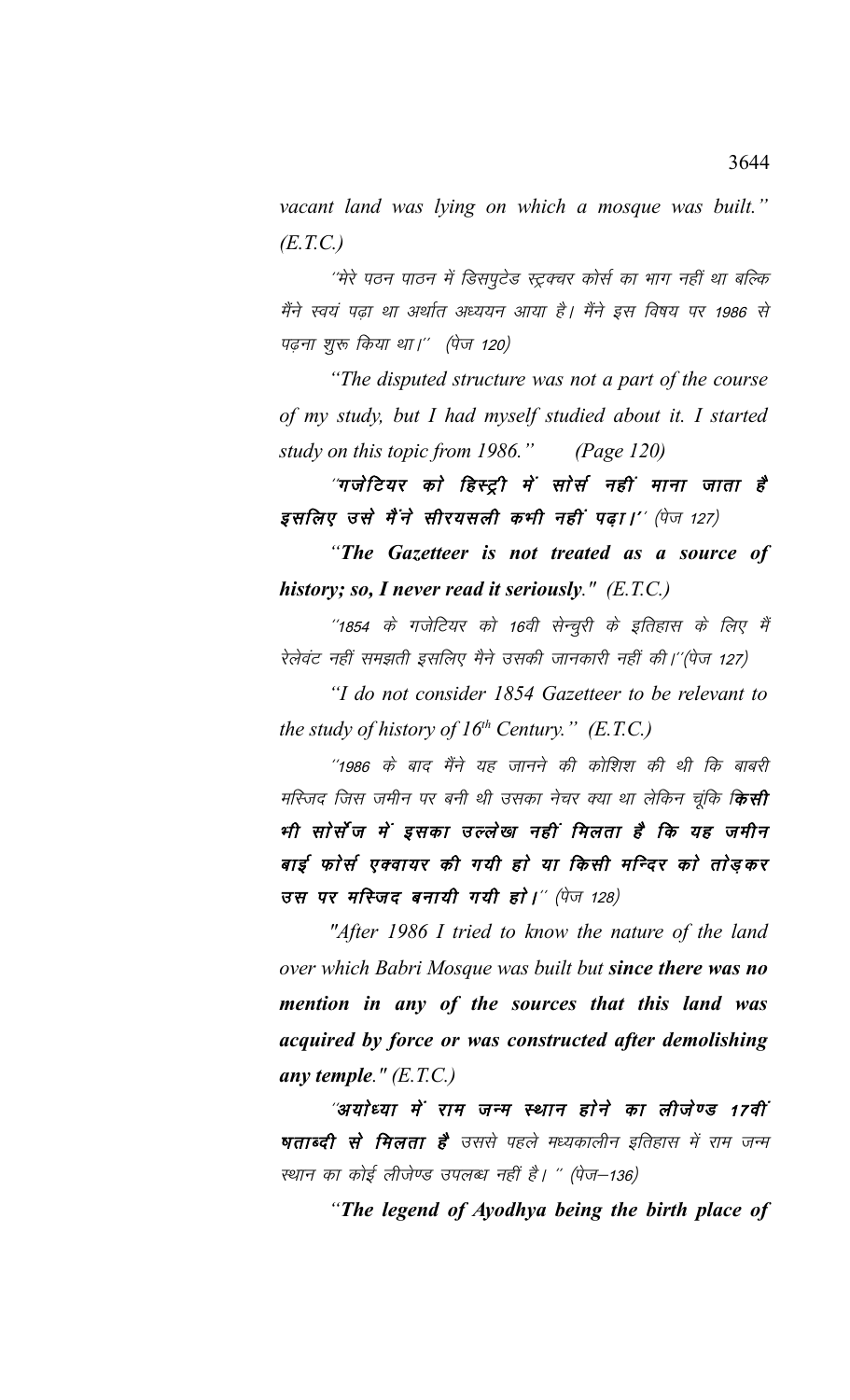*Rama is found from 17th century prior to which there is no legend about Rama's birth place in the medieval History. " (E.T.C.)*

"आर्कियोलाजिकल सर्वे और एक्सप्लोरेषन और एक्सक्वेषन सर्वे से यह पता लगाया जा सकता है कि उस स्थान पर मंदिर था या नहीं।"(पेज $-137$ )

*"Through gynaecological survey and exploration and excavation survey, it can be discovered whether a temple existed or not at that place." (E.T.C.)*

"विवादित स्थल पर विवादित ढांचे के पहले कोई भवन था या नहीं इसकी साक्ष्य आर्कियोलोजिकल एक्सप्लोरेषन से ही मिल सकती है।'' (पेज $-138$ )

*"Evidence of the fact whether any building prior to the disputed structure existed or not on the disputed site, can be had only through archaeological exploration." (E.T.C.)*

''यह सही है कि विवादित स्थल पर विवादित ढांचे पर कोई इमारत थी या नहीं इसका कोई इतिहासिक साक्ष्य मेरे पास नहीं है अजखुद कहा कि परन्तु इस बात की निगेटिव इवीडेंस मौजूद है।

निगेटिव इवीडेंस इस प्रकार हैं:--

1.यदि कोई खडी इमारत तोडी गई होती तो इन्सकिप्पन पर स्वाभाविक तौर पर लिखा जाता कि किसी इमारत या मंदिर को तोडकर यह मस्जिद बनायी गयी ।

2,निकट समकालीन इतिहासकार अपने अपने लेखों में इस बात का उल्लेख करते |'' (पेज—138)

*" It is true that I do not possess any historical evidence whether any building existed on the disputed structure on disputed site. On her own, said that negative evidence in this regard is available.* 

*Negative evidence is as follows:*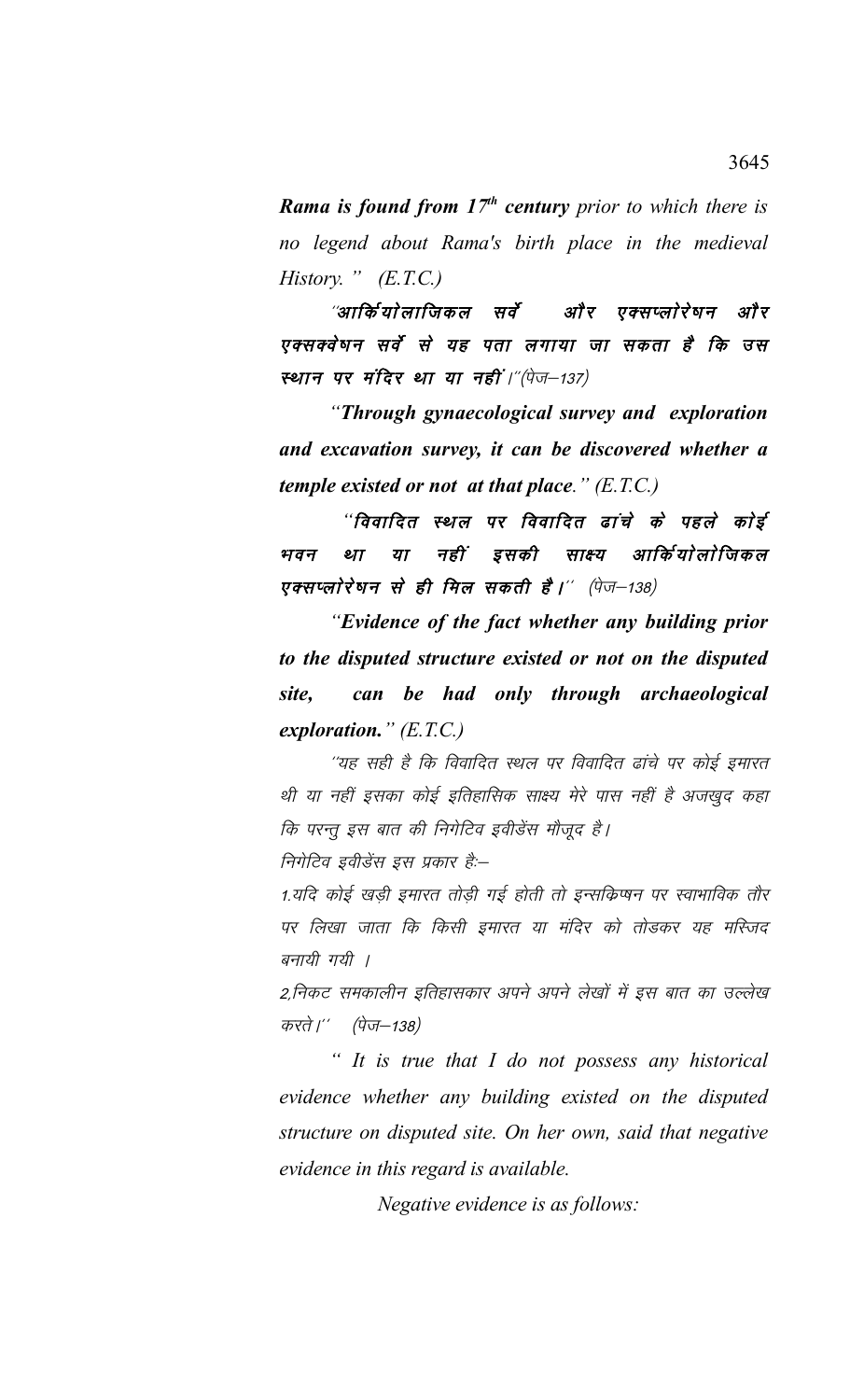- *1. Had any building been demolished , naturally, it would have been written in inscription that this mosque was built after demolition of any building or temple.*
- *2. Recent contemporary historians would have made reference of this fact in their articles." (E.T.C.)*

'यह ठीक है कि सिक्ख साहित्य में यह एक ट्रेडीषन है कि गुरुनानक अयोध्या गये थे श्रीराम जन्म स्थान का दर्षन किया और सरजू में स्नान किया।'' (पेज–138)

*"It is correct that in Sikh literature this is a tradition that Guru Nanak had visited Ayodhya, had Darshan of Sri Ram Janam Sthan and had bathed in the river Saryu." (E.T.C.)*

"अयोध्या के इतिहास पर मैं"ने कोई अलग से किताब नहीं पढ़ी सिर्फ एस0पी0गुप्ता साहब की पुस्तक अयोध्या जो इवीडेंस में पेष है उसका अध्ययन किया है।'' (पेज-143)

*"I have not studied any book on the History of Ayodhya separately. I have only studied S.P.Gupta's book 'Ayodhya' which is adduced in evidence."(E.T.C.)*

**3628. PW-24 Prof. D Mandal** retired from the Department of Ancient History and Archaeology, Allahabad University, who was appointed on adhoc basis as Lecturer in 1972 but prior thereto he claimed to have worked as exploration assistant since 1960. Initially he appeared as an expert to depose that there is no archaeological evidence to show either existence of any temple at the disputed site or that a temple was demolished before construction of the disputed structure. The statements made by him in cross examination shows the shallowness of his knowledge in the subject:

''मैं अयोध्या कभी नहीं गया'' (पेज 25) *"I never visited Ayodhya" (E.T.C.)*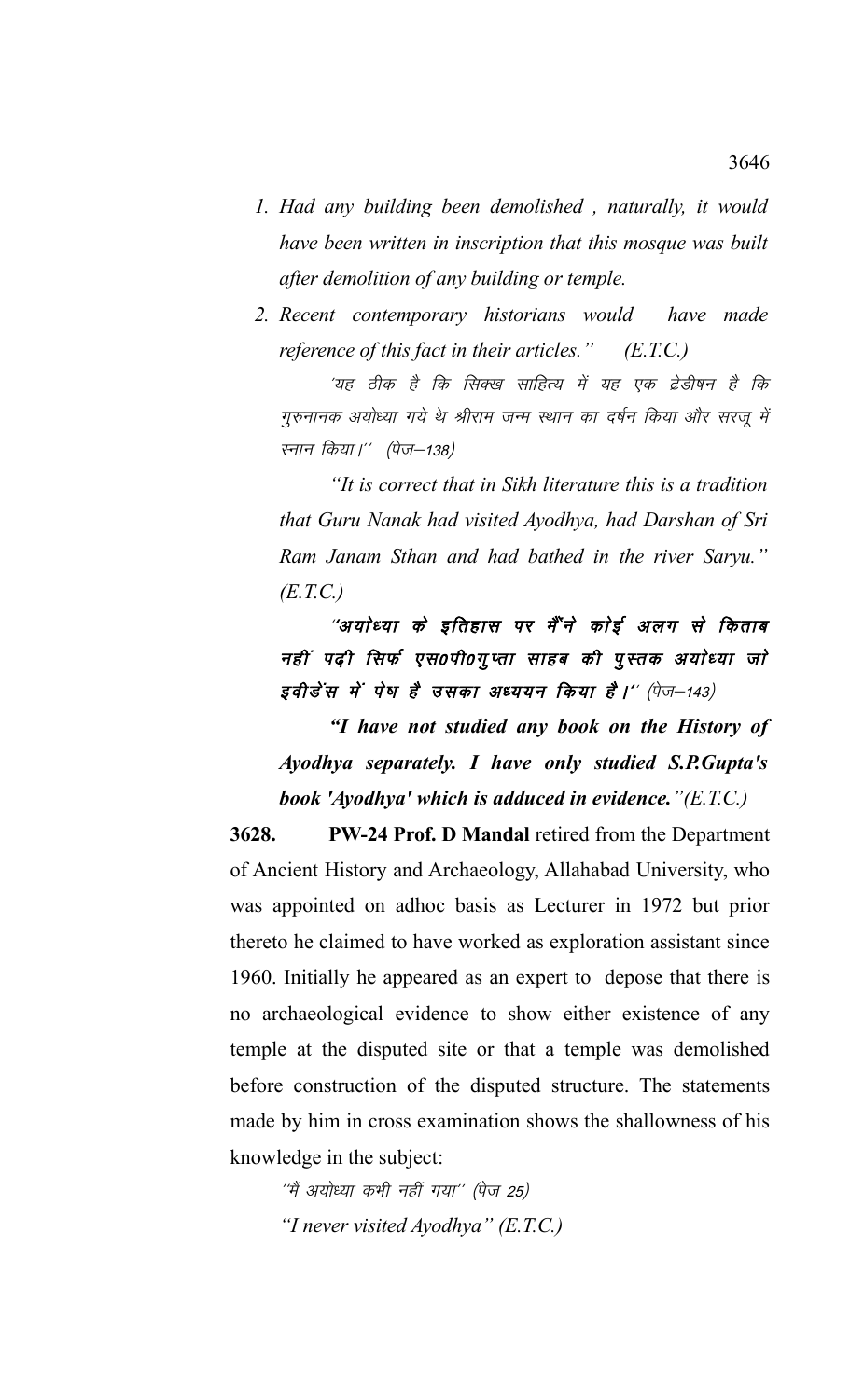''मुझे बाबर के शासनकाल के इतिहास के बारे में विशेष जानकारी नहीं है।'' (पेज 26)

"I do not have any specific knowledge of history of Babur's reign."  $(E.T.C.)$ 

''मुझे बाबर के बारे में जो साधारण जानकारी हासिल है, वह केवल इतनी है कि बाबर 16वीं सदी का शासक था, इसके अलावा मुझे बाबर के बारे में कोई जानकारी नहीं है।

मेरी पुस्तक प्रदर्श–63 में लिखे एडिटोरियल प्रिफेस बाई रोमिला थापर में दूसरे पैरा में लिखी यह बात कि विश्व हिन्दू परिषद, भाजपा और राष्ट्रीय स्वयं सेवक संघ ने पहली बार यह विवाद उठाया कि बाबरी मस्जिद उसी जगह खड़ी हे, जहाँ पहले राम का जन्म स्थान था, की मुझे जानकारी नहीं है। मुझे इस बात की भी जानकारी नहीं है कि उपरोक्त प्रिफेस में पेज 10 पर लिखी यह बात सही है या नहीं कि अयोध्या रामानन्दीय मत की तीर्थस्थली है।'' (पेज 26)

" Whatsoever little knowledge I have about Babur is only that Babur was the ruler of the  $16<sup>th</sup>$  century. Except for this, I do not have any knowledge of Babur.

I do not have knowledge of anything in  $2^{nd}$  para of editorial preface to my book (exhibit 63) in which Romila Thapar has written that Vishwa Hindu Parishad, BJP and Rashtriya Swayam Sevak Shangh for the first time raised the issue of the Babri Masjid being located on the place which was earlier Rama's birth place. I also do not know whether or not it is correctly written on page 10 of the afore-said preface that Ayodhya is a site of pilgrimage for adherents of Ramanand school." (E.T.C.)

''कम्युनिस्ट पार्टी का रेड कार्ड होता है और मैं उसका धारक हूँ। यह ठीक है कि धर्म में मेरा विश्वास नहीं है। मेरे द्वारा लिखी गयी पुस्तक एक्जिबिट–63 सिरीज में लिखी नहीं गयी है पर वह सिरीज में प्रकाशित हुयी है और इस सिरीज का नाम है ''टै्क्स फार द टाइम्स''। मुझे इस बात का ज्ञान नहीं है कि ''ट्रैक्स फार द टाइम्स सिरीज'' के अर्न्तगत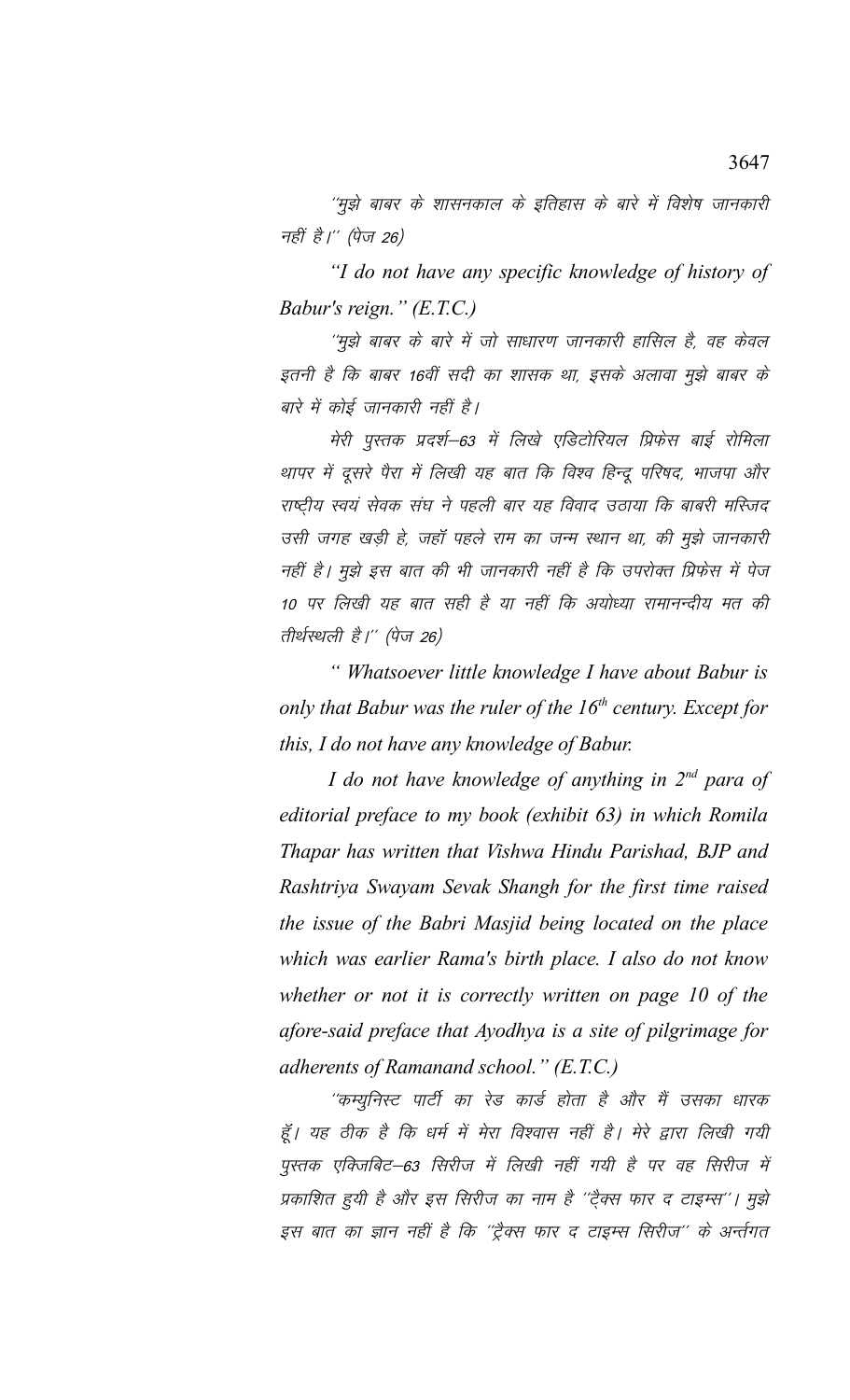कोई प्रकाशन सिर्फ धार्मिक संगठनों की आलोचना के लिए होता है। यह ठीक है कि इस सरीज के अन्तर्गत एक पुस्तक "खाकी शार्ट्स एण्ड सैफरन फ़्लैग्स'' छपी है पर इस पुस्तक को मैंने नहीं पढ़ा है।'' (पेज 30)

"The Communist Party issues a red card, and I am its holder. It is true that I have no faith in religion. A book written by me (exhibit 63) was not written in series; instead, it was published in series. This series is called 'Tracks for the Times Series'. I do not know whether there is any publication, under 'Tracks for the Times Series', which is only for the criticism of religious organizations. It is true that a book titled 'Khaki Shorts and Saffron Flags' has been published under this series, but I have not read this book."  $(E.T.C.)$ 

''फ़ेथ का हिन्दी अनुवाद आस्था है। मुझे इसी सिरीज की पुस्तक ''द क्वेश्चन आफ फेथ'' का कोई ज्ञान नही है और न ही मैंने उसे पढ़ा है। मुझे मालुम है कि किस सिरीज के अन्तर्गत उपरोक्त पुस्तक छपी है। फेथ का कोई सम्बन्ध आक्यलािजिकल हिस्ट्री से नहीं है। मुझे ठीक से याद नहीं है कि इसी सिरीज के एडोटोरियल बोर्ड के दो सदस्यों का नाम मुझे याद है पहली– प्रो0 रोमिला थापर, और दूसरे श्री नीलाद्रि भट्टाचार्य हैं। बाकी सदस्यों का नाम मुझे याद नहीं है। यह ठीक है कि इस सिरीज के एडीटोरियल बोर्ड के एक सदस्य सर्वपल्ली गोपाल जी भी हैं।''(पेज 31)

"Hindi translation of faith is 'Aastha'. I have no knowledge of a book 'The Question of Faith' under this very series, nor have I read it. I know under which series the aforesaid book was published. Faith has nothing to do with archaeological history. I do not properly remember that 'Kashmir Towards Emergency' is published or not. I remember names of two members comprising the editorial board of this series, first of them being Prof. Romila Thapar and the other being Sri Niladri Bhattacharya. I do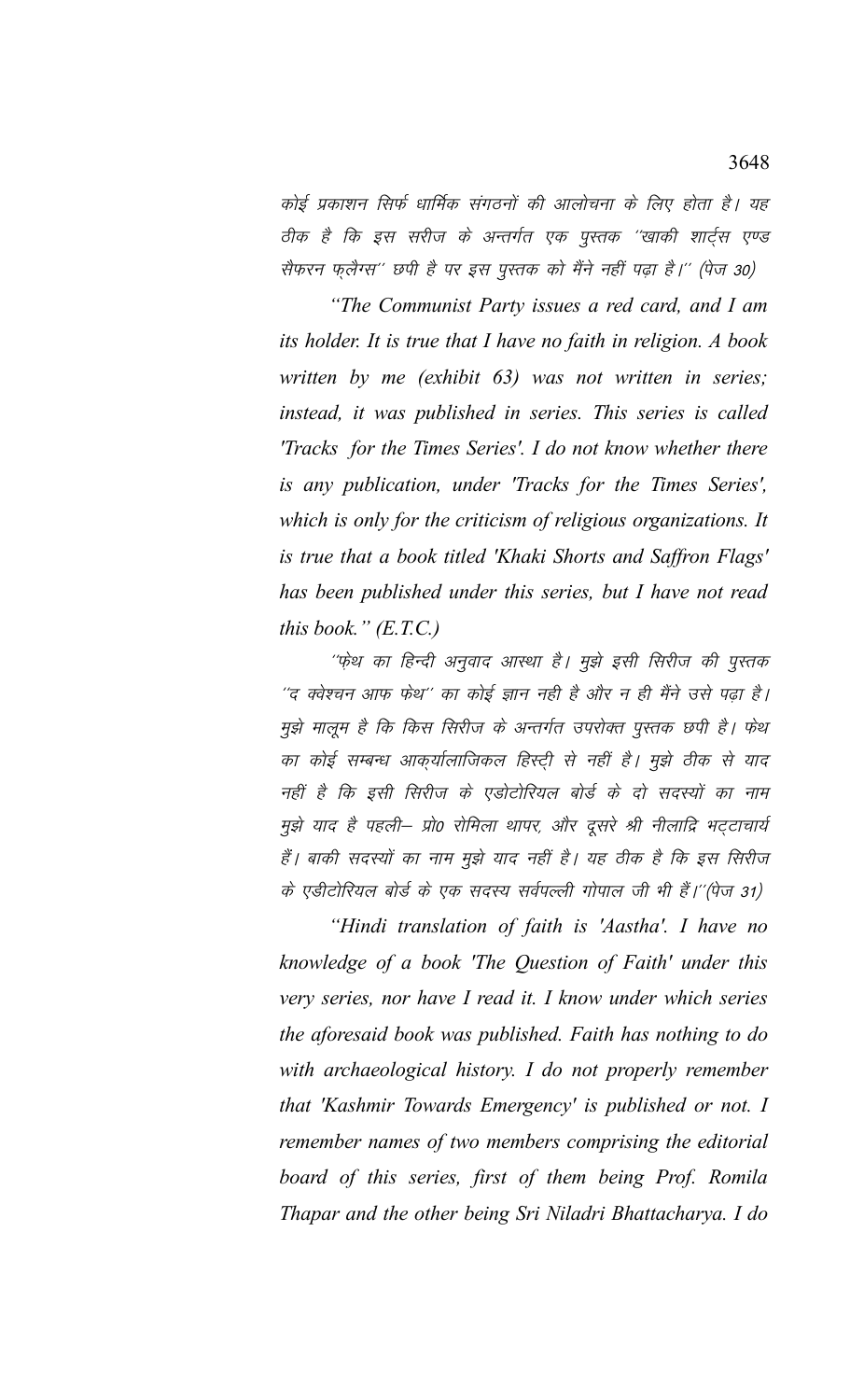*not remember names of the rest of members. It is true that Sarvapalli Gopal ji is also a member of the editorial board of this series." (E.T.C.)*

''श्री एस0गोपाल कम्यूनिस्ट विचार धारा के हैं या नहीं मुझे नहीं मालूम पर प्रो0 रोमिला थापर मार्क्स वाद से प्रभावित हैं।'' (पेज 31)

*"I do not know whether Sri S. Gopal is of Communistic thought or not. But Prof. Romila Thapar is influenced by Marxism." (E.T.C.)*

''यह ठीक है कि मेरी पुस्तक एक्जिबिट–63 का एडीटोरियल प्रोफेस प्रो0 रोमिला थापर ने लिखा है। प्रो0 रोमिला थापर जवाहर लाल नेहरू विश्वविद्यालय में प्रोफेसर थीं। इसी विश्वविद्यालय में शिरीं रत्नाकर भी थीं। जो एक अध्यापक थीं।'' (पेज 31)

*"It is true that Prof.Romila Thapar has written editorial preface to my book (exhibit 63). Prof. Romila Thapar was a professor at Jawahar Lal Nehru University. In this very University was Shereen Ratnagar also, who was a teacher." (E.T.C.)*

''प्रो० सूरजभान का नाम एक पुरातत्व वेत्ता के रूप में मैं जानता हूँ।" (पेज 33)

*"I know Prof. Suraj Bhan to be an archaeologist."(E.T.C.)*

"यह ठीक है कि **आज तक मैंने विवादित भवन को देखा** नहीं | विवादित भवन में जो शिलालेख की शिलायें लगी थी उनका मैंने भौतिक परीक्षण नहीं किया और इसी प्रकार बैसाल्ट स्टोन का भी भौतिक परीक्षण मैंने नहीं किया।'' (पेज 36)

*"It is true that I have not seen the disputed building as yet. I did not make any physical investigation of stone used in inscriptions carved out in the disputed building. Likewise, I also did not make physical investigation of basalt stone." (E.T.C.)*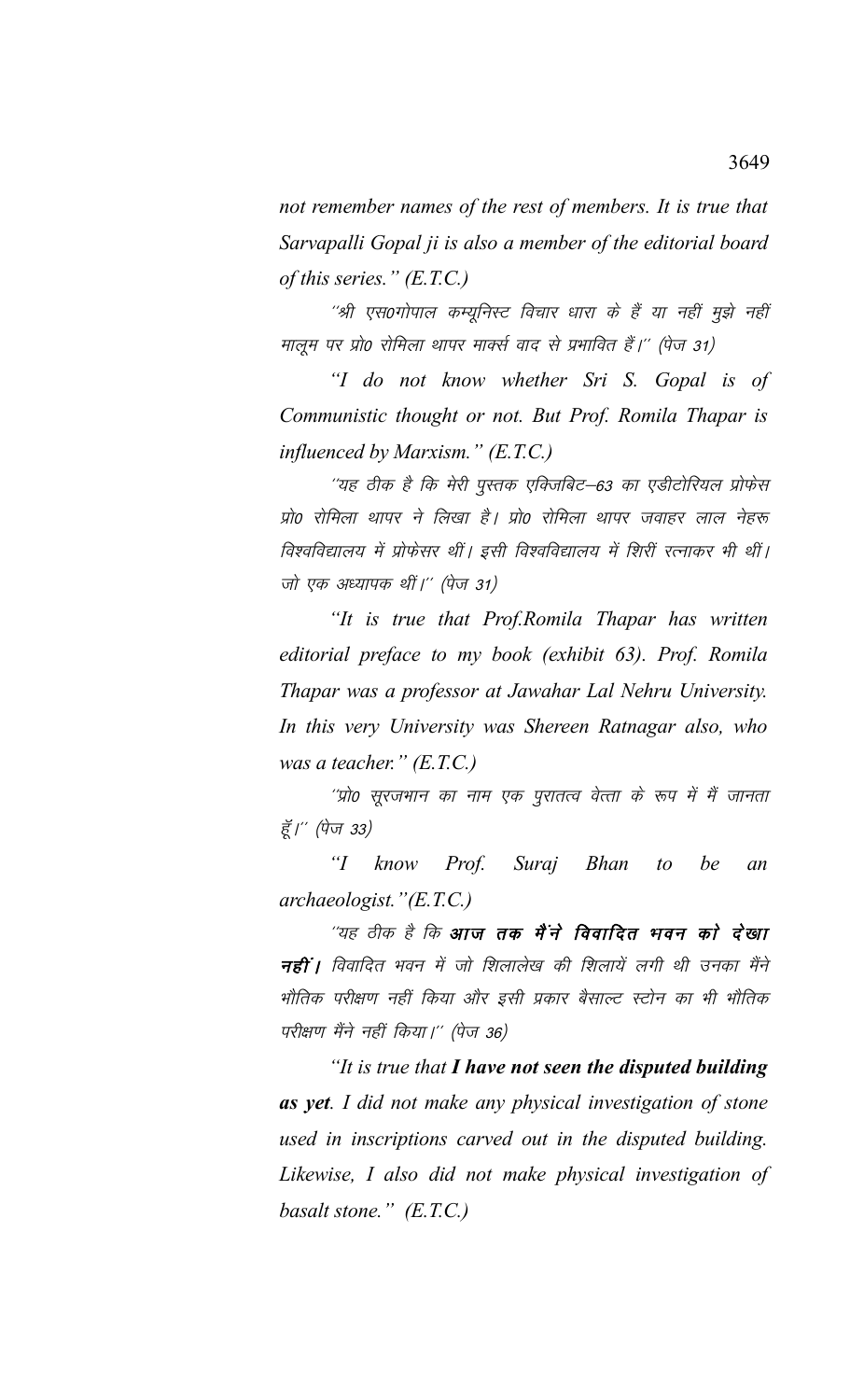''मेरा निष्कर्ष मेरी पुस्तक एक्जीबिट 63 में किसी आर्टिकल पर ही आधारित नहीं हैं। मेरा निष्कर्ष इस सम्बन्ध में लिखी गयी वाद सं0 5/89 में दाखिल पुस्तक पेपर सं0 118 सी–1 / 35 में दी गयी सामग्री और मूल रूप से उसमें दिये गये वह फोटोग्राम (पेपर सं0 118 सी-1/36), जो प्रो0 बी0बी0लाल के बाबरी मस्जिद के पास किये गये उत्खनन का है, पर आधारित है। . . . यह कहना ठीक है कि **मैंने अपना निष्कर्ष पेपर** सं0 118 सी-1/35 (राम जन्म भूमि: अयोध्या) में दिये गये बी0बी0लाल की संक्षिप्त रिपोर्ट तथा उनके द्वारा ली गयी फोटो की पुनःप्रस्तुति को वेद वाक्य मानकर निष्कर्ष निकाला।'' (पेज 38)

"My finding in my book (exhibit 63) is not based only on any article. My finding is based on materials written in this connection and given in the book(paper no.118C-1/35) filed in Suit No.5/89, and chiefly on the photograph (paper no.118C-1/36) depicting the excavation undertaken by Prof.B.B.Lal near the Babri Mosque. . . . It is also correct to say that I drew findings, taking the brief report of B.B.Lal as given in paper no.118C-1/35 (Ram Janm Bhumi: Ayodhya) and the reproduction of the photograph taken by him to be sacrosanct."  $(E.T.C.)$ 

''पुस्तक प्रदर्श 63 को लिखने के लिए मुझे बहुत सारे सहयोगियों ने प्रेरणा दी थी।'' (पेज 39)

"Many of my colleagues inspired me to write the book (exhibit  $63)$ ." (E.T.C.)

''यह भी सही है कि उनमें से एक से मैंने निवेदन किया कि मेरी पुस्तक का इण्टोडक्शन लिखने को कहा और वह सहयोगी सूश्री शिरीं रत्नाकर हैं।'' (पेज 39)

" It is also true that I had requested one of them to write an introduction to my book, and the colleague thus requested was Miss Shereen Ratnagar." (E.T.C.)

''लक्ष्मी कान्त तिवारी जिन्होंने मेरे लिए मेरी पुस्तक में फिगर्स की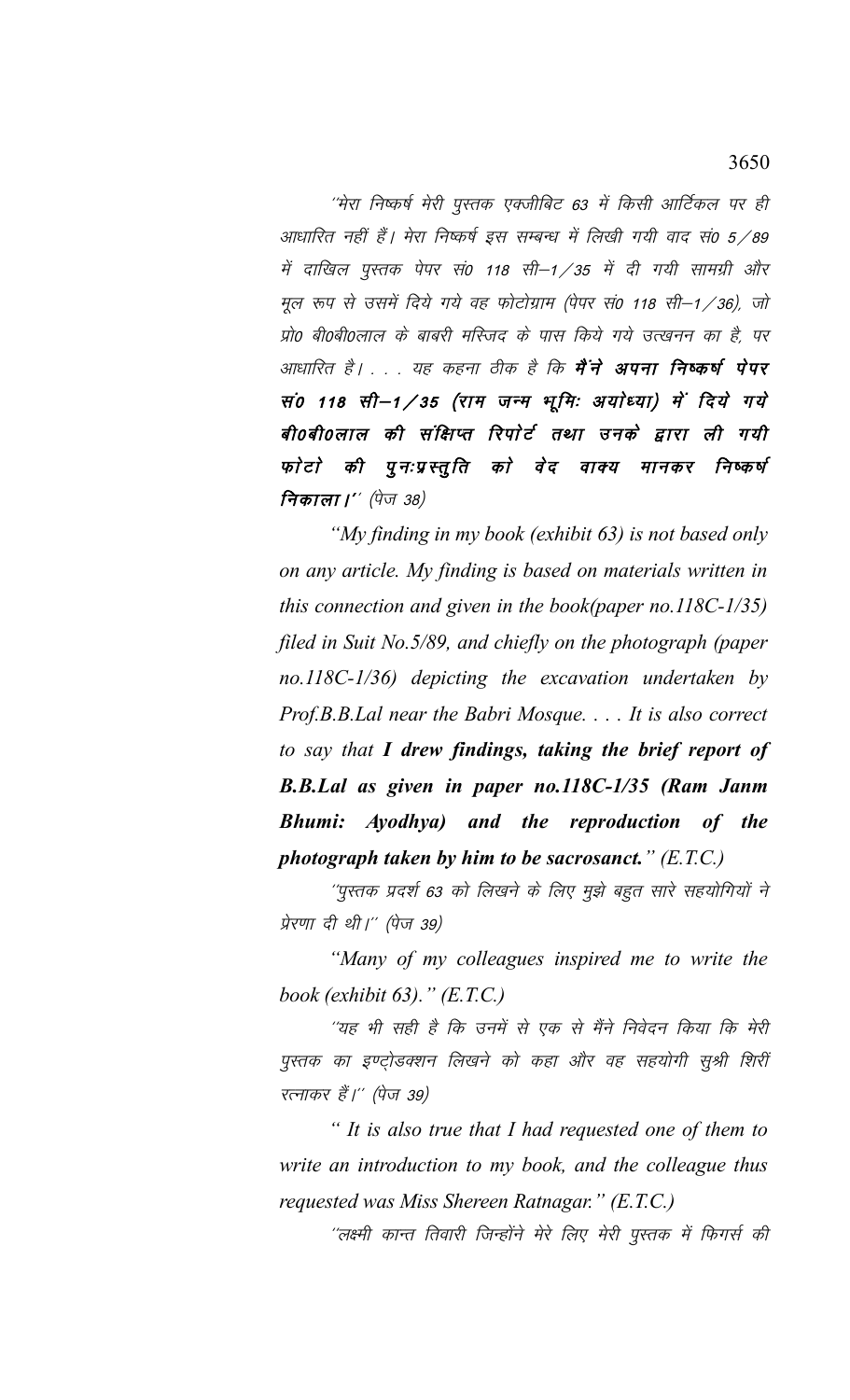डाइंग बनाई थी, . .. यह कहना सही है कि उन्होंने मेरे कहने के मुताबिक झापटिंग बना दिया। लक्ष्मी कान्त तिवारी एक कुशल ड्रफ्टसमैन थे।

में कभी अयोध्या गया ही नहीं।" (पेज 40-41)

*"It is correct to say that Laxmi Kant Tiwari, who drew figures for me in my book, went ahead with the drafting as I wished. Laxmi Kant Tiwari was a skilled draftsman.*

*I never even visited Ayodhya." (E.T.C.)*

''मेरे अनुसंधान का मुख्य उद्*देश्य यह था कि बाबरी मरि*जद के नीचे मंदिर था या नहीं।'' (पेज 48–49)

*"The main objective of my research was to see whether there was a temple below the Babri Mosque or not." (E.T.C.)*

''मेरे अनुसंधान के मुताबिक अयोध्या में प्रारम्भिक आबादी मिलने के प्रमाण छठी – सातवीं शताब्दी ई०पू० से मिलते हैं।'' (पेज 54)

*"As per my research, initial signs of human population in Ayodhya are found from the 6th -7th century BC." (E.T.C.)*

''इस्लामिक आबादी 13वीं शताब्दी ई0 से लेकर 15वीं –16वीं शताब्दी तक रही, मुझे इस बात का ज्ञान है।'' (पेज 55)

*"I know that there was Islamic population from the* 13<sup>th</sup> century to the 15<sup>th</sup> - 16<sup>th</sup> century." (E.T.C.)

''मैंने श्रोत सामग्री जिसका अपने अनुसंधान के दौरान का प्रयोग व अध्ययन किया, के आधार पर कहता हूँ कि विवादित ढाँचा बाबरी मस्जिद थी। **मैं ने इस बात पर कोई अनुसंधान नहीं किया**, कि वह बाबरी मस्जिद थी चुंकि वह मेरा शोध का विषय नहीं था। यह कहना सही है कि मैंने उसी श्रोत सामग्री के आधार पर विवादित ढॉचे को बाबरी मस्जिद मान लिया।'' (पेज 57)

*"On the basis of the source material which I used and studied in course of my research, I speak of the disputed structure as Babri Masjid. I did not make any*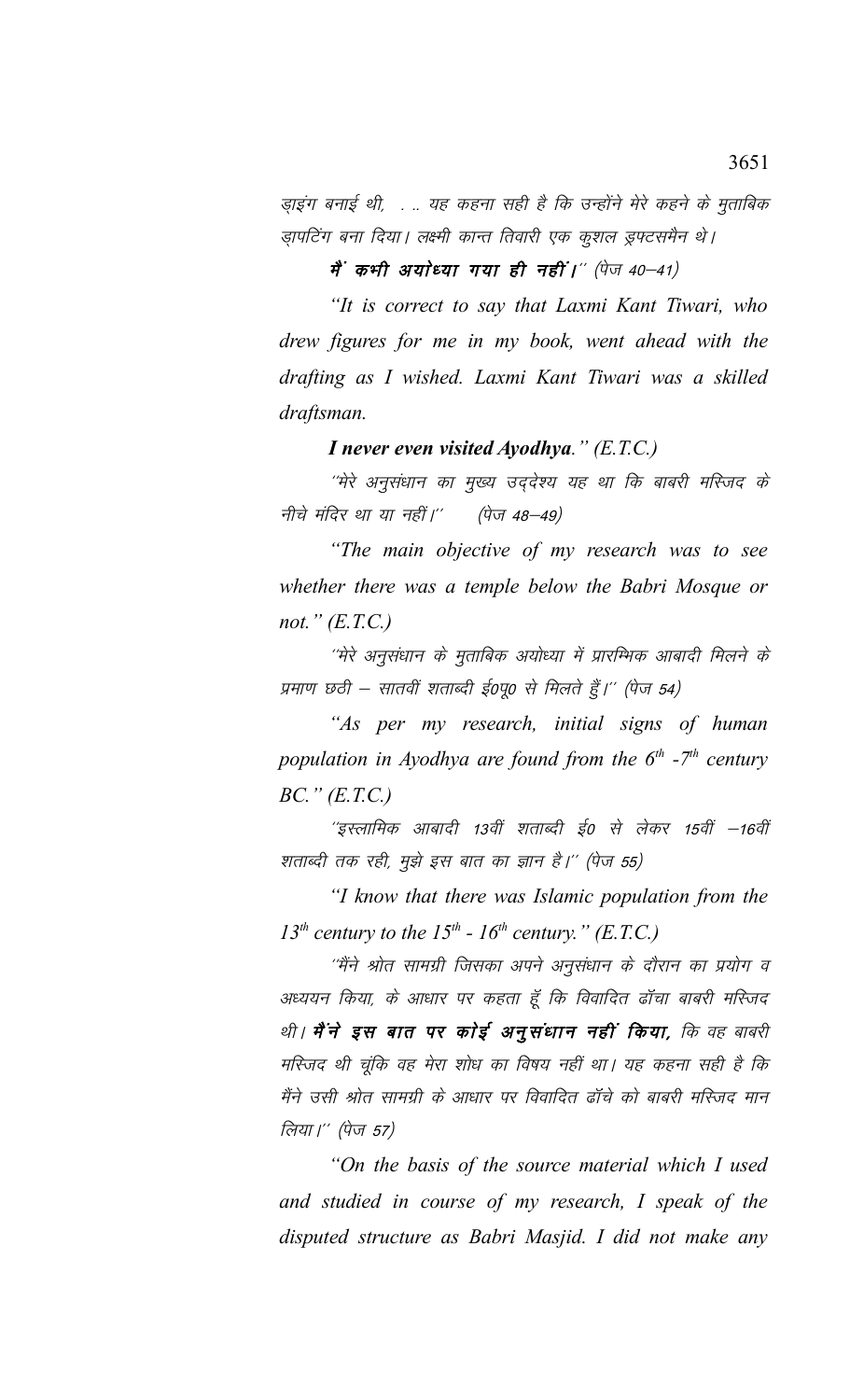*research to see whether it was Babri Mosque inasmuch as it was not a subject of my research. It is correct to say that I took the disputed structure to be Babri Masjid on the basis of that very source material." (E.T.C.)*

''यह कहना सही है कि जिस श्रोत सामग्री के आधार पर दूसरे लोग विवादित ढॉचे को बाबरी मस्जिद कहें हैं, उसी आधार पर मैं भी इसे बाबरी मस्जिद कहता हूँ। उसी वजह से मैं इसको बाबरी मस्जिद कहता हूँ, अन्यथा बाबरी मस्जिद का होना मेरे शोध का विषय नहीं है।'' (पेज 57)

*"It is correct to say that I term the disputed structure as Babri Mosque on that very source material on which others term it as such. For this very reason I term it as Babri Mosque, otherwise its being Babri Mosque is not a subject of my research." (E.T.C.)*

''यह कहना सही है कि जिन लोगों ने विवादित ढाँचे को रामजन्म भूमि कहा, मैं उन पर विश्वास नहीं करता और इसी कारणवश मैंने उसी रामजन्म भूमि नहीं कहा है और वैसे भी यह मेरे शोध का विषय नहीं था।''(पेज 57)

*"It is correct to say that I do not believe those persons who termed the disputed sructure as Rama Janm Bhumi; for this very reason I have not described it as such, and as a matter of fact it was not a subject of my research."(E.T.C.)*

''चूॅकि मेरे अनुसंधान का मुद्दा यह नहीं था कि ये पत्थर मस्जिद के अंग हो सकते हैं इसलिए इस कारण मैंने यह अनुसंधान नहीं किया। ओर इसी कारण से मैंने यह भी अनुसंधान नहीं किया कि ये मन्दिर के हो सकते हैं। . . यह ठीक है कि पेपर संख्या-118सी0-1/44 और 46 में दिखाए हुए पत्थरों पर मानव आकृतियां बनी हुयी  $\vec{g}'$  /" (पेज 60-61)

*" Since it was not the issue of my research to see whether these stones can be a part of the Mosque, I did not*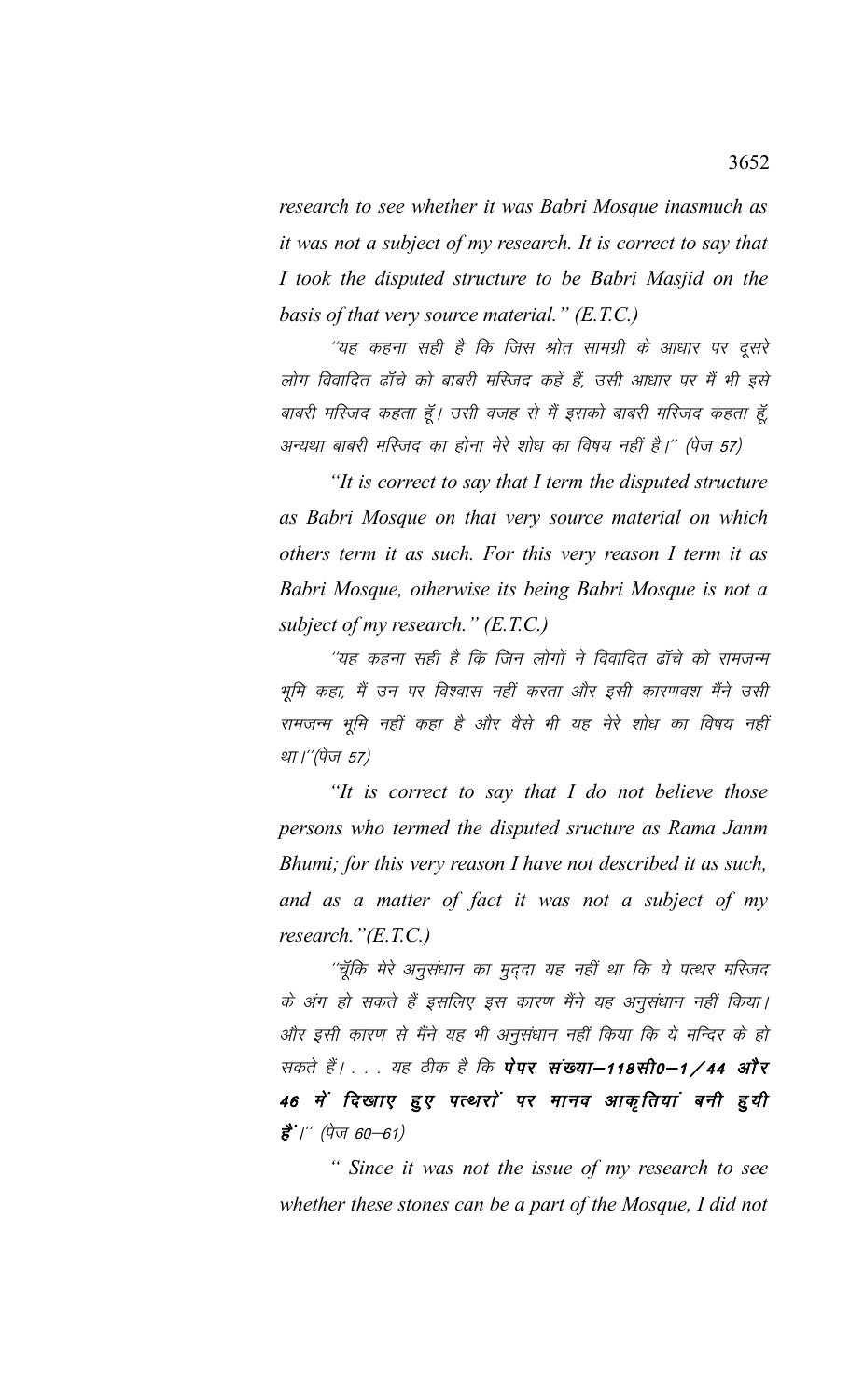make any research on them, and for this very reason I did not make any research to see whether they may be of the temple.... It is true that human figures are engraved on the stones shown in paper nos.  $118C-1/44&46$ ." (E.T.C.)

''मेरे ज्ञान का विषय पुरातत्व है और इसमें हमारी विशेष्ज्ञता फील्ड आर्कियोलाजी है और फील्ड आर्कियोलाजी के अन्तर्गत स्तर विन्यास (स्ट्रेटीफिकेशन) विधि में है।'' (पेज 62)

"The subject of my knowledge is archaeology and my speciality is in field archaeology under it and in stratification method under field archaeology."  $(E.T.C.)$ 

''प्रो0 सुरजभान को पुरातत्व वेत्ता के रूप में जानता हूं। इस मुकदमें में उनकी भी गवाही हुई है इस बात की भी मुझे जानकारी *है।''(पेज 65)* 

"I know Prof. Surajbhan to be an archaeologist. He has also deposed in this litigation. I have knowledge of it also."  $(E.T.C.)$ 

"डा0 सुवीरा जायसवाल को भी मैं जानता हूं। उनसे भी हमारी बातचीत होती है। . . . **उनके लेखाों से ऐसा प्रतीत होता है** कि उन पर मार्क्सवाद का प्रभाव है।'' (पेज 65)

" I know Dr. Suvira Jaiswal too. I have talks with her also.  $\ldots$ . From her articles it appears that she is influenced by Marxism."  $(E.T.C.)$ 

''प्रो0 रोमिला थापर को भी मैं जानता हूं। वह भी मार्क्सवाद से प्रभावित हैं। .मैं श्री आर0एस0शर्मा, बी0एन0एस0यादव, डी0पी0अग्रवाल, एस०सी०भट्टाचार्य, एन०सी०घोष और नीलाद्रि भट्टाचार्य को जानता हूँ। और इनसे हमारी बातचीत भी हुई है।'' (पेज 65)

"I know Prof. Romila Thapar too. She is also influenced by Marxism. . . . . . I know Sri R.S.Sharma, B.N.S. Yadav, D.P. Agarwal, S.C. Bhattacharya, N.C. Ghosh and Niladri Bhattacharya and also have talks with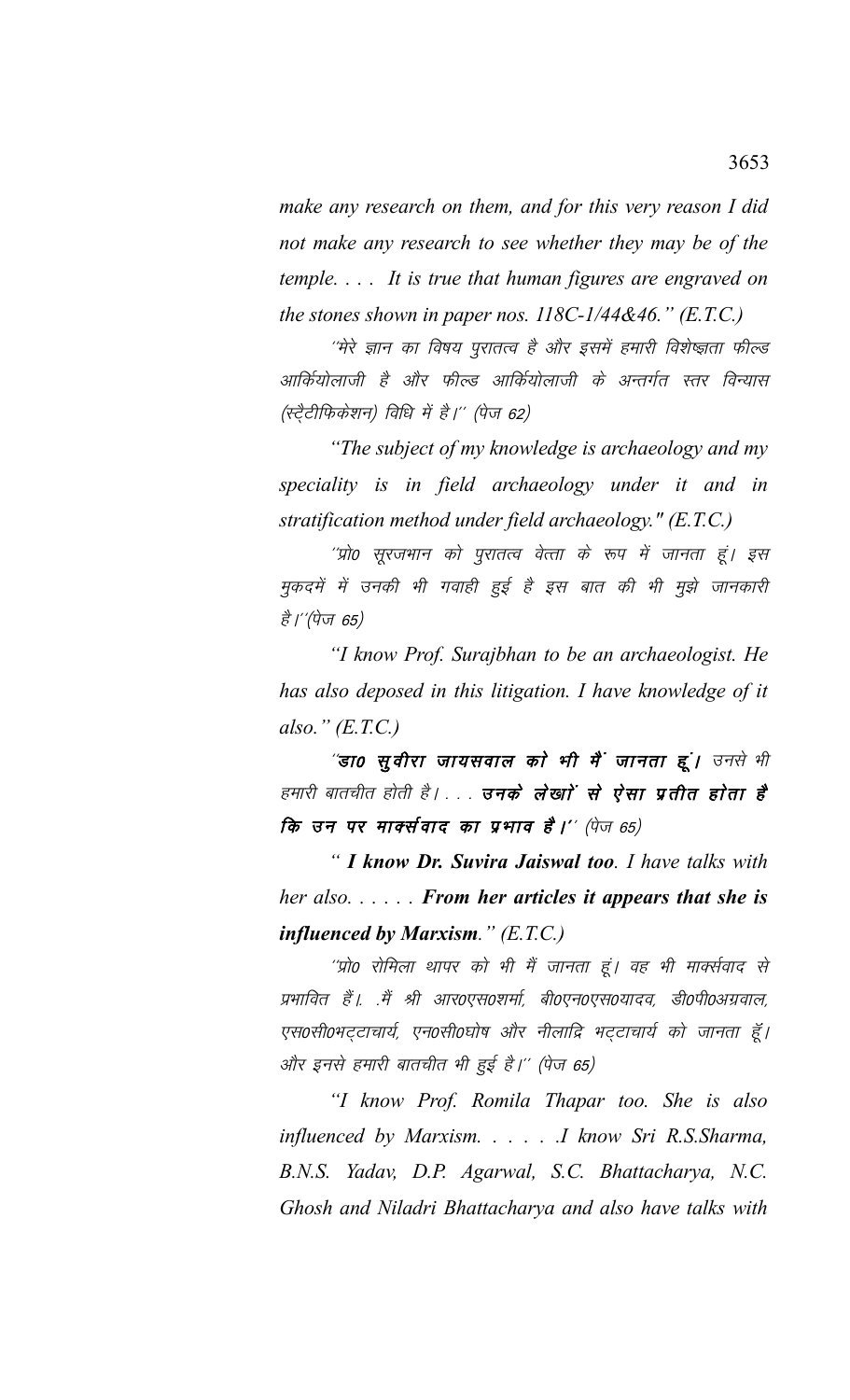them."  $(E.T.C.)$ 

''हमारा उद्देश्य यह अध्ययन अर्थात खोज करने का था कि बाबरी मस्जिद के नीचे मंदिर था या नहीं। जमीन के ऊपर के ढांचे से मेरे उद्देश्य का कोई संबंध नहीं था।

उस समयतक जितनी सामग्री प्राप्त हो चुकी थी हमारे विचार से यह निष्कर्ष निकालने के लिए पर्याप्त थी कि ढांचे के नीचे कोई मंदिर था या नही।'' (पेज 69)

"Our objective was to study or discover whether there was a temple below the Babri Mosque or not. My objective did not have any relation to the structure above the ground.

Whatsoever materials had been discovered by that time was, in my opinion, sufficient to derive a conclusion as to whether there was any temple below the structure or not."  $(E.T.C.)$ 

''यह ठीक है कि उत्खनन से प्राप्त मैटीरियल को देखकर मैं यह नहीं बता पाऊँगा कि यह मंदिर का है या मस्जिद का है।'' (पेज 71)

"It is true that by observing materials discovered through excavation I will not be in a position to tell whether there was a temple or a mosque."  $(E.T.C.)$ 

"यह सही है कि **मैं साम्यवादी विचारधारा का हूँ** ।"(पेज 77)

 $\mathscr{C}$  $i<sub>S</sub>$ true that I am of communistic *thought.*  $" (E.T.C.)$ 

''मैंने पुरातत्व विषय पर ज्ञान प्राप्त किया है। **मैंने पूरातत्व** विषय पर कोई डिग्री या डिप्लोमा की उपाधि हासिल नहीं की |'' (पेज 78)

" I have acquired knowledge of archaeology. I did not get any degree or diploma in archaeology."  $(E.T.C.)$ 

''मेरे अध्ययन व जानकारी के अनुसार विवादित ढॉचा 12वीं शताब्दी ईसवी के बाद का था।'' (पेज 78)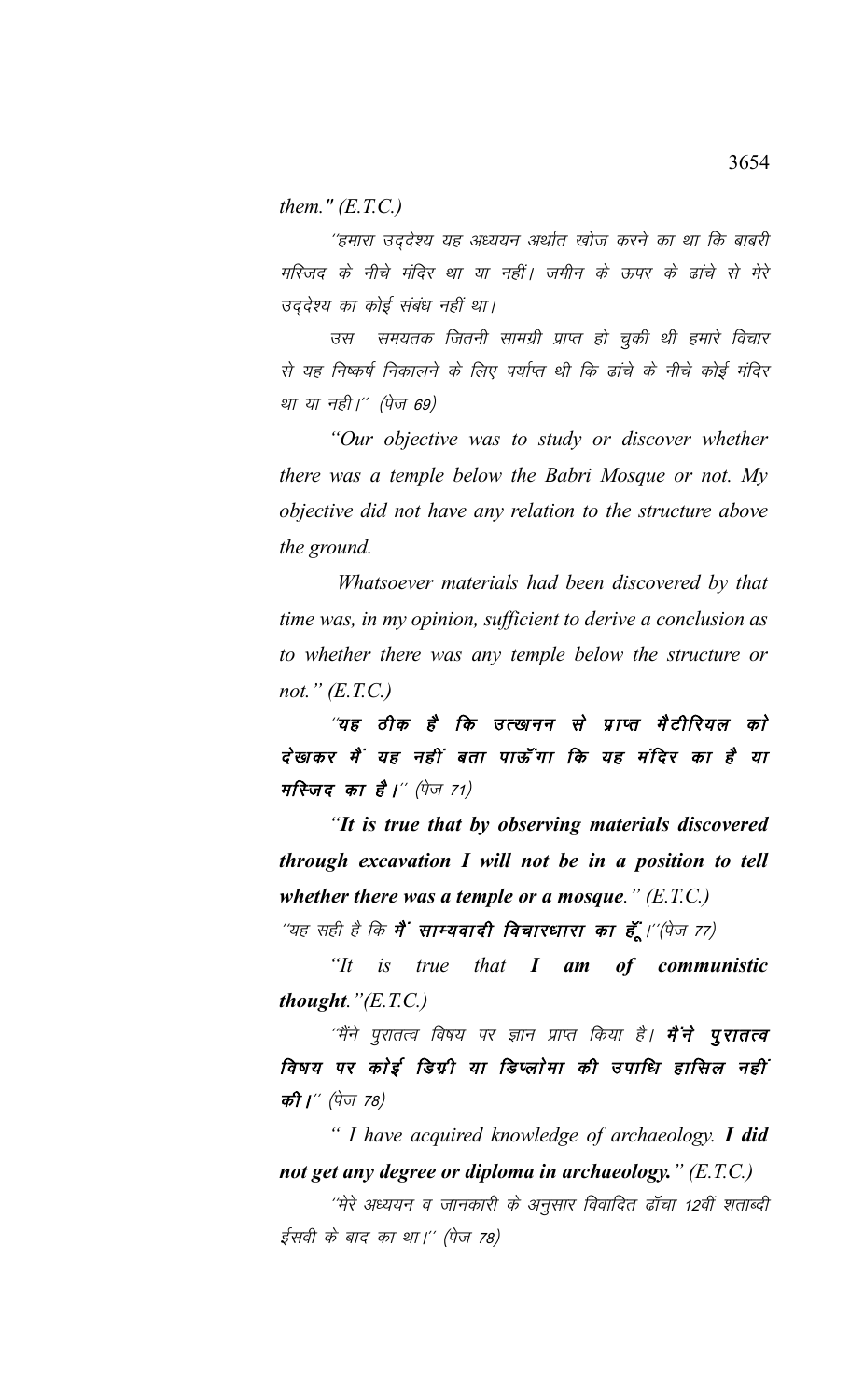*"As per my study and knowledge, the disputed structure was subsequent to the 12th century AD."(Page 78)*

''मेरे मुताबिक सप्लीमेट में दिया गया नक्शा प्राथमिक श्रोत हैं। मैंने इस बात की कोई छानबीन नही की कि सप्लीमेंट में दिया गया नक्शा सही है अथवा नहीं।'' (पेज 91)

*"The map given in the supplement is, in my opinion, a primary source. I did not enquire as to whether the map given in the supplement is correct or not." (E.T.C.)*

 $^{\prime\prime}$ जहाँ तक मुझे ख्याल है पुस्तक सं0118सी1  $\phase$  35 मुझे जुलाई या अगस्त 1992 में उपलब्ध हुई थी" (पेज 91)

*"As far as I recall, the book 118C-1/35 was made available to me in July or August 1992." (E.T.C.)*

 $^{\prime\prime}$ मेरी पुस्तक का प्राथमिक श्रोत पेपर सं0 118सी1 / 36 है।'' (पेज 94)

*"Primary source of my book is paper no.118C1/36."(E.T.C.)*

**3629.** A bare perusal of the above makes it clear that he virtually made a critical analysis of the book that is Paper No.118C1/36, a small booklet published by Prof. B.B.Lal and beyond that made no further or other study/research etc.. Only on that basis, he wrote a book, and analyzed the belief of the people whether the disputed structure was constructed after demolishing a temple or that there existed any temple of 11<sup>th</sup> or  $12<sup>th</sup>$  century which was demolished before its construction. The own admissions and clarification this witness has given, we find that the entire opinion of this witness is short of the requirement under Section 45 of the Evidence Act, 1872 to qualify as an opinion of an Expert which may be considered relevant on a fact in issue, by this Court.

**3630. OPW 9 Thakur Prasad Verma** was Reader in Kashi Hindu Vishwavidyalaya Varanasi and retired in 1993. He had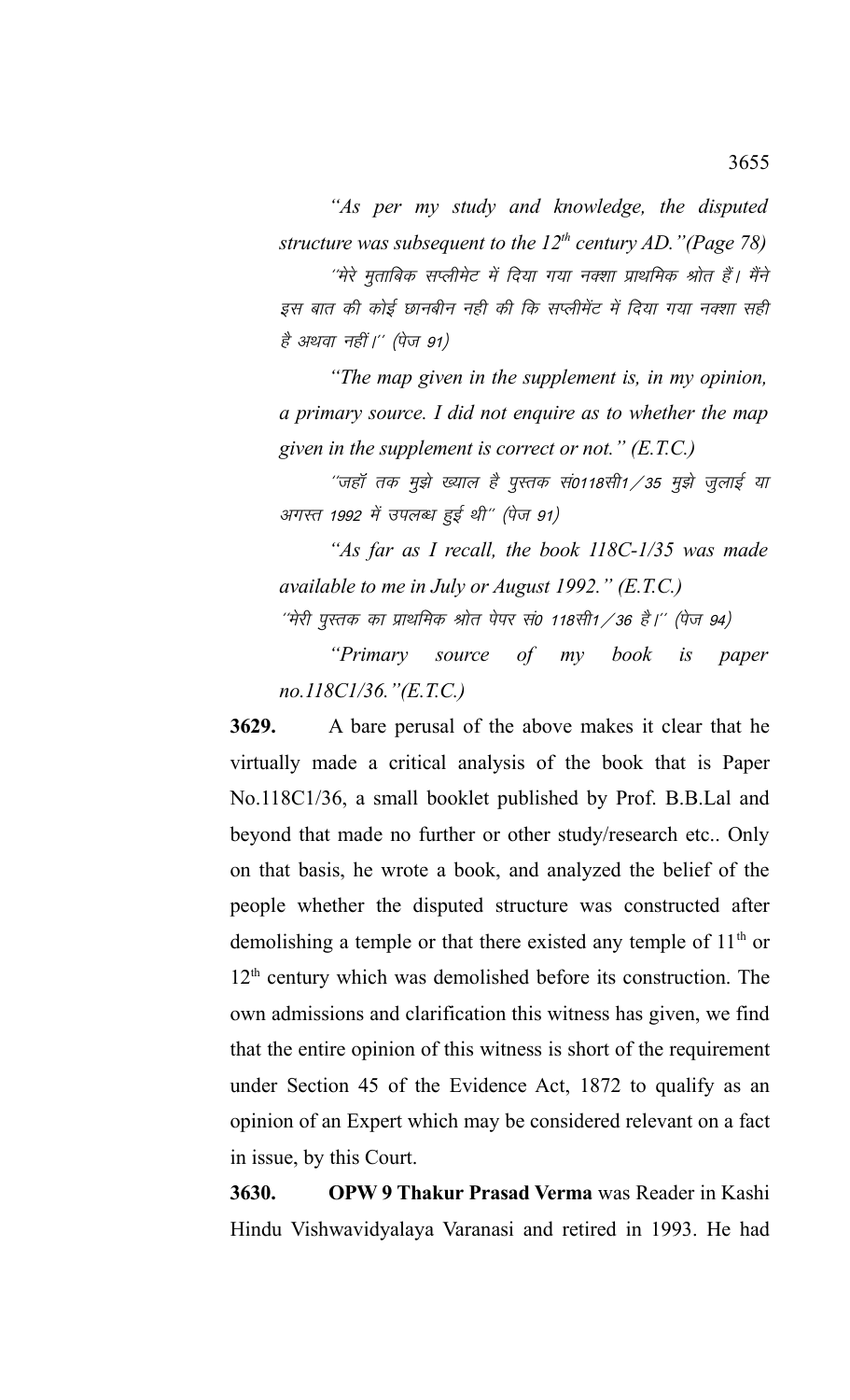worked in the Department of Ancient Indian History, Culture and Archaeology. He is graduate in Ancient Indian History Culture and Archaeology, Doctorate in Indian Ancient Paleography (Bhartiya Puralipi Shastra); Post Graduate Diploma in Numismatic. He was plaintiff no.3 in Suit 5 having been impleaded after the death of Sri B.N.Agarwal and was pursuing the aforesaid suit as next friend of plaintiffs no.1 and 2 but recently on his own request, has been replaced. He came to depose about the faith of Hindu public that Lord Rama was born at the disputed place at Ayodhya where a mosque was constructed after demolishing a temple. However, the disputed place has continuously been worshiped by Hindus having a special and peculiar importance. According to him Ram Janam Bhumi temple was initially constructed by Vikramaditya of Ujjain and thereafter it used to be renovated as and when it was required. In 1032-33 AD Salar Masood demolished the temple and thereafter was killed on  $14<sup>th</sup>$  June, 1933 AD in the battle at Baharaich. A new temple was constructed during the reign of Govind Chandra of Garhwal Dynesty in  $12<sup>th</sup>$  Century but the same was also damaged after about 17/18 years. It was again constructed by King Anaychand of Garhwal Dynasty but then demolished by Mir Baqi, Commander of Babar in 1528 AD. These facts he has written in **"Ayodhya ka Itihas Avam Puratatva Rigved Se Abtak" Exhibit No.3 (Suit 5)** wherein last chapter 11 has been written by Dr.S.P.Gupta and rest by him. The said book and some of the facts stated therein, we have already discussed while considering the issues relating to date of construction of the disputed structure. OPW 9 admitted that Salar Masood never came to Ayodhya and he mistook the place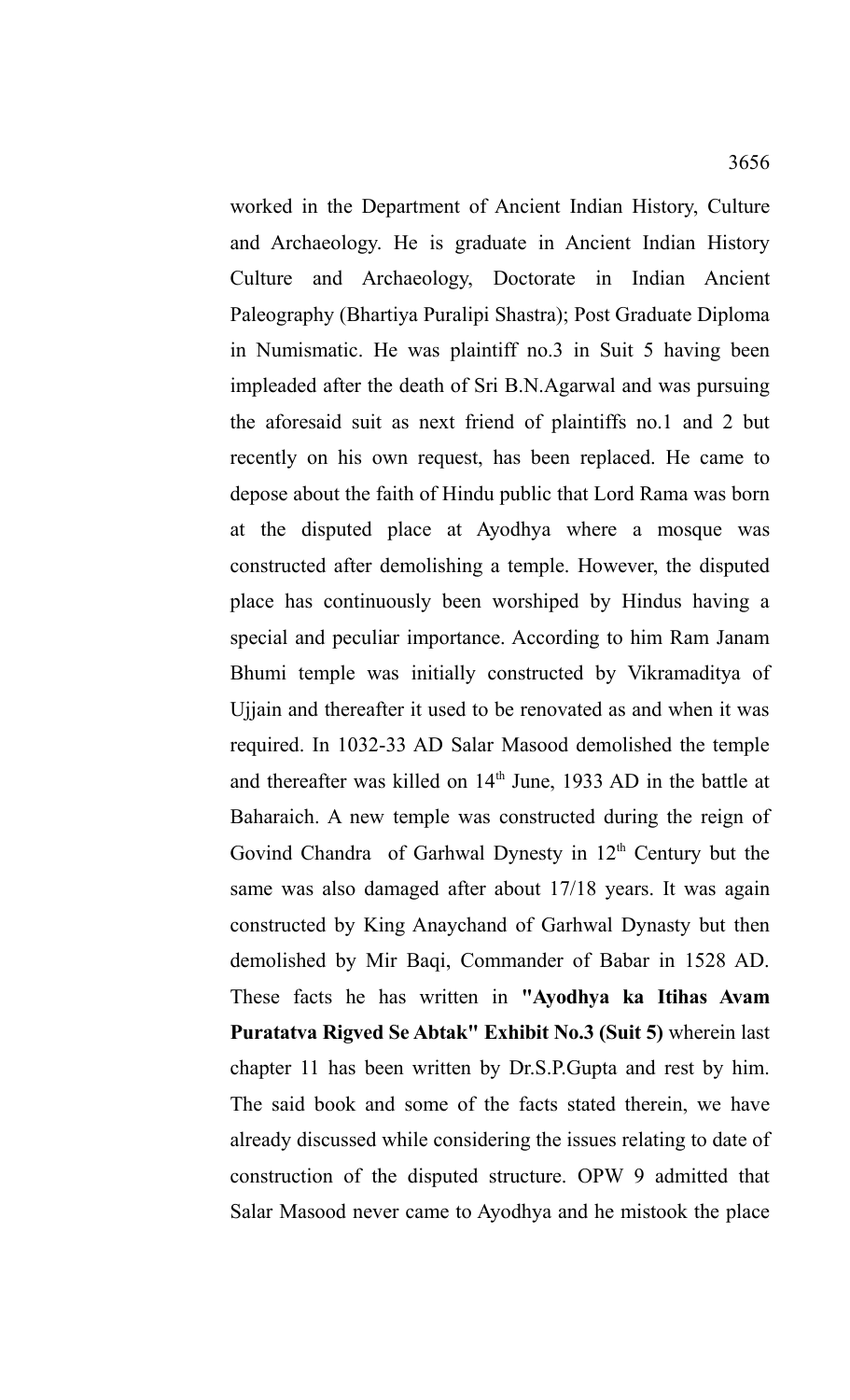'Ajudhan' with 'Ayodhya' though 'Ajudhan' is in the State of Punjab. That being so, his statement that demolition was made by Salar Masood at Ayodhya in 1032-33 has proved wrong.

**3631.** In cross-examination, he admits of teaching Numismatic, Epigraphy, Paleography and Scriptology. Sometimes he also taught history since the department is of Indian History. He admits that the period of Ancient History was only upto 1206 AD. Some relevant extracts from his statements in his cross examination need be referred herein to consider the reliability of the opinion of this expert (Historian):

''मैंने अति प्राचीनकाल से लेकर 12वीं सदी तक का इतिहास मैंने पढ़ा है।'' (पेज 17)

*"I have read history from very ancient times up to*  $12^{th}$  century."(E.T.C.)

"मैं **मुख्य रूप से इतिहासकार हूं।** मुझे प्राचीन लिपियों का भी ज्ञान है। . . . अशोक के काल की जो लिपि समस्त भारत में प्रचलित थी उसका नामकरण जार्ज ब्यूलर ने ब्राह्मी किया है। . . . अशोक कालीन ब्राह्मी लिपि को मैं बहुत अच्छी तरह से पढ़ सकता हूं। अशोक कालीन ब्राह्मी लिपि यूनानी लिपि से बिल्कुल मेल नहीं खाती है।'' (पेज 33–34)

*"I am mainly a historian. I have the knowledge of ancient scripts too. . . . . . . . . . . . George Beular has named as 'Brahmi' the script which was in prevalence in the time of Ashoka. . . . . . . . . . I can read the 'Brahmi' script of the Ashokan time very well. The 'Brahmi' script of the Ashokan period does not at all correspond with the Greek script.'. "(E.T.C.)*

 $\hat{a}^{\mu}$ ने अपने हलफनामें के पैरा-13 में लिखी हुई बातों का संदर्भ मार्टिन द्वारा लिखी इई इस बात से लिया है कि काले पत्थर के खम्भे संभवतः विक्रमादित्य द्वारा बनाये किसी मंदिर से लिये गये हों।'' (पेज 103–104)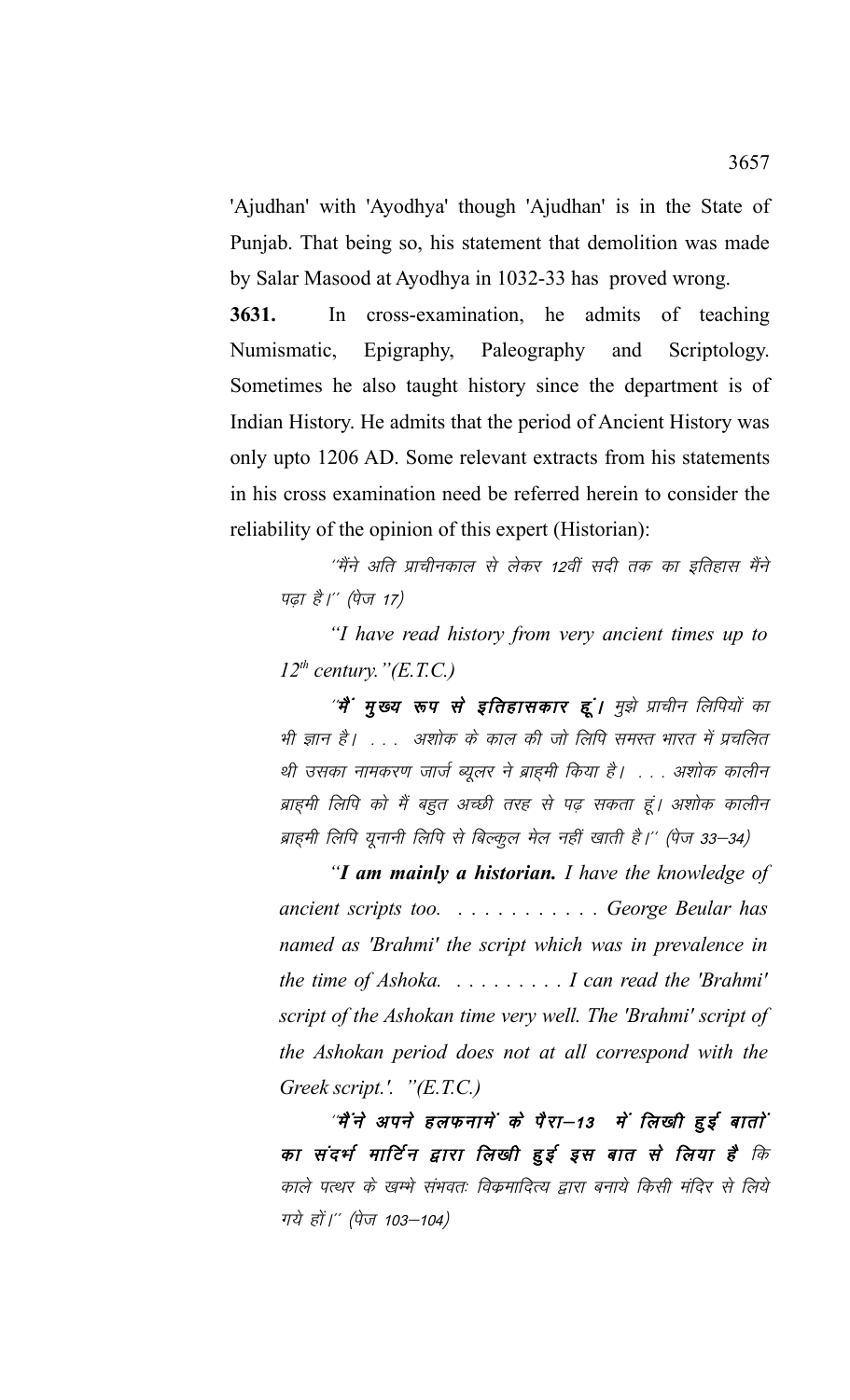*"What is written in para 13 of my affidavit originates from the view of Martin that the pillars of black stone have been taken from any temple perhaps built by Vikramaditya."(E.T.C.)*

"जब मैने बयान हलफी दाखिल किया तब तक मूझे यह नहीं मालूम था कि मार्टिन कौन था और उसकी पुस्तक जिससे उपरोक्त दो पृष्ठ उद्धरित किये गये, कब, कहां और **किस भाषा में छपी थी।**'' (पेज 105)

*"By the time I had filed my sworn statement I did not know who Martin was and when, where and in which language his book, from which the aforesaid two pages were extracted, was published."(E.T.C.)*

"मेरा दावा सिर्फ विवादित परिसर के लिए है। विवादित परिसर से मेरा तात्पर्य भवन और उसके बाहरी चहारदीवारी के अंदर की सारी भूमि से *है।'' (पेज 115)* 

*"My claim is only for the disputed premises. By the disputed premises I mean 'the building and the whole land lying inside its outer boundary wall."(E.T.C.)*

''मैंने जो दस बार की लडाइयों का हवाला दिया है, उसे आंशिक रूप से सही मानते हुए वर्णित किया है। . . . . . **मैं ने इस** विषय पर अलग से कोई शोध नहीं किया कि इसमें कितनी सत्यता है। . .टाइफेंथेलर की पुस्तक फांसीसी भाषा में है, जिसको मैं नहीं जानता परन्तु **उसका अंग्रेजी अनुवाद मैंने पढ़ा है**। उनकी किताब का **अंग्रेजी अनुवाद कहीं छपा है या नहीं, मुझे** इस बारे में मालूम नहीं है, परन्तु मैंने उस पुस्तक के अयोध्या प्रकरण से संबंधित पृष्ठों का अंग्रेजी अनुवाद पढ़ा है।'' (पेज 122–126)

*". I have cited the battles having taken place on 10 occasions; I have made mention of them taking them to be partially correct. . . . . . . . . . On this point I have not separately carried out any research to ascertain how*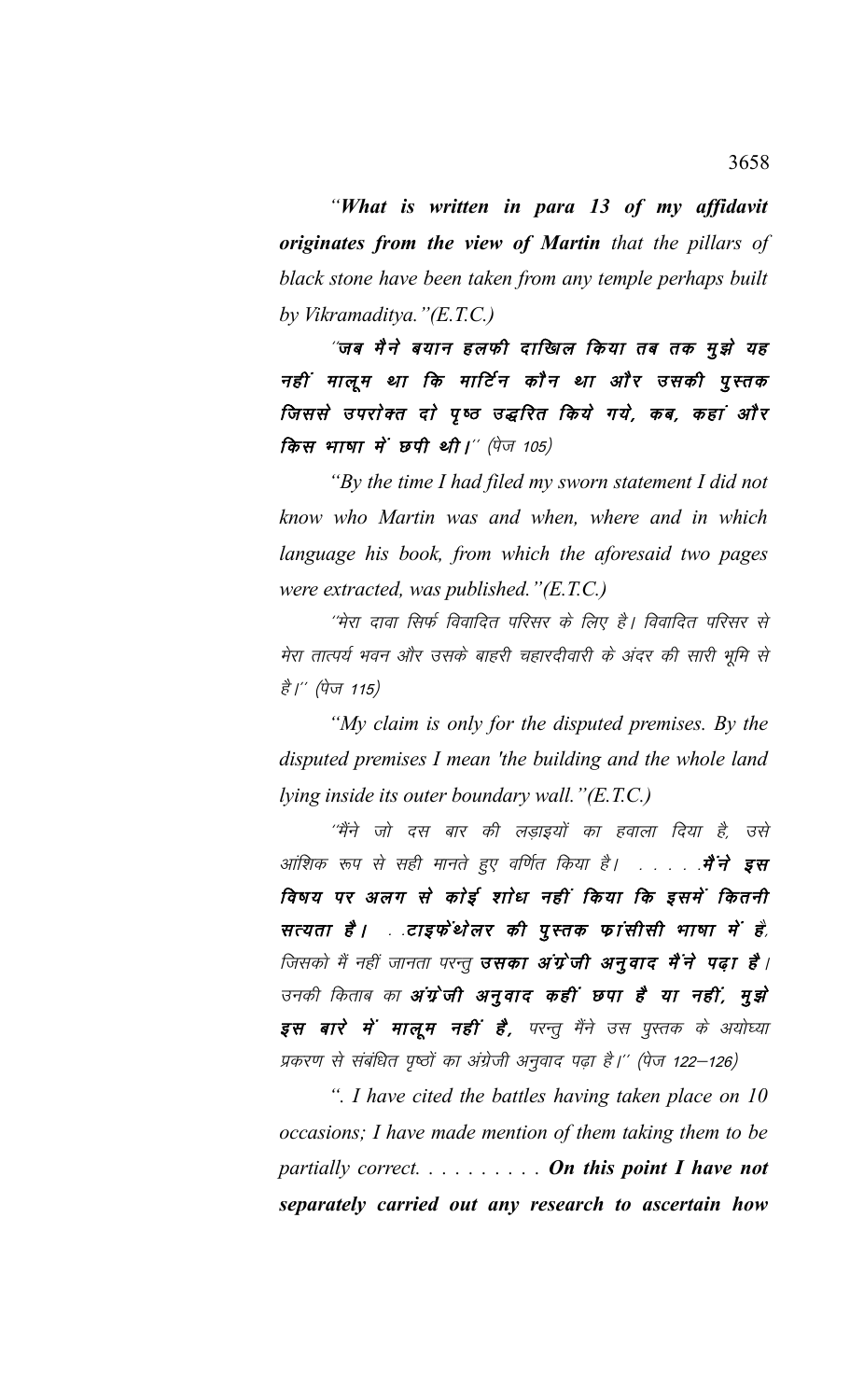*much truth was there. . . . The book of Typhen Thaler is in French language, about which book I do not know. But I have read its English translation. I do not know whether English translation of his book was published anywhere or not, but I have gone through the English translation of the pages related to the Ayodhya matter in that book."(E.T.C.)*

''वाद पत्र की धारा 23 दिखाई गई, जिसे देखकर गवाह ने कहा कि इस पैराग्राफ की प्रथम 6 लाइनों में जो बाते कही गई हैं, वे आंशिक रूप से सत्य हैं और आंशिक रूप से गलत हैं। . . . . .इस वाद पत्र के पैराग्राफ – 23 में जो यह बात लिखी गई है कि – ''विकमादित्य द्वारा बनवाए गए मन्दिर को मीर बाकी ने तोड़ा था", यह बात सही नहीं है।''  $(\vec{q}_{\nabla}$  147)

*"Para 23 of the plaint was shown following which the witness stated – What is contained in first six lines of this paragraph is partially correct and partially incorrect. The submission in para 23 of this plaint saying that 'Mir Baqi demolished the temple built by Vikramaditya', is not correct."(E.T.C.)*

''भगवान श्री राम ने अपने को विष्णू के अवतार के रूप में मानव शरीर में प्रकट किया। इसका अर्थ यही होता है कि दशरथ के पुत्र के रूप में कौशिल्या माता के गर्भ से रामचन्द्र जी ने जन्म लिया।'' (पेज 154)

*" that Lord Sri Rama embodied himself as an incarnation of Vishnu. It certainly means that as son of Dashrath Rama took birth from the womb of Mother Kaushalya."(E.T.C.)*

 $^{\prime\prime}$ पेलियोग्राफी अर्थात लिपि शास्त्र मेरा विशेष विषय रहा है। . . . . . मैं केवल ब्राह्मी लिपि का ज्ञाता हूँ।'' (पेज 190–191)

*"Palaeography has been my speciality. . . . . . . . . . . I am an expert only in Brahmi script."(E.T.C.)*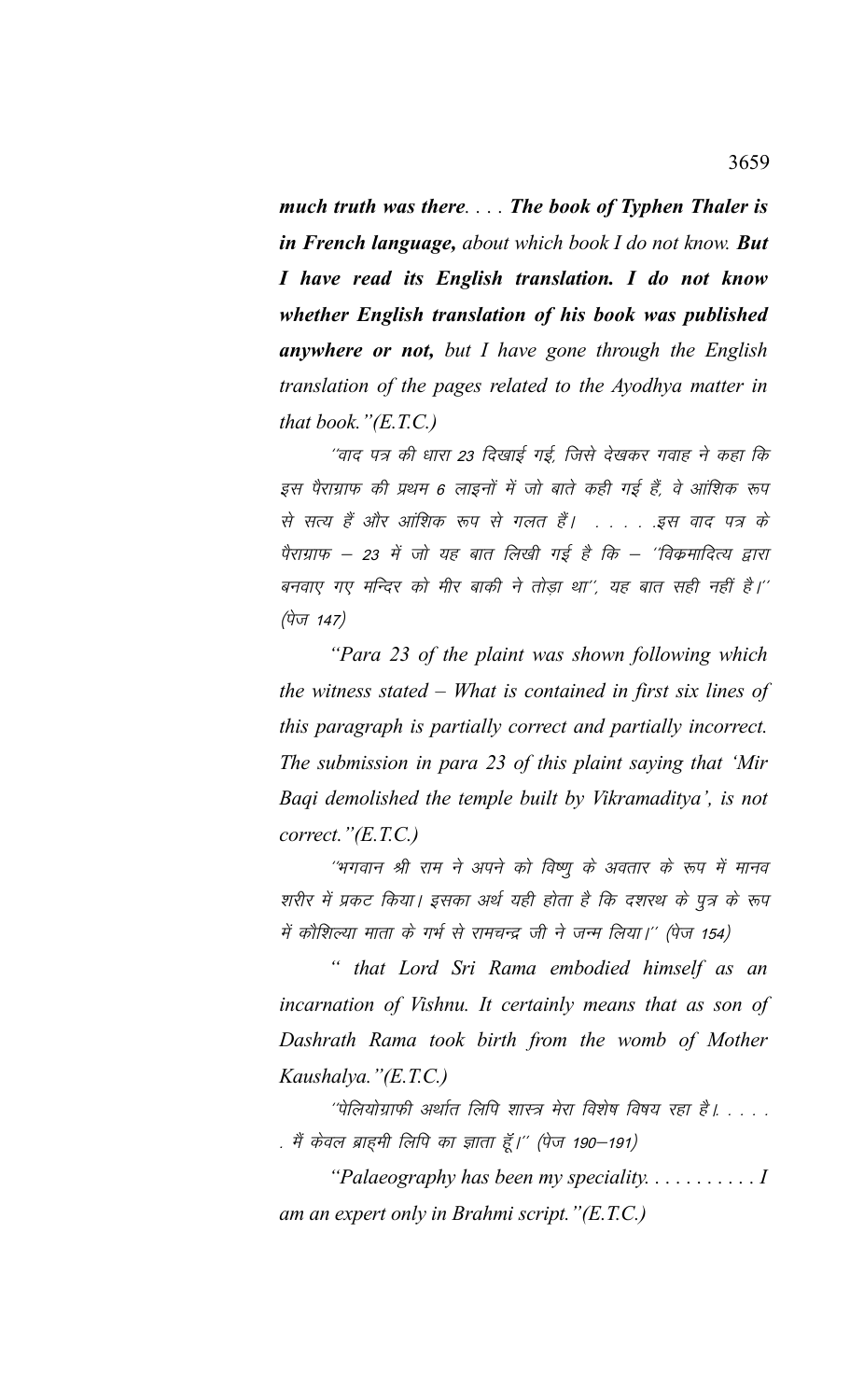"विवादित भवन के बीच वाले गुम्बद के नीचे के स्थान को परम्परागत राम जन्म स्थली माना जाता था और यह परम्परा कभी बदली नहीं थी, बल्कि एक समझौते के तहत राम चबूतरे को राम जन्म स्थली मानकर लोग पूजा–अर्चना करने लगे थे और इस तरह मेरे अनुसार बीच वाले गुम्बद के नीचे राम जन्म स्थली होने की परम्परा बरकरार रही।''

(पेज 211–212)

*"The place beneath the central dome of the disputed building, is traditionally recognised to be Ram Janmsthali, and this tradition never changed. But under an agreement people began to perform 'Pooja-Archana'(worship & prayer), treating Ram Chabutra as Ram Janmsthali and in this way, I think that the tradition believing Ram Janmsthali to be beneath the central dome continued." (E.T.C.)*

*'*मैं यह भी जानता हूँ कि उसे एक मन्दिर को तोड़कर बनाया गया था।"(पेज 255)

*"I also know that it had been built after demolishing a temple." (E.T.C)*

''यह कहना गलत होगा कि मीरबाकी ने उस विवादित स्थल पर बिना कोई मन्दिर तोड़े एक मस्जिद की स्थापना की थी, क्योंकि जिस किसी भी इतिहास लेखक ने बाबरी मस्जिद या अयोध्या के बारे में उल्लेख किया है, उन सभी ने एक स्वर से इस बात को दोहराया है कि मीर बाकी ने उस स्थल पर जन्मभूमि नामक मन्दिर को तोड़कर एक मस्जिद की स्थापना की थी। **जहाँ तक उस मन्दिर की लम्बाई–चौड़ाई और** आकार—प्रकार व क्षेत्रफल के विषय की बात है, उस पर कोई शोध कार्य इसलिए नहीं किया जा सका है, क्योंकि इसके लिए विवादित स्थल के आस–पास की पुरातात्विक खुदाई अत्यन्त आवश्यक थी।'' (पेज 257)

*"It would be wrong to say that Mir Baqi built a mosque at the disputed site without demolishing any temple*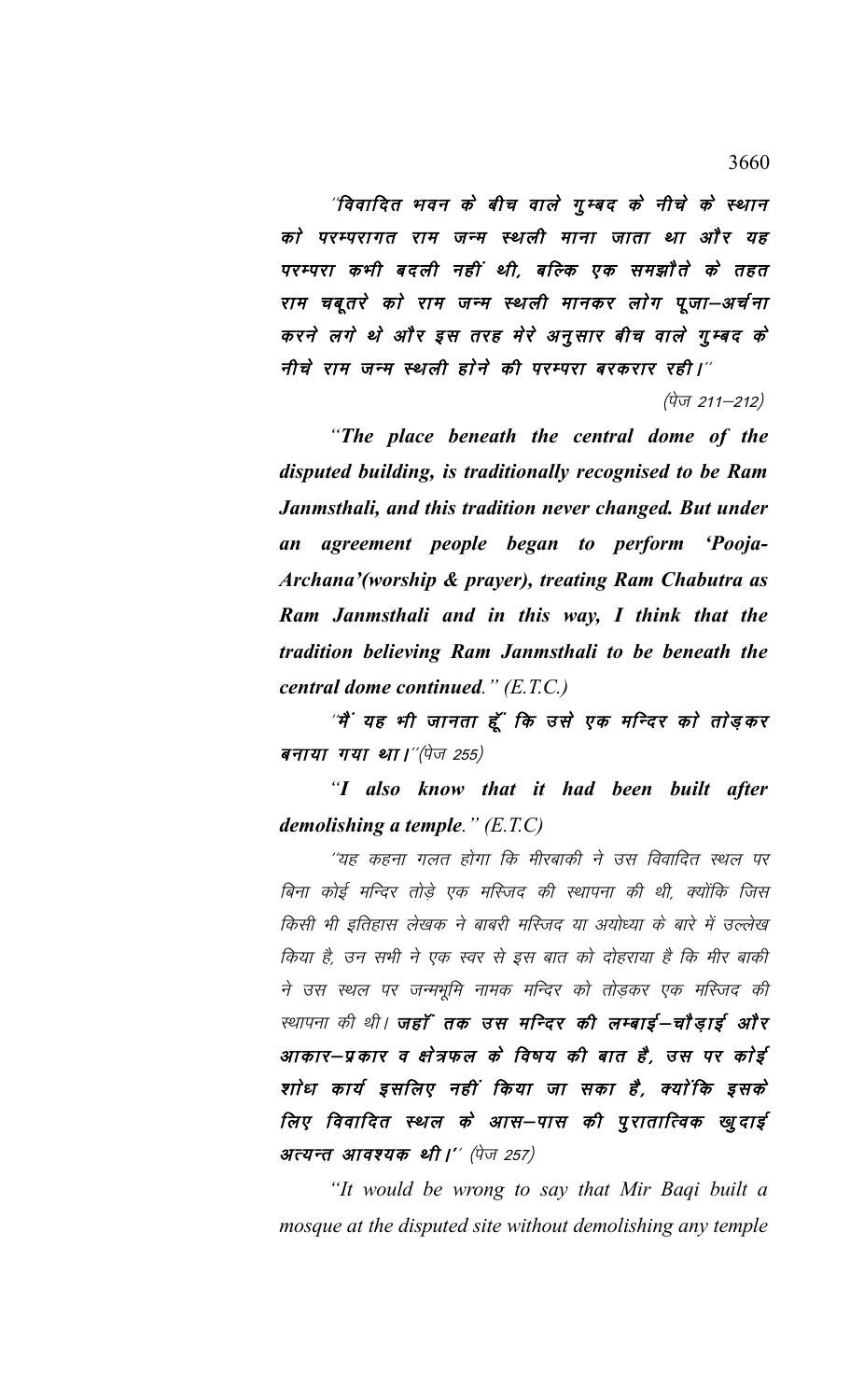*because all the historians, who have mentioned about Babri mosque or Ayodhya, have unequivocally mentioned that Mir Baqi had built a mosque over there after demolishing a temple named Janmbhumi. So far as the length-breadth, shape-form and area of that temple is concerned, no research work was possible on the same because it made archaeological excavation extremely necessary in the vicinity of the disputed site." (E.T.C)*

''मैं मध्य कालीन इतिहास का विद्यार्थी नहीं हूँ।'' (पेज 300)

*"I am not a student of medieval history." (E.T.C)*

''वैसे अयोध्या का इतिहास नामक यह पुस्तक मैंने शोध ग्रन्थ के रूप में नहीं लिखा है वरन एक लोकप्रिय पुस्तक के रूप में लिखा है और कूछ संदर्भो को संदर्भित किया है जिससे पढने वालों को उसका (क्रास चेक) प्रति निरीक्षण करने का अवसर मिल सके।''

 $(\dot{q}_{\nabla}$  336–337)

*"I have not written the book 'Ayodhya Ka Itihas' as a research paper an instead as a popular book and have quoted certain references so that the readers may get the opportunity to cross check them." (E.T.C)*

"17 वीं – 18वीं शताब्दी में रामकोट के एक हिस्से पर किला बनाकर वहां से अवध प्रान्त का प्रशासन चलाया जाता था और नवाबों –वजीरों के काल में इसे ''किला मुबारक'' कहा जाता था।'' (पेज 346)

*"The administration of the Awadh province in the 17th -18th century was carried out from a fort built over a part of Ramkot and in the period of Nawabs-Wazirs, it was called 'Qila Mubarak'." (E.T.C)*

<sup>'</sup>मुझे कहीं पर भी बाबर के अयोध्या शहर जाने एवं मंदिर गिराने का कोई उल्लेख नहीं मिलता है।" (पेज 389)

*"I have nowhere found any reference of Babar*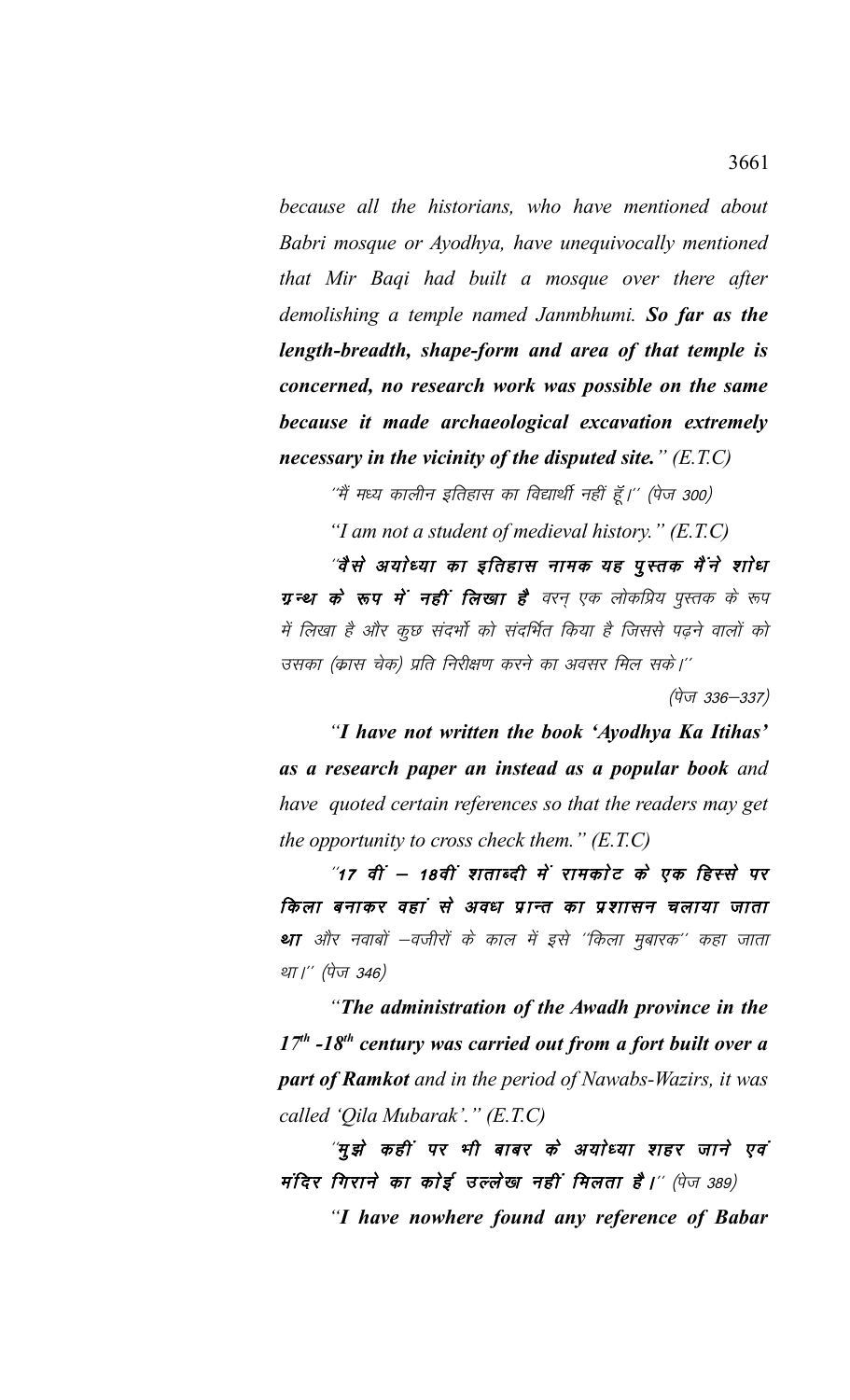## visiting Ayodhya and demolishing the temple."  $(E.T.C)$

''मेरे विचार से राम की पूजा का प्रारंभ ईस्वी सन् की पहली, दूसरी शताब्दी अर्थात् कुषाण काल में भी होने के प्रमाण मिलते हैं क्योंकि कौशाम्बी से मिले खण्डित अभिलेख में 'राम नारायण की प्रतिमा'' को स्थापित करने का उललेख आता है, इसके अतिरिक्त गुप्त काल में प्रभावती गुप्ता नामक वकाटक वंश की रानी काल पॉचवी शताब्दी ईस्वी में नागपुर के समीप रामटेकक में राम की पूजा का उललेख मिलता है। . . . . मेरा यह निश्चित मत है कि भारत में विष्णू के अवतार के रूप में रामचन्द्र जी की पूजा ईसा के पहली शताब्दी के पहले से ही आम जनता में प्रचलन में थी।'' (पेज 208)

"In my view, evidences of worship of Rama are found in  $1^{st}$ ,  $2^{nd}$  century AD i.e. in the Kushana period as well, because a broken record, found at Kaushambi, contains reference of installation of 'deity of Ram Narayan'. Besides this, reference is found of Rama's worship by Prabhawati Gupta, queen of Vakatak dynasty, at Ramtekak near Nagpur in  $5^{th}$  century AD in the Gupta period.  $\ldots$  It is my firm belief that the worship of Ramchandra as an incarnation of Vishnu, was prevalent in the general public much before 1  $BC$ ."  $(ET.C)$ 

''मैंने अपनी मुख्य परीक्षा के शपथ–पत्र के उपरोक्त पैराग्राफ में जो मार्टिन को संदर्भित किया है, वह केवल इस संदर्भ में किया गया है कि बाबर ने इस मंदिर को तोडकर उसके स्थान पर एक मस्जिद का निर्माण किया था, जिसका मार्टिन ने उल्लेख किया है। . .मेरी मुख्य परीक्षा के शपथ–पत्र की धारा–15 में जो यह लिखा है कि सालार मसूद 1032–33 में अयोध्या आया था और जन्मस्थल मंदिर को क्षतिग्रस्त किया, इस बात को मैं अब गलत मानता हूँ ..गवाह ने अपने शपथ–पत्र के पैरा–16 को देखकर कहा कि इसमें लिखी बात कि ''इसके निर्माण की आवश्यकता इसलिए पड़ी कि वह लगभग 7.—80 वर्ष पहले क्षतिग्रस्त कर दिया गया था'', यह बात भी अब निरस्त हो जाती है, जैसा कि सालार मसूद के बारे में मैं पहले कह चुका हूँ। ... सन् 1528 में मंदिर के तोड़ने की बात कहीं भी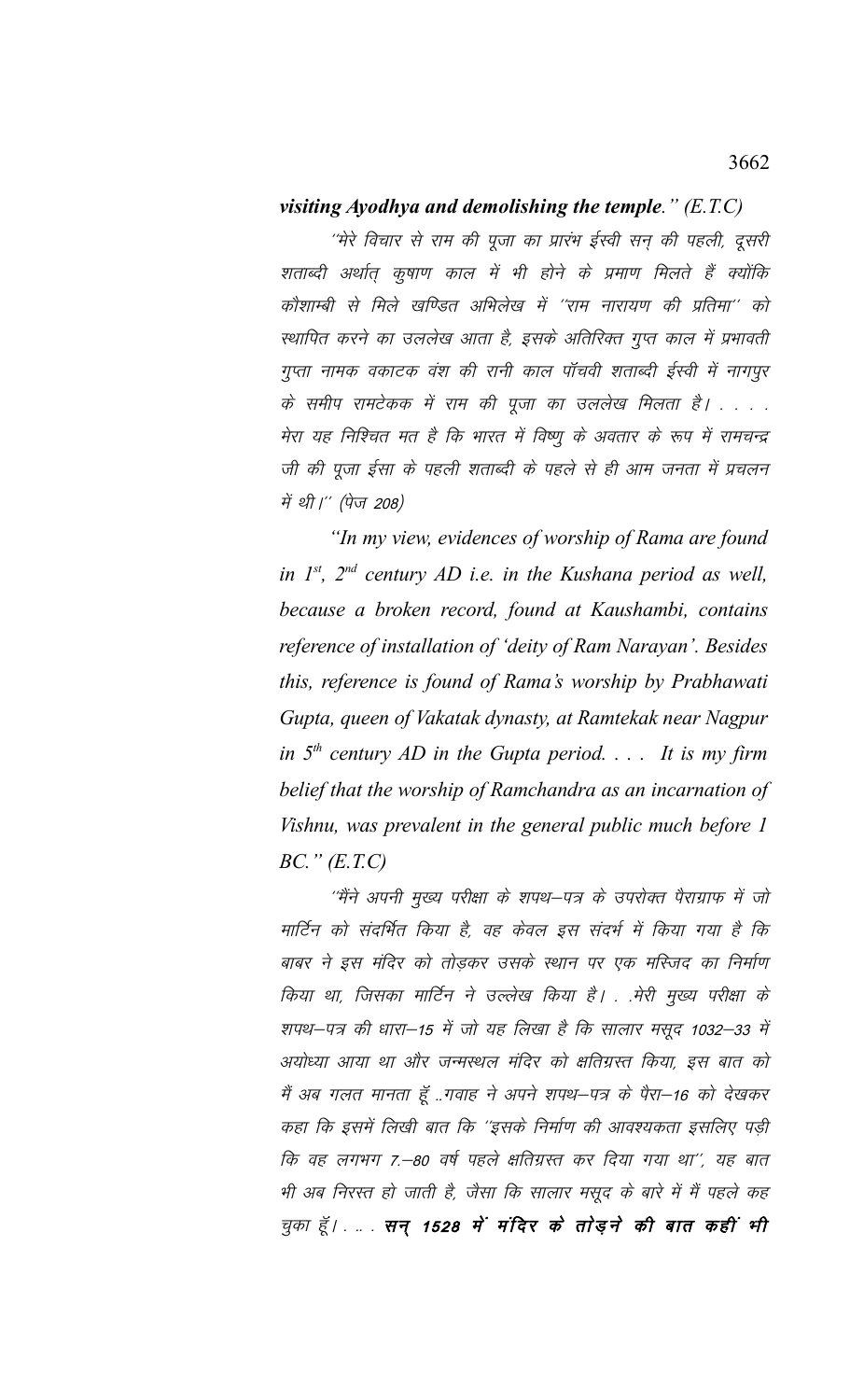नहीं लिखी है, यह मेरा अपना अनूमान है।" (पेज 424-425)

*"The reference of Martin made by me in the said paragraph of the affidavit of my examination-in-chief, is limited to the extent of Babar demolishing this temple and raising a mosque in its place, which had been mentioned by Martin . . . . . . . . . . . The fact mentioned as 'Salar Masood had come to Ayodhya in 1032-33 and had destroyed the Janmsthal temple' in para-15 of affidavit of my examination-in-chief , is now considered wrong by me . . . . . . . . . . . After looking at para-16 of his affidavit, the witness stated that the fact mentioned in it as 'the need for its construction arose because it had been destroyed 70- 80 years ago', also stands nullified, as already stated by me about Salar Masood. . . . . . . . . The destruction of temple in the year 1528, is not written anywhere, and it is only my presumption." (E.T.C)*

**3632. Dr. Satish Chandra Mittal OPW-11** Retired Professor since 1997 had specialization in "Modern Indian History". In para 2 of his affidavit, he says that his studies and teaching was in the subject of 'Modern History'. On the basis of various Gazetteers etc., details whereof are given in para 8 of his affidavit, he gave opinion that Ram Janam Bhumi temple was demolished by Babar, using its material, the mosque was constructed. This opinion is solely based not on his research but on the basis of the studies of various Gazetteers:

"मैं ने जितने भी गजेटियर का अध्ययन किया, उससे मैं इस निष्कर्ष पर पहुँचा हूँ कि, विवादित स्थल पर हिन्दुओं द्वारा बराबर पूजा की जाती रही है।'' (पेज 12)

*"From all the gazetteers read by me, I have arrived at the conclusion that Hindus have been regularly*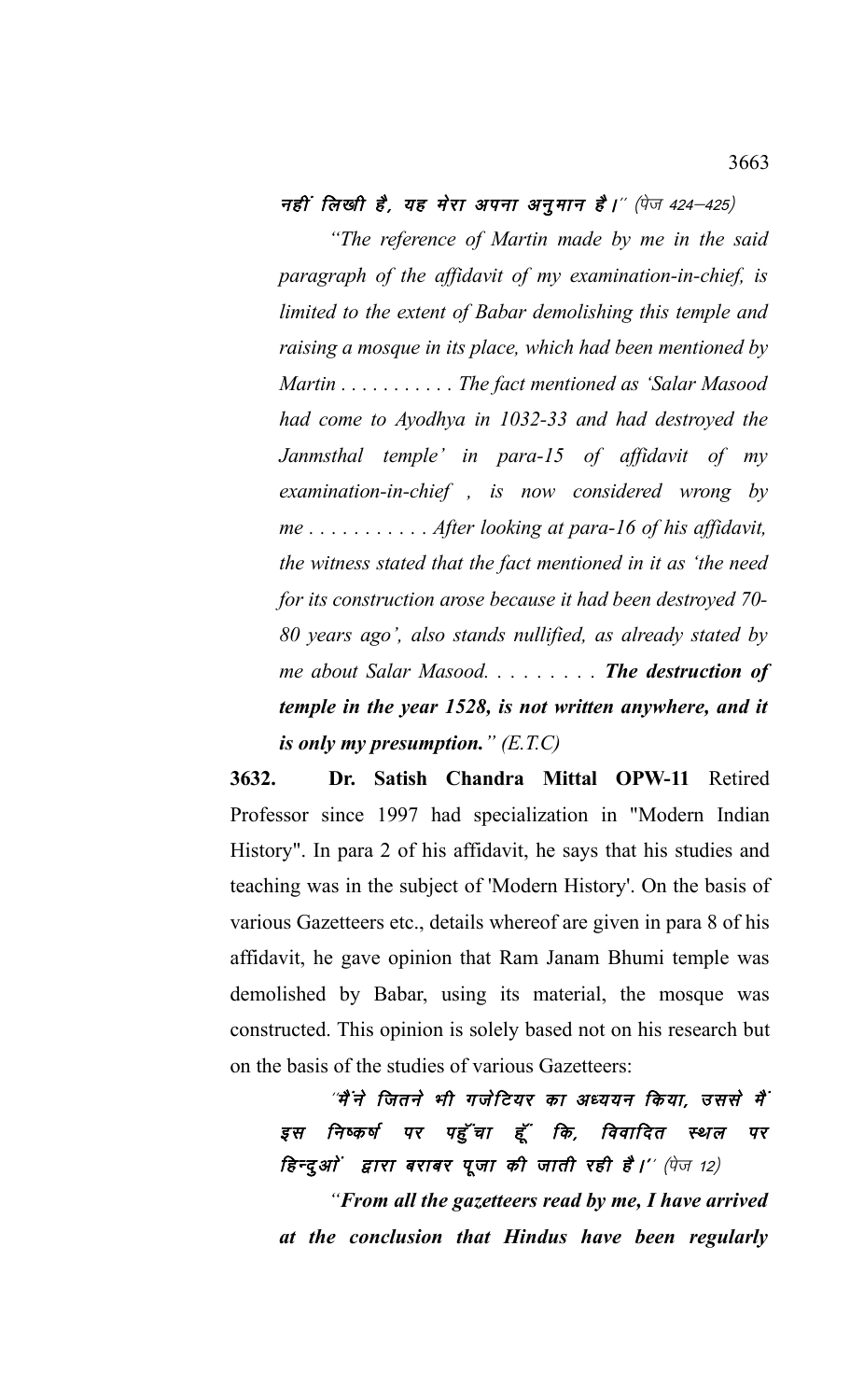## *offering worship at the disputed site." (E.T.C)*

He further said:

''मैंने जिन पुस्तकों एवं गजेटियर को देखा एवं पढा उनमें इस बात का उल्लेख है कि विवादित स्थल पर हिन्दुओं द्वारा एक चबूतरा बनाया गया था, जिस पर पूजा होती थी।" (पेज 13)

*"In the books and gazetteers read & seen by me, it is mentioned that a platform was built by the Hindus at the disputed site, over which worship used to take place."(E.T.C)*

"मैं आधुनिक भारतीय इतिहास का विशेषज्ञ हूँ। मोटे रूप से भारतीय आधुनिक इतिहास ब्रिटिश शासन काल का है यह काल सन् 1757 से 1947 तक का था। . . . 16वीं शताब्दी इतिहास के बारे में मेरा कोई विशेष अध्ययन नहीं है।'' (पेज 20)

*"I am an expert of modern Indian history. Broadly the modern Indian history concerns the British empire. This period falls between the year 1757 to 1947. . . . I have no special study about the history of 16th century." (E.T.C)*

**3633**. In view of his own statement that he has no expertise with respect to the period during which he alleged that the said disputed building was constructed, in our view, his statement in this respect cannot be considered to be opinion of an Expert, which can be treated to be relevant under Section 45 of the Evidence Act.

**3634. DW 13/1-3 Dr. Bishan Bahadur** was working as Reader and incharge Head of the Department of History in Varshneya College, Aligarh. He is M.A. (History) and in English Literature and Ph.D. on the subject of "Hindu Resistance during Saltanat Period" awarded in 1975 from Agra University. His statement was also similar to OPW-9 and in para 13 and 14 in the affidavit dated  $8<sup>th</sup>$  April, 2005 he has stated that according to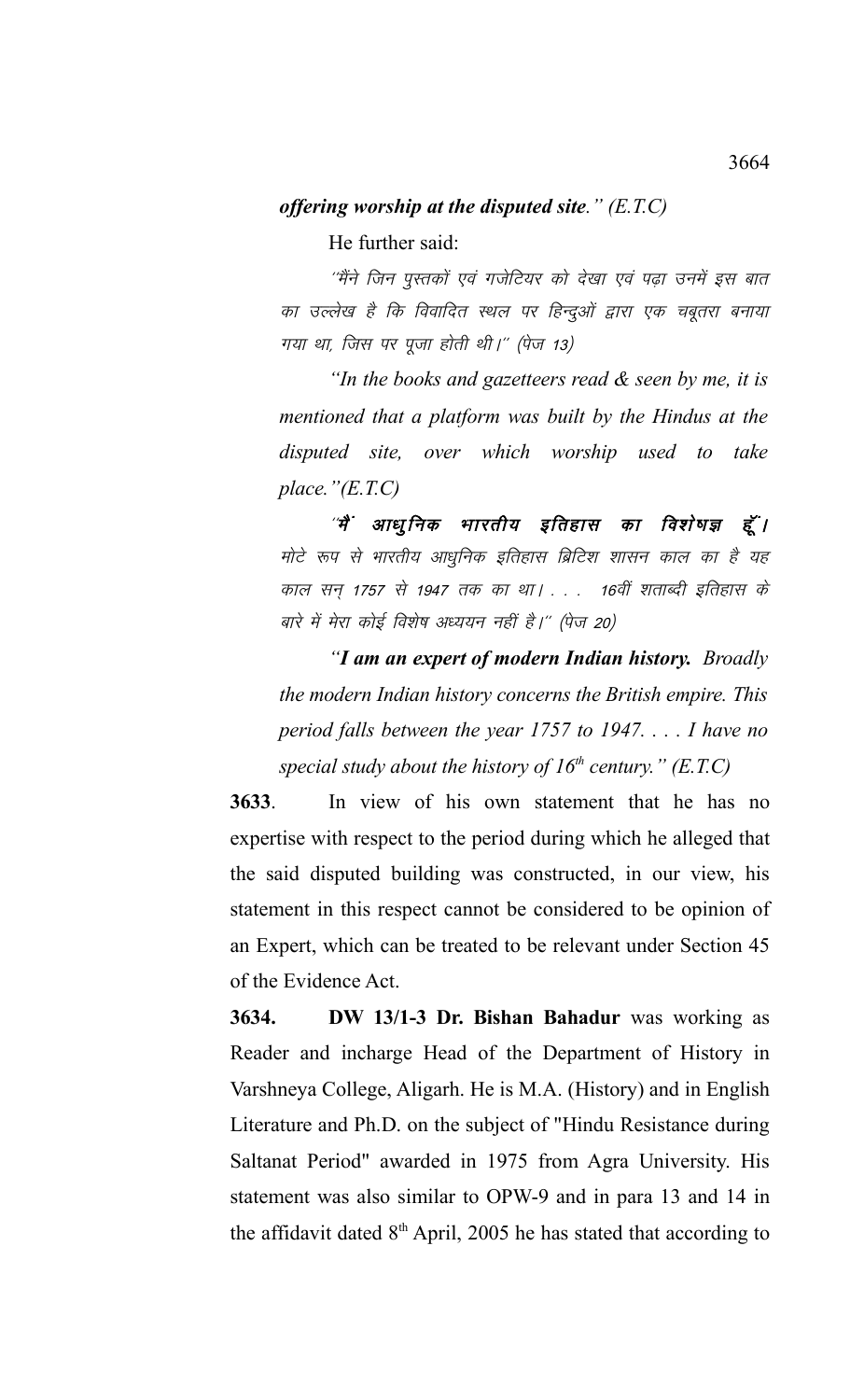his studies and knowledge, the then existing temple at Ram Janam Bhoomi was demolished and thereafter Mir Bagi got a construction made using the material of the temple. He also said that traditionally and as per the belief of Hindu, since time immemorial the place in dispute is being worshiped as birthplace of lord Rama. In his cross-examination, he said:

''हिन्दू रेसिस्टेंस ड्यूरिंग सल्तनत पीरियड'' **सन् 1206 से लेकर** 1526 तक का मध्यकालीन इतिहास का काल, मेरे शाेध का विषय था।" (पेज 8)

"Hindu Resistance During Sultanate Period" the medieval history period from the year 1206 to 1526, was the topic of my research."  $(E.T.C.)$ 

''भगवान राम का जन्मस्थान होने तथा हिन्दू होने के कारण मेरी आस्था अयोध्या में है।'' (पेज 8–10)

"I have faith in Ayodhya on account of being Hindu and it being the birthplace of Lord Rama."  $(E.T.C.)$ 

''धारा 7 में पहली पंक्ति में गहडवाल वंश का उल्लेख किया है। इस वंश की उत्पत्ति प्रथम शासक राजा यशोविग्रह के समय में हुई थी इनके शासन काल के शुरु होने के वर्ष के संबंध में कोई सकारात्मक साक्ष्य नहीं है। गहड़वाल वंश के लोग कन्नौज के थे। . . . इसके प्रथम शासक चन्द्रदेव थे। जिनका शासन सन् 1085 से शुरू हुआ था। चन्द्रदेव, महिचन्द्र के पुत्र थे . . .गहडवाल वंश के राजाओं में गोविन्द्रचन्द्र का संबंध अयोध्या से था। चन्द्र देव प्रथम का संबंध भी अयोध्या से था। गोविन्द्रचन्द्र का शासनकाल सन् 1110 से सन् 1156 तक था। . . . . . चन्द्र देव की दो राजधानी कमशः कन्नौज तथा काशी में थी। कन्नौज में राजधानी इसलिए थी क्योंकि चन्द्रदेव ने कुन्नौज को जीता था, काशी उनकी द्वितीय राजधानी थी। मध्यकालीन शासक प्रायः दो राजधानी रखते थे।'' (पेज 14—15)

"In the first line of para 7 of the affidavit of my examination-in-chief, I have mentioned Gahadwal dynasty. This dynasty was established in the period of its first ruler King Yashovigrah. There is no affirmative evidence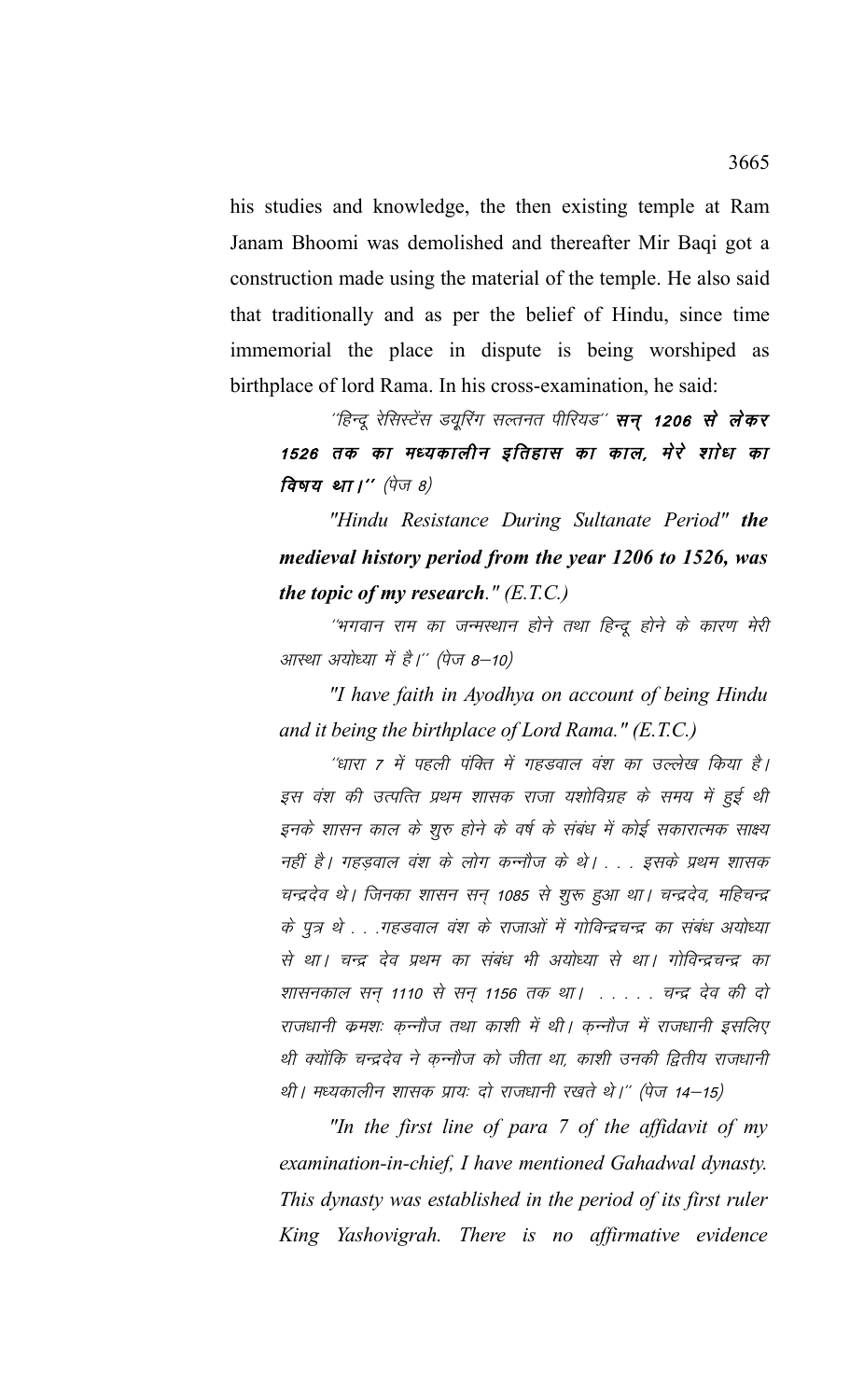regarding the year of beginning of his reign. The Gahadwal dynasty people were of Kannauj.  $\ldots$ . Its first ruler was Chandradev, whose reign began from the year 1085. Chandradev was son of Mahichandra ... Out of the kings of Gahadwal dynasty, Govindchandra was related to Ayodhya. Chandradev-I was also related to Ayodhya. extended from Govindchandra's reign  $1110$  $to$ 1156. . . . . . . . Chandradev had two capitals at Kannauj and Kashi respectively. Kannauj was the capital because Chandradev had conquered it, and Kashi was his second capital. The medieval rulers usually had two capitals."  $(E.T.C.)$ 

''गहड़वाल वंश के लोगों ने राष्ट्रकूटों से सत्ता प्राप्त की, . . . . ऐसा कहा जाता है कि गोविन्द्र चन्द्र देव ने अयोध्या में जन्मभूमि मंदिर का जीर्णोद्धार कराया था. यही ऐतिहासिक तथ्य है। **यह गोविन्द्र देव वहीं** हैं, जो गहड़वाल वंश के राजा थे। इसके संबंध में प्रमाणिक साक्ष्य के रुप में एक अधूरा शिलालेख प्राप्त हुआ हैं . . . . . . . यह शिलालेख अयोध्या में जन्म भूमि के स्थान पर प्राप्त हुआ है। . . यह शिलालेख अभी हाल में प्राप्त हुआ है। इस शिलालेख की प्राप्त विवादित भवन के ध्वस्त होने के बाद हुई है। यह शिलालेख सन् 2003 में हुए उत्खनन में प्राप्त हुआ है। यह शिलालेख लाल पत्थर पर है। . . . . डा0 रोमा नियोगी द्वारा अपनी पुस्तक में जो उद्धरण दिये गये हैं, उनमें जिन शिलालेखों का उल्लेख है, उससे स्पष्ट है कि गहड़वाल शासकों के संरक्षण में शिवमंदिर, विष्णू के मंदिर तथा बौद्धों के मंदिरों का निर्माण हुआ। . . . . . . गहड़वाल के अंतिम शासक, साक्ष्यों के अनुसार, जयचन्द्र के पुत्र हरिशचन्द्र थे। जय चन्द्र के पराजित होने व परास्त होने पर भी हरिशचन्द्र का शासन काफी बड़े क्षेत्र में सन् 1194 से सन 1236 तक रहा। यह जय चन्द्र वहीं है जो गौरी तथा पृथ्वीराज चौहान के समय में थे।'' (पेज 15–17)

"The Gahadwal dynasty people obtained the legacy" from Rashtrakutas, ... It is so said that Govindchandra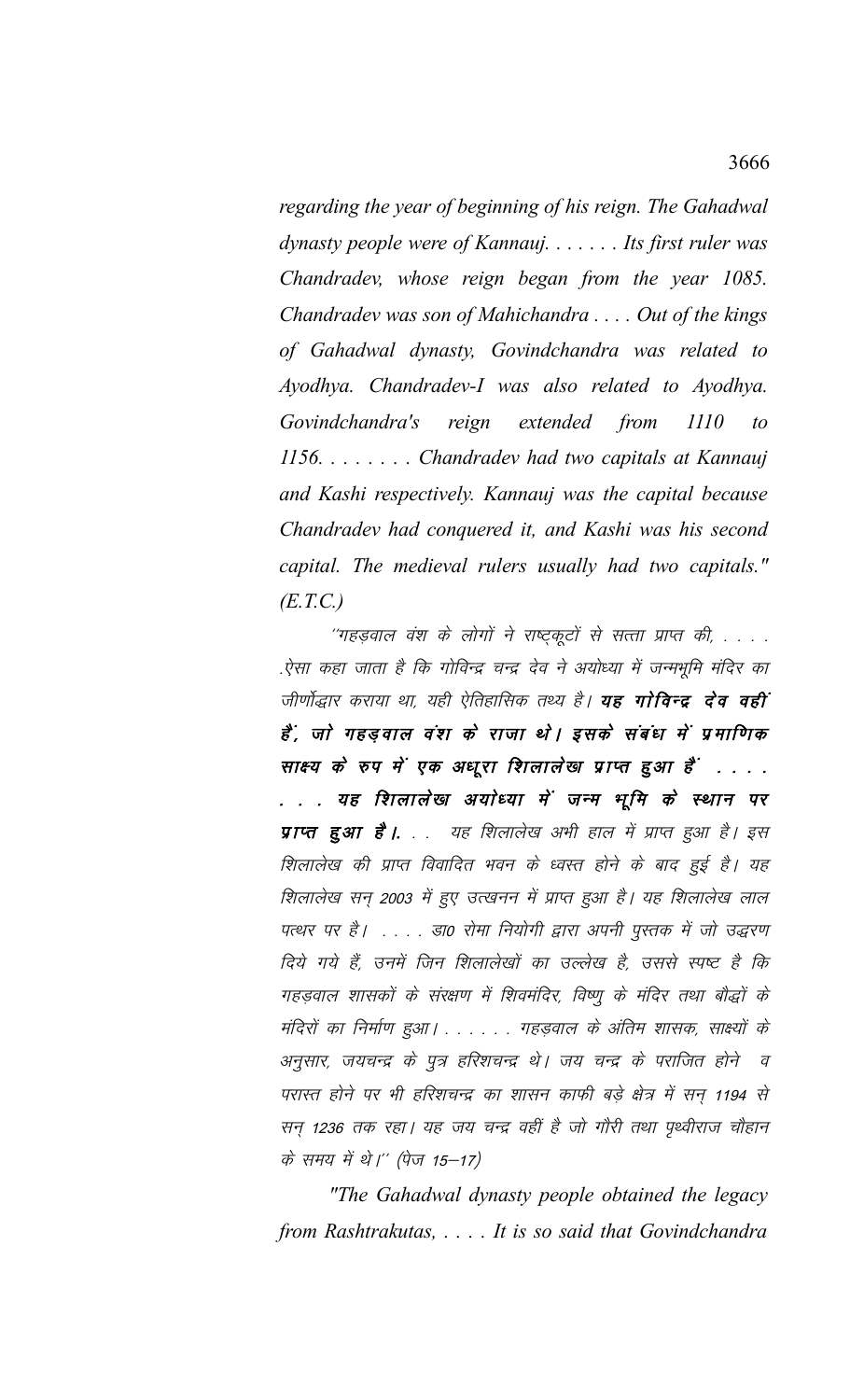Dev had renovated the Janmbhumi temple at Ayodhya, this is the historical fact. This Govindchandra Dev is the same, who was a king of Gahadwal dynasty. As an authentic evidence in this behalf, an incomplete inscription has been found,  $\ldots$ . This inscription has been found in Ayodhya at the site of Janmbhumi.... This inscription is over red stone....... From the inscriptions mentioned in the citations given by Dr. Roma Niyogi in her book, it is clear that Shiva temple, Vishnu temple and Buddhist temples were built under the patronage of Gahadwal rulers. . . . . . . . As per evidences, the last ruler of Gahdwals was Harishchandra son of Jaichandra. Despite defeat of Jaichandra, the rule of Harishchandra extended over a quite big area from the year 1194 to 1236. This Jaichandra is the same, who existed in the period of Gauri and Prithviraj Chauhan."  $(E.T.C.)$ 

''जो भी मंदिर थे, उन्हें ध्वस्त कर दिया गया और नया निर्माण किया गया। वह निर्माण मस्जिद के रुप में था। स्वयं कहा कि उसका स्वरुप मस्जिद का था। गोविन्द चन्द्र देव ने मंदिर का जीर्णोद्धार उसी स्थान पर कराया था।'' (पेज 18)

"Whatever temples were there, they were destroyed and new construction was carried out. This construction was in form of mosque. Stated on his own that its form was of mosque. Govindchandra Dev had renovated the temple at that very place." $(E.T.C.)$ 

''भारतवर्ष में सन् 1206 से मध्यकालीन भारतीय इतिहास का प्रशासनिक स्वरुप प्रारंभ होता है। यह कम प्लासी के युद्ध के साथ समाप्त होता है। इस धारा में दिये गये तथ्यों का अयोध्या के संबंध में यह महत्व है कि इससे काल कम सुनिश्चित होता है।'' (पेज 18)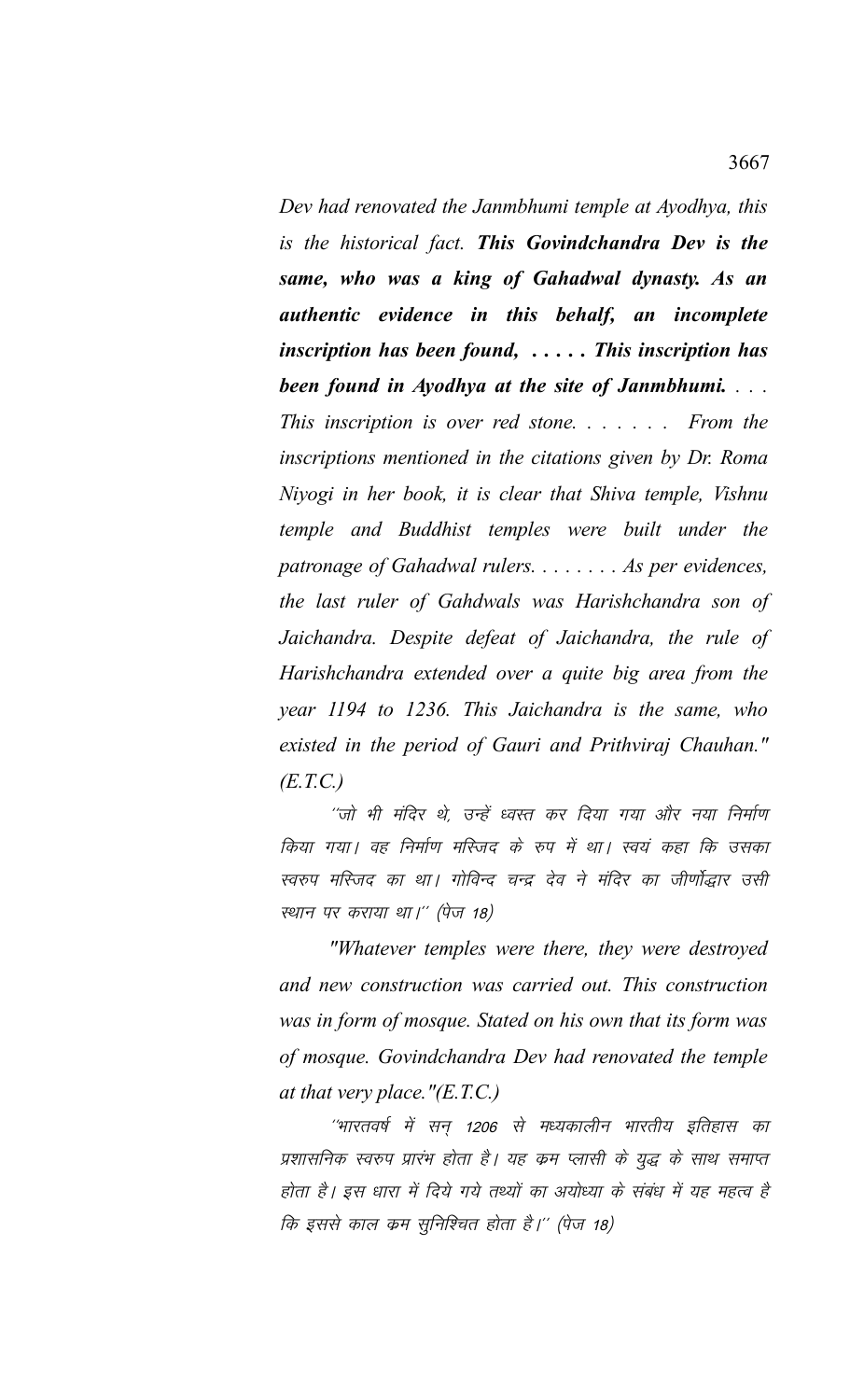"The administrative form of medieval Indian history commences from the year 1206 in India. This came to an end with the Battle of Plassey. The facts mentioned in this paragraph are relevant for the purposes of Ayodhya, in the manner that they determine the chronology." $(E.T.C.)$ 

"**शर्की वंश का उदय सन् 1393 में हुआ था।** दिल्ली में जब तुगलक वंश का पराभव हुआ तब मलिक सरवर को इस स्थान की व्यवस्था देखने के लिए भेजा गया तो उन्होंने अपने को जौनपुर नामक स्थान पर स्वतंत्र शासक घोषित कर लिया। इस प्रकार शर्की साम्राज्य की स्थापना हुईं। शर्की वंश में बहुत से शासक हुए। शर्की वंश के राजाओं के नाम का मुझे स्मरण नहीं है। अन्तिम शासक महमूद थे, जो सन् 1480 में बंगाल की ओर चले गये थे। सन् 1480 में महमूद के बंगाल पलायित होने का कारण यह था कि शर्की वंश के शासन का अन्त हो चुका था। बहलोल लोदी तथा सिकन्दर लोदी से पराजित होने पर इस वंश की समाप्ति हो गयी थी। शर्की वंश के राज्य के क्षेत्र में बंगाल की सीमा तक का क्षेत्र था। अवध का सम्पूर्ण क्षेत्र तथा कन्नौज इसके अन्तर्गत था। इसके अन्तर्गत अयोध्या भी था तथा जौनपुर का पूरा परिक्षेत्र आता था। शर्की वंश द्वारा निर्मित भवनों के स्थापत्यकला का अवशेष जौनपुर में प्राप्त है, ऐसा इस कारण से है क्योंकि जौनपुर में शर्की वंश की राजधानी थी।'' (पेज 18–19)

"The Shargi dynasty advented in the year 1393. When the Tuglaq dynasty in Delhi underwent downfall, Mallik Sarwar was sent to look after the management of this place, and there he declared himself an independent ruler at the place called Jaunpur. This is how Sharqi dynasty was established. The Sharqi dynasty saw many rulers. I do not remember the names of kings of Sharqi dynasty. The last ruler was Mahmud, who went towards Bengal in the year 1480. The reason for fleeing of Mahmud to Bengal in the year 1480, was that the rule of Sharqi dynasty had come to an end. This dynasty had come to an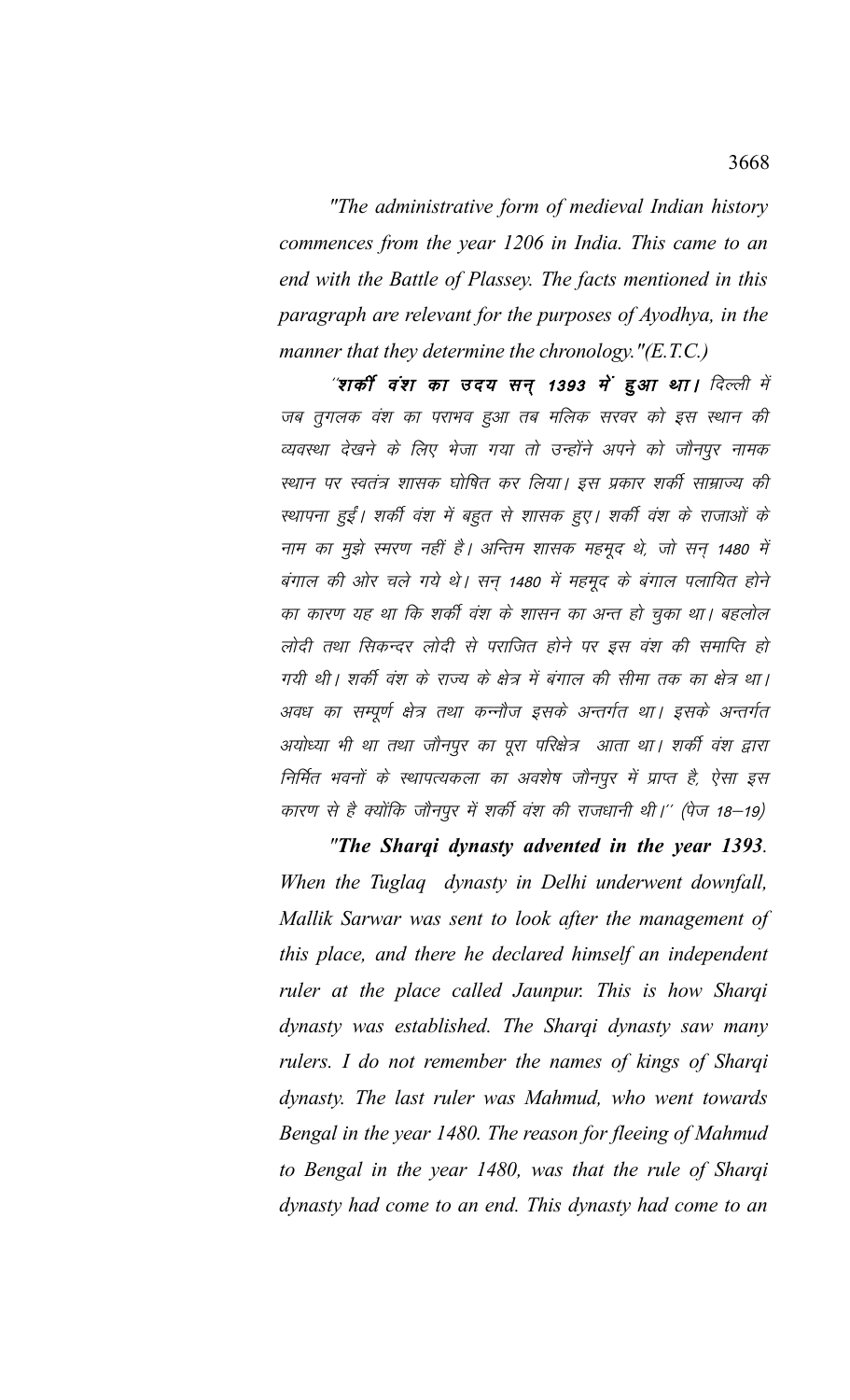*end on being defeated by Bahlol Lodi and Sikandar Lodi. The limits of Sharqi dynasty empire extended up to the limits of Bengal. The entire area of Awadh and Kannauj fell under it. It included Ayodhya as well besides the entire zone of Jaunpur. The architectural remains of buildings built by Sharqi dynasty are found in Jaunpur, it is so because the capital of Sharqi dynasty was at Jaunpur."(E.T.C.)*

''वाल्मीकि रामायण के रचना काल को बताना बहुत जटिल प्रश्न है। . . . .कुछ लोग इसका रचनाकाल ईसा से 5000 वर्ष पूर्व और कुछ 3000 वर्ष पूर्व मानते हैं।'' (पेज 22–23)

*"It is a very difficult proposition to determine the time of composition of the Valmiki Ramayana. . . . . Some people attribute it to 5000 BC and some others to 3000 BC." (E.T.C)*

^^fजिस समय बाबर समरकंद तथा फरगना से पराजित होने के बाद बहत कठिन परिस्थितियों से जुझ रहा था उस समय ईरान के शाह सफवी ने उन्हें शर्तों के साथ मदद देने की बात कही थी, जिसे बाबर ने स्वीकार किया था।.. . . . बाबर ने परिस्थितियों के अनूसार शिया सेक्ट को स्वीकार किया। बाद में बाबर ने पुनः सुन्नी सेक्ट को स्वीकार कर लिया।" (पेज 24–25)

*"At a time when Babar was grappling with very tough circumstances after being defeated at Samarkand and Phargana, Shah Safavi of Iran had promised help to him with certain conditions, to which Bahar had agreed. . . . . . . . . Babar embraced Shia sect due to the pressure of circumstances. Babar later embraced the Sunni sect." (E.T.C)*

^^भारत में बाबर का आगमन बाबर की आत्म—कथा तुजुके बाबरी के अनुसार सन् 1519 में पंजाब में हुआ। उन्होंने सन् 1525 तक पांच बार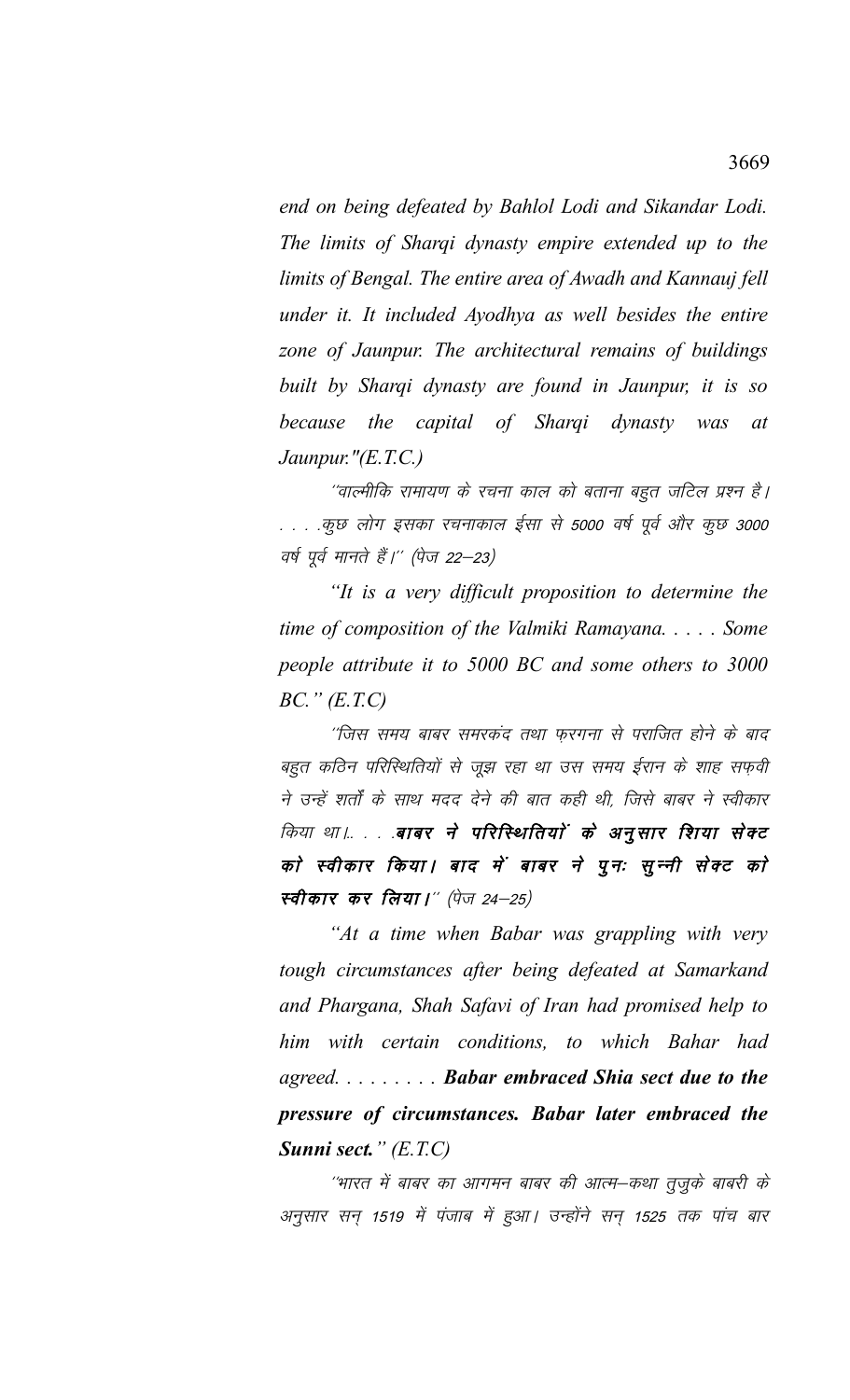सैनिक अभियान किया। छठे अभियान में उन्होंने पंजाब के दौलतर्खा लोदी को पराजित किया और उनके क्षेत्र पर अधिकार किया। . . . . . पहले के पांचों आक्रमण अलग-अलग किले पर किये गये। स्थानीय जातियों ने उनका मुकाबला किया थां उपर्युक्त जिस पंजाब क्षेत्र का मैंने उल्लेख किया है, वह इस समय पाकिस्तान स्थित पंजाब है। **बाबर का भारत में** आगमन मुख्य रूप से दो कारणों से था, पहला कारण पैतृक राज्यों में विजय प्राप्त न होना, काबुल में नवीन साम्राज्य की स्थापना, जिसकी सुरक्षा के लिए दक्षिण पूर्व अर्थात् पंजाब की ओर बढ़ना आवश्यक था। दूसरा कारण बाबर ने अपनी आत्मकथा में यह बताया है कि दिल्ली पर उनके पूर्वजों का अर्थात तैमूर का कभी शासन था, इसलिए वह भी उनका अधिकार से पैतृक राज्य है।'' (पेज 25–26)

"As per Tuzuk-e-Babari, autobiography of Babar, his advent in India took place in Punjab in 1519. He carried out military expedition five times till 1525. In the sixth expedition, he defeated Daulat Khan Lodi of Punjab and captured his region.  $\dots$  . Different forts were the targets of the first five attacks. Local tribes offered challenge to him. The Punjab region about which  $I$  have mentioned, is presently situated in Pakistan-occupied Punjab. The invasion of Babar upon India was mainly due to two reasons. The first reason was his failure to conquer his parental states and the establishment of a new empire in Kabul for the safety of which it was necessary to march towards south east, that is, Punjab. As regards the second reason Babar has stated in his autobiography that Delhi was at a time under the rule of his forefathers, that is, of Taimur and because of this it was as a matter of right his parental state."  $(E.T.C)$ 

''28 मार्च सन् 1528 से 2 अप्रैल 1528 की अवधि में अयोध्या में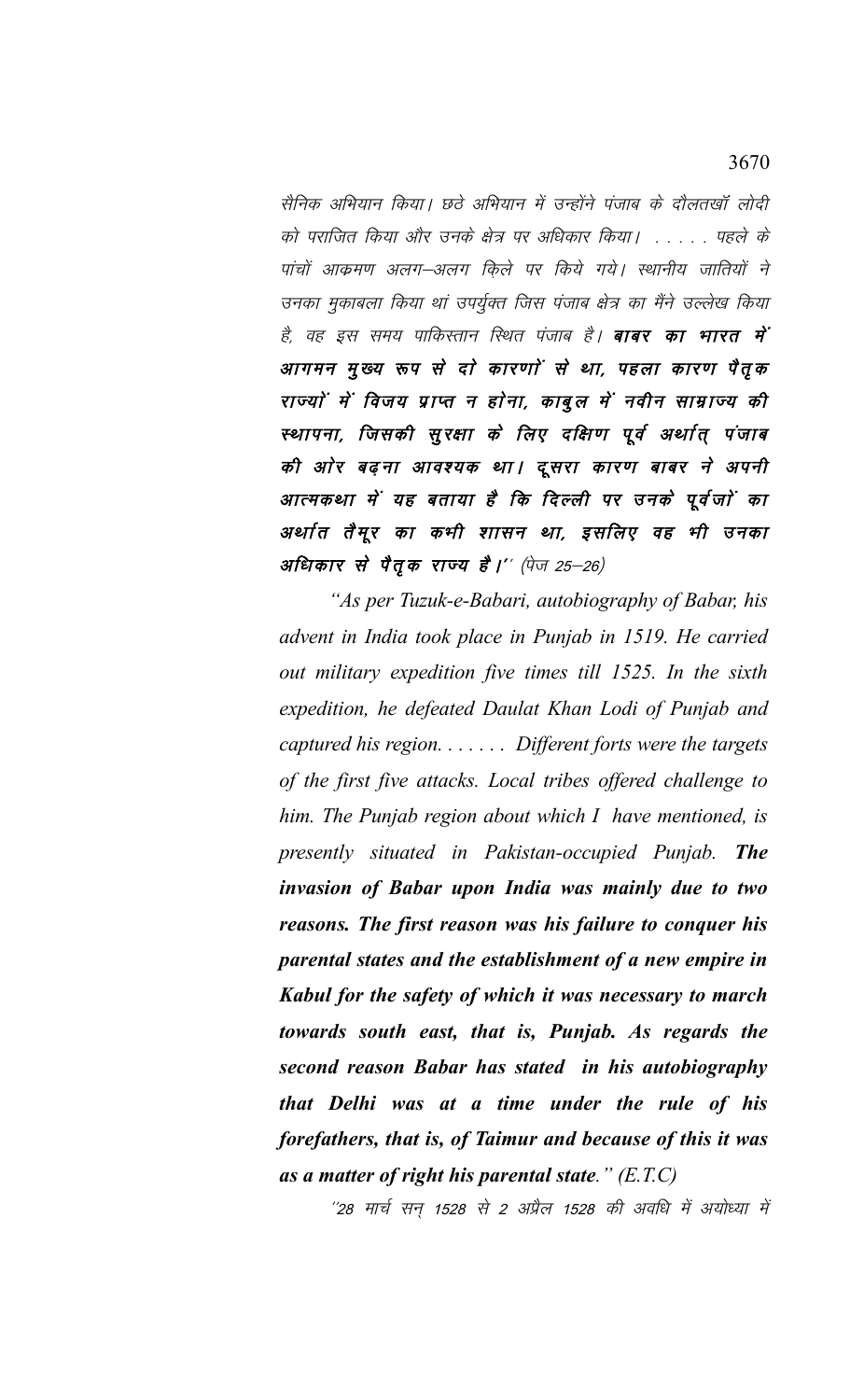कोई किला न होने के कारण बाबर ने अयोध्या नगर के बाहर कैम्प मे निवास किया था। . बाबर ने आक्रमणकारी के रुप में दिल्ली की सत्ता इब्राहिम लोदी से प्राप्त की और वहाँ से राजस्थान के क्षेत्र में आगे नहीं बढ सका और अयोध्या के क्षेत्र में अफ़गान विद्रोहियों को शान्त करने के लिए इस दिशा में वह आकमणकारी की हैसियत से आया, यहाँ भी कोई सत्ता स्थापित नहीं हो सकी। उनके प्रतिनिधि मीरबाकी ताशकंदी तात्कालिक संदर्भा के आधार पर एक वर्ष कूछ माह के बाद यहाँ से चले गये।" (पेज  $26 - 27$ 

"Because of there being no fort at Ayodhya Babar resided in a camp outside the city of Ayodhya between  $28<sup>th</sup>$ March 1528 and 2<sup>nd</sup> April 1528. . . . As an invader Babar took over the reigns of Delhi from Ibrahim Lodi and could not go forward in the region of Rajasthan from there, and with a view to subjugate the Afghan rebels in the region of Ayodhya he came as an invader, and no rule could be established here too. Contemporary references suggest that his representative Mir Baqi went away from here a *year and some months later.*"  $(E.T.C)$ 

''मुख्य परीक्षा के शपथ–पत्र की धारा 13 पर आकृष्ट किया तथा साक्षी ने इसको पढ़ने के बाद बताया कि इसमें अयोध्या स्थिति श्री रामजन्मभूमि पर स्थित मंदिर को बाबर के सेनापति मीरबाकी द्वारा निर्माण किये जाने का उललेख है, इसके संबंध में डा0 राधेश्याम ने अपनी पुस्तक ''बाबर'' में लिखा है। डा0 राधेश्याम मान्यता प्राप्त लेखक हैं। वे इलाहाबाद विश्वविद्यालय में इतिहास विभाग में प्रोफेसर रहे हैं। आलमगीरनामा में इस आशय का संदर्भ आया है कि श्री रामजन्मभूमि के स्थान पर चबूतरा ध्वस्त किया गया और ध्वस्त किये गये मलबे से, मस्जिद का निर्माण किया गया। . . . इस कृत्य को करने का उद्देश्य मुख्य रुप से मंदिर के स्थान को ध्वस्त करके एक ऐसी इमारत का निर्माण करने से था, जिसका उपयोग अपने लिए किया जा सके। नवीन निर्माण में जिस सामग्री का प्रयोग किया गया, उससे ऐसा लगता है कि पहले का भवन गहडवाल वंशी गोविन्द चन्द्र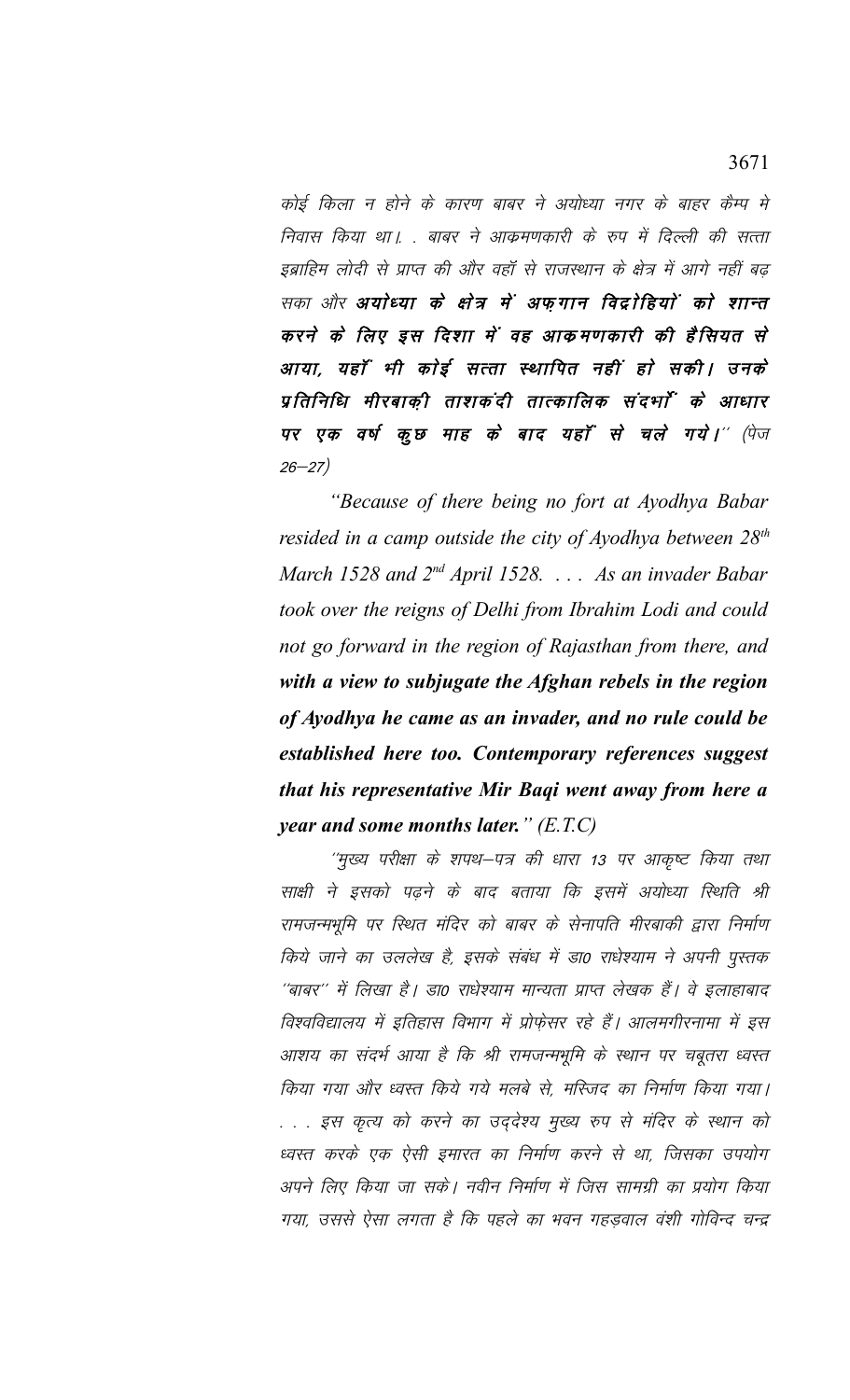के समय का था। . . .मुस्लिम शासनकाल जो सन् 1206 से लेकर सन् 1526 तक था को कई वंशों में विभक्त किया गया है। इन वंशों में सन् 1206 से लेकर 1290 तक तथाकथित गुलाम वंश का शासन था जबकि यह गुलामवंश (स्लेव डायनेस्टी) नहीं था क्योंकि इसमें तीन अलग शाखायें थी, मामलूक, इलबारी, तथा शमसी शाखाओं का शासन था। इस काल के राजाओं में, कुतुबुद्दीन ऐबक, सुल्तान आरामशाह, इल्तुतमिश, रुकुनुद्दीन फ़िरोज, रजिया सुल्तान, मुईजुद्दीन बहरामशाह, अलाउद्दीन मसूदशाह, नासिरउद्दीन महमूद, बलबन, कैंकबाद और फिर कैमूर थे। सन् 1290 से सन् 1320 तक खिलजी वंश का शासन था, इन शासकों में जलालुद्दीन फ़िरोज खिलजी, अलाउद्दीन खिलजी, कुतुबुद्दीन मुबारक थे। सन् 1320 से सन् 1414 तक तुगलक वंश का शासन था। इन शासकों में गयासुद्दीन तुगलक मोहम्मद बिन तुगलक, फिरोजशाह तुगलक और उसके बाद तीन कमजोर शासन जिसमें अन्तिम शासक मोहम्मद शाह तुगलक हुए क्योंकि 1414 में सैयद वंश की स्थापना हो गयी। खिज्रखॉ सैयद इस वंश के संस्थापक थे। सैयद वंश सन् 1414 से सन् 1450 तक था। सन् 1450 से लोदी वंश की शुरूआत हुई, जिसके शासकों में बहलोल लोदी, सिकंदर लोदी तथा इब्राहिम लोदी शासक हुए। इसके बाद मुगद्वल शासन का प्रारंभ हुआ, इसका प्रारम्भ सन् 1526 से माना गया है।'' (पेज 27–28)

"The attention of the witness was drawn to para-13" of the affidavit filed in the Examination-in-Chief and on going through it he stated- It mentions of a construction having been raised by Mir Baqi, Commander of Babar at the temple situate at Sri Ramjanam Bhumi located in Ayodhya; in this respect Dr. Radhey Shyam has written in his book titiled Babar. Dr. Radhey Shyam is an acknowledged author. He has been a Professor in the History Department at the University of Allahabad. Alamgirnama contains a reference to the effect that a Chabutra situate at a place called Sri Ramjanam Bhumi was demolished and after the said demolition a mosque was constructed from its debris.  $\ldots$  The aim of this act was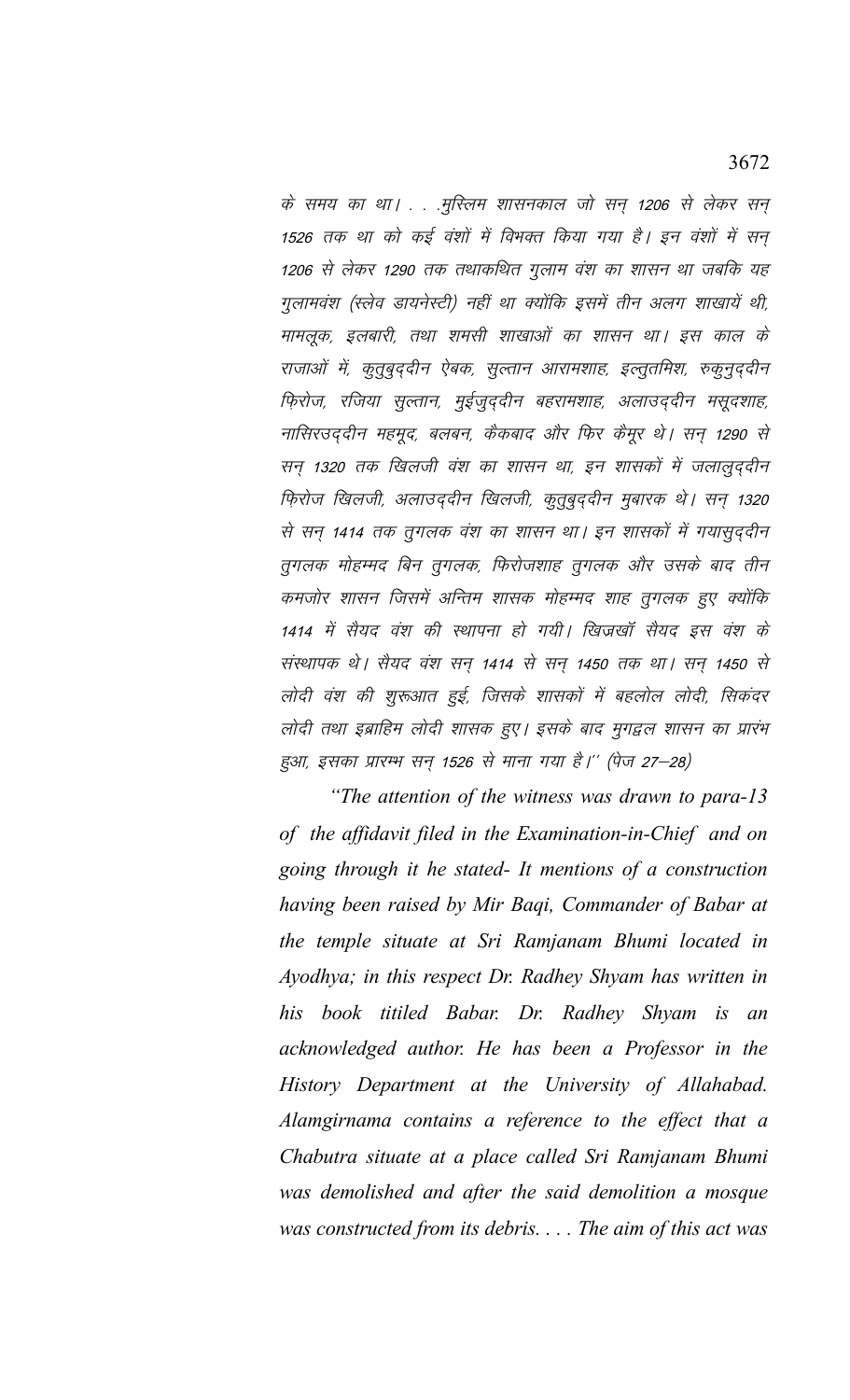*such a building thereat as could be utilized for personal use. From the materials used in the new construction, it appears that the earlier building belonged to the time of Govind Chandra of the Gahadwal dynasty. . . . . The Muslim period, which spanned between 1206 AD to 1526 AD, is divided into many dynasty. Out of these dynasty, the reign of the so-called Slave dynasty was from 1206 AD to 1290 AD. As a matte of fact, there was no dynasty with the name of Slave dynasty, because it had three different branches. Reigns of Mamulak, Ilbari and Shamsi branches were seen. Among the rulers of this period were included Qutub-ud-din Aibak, Sultan Aram Shah, Iltutmish, Rukunud-din Firoz, Razia Sultan, Muij-ud-din Bahram Shah, Alla-ud-din, Masood Shah, Nasir-ud-din Mahmud, Balban, Kaikbad and Kaimur. The period from 1219 AD to 1320 AD witnessed the reign of the Khilji dyansty. Among the ruler were included Jalal-ud-din Firoz Khilji, Alla-ud-din Khilji and Qutub-ud-din Mubaarak. The period from 1328 AD to 1414 AD witnessed the reign of Tughlaq dynasty. Among these rulers were included Gayas-ud-din Tughlaq, Muhammad Bin Tughlaq and Firoz Shah Tughlaq and after him came three weaklings among whom the last one was Muhammad Shah Tughlak, because 1440 AD saw the emergence of the Syed dynasty. Khijra Khan Syed was the founder of this dynasty. The Syed dynasty spanned between 1414 AD and 1450 AD. 1450 AD marked the beginning of the Lodi dynasty, whose rulers included Bahlol Lodi, Sikandar Lodi and Ibrahim Lodi. After that came the*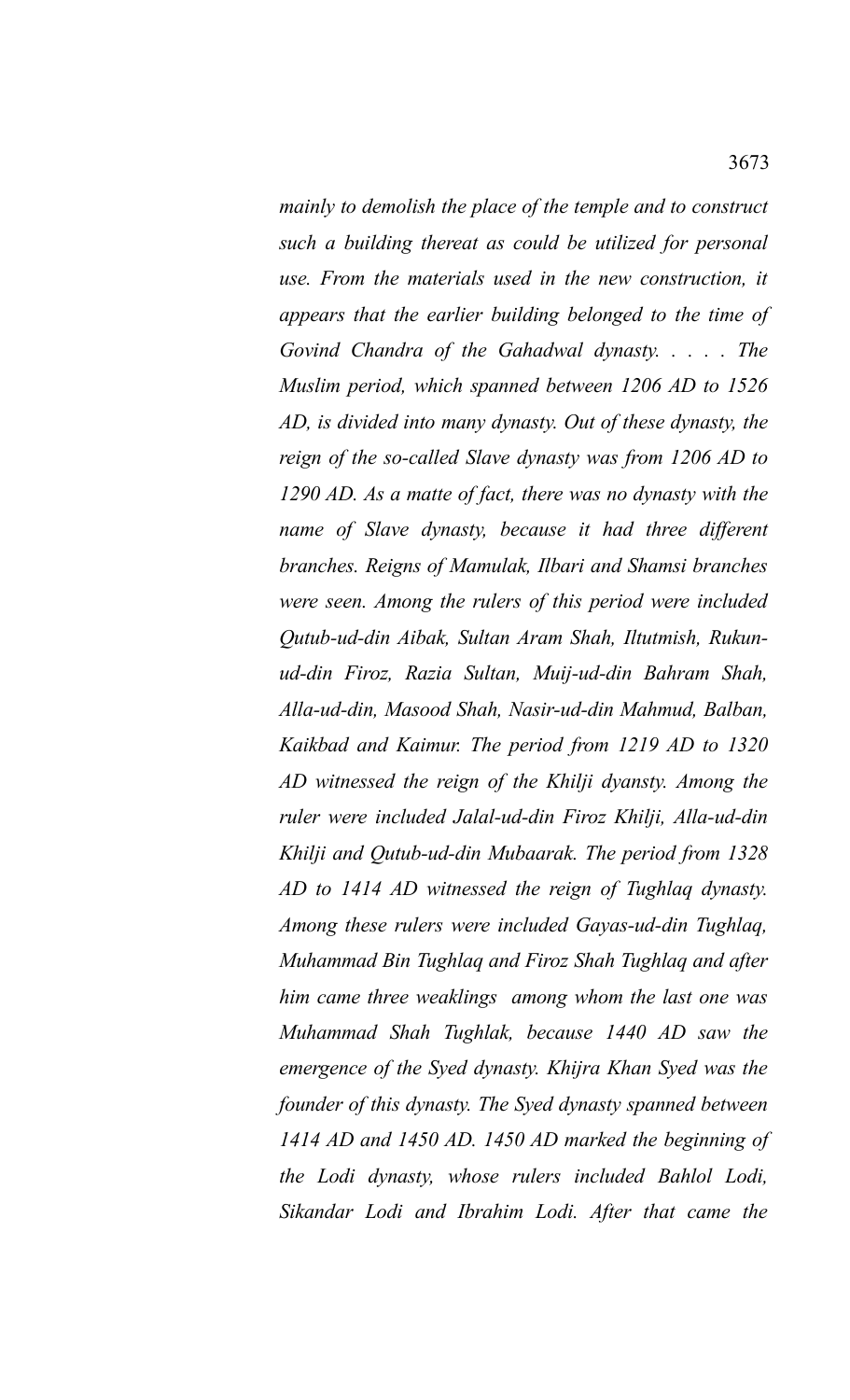*Mughal rule, the beginning of which is attributed to 1526 AD." (E.T.C)*

''मैंने सतरख को अयोध्या अपने बयान के पृष्ठ –17 पर बताया था, ऐसा मैंने कनिंघम के सन्दर्भ से कहा था। यह कहना सही है कि सतरिख नामक स्थान बाराबंकी जनपद में इस समय स्थित है ''**सतरख'' तथा**  $^{\prime\prime}$ सतरिख'' एक ही स्थान के नाम हैं।'' (पेज 29–32)

*"I had stated Satrakh to be Ayodhya on page-17 of my statement; I had stated so in reference to Cunningham. It is true to say that a place called Satrikh is presently situated in Barabanki district. 'Satrakh' and 'Satrikh' are the names of one and the same place." (E.T.C)*

''बाबर द्वारा पुनः सुन्नी सेक्ट को स्वीकार करने का कारण यह था कि बाबर की राजनैतिक तथा प्रशासनिक स्थिति काबुल में बहुत मजबूत हो चुकी थी और सन् 1514 से 1525 तक उस इलाके में वह स्वतंत्र शासक की हैसियत से स्थापित हो चुका था, इसलिए ईरान के शासक के अन्तर्गत रहने का कोई औचित्य नहीं था।'' (पेज 32)

*"The reason of Babur's embracing the Sunni sect again was that his political and administrative position had got consolidated a great deal in Kabul and he had established himself as an independent ruler in that region; hence, there was no justification for him to have been under the ruler of Iran." (E.T.C)*

''धारा–13 . . . . की अन्तिम दो पंक्तियों में ''मंदिर के मलबे का इस्तेमाल किया गया'' शब्दों का प्रयोग किया गया है। इससे मेरा तात्पर्य यह है कि **कसौटी के पत्थारों का इस्तेमाल किया गया है । उन पर शक्लें अंकित हैं ।** खम्भे ज्यों के त्यों हैं, जिनका भी इस्तेमाल किया गया है। इस आधार पर मैंने यह बात कही है। मेरी इस जानकारी का आधार बहुत सी किताबों में इसका संदर्भ होता है।'' (पेज 34)

*"The words 'the debris of the temple' have been used in the last two lines of. . . . . . . . . Para 13. By the said words I mean that Kasauti stones have been used. Images*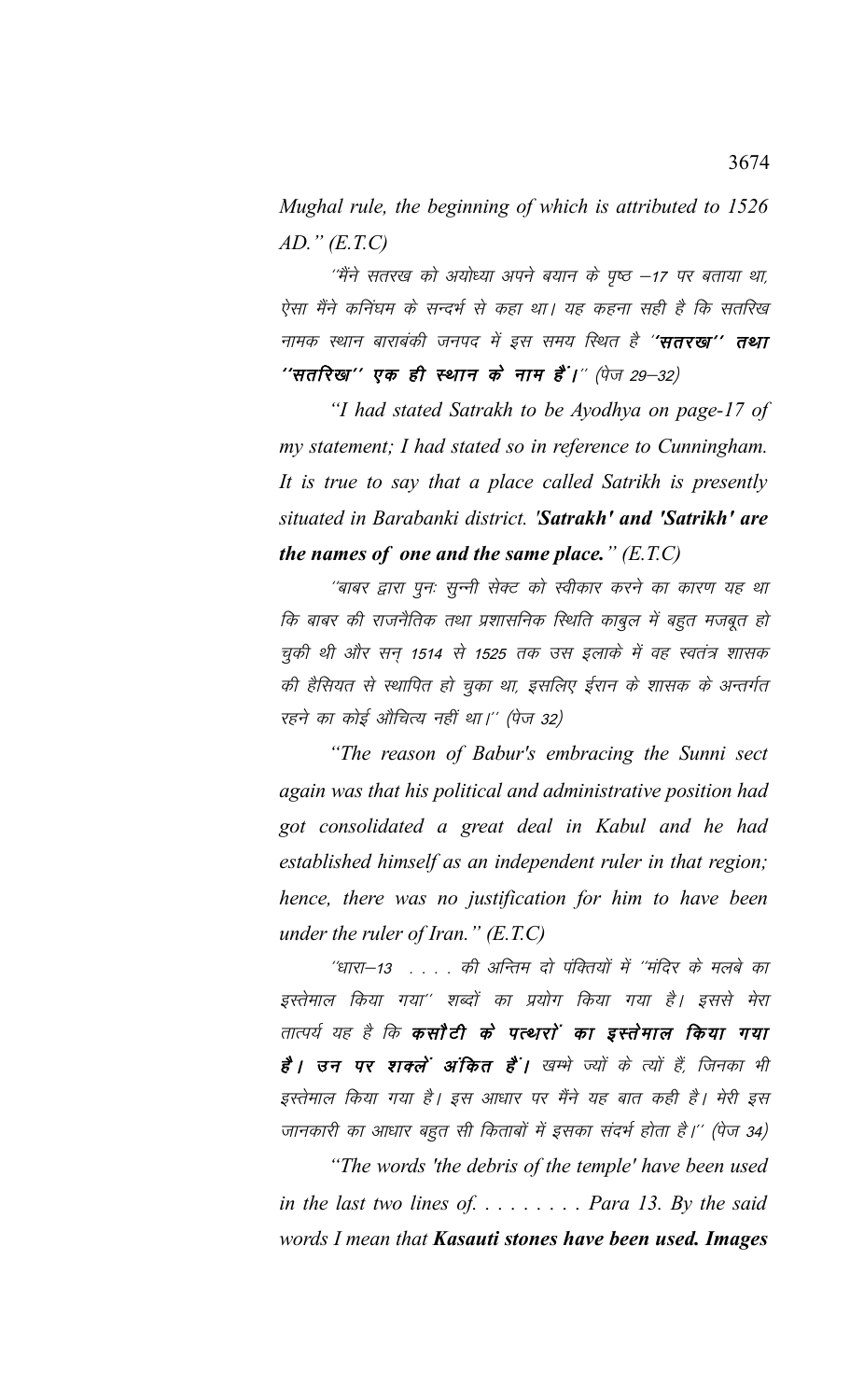are engraved on them. Whichever pillars have been used, are as they were. I have stated this thing on this basis. This information of mine is based on references to them in many books."  $(E.T.C)$ 

"विवादित स्थान पर रिथित जिस को भवन मीरबाकी द्वारा तोड़ा गया था, उस भवन के पूर्व वहाँ पर गहड़वाल वंश के गोविन्द चन्द द्वारा जीर्णोद्धार किया गया मन्दिर रिथत था।" (पेज 36)

"On the disputed site, prior to the building demolished by Mir Baqi, there was a temple renovated by Govind Chandra of the Gahadwal dynasty."  $(E.T.C)$ 

''सिन्ध पर पहला आक्रमण मोहम्मद बिन क़ासिम ने सन् 711–712 ईस्वी में किया था। इस आक्रमण में सिन्ध के शासक दाहिर पराजित हुए थे और ''ब्राह्मणवाद'' नामक स्थान पर मोहम्मद बिन कासिम का अधिकार हुआ था।

गजनी ने पंजाब होते हुए सभी हमले हिन्दुस्तान पर किए। जिस समय महमूद ग़जनी ने हिन्दुस्तान पर आक्रमण किया, उस समय दिल्ली में चौहानों का शासन था। यह आक्रमण सन् 1023 से 1027 तक लगातार हुआ। . . . . . . . . इन हमलों के बाद गज़नी का नियंत्रण पंजाब तक फैल गया, परन्तु दिल्ली उनके कब्जे में नहीं आया। ये हमले अलग-अलग हमले थे। इन हमलों में विध्वंस किया गया, लूटमार की गई तथा आक्रमणकारी वापस चले गये। . . . . . . . . महमूद गज़नी ने कन्नौज तक आक्रमण किया। उन्होंने मथुरा, सोमनाथ पर आक्रमण किया था। जिस समय महमूद गज़नी ने कन्नौज पर आक्रमण किया, उस समय कन्नौज पर राष्ट्रकूटों का शासन था। राष्ट्कूट एक प्रकार का क्षेत्रीय नाम है, जिनका कन्नौज के क्षेत्र पर अधिकार था। उनका सम्बन्ध दक्षिण से भी था। . . . . राष्ट्कूट लोग उत्तर कन्नौज के रहने वाले नहीं थे। . . . . .ये लोग दक्षिणी राज्यों की सरहद से आए थे . . गहडवालों का शासन लगभग 100 वर्षों तक था। यह शासन लगभग सन् 1085 से लगभग सन् 1100 ईस्वी तक था। सन् 1100 के बाद एक राजा का शासन समाप्त हो गया, परन्तु **गहड़वाल वंश का** शासन सन् 1225–1226 तक कायम रहा। . . गहड़वालां के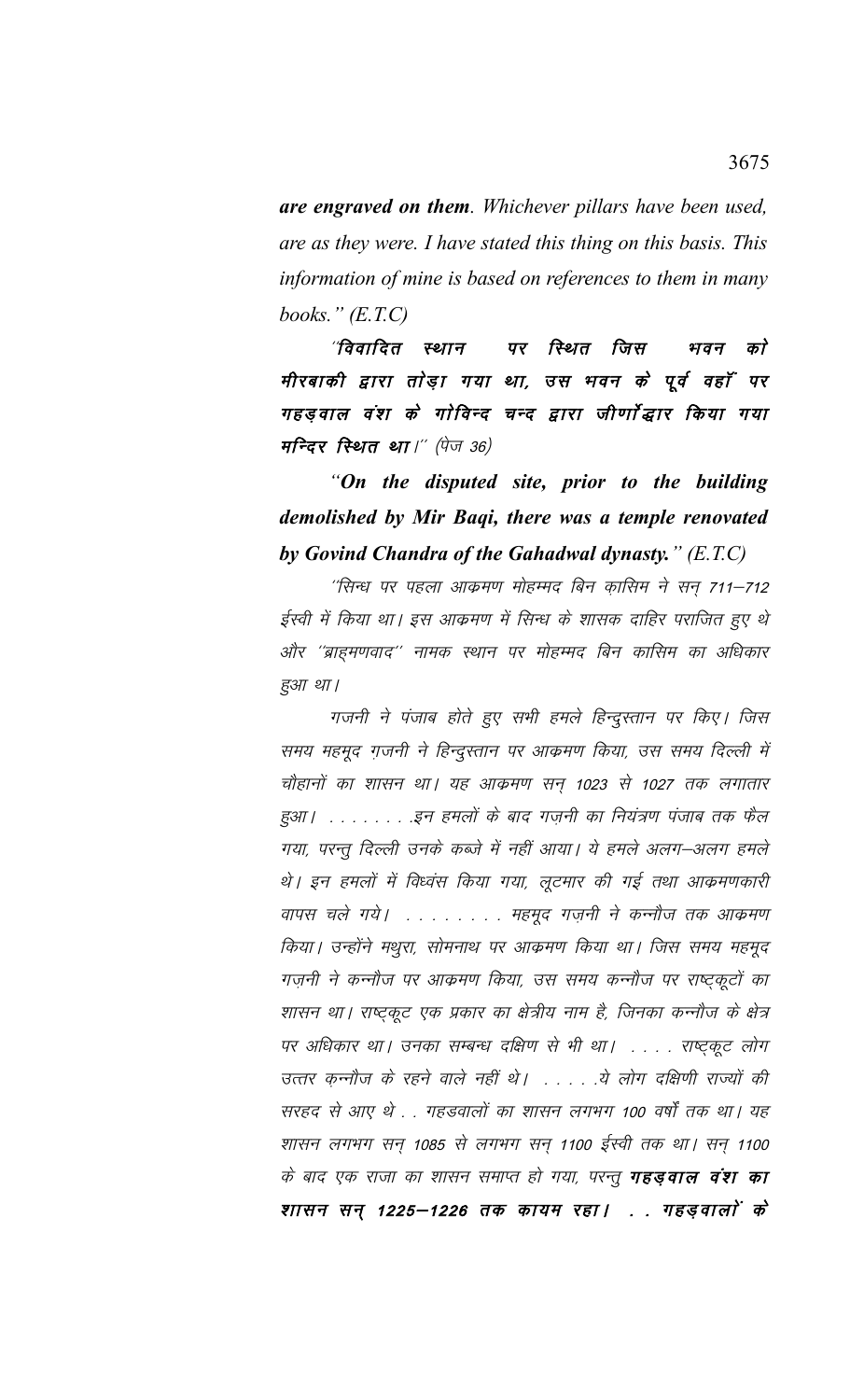शासन की समाप्ति पर दिल्ली के शासकों ने अवध के क्षेत्र में इल्तुतमिश ने अपने बेटे नासिरउददीन को अवध का **गवर्नर नियुक्त किया।''** (पेज 37–39)

*"Mohammad Bin Qasim made his first attack on Sind in 711-712 AD. In this attack, Dahir, ruler of Sind, was defeated and a place called Brahmanwad came under the reigns of Mohammad Bin Qasim.* 

*. . . . . Mahmud of Ghazni made all his attacks wading through Punjab. Delhi was ruled by Chauhans at the time when Mahmud of Ghazni attacked Hindustan. These attacks took place constantly between 1023 and 1027. . . . . . . . After these attacks, the control of Mahmud of Ghazni extended up to Punjab but Delhi did not come under him. These attacks were separate ones. These attacks were marked by devastation, plunder and the ultimate return of the invader. . . . . . Mahmud of Ghazni attacked Kannauj. He attacked Mathura and Somnath. When Mahmud of Ghazni attacked Kannauj, it was under the rule of Rashtakutas. Rashtrakuta is a type of regional name and they had control over the Kannauj region. They also had relations with Deccan as well. . . . . . Rashtrakutas were not the inhabitants of north Kannauj. . . . . They came from the bordering areas of the southern states. . . . The reign of Gahadwals spanned nearly 100 years. This rule was from circa 1085AD to circa 1100 AD. After 1100 AD the rule of a particular king came to an end but that of the Gahadwal dynasty continued till 1225-1226 AD. . . . . . At the end of the rule of Gahadwals, the ruler at Delhi, Iltutmish, appointed his son governor of Awadh for the Awadh*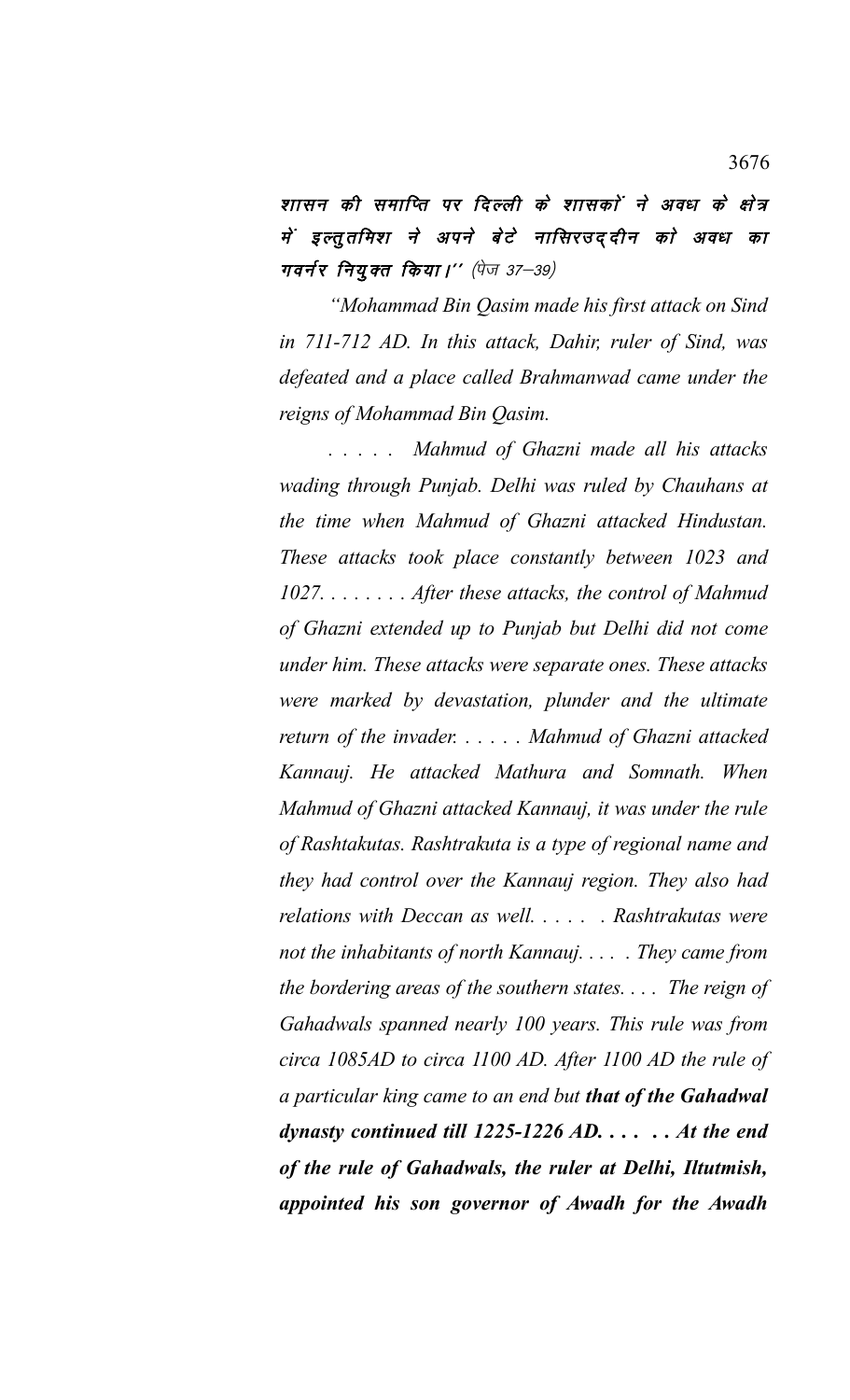region."  $(E.T.C)$ 

''मैं इतिहास का प्रवक्ता हूँ। **मै मध्यकालीन भारतीय इतिहास** पढ़ाता हूँ। ... अब तक 22 छात्र मेरे निर्देशन में पीएच0डी0 की उपाधि प्राप्त कर चुके हैं।'' (पेज 43-44)

"I am a lecturer in history. I teach Medieval Indian History. . . . . 22 students have so far attained Ph.D. degrees under my guidance."  $(E.T.C)$ 

''मध्य कालीन भारतीय इतिहास मेरे अध्ययन का विषय रहा है।

मध्य कालीन भारतीय इतिहास के अन्तर्गत मुगलों का शासन भी आता है।'' (पेज 47)

"Medieval Indian History has been a subject of my study.

Medieval Ancient History also comprises the reign of Mughals."  $(E.T.C)$ 

''मुगलों के समय में अवध बाबर के अधिकार में नहीं था। यहां पर मीरबाकी को उन्होंने इस क्षेत्र पर अधिकृत करके यहां की स्थिति को देखने के लिए नियुक्त किया था। वह यहाँ पर जो तात्कालिक सन्दर्भ प्राप्त होते हैं, उसके अनुसार लगभग एक वर्ष तीन माह तक रहे तथा उसके बाद वापस चले गये। हुमायूँ के काल में मुगलो का अधिकार इस क्षेत्र पर नहीं था। अकबर के समय में इस पूरे क्षेत्र पर एक सूबे के रुप में मुगलों का नियन्त्रण था।''(पेज 47–48)

"In the time of Mughals, Awadh was not under the control of Babur. Babur had authorised Mir Baqi for this region and had appointed him to handle its situation. As per contemporary references obtained from here, that he stayed here for about one year three months and after that he went back. In the time of Humayun too, this region was not under the control of Mughals. In the time of Akbar this region in its entirety was under the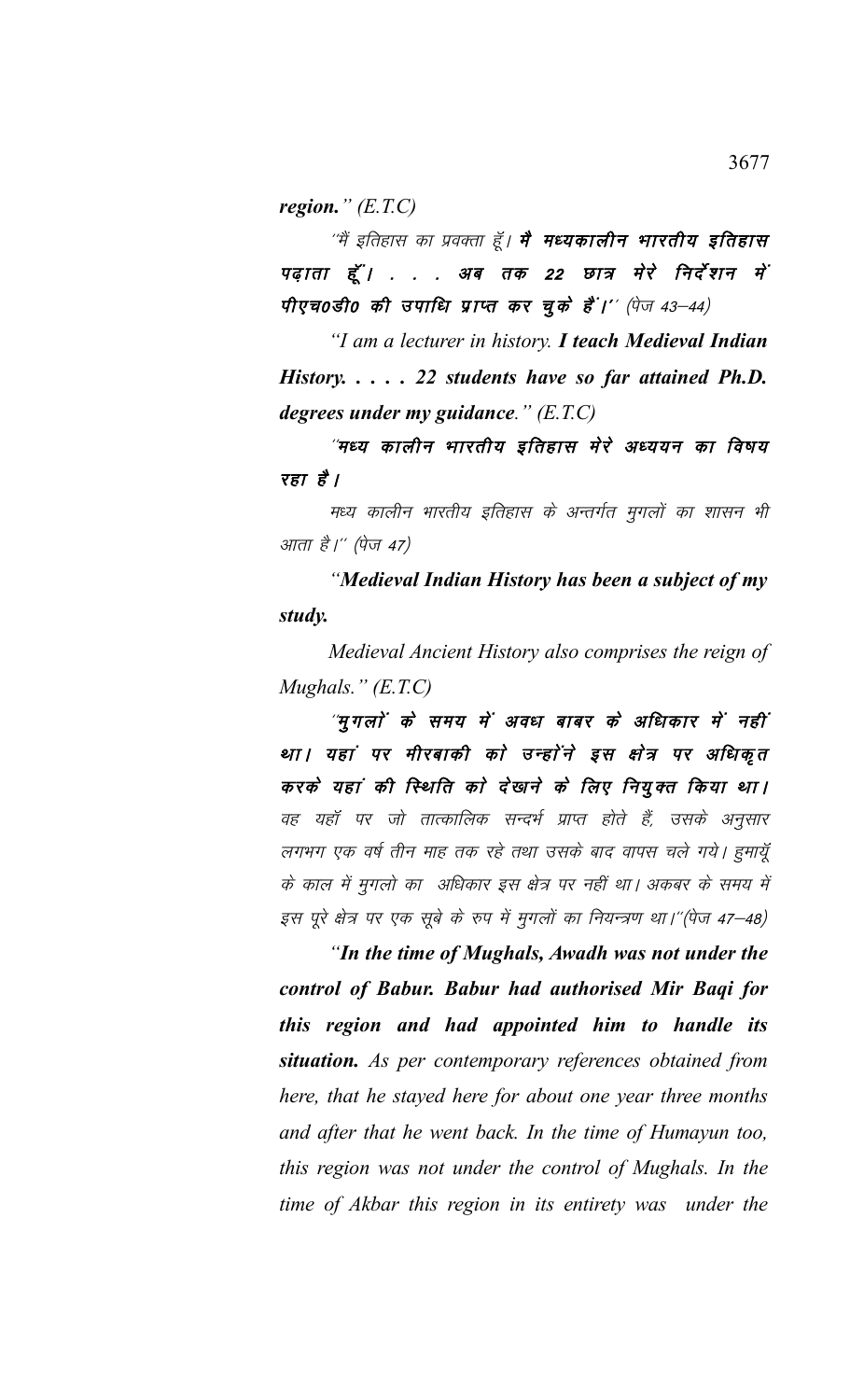control of Mughals as a province."  $(E.T.C)$ 

"सन् 1206 से लेकर 1757 तक मध्यकालीन इतिहास के सम्बन्ध में मेरा विशेष अध्ययन है।" (पेज 51)

"I have a special study on the Medieval History from 1206 AD to 1757 AD."  $(E.T.C)$ 

''सन् 1206 से लेकर सन् 1757 तक दिल्ली में मुसलमान राजाओं का ही शासन रहा है।'' (पेज 52)

"From 1206 to 1757, Delhi has been under the reign of Muslim rulers themselves."  $(E.T.C)$ 

''चंदेरी के युद्ध के बाद बाबर ने अपना रुख वर्तमान उत्तर प्रदेश के क्षेत्र में किया जहाँ पर बायजीद और बब्बन अफगान सरदार थे जिन्होंने स्वयं का स्वतंत्र घोषित कर दिया था। बायजीद उस समय कन्नौज और अवध क्षेत्र का स्वतंत्र शासक था। . . . . . . .बाबर कन्नौज से लखनऊ होते हुए अयोध्या गया था। बाबर ने अपना पड़ाव अयोध्या से दो से चार मील की दूरी पर सरयू के उस पार किया। . . . . . . **मीरबाकी के** अयोध्या में आने के पूर्व अयोध्या में बायजीद का नियंत्रण था। मीरबाकी बाबर के सिपहसलार थे, उनको अयोध्या के प्रशासकीय तंत्र तथा सैनिक नियंत्रण में रखने के लिए बाबर ने भेजा था।'' (पेज 54–55)

"After the battle of Chanderi, Babur proceeded towards the present day Uttar Pradesh region, where Baizid and Babban were Afgan chieftains who had declared themselves independent. At that time Baizid was the independent ruler of Kannauj and Awash regions. . . . . . Babur came to Lucknow via Kannauj. In a way, he conquered Kannuaj. Across the Saryu river, Babur camped 2-4 miles away from Ayodhya......Before the arrival of Mir Baqi Ayodhya had been under the control of Baizid. Mir Baqi was the commander of Babur; Babur had sent him to exercise administrative and military control over  $Ayodhya.$ "  $(E.T.C)$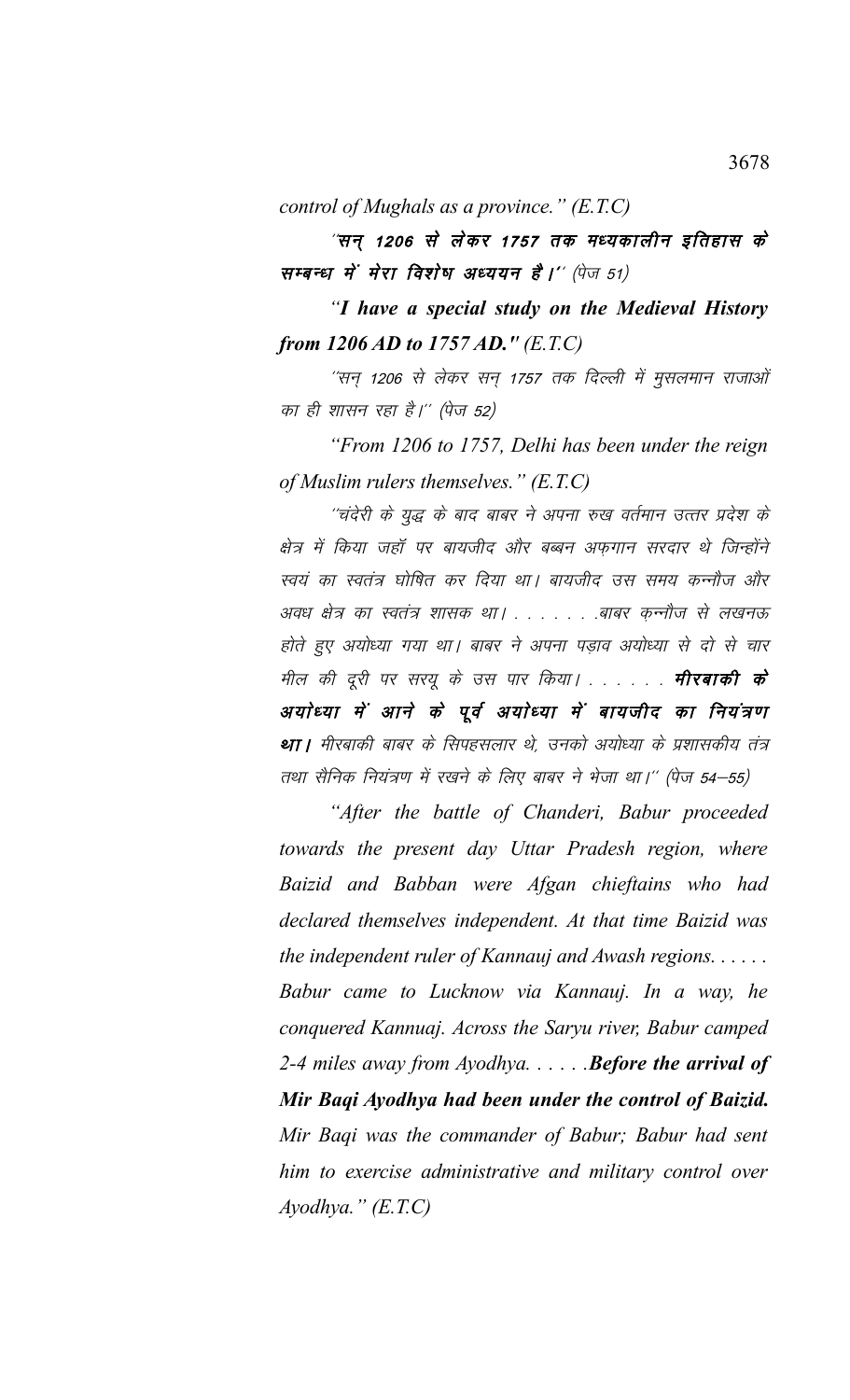''किसी पुस्तक में ऐसा उल्लेख नहीं मिलता है कि **मीरबाकी का** अयोध्या में नियंत्रण करने के लिए किसी से कोई संघर्ष हुआ हो। . . . . मीरबाकी की कोई लड़ाई हिन्दू राजाओं के साथ नहीं हुई।'' (पेज 56)

*"There in nothing in any book suggesting that Mir Baqi was ever engaged in any struggle with anybody with a view to to have control over Ayodhya. . . .Mir Baqi was not locked in any battle with the Hindu kings."(E.T.C)*

´´मीरबाकी सन 1529 में बाबर से मिले थे, उसके बाद वह अयोध्या में लौटकर नहीं आये। बाबर व मीरबाकी की जो मुलाकात सन् 1529 में हुई वह मेरी जानकारी के अनुसार संभल में हुई थी।'' (पेज 56)

*"Mir Baqi had met Babur in 1529; after that he did not come back to Ayodhya. As per my knowledge, the 1529 meeting between Babur and Mir Baqi had taken place at Sambhal." (E.T.C)*

 $^\prime$ प्रोफेसर इरफान हबीब, प्रोफेसर अतहर अली और प्रोफेसर शीरीं मुसवी द्वारा जो कुछ लिखा गया है अथवा जो कुछ उन्होंने शोध किया है, उसको शैक्षणिक जगत आसानी से नजरअंदाज नहीं कर सकता।"(पेज  $61 - 62)$ 

*"Whatever is written by Prof. Irfan, Prof. Athar Ali and Prof. Shirin Musvi and about whatever they have researched, cannot be easily ignored in the academic circles."(E.T.C)*

''मैंने केवल कनिंघम के लिखने के ही आधार पर सतरिख तथा अयोध्या को एक होना कहा है। . . . . . कनिंघम द्वारा लिखित किसी किताब को मैंने नहीं पढ़ा है।'' (पेज 83–84)

*"Only on the basis of Cunningham's write-up I have stated Satrikh and Ayodhya to be one and the same place. . . . . . I have not read any book written by*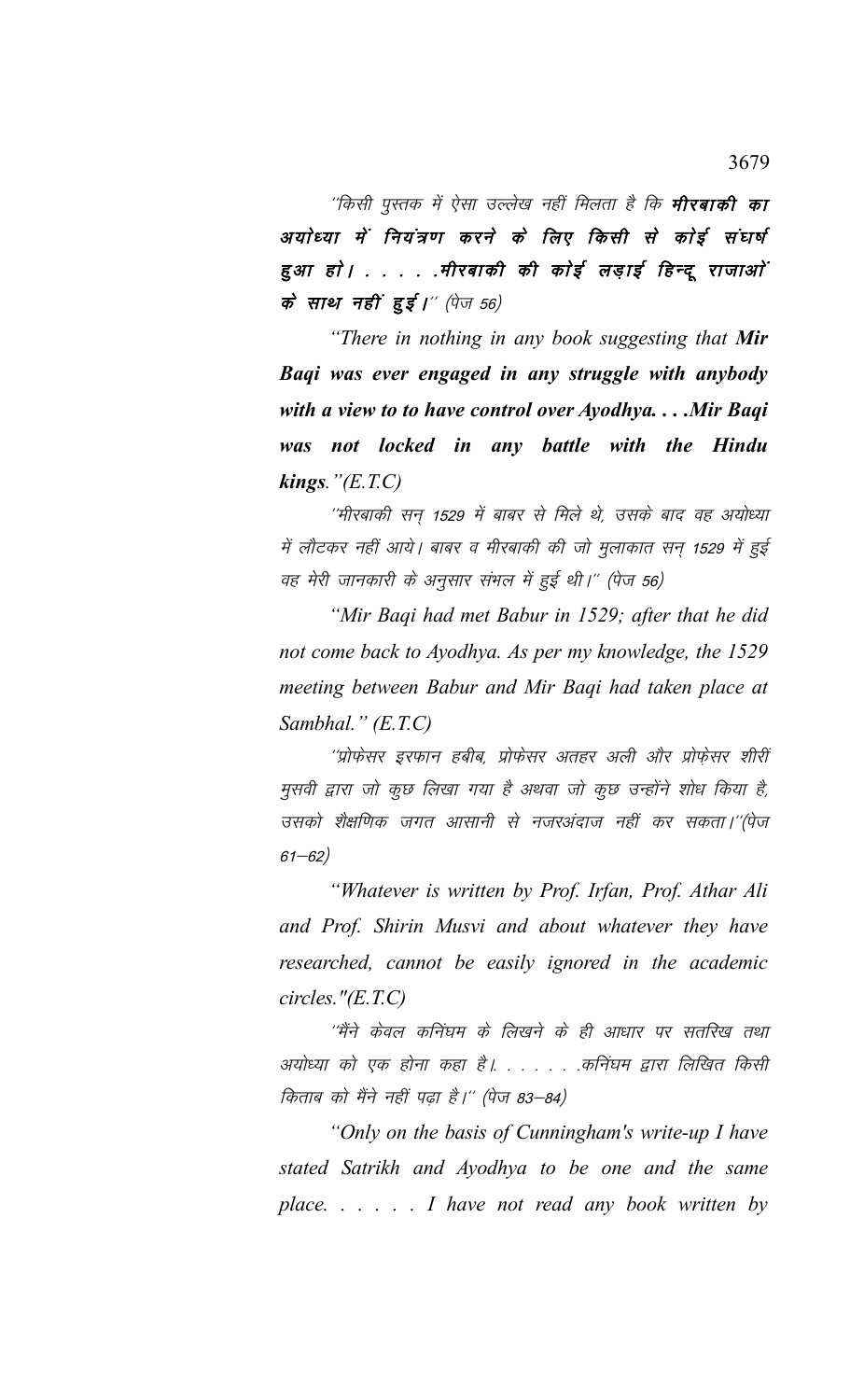*Cunningham."(E.T.C)*

''कनिंघम की रिपोर्ट मैंने नहीं पढ़ी है। केवल उसके रेफरेंस, इलियट एण्ड डाउसन की पुस्तक में देखे हैं।'' (पेज 85)

*"I have not read the report of Cunningham. I have just seen his references in Elliot and Dowson's book."(E.T.C)*

''कनिंघम की रिपोर्ट के आधार पर **यह प्रतीत होता है कि** सतरिख और अयोध्या एक स्थान के नाम नहीं हैं।'' (पेज 86)

*"From the report of Cunningham it appears that Satrikh and Ayodhya are not names of one and the same place." (E.T.C)*

*''सन् 1528 में विवादित भवन के बनने के बाद बाबर* के काल से लेकर औरंगजेब के काल तक यह भवन बराबर मुसलमानों के कब्जे में रहा है। औरंगजेब के काल के बाद तथा सन् 1857 के पूर्व विवादित भवन पर बराबर मुसलमानों का कब्जा रहा है या नहीं, इसके बारे में मूझे जानकारी नहीं है | अंग्रेजों के काल तक विवादित भवन पर कभी हिन्दुओं ने कब्ज़ा कर लिया हो, ऐसा मैंने इतिहास की पुस्तकों में कहीं नहीं पढ़ा है। **सन् 1528** से लेकर 22/23 दिसम्बर सन् 1949 तक विवादित भवन की इमारत मुसलमानों के कब्जे में रही है, परन्तु इसका प्रयोग मस्जिद के रूप में हुआ या नहीं हुआ है, यह नहीं कहा जा **सकता है।**'' (पेज 93)

*"After its construction in 1528 AD, this structure has constantly been in the possession of Muslims from the time of Babur to that of Aurangzeb. I do not have the knowledge as to whether or not the disputed structure has constantly been in possession of Muslims after the time of Aurangzeb and prior to 1857 AD. I have nowhere read in the history books, about whether Hindus have ever been in possession of the disputed structure up to the English period. The building of the disputed structure*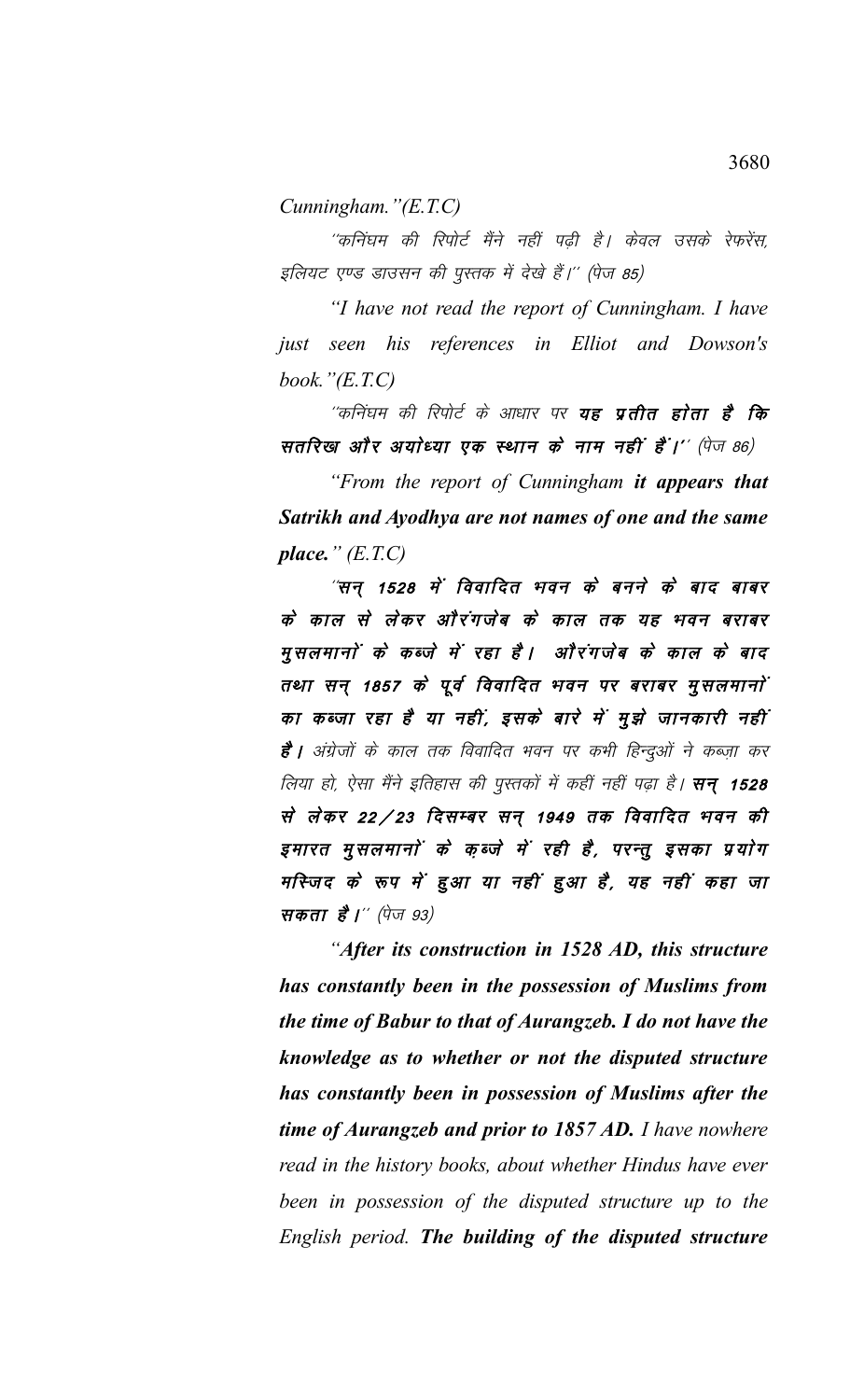*has been in possession of Muslims between 1528 AD and 22nd / 23rd December, 1949 but nothing can be said about whether it has been used as mosque or not." (E.T.C)*

''सन् 1528 में विवादित भवन के बनने के बाद से सन् 1855 तक ऐतिहासिक पुस्तकों में विवादित भवन के बाहरी सहन में बने चबूतरे का उल्लेख नहीं है। मुमाज पढ़े जाने अथवा पूजा किये जाने का कोई साक्ष्य इतिहास में प्राप्त नहीं होता है।" (पेज 94)

*"The historical books from 1528 AD, that is, the year of construction of the disputed building up to 1855, have no mention of the chabutra constructed in the outer courtyard of the disputed building. . . . . . . . . No evidence is available in history about the offering of namaz or about performing pooja." (E.T.C)*

 $^{\prime\prime}$ मेरा ऊपर दिया गया यह बयान गलत है कि शहाबुददीन गौरी पंजाब से कन्नौज गया था, बल्कि सही यह है कि पंजाब से वापस अपने देश गौर चला गया था। शहाबुद्दीन गौरी दोबारा फिर हिन्दुस्तान वापस नहीं आया। शहाबुददीन गौरी का कन्नौज पर कभी आक्रमण नहीं हुआ। शहाबुद्दीन ग़ौरी द्वारा कुन्नौज पर आक्रमण करने और वहाँ की फ़ौज को पराजित करने संबंधी ऊपर दिया गया मेरा बयान गलत है, क्योंकि शहाबुद्दीन ग़ौरी कन्नौज गया ही नहीं तथा वह पंजाब से वापस अपने देश चला गया।'' (पेज 105–106)

*"My above-mentioned statement to the effect that Shahabuddin Ghori came to Kannauj from Punjab is incorrect; rather, it is true that he returned to his country Ghor from Punjab. Shahabuddin Ghori did not come back to Hindustan again. Shahabuddin Ghori never attacked Kannauj. My above statement about Kannauj having been attacked by Shahabuddin Ghori and the army of that place having been defeated by him, is incorrect because Shahabuddin Ghori did not even got to Kannuaj and he*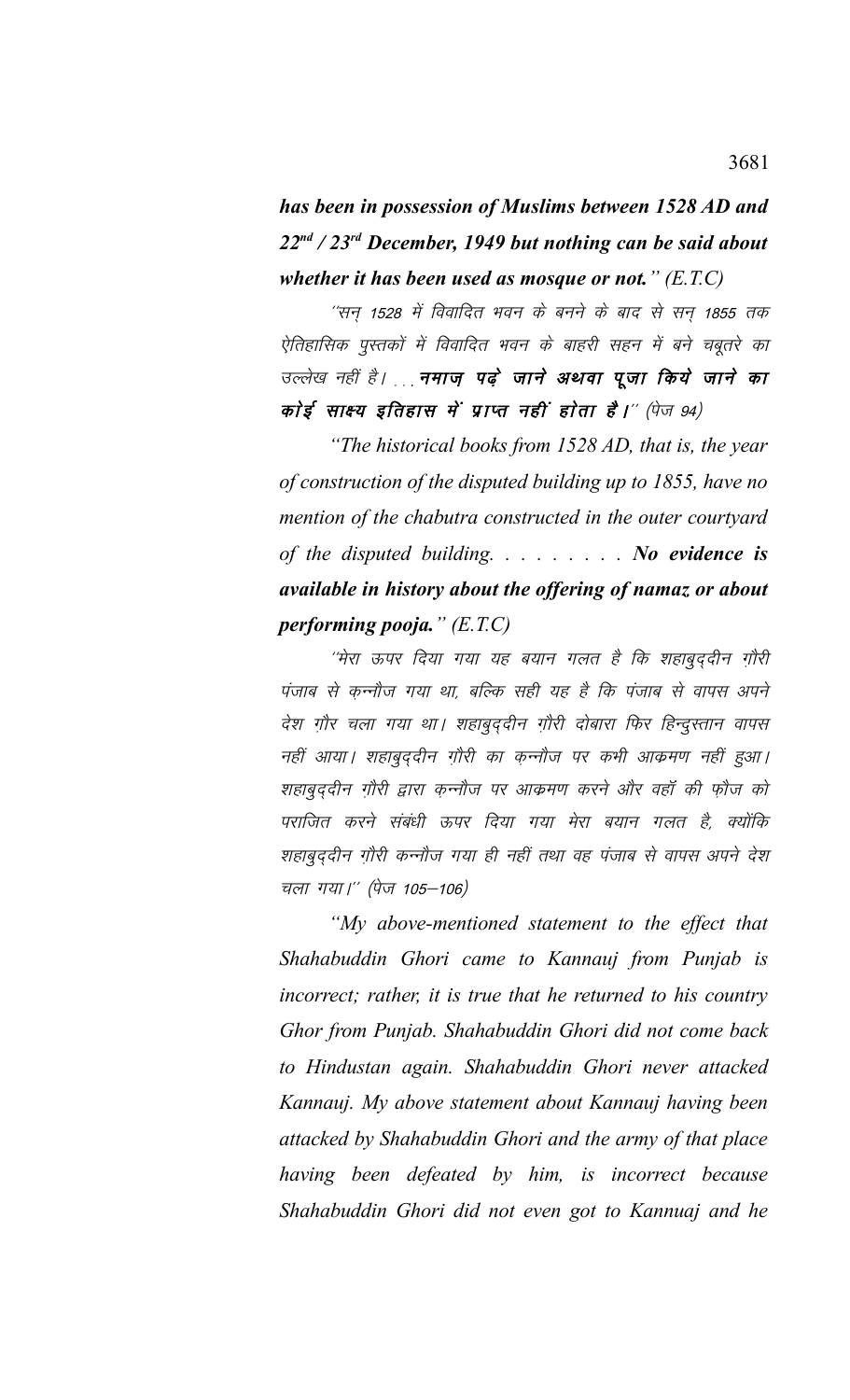*returned to his country from Punjab." (E.T.C)*

 $^{\prime\prime}$ मोहम्मद ग़ौरी तथा शहाबुद्दीन ग़ौरी दोनों एक ही व्यक्ति ਨੂੰ |"(ਧੇज 113–114)

*"Both Muhammad Ghori and Shahabuddin Ghori are one and the same person."(E.T.C)*

^'यह सब विवरण 934 हिजरी का है। अंग्रेज़ी सन के अनुसार यह विवरण सन् 1529 का होना चाहिए। . .13 जून की घटनओं में बाक़ी ताशकन्दी के अवध की सेना के साथ बाबर के समक्ष उपस्थित होने का उल्लेख है। . .इसका तात्पर्य यह है कि जब बाबर ''डलमउ'' पहुँचा, तब उस समय तक बाकी ताशकन्दी अयोध्या में रह रहा था क्योंकि बाकी अयोध्या में एक साल तीन–चार महीने के करीब रहा था।'' (पेज 133–134)

*"All this description is of 934 hizri. According to the Gregorian calender, this should be of the year 1529. . . . . . . .In the incidents of 13th June, there is mention about presence of Baqi of Tashkand before Babar along with army of Awadh. . . . . . . . . It implies that when Babar reached Dalmau, Baqi of Tashkand was left behind in Ayodhya because Baqi remained in Ayodhya for about one year three four months." (E.T.C)*

''अतहर अब्बास रिज़वी की पुस्तक में उपरोक्त शिलालेख के अतिरिक्त अयोध्या के किसी मंदिर को तोड़ने का कोई वर्णन नहीं है।''  $(\dot{q}_{\nabla}$  137)

*"Besides the above inscription, there is no other reference in the book of Athar Abbas Rizvi regarding demolition of any temple in Ayodhya." (E.T.C)*

''प्रो० एस०आर० शर्मा ने इस सम्बन्ध में अपना मत, शिलालेख, जो कागुज संख्या 282सी–1/2 तथा 282सी–1/3 है, के आधार पर प्रगट किया है।'' (पेज 138)

''डा0 आर0नाथ की पुस्तक में यह लिखा है कि बाबरी मस्जिद का स्थान बिना सन्देह के स्पष्ट रूप से वह स्थान है, जहां पर हिन्दू मंदिर स्थापित कर जो मौलिक रुप से सरयू के किनारे रामकोट पर स्थापित है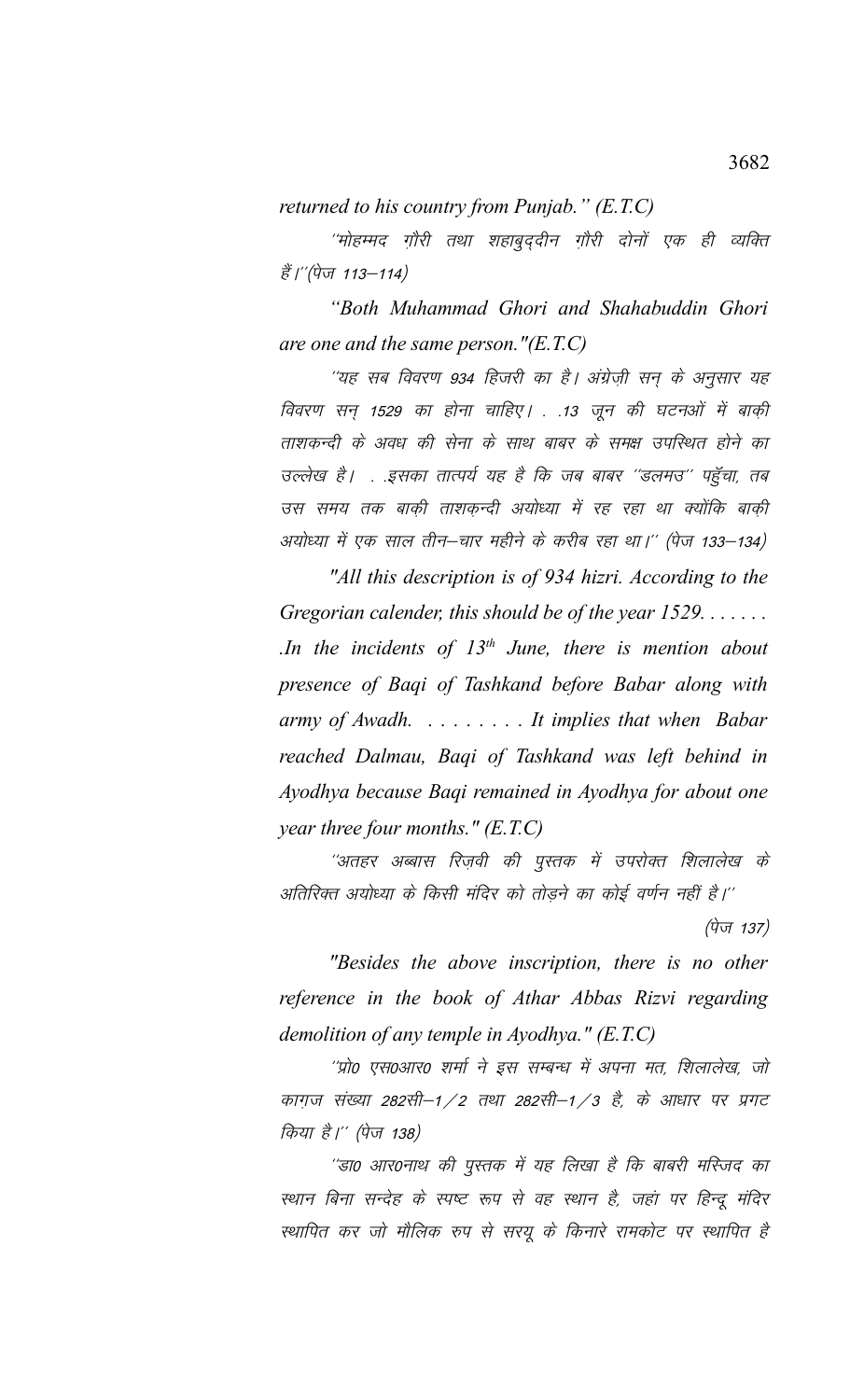ओर हिन्दु मंदिर की सामग्री इसके निर्माण में इस्तेमाल की गई। इसमें यह भी लिखा है कि **यह दृढ़ विश्वास के साथ कहा जा सकता है** कि इसका निर्माण खाली ज़मीन (वर्जिन लैण्ड) पर नहीं किया **गया।''** (पेज 138–139)

*"Prof. S.R. Sharma has expressed his opinion in this behalf on basis of the inscription, which is paper no. 282C-1/2 and 282C-1/3.*

*"It is written in the book of Dr. R. Nath that the site of Babri Masjid is undoubtedly and clearly the place where Hindu temple was built, which was originally built on the banks of Saryu in Ramkot, and where articles of Hindu temples had been used in building the same. It has also been mentioned in it that it can be said with firm conviction that it was not built over virgin land." (E.T.C)*

"अयोध्या एक तीर्थ स्थान है, राम की जनमस्थली है ओं र विवादित स्थल जनमस्थान है और इसको मैं परम्परा के आधार पर मानता हूँ।

रामचन्द्र जी के निश्चित जन्मस्थान को मेरे द्वारा चिन्हित किया जाना इस समय स्मृति द्वारा संभव नहीं है |''(पेज 145)

*"Ayodhya is a pilgrimage, is the birthplace of Rama and the disputed site is Janmsthan and I accept this on basis of customs.*

*At present, it not possible for me to point out the exact birthplace of Ramchandra on basis of my memory."(E.T.C)*

*''रामचन्द्र जी का जन्म आज से छह हज़ार वर्ष पूर्व* हिन्दू धर्म की मान्यता के अनुसार ''विष्णु'' के अवतार के रूप में राजा दशरथ के पुत्र के रूप में हुआ था। अयोध्या में छह हजार वर्ष पूर्व के भवन या उन भवनों के अवशेष हैं या नहीं, इसके संबंध में पुरातात्विक ही बता सकते हैं।'' (पेज 146–147)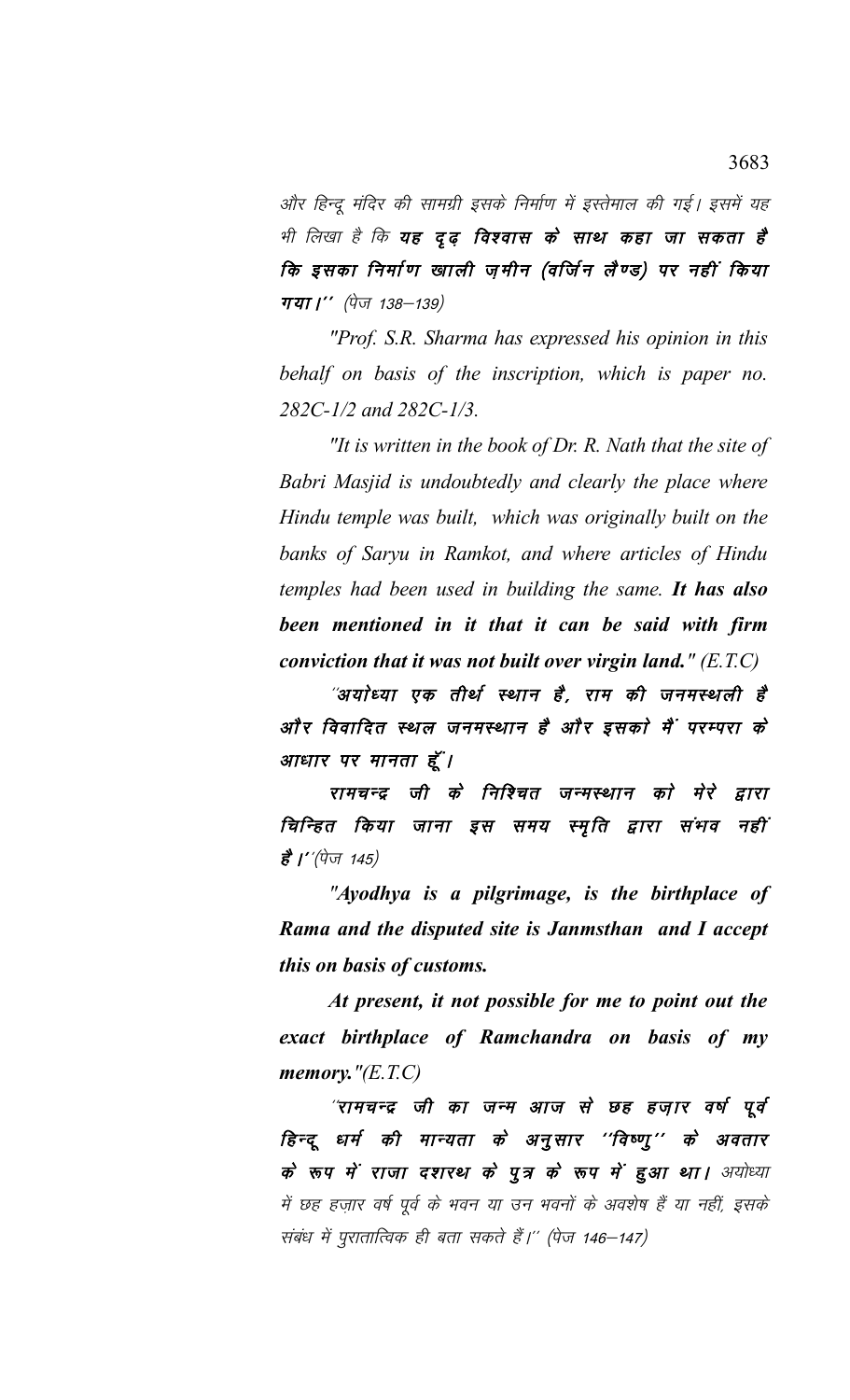*"According to the belief of Hindu religion, Ramchandra was born six thousand ago as son of king Dashrath, as an incarnation of 'Vishnu'. Whether the remains of six thousand years old building or buildings are present in Ayodhya or not, can be told only by archaeologists." (E.T.C)*

"विवादित स्थल इस समय अयोध्या में स्थित है। . . ..यह स्थल एक टीले (माउण्ड) पर स्थित है। ... विवादित स्थल का क्षेत्रफल *वृहद है।'' (पेज 150)* 

*"At present the disputed site is situated in Ayodhya. . . . . . . This site is situated over a mound . . . . . The area of the disputed site is extensive." (E.T.C)*

.कूछ इतिहासकारों के अनुसार भारत का मध्यकालीन इतिहास 1206 ईस्वी से शुरू होकर 1757 ईस्वी तक जाता है, अर्थात् 1757 के प्लासी के युद्ध तक। मैंने भारत के मध्य कालीन इतिहास का 1707 ईस्वी तक की अवधि का ही गहन अध्ययन किया है।'' (पेज 161)

*". . . . According to few historians, the medieval history of India commences from 1206 AD and goes upto 1757 AD, i.e. till the battle of Plassey of 1757. I have deeply studied the medieval history of India only upto 1707 AD." (E.T.C)*

"गहड़वाल वंश का शासन सन् 1226 तक रहा। यह कहना सही नहीं होगा कि यह गहडवाल वंश सन 1193 में समाप्त हो गया क्योंकि सन् 1194 में जयचंद की मृत्यू हुई।'' (पेज 162)

*"The rule of Gahadwal dynasty continued till the year 1226. It will not be correct to say that the Gahadwal dynasty came to an end in the year 1193 because Jaichand had died in the year 1194." (E.T.C)*

''जौनपुर के शक़्1ें राज्य की समाप्ति सन् 1479 <del>भी</del>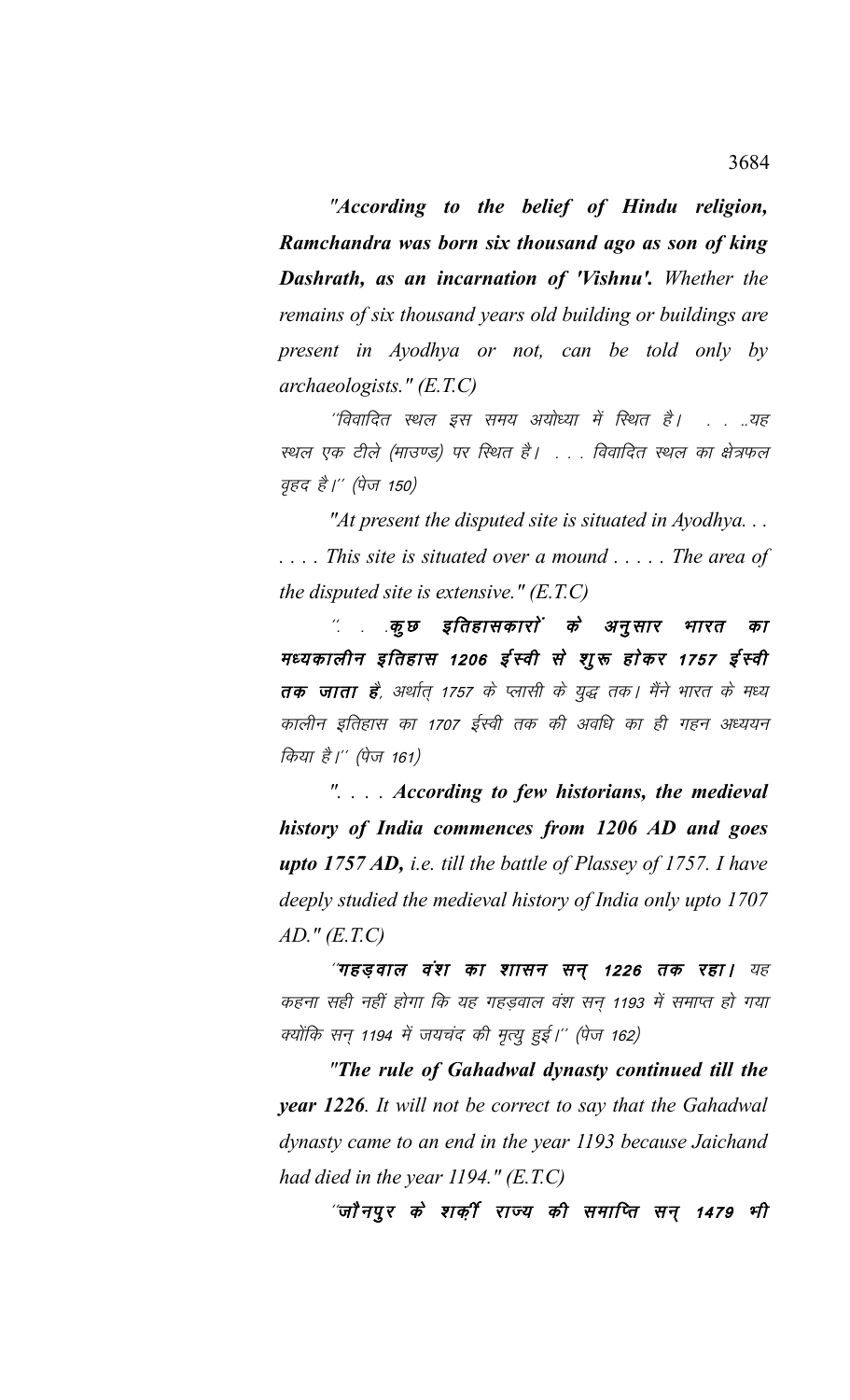**मानी जा सकती है**, जब उसका शासक ''ह्सैन शाह शर्की'' बंगाल भाग गया था।" (पेज 169)

*"The end of Jaunpur's Shirky dynasty can be considered as the year 1479, when its ruler 'Hussain Shah Shirky' fled to Bengal." (E.T.C)*

''बाबर ने अयोध्या, बायजीद को पराजित करके, अपने आधिपत्य में ली। . . . . .श्री एस0आर0शर्मा को मैं तथा अन्य लोग भी प्रामाणिक इतिहासकार मानते हैं। . . . से मैं सहमत हूँ कि ऐसा साक्ष्य नहीं मिलता कि बाबर ने कभी भी हिन्दू मन्दिरों को नष्ट किया हो या अन्यथा हिन्दुओं का मात्र धर्म के आधार पर दमन किया हो।'' (पेज 176–178)

*"Babar took Ayodhya in his possession after defeating Baizid. . . . . . I and other persons also, consider Sri S.R. Sharma to be a recognized historian. . . . . . . . I agree that no evidence is found that Babar had ever demolished Hindu temples or had suppressed Hindus only on basis of religion." (E.T.C)*

''श्री अतहर अब्बास रिजवी द्वारा शिलालेख का जो उक्त हिन्दी अनुवाद किया गया है, उसी के आधार पर मेरी यह धारणा बनती है कि मीरबाकी द्वारा बनायी गई इमारत के पहले वहां पर मंदिर था। उक्त शिलालेख के हिन्दी अनुवाद की प्रथम तीन पंक्तियों को, जैसा कि श्री रिज़वी ने अपने अनुवाद में दिया है, को ही यह बात करने के लिए आधार मानता हूँ कि उस शिलालेख में मीरबाकी द्वारा बनायी गई इमारत के पहले मंदिर होने का उल्लेख है। उस इमारत के अन्य किसी इंसक्रिप्शन को उक्त बात कहने के लिए मैं आधार नहीं बना रहा हूँ और **इसी शिलालेख को** अन्य इतिहासकारों, जैसे डा0 आर0 नाथ, डा0 राधेश्याम, प्रो0 एस0आर0शर्मा ने भी यह कहने का आधार बनाया है कि मीरबाकी द्वारा खाली जमीन पर विवादित इमारत नहीं बनाई  $\pi$ ई |" (पेज 179—180)

*"Mr. Syed Athar Abbas Rizvi has only given translation of the said inscription, but has not given any comment. It is on the basis of the said Hindi translation of*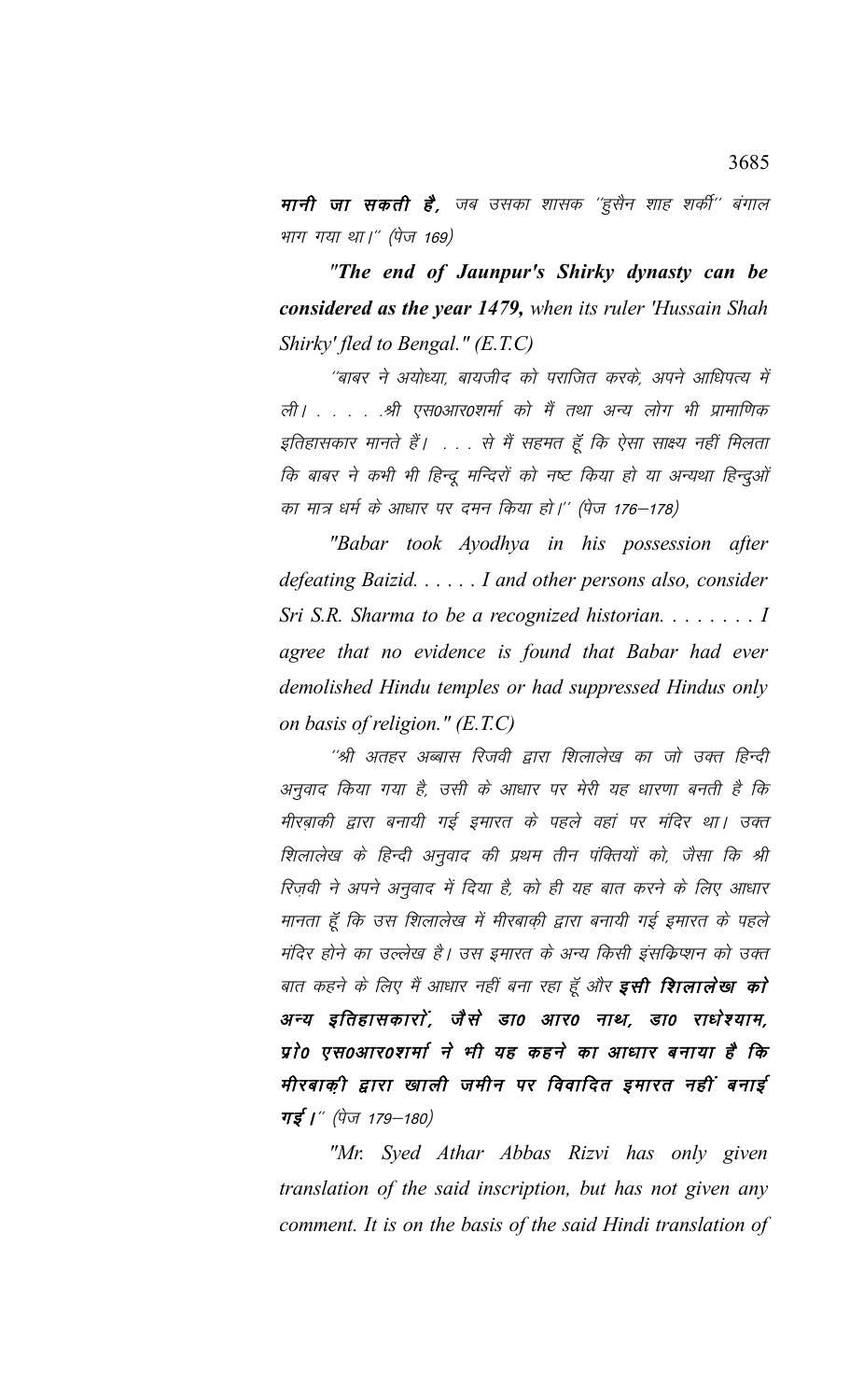*the inscription by Mr. Athar Abbas Rizvi, that my opinion has been formed that a temple existed over there prior to the building built by Mir Baqi. It is the first three lines of the Hindi translation of the above inscription, as given by Mr. Rizvi in his translation, which form the basis for me saying that the said inscription mentions about existence of temple prior to the structure built by Mir Baqi. I am not making any other inscription of that building, the basis of me saying so, and this very inscription has been made the basis by other historians such as Dr. R. Nath, Dr. Radheyshyam, Prof. S.R. Sharma, to say that the disputed structure was not built by Mir Baqi over virgin land." (E.T.C)*

"जन्मभूमि से मेरा आशय उसी स्थल से है जो विवादित भूमि है, न कि सड़क के पार उत्तर मे स्थित रामजन्मस्थान मंदिर सीता रसोई से। .......मान्यता के अनुसार जन्मभूमि पर विष्णु के अवतार के रूप में श्रीराम का जन्म **हुआ था।** जन्म ही अवतरण का पर्यायवाची है। ऐसा नहीं है कि जन्म यहां हुआ हो और अवतरण दूसरी जगह पर हुआ हो। मेरी जानकारी के अनुसार विवादित ढॉचे में बने तीन डोम के नीचे ही श्रीराम का जन्म हुआ था, उसी को रामजन्मभूमि मानते हैं। . . . . . . मैं तीन डोम वाले भवन के नीचे की भूमि को रामजन्मभूमि मान्यता, आस्था और परम्परा के आधार पर मानता हूँ। मेरा बयान मान्यता, आस्था और परम्पराओं के बारे में पूर्व में हो चुका है।

.रामजन्मभूमि का महत्व ज़्यादा है क्योंकि राम को विष्णु का अवतार माना गया है और वह महत्व अनादिकाल से चला आ रहा है।'' (पेज 190)

*"By Janmbhumi, I mean the place which is the disputed land, and not the Ramjanmsthan temple, Sita Rasoi situated in north across the road. . . . . According to belief, Sri Rama was born at the Janmbhumi as an*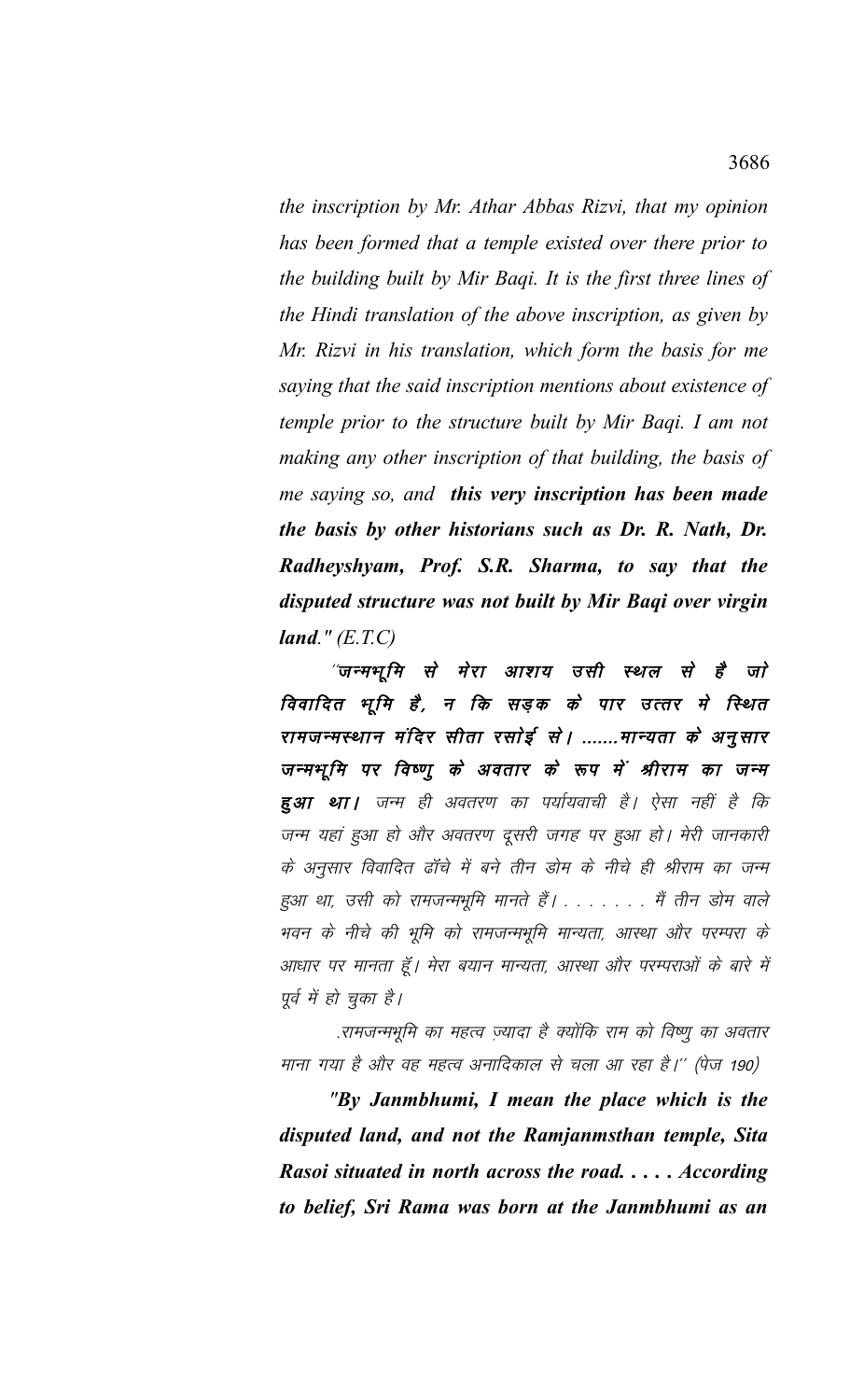*incarnation of Vishnu. Birth is synonymous to incarnation. It is not that birth took place here and incarnation at another place. According to my knowledge, Sri Rama was born beneath the three domes of the disputed structure, and the same is considered to be Ramjanmbhumi. . . . . . . . On basis of belief, faith and tradition, I consider the land beneath the three dome structure to be Ramjanmbhumi. My statement regarding belief, faith and tradition, has already been recorded.*

*. . . . Ramjanmbhumi has more importance because Rama has been considered as incarnation of Vishnu and this importance has been continuing since time immemorial." (E.T.C)*

**3635.** A perusal of the above statements and in particular that of PW 16, 20, OPW 9 and 6, the Court finds opinion of the Expert Historians so varying that no definite conclusion can be drawn therefrom. However, on one aspect, some of the experts of both the sides were unanimous that if an excavation is made at Ayodhya, at the disputed site or near it, more relevant facts may be available which would help this Court to arrive at a just conclusion. This became more important in view of the fact that a stone inscription, sought to be relied by the plaintiffs (Suit-5), was claimed to have been found on 6/7 December, 1992 from the debris of the demolished disputed structure. It is a stone inscription of 115 cm. X 55 cm. size having several lines engraved in a language which is not decipherable atleast by this Court. The experts say that it is written in Sanskrit but the script is slightly different or at least a little difficult being much older. Under the orders of the Apex Court, ink estampage (Paper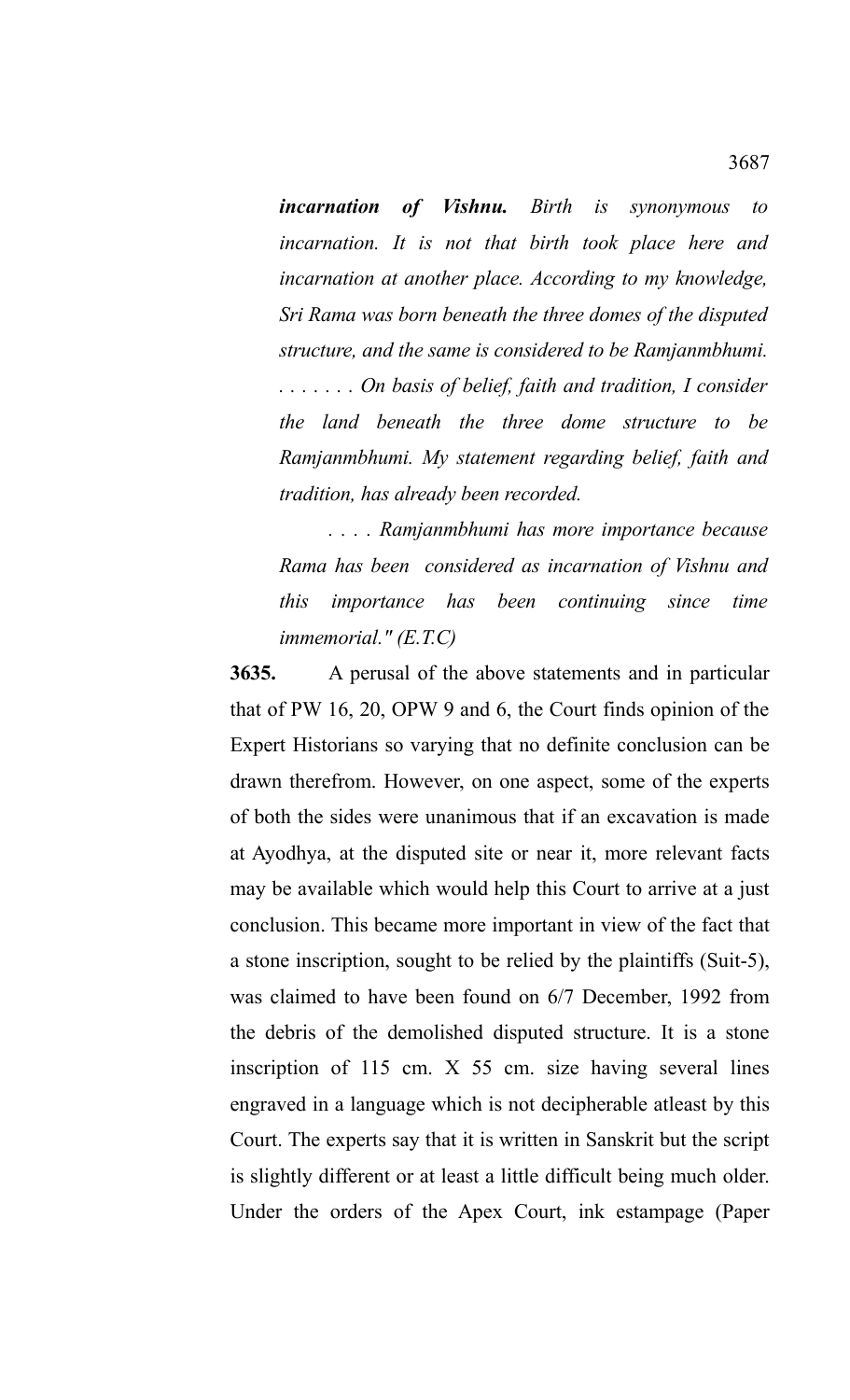No.203 C1/1) was prepared. This estampage was deciphered by Dr. K.V.Ramesh, a renowned Epigraphists, whose competence, in fact remained undisputed by all the parties. This translation/text is **Exhibit 2 Suit 5 (Register 29, Page 5-25)**. In first two pages, the epigraphist has made his comments and observation and then there is sanskrit and English text and English translation.

**3636.** Dr. T.P.Verma and Dr. S.P.Gupta substantially relied on the translation of the contents of the said stone inscription asserting that there was a huge Vishnu Hari Temple at the site in dispute which was demolished and thereafter disputed building was constructed in 1528 AD. Some dispute arose about the correct translation made by Sri Dr. T.P.Verma and Dr. S.P.Gupta. Ultimately expert's translation was obtained by plaintiffs (Suit-5) from **Dr. Koluvyl Vyassrayasastri Ramesh-O.P.W.10 (Exhibit No.2, Suit 5) (Reg. 29, Page 5-25).** The said transliteration and English translation is as under:

*"1. ..nama: siva[ya] (there is space enough in the erased portion for accommodating a verse in a lengthy metre like Sardulavikriditam).- - -U U – s – Trivkrama – tanor – a – U - - U - pramsutvena nikharva-so-*

*2. dasa-samuddesam-dadhanas-tanum samvartta-pramadoddhata:-kulagiri-grava-prahara-kvanad-bra hmandam kara-samputena vivu(bu)dhan-madhyo ha - - U – [II 2\*] [srimad]-Bharggava vi U – U U U – dvamso (so') vatamso bhuva: I yasmin-ra*

*3. U U – la-sanklimir-iva sthayiny-udancad-bhuja - - sc-opacite parartha-ghatana vandhy-ananam jajnire II[3\*] te Candipati-canda-tandava-calac-cuda U - - U -*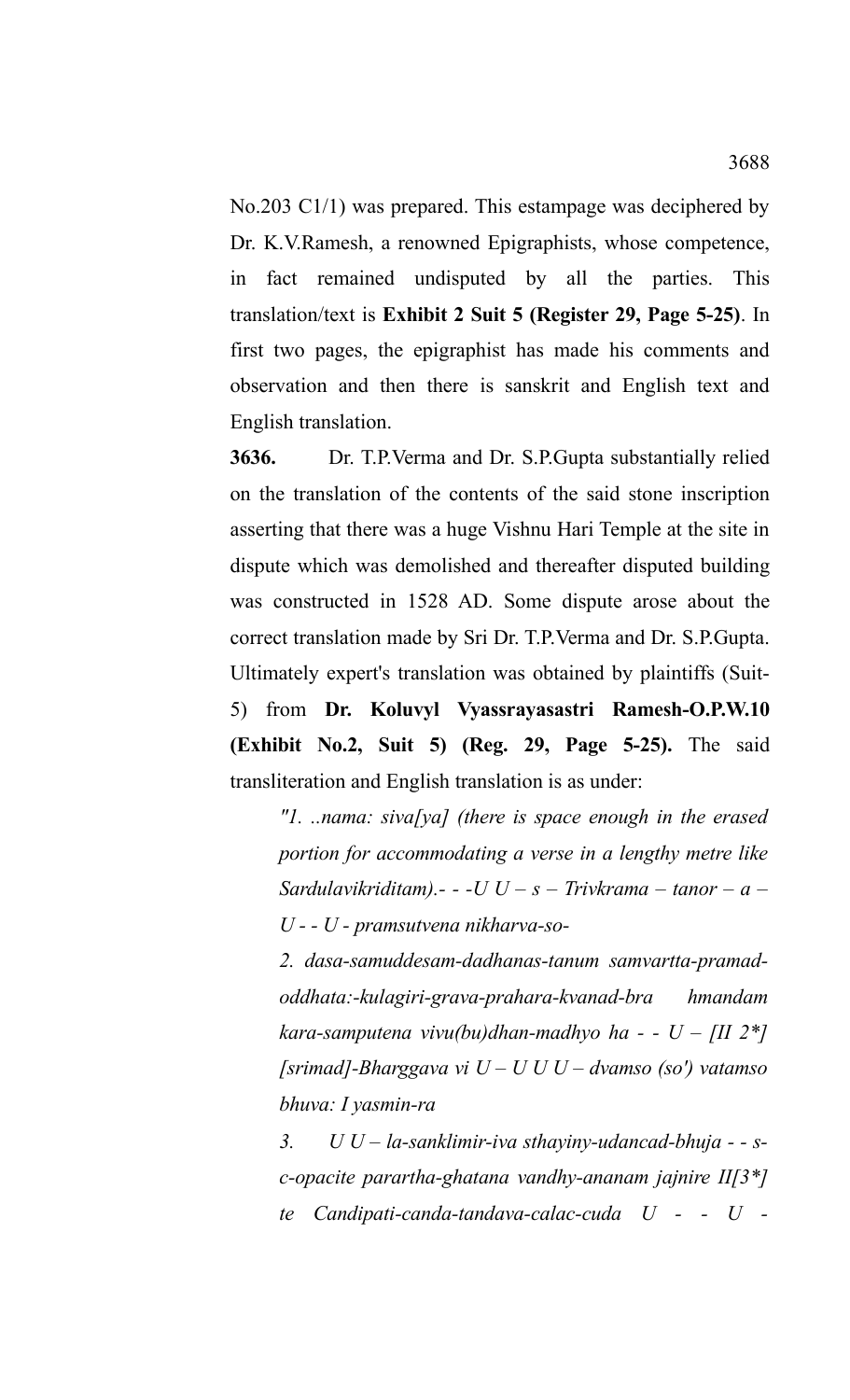*brahmand-occa-kapala-randhra-sarani-prasthayi*satkirttaya: / viras-tatra kule janim jagrhi-

*4. re ye Bharggaviy-ahava-ksina-ksatriya-sesa-raksana*vidhau-(ba)ddho' bhiyogagraha: | [4\*] vamsyan-tad-eva*kulam-akulata-nivrtti-nirvyudham-apratima-[vikrama]-*

*janmabhumi:l yatr-atisahasa-sahasra(sra)-samiddhadhama Mame'janista jagad-istatam-otta-*

*5.masri: II[5\*] ma me dayastu vapusi dravinesu trsna nisnatir-apy-avirasa sarasendriy-arthe I ity-udgrnannanudinam sa Dinesavatso ma me pa – U jagade jagadeka[vira:] II [6\*] tad- uddha-keli-dalit-akhila-Meda-Bhilla-palli-sahasra-vanitasu nikunjagasu utkanta-*

*6. ka vitapino vita-vistitani te sva-stanesu jaghanesumuhur-likhanta: [7\*] pura kirtya nyastantadanu tanun-adhyasitumana manasvi svarlokamparinatim-upe[ty-ati]sayinim sa sarvvasvam ksatram ka iva bhuvi Sallaksana-sute sriya s-arddhandadhre Hutabhuji viva-*

*7. sva(sva)n-iva maha: [8\*] tad-dhama-nissimamamahyam-anyai-any-aiva sa kacana dana-sakte: I amanusam paurusama-avirasit-Sallaksane visvavilaksanan-tat [9\*] khadga: srikara [valata]dhikam(ka)ranam va(ba)hur-mahavahini kirti: sambhrta-[su]pakara-vidhaye pacyam sada dam-*

*8. sanam rajyen-api vina nijopakaranany-etani ni:kantakam yat-samrajya-paricchadam viracire cintavitan-ojjhitam(tam) [10\*] samar=ajira-bhajo'sya cirum nistrimsa eva sa: [ khadgas-c-a]pi dhrto mudhna yo jaharasu(su) jivitam(tam) [11\*] [Malaya]-valayasy-ante sante*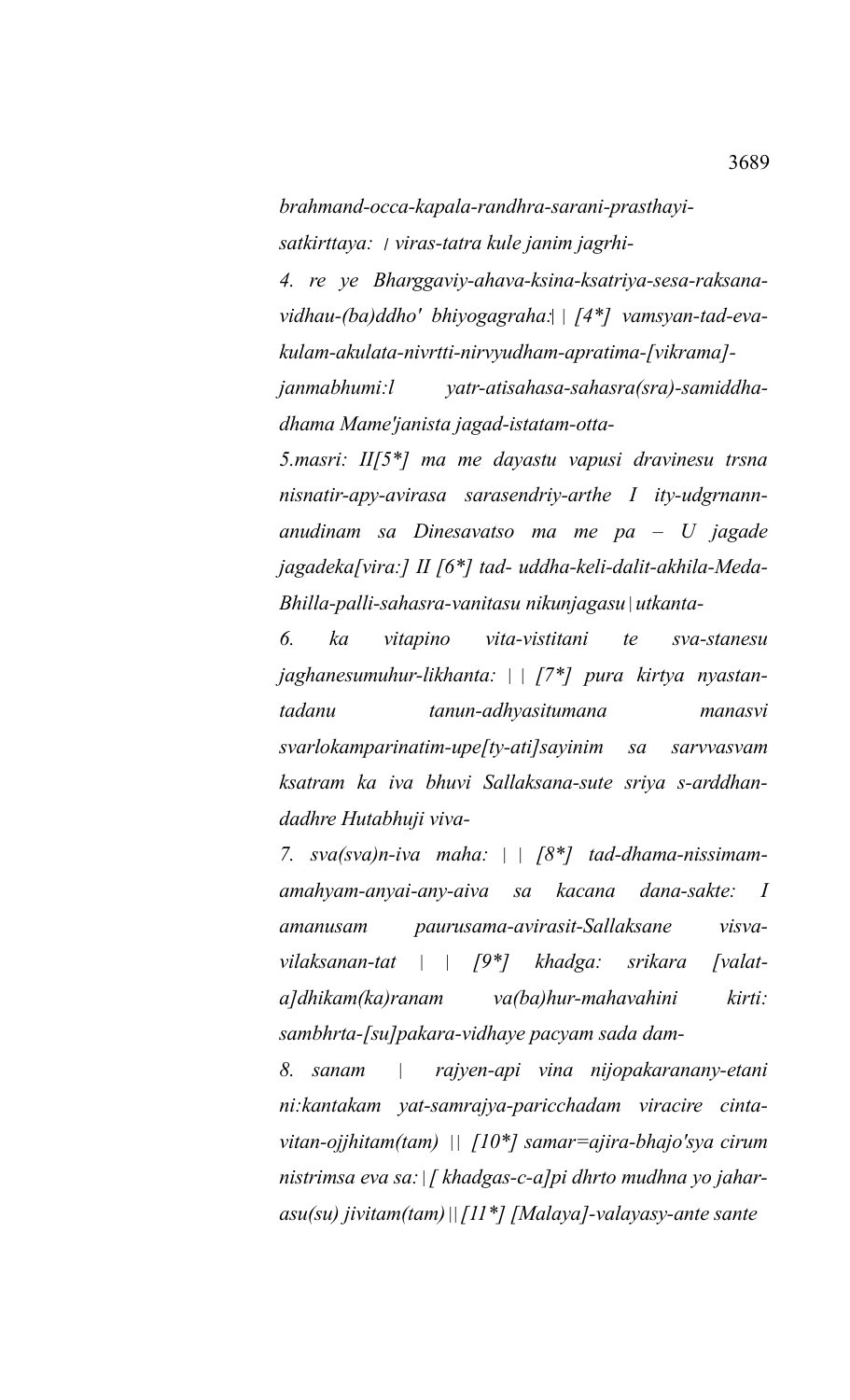*9. Viyattatini tate Himagiri-guha-geha-dvare darimadhinaisadhim prathama-likhitam siddhai-yasya prasastipadavalim pathati nipunam strainam modannabhasthalacarinam(nam) [12\*] Kaliasacala-mekhalasu Malaya-svacchesu mero:sirobhage svargga-taranginitatabhuvi-*

*10. sthanesu c-anyesv-api l krtva tarppana-silpajam pratikrtim vrddh-opadesat-pati-praptyai khecarakanyakabhir-anisam yad-bahur-abhyarcyate [13\*] ejya-gva sa: pesalair-istasiddhi-pra- - -pahnaram svam jagadbhi: i gehe yasya sri-vilas-abhirame vya-*

*11. gad-vai tam giyate caran-aughai: [14\*] Amarapura-purandhri-vandhutamavyalikam bhajati sukrtarasau tatra sallaksanakhye I prativapuriya tasya prapya sadyo'navadyam sutamuditavivekam lokakautuhalam tat [15\*] Alhana: pranaya-pesala: satam garjjatam krakaca-*

*12. kotirytkata:l aninaya nayaninhavena ya: prahrtam prakrticancalam sriyam (yam) [16\*] lokottara: sa khalu ko'pi yadabhimukhye'hankararasiragalaccirasambhrto'pi I samsaripasabhudu – udrsaiva yasya jataslatha:sukrta du:krta kancukasca [17\*]*

*13. paurusapratirandhriti purandhriti ca bibhyatam I yena lokanuruddhapi pratisiddha nagonnati: [18\*] tadbhratrjo jagati meghasuta: srutadhya: srimanabhudanayacandrapadabhilanghya: I govindcandra dharanindra guruprasadatsaketamandalapatitvama-*

*14. lambhi yena [19\*] sasvatsangararanganartitaripuskandhena yuddhohhjura*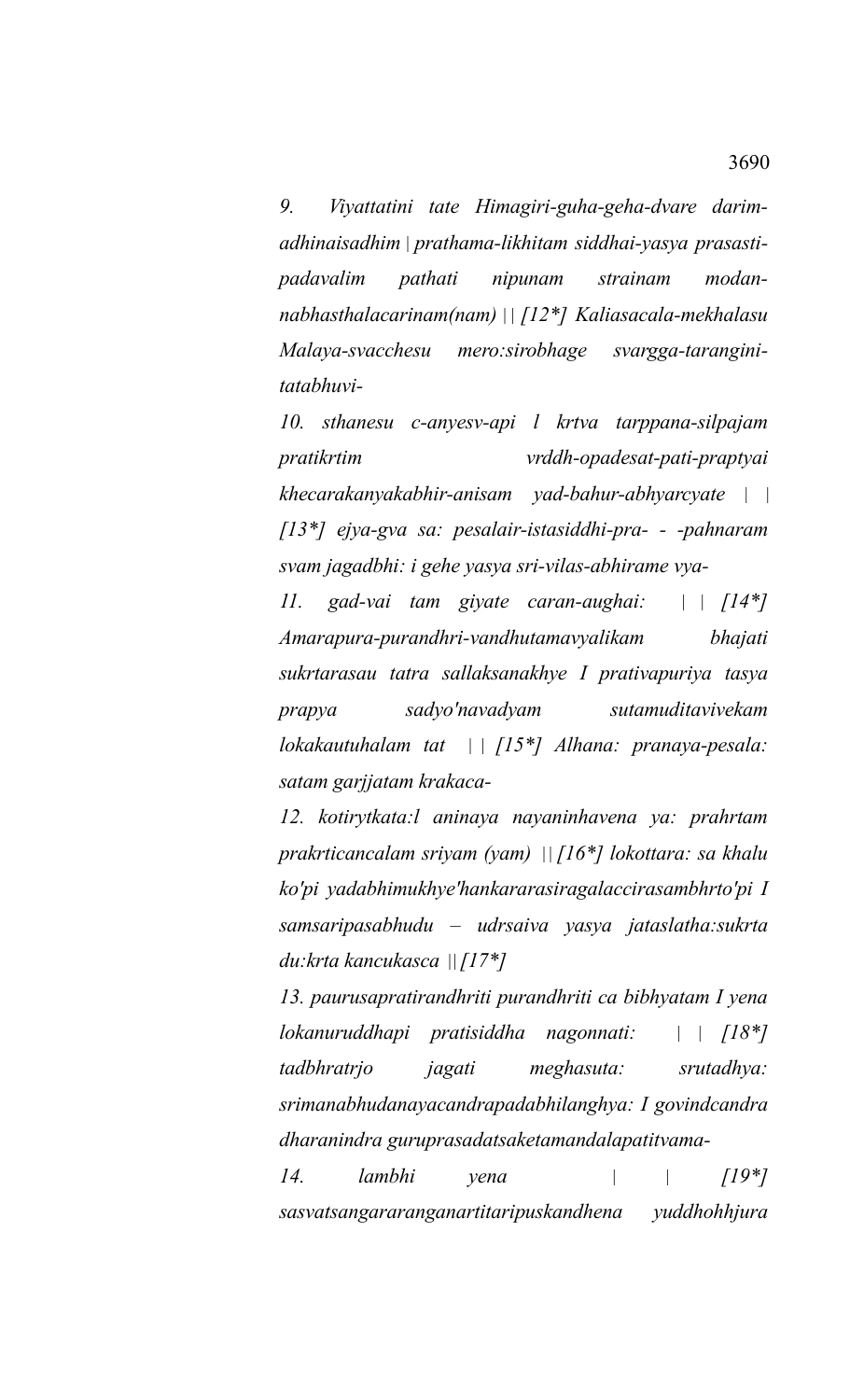*virastena na kevalam balavata ye durmmada mocita: I apyuddamacamupradananiratasvanena caikantato durarudhasvayasyatamadamasau kalpadrumasyajita: [20\*] tankotkhatavi-*

*15.* 

*salasailadikharasrenisilasamhativyuhairvisnyharerhiranya kalasa ri sundaram mandiram I purvvairapyakrtam krtam nrpatibhiryenedamityadbhutam samasararnava-sighralanghana-laghupayan-dhiya dhyayata [21\*] govindacandra-kstipala-rajya-*

*16. sthairyaya-nistandra-bhujargalasya I atha prapede'sya padam kaniyan-Ayusyacandro'lhana-sunur-eva [22\*] na Sahasankena na Sudrakena tasy-opamanam vidadhu: kavindra:I krtam bhiya yasya puro na kamad anyena manye dhanur-atataiyam (m) [23\*]*

*17. uddama-saudha-vibudh-alayanim-Ayodhyam-adhyasya tena naya-ninhuta-vaisayena I Saketa-mandalamakhandam-akri kupa- vapi-pratisraya-tagadasahasra(sra)-misram(sram) [24\*] nidra-nirodha-vidhaye nija-vallabhanam Hemacala-amala-silatala-talpa-*

*18. lina-kasturik-ena-aruni-sravan-opabhogya-yogyam jagu: sarasa-magna-raso yaso'sya [25\*] avimuktavisalaksi lalit-anandita sada I kasiva yasya dehasri: satam nirvvana-karanam(nam) [26\*] asthibhyo vitaran-Hiranyaka-*

*19. sipum samyamya Va(Ba)nam rane kurvvano Va(Ba)liraja-va(ba)hu-dalanam krtva va(ba)hun-vikraman I kurvvan-dusta-Dasananasya hanana- - U - - U ka: ko'pyanya: sa das-adhiko U U U - - - U punyo tata [27\*] ady-*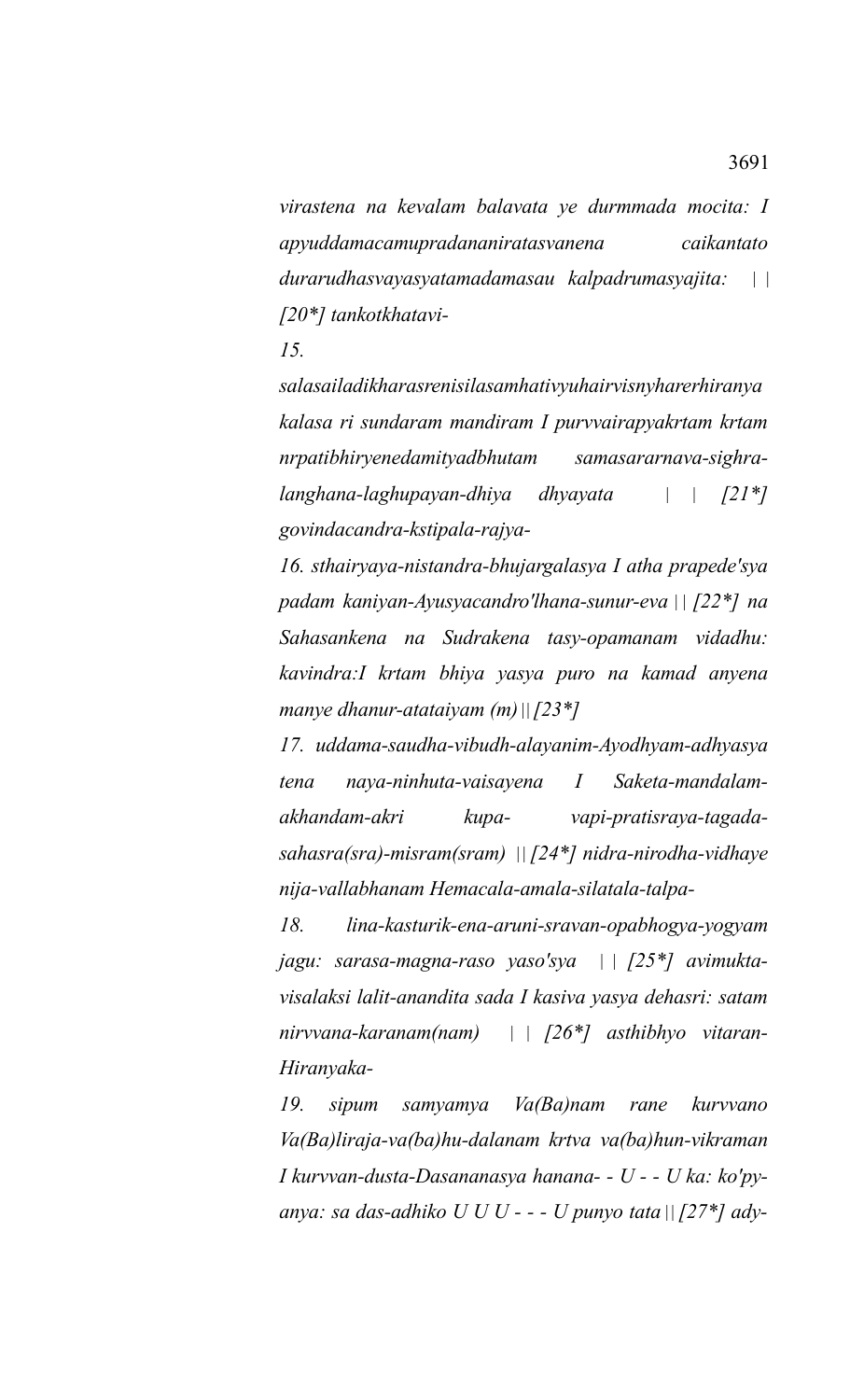*eha – U nrpate U U*

*20. to nihanti pascatya-bhiti-api bhisana-bahu-dandam: (m) I teja: prabhava-mahatam mahas-iyam-eva purvvapara U U U - U U - U - - [28\*] [punyai]: prajanam prainamavadbhi: khyate ksitau raja . . . . .sri Ayusyaca . . . . English Translation*

 *Line1 . . . . . Obeisance to [Lord\*] Siva. . . . . .* 

*Lines 1-2, verse 1. [This line is nearly totally erased. But there is enough space for a verse in a lengthy metre such as Sardulavikriditam]*

*Lines 1-2, verse 2. . . . . . of the physique of [Lord] Trivikrama. . . . . . by His height containing within His body the sixteen doctrines(or maha-vidyas) . . . . . . in Whose palm He holds the universe like (holding) the Moon, whose kalugiri ( in the case of Bharata-varsa, one of the seven great mountain ranges, viz., Mahendra, Malaya, Sahya, Suktimat, Rksa, Vindhya and Pariyatra) whose falling rocks(,while striking one another,) create noise had, out of wanton arrogance. . . . . .* 

*Lines 2-3 verse3. The illustrious Bhargava (i.e., Parasurama) . . . . an ornament of the earth . . . like insects . . . . with firm hands upraised . . . . . . having increased, events brought into existence, barren faces. . . . . .* 

*Lines 3-4, verse4. during the violent dance of the Lord of (the goddess) Candi (i.e., Lord Siva), from thr rocking head jewel. . . . . .*

*genuine reputations which emanated from the opening in the skull-shaped spherical half of the universe. . . In that family heroestook their birth, who were determined to*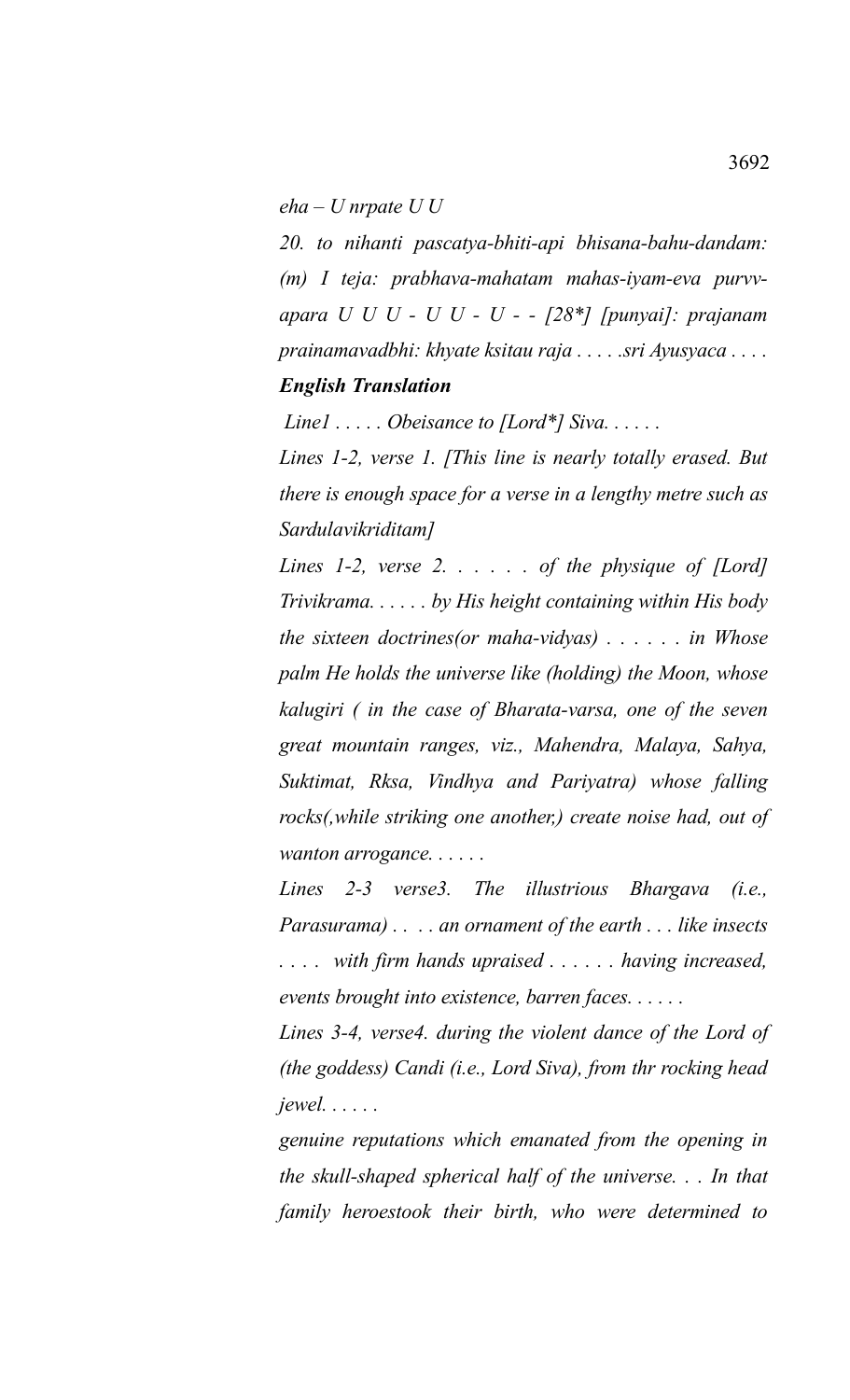*resurrect the warrior clan which had been rendered weak by the wars waged by Bhargava (Parasurama) (against them).*

*Lines 4-5, verse5. Noble was that very family which was the birth-place of valour which had successfully removed the sufferings of the other (Ksatriya clans) in which Mame, the abode of thousands of perfect and extremely valorous deeds and who was the utmost favourite of the world.*

*Lines 5, verse 6. That very Son of the Sun (i.e., Karna), Mame, the unequalled hero of the world, uttered everyday the words "may I have no mercy on (my) body, may I not hanker for material wealth, may I be diligently disinterested in sensual temptations . . . . . .* 

*Lines 5-6, verse 7. The thorny trees, like the sensuous villains, repeatedly wrote (i.e., scratched) on the skins of the breasts and hips and loins of the womenfolk of the tribal villages of the plains and hills who had taken refuge in the thickets as a result of the destruction of their abodes in sportive wars waged by him.* 

*Lines 6-7, verse 8. His fame alone having pervaded till then the heavens, the high-minded [Mame], wishing to go to the heavens in person and reside there in that wonderful world, he bequeathed his entire realm along with all the wealth to his son Sallaksana just as the Sun-god had bequathed all his lustre to the Fire-god.* 

*Line 7, verse 9. As a result of some unknown power of the gift of that realm, which had no bounds and was otherworldly, a super-human valour manifested itself in Sallaksana; it was indeed an earthly exception.*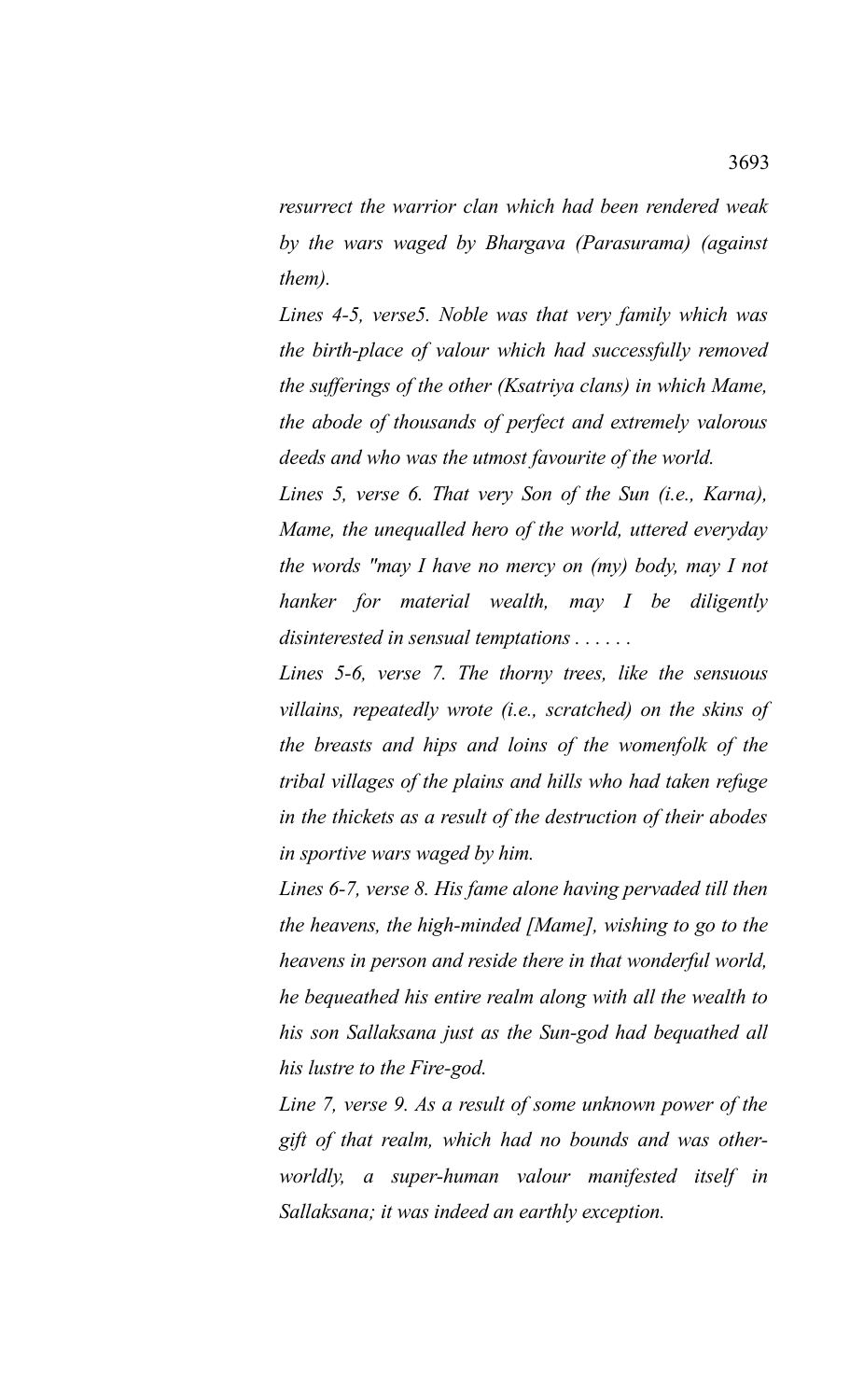*Lines 7 – 8, verse 10. The sword was at the tip of his fingers, his hand was verily the great army, his fame, like sumptuously cooked delicacies, were ever palatable; even without a kingdom to rule, these personal instruments enabled him to spread extensively an empire sans worries.*

*Line 8, verse 11. He who was for long intervals enjoying himself on battle-fields, bore on his head his ruthless sword, which was quick to end the lives (of his enemies).*

*Lines 8-9, verse 12. Within the serene surroundings of the Malaya mountain, on the banks of the heavenly Ganges, at the entrances of the cave-dwellings of the Himalayas, in the caverns in which the hunter-tribes dwell, the accomplished womenfolk gaily sing (literally, read) the strings of his eulogy composed for the first time by the semi-divine beings moving about in the skies.* 

*Lines 10-11, verse 13. On the advice tendered by the elders, in the terrains of the Himalayas, in the pristine pure regions of the Malaya (Mountains), in the lands along the banks of the heavenly Ganges as well as in other regions the semi-divine unmarried girls, with intent to gain husbands, ever offer worship to the hands of the satiating images sculpted in his (i.e., Sallaksana's) likeness.*

*Lines 10-11, verse 14. He who is to be offered oblations by the beautiful for the realization of their desires . . . . himself by the worlds . . . .in whose abode, which is pleasing with wealth and happiness, hi is sung about by multitudes of celestial singers.*

*Lines 11-12, verse 15. The people look upon as a phenomenon the fact that, Sallaksana, who was, through*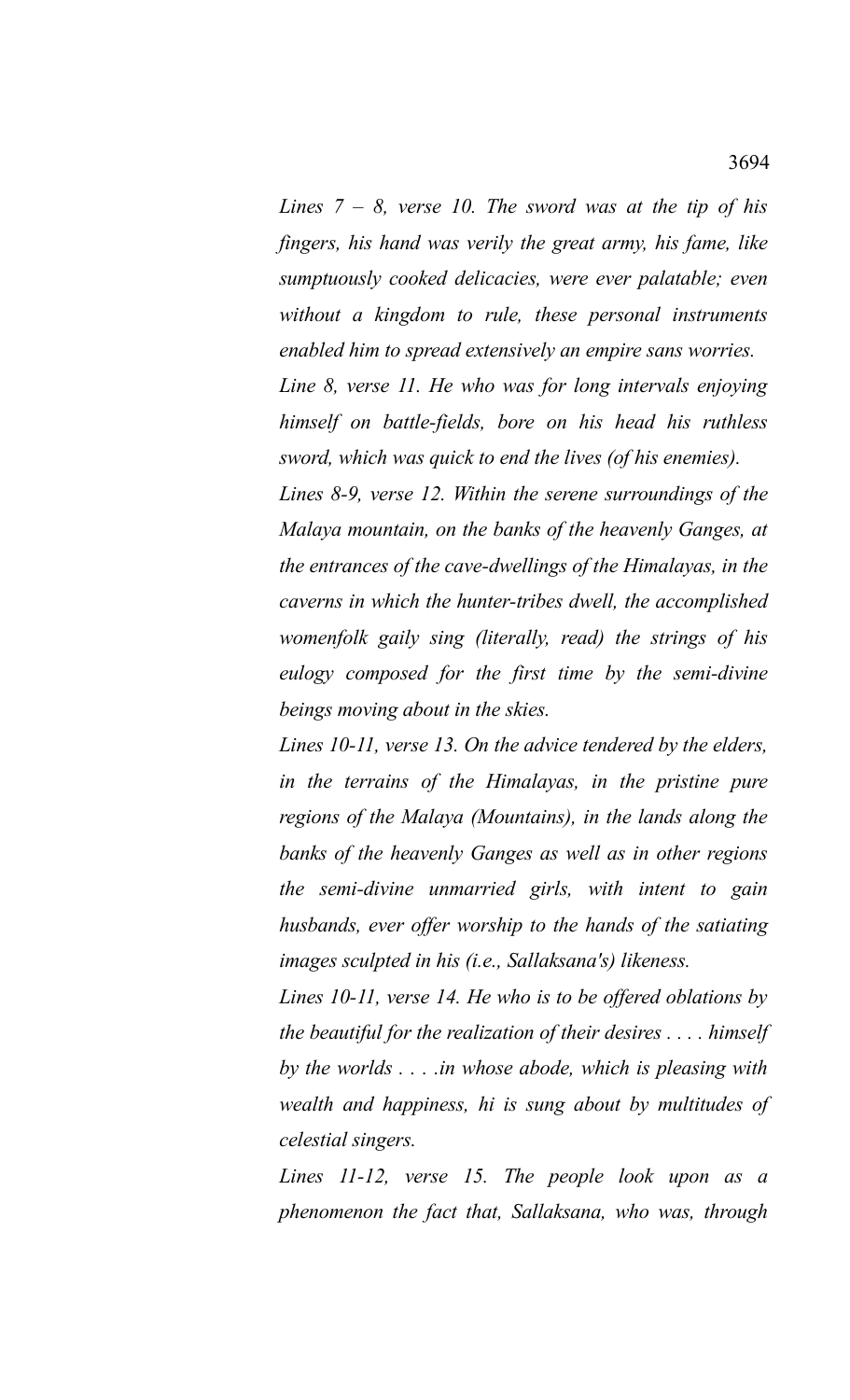*good fortune, enjoying the genuine company of the damsels of the heavens, had happily begotten a son who, by appearance, was no different from his father.*

*Lines 11- 12, verse 16. [That son] Alhana, who was the beloved of the good people, is like a pointed saw to the war-mongers. He retrieved the splendour of the habitually fickle-minded Goddess of wealth by means of fair and persuasive means.*

*Line 12, verse 17. He was indeed extraordinary and whenever he confronted (his foes the heap of their) arrogance, accumulated over a protracted period, melted away. The garb of good deeds and bad deeds (worn by them) slipped away by his mere looks.*

*Line 13, verse 18. He was the destroyer of (his enemies' manliness, and made those who were afraid effeminate; as against the belief among the people, his eminence far dwarfed that of the lofty mountains.*

*Lines 13-14, verse 19. His nephew (literally brother's son), the widely celebrated Meghasuta, the illustrious one, who superceded Anayacandra; he earned the lordship of Saketa-mandala through the grace of his elder, the Lord of the earth, Govindacandra.* 

*Line 14, verse 20. Not only did he, who was powerful, put an end to the arrogant warriors who were dancing in unrestrained frenzy in the battles constantly fought by him, but he also gave (to his people) an excellent army which was replete with (soldiers comparable to) the wishfulfilling trees.*

*Lines 14-15, verse 21. By him, who was meditating in his*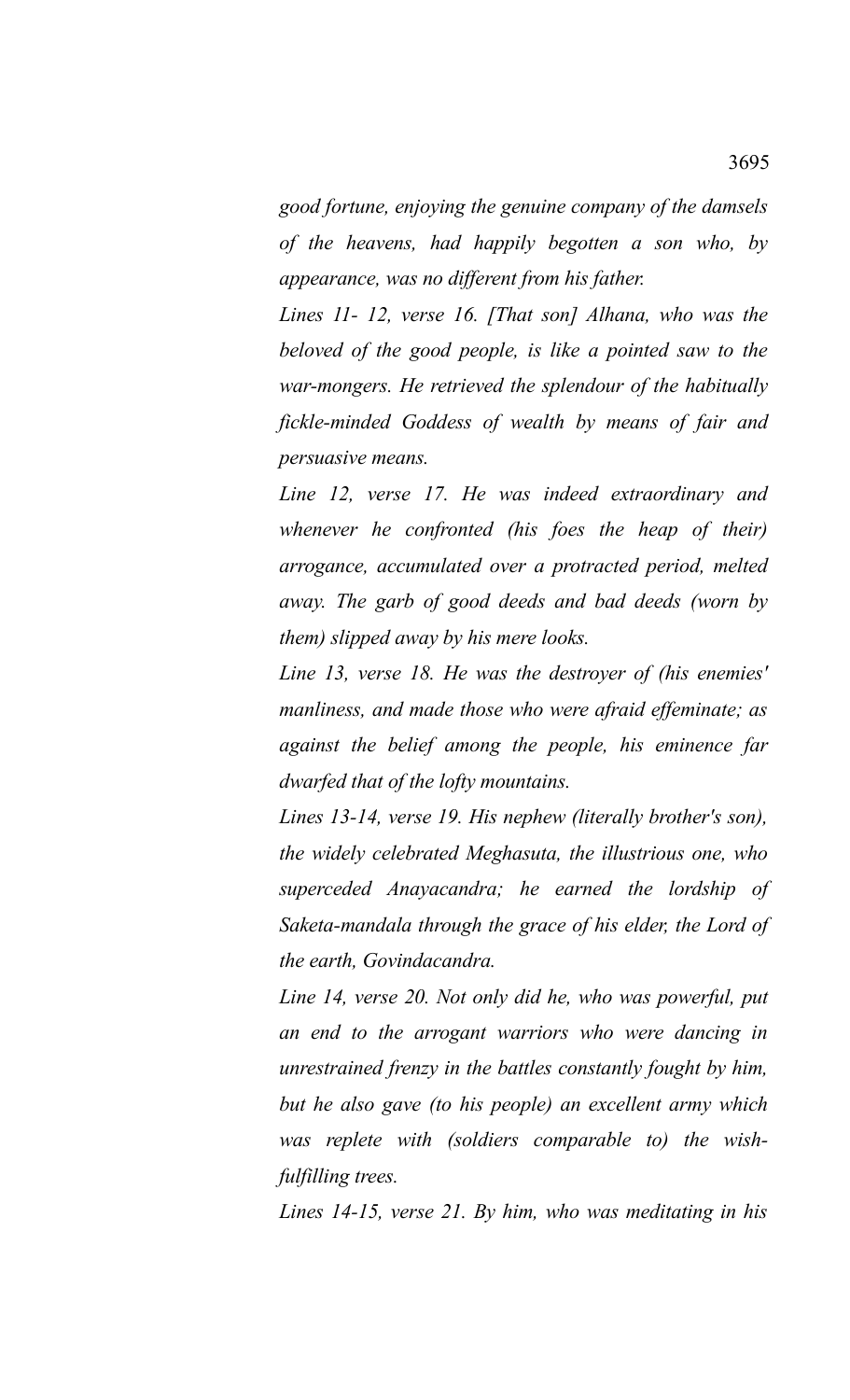*mind on the easiest means of quickly jumping across the ocean of worldly attachments, was erected this beautiful temple of [The god] Visnu-Hari, [on a scale] never before done by the preceding kings, compactly formed [i.e. built] with rows of large and lofty stones which had been sculpted out.*

*Lines 15-16, verse 22. The position of Alhana, whose tireless shoulders were like safety latches for the stability of the king Govindacandra's empire, was subsequently occupied by his younger (son?) Ayusyacandra.*

*Line 16, verse 23. Great poets dared not compare him with Sahasanka and Sudraka; out of sheer fear none save the God of Love dared draw the bow-sting in his presence.*

*Line 17, verse 24. By him, who was of good conduct, and abhorred strife, while residing at Ayodhya, which had towering abodes, intellectuals and temples, Saketa-Mandala was endowed with thousands of wells, reservoirs, alms-houses, tanks.*

*Line 17-18, verse 25. the young damsels, who were as attractive as the female musk-deer and does, while they rested on the cool surfaces of the Himalayan rocks, sang about his (i.e., Ayusyacandra's) fame.*

*Line 18, verse 26. Whose bodily splendour, which was ever characterised by glowing eyes, was at all times pleasant with gentle feelings, was a source of salvation for the good just as (the holy pilgrimage centre) Kasi is.*

*Lines 18-19, verse 27. Separating [the flesh and blood of the demon] Hiranyakasipu from his skeleton, subduing [the demon] Bana in battle, tearing asunder the arms of the*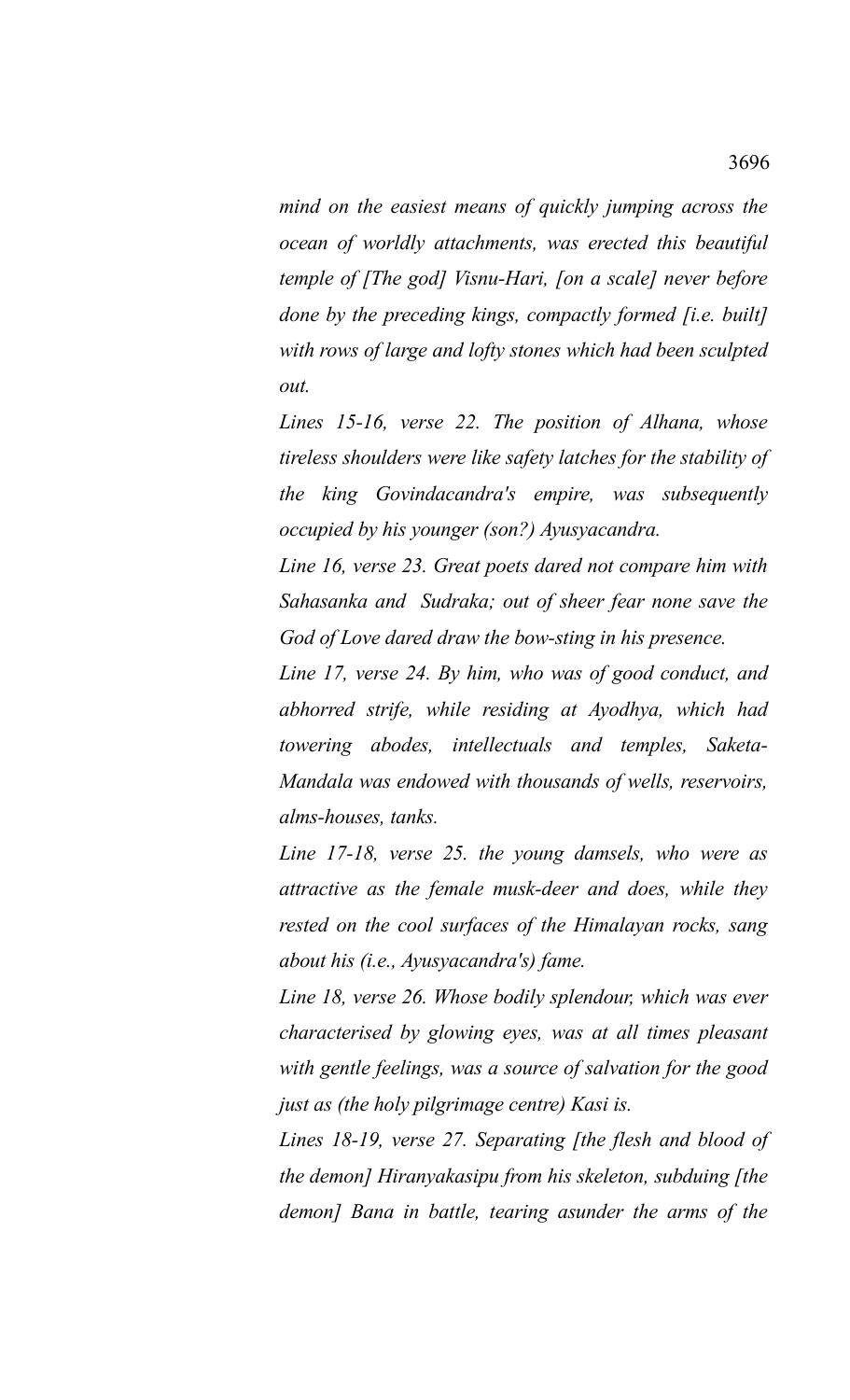*[demon-] king Bali, and performing many valorous deeds, having killed the evil Ten-headed [demon Ravana], . . . . . . . .* 

*Lines 19-20, verse 28. And now, the fierce arms of the ruler . . . annihilates even the fear caused by the westerns (i.e., the Islamic invaders from the west). The brilliance of the mighty great ones . . . . east and west . . . . . .* 

*Line 20, verse 29. Because of the subjects' effective acts of merit, the king being famous in the world . . . . . the illustrious Ayusyacandra . . . . . ."*

**3637.** Sri K.V. Ramesh, O.P.W. 10, has also submitted a report about the said inscription , which says:

*"The subjoined stone inscription is engraved on a rectangular stone slab, the written area roughly covering an area of 115 cms X 55 cms. The slab as at present extant is diagonally broken in two leading to the loss of a couple of letters in almost every line. Besides, the first and last two lines have suffered heavy damage resulting in the loss of many letters. All in all, the loss of letters have proved a handicap to epigraphists and Sanskritists in the matter of fully interpreting the contents of the text. Nevertheless, the overall purport and the crux of its import are clear beyond doubt. In the first instance a hurriedly prepared estampage, and in recent times, a high quality estampage as well as some photographs were all provided by Dr. S.P. Gupta Chairman, Archaeological Society of India, New Delhi for which I am highly thankful to him.* 

*The text of the inscription is written in fairly chaste Sanskrit, the orthographical features being regular for the*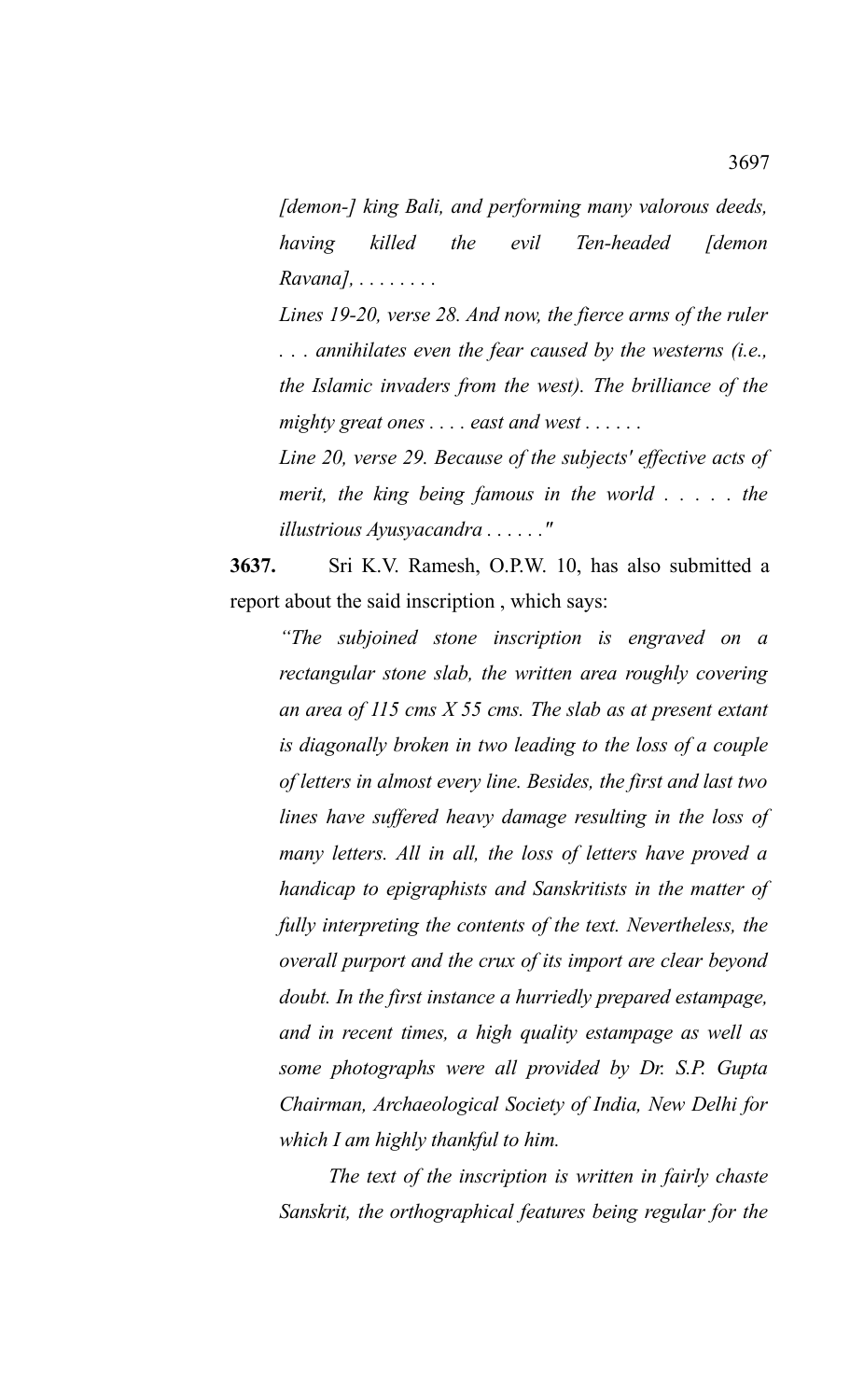*period to which the inscription belongs, namely the middle of the 12th Century A.D. The inscription is not in any way dated, but may be assigned, with confidence, to the middle of the 12th Century on palaeographical grounds as well as the internal evidence provided by the inscriptional text in question.* 

*But for the opening salutation to Siva at the very beginning, the entire text of the inscription is composed in Sanskrit verse of fairly high literary excellence. As has been stated above, the palaeographical and orthographical features are normal for the period to which the inscription belongs, viz, the middle of the 12th century A.D. This was an important period of transition from classical Sanskrit to the North Indian vernaculars. This can be easily identified in contemporaneous inscriptions, including the present one, in the confusion in the use of class nasals and anusvara, and in the employment of the sibilants and palatals.*

*As for the contents of the text, it is fully reflective of medieval vanity as far as the eulogies of the heroes mentioned in the inscription are concerned. The most important internal historical information we get from this epigraph is the mention of Govindachandra, obviously of the Gahadavala dynasty, who ruled over a fairly vast empire from 1114 to 1155 A.D.*

*Verse 1 is entirely lost. Verse 2, which is badly mutilated, refers to Trivikrama and, hence, may have been composed in praise of Lord Visnu. Verse 3, which is also badly damaged, seems to allude to the near-total*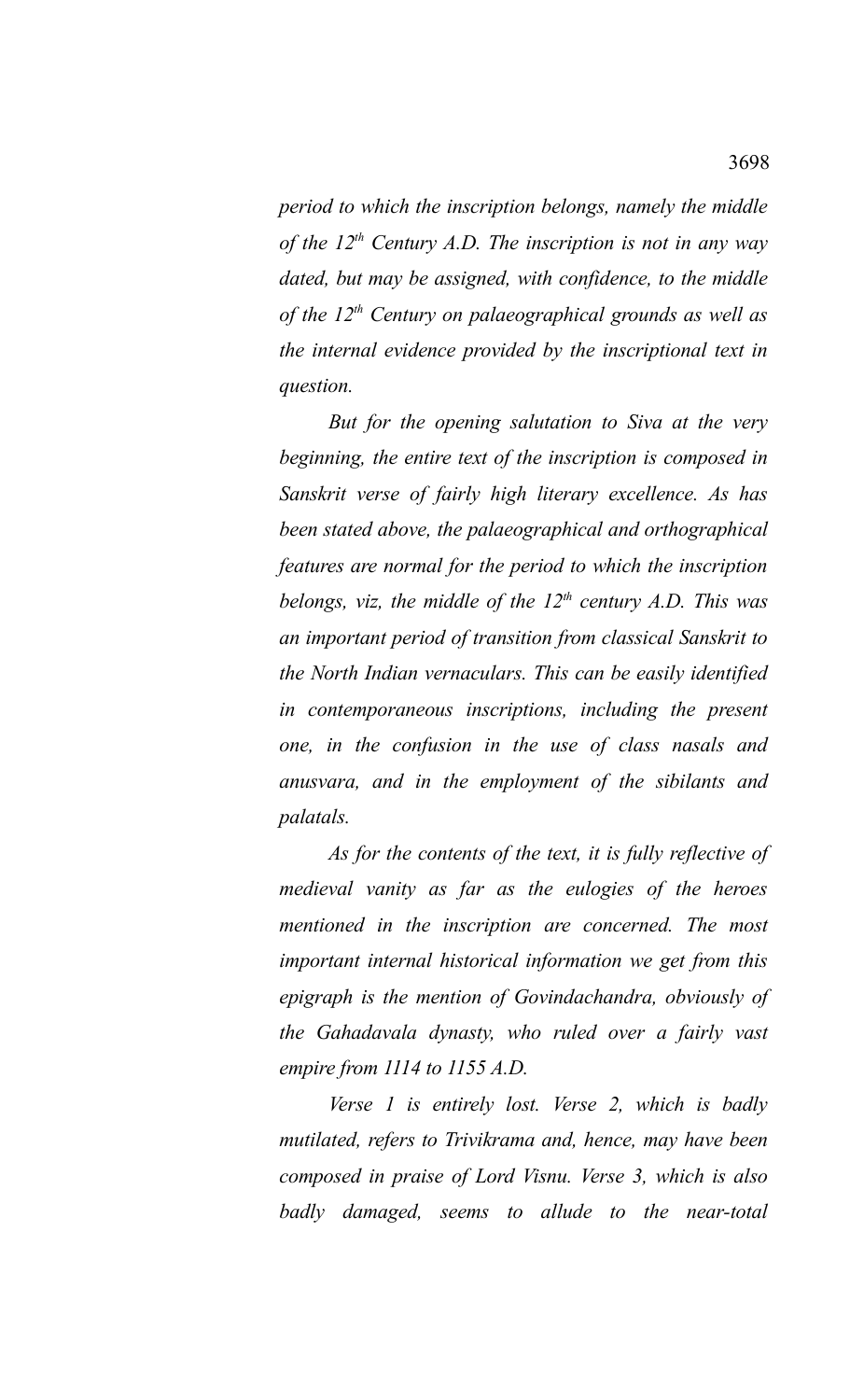*decimation of the warrior clans by Bhargava-Parasurama. Verse 4 refers to the emergence of a Ksatriya family, heroes born in which successfully resurrected the decadent warrior clans. According to Verse 5, in that noble family was born the beloved of the people, Mame. Verse 7 speaks of his detachment from mundane things while Verse 8 informs us that he bequeathed his realm and wealth to his son Sallaksana. Verse 9 to 14 contain conventional praises showered on this Sallaksana in which the poet has displayed a high level of poetic imagination. Verse 15 refers to the birth of his son whose stunning resemblance to his father was the talk among the people. Verse 16 refers to this son as Alhana and credits him with retrieving the past power and glory of his family. While the next two verses (17 and 18) contain his conventional praise, verse 19 gives the information that his nephew, Meghasula by name, as superseding a certain Anayacandra and obtaining the Lordship of Saketa-mandala through the grace of the senior Lord of the earth, Govindacandra, While verse 20 lauds the military might of this hero, verse 21 gives the important information that, in order to ensure his easy passage into the heavens, Meghasuta built a lofty stone temple for the god Visnu-Hari. From verse 22 we learn that he, who was responsible for the stability of Govindacandra's empire, was succeeded by the younger Ayusyacandra as the Lord of Saketa-mandala. Verse 23 contains his conventional praise. According to verse 24, he set up residence in the city of Ayodhya, which was adorned with lofty abodes, intellectuals and temples, and added to*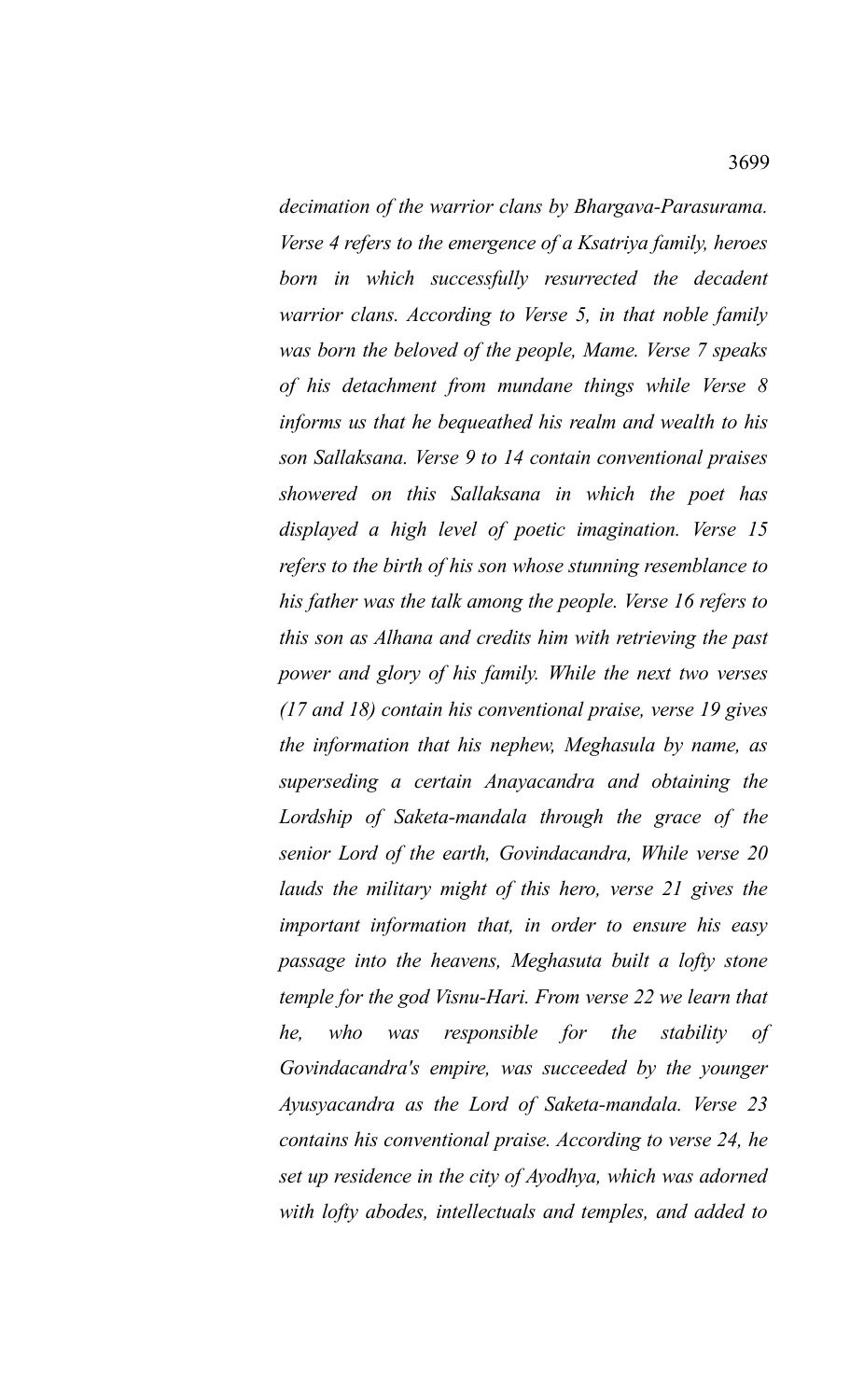*the entire Saketa-mandala thousands of small and big water reservoirs. Verse 25 and 26 contain more conventional praises of Ayusyacandra. Verse 27, which is partly damaged, alludes to the well-known episodes of Visnu's incarnations as Narasimha, Krsna, Vamana and Rama. The badly damaged verse 28 refers to a King (probably Ayusyacandra) as warding off the danger of invasion from the west (i.e. from the invading Muslim forces). Verse 29, which is incomplete, mentions the king Ayusyacandra.* 

*The reference to Saketa-mandala is interesting. It is well known that North India. Just as in the case of the South, was divided into administrate divisions called mandalas (see the word mandala in the indices to H.C. Ray's monumental two-volume work 'The Dynastic History of Northern India', II edn.' 1973, Delhi)"*

**3638.** The expertise of Dr. Koluvyl Vyassrayasastri Ramesh-OPW 10 as an Epigraphist could not be disputed by any of the parties. In fact some of the witnesses of both the sides admitted that he is the best authority so far as the translation of Sanskrit inscription is concerned. PW-16 Dr. Suraj Bhan in Part II page 6 has said about Dr. Koluvyl Vyassrayasastri Ramesh:

''मैं डाo केo बीo रमेश को जानता हूँ, वह एपीग्राफिस्ट हैं और मान्यता प्राप्त है।'' (पेज 6)

*"I know Dr. K.B. Ramesh. He is an epigraphist and have recognition as such." (E.T.C.)*

**3639.** Dr. Koluvyl Vyassrayasastri Ramesh himself appeared in witness box and proved the decipherment and translation of the contents of stone inscription and also the fact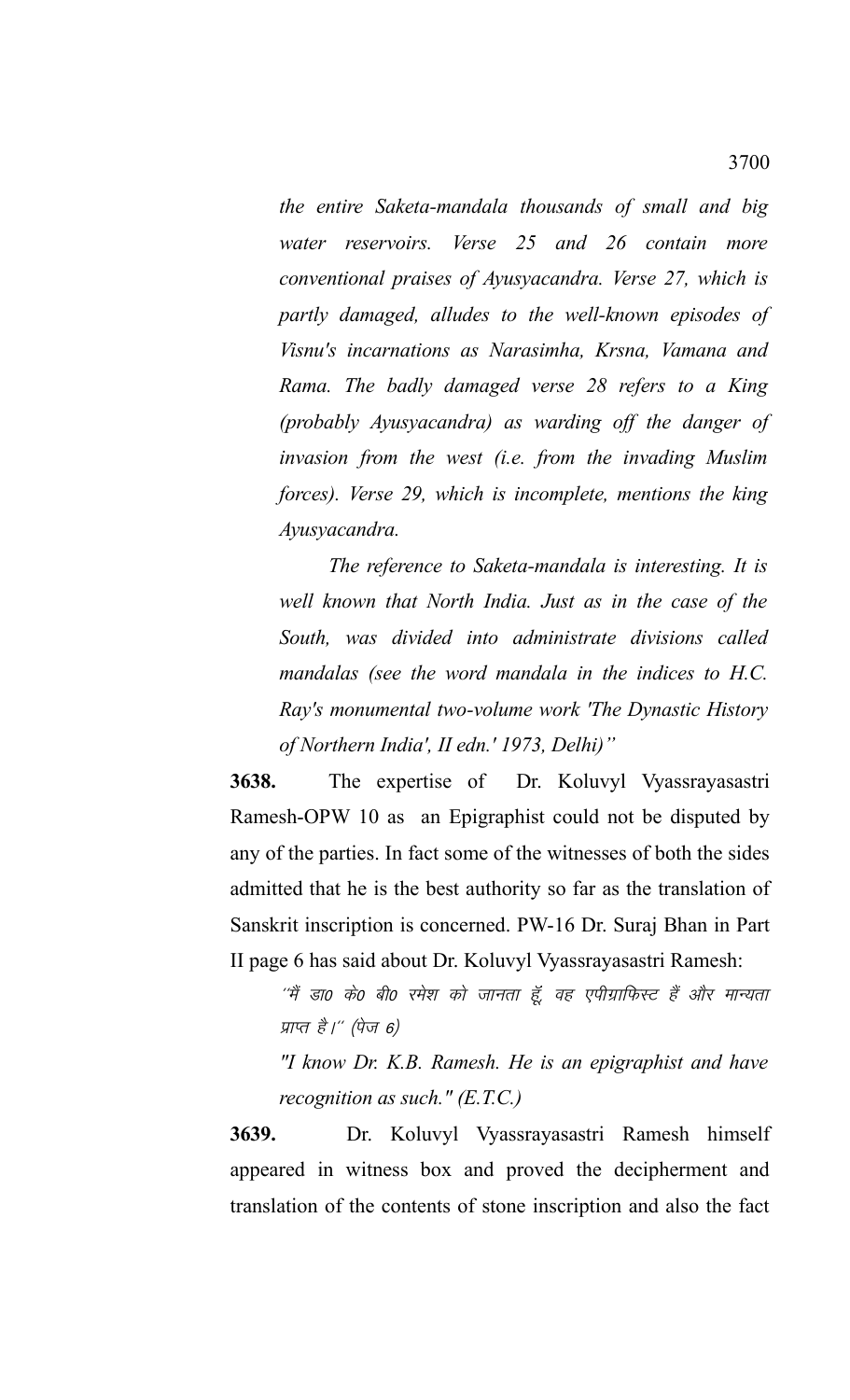that it must belong to  $12<sup>th</sup>$  Century A.D. From the reading of the contents, he also stated in para 14 of his affidavit that a temple of Vishnuhhari constructed by Meghasuta must have been in existence in the temple town of Ayodhya from  $12<sup>th</sup>$  Century A.D. **3640.** It would be appropriate to refer some extracts of the statement of OPW 10:

*"While deciphering the inscription I have shown square brackets with numbers and star marks to indicate the numbers of the verses calculated by me although that number is not mentioned in the inscription." (Page 20)*

*"The first two pages and the top portion of page No. 3 of my report have the introductive part of my observations. In other words it may be termed to be as an introduction part of my report." (Page 21)*

"*According to me, the period of the inscription in question can be dated back to the 12th century and wherever I have used specifically the period around middle of 12th Century, I meant that it was from about 1130 to 1170 A.D. If once I have used the period around middle of the 12th Century, it will remain the same even if I subsequently refer it to as 12th Century." (Page 29)*

"*After 2000-2001 I had studies many facsimiles of inscriptions of Gahadwala rulers, namely, Chandradeo, Govindchandra and Vijaychandra. I compared all such facsimiles with the estampage of the inscription in question from palaeographical point of view. I did not deem it necessary to mention in my report specifically hat while comparing the estampage of the inscription in question with other facsimiles." (Page 37)*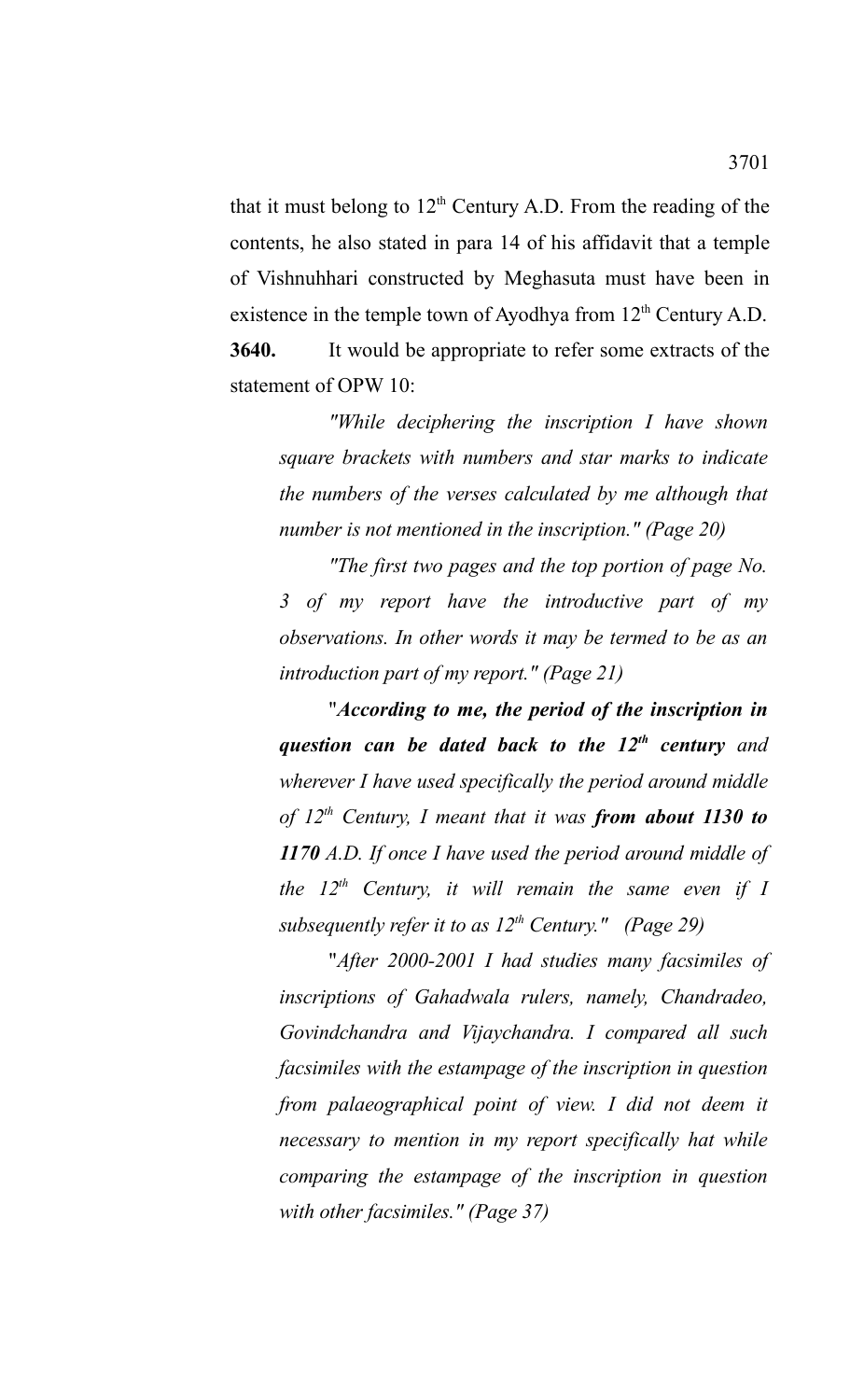*"It is not correct to say that till 13th century, for temple, the word 'Devalaya' etc. but not Mandira was in* **use.**  $\ldots$  *It will not be correct to say that up to*  $12^{th}$ *century, the word 'Mandira' was not being used for temples but for human dwellings." ( Page 44)*

"*My translation regarding verse 22 appears to be defective as it does not make the position clear regarding succession of Alhana and Ayusha Chandra. In my opinion, the correct translation of verse 22 of the inscription in question would be that Ayusha Chandra, son of Alhana occupied the position of Meghasuta as chieftain of Saketa Mandala." ( Page 46)*

*"It is clearly mentioned in verses 19 & 24 of the inscription that Ayodhya was the headquarters of Saket Mandal. Since the Raja of Saket Mandal was residing in Ayodhya." (Page 51)*

*"Inscription specifically states that Ayushya Chandra was residing at Ayodhya when he was the ruler of Saket Mandal." (Page 52)*

*"The temple referred in this inscription was constructed by Meghasuta but the inscription was got written by his successor. There is a gap between the period of construction of the temple and the inscription." (Page 53)*

*". . . which the temple built by Meghsuta was in existence when his successor Ayushya Chandra got this inscription engraved." (Page 54)*

*"The inscription is engraved for the main purpose of recording the construction of the Vishnu Hari temple*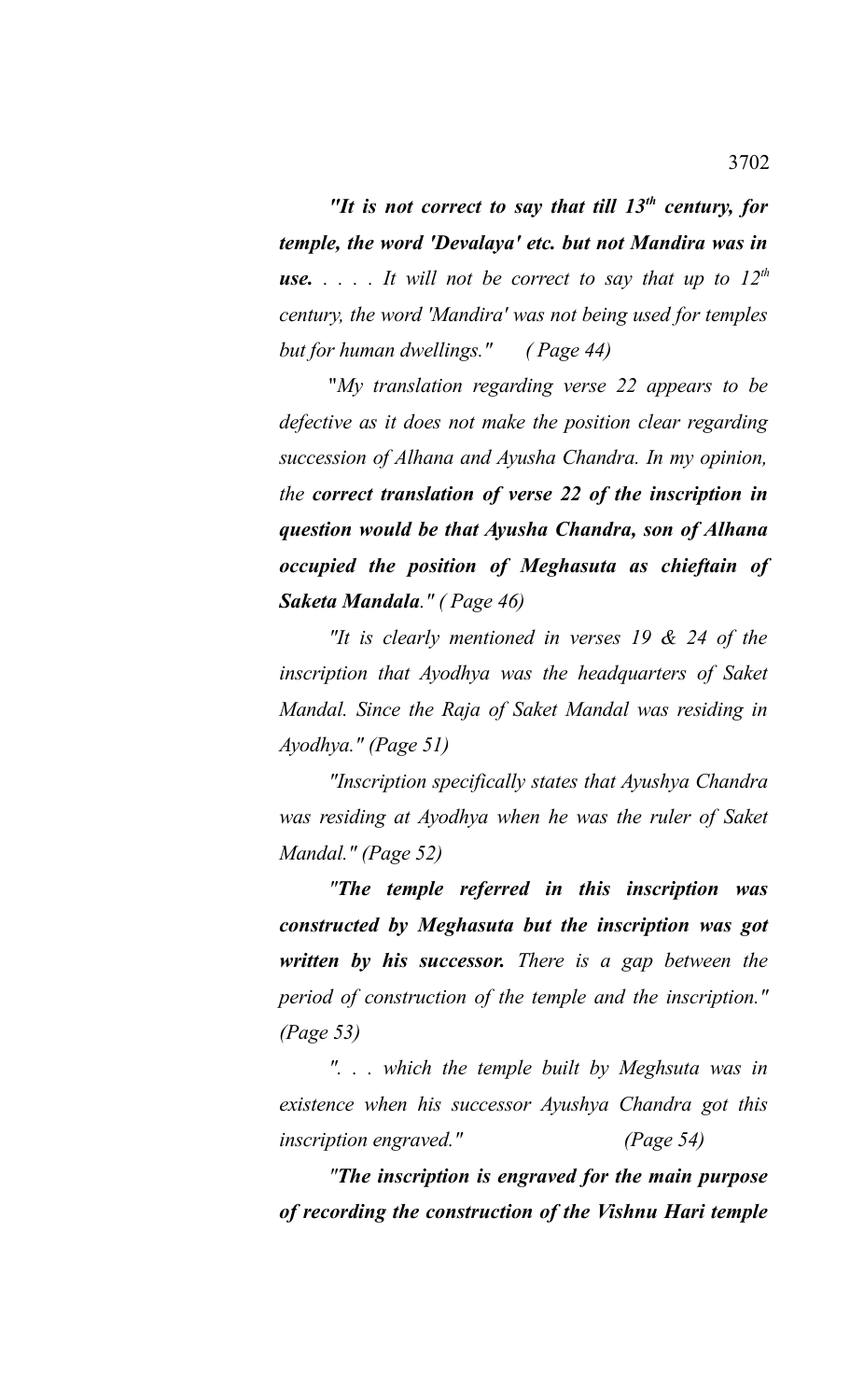## *by Meghasuta and the excavation of thousands of wells, tanks, reservoirs, etc. by Ayushya Chandra." (Page 65)*

**3641.** From the above inscription, the following facts we can safely infer:

(A) There existed a temple of Vishnuhari at Ayodhya in 12<sup>th</sup> Century A.D.

(B) It was constructed by a Ruler of Garhwal Dynasty i.e. by Meghasuta.

**3642.** The inscription giving this information became available in December 1992 actually pertain to  $12<sup>th</sup>$  Century A.D. Its genuinity and authenticity could not be doubted though it was argued on behalf of the Muslim parties that the manner in which it claimed to have been obtained cannot be decisive to hold that it was fixed in a building existing at the disputed site. The stone inscription therefore by itself cannot be decisive to hold that Vishnuhari Temple existed or was constructed at the disputed site.

**3643.** OPW-9 and 11, the authors of the book **"Ayodhya Ka Itihas Evam Puratatwa"** ( Paper No. 289 C1) admitted several inaccuracies in the translation of the aforesaid stone inscription, they had published. They also admitted unequivocally whatever has been translated by Dr.Koluvyl Vyassrayasastri Ramesh- OPW 10, that is the most authentic and must prevail.

**3644.** In the meantime, Prof.D.Mandal PW-24 also published a book expressing his opinion that if further excavation is made at the site in dispute, it may be helpful to find out whether there existed any earlier religious structure of Hindus or not.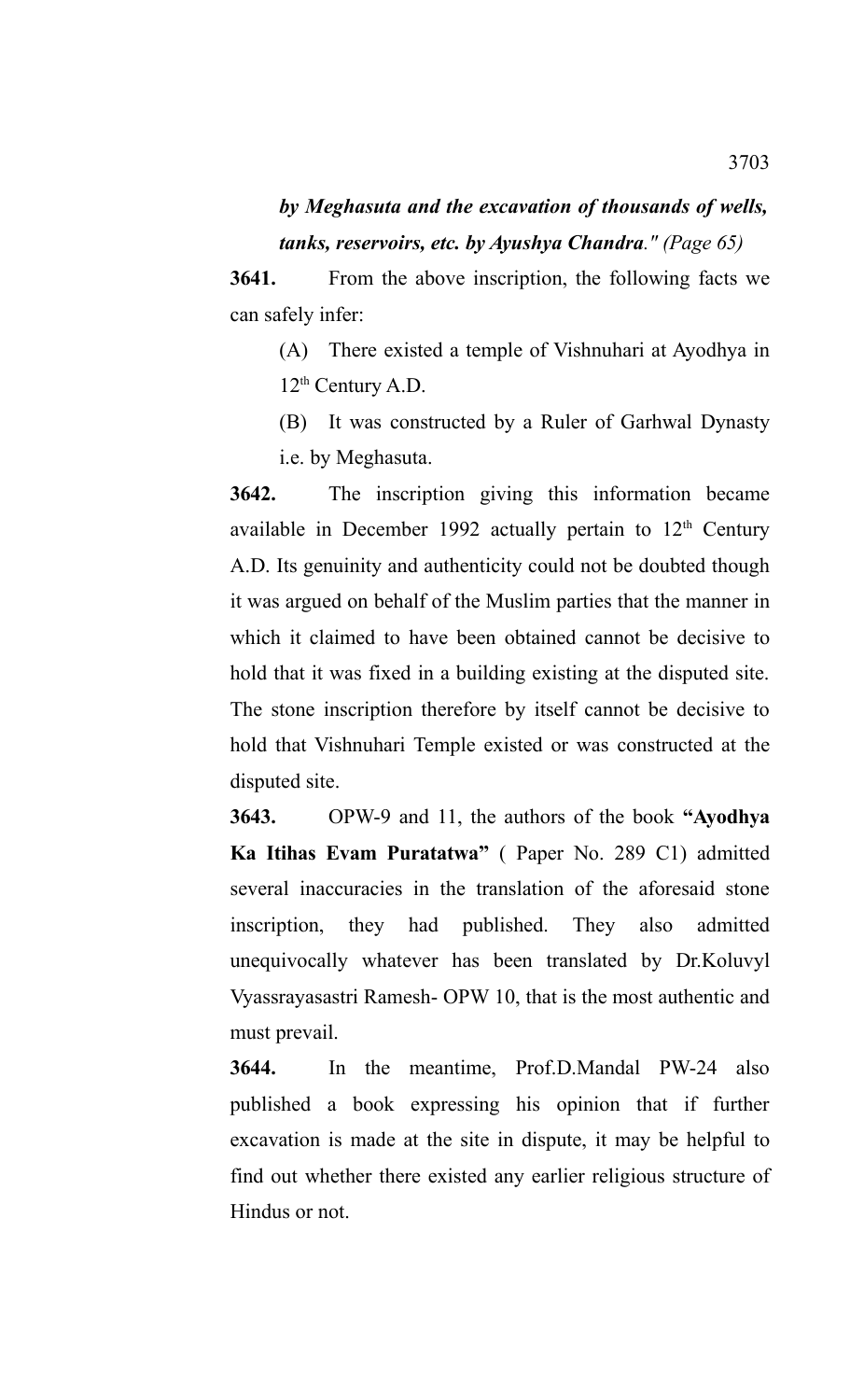**3645. Exhibit 63 (Suit-5) (Register 30 Page 7-98)** also **Exhibit D-26 (Suit-5)** is a photocopy of a Book titled as **"Ayodhya Archaeology After Demolition"** by D. Mandal first published in 1993, reprint in 1994 by Orient Longman Limited, Haidrabad. On page 13, there is an acknowledgement of the author as under:

*"Any work done is never the outcome of one person's endeavours. This tract owes a great deal to several friends who have helped in various ways. For the inspiration and encouragement unstintingly provided, I wish to thank especially Professors R.S. Sharma, B.N.S. Yadav, D.P. Agarwal, S.C. Bhattacharya and N.C. Ghosh. I am also grateful to Mr. Ziaul Haq, a senior journalist based in Allahabad, Mr. Sanjay Kumar (photographer) and Mr. L.K. Tiwari (draftsman). I thank Dr. Also Rai who suggested that this work be published as a tract, and the editors of the series, especially Prof. Neeladri Bhattacharya and Romila Thapar. I am grateful to Dr. Shereen Ratnagar for providing a concise and clear introduction to archaeological methods. Not least, I thank my wife, Ms. Basanti Bose, for her valuable support. The responsibility for any shortcomings, however, is entirely mine."*

**3646.** The "Editorial Preface" which is published and is on record at page 17 to 22 Register 30 has been written by Romila Thapar and "Introduction" to the book which is on record from page 23 to 35 has been written by Shereen Ratnagar. It appears to have been written to counter the claim of some experts with respect to the site in dispute based on the stone inscriptions claimed to be recovered in December 1992 as also report of Sri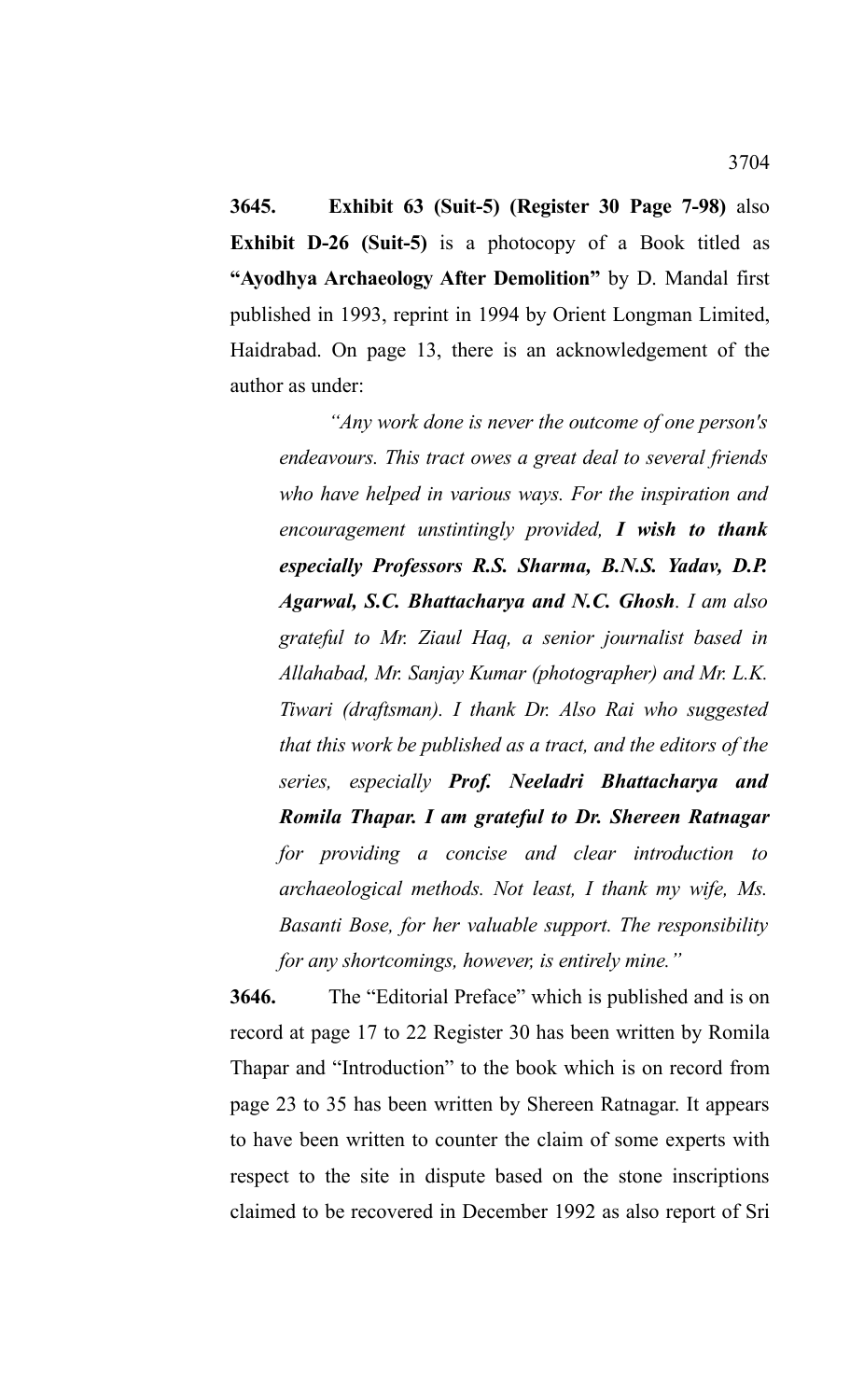B.B. Lal wherein he mentioned to have found some pillar bases during his excavation made in 1975-76.

**3647.** Shereen Ratnagar has tried to give an idea about the merits and demerits of the process of excavation, ascertainment of historical facts and also justification of a report or comments of a person, who himself has not gone in field archaeology visa-vis report of a person who has actually conducted excavation. The concluding two paragraphs may be referred as under:

*"It must be reiterated that in excavation we actually destroy stratigraphic context without which the antiquities we find make little sense. At any excavation therefore, regular trench diaries; accurate drawings of sections and planning of walls, floors, or hearths; photography; and the management of multiple notebooks recording strata numbers and description and their corresponding batches of small finds are as important and as challenging as the actual digging, as these allow for re-examining of the data at a later stage when new finds, new techniques of analysis and new methods are developed in the subject. The data of archaeology do not simply lie in the ground awaiting recovery when they will 'speak for themselves;, it is when we excavate and record, when we make out typologies and classifications, that we generate date.* 

*The importance of excavation records will become evident when it is pointed out that even professional archaeologists cannot visit every excavated site. It is the excavation reports which they read with critical care; it is the report, its drawn and photographed sections and the chapter invariably entitled 'stratigraphy', which enable the*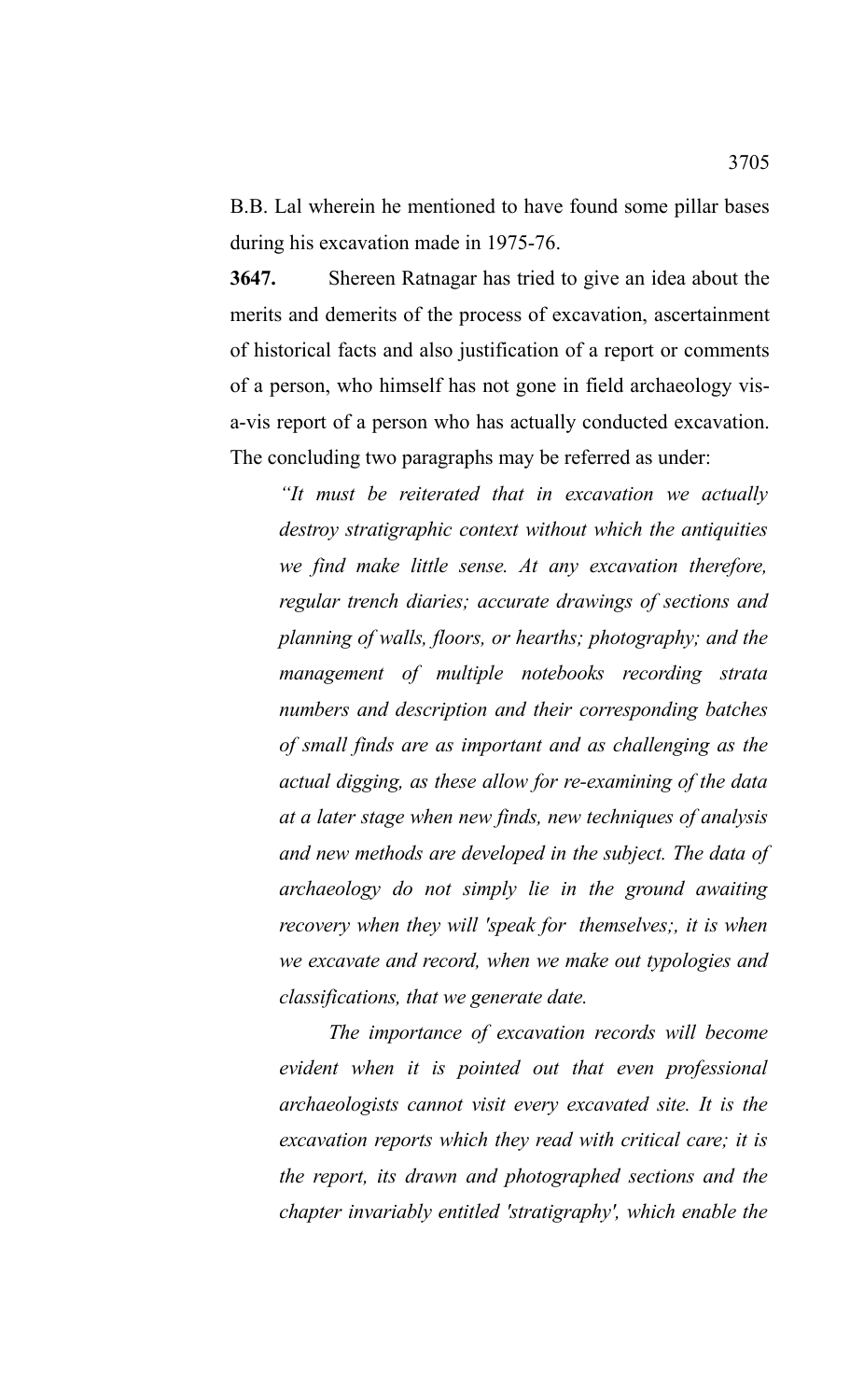*seasoned field excavator to distinguish the various features, the authentic from the inauthentic data and evaluate the stratigraphic skills of the excavator and thence the valid from the invalid conclusions. Such review and reanalysis of previously gathered information (artefacts, photographs and other records) by scholars not present at or involved with the original dig, is entirely valid and accepted in archaeological research."* 

**3648.** This book appears to have been published when a Presidential reference was pending before the Apex Court. D. Mandal, the author of the book, who has also deposed his statement as PW 24, on page 16 of his book (Register 30, Page 36), says:

*"Evidence gathered from archaeological excavations at the site will be of vital importance making it pertinent to discuss the extent to which archaeology science can help resolve the question. Admittedly, archaeological cannot answer questions relating to faith, or questions such as whether Rama was an historical figure, or problems about locating his birthplace. However, archaeology can answer with a considerable degree of certainty, many questions about various past activities of people, for which material evidence is available. It is for this reason that archaeological research continues and is of importance."*

**3649.** The report seems to have considered the question, whether there was a temple below the mosque. Though Prof. B.B. Lal's finding of a pillar bases and wall during his excavation in 1975 could not be disputed but the author refute that those structures did not belong to an erstwhile temple as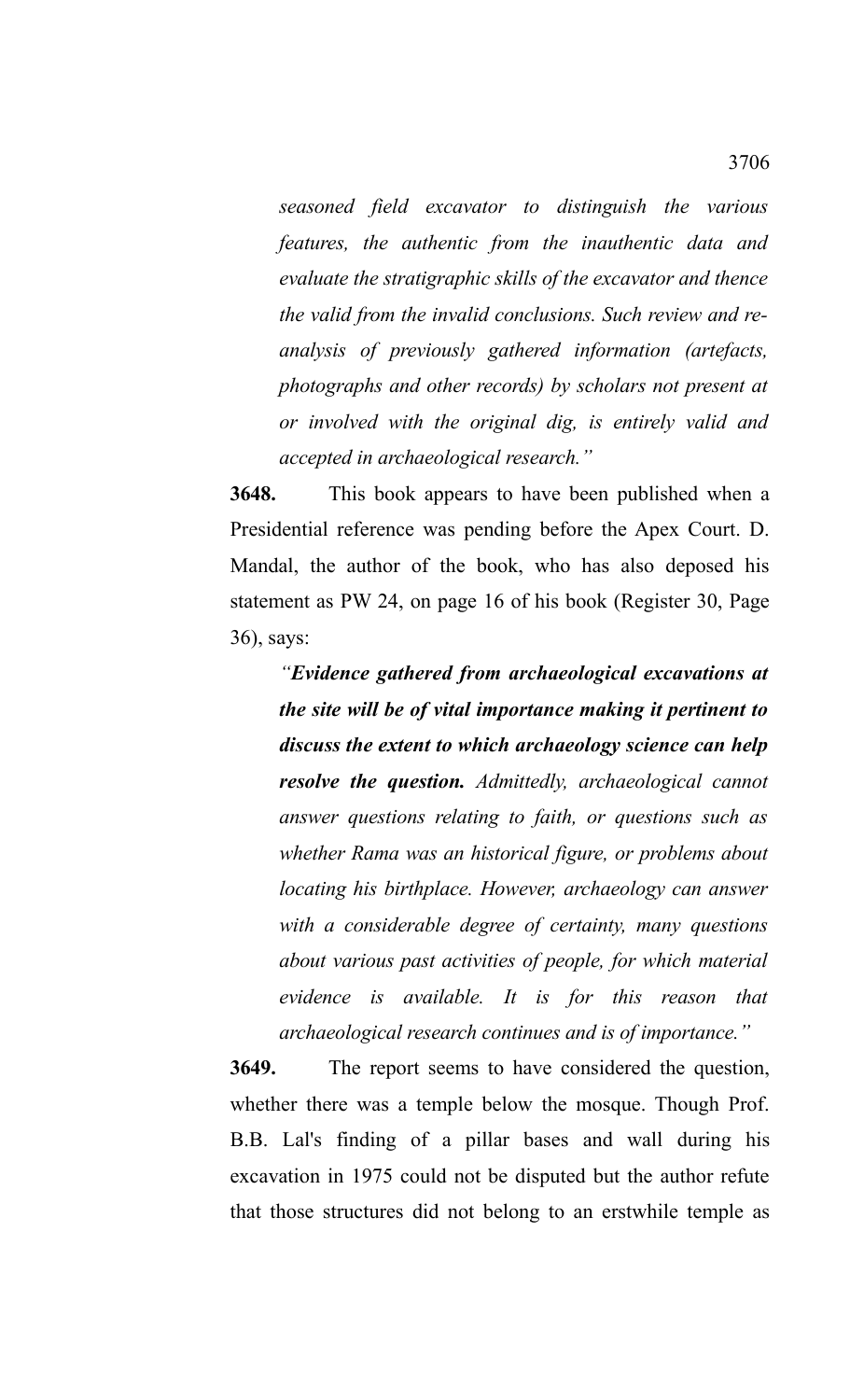claimed, and tried to justify his conclusions on page 39-40 of his book (Pages 65 to 66 Register 30) as under:

*"The analysis of all the strands of information from Discovery 1 reveals that:* 

*1. That various structural remnants claimed to be the vestiges of 'pillar bases' are not contemporaneous. They belong to at least five different, sequential structural phases (rebuilding episodes).* 

*2. It is highly probable that the so-called pillar bases are actually the remnant portions of walls of different structural phases.* 

*3. This rules out the possibility of there having been one structure raised on a series of pillars.* 

*4. There is clear indication in the trench of the existence of at least two rooms or room clusters or parts of buildings belonging to two different phases, but with the same general layout and construction methods.* 

*5. Constructed as they are of brickbats laid haphazardly, the so-called pillar bases were certainly not capable of bearing the vertical load of large-sized stone pillars, as has been suggested (RB-MH Pt II) and frequently reiterated.* 

*6. The contention that a 'pillared building' was raised in the eleventh century A.D. is absolutely baseless. No structural feature or artefactual find points even in a circumstantial manner to a date approaching the eleventh century. Instead, what is firmly suggested for the poorly built structure unearthed in the trench, is a date between the thirteenth and fifteenth centuries A.D.*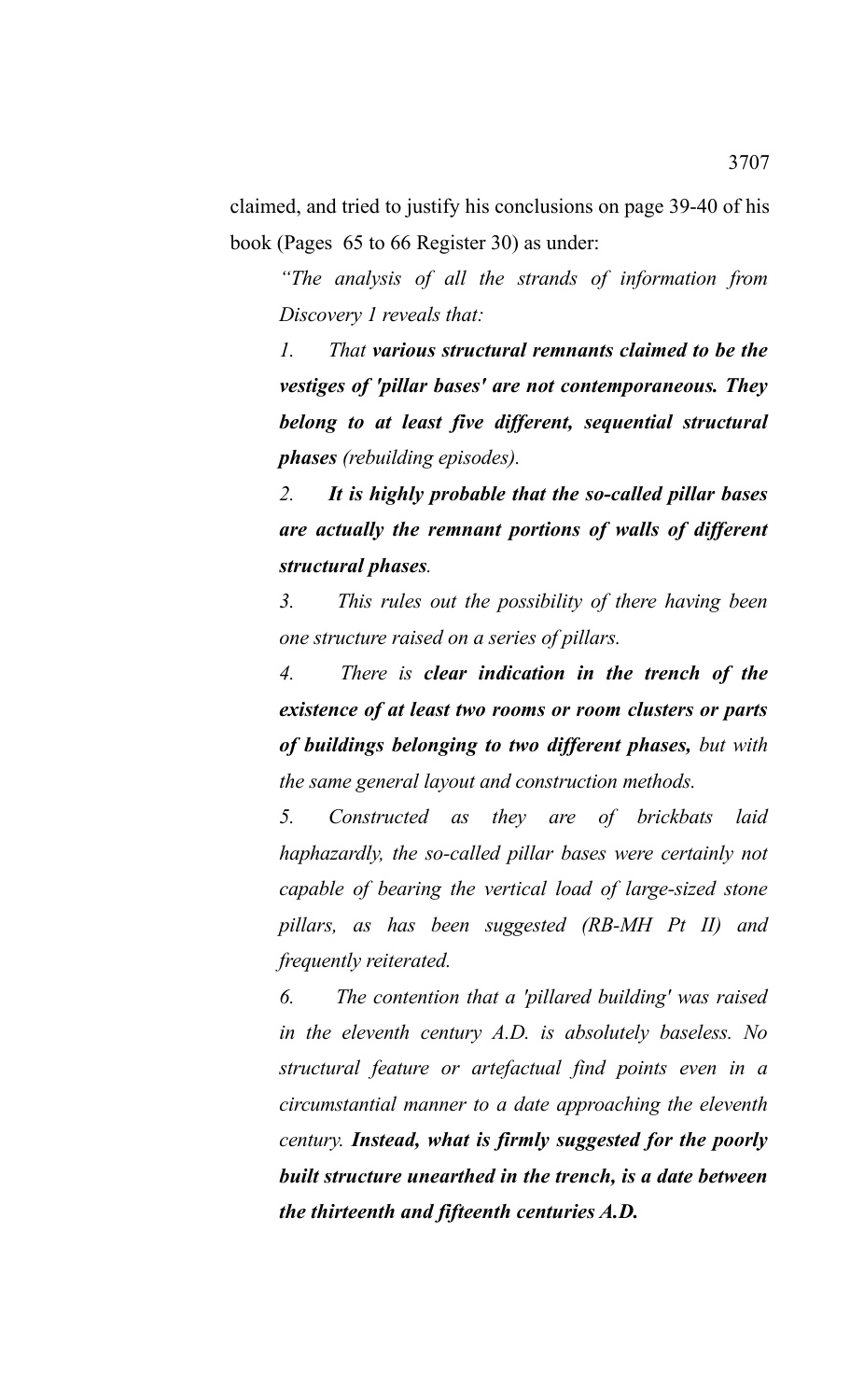*7. We can only surmise that the much publicized sherds of Islamic glazed pottery were found in all the deposits associated with the five structural phases. If this surmise is correct, then the use of this pottery was simultaneous with the habitation of the structure (through all five rebuildings of reparis). A time span of up to three hundred years that is indicated by this pottery, is quite consistent with the remains of the five occupational deposits, associated with the sequential structural phases, i.e., with the depth of material found. Such a discovery is fairly common in archaeology.* 

*8. The discussions above reveal the selective manner in which some archaeologists had cited the archaeological finds to argues for the existence of a temple. (In the process, the stratigraphy was paid scant attention). No reference has been made by Y.D. Sharma et al. In NAD, n.d. to the total range of pottery found in the trench. A study of this should be undertaken urgently. Attention must be paid to the ordinary red ware of everyday use associated with the de luxe glazed pottery, as also to other minor antiquities. These will shed light on the function of the structure, for example, whether it was any ordinary house with, say, cooking utensils, or not a residential structure devoid of domestic artefacts of everyday use."*

**3650.** The author suggested that the said structures might have been the residuance of some building of the period between  $13<sup>th</sup>$  to  $15<sup>th</sup>$  century. The author could not dispute the existence of some structure beneath the disputed structure but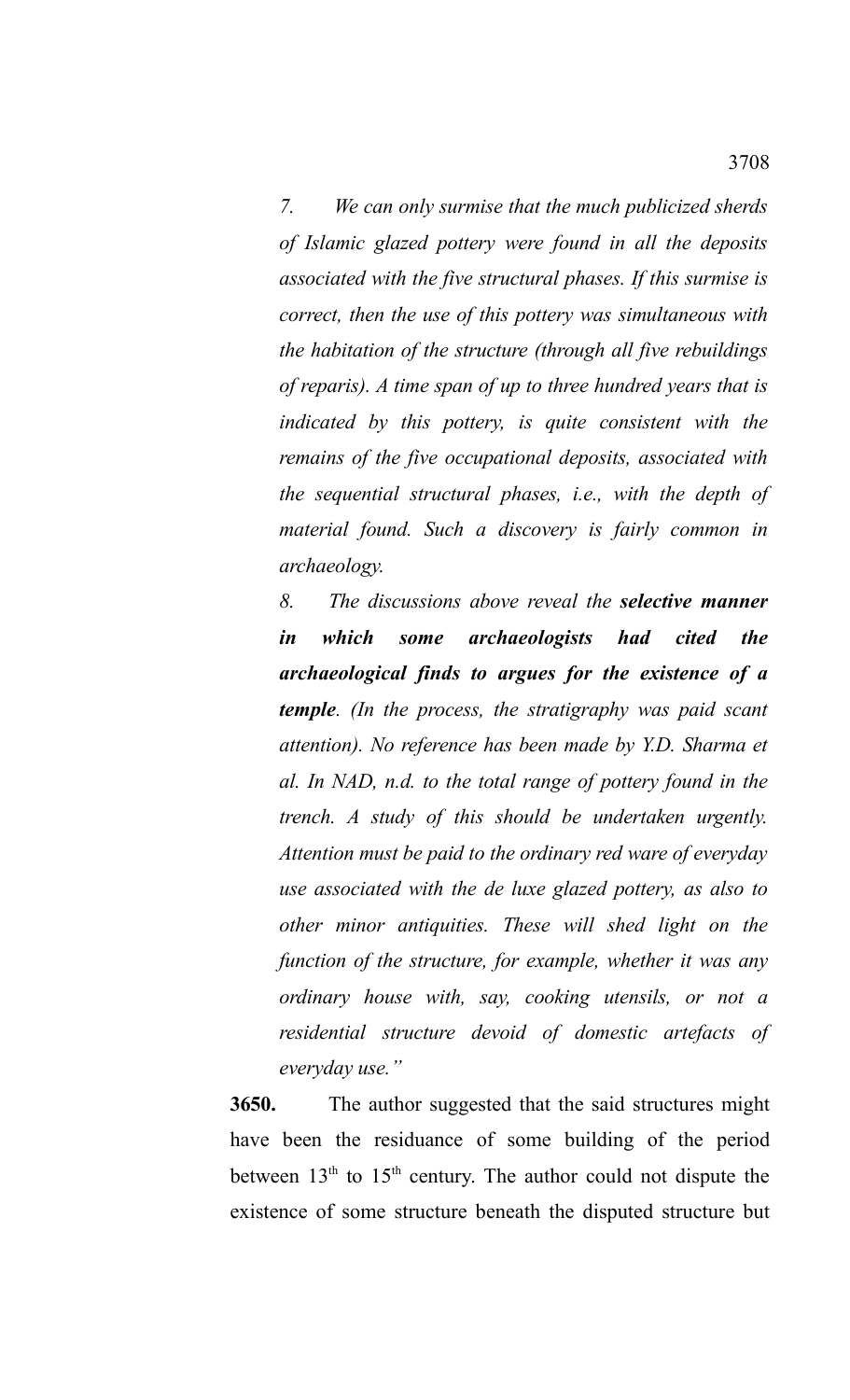refuted the claim that it was a massive temple of  $11<sup>th</sup>$  or  $12<sup>th</sup>$ century and instead suggested that it could have been structure of  $13<sup>th</sup>$  to  $15<sup>th</sup>$  century.

**3651.** Be that as it may, one thing is very clear that there is not even a whisper in the entire work that there could have been possibly a structure like Idgah or Kanati Mosque underneath the disputed structure over which the disputed structure was constructed, though this book was published as long back as in 1993.

**3652.** The Court also had some other documents showing that certain inscription were found from time to time indicating the reign of Garhwal Dynasty at Kannauj, which had within its territory Ayodhya also.

**3653. Exhibit 28 (Suit-5) (Register 30 Page 119-132)** contains photocopy of frontispiece and pages 97, 98, 99, 100 and 101 of **"Epigraphia Indica"** Vol. IV 1996-97 published by ASI in 1979. It refers to 21 copper plates of the King of Kanauj, Vikram Samvat 1171-1233 **(AD 1114-1176)** written by F. Kielhorn. It is said that fourteen of these plates contain grants of the King Govindachandra of Kanauj, one is the grant of **King Vijayachandra and his son Jayachchandra and six are the grants of King Jayachchandra**.

**3654. Exhibit 29 (Suit-5) (Register 30 Page 133-154)** is photocopy of frontispiece and pages 192, 193, 197, 198, 199, 200, 201, 202 of **"Epigraphia Indica"** Vol. XIV 1917-18 published by ASI in 1982. This is in respect to **Chandravati plate of Chandra Deva Vikram Samvat 1150 to 1156. These six plates were found at Chandravati in State of Banaras.** On page 193 (Page 137, Register 20), it says: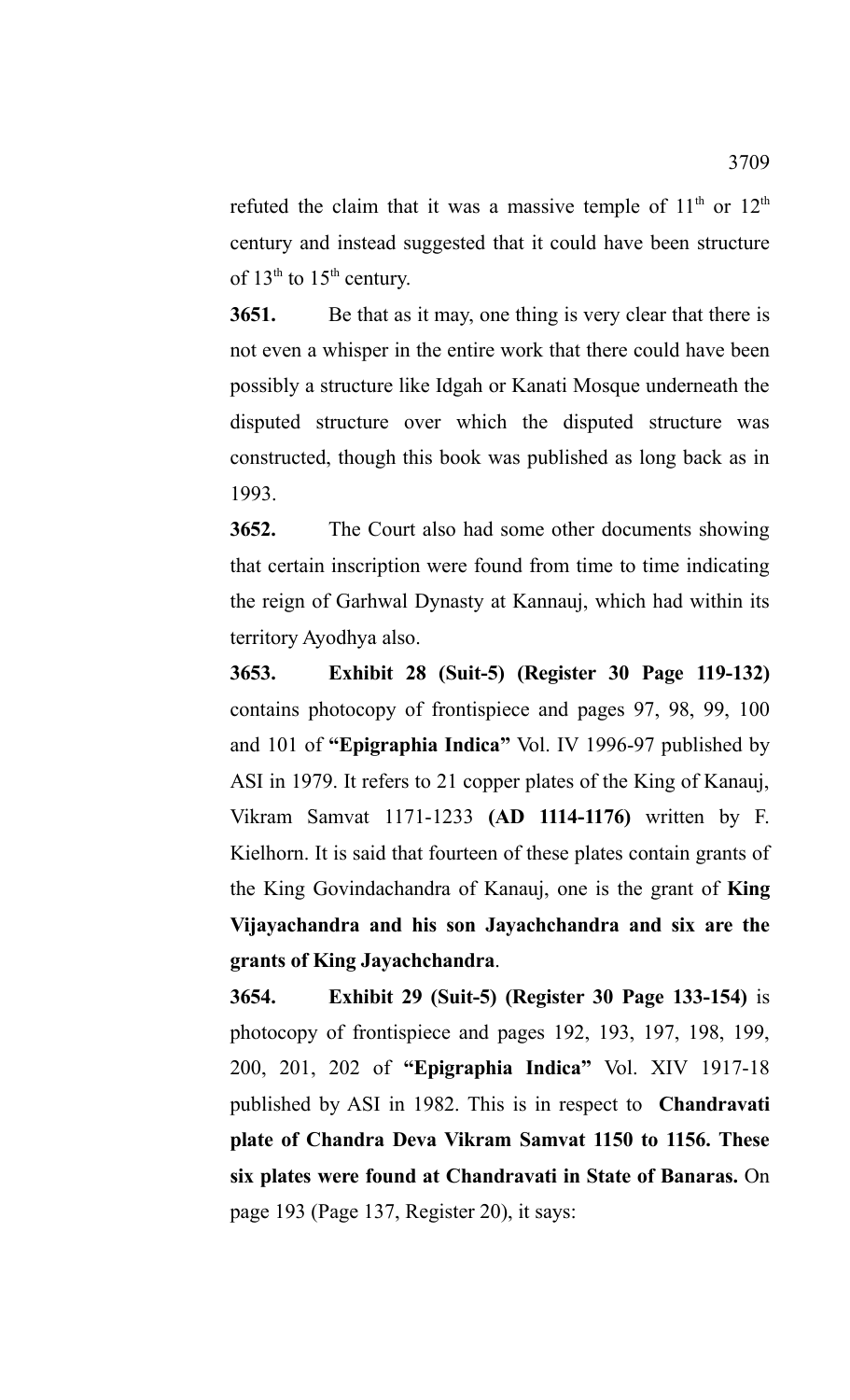*"The first document is inscribed on five plates, comprising a total of ninety lines. It begins with an invocation to the Goddess Sri, consoled to Vishnu, favourite deity of the kings of the Gahadavala family, and goes on to describe the genealogy of the donor, king Chandra-Deva, and his conquest of Kanauj. This is followed by the royal order announcing that the Paramabhattaraka Maharaj-adhiraja- Param- esvara- Paramamahesvara Srimach-Chandraditya- Deva, after bathing at the Svarga-dvara at the confluence of the Sarayu and Gharghara in Ayodhya, conferred on a body of 500 Brahmanas (pamchasata-samkhyebhyah) the pattala of Kathehali with the exception of certain villages formerly given to temple, Brahmanas etc., on Sunday the fifteenth day of the dark half of the month of Asvina in the year Samvat 1150 (expressed both in words and figures), on the sacred occasion of a solar eclipse. The date correspondence to AD 1093, October 23. He also gave away the village of Sarisoda in the Vrihadrihevamkanai pattala for the residence of the same community of the Brahmanas. The document winds up with nine verses, the first seven of which are of the an imprecatory nature. The eighth mentions the name and the parentage of the scribe Hridayadhara, son of the illustrious Sivastambha and the last eulogizes the donor Chandra-Deva as the king by the resoundings of whose copper-plates bearing grants of land, "at the time of their being engraved with rows of closely written lines, the universe has become deafened."* 

*It is interesting to know that one of the ghats of*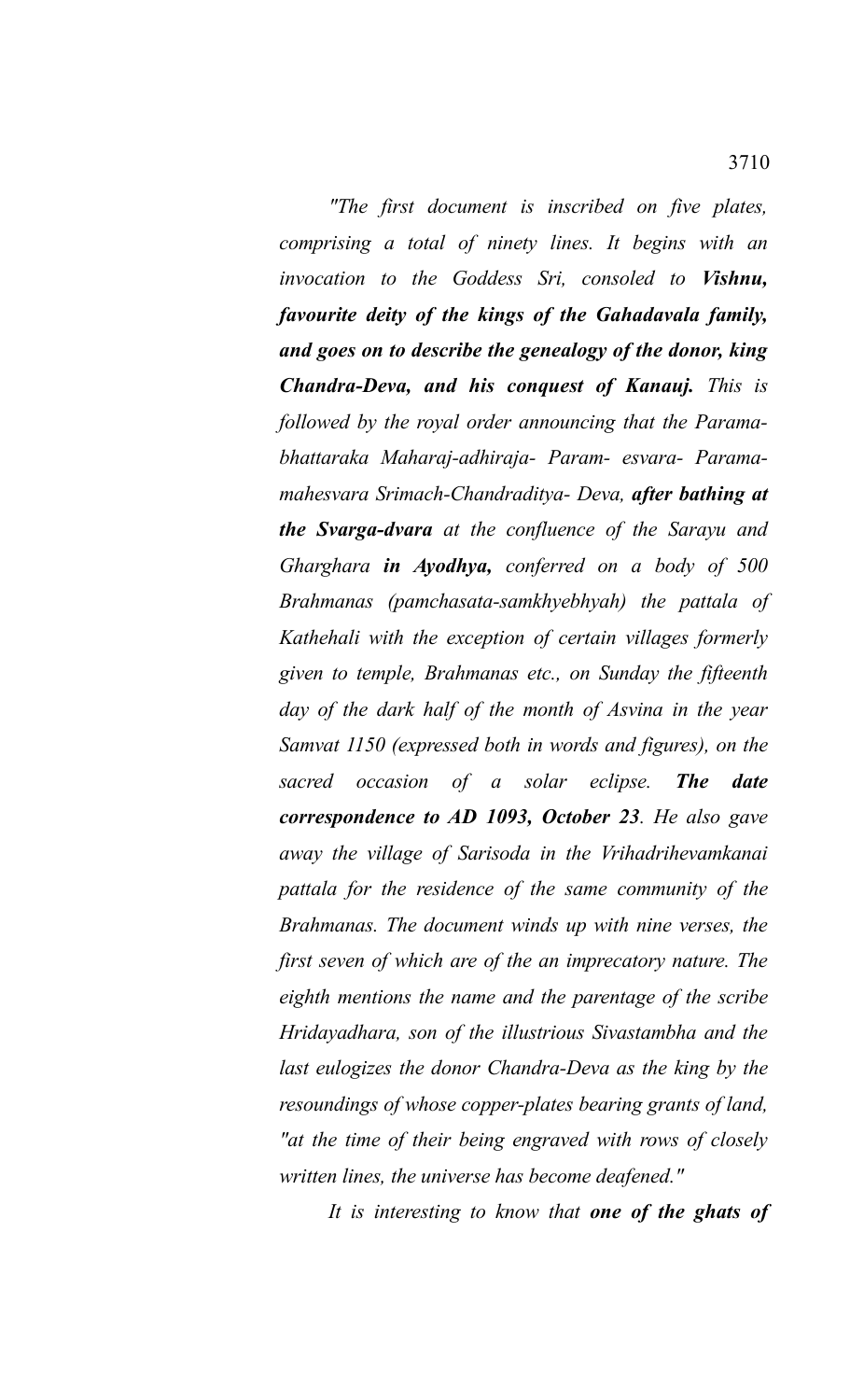*Ayodhya still bears the name of Svarga-dvara. The pattala of Kathehali is now known as Katehir, the largest pargana in the District of Benares. "It is bounded on the south by Athaganwan, Sheopur and Jablupur, on the east by the Ganges and the pargana Barah of Tahsil of Chandauli, on the west of Kolaslah and on the north of the small pargana of Sultanipur and the river Gumti." Its ancient boundaries (chatur-aghata), as recorded in this inscription, were "Kollakanandivara pattala the Gomati, Bhagirathi and Varana." We may assume that the pattala of Kathehali was nearly co-extensive with its modern representative; for, though one of the old boundaries, Kollakanandivara has not been identified with certainty, it is not impossible that it is the same as Kol Aslah which now marks the western limit of the Katehir pargana. We note in support of this that Kol Aslha is also a pargana and its first component may will be a remnant of "Kollaka".*

**3655. Exhibit D30 (Suit-5) (Register 30 Page 155-165)** is photocopy of frontispiece and pages 54, 55, 56, 57, 58 of the book **"Epigraphia Indica"** Vol. XX 1929-30 published by ASI in 1983. It refers to a **Shunga inscription from Ayodhya authored by Rai Bahadur Daya Ram Sahni.** This inscription was found at Ranopali about a mile distance from Ayodhya. About this inscription on page 55 of the book (page 159, Register 30) it says:

*"The inscription is important for more reasons than one. It is the first inscription on stone or metal yet discovered which mentions the name of Pushyamitra, the celebrated founder of the Sunga dynasty. Hitherto he*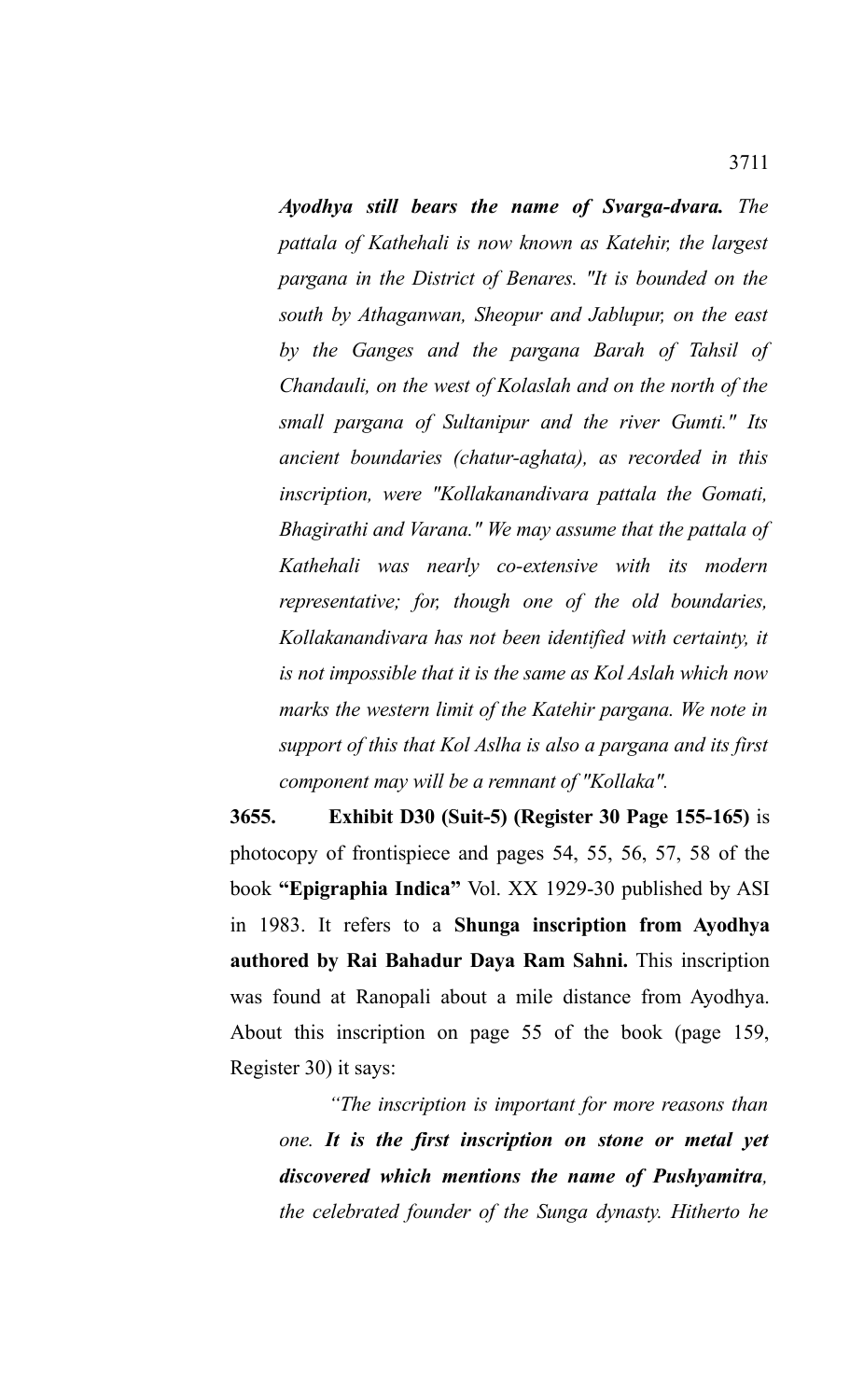*was only known from literary sources, e.g., the Divyavadana (XXIX), Patanjali's Mahabhashya (III-2- 123), where references is made to a sacrifice performed by him, some of the Puranas, Kalidas's drama, the Malavikagnimitra, etc. The passages referring to the Sunga dynasty in the Vishnu and the Bhagvata Puranas are quoted in parallel columns in Pargiter's The Purana Text of the Dynasties of the Kali Age, pp. 30-33. From the extract from the former we learn that the dynasty was founded by the General Pushyamitra after he had slain the last Maurya king Brihadratha. His son was Agnimitra, who was succeeded by Vasujyeahtha. The latter's son was Vasumitra and his son Andhraka. He was succeeded by Pulindaka and the latter by Yomegha. He was followed by Vajramitra. He was followed by Samabhaga. The latter's son was Devabhumi.*

*Kalidasa's drama mentions three of these kings, i.e., the founder, his son Agnimitra and the latter's son Vasumitra and further informs us that Pushyamitra instituted a Rajasuya sacrifice and appointed Vasumitra as the guardian of the sacrificial horse, which in accordance with religious custom was to wander at will for a year and that the horse was seized by the cavalry of the Yavanas, whom Vasumitra successfully defeated and brought the horse back to his grandfather's sacrifice. The Rajasuya sacrifice was performed by universal monarchs and the sacrifice of this name mentioned in the drama of Kalidasa may have been the one performed by Pushyamitra on the occasion of his coronation. The Ayodhya inscription,*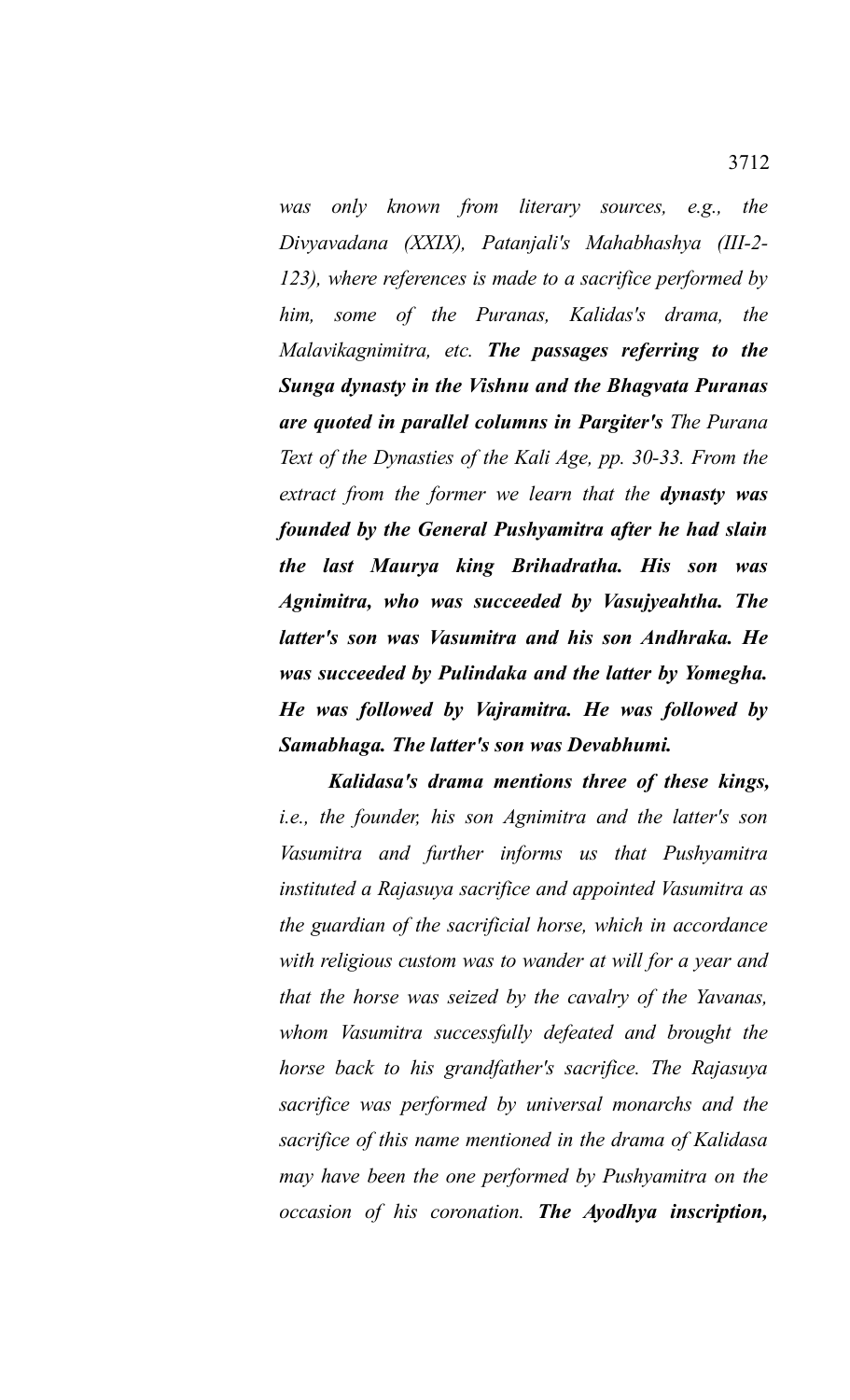*however, records the performance of two Asvamedha sacrifices by Pushyamitra. It is at present not known what necessitated the institution of the second sacrifice by him. It is to the credit of Pushyamitra that he revived this sacrifice which had long been in abeyance owing to Asoka's commandments prohibiting the immolation of animals even for sacrifices. Mr. Jayaswal thinks that the Asvamedha sacrifice mentioned in an inscription discovered at Nagari also referred to Pushyamitra. It is true that such an inscription was found by Dr. D.R. Bhandarkar when he was engaged in his excavations at Nagari. It has, however, been found by Rai Bahadur Gaurishankar H. Ojha to be only a fragment of the Ghosundi inscription and to supply the missing portion of the first line of that record. Thus restored, the epigraph shows that the son of Gajayana and Parasari mentioned in it was one Sarvatata, who had performed a horse-sacrifice, but makes no mention of Pushyamitra.*

*The Ayodhya inscription is also interesting as it establishes the fact that the correct name of the founder of the Sunga dynasty was Pushyamitra , not Pushpamitra as found in some of the Sanskrit works. Dr. Buhler had already been led to this conclusion by the form Pusamitta which he found in certain Jaina Prakrit gathas, but epigraphical evidence was wanting.*

*The interpretation of this short records is rendered difficult by the uncertainty about the exact significance of the words Pushyamitra shashthena and I am afraid the difficulty will not solved until another inscription of the*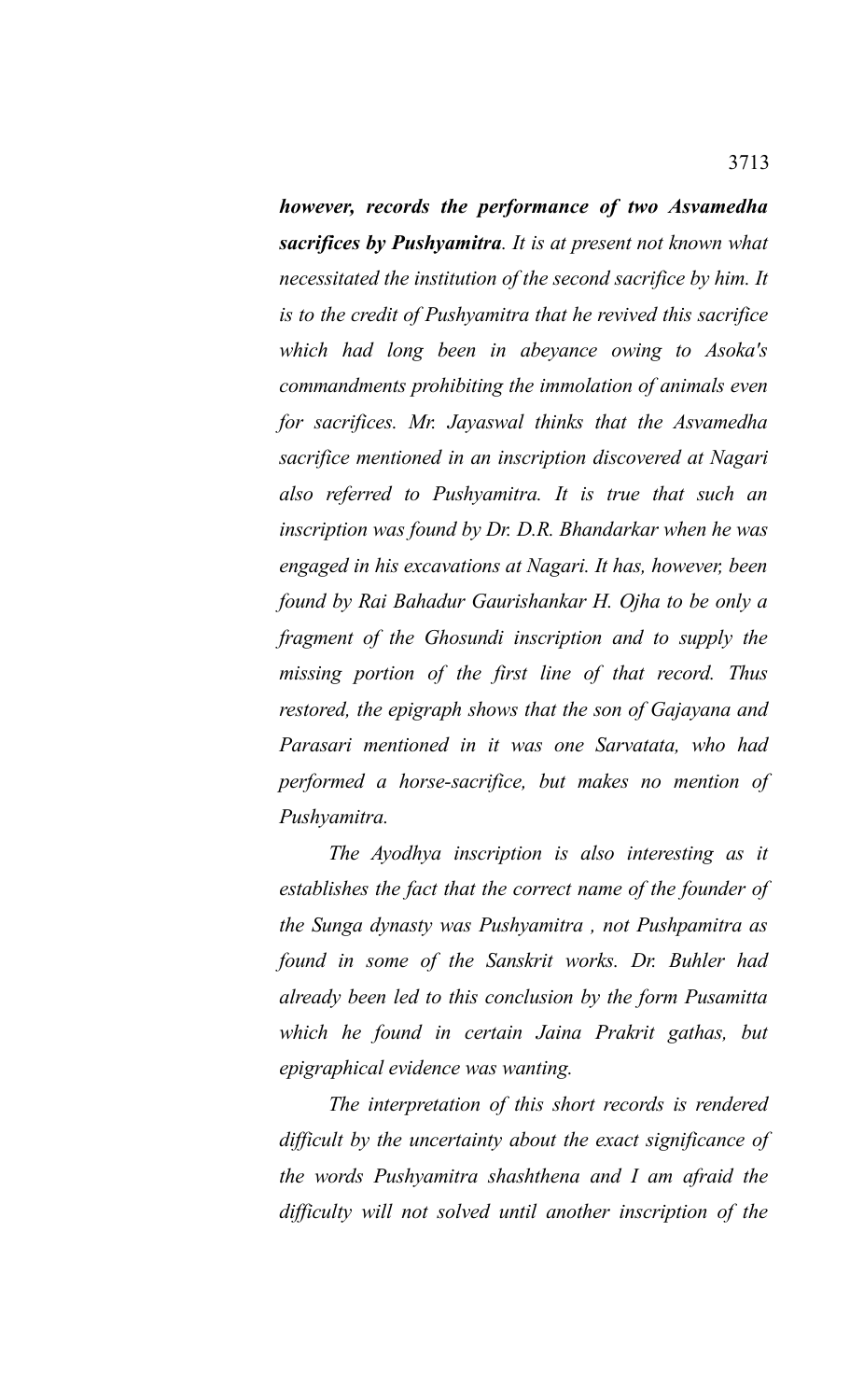*Sunga dynasty containing the genealogy of these kings comes to light. I propose here to recapitulate what has been said by the previous writers before I record my views of the point. Pandit Ratnakara rendered these words as the sixth descendent, brother or son of Pushyamitra and as with the last alternative, Phalgudeva would become identical with Pushyamitra, he thought he could overcome the difficulty by supplying a word like pujyasya between the words pituh and Phalgudevasya and interpret the expression as "in honour of Phalgudeva, a teacher or deity of this father." Rai Bahadur Gaurishankar Hirachand Ojha favoured the meaning "sixth in descendent from Pushyamitra," while Mr. Jayaswal preferred to interpret the expression as the sixth brother of Pushyamitra, making Phalgudeva the father of Pushyamitra. This view was endorsed by Dr. A. Banerji-Sastri, who rejected "the descent theory" for the reason that if Dhana[Deva] was sixth in descent from Pushyamitra and evidently proud of it, his name would have ended with the word mitra. This, as Mr. N.K. Bhattasali has shown, is no real obstacle as the names of several of the kings of the Sunga dynasty as given in the Puranas and found on their coins have different endings. Dr. Sastri also emphasis the fact that in the Smrit. 'descent' is signified by the termination of the 5th case, not the 6th as is the case in the expression under discussion. Mr. N.G. Majumdar has hunted up a parallel expression in verse 88 of the 16th Sarga of the Raghuvamsa. The expression in question is panchamam Takshakasya, which is interpreted by three commentators as meaning "grandson of grandson*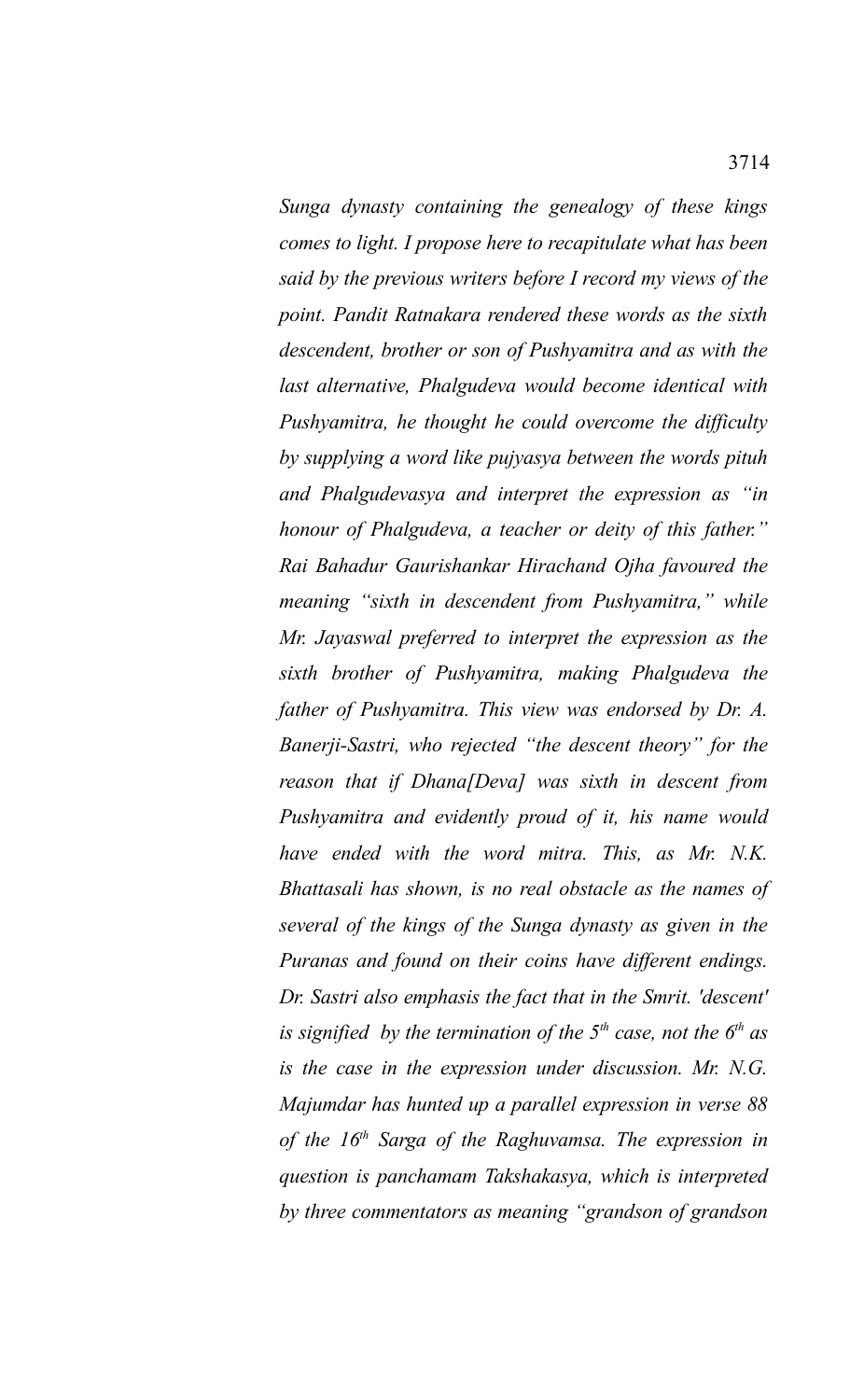*of Takshaka." Mr. Majumdar therefore sees no difficulty in interpreting Pushyamitra shashthah as "sixth in descent from Pushyamitra". In his third article on this inscription, however, Mr. Jayaswal points out that the example from the Raghuvamsa referred to above is actually interpreted by Mallinatha as meaning the fifth son of Takshaka. 'The sixth of Pushyamitra' in the Ayodhya inscription should therefore mean the sixth son of Pushyamitra. As, however, this interpretation would make Phalgudeva identical with Pushyamitra, he proposes to read Dharmarajna in the 2nd line as Dharmarajni, and to compound it with the following word pituh. He thus construes the record as meaning that Dhanadeva, the sixth son of Pushyamitra, erected a house in honour of Phalgudeva, the father of his lawful queen.*

*It will be seen from the above that the only parallel expression found by the ingenuity of Mr. Majumdar is capable of two divergent interpretations. As has been pointed out by Dr. Banerji Sastri, the inscriptions so far known fail to through light on the question and he is right in stating that the established custom in epigraphical records is either to name the generations in succession or not at all and that it is not usual to mention a distant stage by omitting the intervening ones. One such example I have indeed secured in verse 44 of the Vamsavali of the Chamba rajas, where we find the words "Meruvarman was the 10th from Jayastambha" after the nine intervening ancestors of Meruvarman have been duly referred to indirect succession. Even here, however, the vibhakti employed is the fifth, not the sixth or possessive case. An example of*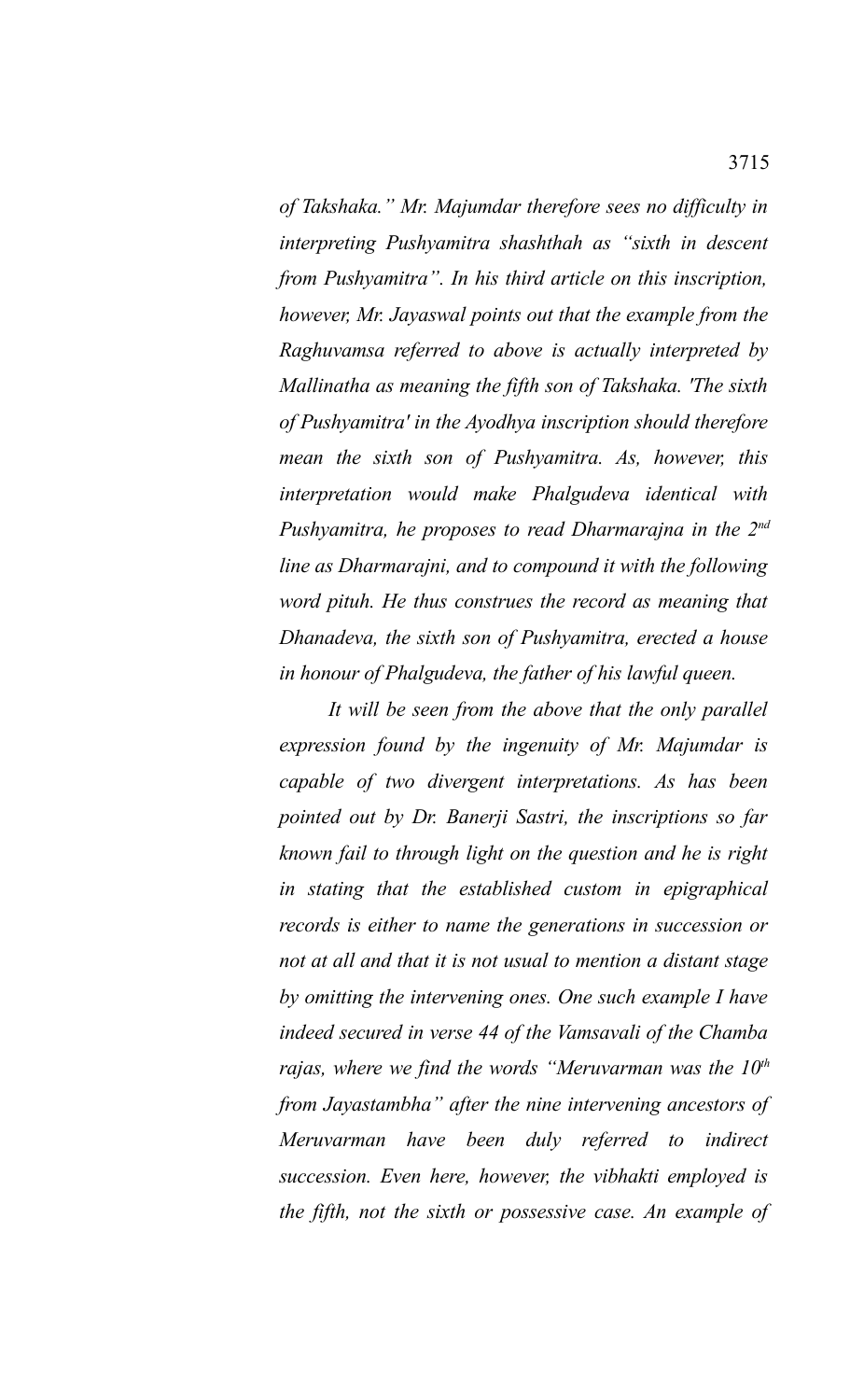*this kind with the sixth case ending occurs in the Raghuvamsa, Sarga 6, verse 29; -* 

## त्वमेव कल्याणि तयोस्तृतीया

*"Thou alone, fortunate lady, art fit to be their third. " Sunanda, the attendant of Indumati, while narrating the achievements of the prince of the Angas observes that the goddesses Sri and Sarasvati, though naturally hostile to each other, together reside in him in peace, thus indicating the propriety of her union with him. It will be observed that though the grammatical construction in this case is the same as in the doubtful expression being discussed, the sense of descent is out of the question. Whether more exact parallels both in form and sense will or will not be found in the vast field of Sanskrit literature, I am unable to say. It seems, however, exceedingly difficult to disregard clear palaeographic evidence and to group this record with the other known documents of the early Sunga period. I would, therefore, with Pandit Ratnakara, supply a word like purushena after shashshena and translate "by the sixth descendent of Pushyamitra". It will be seen from the facsimile that only the first portion of the name of the chief who had this inscription engraved is preserved. Previous writers have restored it as Dhanadeva and Mr. N.G. Majumdar identifies him with a chief of that name whose coins have been found round about Ayodhya. Be the name, however, what it may, the inscription has established beyond doubt the fact that Ayodhya formed part of the Sunga Empire as late as the date of the inscription, which, on palaeographic grounds must be*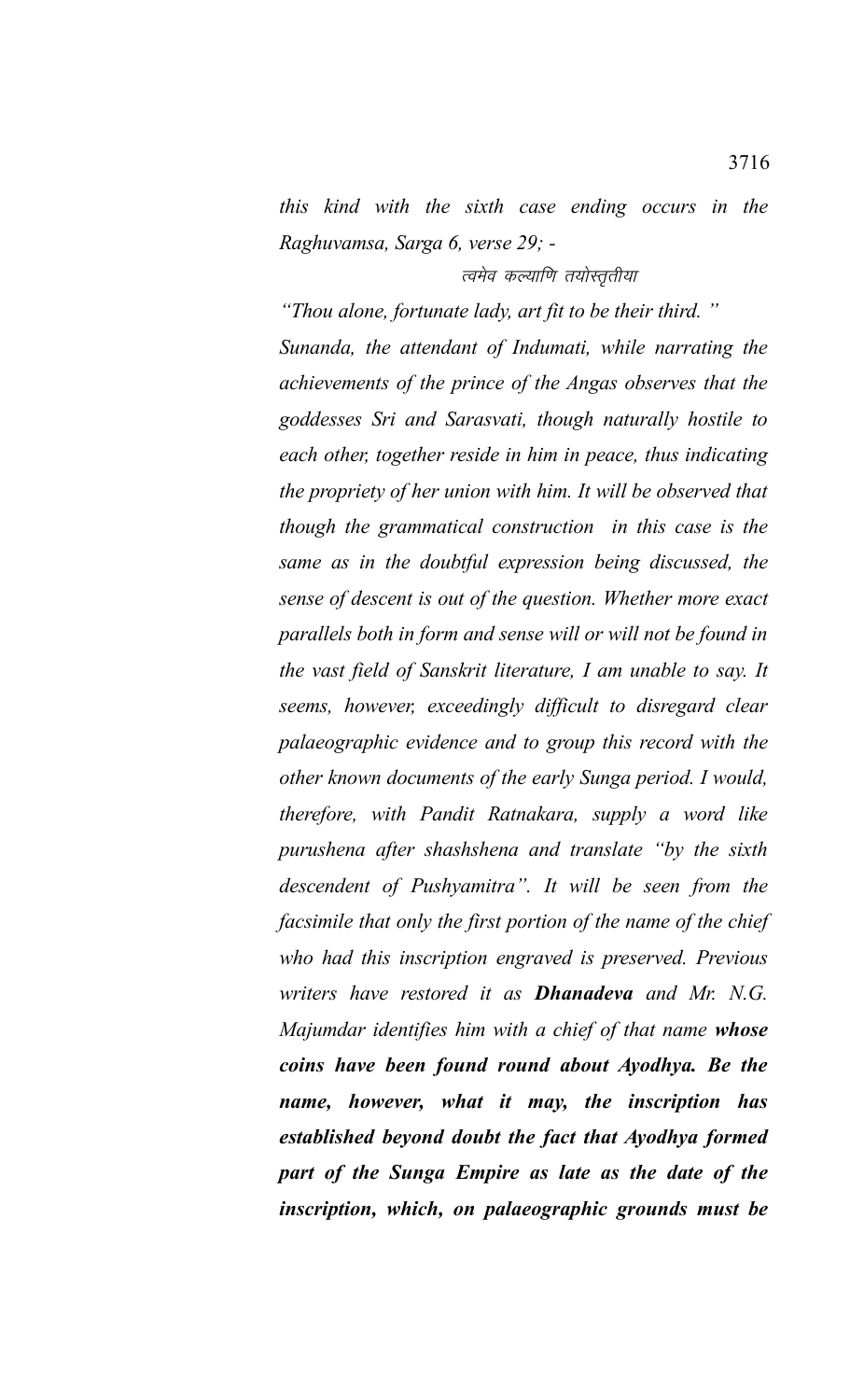**3656.** There is a reference of a pillar inscription of Lal Darwaja Masjid at Jaunpur in the book **"Sanskrit Inscriptions of Delhi Sultanate"** 1191-1526 by Pushpa Prasad, Reader in History, Aligarh University published in 1990 and on page 149- 152 (Register 30 page 167 to 171) it refers to the said inscription as under:

# *"47. Pillar Inscription of the Lal Darwaza Masjid at Jaunpur*

*Edited by Cunningham, ASR, 1875-8, XI, p.126; pl. XXXVII, No. 3* 

*Fuhrer, Sharqi Architecture, New Series, 1911, 1, pp. 50-1 This inscription is engraved on the two faces of the third octagonal pillar in the first row of the north-west cloister of the Lal Darwaza masjid at Jaunpur. It consists of ten lines in Sanskrit in Nagari script and is dated in the year Plava Samvat 1353, Wednesday, the 12th day of the waning moon of the month Jyestha/15 May A.D. 1296.*

*The inscription opens with an adoration of Ganapati (Ganesa). The purpose is to record the construction of a temple of Padamesvara on the north-side entrance of Visvesvara temple at Kasi by Padma Sadhu.*

*The inscription itself indicated that its original site had been a temple (the Visvesvara temple) at Kasi (Varanasi). This must have been the same as 'the Bisheshwara temple' mentioned by Sherring in his account of Benares. The large mosque built by Aurangzeb presently stands on its site. But sherring records the tradition that 'the Mohammedans as usual transferred its stone to*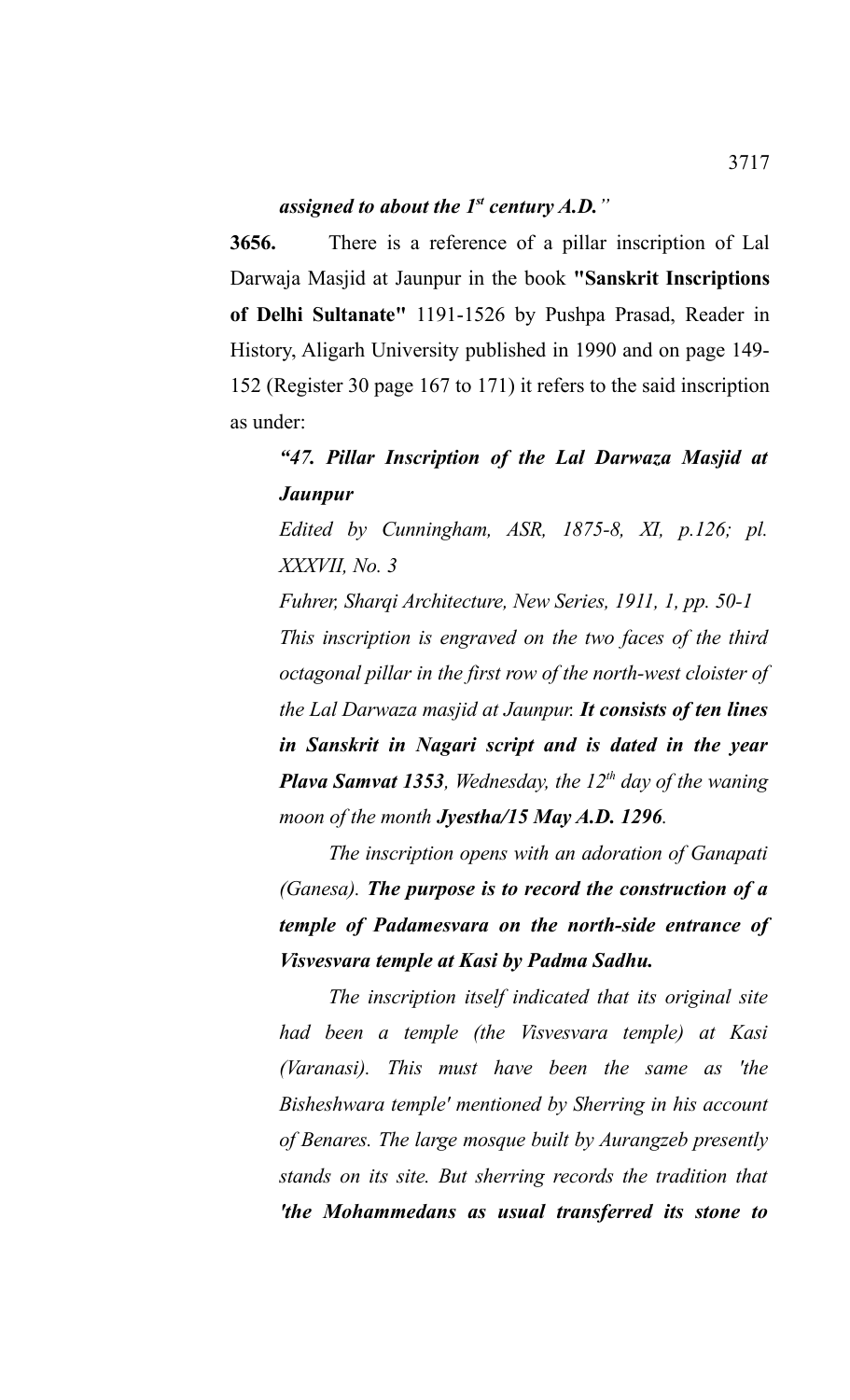*their own mosques and that relics (of the stones) are found at Jaunpur.*

*The transfer took place during the reign of Akbar when the Visvesvara temple, already deserted was demolished and its stones used by Bayizid Bayat. The latter in his well-known memoirs records the incident thus:*

*'At that time (1570-71) there was an idol temple which owing to passage of time had become deserted and become the place of trade of the market people. I purged that place of them and started erecting a madrasa for scholars. It was completed around those few days that Raja (Todarmal) came from a bath (in the river). In that temple there was pillar 12 gaz (32 fit) high; and there was a date in the Hindu characters inscribed on it stating that it had been set up seven hundred years ago. When Bayizid took it down, he had cut it into two parts, and the two parts into four portions each. Six parts of stone were used in the pillars and slabs of the mosque of the madarasa; and two parts were taken by Khwaja (Dost) Muhammad. Bakshi of the Khanan (Mun'im Khan) who put them on the door way of the mosque at Jaunpur.*

*The remnant of the great pillar or lat mentioned by Bayizid survives in the mosuqe built at the site of the Visvesvara temle; it is thought originally to have been 40 feet high.* 

*Bayizid does not say which mosque at Jaunpur obtained the relics from the temple destroyed by him. Mr. Iqtidar Alam Khan, to whom I am indebted for guidance on this source supposes it to have been the defaced Maukhari*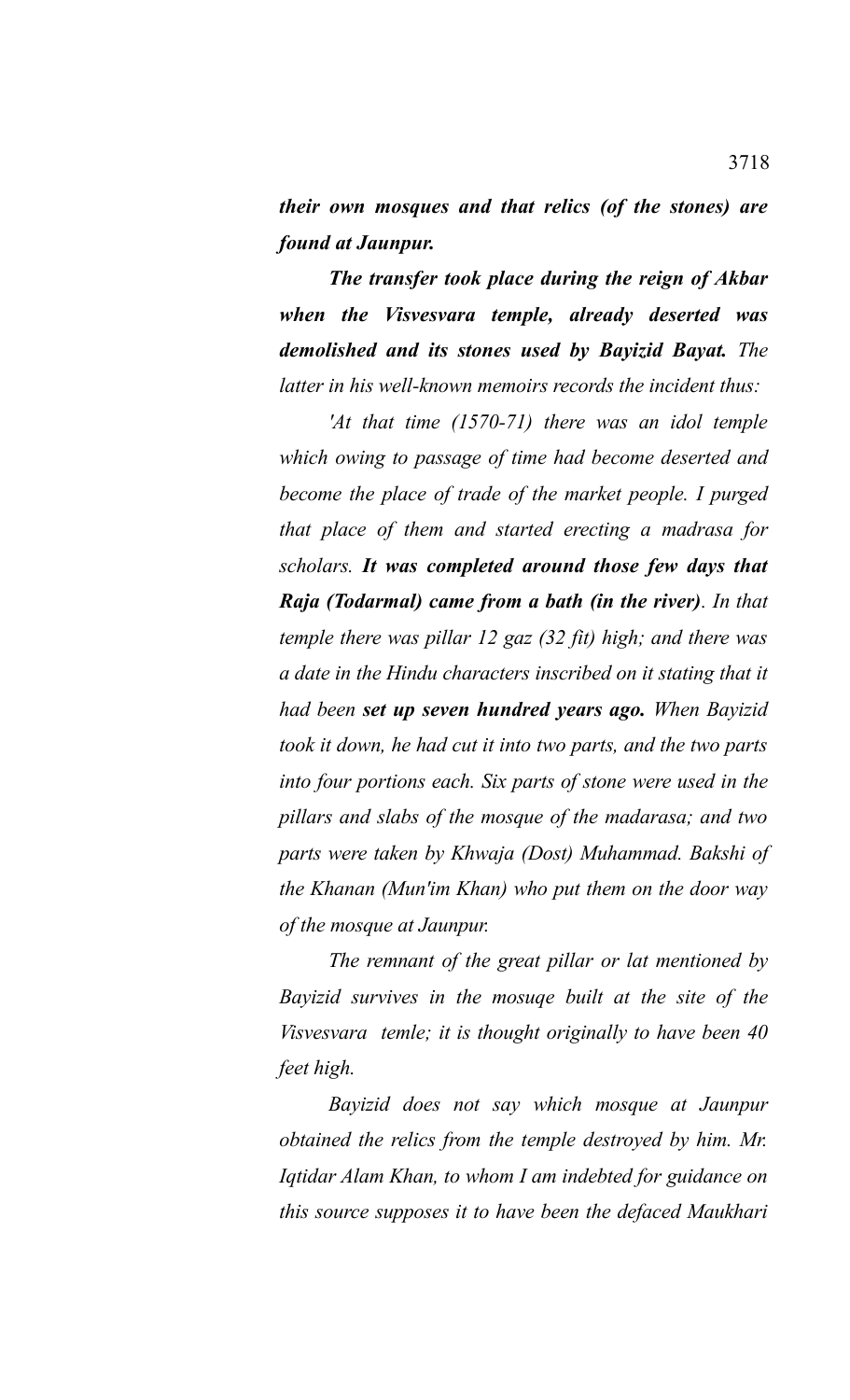*inscription at the Jami Mosque and the outer arch of the southern entrance. This would otherwise in with Bayizid's reference to the stone having been placed on the door of the mosque. But the explicit reference in the Lal Darwaza inscription to the Visvesvara temple of Kasi leaves little doubt that it comes from one of the two stone parts of the pillar which Bayizid Bayat had sent to Jaunpur. The mosque had been built much earlier in A.D. 1447 by the Sharqi queen Bibi Raji.* 

*Text (as read by Fuhrer):*

ओं नमो गणपतये । । अयोध्यायां पुरावृतः सत्यवाकसजन प्रिय (।) स ढे साधूरिति ख्यात सर्व्व सत्वाहिते रतः । ।१ । । तस्य पुत्रोयभूवाथ साधुनिधेति विश्रु– तः (।) तस्यात्मजः शुचि धीरः षद्मसाधुरयं Hk qfo AA2AA *[Anustubh]* काश्यां विश्वेश्वर द्वारि हिमादिशि षरोपमम (खरोपमं?) । पदमेश्वरस्य देवस्य प्रासाद– मत्करोत्सुधीः । <sub>1311</sub> [Anustubh] ज्येष्ठे मासि सिते पक्षे द्वाश्याम्बुध वासरे (1) लिखितेयं सदा याति प्रशस्तिः पल्ववत्सरे ।।4।। [Anustubh] संवत् 1353 | |

*Cunningham's reading differs in many places as shown below:*

| Cunningham       | Fuhrer       |
|------------------|--------------|
| 1.1 यमोनयामपुरा  | अयोध्यां     |
| 1.2 वृद्ध        | वृत्तः       |
| 1.3 सिद्धेस पुरी | सढे साधुरिति |
| 1.6 यास्या       | काश्या       |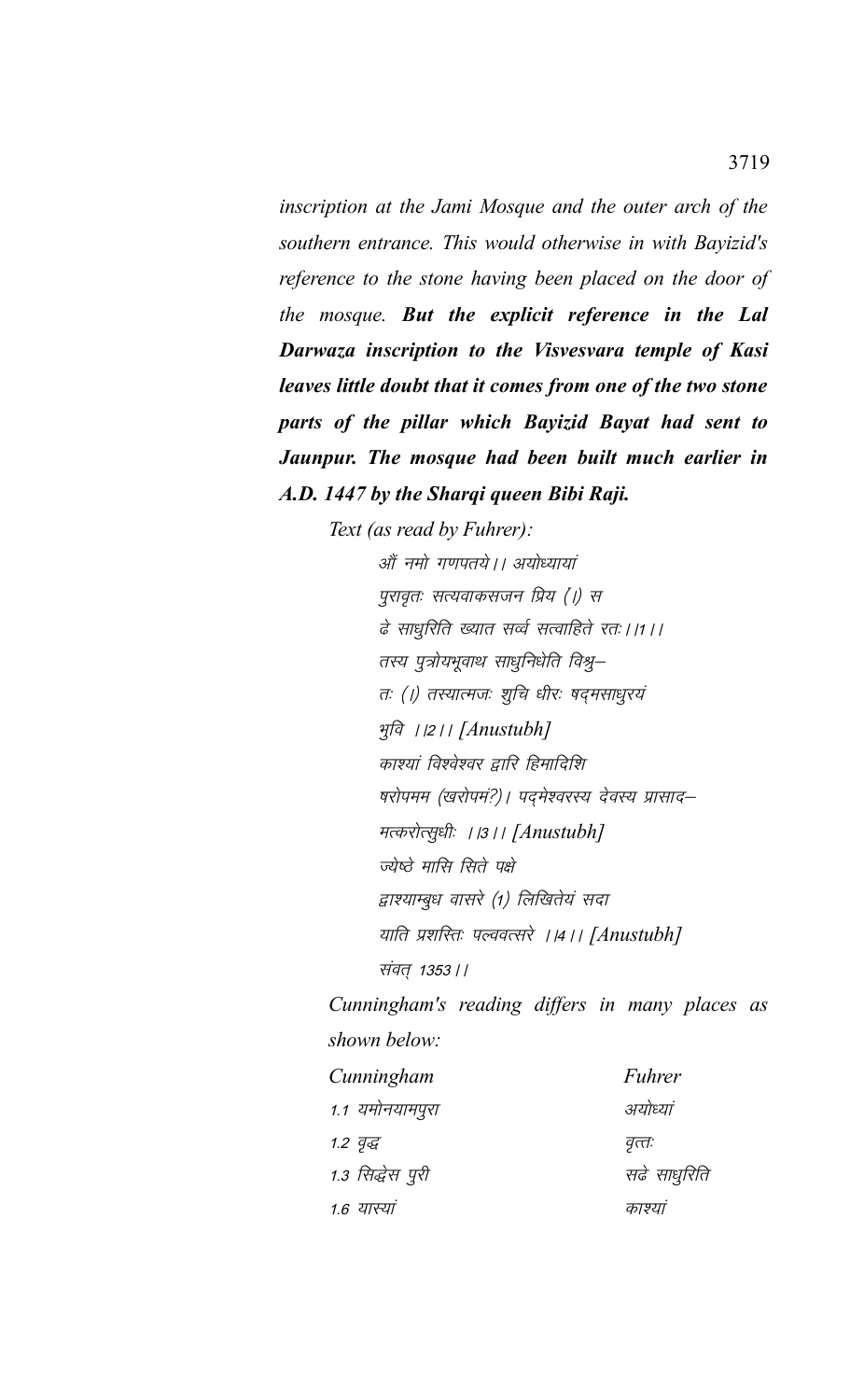$1.10$  भाति  $\overline{4}$ 

*Translation:*

*Om, salute to Ganapati (Ganesa). Formerly in Ayodhya (lived) Sadhe Sadhu, the speaker of truth beloved of good men, whose delight consisted in the welfare of all beings. His son was the famous Sadhu Nidhi, whose son Padma Sadhu, of steadfast virtue, on the north-side of the entrance to the Visvesvara temple (looking like a peak or Sikhra?) at Kasi built a temple of God Padmesvara (Visnu). On Wednesday, the twelfth day of the waning moon of the month of Jyestha, in the year of Plava Samvat 1353, this eulogy is written.*"

**3657.** Another document placed before us as **Exhibit B-16 (Suit-4) (Register 33 Page 91-133)** is a copy of the Presidential Address by Sri S.P. Gupta at 23rd Annual Conference of Indian Archaeological Society held on Guntur (Andhra Pradesh) on 22nd December, 1989. The subject of the paper is **"Ram Janambhumi Controversy: Passions Apart what History and Archaeology Have to Say"**. On this issue, since Dr. S.P. Gupta himself has appeared as witness before us, we find no reason to refer his opinion contained in the said document and instead would prefer to consider his oral statement as and when it is needed. Besides, the learned counsels for the parties, during the course of argument or in their written statements have also not referred this document.

**3658.** Suffice at this stage to mention that in his own way Dr. S.P.Gupta sought to convey that the disputed structure came into existence after demolition a Hindu temple existed at the site in dispute and for that purpose he sought to support his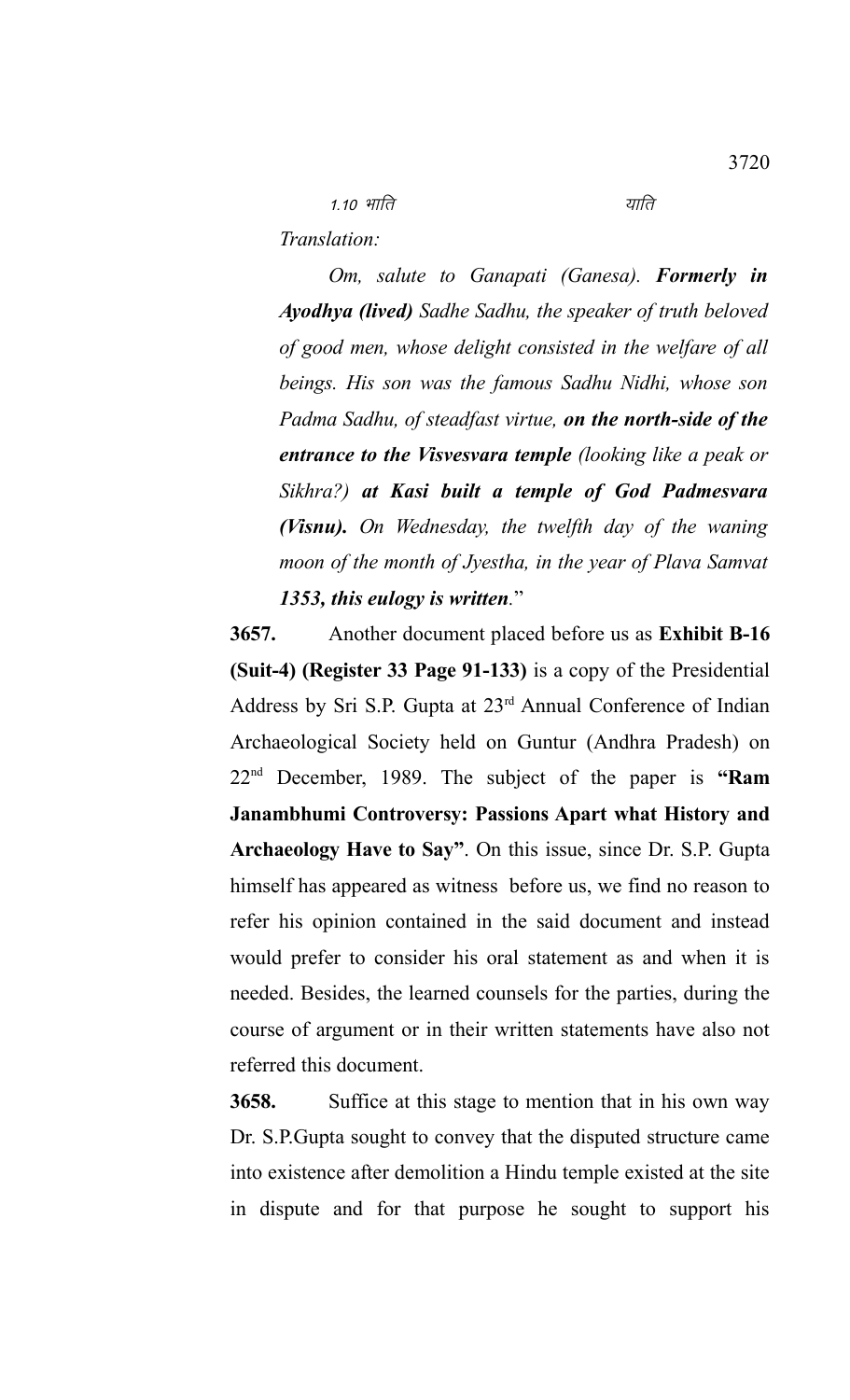inference based on some historical and archaeological facts. On the contrary another enquiry was made by Sri Sushil Kumar Srivastava PW-15 and he took a contrary view.

**3659. Exhibit Q-1 (Suit-4) (Register 34 Page 3-36); Exhibit Q-2 (Suit-4) (Register 34 Page 3-37-45); Exhibit Q-6 (Suit-4) (Register 34 Page 47-53); Exhibit Q-3 (Suit-4) (Register 34 Page 57-66); Exhibit Q-4 (Suit-4) (Register 34 Page 67); Exhibit J-11 (Suit-4) (Register 34 Page 69)** are the photocopies of a book **"The Disputed Mosque A Historical Inquiry"** written by PW 15 Sushil Kumar Srivastava.

**3660. Exhibit J-15 (Suit-4) (Register 34 Page 83)** and **Exhibit J-16 (Suit-4) (Register 34 Page 85)** are the page 72 and 95 respectively of the book **"The Disputed Mosque An Independent Enquiry"** written by PW 15 Sushil Kumar Srivastava.

**3661. Exhibit 71 (Suit-5) (Register 36 Page 457-495)** is photocopy of pages 67, 68, 69, 70, 71, 72 and certain photographs of book **"The Disputed Mosque A Historical Inquiry"** written by Sri Sushil Srivastava, PW 15. The author himself has appeared as witness and the book is also available to the Court as Book No. 155.

**3662.** Since the author himself has appeared as witness on behalf of plaintiffs (Suit-4) and the book itself is on record as Book No. 155, we find no occasion to refer the said exhibit and, in fact, it has also not been referred by the learned counsels during the course of argument or written arguments.

**3663.** Reference is also made to **Exhibit J-18 (Suit-4) (Register 34 Page 89)** which is photocopy of **"Memoirs of Babar"** and **Exhibit J-28 (Suit-4) (Register 34 Page 91 to 115)**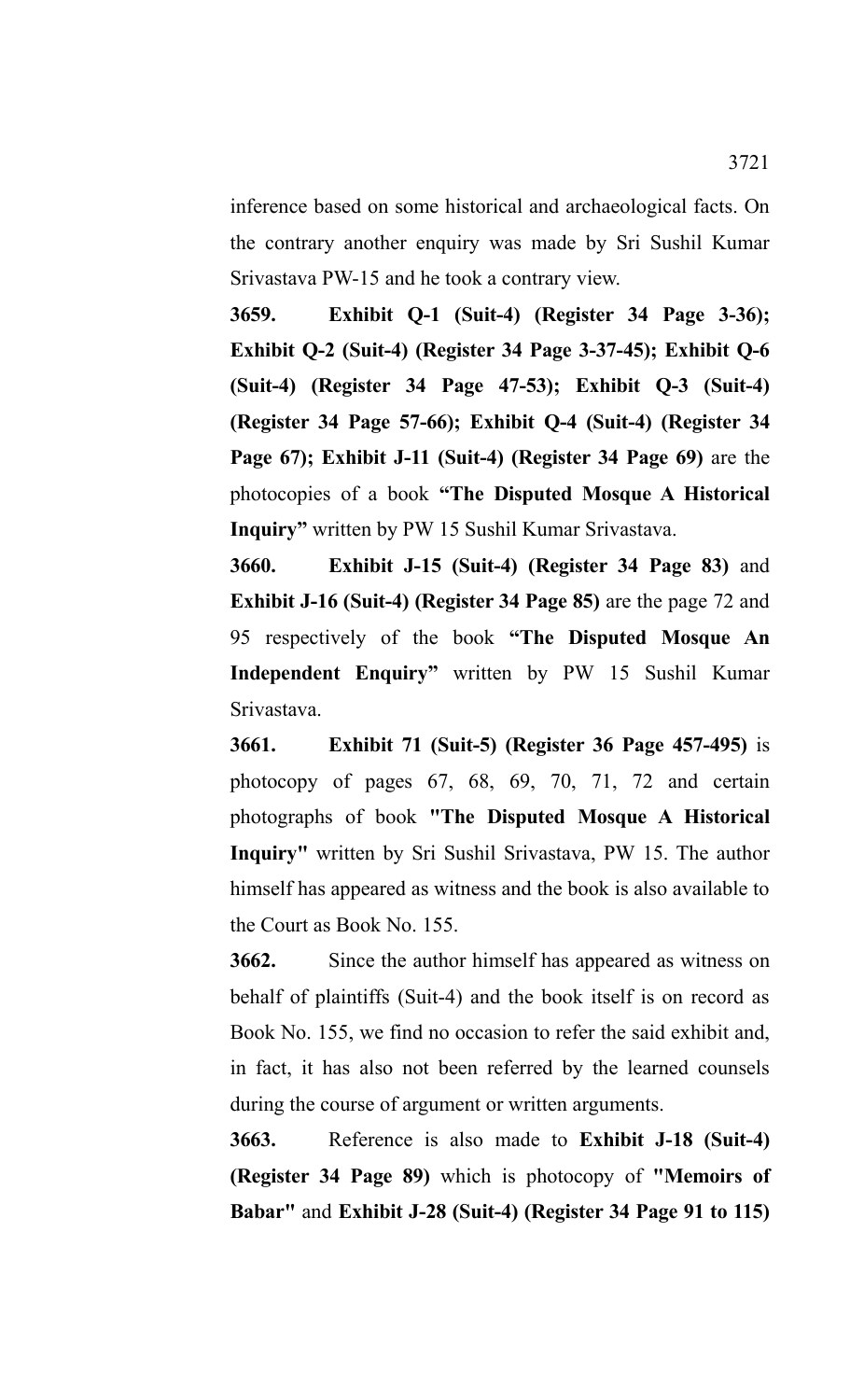are photocopies of some pages of the book **"Babar"** by Dr. Radhey Shyam, 1<sup>st</sup> Edn. 1978. Sri Jain placed reliance on page 456 of the book (Register 34 page 111) where it reads as under:

*"A parallel may perhaps be found in Ayodhya where the famous Janamstha temple remained till Babar's days, although the place, for more than two hundred years had been the capital of the Muslim province of Oudh."*

**3664.** On page 458 of the book, Sri Jain placed reliance on the following:

*"Moving via Kalpi and Kanoor, he crossed the Ganges and passing through Lucknow he entered Oudh on Saturday 7th Rajab 934 H./28th 1528 and encamped on the confluence of the Ghagra and Sarju rivers. From 2nd April 1528 to 17th September 1528 there is a gap in his Memoirs. It appears that during this period and until the beginning of the rainy season he remained busy in dealing with the Afghans. Before returning to Agra he appointed Mir Baqi to hold charge of Ayodhya. Shortly after Babar's departure Mir Baqi, on his own account attacked the Hindu temple with a large army. It is related that for seventeen days the Hindus offered resistance. At last failing to stand the onslaught they bowed before the inevitable. Mir Baqi, somehow managed to enter the temple and thereafter he tried to reach the sanctuary. Here the Brahmin priest of the temple, Shyamanand and the members of his family offered resistance to him and did not allow him to approach the sanctuary. Mir Baqi seized and killed the priest and the members of his family. He entered the sanctuary, but to his utter surprise he could not find a single idol there. Whether*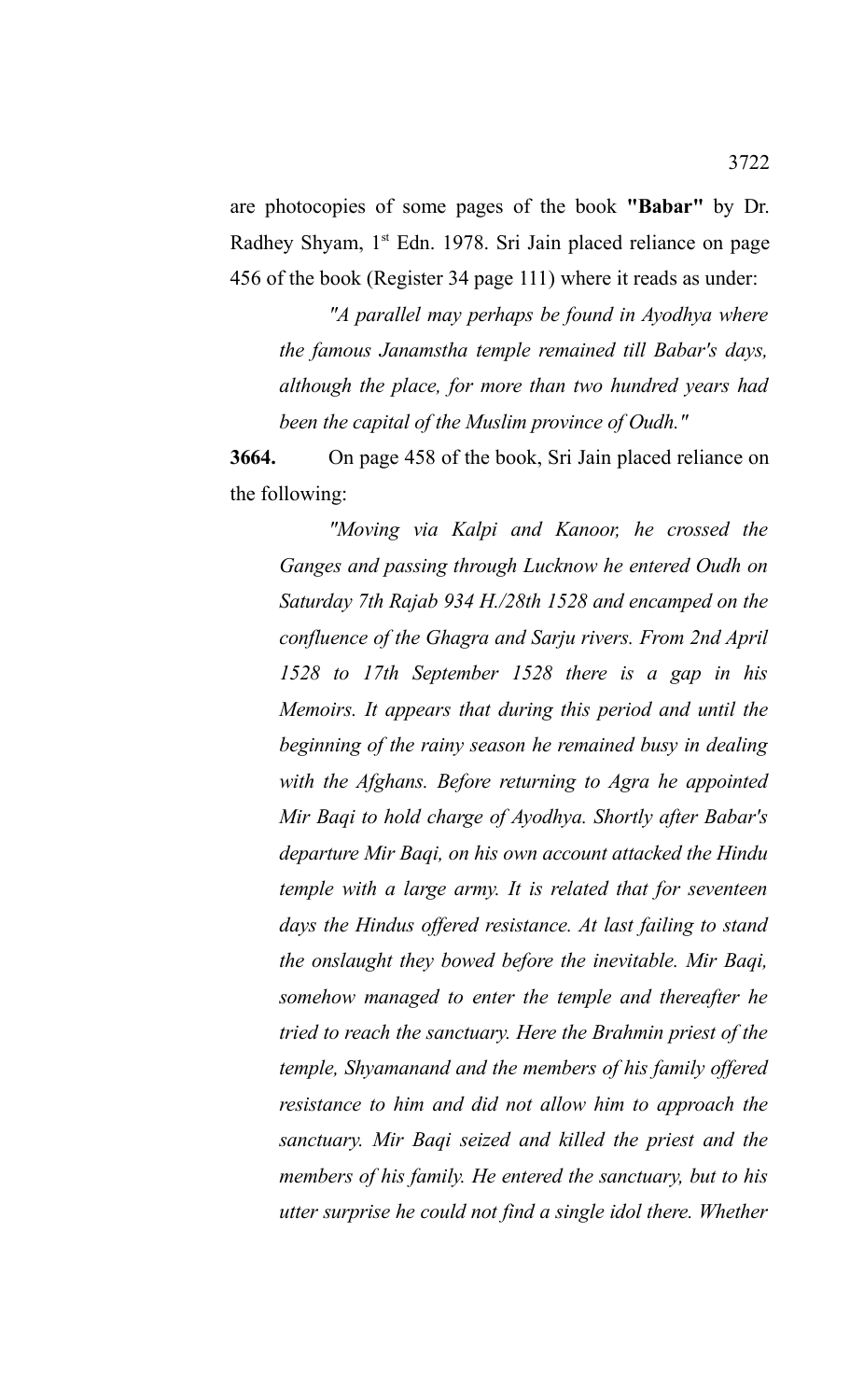*the temple was razed to the ground or not is still controversial issue. But it appears that he build the mosque over a part of the ruins or converted the temple into a mosque. The well known Baburi Masjid, which still stands there is claimed by the Hindus and Muslims both."*

**3665.** In our view, the passage is noted to be rejected for the reason that the learned author has further said in continuation as under:

*"The entire structure raises grave doubts. It may be observed that it would be quite injudicious to hold in any way Babar responsible for the destruction of the famous Janamsthan temple. Destruction of temples was neither in consequence with his policy not attitude, especially at a time when he needed the support of the non Muslim population."*

**3666.** Next was **Exhibit J-30 (Suit-4) (Register 34 Page 137-157)** which is copy of the extract of an article "Ayodhya in Ancient India" by B.C. Law published in journal of Ganga Nath Jha Research Institute Vol. I, 1943, pages 423 to 443. Sri Jain refers to the following:

## *"Political History*

*The Ramayana refers to the kings of Ayodhya and the system of administration prevalent there. It is interesting to note here the duties of an Iksvaku king. Aroused from his sleep at dawn by the hymns of prisoners and sutas, a king was served with water for washing hands and feet. Duly bathed a Ksatriya king offered oblations to fire and prayed before the images in temples inside his place. After finishing the morning duties he used to attend to the*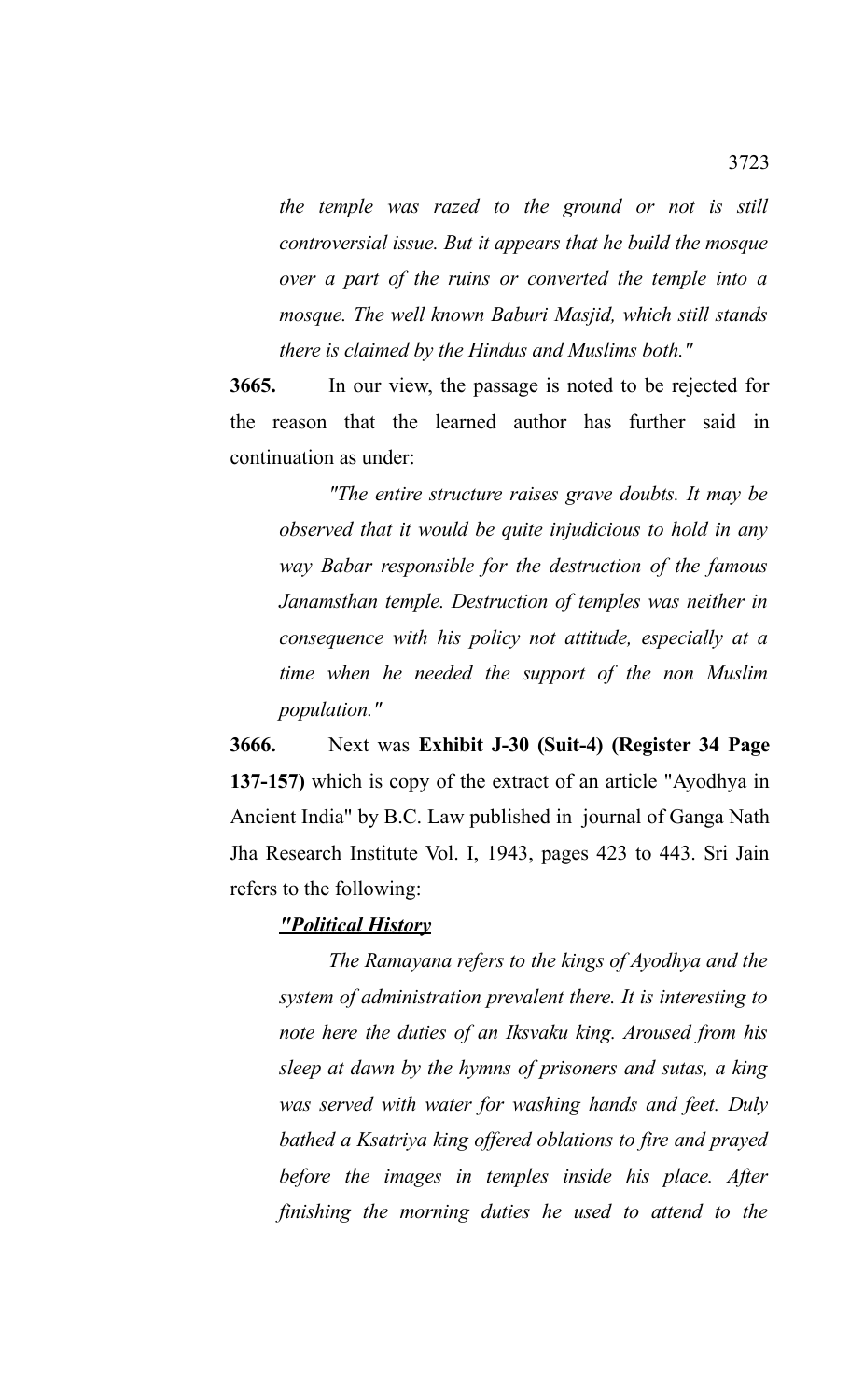*business of his state and then go to his court where he would meet his ministers. The kind with his ministers used to listen personally to the prayers and complaints of his subjects. Worthy treatment was given to state guests including kings and princes. The king used to spend the the first half of each day in doing the business of his state and the latter half of his time was spent in enjoying the company of the ladies of his harem.*

*The chief aim of a righteous monarch was to earn the loyalty and goodwill of his subjects. He used to hear the report of his trusted servants and reliable courtiers in order to ascertain the public opinion about his government. He used to redress the grievances of his subjects as far as possible. Nobody was detained or kept waiting at his door if he came to pray for something before the king. He was assisted in his administration by able ministers, eminent jurists and men well-versed in the sacred lore. Punishment was always in proportion to the nature and gravity of the offence. Life-long exile or transportation was an alternative for death sentence.* 

*The king used to give private interviews to spies and special messengers for confidential talks. Divulging statesecrets, watching or overhearing such secret talks were highly punishable. The succession to the throne was generally determined according to the law of primogeniture in the Iksvaku family.* 

*Rama's youngest brother Satrughna ruled Mathura which he founded. His younger brother. Bharata, with his two sons Taksa and Puskala conquered the Gandhara*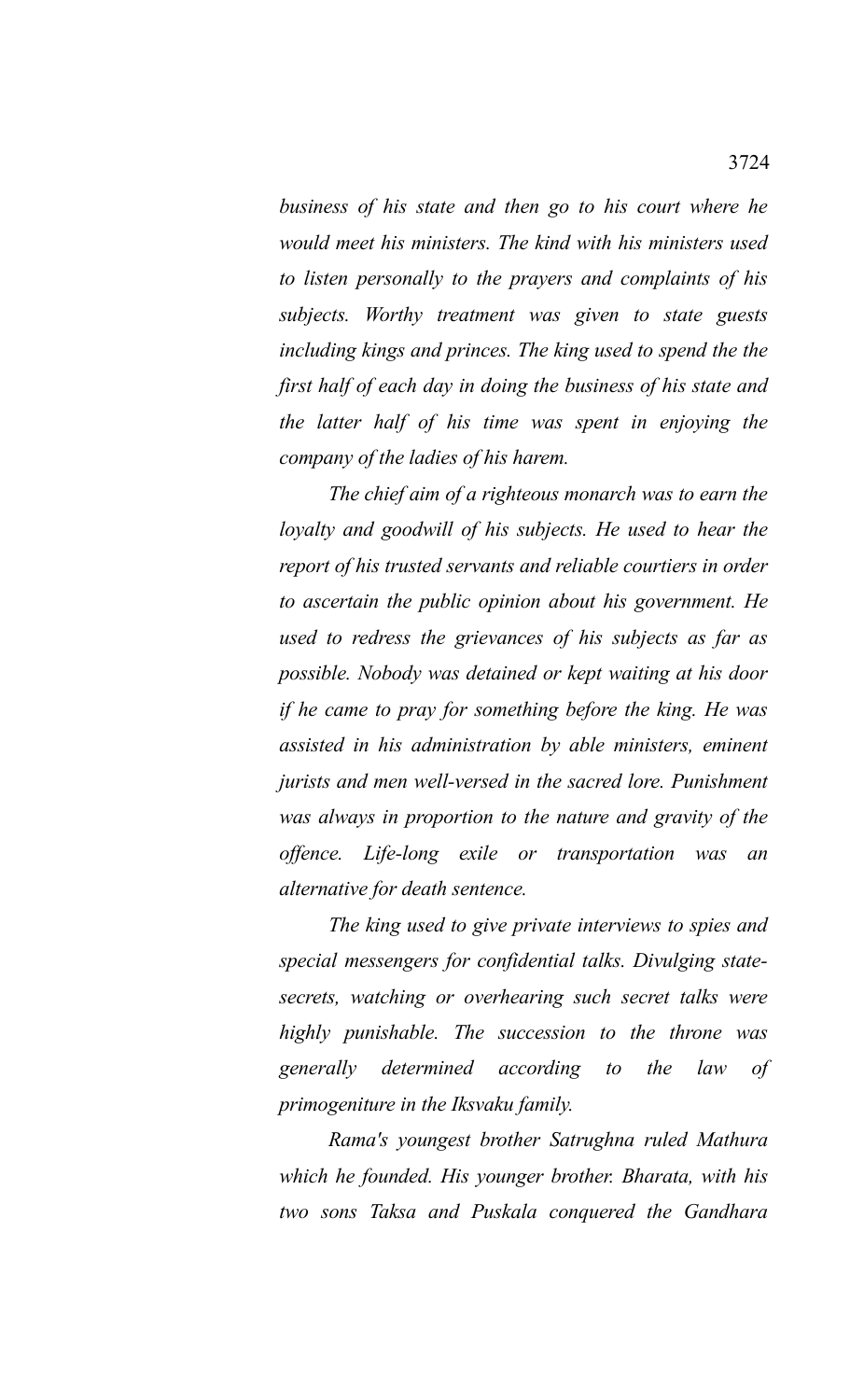*country. The cities of Taksasila and Puskalavati were ruled by the two sons of Bharata. Chandrakanta and Angadiya were ruled by the two sons of Laksana named Candraketu and Angada. Kusa and Lava were rulers of southern and northern Kosala respectively. Satrughna, Rama's younger brother, installed his two sons Suvahu and Satrughati as kings of Mathura and Vaidesa kingdoms respectively.* 

*In the Mahabharata, the mentioned is made out sixteen celebrated kings (sodasa-rajika) some of whom belonged to Ayodhya, namely Mandhatr, Sagara, Bhagiratha, Ambarisa, Dilipa and Rama Dasarathi. In the Mahabharata mention is also made of Iksvaku, Kakutstha, Yuvanasva, Raghu, Nimi and others. The pious Dirghavajna was the king of Ayodhya when Yudhisthira ruled and performed his Rajasuya Sacrifice. Divakara was a king of Ayodhya who was the contemporary of Senajit, king of Magadha. Both of them were contemporaries of Asimakrsna. Iksvaku, one of the nine sons of Manu Vaivasvata reigned at Ayodhya who had two sons, Vikuksisasada and Nimi. From the former was descended the great Aiksvaku dynasty of Ayodhya generally known as the solar race.* 

*The Iksvakus, Aiksvakus or Aiksvakas are the titles of the solar race. Iksvaku was so called because he was born from the sneeze of Manu. The Puranas give a list of the kings of Ayodhya.* 

*The Ramayana genealogy, according to Pargiter must be treated as erroneous and the Pauranic genealogy is to be accepted. The Puranas say that there were two*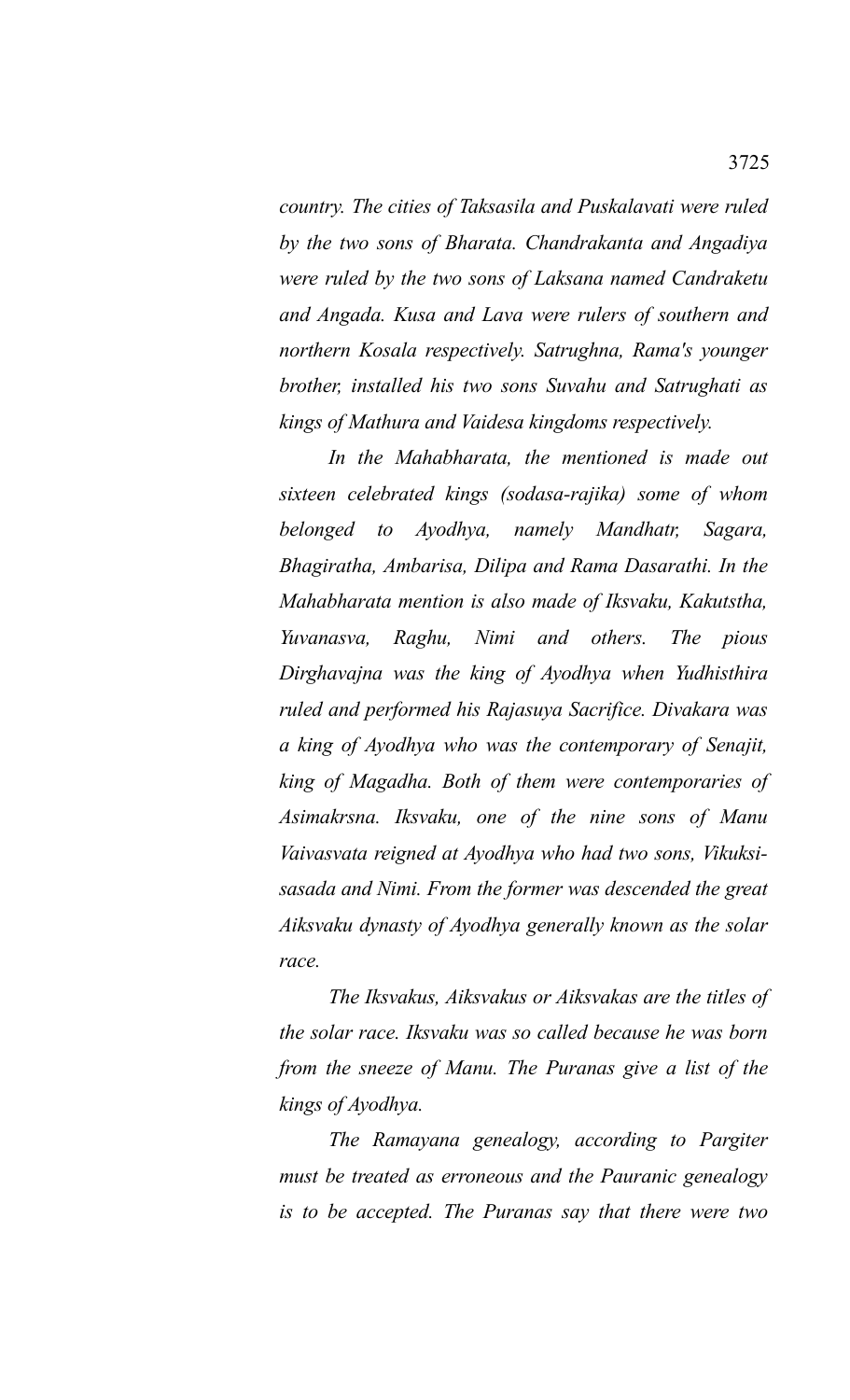*Dilipas, one father of Bhagiratha and the other father or grandfather of Raghu, but according to the Ramayana, there was only one Dilipa, father of Bhagiratha and greatgrandfather of Raghu. According to the Ramayana, Raghu was the father of Kalmasapada and Aja is placed twelve generations below Raghu but the Puranas make Aja son of Raghu. The Raghuvamsa supports the Puranas that Aja was the son of Raghu. The Ramayana makes Kakutstha son of Bhagiratha and grandson of Dilipa but the Puranas say that he was the son of Sasada. The Mahabharata supports the Puranas. The Raghuramsa also supports the Puranas in saying that from his time the kings had borne the title of Kakutstha and that Dilipa was his descendant.* 

*From Dasaratha to Ahinagu there is general agreement. After Ahinagu, most of the Puranas give a list of some twenty kings Paripatra to Brhadbala agreeing in their names though some of the lists are incomplete towards the end.* 

*The Aiksvaku genealogy of Ayodhya mentions the following kings :- (1) Prasenajit who was the contemporary of Matinara; (2) Yuvanasva II, Mandhatr who married Sasabindu's daughter named Bindumati Citrarathi, (3) Purukutsa and (4) Trasadasyu.* 

*Jahnu of Kanyakubja married the grand-daughter of Yanvanasva, that is, Mandhatr.* 

*The Talajanghas attacked Ayodhya and drove the king Bahu from the throne. Mandhatr of Ayodhya had a long war with the Druhyu king Aruddha or Angara and killed him.*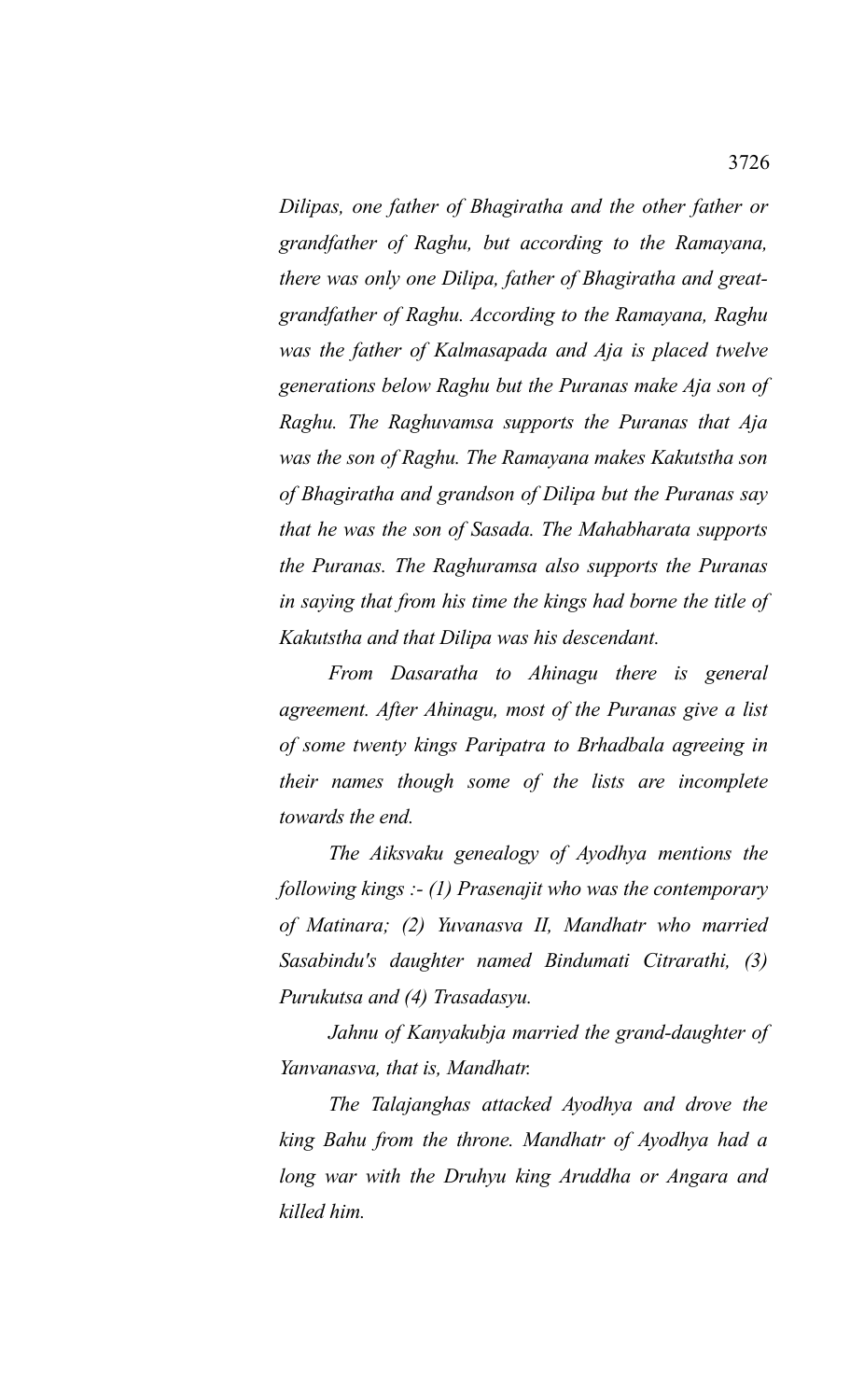*Subahu, son of the Cedi king Virabahu and Rtuparna king of Ayodhya, were contemporaries. Jamadagni allied himself with the royal house of Ayodhya for he married Renuka, daughter of Renu.* 

*Sumitra was the last of the Iksvaku kings in the Kali age who was contemporary with the Buddha. The royal house of Iksvaku sank into oblivion at the time of this king.* 

*The kings of Ayodhya were connected with the Vasistha family. The Vasisthas were their hereditary priests. The earliest Vasistha was the famous priest of Ayodhya in the reigns of Trayyaruna, Satyavrata-Trisanku and Hariscandra. The next great Vasistha was the priest of Ayodhya in the time of Hariscandra's successor Bahu who was driven from his throne by the Haihaya-Talajanghas aided by the Sakas, Kambojas, Yavanas, Paradas and Pahlavas from the north-west but Vasistha maintained his position.* 

*Mitrasaha Kalmasapada Saudasa, king of Ayodhya had the fourth noted Vasistha as his priest. The fifth was priest to Dilipa II Khatvanga and the sixth was priest to Dasaratha and his son Rama. King Kalmasapada Saudasa beguiled by a Raksasa offered Vasistha human flesh as food and was cursed by him.* 

*Iksvaku obtained Madhyadesa and was the progenitor of the solar race, with its capital at Ayodhya.* 

*The kingdom of Ayodhya rose to very great eminence under Yuvanasva II and especially his son Mandhatr. The latter married Sasabindu's daughter Bindumati. He was a very famous king, a Cakravartin and a Samraj and*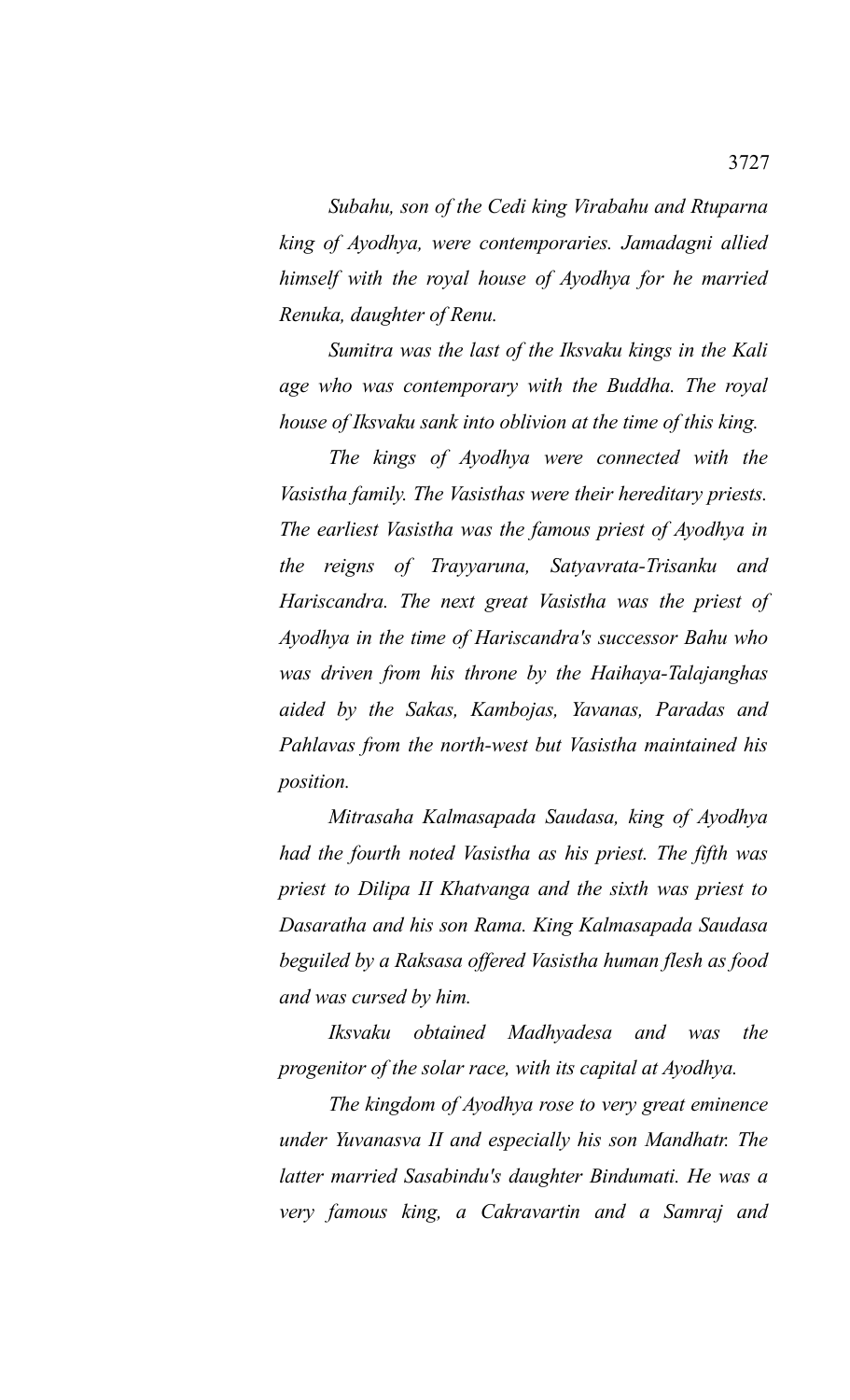*extended his sway very widely. Mandhatr or his sons carried their arms south to the river Narmada. The supremacy of Ayodhya waned and the Kanyakubja kingdom rose into prominence under its king Jahnu. The Haihayas overcame Ayodhya. The foreign tribes settled there after Ayodhya was conquered.* 

*Ayodhya rose to prominence again under Amsumant's second successor Bhagiratha and Bhagiratha's third successor Ambarisa Nabhagi.* 

*Of the Manva or solar kingdoms that existed originally three remained, those of Ayodhya, Videha and Vaisali. These three Manva kingdoms were not dominated by the Aila stock. The earliest Angirasas were connected with Mandhatr, king of Ayodhya, and the eariliest Angirasa Rsi was connected with Hariscandra, king of Ayodhya.* 

*Dasaratha called in the help of the rustic Rsyasruga from Anga. The eastern and southern kings and kings of the distant Punjab were invited to Dasaratha's sacrifice at Ayodhya. Ayodhya and the Vasisthas had no association then with the brahmanically elite region as Pargiter points. Out. The Kathasaritsagara refers to the camp of Nanda in Ayodhya.*

*In Buddhism we find that there was a king of Ayodhya named Kalasena whose city was surrounded by ten sons of Andhakavenhu (Andhakavenhudasaputta dasabhatika) who uprooted the trees, pulled down the wall, captured the king and brought his kingdom under their sway. The city of Ayujjha was governed by the descendants of king Arindama.*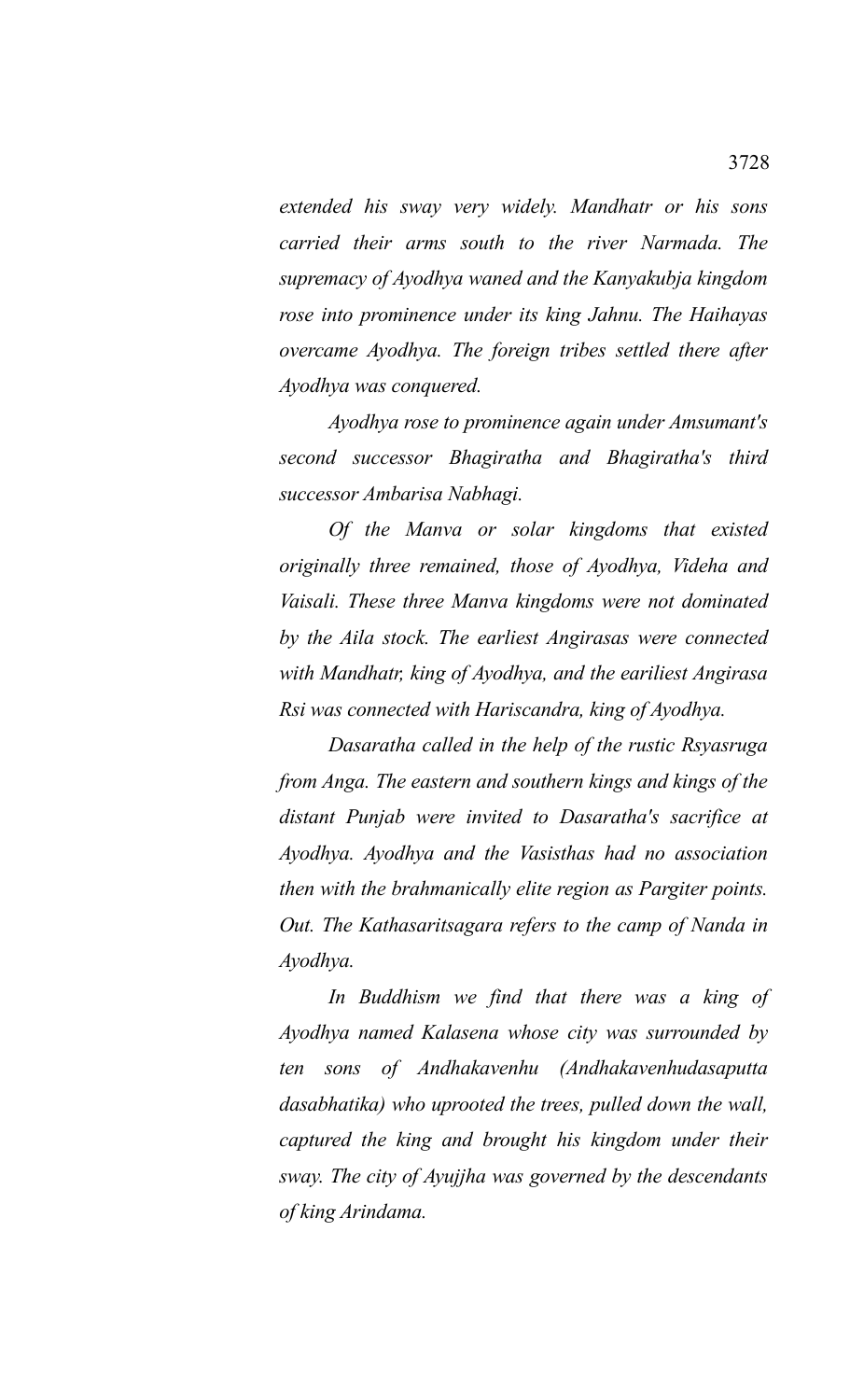*In Jainism we find that Prasannajita, a king of Ayodhya, give his daughter named Prabhavati in marriage to Parsvanatha.* 

*Ayodhya seems to have been included within the kingdom of Pusyamitra Sunga. An inscription found at Ayodhya mentions the fact that Pusyamitra performed two horse-sacrifices or asvamedhas during his reign. According to a spurious Gaya plate, Ayodhya was the seat or a Gupta jayaskandharara or 'Camp of victory,' as early as the time of Samudra Gupta. Some coins of Pura Gupta have on the reverse the legend. "Sri Vikramah," which may be a shorter form of the full title 'Vikramaditya'. Allan identifies him with king Vikramaditya of Ayodhya, father of Baladitya, who was a patron of Buddhism through the influence of Vasubandhu. It may be assumed on the basis of this identification that the immediate successors of Skanda Gupta had a capital at Ayodhya probably till the rise of the Maukharis."*

**3667.** It was also sought to argue that mere inscription or other things are not conclusive to make a final opinion since in similar kind of historical building the tempering of inscription or travelling of inscription etc. have been noticed. In this regard reference was made to **Exhibit J-29 (Suit-4) (Register 35 Page 237),** photocopy of **"Archaeological Survey of India report of Tours in the Central Doab and Gorakhpur in 1874-75 and 1875-76"** by A.C.L. Carlleyle Vol. XII consisting of frontispiece, Index, Introduction and pages 24, 25, 26, 27 and Plate II, III, IV and V of the said book. On page 24, it deals with the details of City of Sambhal near Moradabad and in particular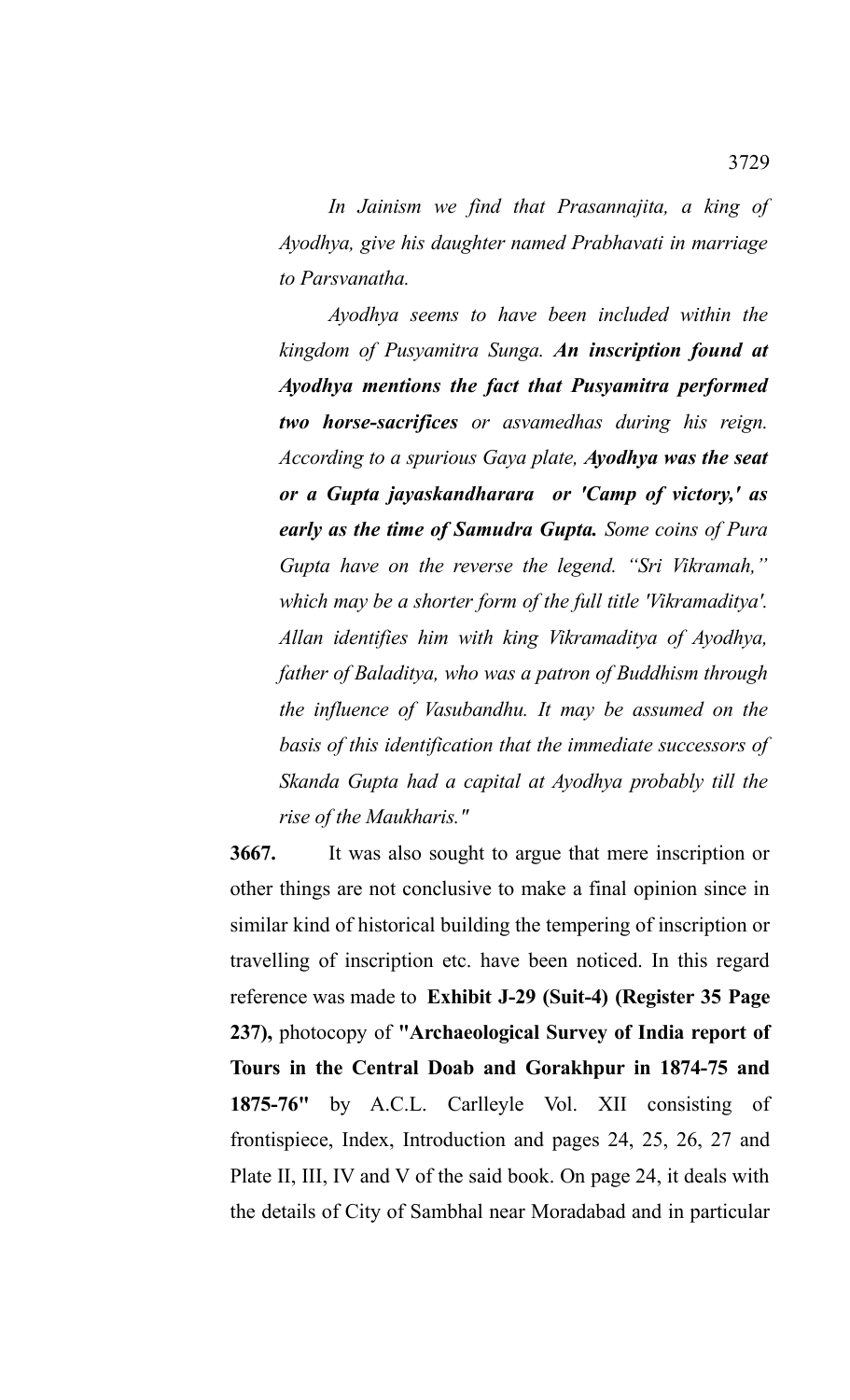that part where it deals with a mosque constructed therein claims to be constructed on a Hindu temple of Hari Mandir and this is supported by an inscription fixed thereat. It says:

*"The old city of Sambhal is situated on the Mahishmat Nadi, in the very heart of Rohilkhand. In the Satyug its name is said to have been "Sabrit," or Sabrat, and also Sambhaleswar. In the Tretayug it was called Mahadgiri, and in the Dwapur, Pingala. In the Kaliyug it received its present name of Sambhala, or in Sanskrit Sambhala-grama. To the south-east of the city is Surathal Khera, which was called after Raja Surathal, a son of Raja Satyavana, of the Lonar race. Surathal Khera measured 1,200 feet in length from north-east to south-west, by 1,000 feet in breadth. Close to the south-south-west side of it there is another large khera, with a village on it called "Raja Sadun-ka-khera," or "Sadungarh," probably Satun or Sataun, for Satyavan.* 

*There are also many other smaller mounds between the two places. The two kheras of Surathal and Sadun together evidently once formed one large city. Another ancient place named Amrama-pati Khera is situated on the right bank of the Sat river, and near the village of Alipur.* 

*About a mile to the north-west of the last place, there is another mound called Chaudreswar Khera.* 

*Gumthal Khera, which is situated about 2 miles to the south-east from Surathal Khera, measures about 1,600 feet in length from east to west, by about 1,000 feet in breadth from north to south.* 

*All these places are situated to the south-east from*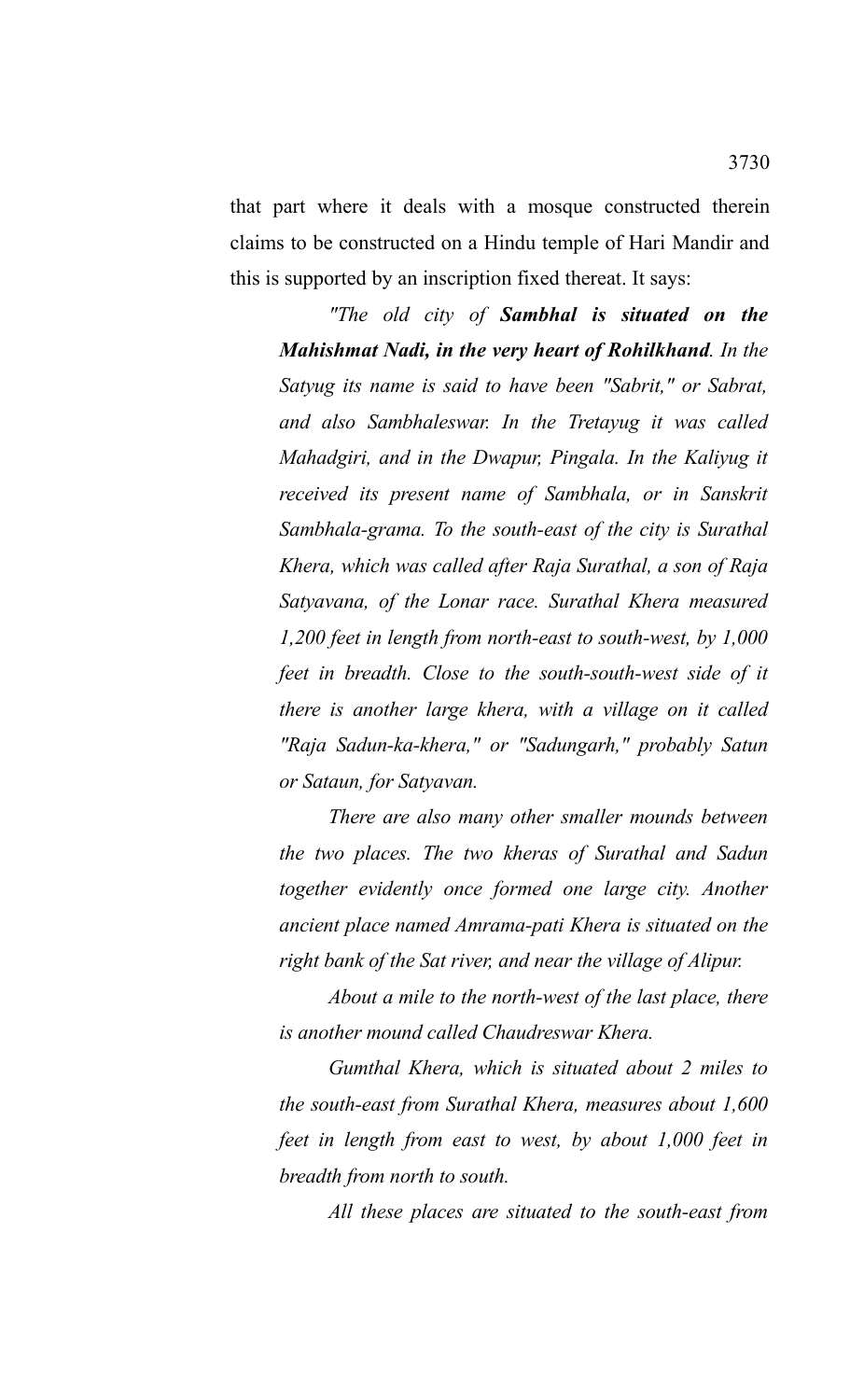*Sambhal and Chandausi.* 

*The principal building in Sambhal is the Jami Masjid which the Hindus claim to have been originally the temple of Hari Mandir. It consists of a central domed room upwards of 20 feet square, with two wings of unequal length, that to the north being 50 feet 6 inches, while the southern wing is only 38 feet 1 ½ inches. Each wing has three arched openings in front, which are all of different widths, varying from 7 feet to 8 feet.* 

*The Muhammadans ascribe the erection of the building to the time of the Emperor Babar, and point to an inscription inside the masjid, which certainly contains the name of Babar, but which the Hindus assert to be a forgery of late date. At or on the back of this slab, they say that there is the original Hindu inscription belonging to the temple. Several Musalmans of Sambhal confessed to me that the inscription containing Babar's name was a forgery, and that the Muhammadans did not get possession of the building until about the time of the mutiny, or a little before it, say about 25 years ago. That they took possession of the building by force; and that there was then a trial about the case in Court before the Judge of the district, and that the Muhammadans gained the case mainly by means of the forged inscription, and also by all the Muhammadans joining together and hearing false witness against the Hindus who were in minority.* 

*In the forged inscription of Babar in the Hari Mandir at Sambhal, it may be observed that the name of Babar is wrongly given. In the inscription I read as follows:*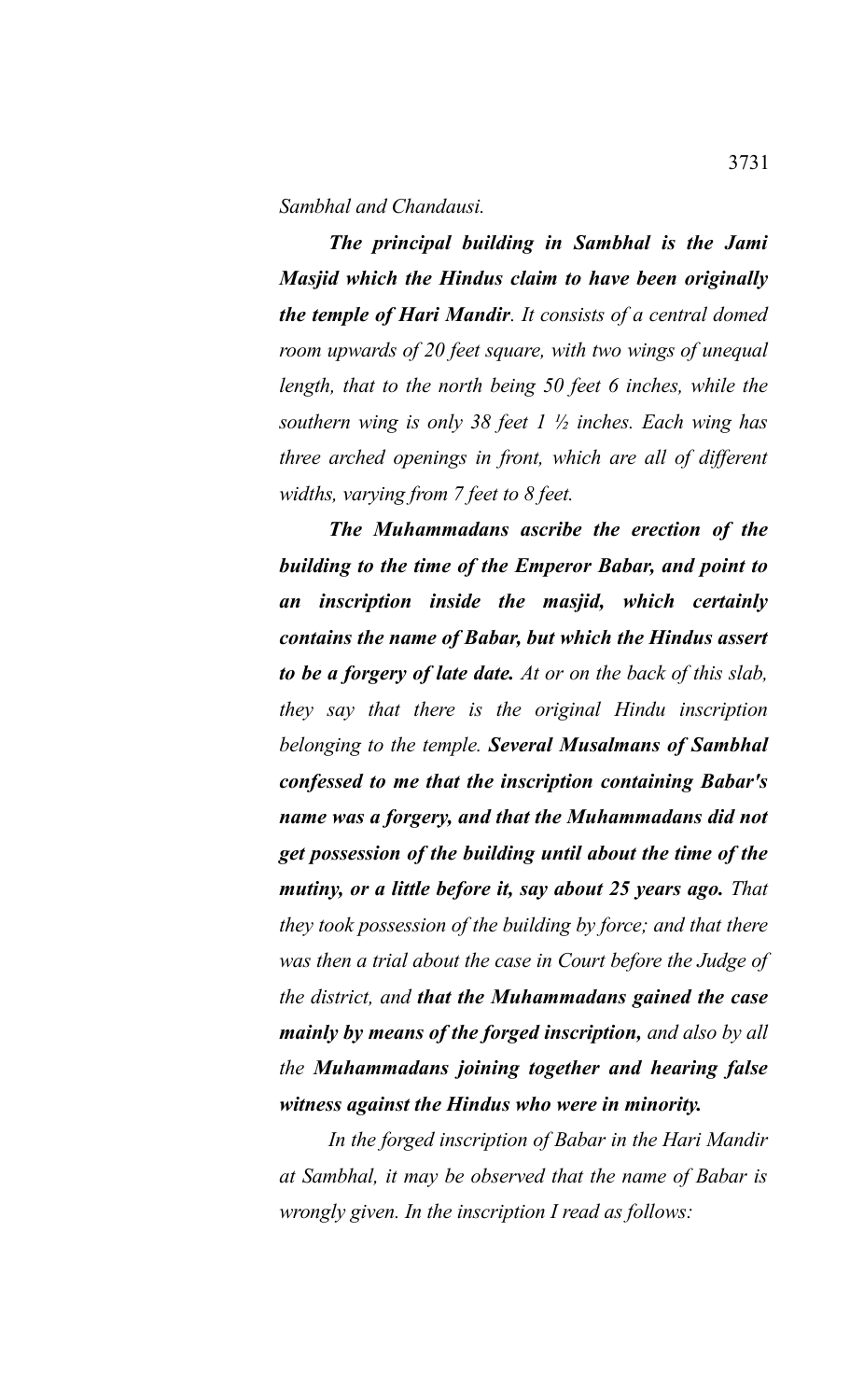*Bani Aina Ilm o Amal Shah Jamjah Muhammad Babar*

ےا نبی انبیءہ علم و عمل  $\qquad \qquad |$ شام جم جاہ محمد بابر

*But the real name of this king was "Shah Jahir-uddin-Muhammad Babar."*

*The fine dome of this building is probably unique of its kind. It is a clear hollow shell from the keystone down to the ground. Its shape is very much like the hollow of the inside of a huge thimble. The interior shape of the dome is ovoid, or like the half of an ovoid ellipse rotated on its axis. The dome is built of brick, and it is said to have been rebuilt (as it now is) by the famous Prithvi Raja, who appears to have been a great benefactor to Sambhal. The circular dome stands upon an octagon, and the octagon upon a square.* 

*The walls of the central square Hindu temple would appear to have been built with large bricks ceased with stone, but the plaster with which the Muhammadans have coated the walls conceals the material of which they are made; and I can only say that, on examining several spots where the plaster was broken. I found that in some places stone wax exposed. I believe that the Muhammadans stripped off most of the stone, especially such as bore traces of Hinduism, and made a pavement of the stones, turning the sculptures downwards. I observed traces which showed that the walls had once been much thicker when the stone casing was on. Underneath the outer steps of the outer court I dug out some fragments of sculpture in reddish sandstone, one of which was the upper portion of a*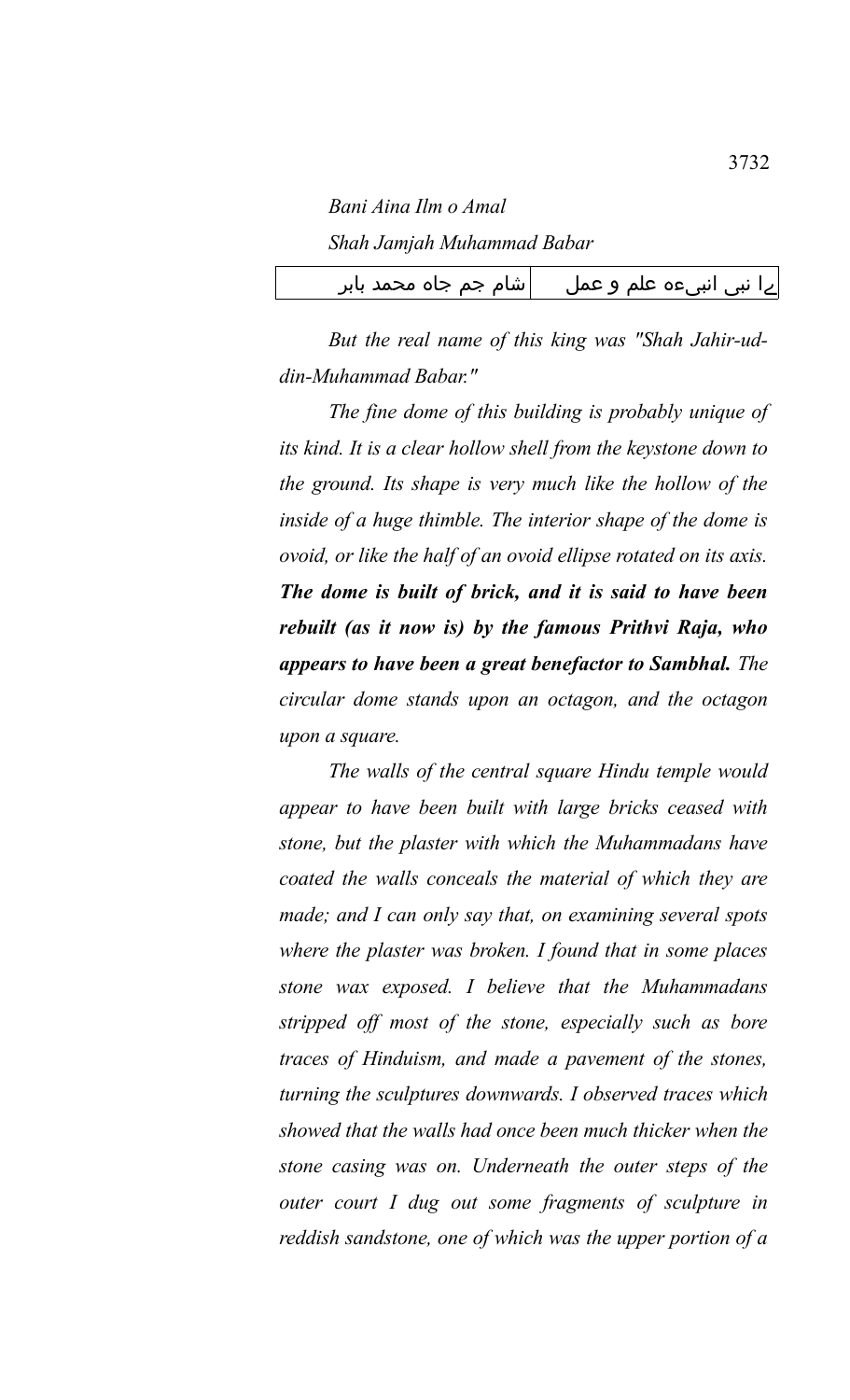## *fluted pillar.*

*The Muhammadan wings added to the building, in order to turn it into a masjid, are built of small bricks, that is, whenever the walls happened to be bare of plaster. I found that the bricks were small and set in mud mortar. There is a clear and distinct difference between the old Hindu work and the modern Muhammadan work, and the old Hindu temple is at once distinguishable from the Muhammadan additions.* 

*The square Hindu temple would have had originally only one doorway in the east wall, about 8 feet in width, but the Muhammadans cut four more doors, each 6 feet wide, two in the northern and two in the southern wall of the square temple, in order to communicate with the aisles of the side wings which they added.* 

*Note by General Cunningham.*

*[The inscription in the masjid which the Hindu denounce as being forged appears to me to be quite genuine. The text is as follows:-*

| رافع الوه ملک و مال       | جامع اشیءہ فضل و کمال               |
|---------------------------|-------------------------------------|
| ےا نیی انبیہ علم و عمل    | باسطہ اضجء امن و امان               |
| حفظ اللہ عز و جل          | شاہ جم جاہ محمد بابر                |
| روشن از بر توان شد سنبل   | شمع دولت جو برافروخت بہند           |
| کہ مصون باد ز نقصان و خلل | از پءی ساختن اےن مس <mark>جد</mark> |
| کہ بود عمدہ ارکلن دول     | کردفرمان بکمین ننده خویش            |
| ان باخلق نکر گشتہ مثل     | مےد با عقل و خرد هندوبیک            |
| ےافت اتمام بتوفیق ازل     | چون بزمان شہنشاہ جہان               |
| ےکم از شہر ربیع ال اول    | سال تاریخ ذمہ دورش گشتہ             |

*The full date is given in a very ingenious manner*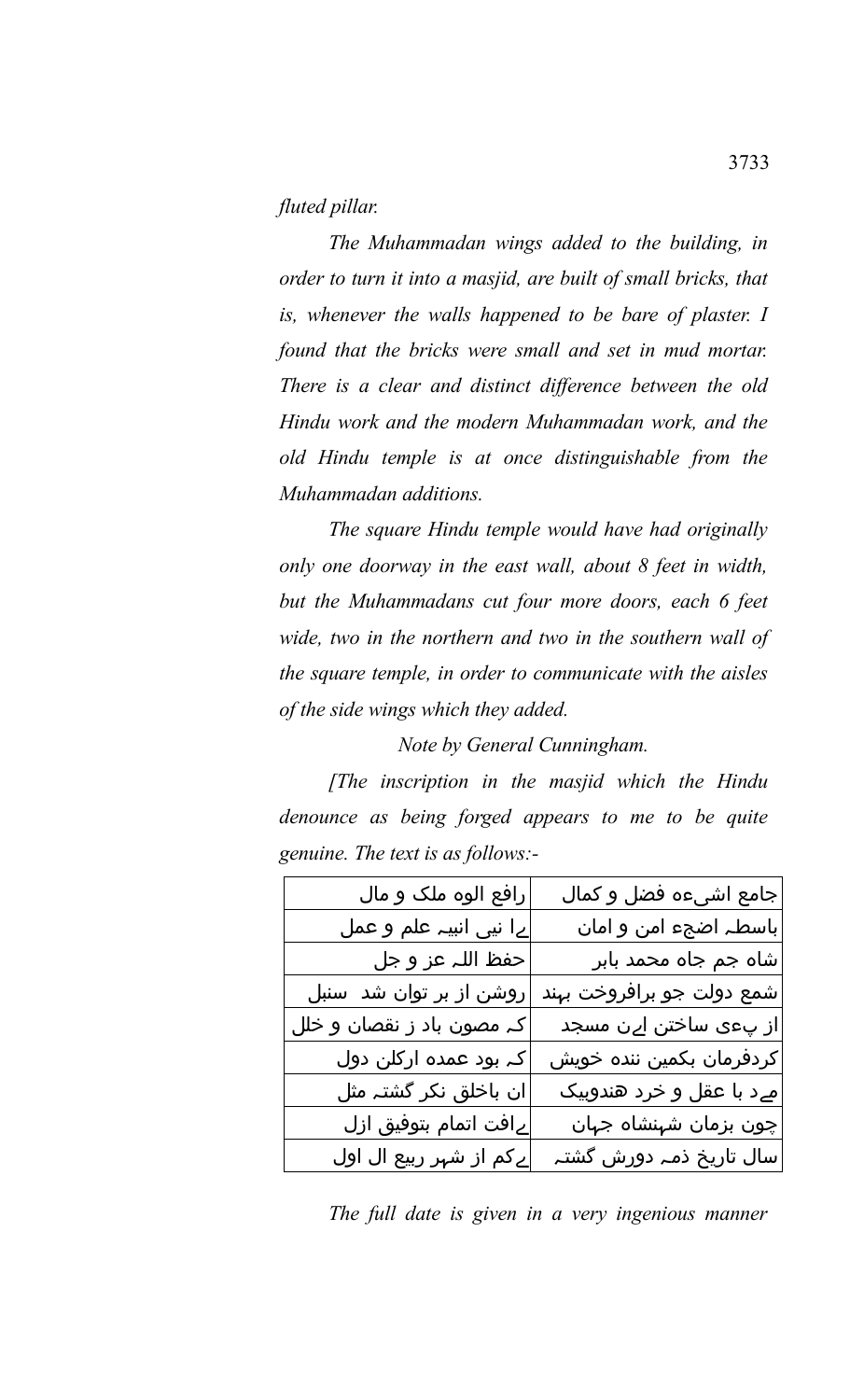*with the last words:-*

#### *Ekum az Shahar Rabi-al-awal,*

*which mean literally "on the first day of the month of Rabi-alawal,' while the sum of the individual letters give the year 933 A.H. according to the reckoning of the Abjad. The builder, or rather the converter of the Hindu temple into a masjid was Mir Hindu Beg.]*

**3668.** Sri Jain placed before us **Exhibit J-24 (Suit-4) (Register 35 Page 273)** which is photocopy of **"The Monumental Antiquities And Inscription In The North Western Provinces And Oudh"** published by Indological Book House, **Varanasi in 1969**. This very book itself is book No. 94 with the Court. The Exhibit contains the frontispiece, Index, Preface and pages 5, 6, 7, 8, 9, 10, 11, 12, 20, 21, 30, 31, 34, 35, 36, 37, 38, 179, 182, 184, 185, 186, 292, 293, 294, 295, 296, 297, 298, 299, 300, 301, 302, 303, 304, 305, 306, 307, 308, 309, 310, 311, 312, 313. Sri H.S. Jain, learned counsel has placed reliance on pages 296 and 297 (Register 35 Pages 341- 343) of the said book:

*"According to the Ramayana, the city of Ayodhya was founded by Manu, the progenitor of all mankind. In the time of Dasaratha, the father of Rama, it was fortified with towers and gates, and surrounded by a deep ditch. No traces of these works now remain, nor is it likely, indeed, that any portion of the old city should exist, as the Ayodhya of Rama is said to have been destroyed after the death of Brihadbala, after which it lay deserted until the time of Vikramaditya of Ujjayini, who, according to tradition, came in search of the holy city, erected a fort called*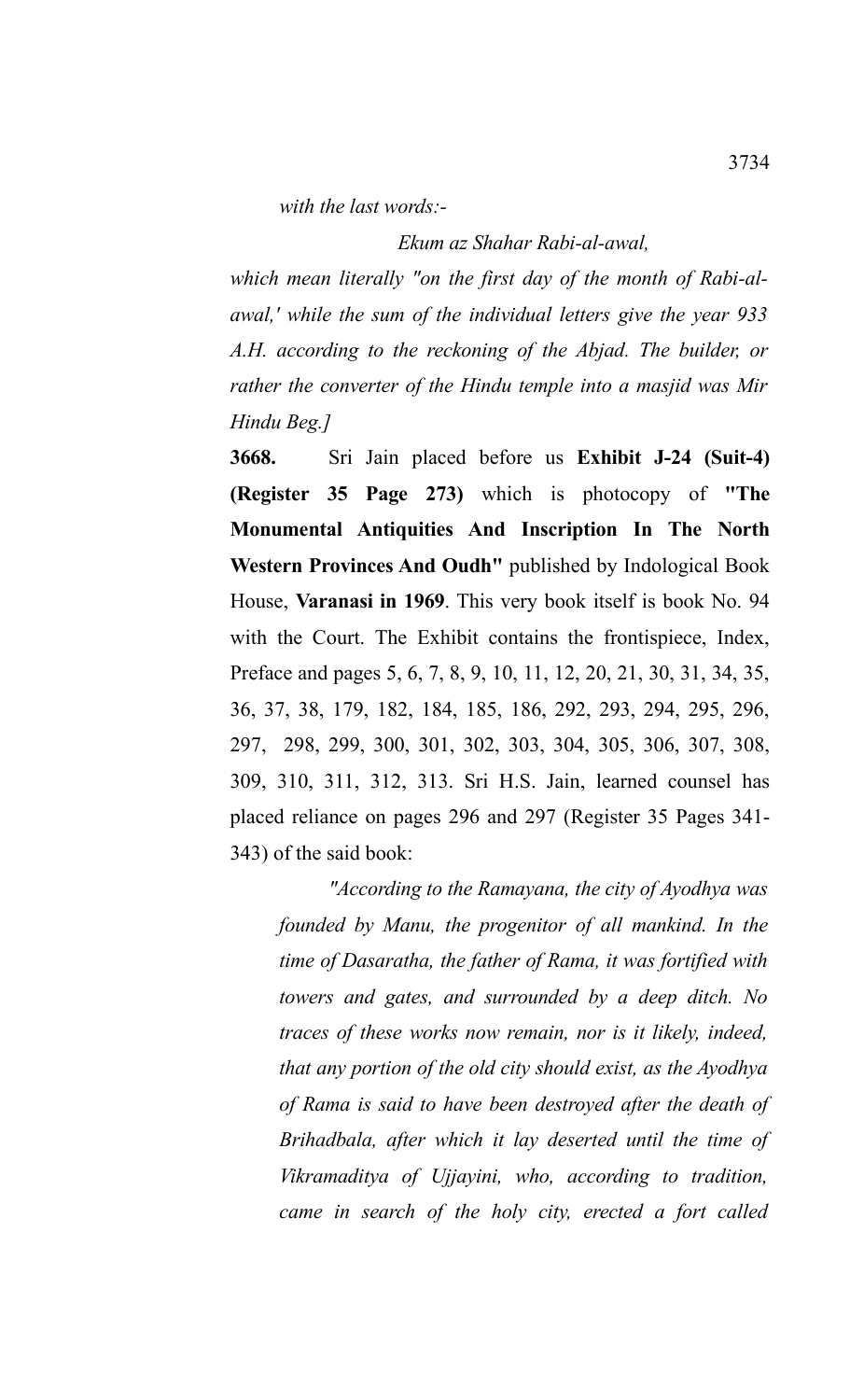*Ramgarh, cut down the jangal by which the ruins were covered and erected 360 temples on that spots sanctified by the extraordinary actions of Rama. The Vikramaditya of this story, General Cunningham takes to be Chandragupta II, of the Imperial Gupta dynasy, A.D. 395-415, whose rule certainly extended to Ujjayini, as his inscriptions have been found at Sanchi and Udayagiri Bhilsa.* 

*There are several very holy Brahmanical and Jains temples about Ayodhya, but they are all of modern date and without any architectural pretensions whatever; but there can be no doubt that most of them occupy the sites of more ancient temples that were destroyed by the Muslamans. Thus Ramkot, or Hanuman Garhi, on the east side of the city, is a small walled fort surrounding a modern temple on the top of an ancient mound. This fort is said to have formerly covered a large extent of ground and according to tradition, it was surrounded by 20 bastions, each of which was commanded by one of Rama's famous generals after whom they took the names by which they are still known. Within the fort were eight royal mansions, where dwelt Dasaratha, his wives, and Rama, his deified son. The name Ramkot is certainly old, but the temple of Hanuman is not older than the time of Aurangzib. Ram Ghat, at the north-east corner of the city, is said to be the spot where Rama bathed, and Svargadvaram, also called Ram Darbar, on the north-west, is believed to be the place where his body was burned. Treta-ke-Thakur is famous as the place where Rama performed a great sacrifice, and which he commemorated*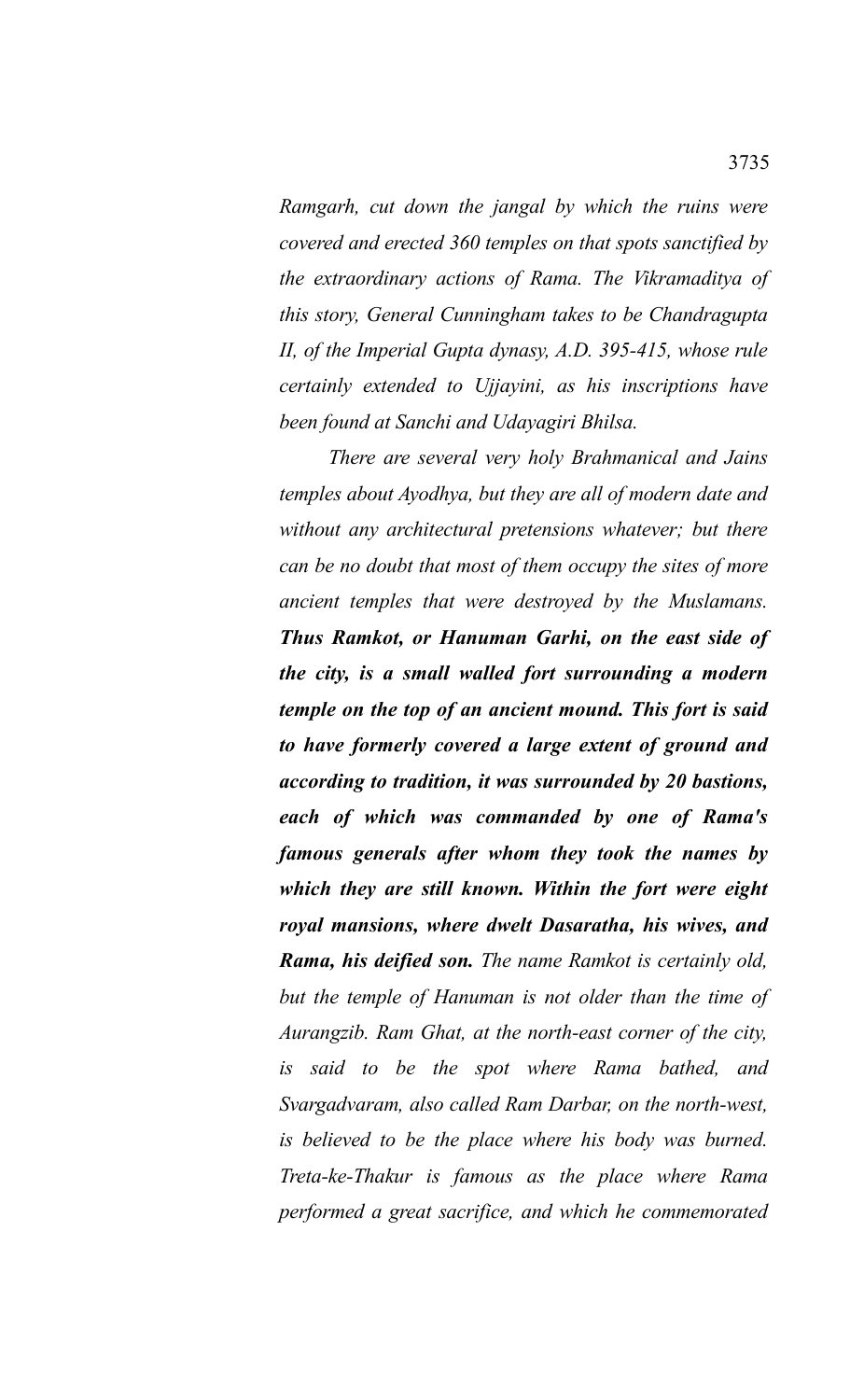*by setting up there images of himself and Sita. Close by is the Lakshmana Ghat, where his brother Lakshmana bathed, and about one quarter of a mile distant in the very heart of the city, stands the Janmasthanam, or "birthplace temple," of Rama. Almost due west, and upwards of five miles distant is the Guptar Ghat, with its group of modern white-washed temples. This is the place where Lakshmana is said to have disappeared, and hence, its name of Guptar, from gupta, "hidden or concealed." Some say that it was Rama who disappeared at this place, but this is at Variance with the story of his cremation at Svargadvaram.* 

*There are five Digambara temples at Ayodhya which were built in Samvat 1981, in the time of Shuja-ad-daulah, to mark the birth-places of five Tirthamkaras, viz., Adinatha, Ajitanatha, Abhinandanatha. Sumatinatha, and Anantajit, who are said to have been born at Ayodhya. The temple of Adinatha is situated near the Svargadvaram on a mound, known as Shah-Juran-Ka-tila, on which there are many Musalman tombs and a masjid. According to the local Musalman tradition, Makhdum Shah Juran Ghori, who came to Audh with Shahab-ad-din-Ghori, destroyed the ancient temple of Adinatha and erected on its ruins the Musalman edifices which gave to the mound the name by which it is still known. Besides these five temples of the Digambaras there is a sixth temple of the Svetambaras, dedicated to Ajitanatha, which was built in Samvat 1881.* 

It is locally affirmed that at the Musalman conquest there were three important Hindu temples at Ayodhya: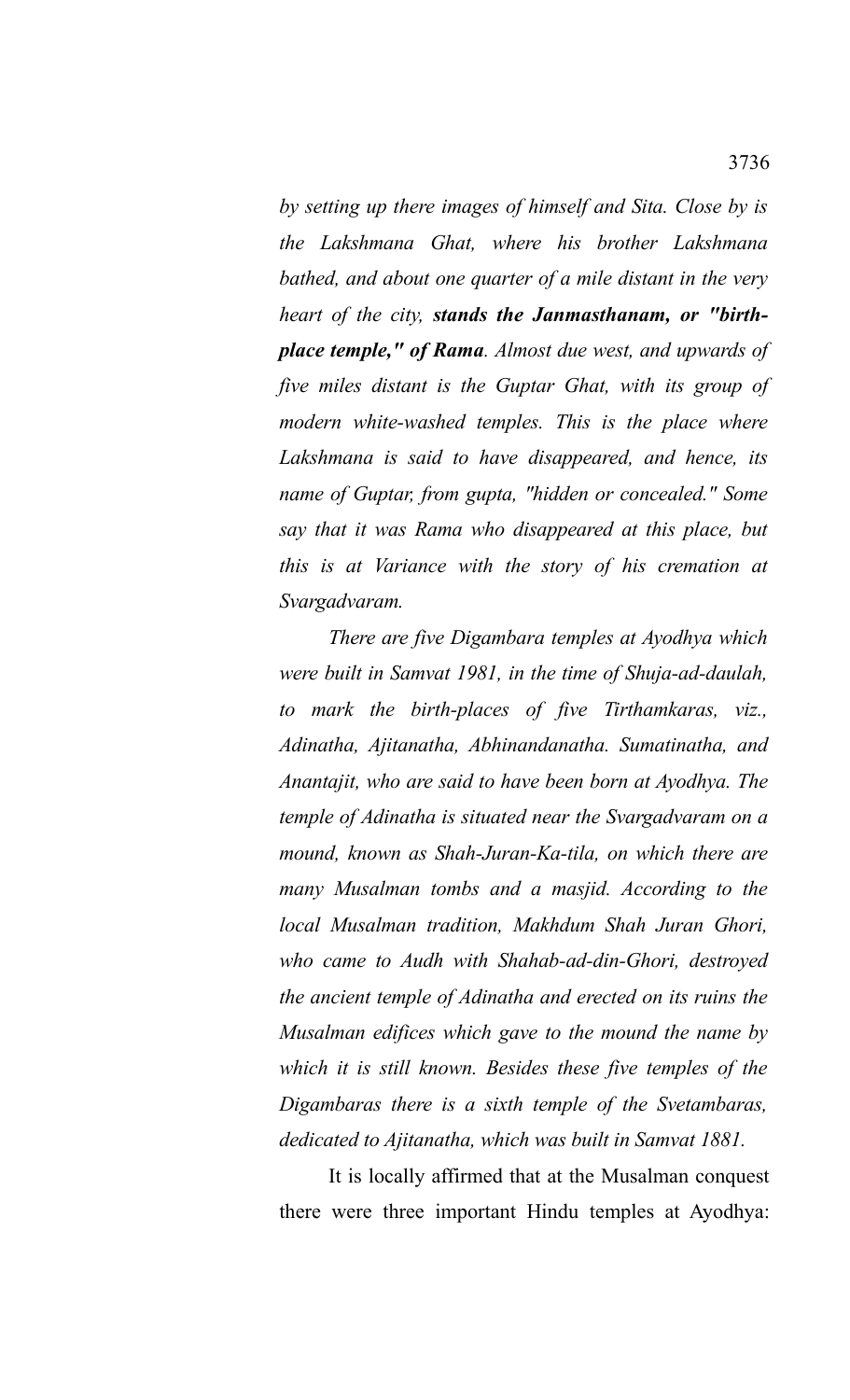these were the Janmasthanam, the Svargadvaram, and the Treta-ke-Thakur. On the first of these Mir Khan built a masjid in A.H. 930, during the reign of Babar, which still bears his name. This old temple must have been a very fine one, for many of its columns have been utilized by the Musalmans in the construction of Babar's Masjid. These are of strong, close-grained, dark-coloured, or black stone, called by the natives kasauti, "touch-stone slate," and carved with different devices; they are from seven to eight feet long, square at the base, centre and capital, and round or octagonal intermediately. On the second and third Aurangzib built masjids, which are now mere picturesque ruins. A fragmentary inscription of Jayachchhandra of Kanauj, dated Samvat 1241, and recording the erection of a temple of Vishnu, was rescued from the ruins of Aurangzib's Masjid, known as Treta-ke-Thakur, and is

**3669. Exhibit J-26 (Suit-4) (Register 36 Page 423)** is photocopy of **"The Indian Antiquary A Journal of Oriental Research"** by Sir Richard Carnac Temple, Vol. XXXVII, 1908 published by Swati Publications Delhi, 1985 containing frontispiece and pages 191 and 192. It shows that in the area of Kashmir also similar activities took place and Buddhist temple made a mosque as is evident from the following:

now in the Faizabad Museum."

*"At first sight this text should make it appear that there were Bhottas among the subjects of the Kashmir Kings. This is not probable, for Ladakh as well as Baltistan where independent possessions during the 16th century. But the trade between the Punjab and Yarkand, through*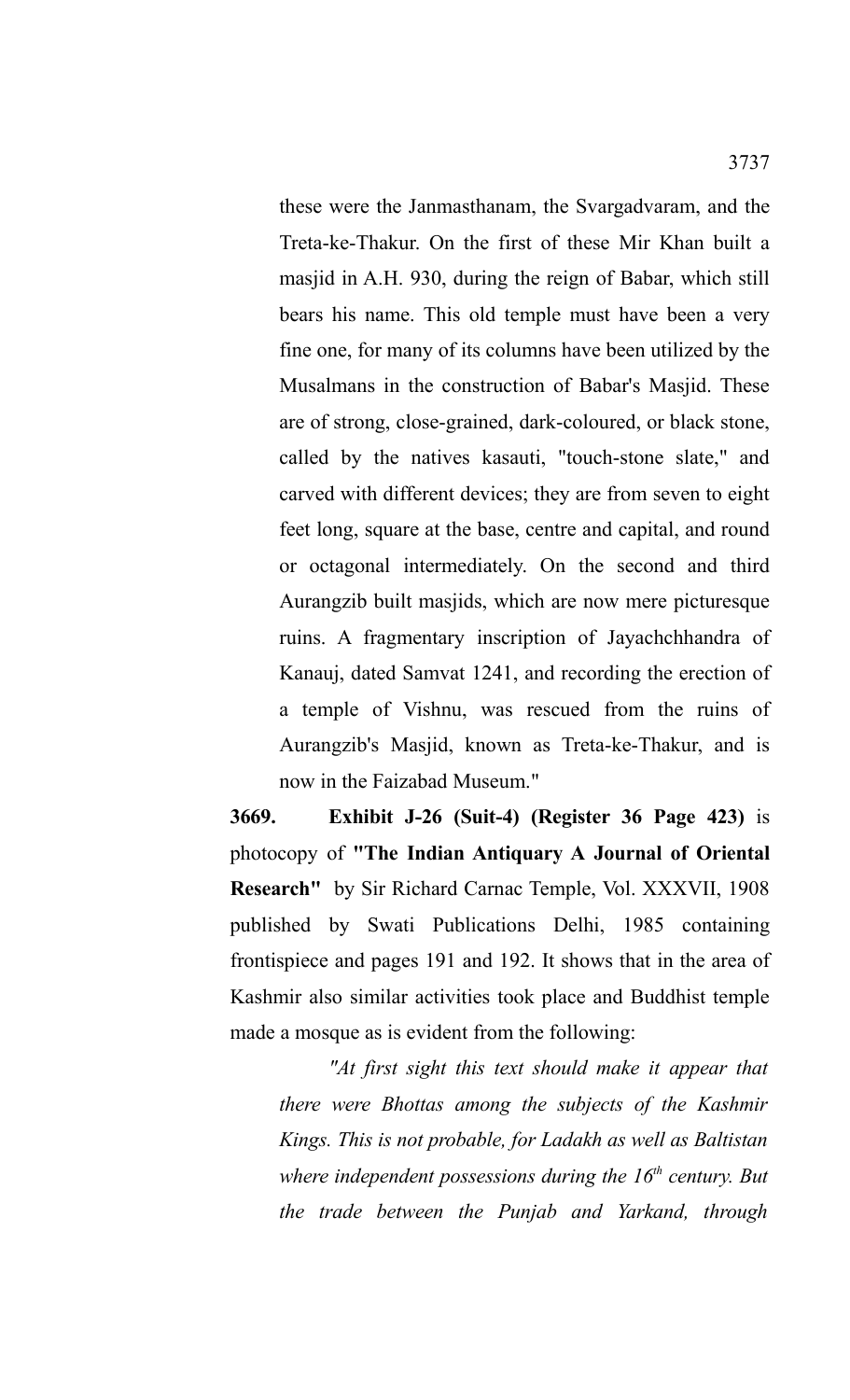*Kashmir and Leh, was probably carried on without any interruption and this trade brought many Ladakhis and Baltis to Kashmir. They had there not only a rest-house of their own, but apparently also a Buddhist place of worship. There is a masjid below the castle hill of Srinagar, which is still known as the Bodo Masjid, and that it was formerly a Buddhist temple is shown by the fact that behind the whitewash on the walls the picture of Buddhist saints are to be found. This is well known to all Ladakhis."*

**3670.** Pursuant to the excavation conducted by B.B.Lal some photographs as well as his comments were published in the book of ASI i.e. :

**(a) Exhibit E2/1 (Suit-5) (Register 37 Page 5)** is photocopy of Plate No. XLIX and Plate No. L published in **"Indian Archaeology 1976-77-A Review"** edited by B.K. Thapar, Director General, ASI published, by ASI in 1980.

**(b) Exhibit E 1/1 (Suit-5) (Register 37 Page 11)** is photocopy of pages 40 and 41 of **"Indian Archaeology 1969-70 A Review"** edited by B.B. Lal, published by ASI in 1973.

**(c) Exhibit E 4/1 (Suit-5) (Register 37 Page 17)** is photocopy of page no. 28, 29, 30, 31 of **"Indian Archaeology 1968-69 A Review"** edited by B.B. Lal published by ASI in 1971.

**(d) Exhibit E 3/1 (Suit-5) (Register 37 Page 35)** is photocopy of pages 76, 77 and Plate XXII of **"Indian Archaeology 1979-80- A Review"**.

**3671.** Considering a lot of material, some of which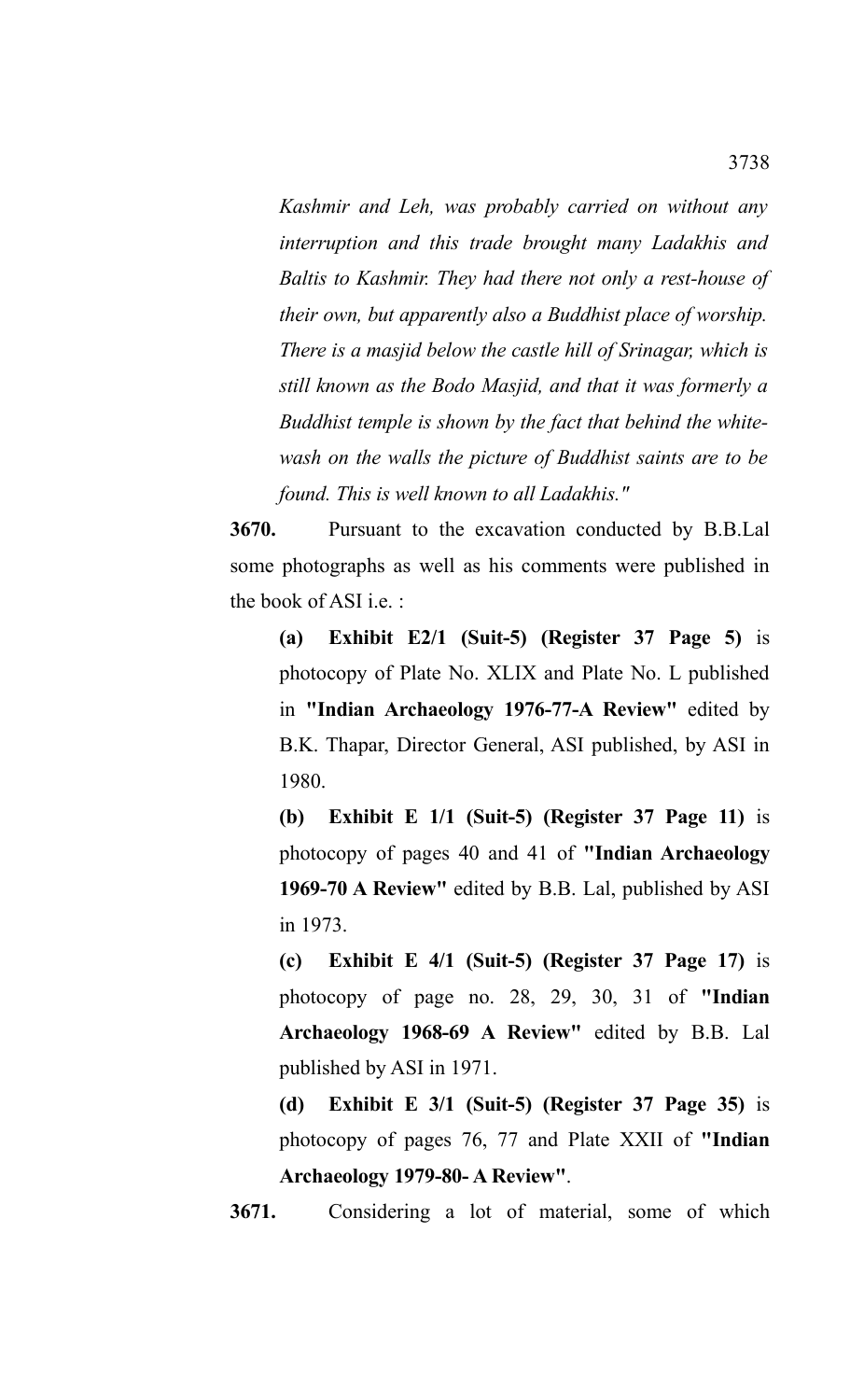discussed above, as well as relevant facts, it was found expedient by this Court to have a scientific investigation at the disputed site but without disturbing the position of the "makeshift structure" in respect whereto a status quo order was operating in various proceedings including the suits.

**3672.** What lie underneath? This question is of extreme complication ranging in a period of more than 500 years' of history. No clear picture emerges from various history books etc. In fact, the contemporary record did not answer the issues, one or the other way, with certainty but some record, authored after about 200 years i.e.,  $18<sup>th</sup>$  Century, state about existence of temple, its demolition and the construction of the disputed building, while some well known historians dispute it and some history books are silent. The case of muslim parties was that the mosque was constructed on an unoccupied, vacant land.

**3673.** Extraordinary situations demand extraordinary steps and strategy. In the peculiar circumstances, this Court decided to appoint an Expert body for scientific investigation, well recognized in the field of archaeology/history and ordered ASI to go for excavation at the site in question and submit report. The question formulated for ASI, was "whether there was any temple/structure which was demolished and a mosque was constructed on the disputed site".

**3674.** The details of ASI proceedings, we have already mentioned above. We have also mentioned about the objections filed on behalf of plaintiffs (Suit 4), defendant no.5 (Suit 5) and defendants no. 6/1 and 6/2 (Suit 3) but details thereof are skipped so as to be discussed at appropriate stage. Here is that.

**3675.** During the course of the excavation by ASI, a large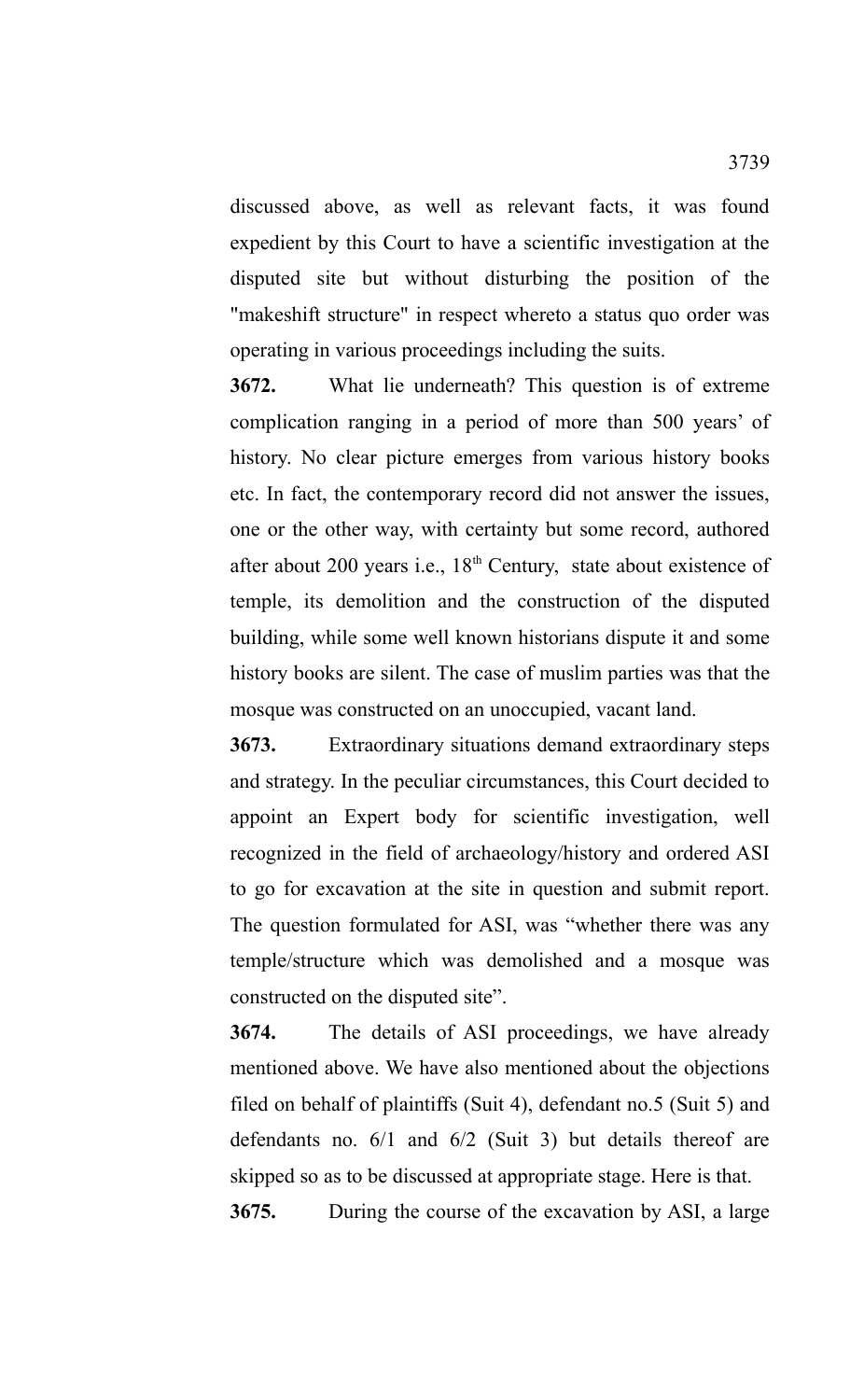number of objections/complaints were filed by the parties to the Observers (Two Judicial Officers of the Cadre of Higher Judicial Service) appointed by this Court. Subsequently, most of the contents of those objections since have resulted in the objections which the parties have filed before this Court against the report of ASI, therefore, we find it appropriate to consider in brief those documents also, as that will not only give a complete picture of the proceedings but will also be helpful to determine and adjudicate upon the objections taken by the parties against the final report of ASI.

**3676.** Between 14<sup>th</sup> April, 2003 to 26<sup>th</sup> July, 2003, thirty four such objections were filed out of which nineteen were filed through Sri Zaffaryab Jilani, Advocate; two through Mohd. Saleem, Advocate; two by Sri Mohd. Hashim (one of the plaintiff of Suit-4); four through Sri A.A. Siddiqui, Advocate; four through Sri Mustaq Ahmad Siddiqui, Advocate; two by Sri R.L.Verma, Advocate and one by Haji Mehboob (one of the plaintiff of Suit-4). In nutshell thirty two objections were filed on behalf of muslim parties and two on behalf of Nirmohi Akhara.

**3677.** The first complaint is dated 14<sup>th</sup> April, 2003 submitted by Sri Mohd. Hashim and Mahmood Ahmad, plaintiffs in Suit 4 through their counsel Sri Mohd. Salim, Advocate. It is addressed to the Observers and says that as per the order dated  $26<sup>th</sup>$  March, 2003 and  $10<sup>th</sup>$  April, 2003 of this Court, ASI was supposed to keep in seal 'Bones' and 'Glazed ware' in regular manner but they have failed to do so and this is disobedience of the Court's order. The two Observers obtained comments from the in-charge, ASI team, and, put in the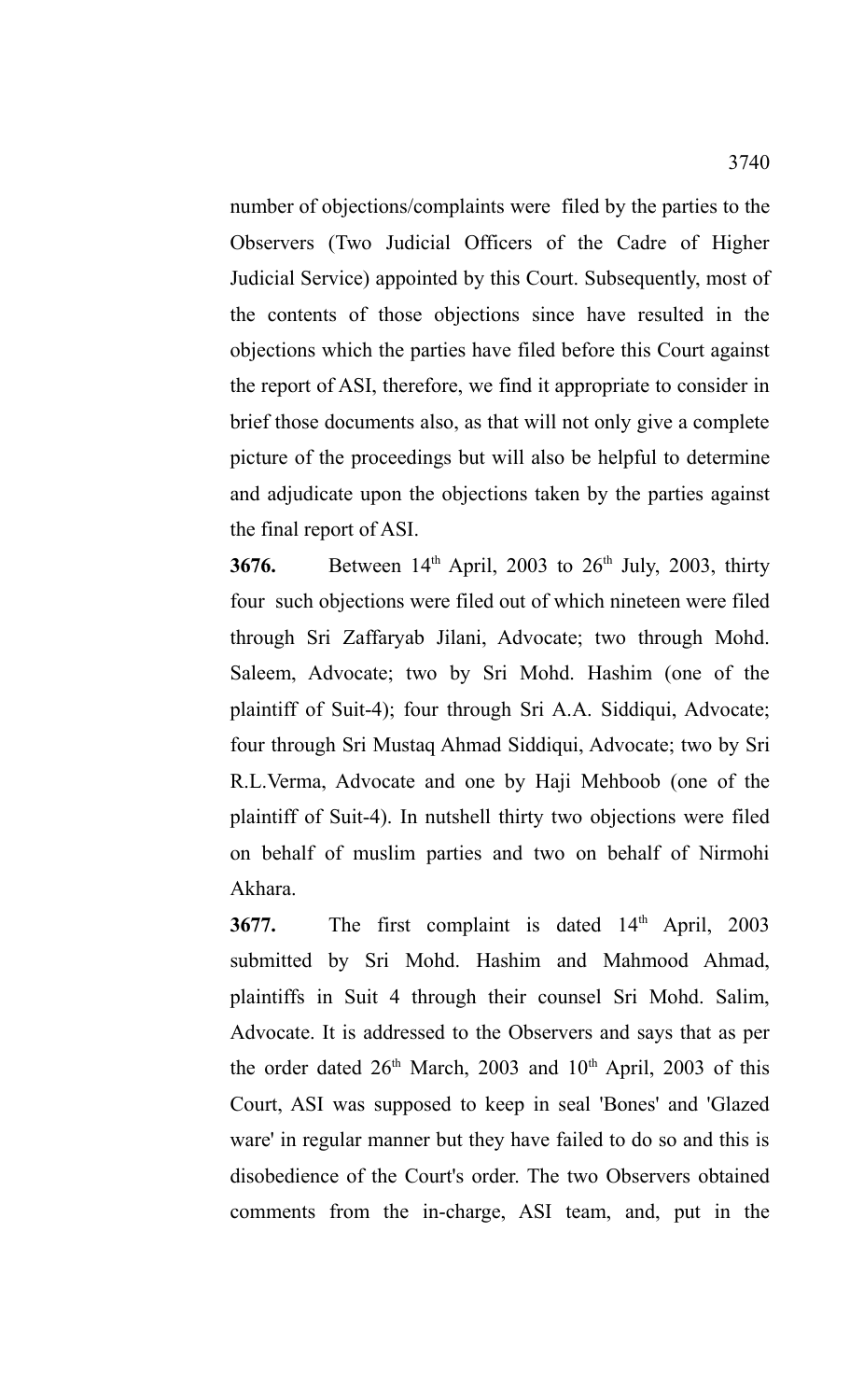following note dated  $14<sup>th</sup>$  April, 2003:

´'प्रस्तुत प्रार्थनापत्र में अंकित आपत्तियों के सन्दर्भ में भारतीय पुरातत्व सर्वेक्षण (A.S.I.) के टीम प्रमुख श्री बी0आर0मणि का अभिमत प्राप्त किया गया। श्री मणि ने बताया कि विभिन्न ट्रेंचेज से प्राप्त अस्थियों (Bones) को सील करने में उन्हें यह व्यवहारिक कठिनाई है कि सीलबंद अस्थियॉं स्वमेव कुछ दिनों उपरान्त नष्ट हो जावेंगी इसके अतिरिक्त उन्हें उक्त अस्थियों को सीलबंद करने में कोई कठिनाई नहीं है। उन्होंने वह भी बताया कि प्राप्त अस्थियों की संख्या एवं लंबाई संबंधित पंजी में अंकित करके उन्हें रखने में भी उन्हें कोई कठिनाई नहीं है।

जहॉ तक ग्लेज्ड वेयर्स के सील किये जाने का प्रश्न हैं, इसके संबंध में श्री मणि ने बताया कि टेंचों के विवरण में, संबंधित पंजी में, उनका सामान्य रूप से उल्लेख किया रहा है, चूँकि ग्लेज्ड वेयर्स पुरावशेष (Antiquity) नहीं है, इसलिए अभी तक उन्हें सील नहीं किया जा रहा था। अबसे उन्हें सील करने में उनको कोई आपत्ति नहीं है। उन्होंने यह भी बताया कि अभी तक प्राप्त सभी ग्लेज्ड वेयर्स सुरक्षित हैं तथा उनका उल्लेख संबंधी पंजी में है।''

*"The opinion of Sri B.R. Mani, the in-charge of the team of Archaeological Survey of India (A.S.I) was obtained in context of the objections contained in the present application. Sri Mani has contended that the practical problem in sealing the bones obtained from various trenches, is that the sealed bones would de-generate automatically after a few days. Besides this, he has no other problem in sealing the said bones. He has also contended that he has no difficulty in maintaining and entering the number and length of the bones obtained, in the concerned register.*

*So far as the question of sealing the glazed wares is concerned, Sri Mani has contended in this behalf that in the details of trenches, they are being normally entered in*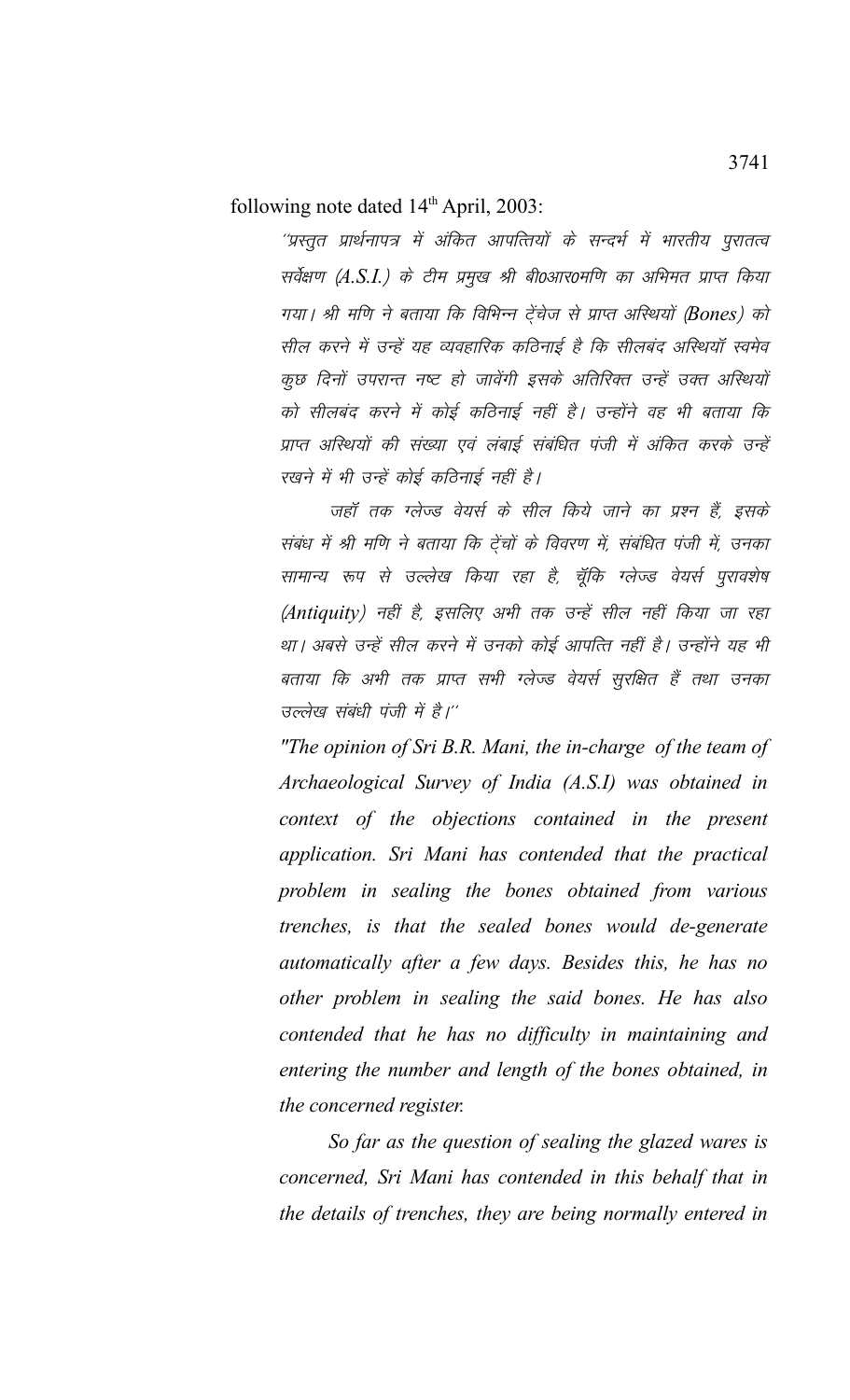*the concerned pages. Since glazed wares are not antiquities, as such they are not being sealed at present. He has no objection in sealing them from now on. He has also contended that all the glazed wares discovered so far, are safe and their details are there in concerned registers."(E.T.C.)*

**3678.** The objection dated 15<sup>th</sup> April, 2003 is again by the same two persons complaining that remains lying on the western side of the Babri Mosque are being removed without marking numbers and this act of ASI is contrary to the Court's order. The two Observers obtained comments from Sri B.R.Mani, Team Leader of ASI and mark following note dated  $15<sup>th</sup>$  April, 2003:

 $^{\prime\prime}$ इस प्रार्थना पत्र पर भारतीय पुरातत्व सर्वेक्षण (A.S.I.) टीम लीडर श्री बी. आर.मणि का अभिमत प्राप्त किया गया। उन्होंने बताया कि टेंचों में पड़े समस्त निर्णाण के अवशेष खण्डों की वीडियोंग्राफी, स्थिर फोटो ग्राफी करानें तथा उनका मोटे तौर पर रजिस्टर में विवरण अंकित करने में उन्हें कोई आपत्ति नहीं है तथा वे इस हेतू सहमत हैं। जहां तक अवशेष खण्डों पर संख्या डालने का प्रश्न है, इसके संबंध में उन्होंने व्यवहारिक कठिनाई बतायी तथा यह कहा कि अवशेष खण्डों की ईंटें काफी जीर्ण शीर्ण दशा में है अतएव यदि वह ईंटें जिनपर संख्या डाली जावेगी यदि निकाल गयीं तो शिलाखण्डों पर संख्या डाले जानें का कोई प्रयोजन नहीं रह जावेगा। उन्होंने यह भी बताया कि संख्या डाले जाने पर उनसे इनके संरक्षण की भी अपेक्षा की जा सकती है जो उनके लिये व्यवहारिक रुप से संभव नहीं होगा। $^{\prime\prime}$ 

*"The opinion of Sri B.R. Mani, the team leader of Archaeological Survey of India, was obtained on this application. He has contended that he has no objection in carrying out videography and still photography of the remains of all the constructions lying in the trenches and in broadly getting their details entered in the registers and*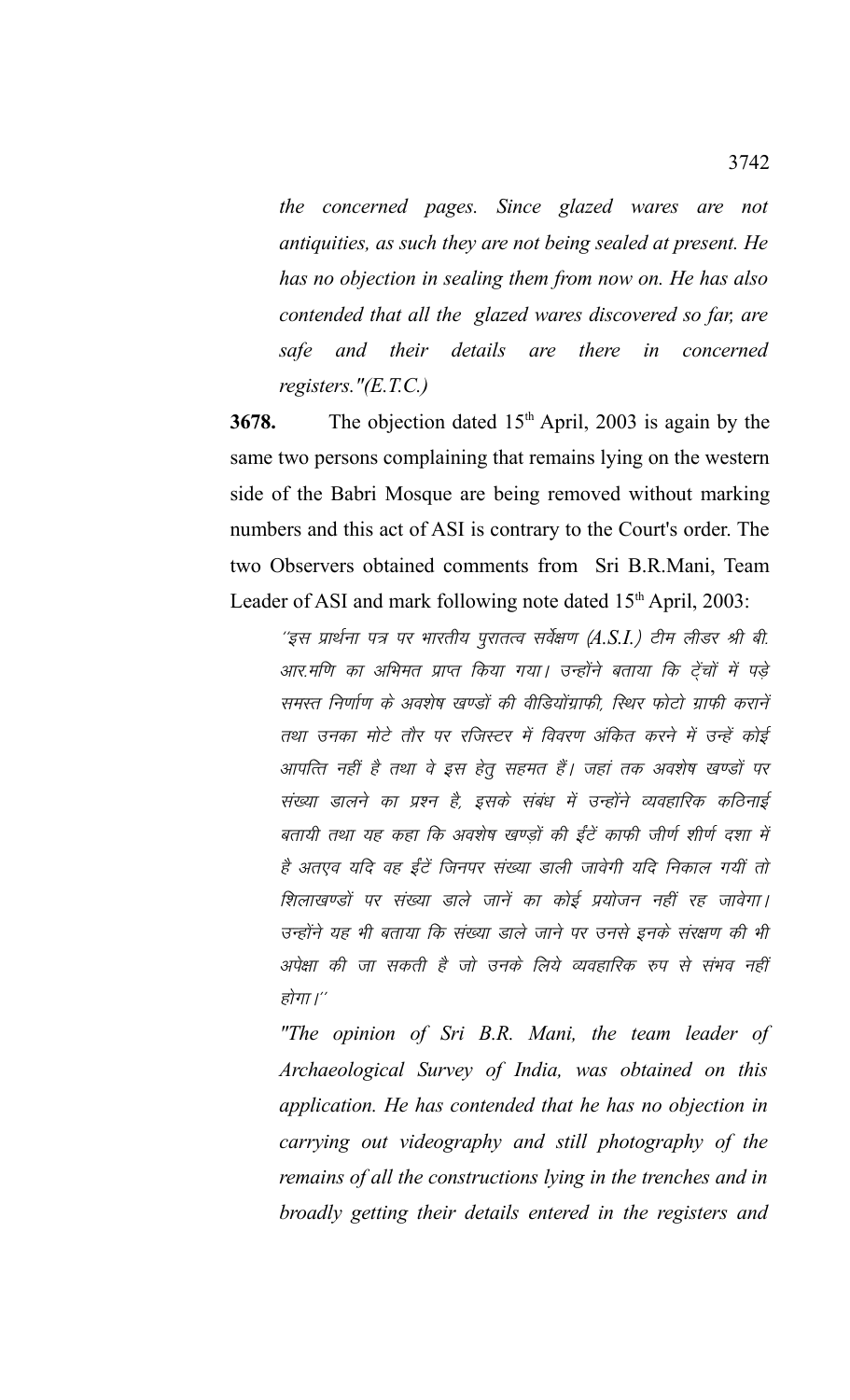*that he agrees to it. So far as the question of numbering the remains is concerned, he has stated about the practical problems in this behalf and has contended that the brick of the remains are in very dilapidated state, hence if the bricks, which are numbered are removed, then no purpose would be served by numbering the stone blocks. He has also contended that after numbering them, their preservation can also be expected, which will not be practically possible for him." (E.T.C.)*

**3679.** The complaint dated 7<sup>th</sup> April, 2003 (it appears that this complaint is wrongly dated and it ought to be  $7<sup>th</sup>$  May, 2003 since in the complaint itself there is a reference of Court's order dated  $10<sup>th</sup>$  April, 2003 hence it cannot be  $7<sup>th</sup>$  April, 2003) is submitted by Sri Mohd. Hashim In Person, to the Observer complaining that the human bones, found in Trench ZG1, has been covered with soil without recording on the pretext that due to the objections of Muslims, it was not proceeded though no written objection was submitted by the Muslim parties and therefore, the bones recovered from Trench ZG1 as also from Trench F9 and G9 be directed to be recorded. The two Observers, after receiving comments from Sri Chandrabhan Mishra, Deputy Superintendent, the then incharge of ASI team, submitted its report as under:

''इस प्रार्थना पत्र में वर्णित आपत्ति के संबंध में भारतीय पुरातत्व सर्वेक्षण दल के उपस्थित स्थानीय प्रभारी श्री चन्द्रभाल मिश्र उप अधीक्षण पुरातत्व विद से अभिमत प्राप्त किया गया। श्री मिश्र ने यह सहमति दी कि उनको रेंच सं0 ZG1 व पूर्व में ट्रेंच सं0 F9, व G9 में प्रकट तथा वाद में आपत्ति करने पर उसे पुनः मिट्टी से दबाया गया अस्थियों को अभिलिखित करने में कोई आपत्ति नहीं है। **श्री मिश्र ने यह भी बताया कि ट्रेंच** सं0 F9, G9 व ZG1 में पूर्व में जो अस्थियां व अस्थियों के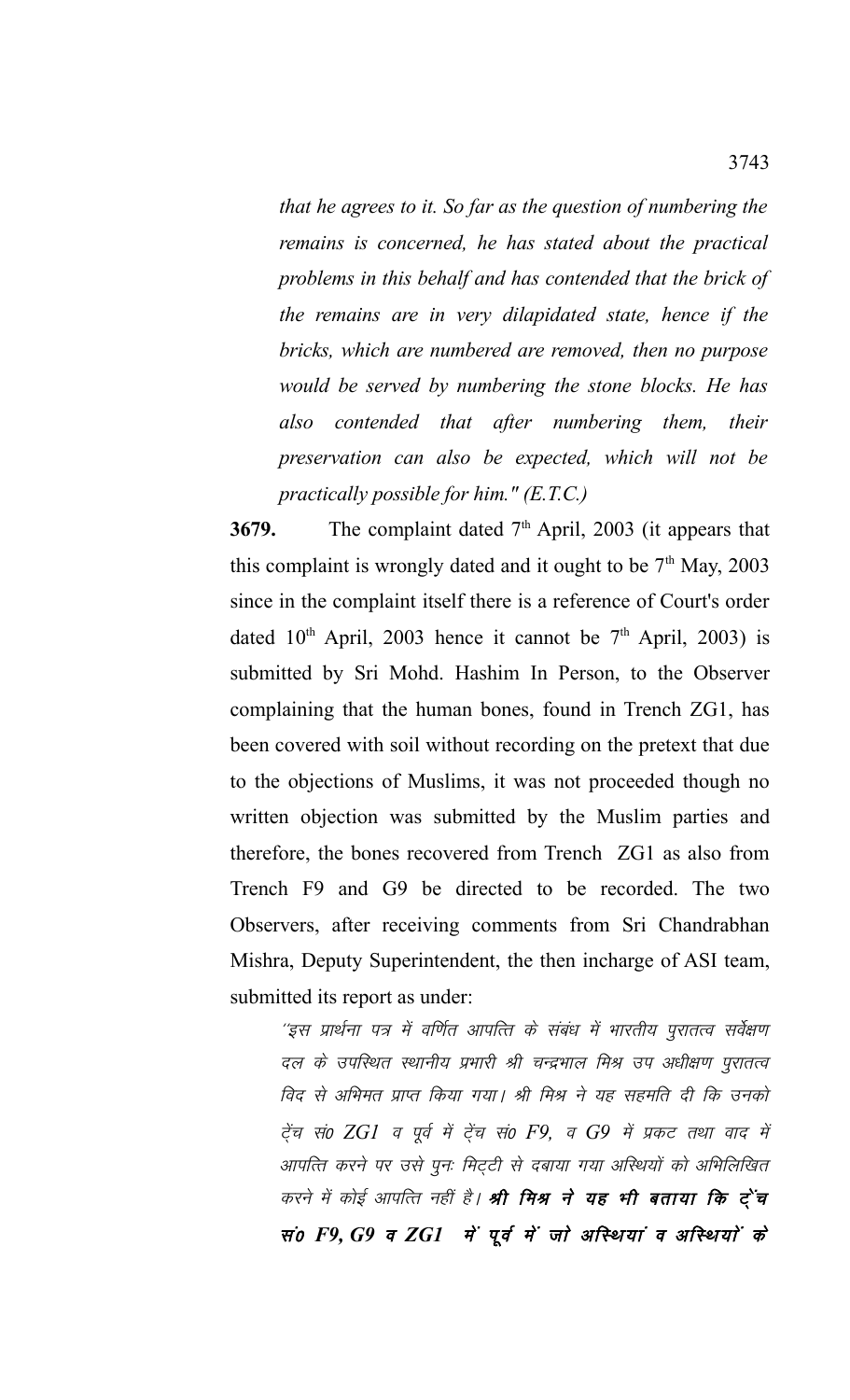अवशेष प्रकट हुये थे, उनके संबंध में वाद के पक्षकार श्री हाजी महबूब अली द्वारा गंभीर आपत्ति की गयी थी जिसके कारण इन अस्थियों को ट्रेंच से न तो बाहर निकाला जा सका और न ही उन्हें अभिलिखित किया जा सका, अपितु उन्हें छायांकन के पश्चात उसी अवस्था में मिट्टी में दबा दिया गया था।"

*"The opinion of Sri Chandrabhal Mishra, Deputy Superintendent Archaeologist and the local in-charge of Archaeological Survey of India, was sought on the objections contained in this application. Sri Mishra has consented that he has no objection in recording the bones, which were earlier found in Trench no. ZG1 and F9 and G9 and subsequently buried under soil on raising of objection. Sri Mishra has also contended that the plaintiff's representative Hazi Mahboob Ali had raised serious objections regarding the bones and bone remains found in Trench No. F9, G9 and ZG1, due to which these bones could neither be taken out of the trench nor were they recorded and after being photographed, they were covered by soil in the same stage."*

**3680.** Complaint dated 3rd May, 2003 was submitted by complainants through Sri Mushtaq Ahmad Siddiqui alleging that the procedure of putting seal on bags is not full proof and needs further modification by obtaining signatures of the parties on the seals put in by ASI. The team leader Sri B.R. Mani, ASI informed the two Observers that there is no objection in obtaining signatures of the parties or their advocates on the paper seal, put on the bags. Accordingly, the two Observers in their note dated  $6<sup>th</sup>$  May, 2003 requested ASI to proceed accordingly.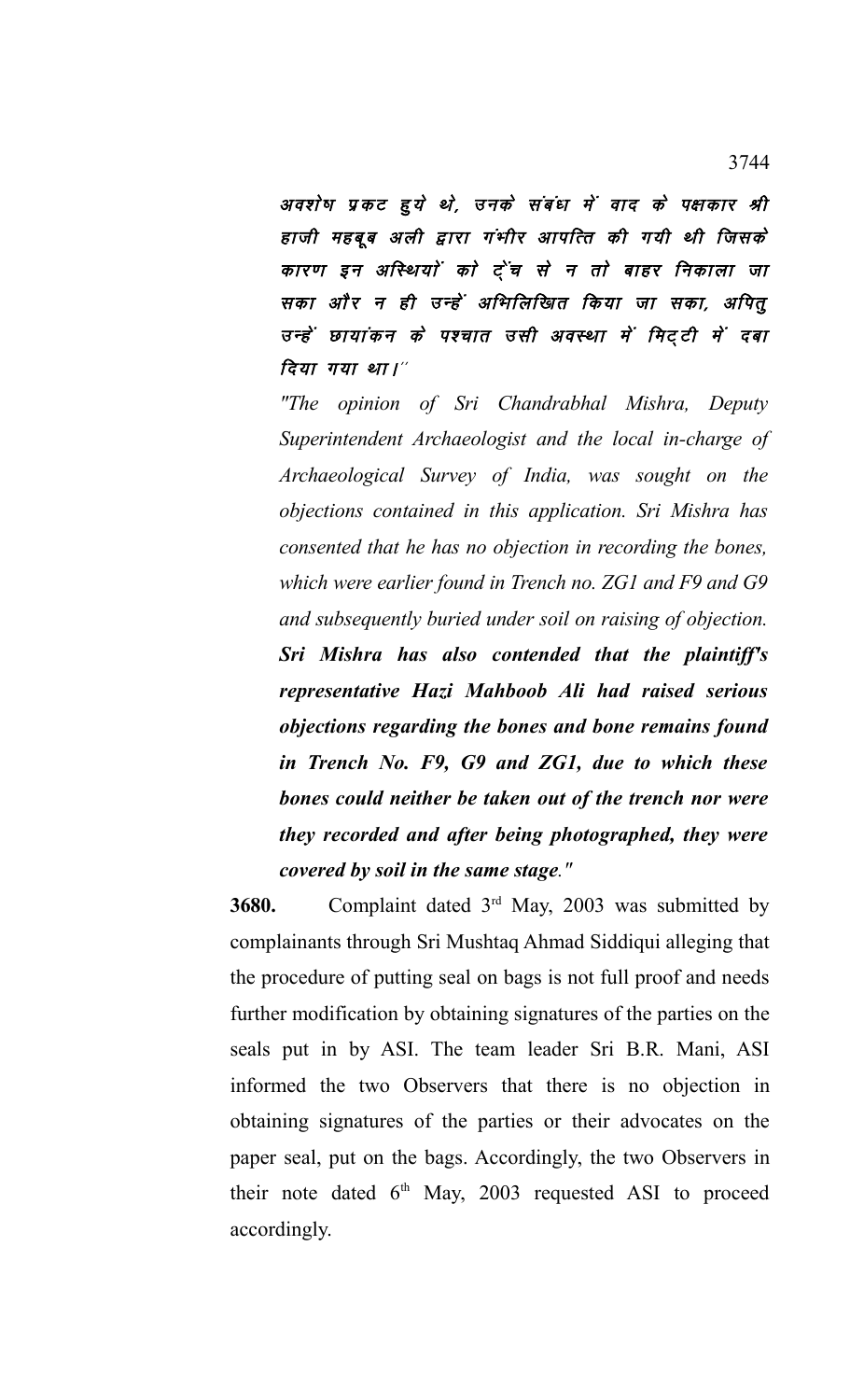**3681.** The next letter is by Sri Mohd. Hashim, one of the plaintiffs (Suit-4) on  $16<sup>th</sup>$  May, 2003 against the nomenclature of various artifacts recorded during excavation and says:

''खुदाई से प्राप्त सामग्री को जिस प्रकार संज्ञा दी जाती है उससे उलझाव पैदा हो सकता है। एक जली मिटटी का टुकड़ा एक कुर्सी मेज तथा किसी अन्य वस्तू का पाया या कोई और अंश हो सकता है वह किसी पशु, घोड़े, हाथी की टांग भी हो सकती हैं उसे तुरन्त संज्ञा देना उचित नहीं लगता संक्षिप्त वर्णन गोल, लम्बा, चौडा टेढा, मेढा उत्कीर्ण आदि दर्शाकर इससे बचा जा सकता है।

टूटी अधूरी व अस्पष्ट आकृति को कल्पना के आधार पर मनुष्य या पशु की आकृति की संज्ञा देना उचित नहीं है।

अतः श्रीमानगण से प्रार्थना है कि **नियमानुसार वास्तविक व** स्पष्ट आकृति प्राप्त होने पर ही उसे उचित संज्ञा दी जाने की व्यवस्था की जाय।"

*"Confusion can flow from the manner in which the articles found from excavation, are named. It can be a piece of burnt soil, a table chair and the leg or any other part of some article. It can be the leg of any animal, horse, elephant. It does not appear proper to immediately give it a name and this can be avoided by describing it briefly as round, long, wide, irregular, engraved etc.*

*It is not proper to name any broken, incomplete and un-clear figurine, as a human or animal figurine only on basis of imagination.*

*Hence, it is prayed that provision be introduced according to rules to give proper names only when actual and clear figurines are discovered."*

**3682.** Apparently this complaint is mischievous and worthless. The ASI experts identify such item/artifacts which ordinary people cannot. If only clear items were to be named, no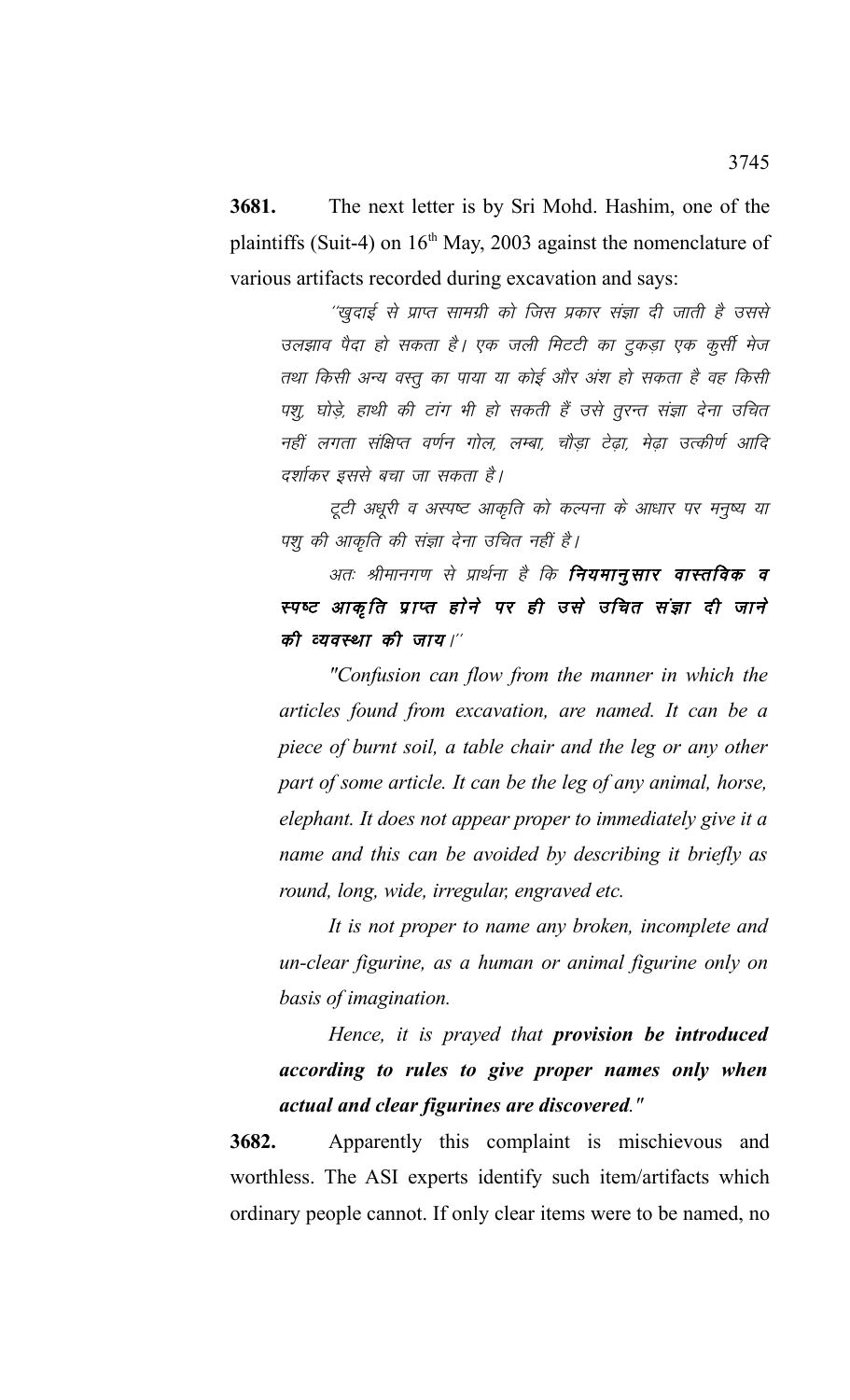expert would have been needed.

**3683.** A much more detailed complaint along with six sketch diagrams is submitted on 21<sup>st</sup> May, 2003 by Sri Haji Mahboob one of the defendant (Suit-3). It says that in Trench G2, digging has been made in such a way so as to create squarish structural base instead of a floor. This is tried to be explained by six sketch diagrams out of which three mention dates as  $16<sup>th</sup>$  May, 2003, one  $18<sup>th</sup>$  May, 2003 and two  $20<sup>th</sup>$  May, 2003. The observers sought report from ASI officials. Sri A.R.Siddiqui, who at that time was incharge of ASI team, explained the matter whereupon following note was put by two Observers on  $21<sup>st</sup>$  May, 2003:

*"Enquiry was made from the incharge archeologist Sri A.R.Siddiqui with regard to the objections submitted by means of this application. He has given his views which are as under-*

*1. All the members of A.S.I. Team are performing their duties as per normal excavation rules and archeological ethics.* 

*With regard to Trench G2, here also, digging of the trench has been done accordingly and each detail has been mentioned on the daily report.*

*2. No violation of the archeological rules have been done in any trench including G2.*

*3. The brickbats are still visible in the trench G2, which can be examined any time.*

*4. Entire area of Trench G2 has not been excavated hence objection in this regard is premature. Recording and photography of exposed area has been done.*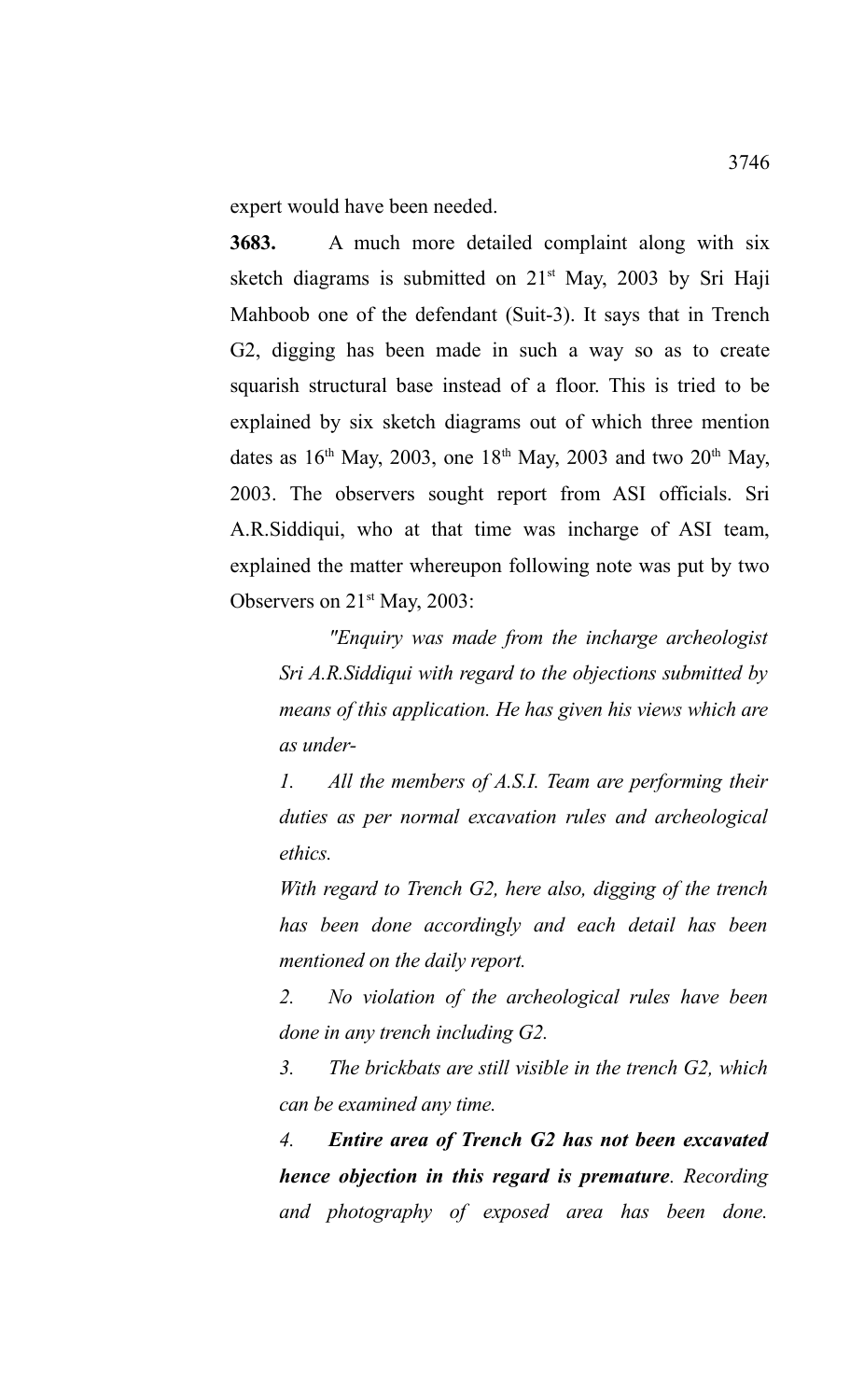*Photography of the entire trench will be done after the excavation is complete.*

*5. No enquiry has been made from Trench Supervisor Mr. S.K.Sharma as alleged in para 6 of his objection.*

*No other view was expressed by Mr. A.R. Siddiqui with regard to other points raised through this application."*

**3684.** We have examined day to day register of ASI of 16<sup>th</sup> May, 2003 in respect to Trench No.G2. It says:

"*Operation Area 290 x 66 cm E.W.*

*Digging closed at 48 cm*

*Floor 1 removed (3 cm in thickness); Floor-2 20 cm in thickness also removed. Floor with brickbats paving removed* 

*Pottery: Red ware."*

It also appears that a bone of 35 cm was found besides one Glazed Tile fragment, terracotta. These proceedings are duly signed besides others by Sri Haji Mahboob also on  $16<sup>th</sup>$  May, 2003 itself.

**3685.** The 18<sup>th</sup> May, 2003 proceedings in day to day register of Trench G2 mentions:

*"Operation Area: 227 x 370 (EW) in the northern side Digging closed at 63 cm.*

> *Floor 2 removed. A pillar base on plan. Pottery: Red ware."*

3686. Similarly, on 20<sup>th</sup> May, 2003, the following is mentioned in day to day register of Trench G2:

*"Operation Area: Same*

*Digging closed at 79 cm in N & 91 cm in S. Floor of lime surfa.... in Kankar in S at 82 cm & another floor in N*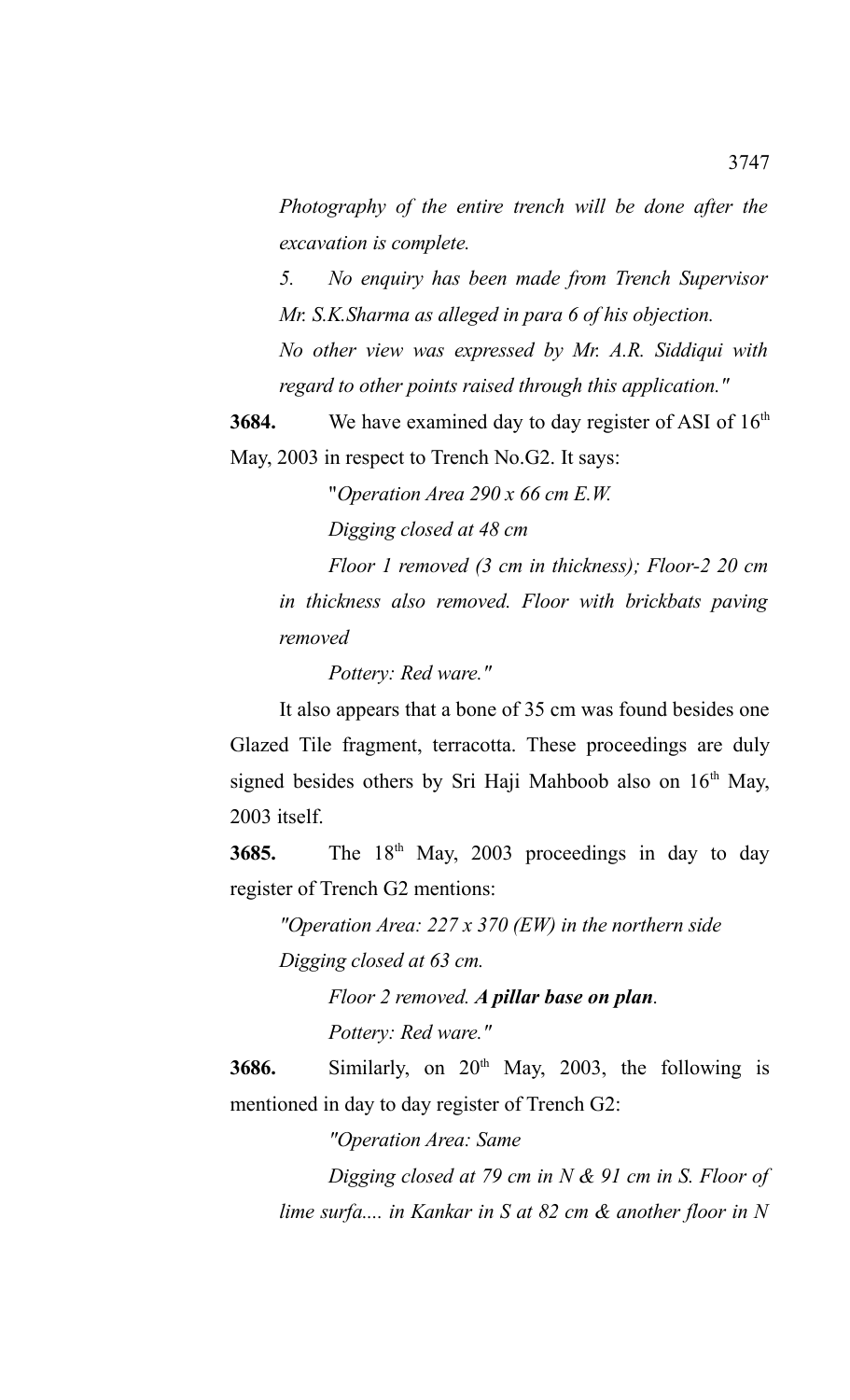*at 73 cm. Both the floors removed after recording and a brick paved floor noticed just below pottery; Red ware, black slipped ware."*

**3687.** The proceedings of  $18<sup>th</sup>$  May, 2003 and 20<sup>th</sup> May, 2003 are also duly signed by Sri Haji Mahboob.

**3688.** We have also perused site note book no.45 wherein recording of the proceedings pertaining to Trench G2 from  $16<sup>th</sup>$ May,  $2003$  to  $20<sup>th</sup>$  May,  $2003$  is noted at page 51 to 54. The Trench Observer Sri S.K.Sharma has recorded the proceedings as under:

### "*Date – 16-05-03*

#### *Trench No. - G2*

*Operation area- 300 cm (E.W.) x 200 cm (N.S.) in the northern side of the Trench*

*Digging started – 00 cm (Surface)*

*Digging closed – 48 cms.*

*Excavation was carried out in 290 (EW) x 66 cm (NS) area. A floor of lime surkhi with 3 cms of thickness was on plan which was removed. Another floor 1B of lime and surkhi was encountered and removed after recording. A floor of brick bat was exposed. It might be the packing material for the above floor. Below the brick bat ashy earth was noticed with kankar and this layer (1) was removed partially in the southern part only. A wall already on the floor 1 was left. It divides the Trench in two parts northern half and southern half. Digging operation was undertaken only in southern part.*

*Pottery – red ware*

*Antiquity. A glazed tile fragment, T.C. - 34 cm with green*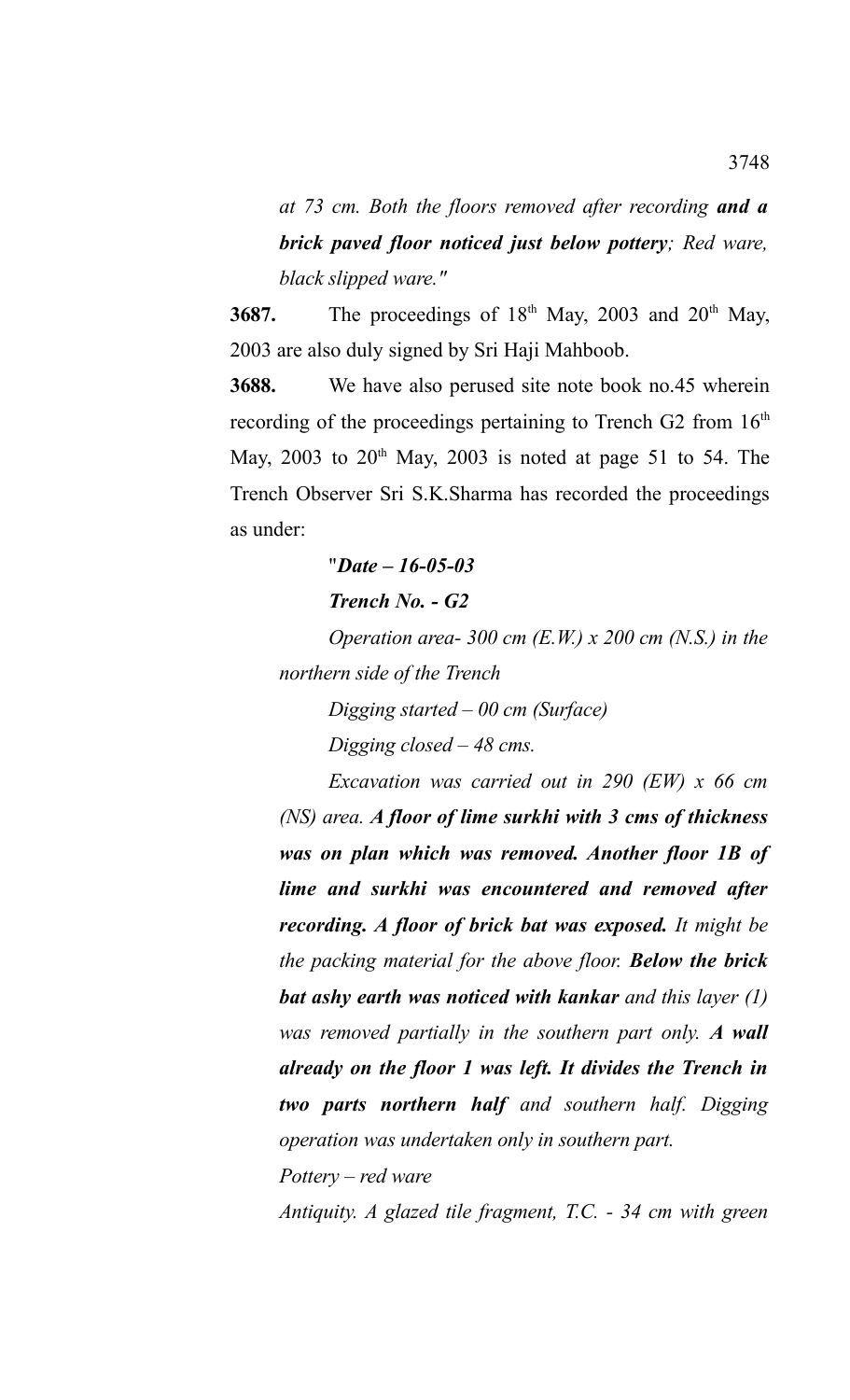*glaze.*

*Date – 17-05-03 Trench No. - G2 Operation area- 290 cm (East West) x 66 cm North South in the northern side of the Trench Digging started – 48 cms Digging closed – 57 cms. The exposed area in the western side was cleared where a cluster of brick bats with a small dressed stone*

*slab of 38 cm partially inside the western section encountered. The layer which is ashy with kankars was continuing.*

*Shell pieces were found during digging. Pottery – red ware and are piece of glazed ware No antiquity was found.*

*Date – 18-05-03 Trench No. - G2 Operation area- 227 cm (NS) x 370 cm (E.W.) Digging started – 57 cms in southern side 00 in northern side*

*Digging closed – 63 cms. in northern and southern*

*More area was taken for digging in the northern side of the trench. Digging was carried out in this side. A floor of lime, surkhi and kankar was exposed at a depth of 43 cms. It was removed. Layer (1) with compact clay with greyish colour was removed. A structure of brick bats and rectagonal in shape was encountered during digging. It has two calcreate stone kept side by side. It seems to be a pillar base already exposed in many trenches. The base is*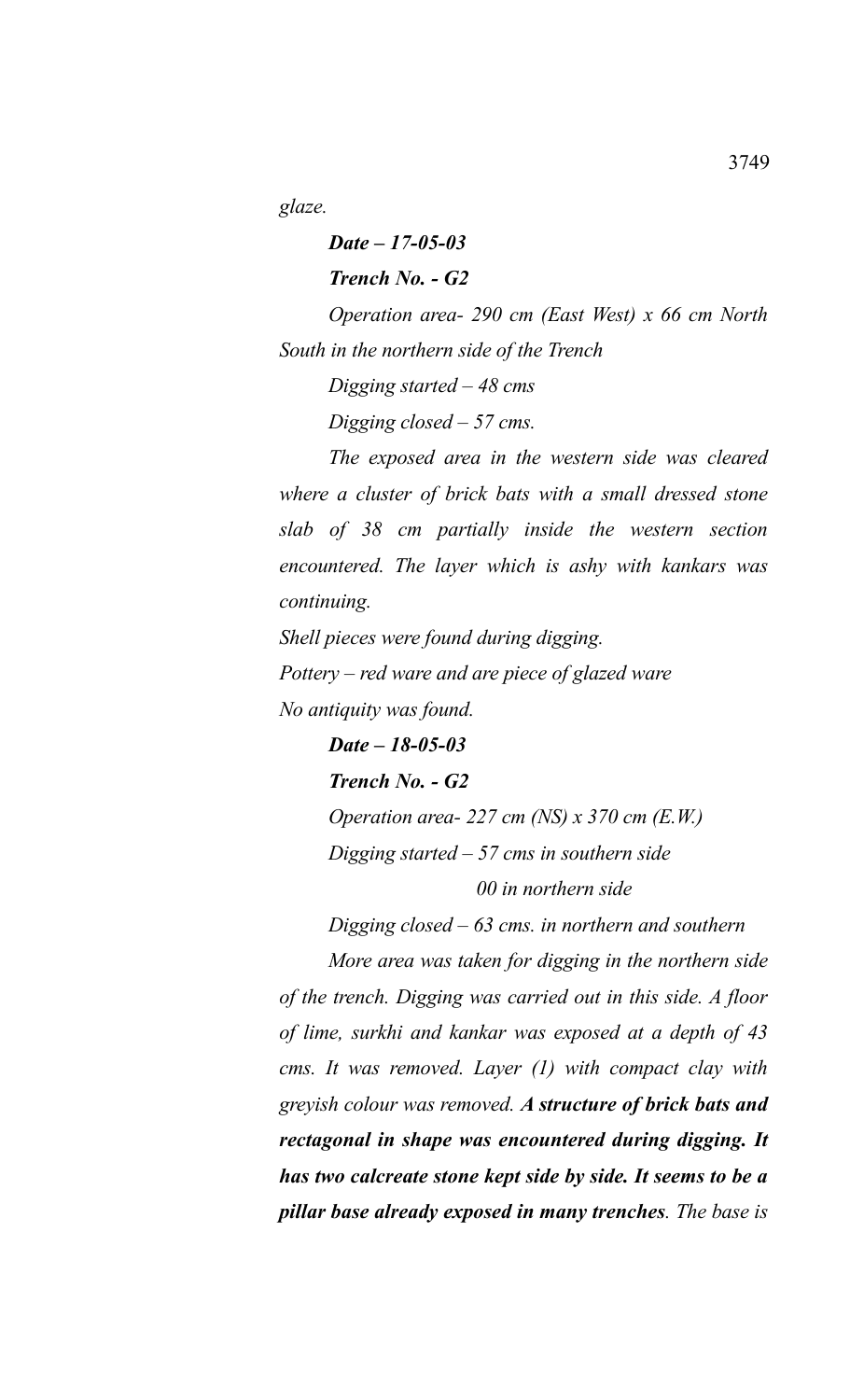*120 cm long. The calcrete stone measure 82 x 34 cm and second 61 x 10 cms with same part in the northern section. The pillar base has four (4) courses of brickbats. Layer*

*(2) was partially removed.*

*Pottery – red ware* 

*No antiquity was found in course of excavation.*

"*Date – 20-05-03*

*Trench No. - G2*

*Operation area- 227 (North South) cm x 370 cm (East West)*

*Digging started – 63* 

*Digging closed – 79 cms in the northern side 91 cms in southern side.*

*Digging was carried out in the northern and southern part of the trench leaving a section and earlier wall in between Floor No. 3 of lime and surkhi with kankars was exposed at a depth of 73 cms in the northern side and at a depth of 82 cms in southern side. There were photographed and removed. Floor was made of lime and kankar in southern side while lime surkhi in northern one. A brickbat paved floor like structure was noticed below these floors. It may have been used as packing material for the floors exposed earlier.*

*Pottery – red ware, black slipped ware."*

**3689.** Thereafter, it appears that further digging in G2 Trench was made by Z.Ali, Assistant Archeologist and his notes in Site Note Book 32 (Page 21 to 49) are for the period  $17<sup>th</sup>$  July, 2003 to  $2^{nd}$  August, 2003.

**3690.** Mohd. Hashim Ansari submitted complaint dated